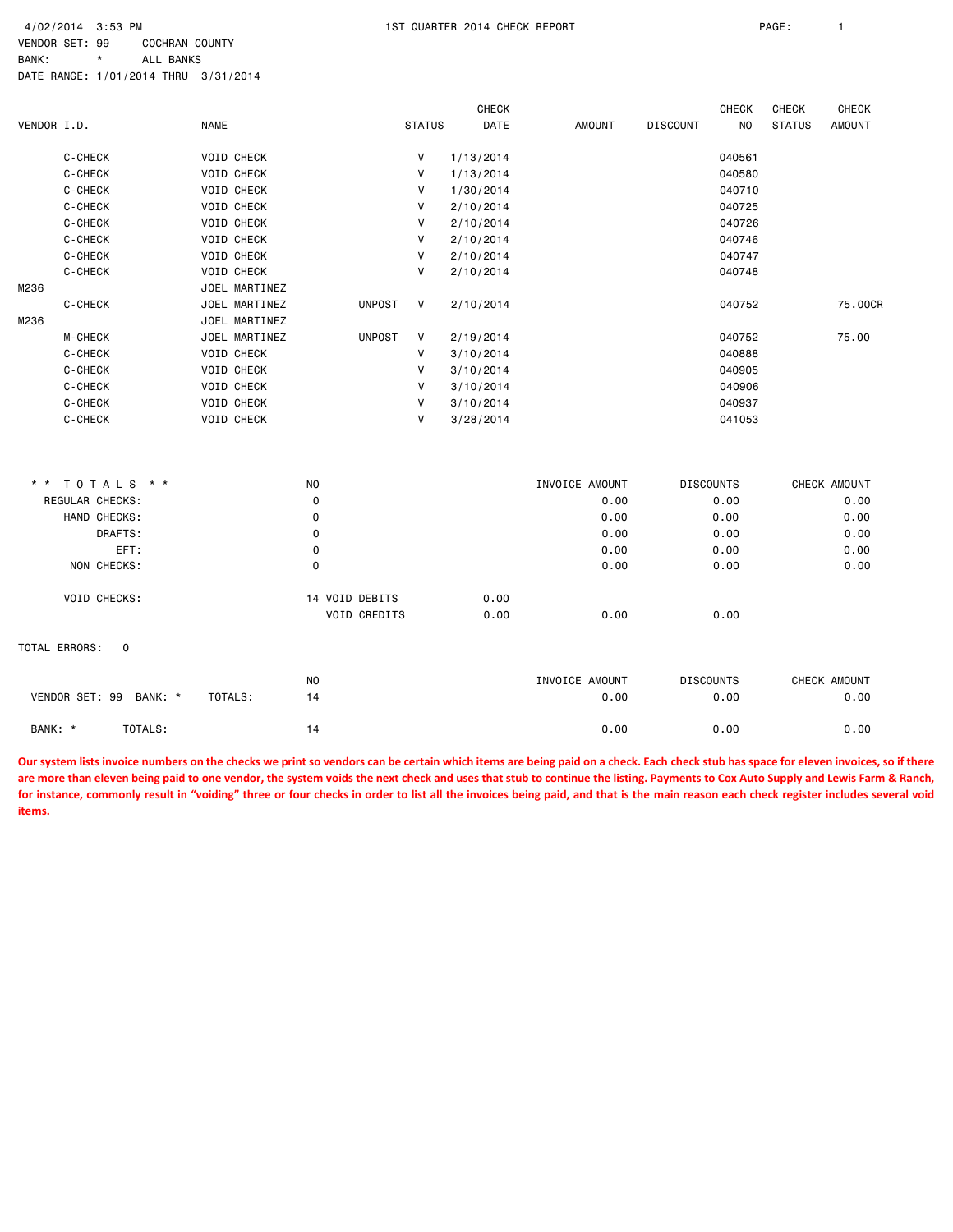4/02/2014 3:53 PM 1ST QUARTER 2014 CHECK REPORT PAGE:

VENDOR SET: 99 COCHRAN COUNTY BANK: CC REGULAR NON-P/R PAYABLES

|             |    |                  |                                       |                        | <b>CHECK</b>         |          |                 | <b>CHECK</b> | <b>CHECK</b>  | <b>CHECK</b>  |
|-------------|----|------------------|---------------------------------------|------------------------|----------------------|----------|-----------------|--------------|---------------|---------------|
| VENDOR I.D. |    |                  | <b>NAME</b>                           | <b>STATUS</b>          | DATE                 | AMOUNT   | <b>DISCOUNT</b> | NO           | <b>STATUS</b> | <b>AMOUNT</b> |
| WO55        |    |                  | WINDSTREAM COMMUNICATIONS SW          |                        |                      |          |                 |              |               |               |
|             |    | I-266-5051 JAN14 | LIBRARY                               | R                      | 1/03/2014            |          |                 | 040508       |               |               |
|             |    | 10 650-5420      | TELECOMMUNICATIONS                    |                        | BASIC LOCAL SVC/2 LI | 107.78   |                 |              |               |               |
|             | 10 | 650-5420         | TELECOMMUNICATIONS                    | HI-SPEED INTERNET      |                      | 49.99    |                 |              |               |               |
|             |    | 10 650-5420      | TELECOMMUNICATIONS                    | LONG DISTANCE SVC      |                      | 0.97     |                 |              |               |               |
|             |    | I-266-5161 JAN14 | <b>TREASURER</b>                      | R                      | 1/03/2014            |          |                 | 040508       |               |               |
|             |    | 10 497-5420      | TELECOMMUNICATIONS                    | BASIC LOCAL SVC        |                      | 47.50    |                 |              |               |               |
|             |    | 10 497-5420      | TELECOMMUNICATIONS                    | LONG DISTANCE SVC      |                      | 0.19     |                 |              |               |               |
|             |    | I-266-5171 JAN14 | TAX A/C                               | R                      | 1/03/2014            |          |                 | 040508       |               |               |
|             | 10 | 499-5420         | TELECOMMUNICATIONS                    |                        | BASIC LOCAL SVC/3 LI | 147.04   |                 |              |               |               |
|             | 10 | 499-5420         | TELECOMMUNICATIONS                    | HI-SPEED INTERNET      |                      | 59.99    |                 |              |               |               |
|             | 10 | 499-5420         | TELECOMMUNICATIONS                    | OPTIONAL SVC           |                      | 27.45    |                 |              |               |               |
|             |    | 10 499-5420      | TELECOMMUNICATIONS                    | LONG DISTANCE SVC      |                      | 10.23    |                 |              |               |               |
|             |    | I-266-5181 JAN14 | ELECTIONS                             | R                      | 1/03/2014            |          |                 | 040508       |               |               |
|             | 10 | 490-5420         | TELECOMMUNICATIONS                    | BASIC LOCAL SVC        |                      | 50.37    |                 |              |               |               |
|             |    | 10 490-5420      | TELECOMMUNICATIONS                    | OPTIONAL SVC           |                      | 3.15     |                 |              |               |               |
|             |    | 10 490-5420      | TELECOMMUNICATIONS                    | LONG DISTANCE SVC      |                      | 6.17     |                 |              |               |               |
|             |    | I-266-5302 JAN14 | JUSTICE OF PEACE                      | R                      | 1/03/2014            |          |                 | 040508       |               |               |
|             |    | 10 455-5420      | TELECOMMUNICATIONS                    | <b>BASIC LOCAL SVC</b> |                      | 47.50    |                 |              |               |               |
|             |    | 10 455-5420      | TELECOMMUNICATIONS                    | LONG DISTANCE SVC      |                      | 0.50     |                 |              |               |               |
|             |    | I-266-5411 JAN14 | JUVENILE PROBATION                    | R                      | 1/03/2014            |          |                 | 040508       |               |               |
|             |    | 17 573-5420      | TELECOMMUNICATIONS                    | BASIC LOCAL SVC        |                      | 47.50    |                 |              |               |               |
|             |    | 17 573-5420      | TELECOMMUNICATIONS                    | LONG DISTANCE SVC      |                      | 3.26     |                 |              |               |               |
|             |    | I-266-5412 JAN14 | DISTRICT COURT                        | R                      | 1/03/2014            |          |                 | 040508       |               |               |
|             |    | 10 435-5420      | TELECOMMUNICATIONS                    |                        | BASIC LOCAL SVC/2 LI | 109.73   |                 |              |               |               |
|             |    | 10 435-5420      | TELECOMMUNICATIONS                    | HI-SPEED INTERNET      |                      | 109.98   |                 |              |               |               |
|             |    | 10 435-5420      | TELECOMMUNICATIONS                    | LONG DISTANCE SVC      |                      | 0.30     |                 |              |               |               |
|             |    | I-266-5508 JAN14 | CO JUDGE/COMM'R CT                    | R                      | 1/03/2014            |          |                 | 040508       |               |               |
|             |    | 15 610-5420      | TELECOMMUNICATIONS                    |                        | BASIC LOCAL SVC/2 LI | 113.41   |                 |              |               |               |
|             |    | 15 610-5420      | TELECOMMUNICATIONS                    | LONG DISTANCE SVC      |                      | 1.67     |                 |              |               |               |
|             |    | I-266-5822 JAN14 | AUDITOR/NON-DEPT'L                    | R                      | 1/03/2014            |          |                 | 040508       |               |               |
|             |    | 10 495-5420      | TELECOMMUNICATIONS                    | BASIC LOCAL SVC        |                      | 48.65    |                 |              |               |               |
|             | 10 | 495-5420         | TELECOMMUNICATIONS                    | <b>BUS BROADBAND</b>   |                      | 24.99    |                 |              |               |               |
|             | 10 | 495-5420         | TELECOMMUNICATIONS                    | LONG DISTANCE SVC      |                      | 0.18     |                 |              |               |               |
|             | 10 | 409-5420         | TELECOMMUNICATIONS                    | FAX LINE 266-5629      |                      | 48.64    |                 |              |               |               |
|             | 10 | 409-5420         | TELECOMMUNICATIONS                    | HI-SPEED INTERNET      |                      | 144.99   |                 |              |               |               |
|             | 10 | 409-5420         | TELECOMMUNICATIONS                    | FAX LONG DISTANCE      |                      | 1.85     |                 |              |               |               |
|             |    | I-266-8888 JAN14 | SHERIFF                               | R                      | 1/03/2014            |          |                 | 040508       |               |               |
|             | 10 | 560-5420         | TELECOMMUNICATIONS                    |                        | FAX LINE & CRIME CON | 44.84    |                 |              |               |               |
|             |    | 10 560-5420      | TELECOMMUNICATIONS                    | LONG DISTANCE SVC      |                      | 0.83     |                 |              |               | 1,259.65      |
| X001        |    |                  | XCEL ENERGY                           |                        |                      |          |                 |              |               |               |
|             |    |                  | I-54-1324315-7 JAN14 ALMOST ALL DEPTS | R                      | 1/03/2014            |          |                 | 040509       |               |               |
|             |    | 30 518-5440      | UTILITIES                             |                        | 300210167 RUNWAY LIG | 96.94    |                 |              |               |               |
|             |    | 10 510-5440      | UTILITIES                             |                        | 300240736 COURTHOUSE | 1,594.50 |                 |              |               |               |
|             |    | 10 660-5440      | UTILITIES & IRRIGATION                |                        | 300265059 SOFTBALL P | 24.62    |                 |              |               |               |
|             | 10 | 580-5440         | UTILITIES [TOWER]                     | 300282806 TOWER        |                      | 87.50    |                 |              |               |               |
|             |    | 15 621-5440      | UTILITIES                             |                        | 300294119 PREC 1 SHO | 91.06    |                 |              |               |               |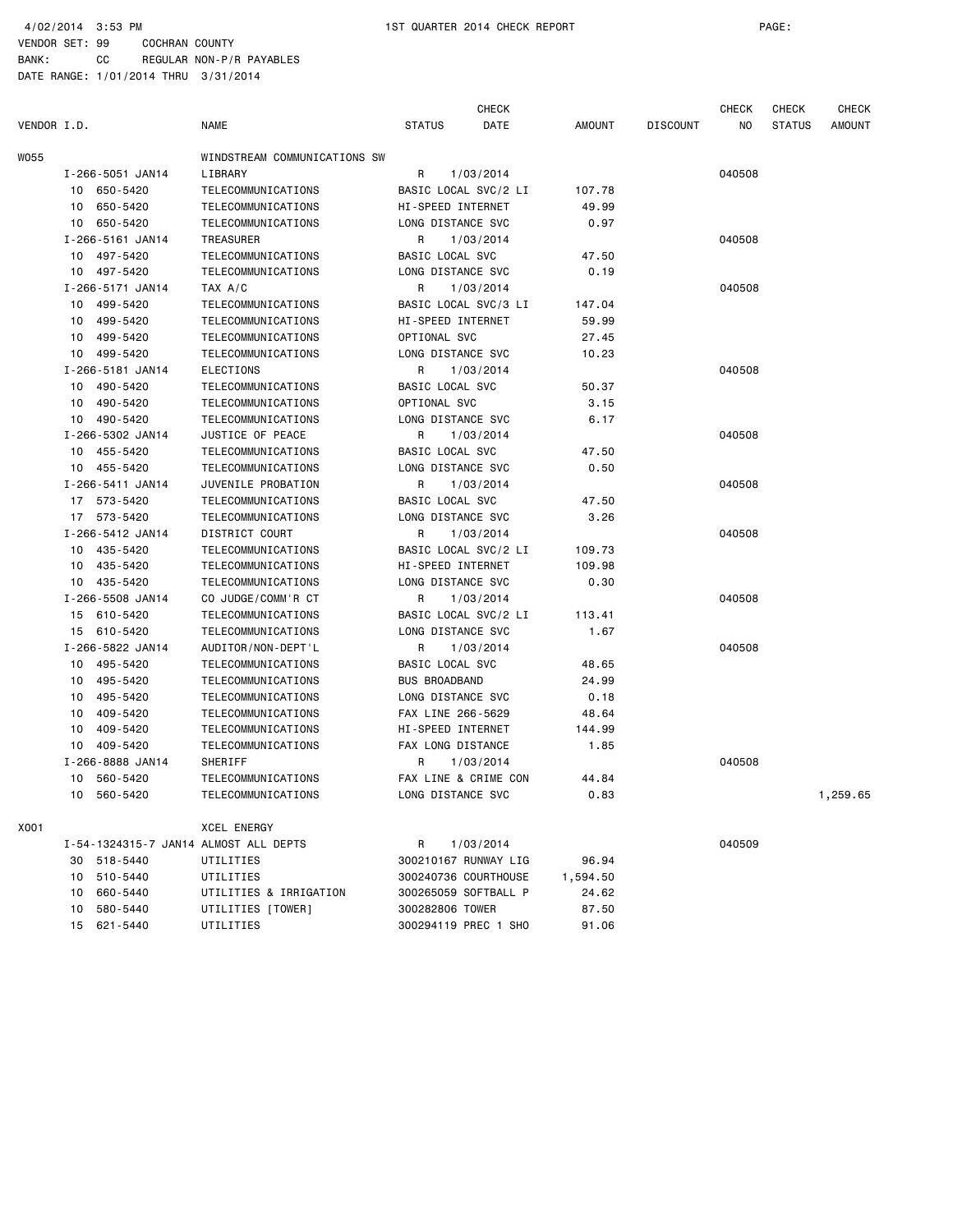4/02/2014 3:53 PM 1ST QUARTER 2014 CHECK REPORT PAGE: 3

VENDOR SET: 99 COCHRAN COUNTY BANK: CC REGULAR NON-P/R PAYABLES

|             |                                       |                            | <b>CHECK</b>          |               |                 | <b>CHECK</b>   | <b>CHECK</b>  | CHECK         |
|-------------|---------------------------------------|----------------------------|-----------------------|---------------|-----------------|----------------|---------------|---------------|
| VENDOR I.D. |                                       | <b>NAME</b>                | <b>STATUS</b><br>DATE | <b>AMOUNT</b> | <b>DISCOUNT</b> | N <sub>O</sub> | <b>STATUS</b> | <b>AMOUNT</b> |
| X001        |                                       | CONT<br><b>XCEL ENERGY</b> |                       |               |                 |                |               |               |
|             | I-54-1324315-7 JAN14 ALMOST ALL DEPTS |                            | R<br>1/03/2014        |               |                 | 040509         |               |               |
|             | 10<br>650-5440                        | UTILITIES                  | 300338546 LIBRARY     | 163.90        |                 |                |               |               |
|             | 652-5440<br>10                        | UTILITIES                  | 300342232 MUSEUM      | 23.99         |                 |                |               |               |
|             | 10<br>662-5440                        | UTILITIES                  | 300390484 ACTIVITY B  | 523.26        |                 |                |               |               |
|             | 660-5440<br>10                        | UTILITIES & IRRIGATION     | 300410370 PARK        | 295.73        |                 |                |               |               |
|             | 660-5440<br>10                        | UTILITIES & IRRIGATION     | 300457515 PARK/SHOP   | 38.55         |                 |                |               |               |
|             | 516-5440<br>10                        | UTILITIES                  | 300555198 CEMETERY    | 24.62         |                 |                |               |               |
|             | 409-5440<br>10                        | UTILITIES                  | 300577364 102 N MAIN  | 11.95         |                 |                |               |               |
|             | 660-5440<br>10                        | UTILITIES & IRRIGATION     | 300587052 SHOWBARN    | 22.38         |                 |                |               |               |
|             | 660-5440<br>10                        | UTILITIES & IRRIGATION     | 300587753 RODEO GROU  | 55.20         |                 |                |               |               |
|             | 516-5440<br>10                        | UTILITIES                  | 300603417 CEMETERY    | 15.59         |                 |                |               |               |
|             | 516-5440<br>10                        | UTILITIES                  | 300637038 CEMETERY S  | 24.62         |                 |                |               |               |
|             | 650-5440<br>10                        | UTILITIES                  | AREA LIGHT LIBRARY    |               |                 |                |               |               |
|             | 662-5440<br>10                        | UTILITIES                  | 2 AREA LIGHTS ACT BL  |               |                 |                |               |               |
|             | 660-5440<br>10                        | UTILITIES & IRRIGATION     | AREA LIGHT PARK SHOP  |               |                 |                |               | 3,094.41      |
| A087        |                                       | CHERYL ADAMS               |                       |               |                 |                |               |               |
|             | $I - GRAND$ JURY 1/9/14               | DISTRICT COURT             | R<br>1/09/2014        |               |                 | 040510         |               |               |
|             | 10 435-5491                           | <b>GRAND JURY</b>          | GRAND JURY SVC        | 15.00         |                 |                |               | 15.00         |
| A211        |                                       | RUBEN ALVAREZ              |                       |               |                 |                |               |               |
|             | I-GRAND JURY 1/9/14                   | DISTRICT COURT             | 1/09/2014<br>R        |               |                 | 040511         |               |               |
|             | 10 435-5491                           | <b>GRAND JURY</b>          | GRAND JURY SVC        | 40.00         |                 |                |               | 40.00         |
| A239        |                                       | CINDY ACEVEDO              |                       |               |                 |                |               |               |
|             | $I$ -GRAND JURY 1/9/14                | <b>DISTRICT COURT</b>      | R<br>1/09/2014        |               |                 | 040512         |               |               |
|             | 10 435-5491                           | <b>GRAND JURY</b>          | <b>GRAND JURY SVC</b> | 15.00         |                 |                |               | 15.00         |
| A248        |                                       | MONICA ALVAREZ             |                       |               |                 |                |               |               |
|             | I-GRAND JURY 1/9/14                   | DISTRICT COURT             | 1/09/2014<br>R        |               |                 | 040513         |               |               |
|             | 10 435-5491                           | <b>GRAND JURY</b>          | GRAND JURY SVC        | 40.00         |                 |                |               | 40.00         |
| B068        |                                       | TRAVIS BUTLER              |                       |               |                 |                |               |               |
|             | $I$ -GRAND JURY 1/9/14                | DISTRICT COURT             | 1/09/2014<br>R        |               |                 | 040514         |               |               |
|             | 10 435-5491                           | <b>GRAND JURY</b>          | GRAND JURY SVC        | 15.00         |                 |                |               | 15.00         |
| B081        |                                       | SHAY BUTLER                |                       |               |                 |                |               |               |
|             | $I$ -GRAND JURY 1/9/14                | DISTRICT COURT             | R<br>1/09/2014        |               |                 | 040515         |               |               |
|             | 10 435-5491                           | <b>GRAND JURY</b>          | <b>GRAND JURY SVC</b> | 15.00         |                 |                |               | 15.00         |
| B082        |                                       | KRISTY BILBREY             |                       |               |                 |                |               |               |
|             | I-GRAND JURY 1/9/14                   | DISTRICT COURT             | R<br>1/09/2014        |               |                 | 040516         |               |               |
|             | 10 435-5491                           | <b>GRAND JURY</b>          | <b>GRAND JURY SVC</b> | 15.00         |                 |                |               | 15.00         |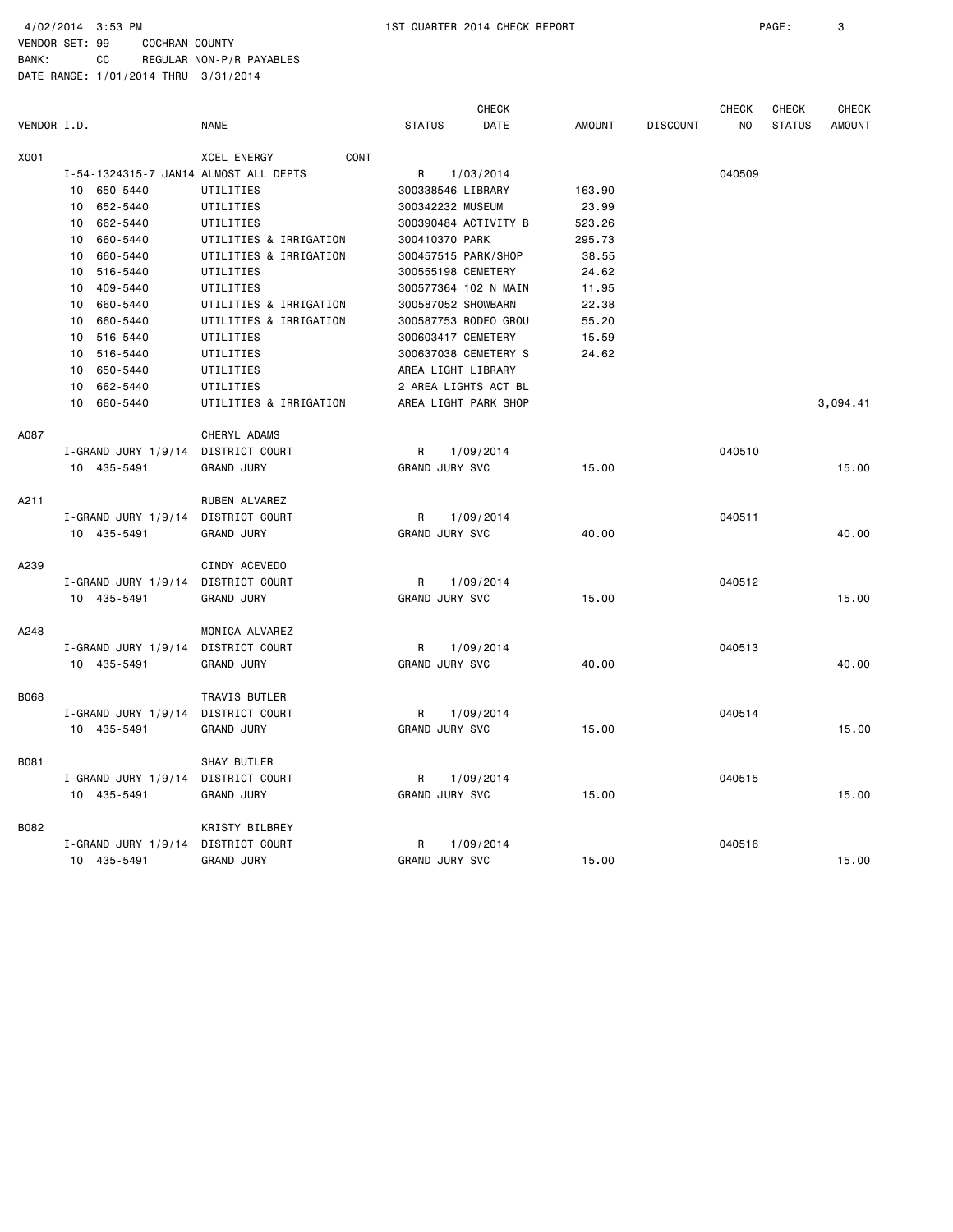4/02/2014 3:53 PM 1ST QUARTER 2014 CHECK REPORT PAGE: 4

|                  |                         |                          |                       | <b>CHECK</b>         |               |                 | <b>CHECK</b> | <b>CHECK</b>  | <b>CHECK</b>  |  |
|------------------|-------------------------|--------------------------|-----------------------|----------------------|---------------|-----------------|--------------|---------------|---------------|--|
| VENDOR I.D.      |                         | <b>NAME</b>              | <b>STATUS</b>         | DATE                 | <b>AMOUNT</b> | <b>DISCOUNT</b> | NO           | <b>STATUS</b> | <b>AMOUNT</b> |  |
| B262             |                         | ANTONIA BIHL             |                       |                      |               |                 |              |               |               |  |
|                  | I-GRAND JURY 1/9/14     | DISTRICT COURT           | R                     | 1/09/2014            |               |                 | 040517       |               |               |  |
|                  | 10 435-5491             | <b>GRAND JURY</b>        | GRAND JURY SVC        |                      | 15.00         |                 |              |               | 15.00         |  |
| C051             |                         | COCHRAN COUNTY CHILDRENS |                       |                      |               |                 |              |               |               |  |
|                  | $I - GR$ JURY 1/9/14    | DISTRICT COURT           | R                     | 1/09/2014            |               |                 | 040518       |               |               |  |
|                  | 10 435-5491             | <b>GRAND JURY</b>        |                       | DONATION/KEVEN BENTL | 40.00         |                 |              |               |               |  |
|                  | 435-5491<br>10          | <b>GRAND JURY</b>        |                       | DONATION/JULIE VASQU | 15.00         |                 |              |               |               |  |
|                  | 435-5491<br>10          | <b>GRAND JURY</b>        |                       | DONATION/MATTHEW PAT | 15.00         |                 |              |               |               |  |
|                  | 435-5491<br>10          | <b>GRAND JURY</b>        |                       | DONATION/JIMMY SEALY | 15.00         |                 |              |               |               |  |
|                  | 10 435-5491             | <b>GRAND JURY</b>        |                       | DONATION/JANICE MOOR | 15.00         |                 |              |               | 100.00        |  |
| C114             |                         | MARLEEN CARRILLO         |                       |                      |               |                 |              |               |               |  |
|                  | I-GRAND JURY 1/9/14     | DISTRICT COURT           | R                     | 1/09/2014            |               |                 | 040519       |               |               |  |
|                  | 10 435-5491             | <b>GRAND JURY</b>        | GRAND JURY SVC        |                      | 40.00         |                 |              |               | 40.00         |  |
| C <sub>294</sub> |                         | CARLOS CASAREZ           |                       |                      |               |                 |              |               |               |  |
|                  | I-GRAND JURY 1/9/14     | DISTRICT COURT           | R                     | 1/09/2014            |               |                 | 040520       |               |               |  |
|                  | 10 435-5491             | <b>GRAND JURY</b>        | GRAND JURY SVC        |                      | 15.00         |                 |              |               | 15.00         |  |
| C <sub>297</sub> |                         | GRACIELA CRUZ            |                       |                      |               |                 |              |               |               |  |
|                  | I-GRAND JURY 1/9/14     | DISTRICT COURT           | R                     | 1/09/2014            |               |                 | 040521       |               |               |  |
|                  | 10 435-5491             | <b>GRAND JURY</b>        | GRAND JURY SVC        |                      | 15.00         |                 |              |               | 15.00         |  |
| C354             |                         | CHRISTOPHER CAMPBELL     |                       |                      |               |                 |              |               |               |  |
|                  | I-GRAND JURY 1/9/14     | DISTRICT COURT           | R                     | 1/09/2014            |               |                 | 040522       |               |               |  |
|                  | 10 435-5491             | <b>GRAND JURY</b>        | GRAND JURY SVC        |                      | 40.00         |                 |              |               | 40.00         |  |
| C355             |                         | PATSY CROOK              |                       |                      |               |                 |              |               |               |  |
|                  | I-GRAND JURY 1/9/14     | DISTRICT COURT           | R                     | 1/09/2014            |               |                 | 040523       |               |               |  |
|                  | 10 435-5491             | <b>GRAND JURY</b>        | GRAND JURY SVC        |                      | 15.00         |                 |              |               | 15.00         |  |
| D130             |                         | LEESA DAVIS              |                       |                      |               |                 |              |               |               |  |
|                  | I-GRAND JURY 1/9/14     | DISTRICT COURT           | R                     | 1/09/2014            |               |                 | 040524       |               |               |  |
|                  | 10 435-5491             | <b>GRAND JURY</b>        | GRAND JURY SVC        |                      | 15.00         |                 |              |               | 15.00         |  |
| D144             |                         | SHAWNA DEMEL             |                       |                      |               |                 |              |               |               |  |
|                  | I-GRAND JURY 1/9/14     | DISTRICT COURT           | R                     | 1/09/2014            |               |                 | 040525       |               |               |  |
|                  | 10 435-5491             | <b>GRAND JURY</b>        | GRAND JURY SVC        |                      | 15.00         |                 |              |               | 15.00         |  |
| E078             |                         | RHIANNA EGGLESTON        |                       |                      |               |                 |              |               |               |  |
|                  | $I - GRAND$ JURY 1/9/14 | DISTRICT COURT           | R                     | 1/09/2014            |               |                 | 040526       |               |               |  |
|                  | 10 435-5491             | <b>GRAND JURY</b>        | <b>GRAND JURY SVC</b> |                      | 40.00         |                 |              |               | 40.00         |  |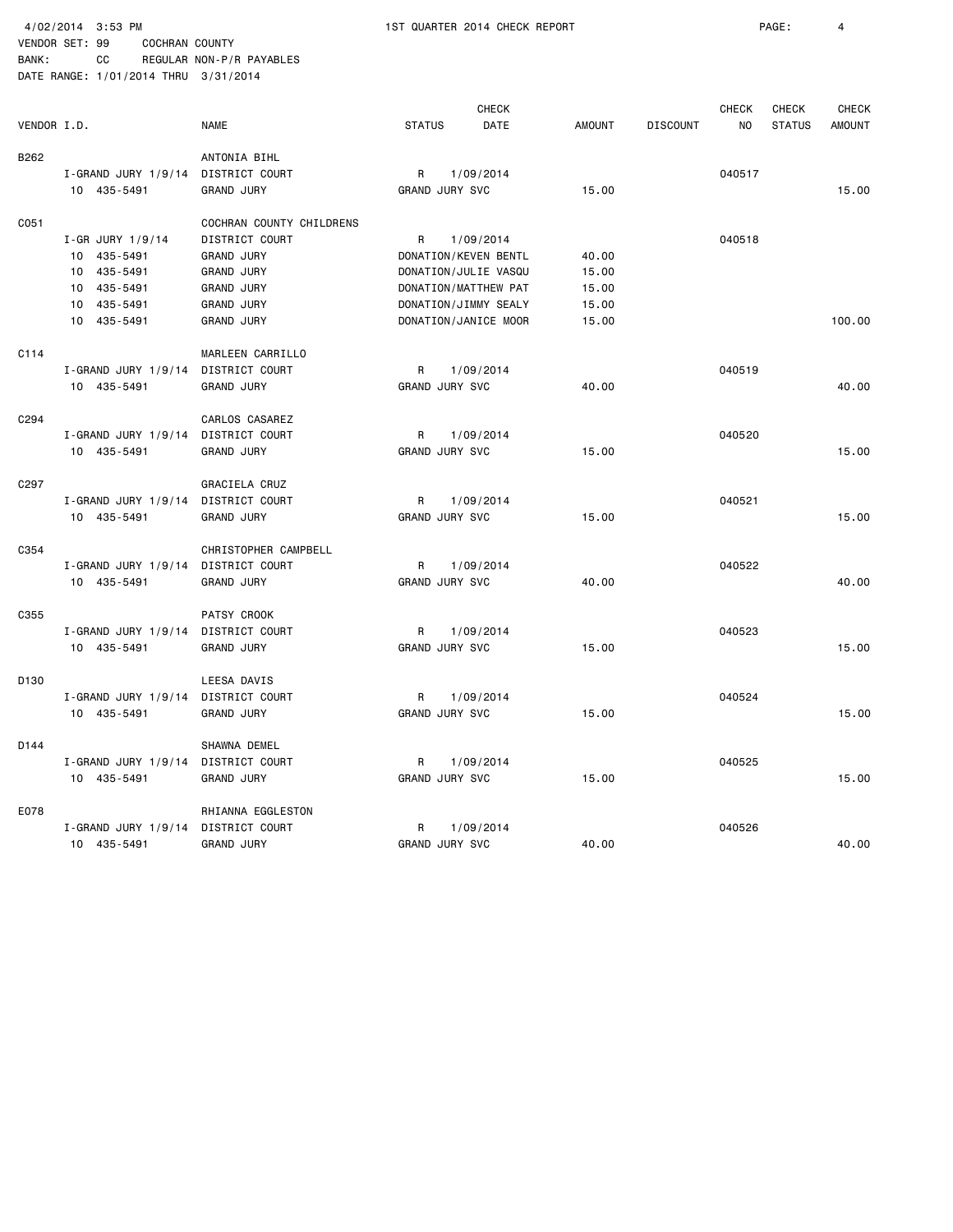VENDOR SET: 99 COCHRAN COUNTY BANK: CC REGULAR NON-P/R PAYABLES

|                   | DATE RANGE: 1/01/2014 THRU 3/31/2014              |                                                          |                            |               |        |                 |                     |                               |                               |
|-------------------|---------------------------------------------------|----------------------------------------------------------|----------------------------|---------------|--------|-----------------|---------------------|-------------------------------|-------------------------------|
| VENDOR I.D.       |                                                   | <b>NAME</b>                                              | <b>STATUS</b>              | CHECK<br>DATE | AMOUNT | <b>DISCOUNT</b> | <b>CHECK</b><br>NO. | <b>CHECK</b><br><b>STATUS</b> | <b>CHECK</b><br><b>AMOUNT</b> |
| F196              | I-GRAND JURY 1/9/14 DISTRICT COURT<br>10 435-5491 | TABITA FRANCO<br><b>GRAND JURY</b>                       | R<br>GRAND JURY SVC        | 1/09/2014     | 15.00  |                 | 040527              |                               | 15.00                         |
| G227              | $I - GRAND$ JURY 1/9/14<br>10 435-5491            | SUSAN GANDY<br>DISTRICT COURT<br><b>GRAND JURY</b>       | R<br><b>GRAND JURY SVC</b> | 1/09/2014     | 40.00  |                 | 040528              |                               | 40.00                         |
| H <sub>0</sub> 01 | I-GRAND JURY 1/9/14<br>10 435-5491                | RICHARD HOWIE<br>DISTRICT COURT<br><b>GRAND JURY</b>     | R<br><b>GRAND JURY SVC</b> | 1/09/2014     | 15.00  |                 | 040529              |                               | 15.00                         |
| H148              | I-GRAND JURY 1/9/14<br>10 435-5491                | ROBERT HAWKINS<br>DISTRICT COURT<br><b>GRAND JURY</b>    | R<br>GRAND JURY SVC        | 1/09/2014     | 15.00  |                 | 040530              |                               | 15,00                         |
| H <sub>245</sub>  | I-GRAND JURY 1/9/14<br>10 435-5491                | ALFRED HERLOCHER<br>DISTRICT COURT<br><b>GRAND JURY</b>  | R<br><b>GRAND JURY SVC</b> | 1/09/2014     | 15.00  |                 | 040531              |                               | 15.00                         |
| H <sub>268</sub>  | $I - GRAND$ JURY 1/9/14<br>10 435-5491            | JOHN HODGES, JR<br>DISTRICT COURT<br><b>GRAND JURY</b>   | R<br>GRAND JURY SVC        | 1/09/2014     | 15.00  |                 | 040532              |                               | 15.00                         |
| I005              | $I-GRAND$ JURY 1/9/14<br>10 435-5491              | TINA KAY IVINS<br>DISTRICT COURT<br><b>GRAND JURY</b>    | R<br>GRAND JURY SVC        | 1/09/2014     | 15.00  |                 | 040533              |                               | 15.00                         |
| J039              | $I - GRAND$ JURY 1/9/14<br>10 435-5491            | BILLIE JEAN JOYCE<br>DISTRICT COURT<br><b>GRAND JURY</b> | R<br><b>GRAND JURY SVC</b> | 1/09/2014     | 40.00  |                 | 040534              |                               | 40.00                         |
| K017              | I-GRAND JURY 1/9/14<br>10 435-5491                | STACY KIRKENDALL<br>DISTRICT COURT<br><b>GRAND JURY</b>  | R<br>GRAND JURY SVC        | 1/09/2014     | 15.00  |                 | 040535              |                               | 15.00                         |
| L042              | I-GRAND JURY 1/9/14<br>10 435-5491                | DENNIS LEMONS<br>DISTRICT COURT<br><b>GRAND JURY</b>     | R<br><b>GRAND JURY SVC</b> | 1/09/2014     | 15.00  |                 | 040536              |                               | 15.00                         |
| L <sub>183</sub>  | $I - GRAND$ JURY 1/9/14<br>10 435-5491            | JENNIFER LEMONS<br>DISTRICT COURT<br><b>GRAND JURY</b>   | R<br>GRAND JURY SVC        | 1/09/2014     | 40.00  |                 | 040537              |                               | 40.00                         |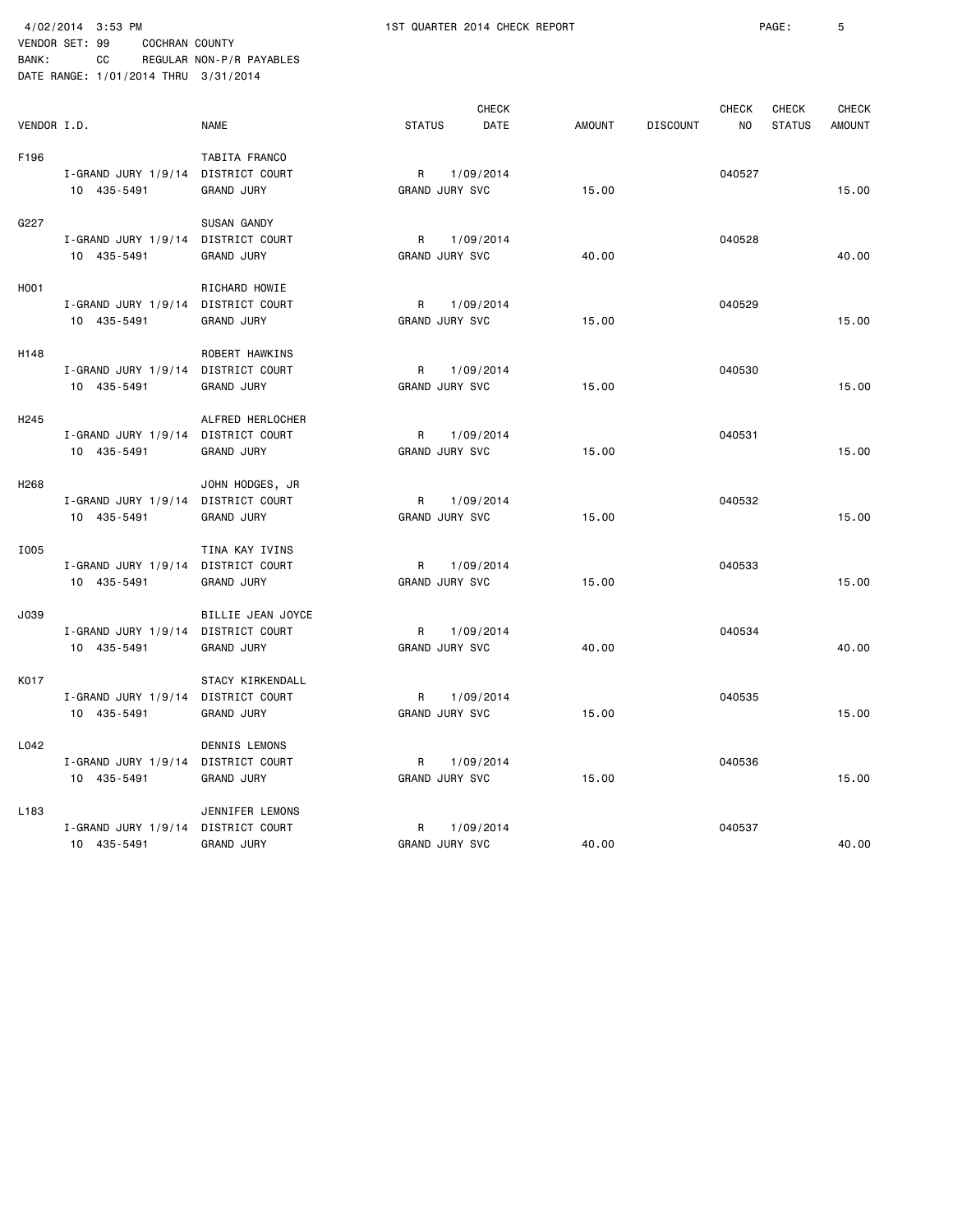VENDOR SET: 99 COCHRAN COUNTY BANK: CC REGULAR NON-P/R PAYABLES

4/02/2014 3:53 PM 1ST QUARTER 2014 CHECK REPORT PAGE: 6

|             | DATE RANGE: 1/01/2014 THRU 3/31/2014 |                                     |                            |                                   |               |                 |        |               |               |
|-------------|--------------------------------------|-------------------------------------|----------------------------|-----------------------------------|---------------|-----------------|--------|---------------|---------------|
|             |                                      |                                     |                            | <b>CHECK</b>                      |               |                 | CHECK  | <b>CHECK</b>  | <b>CHECK</b>  |
| VENDOR I.D. |                                      | <b>NAME</b>                         | <b>STATUS</b>              | DATE                              | <b>AMOUNT</b> | <b>DISCOUNT</b> | NO     | <b>STATUS</b> | <b>AMOUNT</b> |
| M212        | I-GRAND JURY 1/9/14                  | GILBERT MARTINEZ<br>DISTRICT COURT  | R                          | 1/09/2014                         |               |                 | 040538 |               |               |
|             | 10 435-5491                          | <b>GRAND JURY</b>                   | GRAND JURY SVC             |                                   | 40.00         |                 |        |               | 40.00         |
| M214        |                                      | DIXIE MENDOZA                       |                            |                                   |               |                 |        |               |               |
|             | $I-GRAND$ JURY 1/9/14<br>10 435-5491 | DISTRICT COURT<br><b>GRAND JURY</b> | R<br><b>GRAND JURY SVC</b> | 1/09/2014                         | 40.00         |                 | 040539 |               | 40.00         |
| M298        |                                      | BRANDON MORIN                       |                            |                                   |               |                 |        |               |               |
|             | I-GRAND JURY 1/9/14<br>10 435-5491   | DISTRICT COURT<br><b>GRAND JURY</b> | R<br>GRAND JURY SVC        | 1/09/2014                         | 15.00         |                 | 040540 |               | 15.00         |
| 0017        |                                      | VERONICA OLGUIN                     |                            |                                   |               |                 |        |               |               |
|             | I-GRAND JURY 1/9/14<br>10 435-5491   | DISTRICT COURT<br><b>GRAND JURY</b> | R<br><b>GRAND JURY SVC</b> | 1/09/2014                         | 15.00         |                 | 040541 |               | 15.00         |
| 0047        |                                      | ALMA ORNELAS                        |                            |                                   |               |                 |        |               |               |
|             | $I-GRAND$ JURY 1/9/14<br>10 435-5491 | DISTRICT COURT<br><b>GRAND JURY</b> | R<br><b>GRAND JURY SVC</b> | 1/09/2014                         | 40.00         |                 | 040542 |               | 40.00         |
| 0048        |                                      | PAULA ORNELAS                       |                            |                                   |               |                 |        |               |               |
|             | $I-GRAND$ JURY 1/9/14<br>10 435-5491 | DISTRICT COURT<br><b>GRAND JURY</b> | R<br><b>GRAND JURY SVC</b> | 1/09/2014                         | 15.00         |                 | 040543 |               | 15.00         |
| P097        |                                      | <b>STRATTON PAWSEY</b>              |                            |                                   |               |                 |        |               |               |
|             | I-GRAND JURY 1/9/14                  | DISTRICT COURT                      | R                          | 1/09/2014                         |               |                 | 040544 |               |               |
|             | 10 435-5491                          | <b>GRAND JURY</b>                   | GRAND JURY SVC             |                                   | 40.00         |                 |        |               | 40.00         |
| S233        |                                      | COCHRAN COUNTY STATE FEE            |                            |                                   |               |                 |        |               |               |
|             | I-GR JURY 1/9/14<br>10 435-5491      | DISTRICT COURT<br>GRAND JURY        | R                          | 1/09/2014<br>DONATION/DAN JOHN BO | 15.00         |                 | 040545 |               | 15.00         |
| S349        |                                      | <b>BRENDA SHAW</b>                  |                            |                                   |               |                 |        |               |               |
|             | $I-GRAND$ JURY 1/9/14<br>10 435-5491 | DISTRICT COURT<br><b>GRAND JURY</b> | R<br>GRAND JURY SVC        | 1/09/2014                         | 15.00         |                 | 040546 |               | 15.00         |
| S408        |                                      | DONOVAN SANCHEZ                     |                            |                                   |               |                 |        |               |               |
|             | I-GRAND JURY 1/9/14                  | DISTRICT COURT                      | R                          | 1/09/2014                         |               |                 | 040547 |               |               |
|             | 10 435-5491                          | <b>GRAND JURY</b>                   | GRAND JURY SVC             |                                   | 15.00         |                 |        |               | 15.00         |
| W082        |                                      | MICHELLE WOODS                      |                            |                                   |               |                 |        |               |               |
|             | I-GRAND JURY 1/9/14<br>10 435-5491   | DISTRICT COURT<br><b>GRAND JURY</b> | R<br><b>GRAND JURY SVC</b> | 1/09/2014                         | 15.00         |                 | 040548 |               | 15.00         |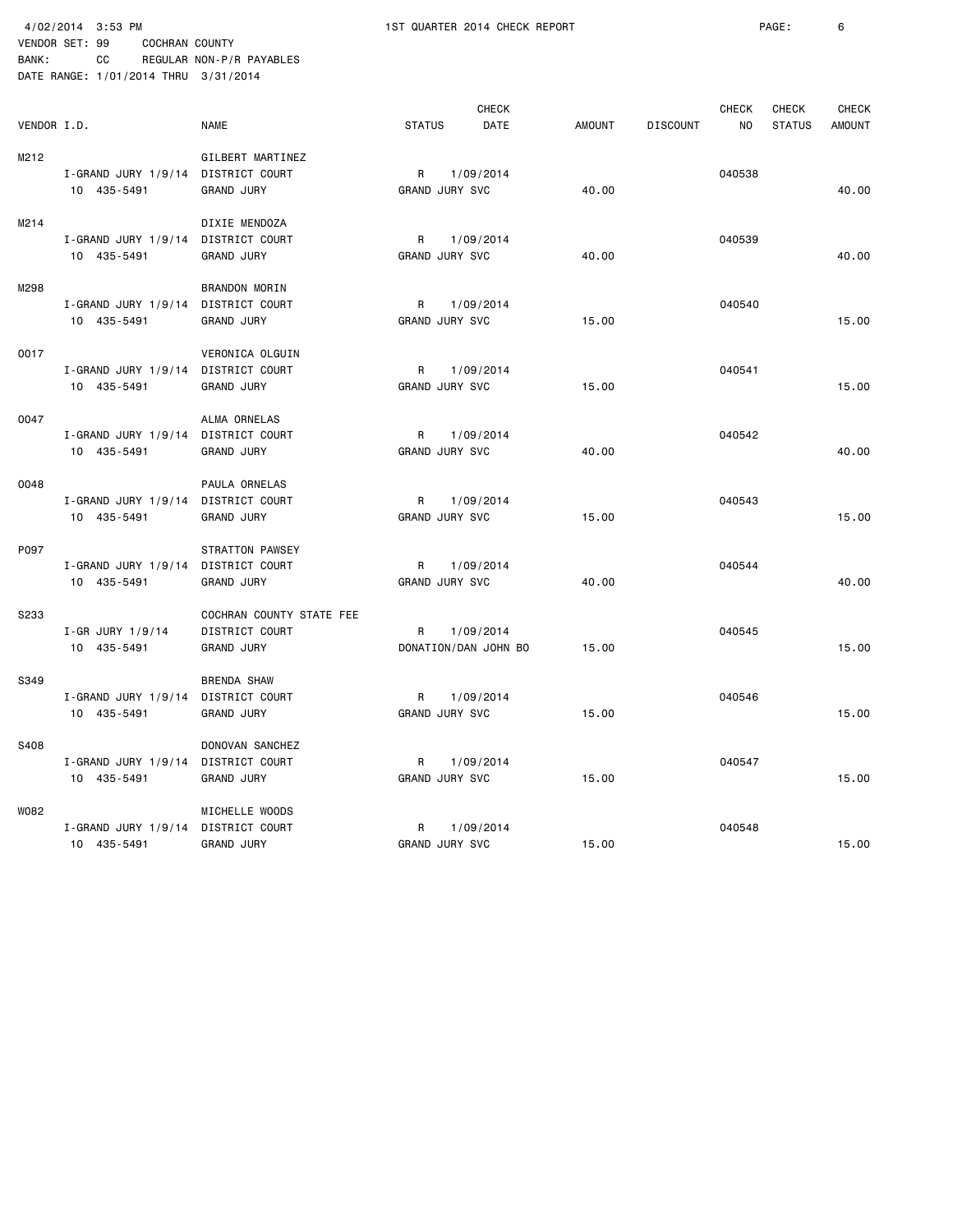4/02/2014 3:53 PM 1ST QUARTER 2014 CHECK REPORT PAGE: 7

| VENDOR I.D. |                                    | <b>NAME</b>                    | <b>STATUS</b>         | <b>CHECK</b><br>DATE | <b>AMOUNT</b> | <b>DISCOUNT</b> | <b>CHECK</b><br>NO. | CHECK<br><b>STATUS</b> | <b>CHECK</b><br><b>AMOUNT</b> |
|-------------|------------------------------------|--------------------------------|-----------------------|----------------------|---------------|-----------------|---------------------|------------------------|-------------------------------|
|             |                                    |                                |                       |                      |               |                 |                     |                        |                               |
| Z111        |                                    | MELISSA ZAPATA                 |                       |                      |               |                 |                     |                        |                               |
|             | I-GRAND JURY 1/9/14 DISTRICT COURT |                                | R<br>1/09/2014        |                      |               |                 | 040549              |                        |                               |
|             | 10 435-5491                        | <b>GRAND JURY</b>              | <b>GRAND JURY SVC</b> |                      | 40.00         |                 |                     |                        | 40.00                         |
| A109        |                                    | ALBUS FARM EQUIPMENT           |                       |                      |               |                 |                     |                        |                               |
|             | I-47787                            | PREC 4                         | R<br>1/13/2014        |                      |               |                 | 040550              |                        |                               |
|             | 15 624-5451                        | REPAIRS                        | 1HR WELDING PTS       |                      | 50.00         |                 |                     |                        |                               |
|             | I-49846                            | PREC 4                         | R<br>1/13/2014        |                      |               |                 | 040550              |                        |                               |
|             | 15 624-5451                        | <b>REPAIRS</b>                 | 1HR HARD FACING PTS   |                      | 50.00         |                 |                     |                        | 100.00                        |
| A164        |                                    | ADVANTAGE GLASS & MIRROR       |                       |                      |               |                 |                     |                        |                               |
|             | I-18507                            | ACTIVITY BLDG                  | R<br>1/13/2014        |                      |               |                 | 040551              |                        |                               |
|             | 10 662-5451                        | REPAIR                         | 9 TEMP SAFETY GLS/SH  |                      | 1,225.00      |                 |                     |                        |                               |
|             | 10 662-5451                        | REPAIR                         | MILEAGE               |                      | 42.00         |                 |                     |                        | 1,267.00                      |
| A165        |                                    | AFFILIATED COMPUTER SERVICES   |                       |                      |               |                 |                     |                        |                               |
|             | I-981036                           | <b>CLERK</b>                   | R<br>1/13/2014        |                      |               |                 | 040552              |                        |                               |
|             | 10 403-5416                        | FILMING & INDEXING             | 20/20 LAND RECORDS M  |                      | 1,250.00      |                 |                     |                        |                               |
|             | 10 403-5416                        | FILMING & INDEXING             | FREIGHT               |                      | 25.24         |                 |                     |                        | 1,275.24                      |
| <b>B001</b> |                                    | BAILEY CO. ELECTRIC COOP       |                       |                      |               |                 |                     |                        |                               |
|             | I-298825                           | PREC 4                         | R<br>1/13/2014        |                      |               |                 | 040553              |                        |                               |
|             | 15 624-5440                        | UTILITIES                      | 710 KWH 11/19-12/23/  |                      | 75.04         |                 |                     |                        |                               |
|             | 15 624-5440                        | UTILITIES                      | AREA LIGHT            |                      | 8.96          |                 |                     |                        |                               |
|             | I-298826                           | PREC 3                         | R<br>1/13/2014        |                      |               |                 | 040553              |                        |                               |
|             | 15 623-5440                        | UTILITIES                      | 651 KWH 11/14-12/18/  |                      | 69.82         |                 |                     |                        |                               |
|             | 15 623-5440                        | UTILITIES                      | 2 AREA LIGHTS         |                      | 19.66         |                 |                     |                        |                               |
|             | I-298827                           | NON-DEPT'L/SHERIFF POSSE       | R<br>1/13/2014        |                      |               |                 | 040553              |                        |                               |
|             | 10 409-5440                        | UTILITIES                      | ELEC SVC 11/7-12/10/  |                      | 20.93         |                 |                     |                        | 194.41                        |
| B026        |                                    | BLEDSOE WATER SUPPLY CORP      |                       |                      |               |                 |                     |                        |                               |
|             | $I - 3004$ 01/14                   | PREC 3                         | 1/13/2014<br>R.       |                      |               |                 | 040554              |                        |                               |
|             | 15 623-5440                        | UTILITIES                      | WATER BILL DATED 1/6  |                      | 20.10         |                 |                     |                        | 20.10                         |
| C007        |                                    | CITY OF MORTON                 |                       |                      |               |                 |                     |                        |                               |
|             | I-07-0976-17 JAN14                 | WELFARE                        | 1/13/2014<br>R        |                      |               |                 | 040555              |                        |                               |
|             | 10 640-5440                        | UTILITIES                      | WILLIE HARRISON       |                      | 41.65         |                 |                     |                        | 41.65                         |
| C007        |                                    | CITY OF MORTON                 |                       |                      |               |                 |                     |                        |                               |
|             | I-12/31/2013                       | LIB/MUS/ACT BLDG/CRTHSE/PREC 1 | R<br>1/13/2014        |                      |               |                 | 040556              |                        |                               |
|             | 10 650-5440                        | UTILITIES                      | LIBRARY GAS           |                      | 231.40        |                 |                     |                        |                               |
|             | 650-5440<br>10                     | UTILITIES                      | LIBRARY WATER         |                      | 28.00         |                 |                     |                        |                               |
|             | 650-5440<br>10                     | UTILITIES                      | LIBRARY GARBAGE       |                      | 46.50         |                 |                     |                        |                               |
|             | 650-5440<br>10                     | UTILITIES                      | LIBRARY SEWER         |                      | 17.00         |                 |                     |                        |                               |
|             | 652-5440<br>10                     | UTILITIES                      | MUSEUM GAS            |                      | 139.80        |                 |                     |                        |                               |
|             | 652-5440<br>10                     | UTILITIES                      | <b>MUSEUM WATER</b>   |                      | 28.00         |                 |                     |                        |                               |
|             | 652-5440<br>10                     | UTILITIES                      | MUSEUM GARBAGE        |                      | 23.00         |                 |                     |                        |                               |
|             | 652-5440<br>10                     | UTILITIES                      | MUSEUM SEWER          |                      | 15.00         |                 |                     |                        |                               |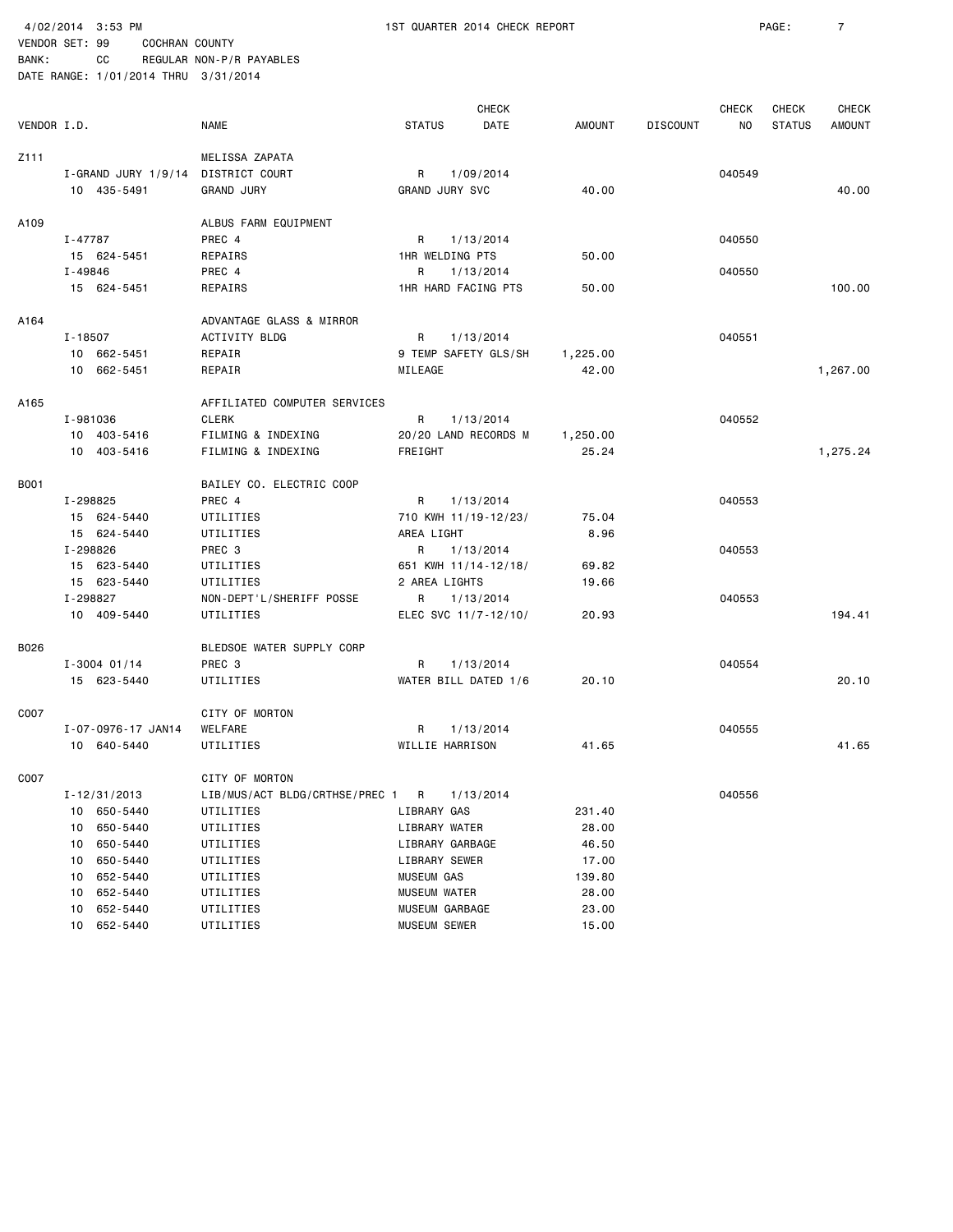BANK: CC REGULAR NON-P/R PAYABLES

|             |                  |                                | <b>CHECK</b>            |        |                 | <b>CHECK</b> | CHECK         | <b>CHECK</b>  |
|-------------|------------------|--------------------------------|-------------------------|--------|-----------------|--------------|---------------|---------------|
| VENDOR I.D. |                  | <b>NAME</b>                    | <b>STATUS</b><br>DATE   | AMOUNT | <b>DISCOUNT</b> | NO.          | <b>STATUS</b> | <b>AMOUNT</b> |
| C007        |                  | CITY OF MORTON<br>CONT         |                         |        |                 |              |               |               |
|             | I-12/31/2013     | LIB/MUS/ACT BLDG/CRTHSE/PREC 1 | R<br>1/13/2014          |        |                 | 040556       |               |               |
|             | 10 662-5440      | UTILITIES                      | ACTIVITY BLDG GAS       | 963.70 |                 |              |               |               |
|             | 10 662-5440      | UTILITIES                      | ACT. BLDG WATER         | 28.00  |                 |              |               |               |
|             | 10 662-5440      | UTILITIES                      | ACT. BLDG GARBAGE       | 72.00  |                 |              |               |               |
|             | 662-5440<br>10   | UTILITIES                      | ACT. BLDG SEWER         | 45.00  |                 |              |               |               |
|             | 510-5440<br>10   | UTILITIES                      | COURTHOUSE GAS          | 650.90 |                 |              |               |               |
|             | 510-5440<br>10   | UTILITIES                      | <b>COURTHOUSE WATER</b> | 40.00  |                 |              |               |               |
|             | 510-5440<br>10   | UTILITIES                      | CRTHSE GARBAGE          | 304.50 |                 |              |               |               |
|             | 510-5440<br>10   | UTILITIES                      | <b>COURTHOUSE SEWER</b> | 51.00  |                 |              |               |               |
|             | 621-5440<br>15   | UTILITIES                      | PREC 1 GAS              | 492.90 |                 |              |               |               |
|             | 621-5440<br>15   | UTILITIES                      | PREC 1 WATER            | 55.25  |                 |              |               |               |
|             | 15 621-5440      | UTILITIES                      | PREC 1 GARBAGE          | 46.50  |                 |              |               | 3,278.45      |
| C008        |                  | CITY OF WHITEFACE              |                         |        |                 |              |               |               |
|             | $I - 409$ 01/14  | PREC <sub>2</sub>              | 1/13/2014<br>R          |        |                 | 040557       |               |               |
|             | 15 622-5440      | UTILITIES                      | GAS SVC                 | 16.25  |                 |              |               |               |
|             | 15 622-5440      | UTILITIES                      | <b>WATER SVC</b>        | 14.00  |                 |              |               |               |
|             | 15 622-5440      | UTILITIES                      | GARBAGE SVC             | 50.10  |                 |              |               |               |
|             | 622-5440<br>15   | UTILITIES                      | SEWER SVC               | 22.50  |                 |              |               | 102.85        |
| C026        |                  | <b>CONSUMER REPORTS</b>        |                         |        |                 |              |               |               |
|             | I-13 ISSUES 2014 | LIBRARY                        | R<br>1/13/2014          |        |                 | 040558       |               |               |
|             | 10 650-5590      | <b>BOOKS</b>                   | 13 ISSUES, 2014         | 26.00  |                 |              |               | 26.00         |
| C034        |                  | COUNTY TREASURERS ASSOC OF TEX |                         |        |                 |              |               |               |
|             | I-2014 DUES      | <b>TREASURER</b>               | R<br>1/13/2014          |        |                 | 040559       |               |               |
|             | 10 497-5481      | DUES AND REGISTRATION          | 2014 DUES/DORIS SEAL    | 150.00 |                 |              |               | 150.00        |
| C035        |                  | COX AUTO SUPPLY CO             |                         |        |                 |              |               |               |
|             | I-255735         | COURTHOUSE                     | 1/13/2014<br>R          |        |                 | 040560       |               |               |
|             | 10 510-5451      | REPAIR                         | HOSE AND BARB           | 2.50   |                 |              |               |               |
|             | I-256070         | ACTIVITY BLDG                  | 1/13/2014<br>R          |        |                 | 040560       |               |               |
|             | 10 662-5332      | CUSTODIAL SUPPLIES             | 300-W BULB              | 4.99   |                 |              |               |               |
|             | I-256213         | PREC <sub>2</sub>              | R<br>1/13/2014          |        |                 | 040560       |               |               |
|             | 15 622-5356      | ROAD MATERIALS & SUPPLIES      | 2 PAPER TOWELS          | 8.38   |                 |              |               |               |
|             | 15 622-5356      | ROAD MATERIALS & SUPPLIES      | 2 GLASS CLNR            | 6.30   |                 |              |               |               |
|             | 622-5356<br>15   | ROAD MATERIALS & SUPPLIES      | 4 BLUE SHOP TOWELS      | 12.76  |                 |              |               |               |
|             | 15 622-5356      | ROAD MATERIALS & SUPPLIES      | 2 ANGEL SOFT TISSUE     | 4.38   |                 |              |               |               |
|             | I-256221         | PREC <sub>3</sub>              | R<br>1/13/2014          |        |                 | 040560       |               |               |
|             | 15 623-5451      | REPAIRS                        | 2 BATTERY               | 213.98 |                 |              |               |               |
|             | 15 623-5451      | REPAIRS                        | 2 STATE BATT FEE        | 6.00   |                 |              |               |               |
|             | I-256359         | PREC 4                         | R<br>1/13/2014          |        |                 | 040560       |               |               |
|             | 15 624-5356      | ROAD MATERIALS & SUPPLIES      | GAL FUEL CLEANER        | 31.65  |                 |              |               |               |
|             | 15 624-5356      | ROAD MATERIALS & SUPPLIES      | (4) 7/16x2" BOLT        | 1.36   |                 |              |               |               |
|             | 624-5356<br>15   | ROAD MATERIALS & SUPPLIES      | (8) 7/16" FLAT WSHR     | 0.80   |                 |              |               |               |
|             | 15 624-5356      | ROAD MATERIALS & SUPPLIES      | (2) BLUE SHOP TOWELS    | 6.38   |                 |              |               |               |
|             | I-256368         | SHERIFF                        | R<br>1/13/2014          |        |                 | 040560       |               |               |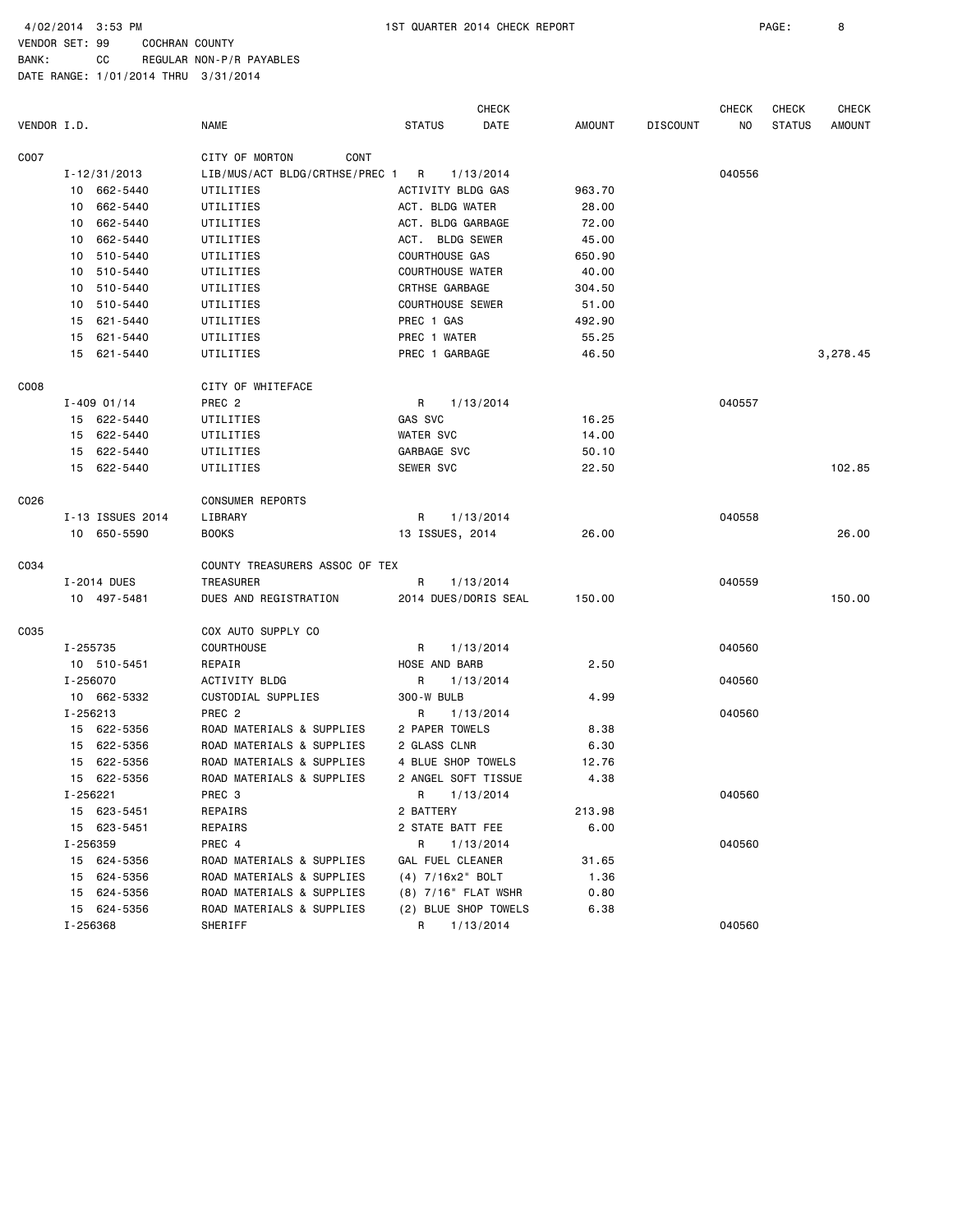BANK: CC REGULAR NON-P/R PAYABLES

|             |                 |                                              |                      | <b>CHECK</b> |               |                 | <b>CHECK</b> | <b>CHECK</b>  | <b>CHECK</b>  |
|-------------|-----------------|----------------------------------------------|----------------------|--------------|---------------|-----------------|--------------|---------------|---------------|
| VENDOR I.D. |                 | <b>NAME</b>                                  | <b>STATUS</b>        | DATE         | <b>AMOUNT</b> | <b>DISCOUNT</b> | NO           | <b>STATUS</b> | <b>AMOUNT</b> |
| C035        |                 | COX AUTO SUPPLY CO<br>CONT                   |                      |              |               |                 |              |               |               |
|             | I-256368        | <b>SHERIFF</b>                               | R                    | 1/13/2014    |               |                 | 040560       |               |               |
|             | 10 560-5451     | MACHINERY-NON-OFFICE REPAIR                  | DAP FILTER RING      |              | 5.99          |                 |              |               |               |
|             | I-256463        | SHERIFF                                      | R                    | 1/13/2014    |               |                 | 040560       |               |               |
|             | 10 560-5334     | OTHER SUPPLIES                               | SOLAR CHARGER        |              | 26.99         |                 |              |               |               |
|             | I-256549        | PREC <sub>3</sub>                            | R                    | 1/13/2014    |               |                 | 040560       |               |               |
|             | 15 623-5356     | ROAD MATERIALS & SUPPLIES                    | 30 PAPER TOWEL       |              | 37.50         |                 |              |               |               |
|             | 15 623-5356     | ROAD MATERIALS & SUPPLIES                    | 2 BOLTS              |              | 1.58          |                 |              |               |               |
|             | I-256608        | PREC 4                                       | R                    | 1/13/2014    |               |                 | 040560       |               |               |
|             | 15 624-5356     | ROAD MATERIALS & SUPPLIES                    | RIVET GUN            |              | 22.69         |                 |              |               |               |
|             | 15 624-5356     | ROAD MATERIALS & SUPPLIES                    | <b>RIVETS</b>        |              | 1.69          |                 |              |               |               |
|             | $I - 256615$    | JAIL                                         | R                    | 1/13/2014    |               |                 | 040560       |               |               |
|             | 10 512-5310     | OFFICE SUPPLIES                              | 3 PK AA BATT 4/PK    |              | 15.87         |                 |              |               |               |
|             | I-256847        | PREC <sub>2</sub>                            | R                    | 1/13/2014    |               |                 | 040560       |               |               |
|             | 15 622-5451     | REPAIRS                                      | COIL SET             |              | 37.99         |                 |              |               |               |
|             | I-257071        | CEMETERY                                     | R                    | 1/13/2014    |               |                 | 040560       |               |               |
|             | 10 516-5451     | REPAIR                                       | 2 BRAZING RODS       |              | 5.38          |                 |              |               |               |
|             | 10 516-5451     | REPAIR                                       | 5/16" COPPER TUBING  |              | 2.19          |                 |              |               |               |
|             | I-257227        | SHERIFF                                      | R                    | 1/13/2014    |               |                 | 040560       |               |               |
|             | 10 560-5451     | MACHINERY-NON-OFFICE REPAIR                  | HDLMP BULB/#134      |              | 15.86         |                 |              |               |               |
|             | I-257313        | PREC 4                                       | R                    | 1/13/2014    |               |                 | 040560       |               |               |
|             | 15 624-5451     | REPAIRS                                      | <b>SEA FOAM</b>      |              | 7.99          |                 |              |               |               |
|             | I-257341        | COURTHOUSE                                   | R                    | 1/13/2014    |               |                 | 040560       |               |               |
|             | 10 510-5451     | REPAIR                                       | 16x16x1 FURN FILTER  |              | 2.49          |                 |              |               |               |
|             | I-257573        | <b>SHERIFF</b>                               | R                    | 1/13/2014    |               |                 | 040560       |               |               |
|             | 10 560-5451     | MACHINERY-NON-OFFICE REPAIR                  | 2 WPR BLADES         |              | 14.38         |                 |              |               | 498.07        |
| C069        |                 | COUNTRY DUMPSTERS, INC.                      |                      |              |               |                 |              |               |               |
|             | $I - 36459$     | PREC 3/PREC 4                                | R                    | 1/13/2014    |               |                 | 040562       |               |               |
|             | 15 623-5440     | UTILITIES                                    | JAN DUMPSTER SVC     |              | 53.25         |                 |              |               |               |
|             | 15 624-5440     | UTILITIES                                    | JAN DUMPSTER SVC     |              | 53.25         |                 |              |               | 106.50        |
| C084        |                 | CLERK, SEVENTH COURT OF APPEAL               |                      |              |               |                 |              |               |               |
|             | I-DEC 2013      | STATE FEES                                   | R                    | 1/13/2014    |               |                 | 040563       |               |               |
|             | 90 000-2379.002 | 7th Crt of Appeal Gov't22.2081DISTRICT COURT |                      |              | 10.00         |                 |              |               | 10.00         |
| C165        |                 | CITY OF MORTON                               |                      |              |               |                 |              |               |               |
|             | $I - 01/07/14$  | CEMETERY                                     | R                    | 1/13/2014    |               |                 | 040564       |               |               |
|             | 10 516-5486     | CONTRACT LABOR-OPEN CLOSE                    | GRACE TAYLOR 12/14/1 |              | 300.00        |                 |              |               |               |
|             | 10 516-5486     | CONTRACT LABOR-OPEN CLOSE                    | AMELIA SEPULBEDA 1/4 |              | 300.00        |                 |              |               | 600.00        |
| C333        |                 | YOLANDA COOK                                 |                      |              |               |                 |              |               |               |
|             | I-DW#15695      | ACTIVITY BLDG                                | R                    | 1/13/2014    |               |                 | 040565       |               |               |
|             | 10 000-4370.101 | RENT-ACTIVITY BUILDING                       | REF DEP FOR 1/4/14   |              | 150.00        |                 |              |               | 150.00        |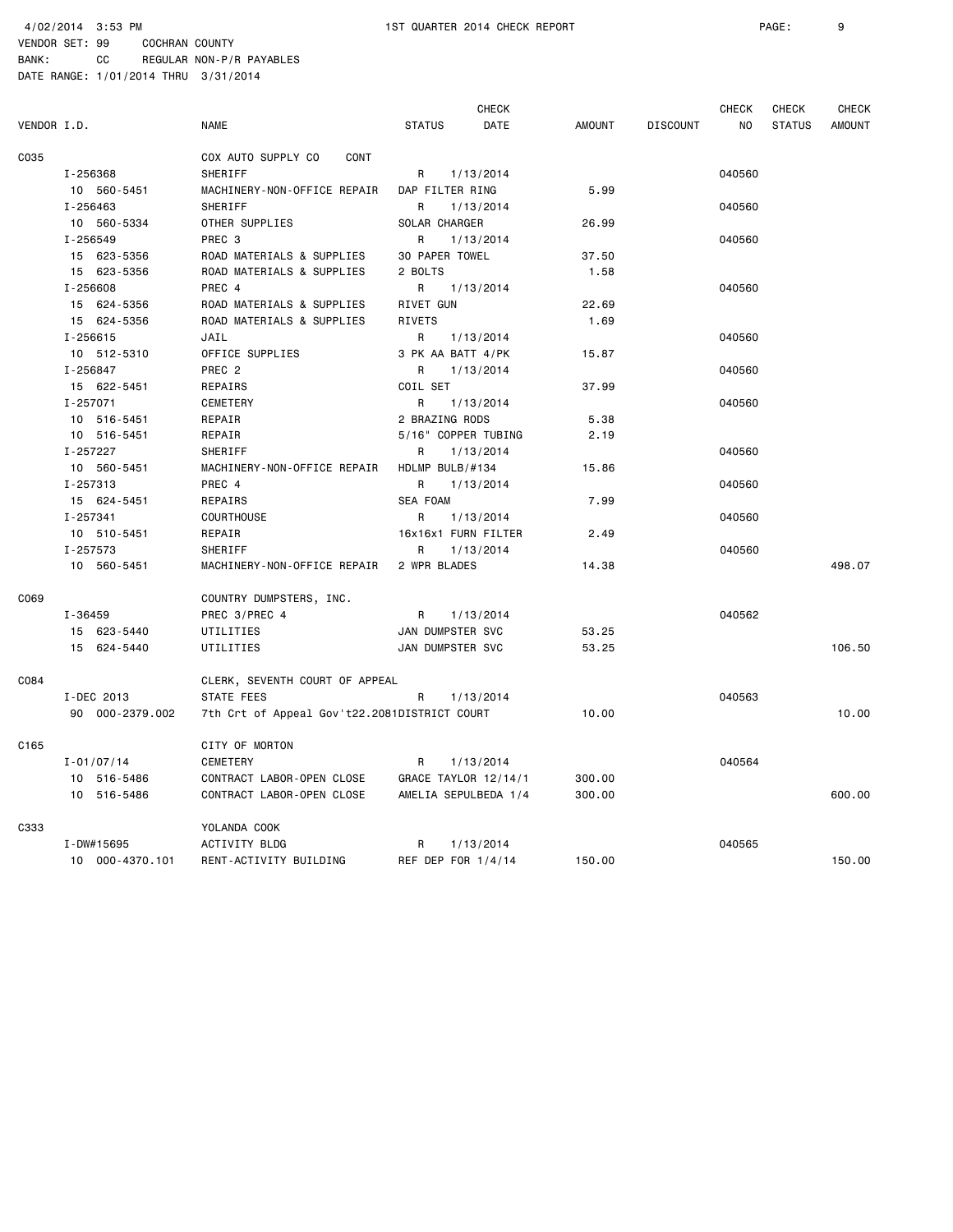4/02/2014 3:53 PM 1ST QUARTER 2014 CHECK REPORT PAGE: 10

|             |                  |                                |                       | <b>CHECK</b> |        |                 | <b>CHECK</b> | <b>CHECK</b>  | <b>CHECK</b>  |
|-------------|------------------|--------------------------------|-----------------------|--------------|--------|-----------------|--------------|---------------|---------------|
| VENDOR I.D. |                  | <b>NAME</b>                    | <b>STATUS</b>         | DATE         | AMOUNT | <b>DISCOUNT</b> | NO.          | <b>STATUS</b> | <b>AMOUNT</b> |
| C340        |                  | COUNTY INFORMATION RESOURCE AG |                       |              |        |                 |              |               |               |
|             | I-S0P001529      | NON-DEPT'L                     | R                     | 1/13/2014    |        |                 | 040566       |               |               |
|             | 10 409-5420      | TELECOMMUNICATIONS             | 17 EMAIL ACCTS NOV-D  |              | 34.00  |                 |              |               | 34,00         |
| D039        |                  | DUVALL TECHNOLOGY              |                       |              |        |                 |              |               |               |
|             | $I - 111$        | SHERIFF                        | R                     | 1/13/2014    |        |                 | 040567       |               |               |
|             | 10 560-5452      | OFFICE EQUIPMENT REPAIR        | RPR VID CAM SRVR, LIN |              | 180.00 |                 |              |               |               |
|             | $I - 112$        | CLERK                          | R                     | 1/13/2014    |        |                 | 040567       |               |               |
|             | 10 403-5451      | REPAIRS                        | RPR BIRTH CERT PRNTG  |              | 90.00  |                 |              |               | 270.00        |
| E075        |                  | <b>WEX BANK</b>                |                       |              |        |                 |              |               |               |
|             | I-35324946       | SHERIFF/JUV PROBATION          | R                     | 1/13/2014    |        |                 | 040568       |               |               |
|             | 10 560-5330      | FUEL AND OIL                   | 29.01GL UNL 12/6--#1  |              | 85.25  |                 |              |               |               |
|             | 10 560-5330      | FUEL AND OIL                   | 30.02GL UNL 12/20--#  |              | 90.03  |                 |              |               |               |
|             | 10 560-5330      | FUEL AND OIL                   | 16GL UNL 12/10--#2    |              | 52.80  |                 |              |               |               |
|             | 10 560-5330      | FUEL AND OIL                   | 15.5GL UNL 12/17--#2  |              | 49.60  |                 |              |               |               |
|             | 17 573-5330      | <b>FUEL</b>                    | 21.51GL UNL 12/12, T  |              | 64.52  |                 |              |               | 342.20        |
| F010        |                  | FIVE-AREA TELEPHONE CO-OP      |                       |              |        |                 |              |               |               |
|             | I-927-5510 JAN14 | PREC 4                         | R                     | 1/13/2014    |        |                 | 040569       |               |               |
|             | 15 624-5420      | TELECOMMUNICATIONS             | BASIC LOCAL SVC       |              | 32.25  |                 |              |               |               |
|             | 15 624-5420      | TELECOMMUNICATIONS             | <b>FEES</b>           |              | 9.29   |                 |              |               | 41.54         |
| F073        |                  | FRONTIER VALLEY INC.           |                       |              |        |                 |              |               |               |
|             | I-364409         | ACTIVITY BLDG/VIDEO SYS        | R                     | 1/13/2014    |        |                 | 040570       |               |               |
|             | 10 662-5571      | CAPITAL OUTLAY                 | TIE IN WIRES TO NEW   |              | 89.00  |                 |              |               |               |
|             | I-364412         | PARK                           | R                     | 1/13/2014    |        |                 | 040570       |               |               |
|             | 10 660-5451      | REPAIR                         | RPL PRSR SW; INSTL HT |              | 89.00  |                 |              |               |               |
|             | 10 660-5451      | REPAIR                         | PRESSURE SW 30/50     |              | 30.56  |                 |              |               |               |
|             | 660-5451<br>10   | REPAIR                         | 132 COPPER WIRE       |              | 66.00  |                 |              |               |               |
|             | 660-5451<br>10   | REPAIR                         | HD DUPLEX RECEPTACLE  |              | 0.96   |                 |              |               |               |
|             | 10 660-5451      | REPAIR                         | BELL BOX              |              | 8.22   |                 |              |               |               |
|             | 660-5451<br>10   | REPAIR                         | ELEC BOX CVR          |              | 9.00   |                 |              |               |               |
|             | 660-5451<br>10   | REPAIR                         | 1/2" CLOSE NIPPLE     |              | 0.79   |                 |              |               |               |
|             | 660-5451<br>10   | REPAIR                         | $(2)$ 1/2" LOCKRING   |              | 0.24   |                 |              |               |               |
|             | 660-5451<br>10   | REPAIR                         | M CORD CAP 15A        |              | 13.40  |                 |              |               |               |
|             | 10 660-5451      | REPAIR                         | F CORD CAP 15A        |              | 4.99   |                 |              |               |               |
|             | I-364441         | ACTIVITY BLDG/VIDEO SYS        | R                     | 1/13/2014    |        |                 | 040570       |               |               |
|             | 10 662-5571      | CAPITAL OUTLAY                 | RUN WIRE/PROJ, SCREE  |              | 300.00 |                 |              |               |               |
|             | 10 662-5571      | CAPITAL OUTLAY                 | 4 HANDYBOX            |              | 8.00   |                 |              |               |               |
|             | 662-5571<br>10   | CAPITAL OUTLAY                 | 3 HANDYBOX CVR        |              | 3.63   |                 |              |               |               |
|             | 662-5571<br>10   | CAPITAL OUTLAY                 | SWITCH PLATE          |              | 0.35   |                 |              |               |               |
|             | 662-5571<br>10   | CAPITAL OUTLAY                 | 2 HD DUPLEX RECEPTAC  |              | 1.92   |                 |              |               |               |
|             | 662-5571<br>10   | CAPITAL OUTLAY                 | 6 WIRE NUT YLW        |              | 0.65   |                 |              |               |               |
|             | 662-5571<br>10   | CAPITAL OUTLAY                 | (9) 1/2" BX CONNECTO  |              | 9.36   |                 |              |               |               |
|             | 662-5571<br>10   | CAPITAL OUTLAY                 | 85 250R BX CABLE W/G  |              | 64.60  |                 |              |               |               |
|             | 10 662-5571      | CAPITAL OUTLAY                 | 2 HOMELINE SP-120/24  |              | 11.60  |                 |              |               |               |
|             | I-364450         | PARK                           | R                     | 1/13/2014    |        |                 | 040570       |               |               |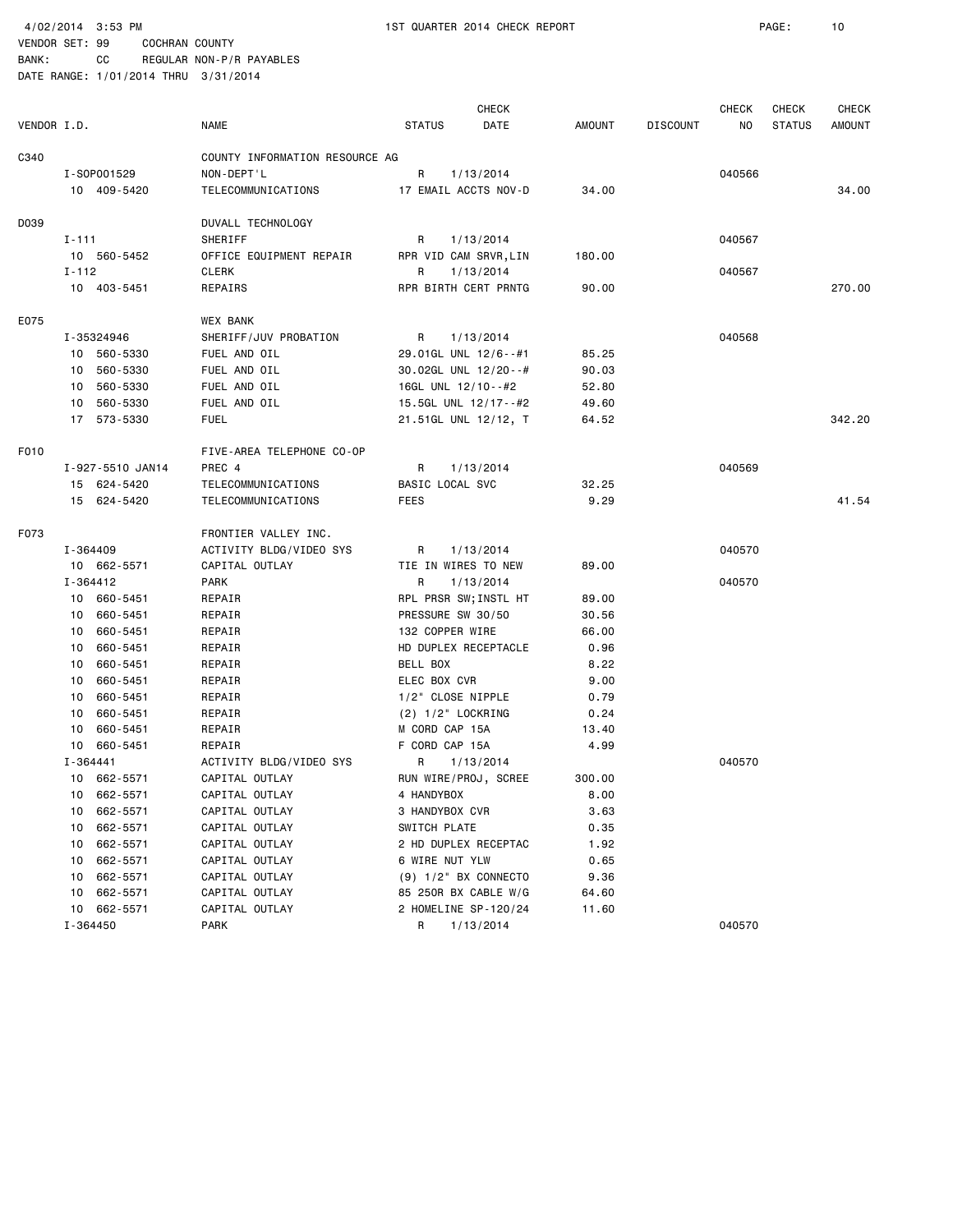4/02/2014 3:53 PM 1ST QUARTER 2014 CHECK REPORT PAGE: 11

BANK: CC REGULAR NON-P/R PAYABLES

|             |                     |                                                    |                      | <b>CHECK</b> |               |                 | <b>CHECK</b>   | <b>CHECK</b>  | <b>CHECK</b>  |
|-------------|---------------------|----------------------------------------------------|----------------------|--------------|---------------|-----------------|----------------|---------------|---------------|
| VENDOR I.D. |                     | <b>NAME</b>                                        | <b>STATUS</b>        | DATE         | <b>AMOUNT</b> | <b>DISCOUNT</b> | N <sub>0</sub> | <b>STATUS</b> | <b>AMOUNT</b> |
| F073        |                     | FRONTIER VALLEY INC.<br>CONT                       |                      |              |               |                 |                |               |               |
|             | I-364450            | <b>PARK</b>                                        | R                    | 1/13/2014    |               |                 | 040570         |               |               |
|             | 10 660-5451         | REPAIR                                             | RPL 3 FRZN PRSR TANK |              | 133.50        |                 |                |               |               |
|             | 660-5451<br>10      | REPAIR                                             | 3 CHALLENGER 119G PR |              | 2,578.68      |                 |                |               |               |
|             | $I - 364451$        | <b>PARK</b>                                        | R                    | 1/13/2014    |               |                 | 040570         |               |               |
|             | 10<br>660-5451      | REPAIR                                             | RPL 15HP W/7.5HP WEL |              | 741.85        |                 |                |               |               |
|             | 660-5451<br>10      | REPAIR                                             | BAIL WELL FR 201 TO  |              | 150.00        |                 |                |               |               |
|             | 660-5451<br>10      | REPAIR                                             | 7.5 230V 6" FRNK MTR |              | 1,468.80      |                 |                |               |               |
|             | 660-5451<br>10      | REPAIR                                             | 6" 7.5HP PUMP END    |              | 2,428.00      |                 |                |               |               |
|             | 660-5451<br>10      | REPAIR                                             | SHROUD 7x48 PLASTIC  |              | 70.75         |                 |                |               |               |
|             | 660-5451<br>10      | REPAIR                                             | 190 1.5" BLK PIPE T& |              | 570.00        |                 |                |               |               |
|             | 660-5451<br>10      | REPAIR                                             | 210 PUMP CABLE 12-3  |              | 275.10        |                 |                |               |               |
|             | 660-5451<br>10      | REPAIR                                             | SPLICE KIT           |              | 15.95         |                 |                |               |               |
|             | 660-5451<br>10      | REPAIR                                             | 3x2" BUSHING         |              | 16.61         |                 |                |               |               |
|             | 660-5451<br>10      | REPAIR                                             | 2x1.5" BUSHING       |              | 3.54          |                 |                |               |               |
|             | 10<br>660-5451      | REPAIR                                             | 2x1.5" BELL REDUCER  |              | 6.60          |                 |                |               | 9,171.65      |
| G005        |                     | <b>GENERAL FUND</b>                                |                      |              |               |                 |                |               |               |
|             | I-4TH QTR CIVIL '13 | STATE CIVIL FEES                                   | R                    | 1/13/2014    |               |                 | 040571         |               |               |
|             | 90<br>000-2363.004  | Co Filing Fee Ind Lgl Serv.                        | 4TH QTR CIVIL FEES   |              | 2.50          |                 |                |               |               |
|             | 000-2363.001<br>90  | Divorce & Family Gov't 133.1514TH QTR CIVIL FEES   |                      |              | 0.25          |                 |                |               |               |
|             | 000-2363.002<br>90  | Other Than Divorce/Family 10B 4TH QTR CIVIL FEES   |                      |              | 3.50          |                 |                |               |               |
|             | 000-2363.004<br>90  | Co Filing Fee Ind Lgl Serv.                        | 4TH QTR CIVIL FEES   |              | 3.25          |                 |                |               |               |
|             | I-4TH QTR CRIM '13  | STATE CRIMINAL FEES                                | R                    | 1/13/2014    |               |                 | 040571         |               |               |
|             | 90<br>000-2358.001  | State CCC Date 010104 Forward 4TH QTR CRIMINAL FEE |                      |              | 283.47        |                 |                |               |               |
|             | 000-2368<br>90      | BB Bond Fee (Gov CD 41.258)                        | 4TH QTR CRIMINAL FEE |              | 22.50         |                 |                |               |               |
|             | 000-2369<br>90      | EMS Trauma Sec49.02 SB1131                         | 4TH QTR CRIMINAL FEE |              | 2.40          |                 |                |               |               |
|             | 90<br>000-2347      | Juvenile Probation Diversion 4TH QTR CRIMINAL FEE  |                      |              | 12.00         |                 |                |               |               |
|             | 000-2378<br>90      | JRF Jury Reimb Fee CCP102.00454TH QTR CRIMINAL FEE |                      |              | 28.81         |                 |                |               |               |
|             | 000-2363.003<br>90  | Indigent Defense Fee                               | 4TH QTR CRIMINAL FEE |              | 16.60         |                 |                |               |               |
|             | 000-2355<br>90      | MVF CCP 102.002                                    | 4TH QTR CRIMINAL FEE |              | 0.40          |                 |                |               |               |
|             | 000-2367<br>90      | STF-Sub 95% C(Trans CD542.40 4TH QTR CRIMINAL FEE  |                      |              | 61.60         |                 |                |               |               |
|             | I-4TH QTR SPEC '14  | SPECIALTY COURT FEES                               | R                    | 1/13/2014    |               |                 | 040571         |               |               |
|             | 90 000-2379.001     | Drug Court Fee CCP102.0178                         | 4TH QTR SPECIALTY FE |              | 1.64          |                 |                |               |               |
|             | I-VEH LEASE #9      | JUVENILE PROBATION                                 | R                    | 1/13/2014    |               |                 | 040571         |               |               |
|             | 17 573-5464         | VEHICLE LEASE                                      | LEASE 12/25/13 - 1/2 |              | 400.00        |                 |                |               | 838.92        |
| GO31        |                     | GRAINGER                                           |                      |              |               |                 |                |               |               |
|             | I-9324223032        | PUBLIC SAFETY*OTHER                                | R                    | 1/13/2014    |               |                 | 040572         |               |               |
|             | 10 580-5499         | MISCELLANEOUS                                      | WINDOW A/C 120V;9-1- |              | 490.15        |                 |                |               |               |
|             | I-9324433029        | <b>COURTHOUSE</b>                                  | R                    | 1/13/2014    |               |                 | 040572         |               |               |
|             | 10 510-5451         | REPAIR                                             | START CAPACITOR 220- |              | 12.00         |                 |                |               |               |
|             | 10 510-5451         | REPAIR                                             | 1DZ FILTERS, 20x25x2 |              | 30.72         |                 |                |               |               |
|             | I-9324433037        | COURTHOUSE                                         | R                    | 1/13/2014    |               |                 | 040572         |               |               |
|             | 10 510-5451         | REPAIR                                             | 1DZ FILTERS 16x16x1/ |              | 62.52         |                 |                |               | 595.39        |
|             |                     |                                                    |                      |              |               |                 |                |               |               |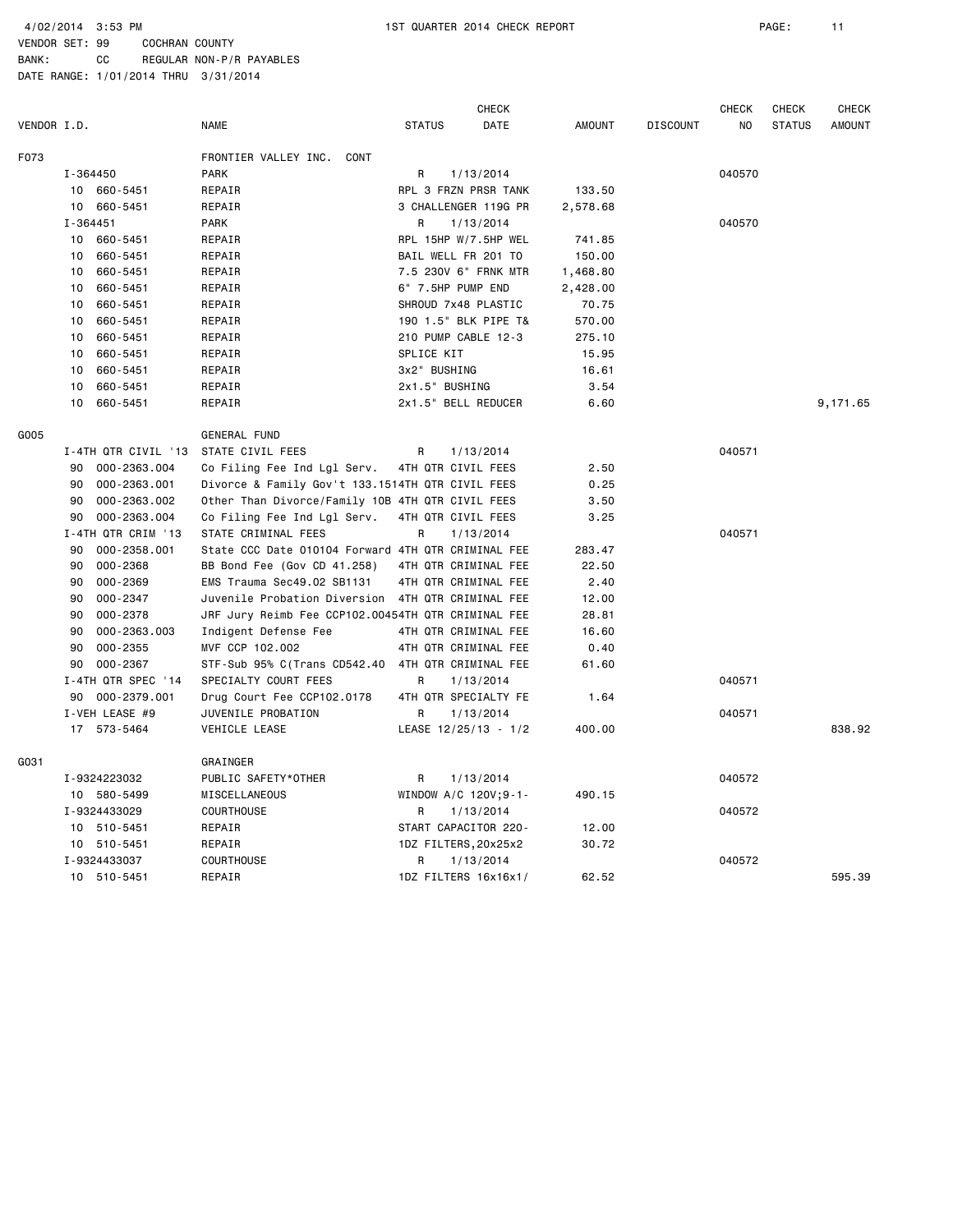| VENDOR I.D. |                                  | <b>NAME</b>                                       | <b>STATUS</b>         | <b>CHECK</b><br>DATE | AMOUNT   | <b>DISCOUNT</b> | <b>CHECK</b><br>NO | CHECK<br><b>STATUS</b> | <b>CHECK</b><br><b>AMOUNT</b> |
|-------------|----------------------------------|---------------------------------------------------|-----------------------|----------------------|----------|-----------------|--------------------|------------------------|-------------------------------|
|             |                                  |                                                   |                       |                      |          |                 |                    |                        |                               |
| G074        | I-FEES DEC2013                   | GRAVES, HUMPHRIES, STAHL, LTD<br>JUSTICE OF PEACE | R                     | 1/13/2014            |          |                 | 040573             |                        |                               |
|             | 10 000-2206.002                  | COLLECTION AGENCY FEES                            | COLLECTION FEES DEC   |                      | 212.03   |                 |                    |                        | 212.03                        |
| G161        |                                  | GEBO'S CREDIT CORPORATION                         |                       |                      |          |                 |                    |                        |                               |
|             | I-8695703                        | PREC <sub>2</sub>                                 | R                     | 1/13/2014            |          |                 | 040574             |                        |                               |
|             | 15 622-5356                      | ROAD MATERIALS & SUPPLIES                         | 2 WNDSHLD WSHR FLUID  |                      | 3.18     |                 |                    |                        | 3.18                          |
| H301        |                                  | HAYS COUNTY TREASURER                             |                       |                      |          |                 |                    |                        |                               |
|             | $I - 010614$ #803                | JUVENILE PROBATION                                | R                     | 1/13/2014            |          |                 | 040575             |                        |                               |
|             | 17 573-5413                      | Detention Services                                | 6 DAS POST (S)/#803   |                      | 600.00   |                 |                    |                        |                               |
|             | 17 573-5413.003                  | Grant C Placements                                | 16 DAYS, POST(S)/#803 |                      | 1,680.00 |                 |                    |                        | 2,280.00                      |
| J040        |                                  | JONES McCLURE PUBLISHING                          |                       |                      |          |                 |                    |                        |                               |
|             | I-PREPAY TX CIV '14 COUNTY COURT |                                                   | R                     | 1/13/2014            |          |                 | 040576             |                        |                               |
|             | 10 426-5310                      | OFFICE SUPPLIES                                   | TX RULES--CIV TRIALS  |                      | 93.00    |                 |                    |                        | 93.00                         |
| J082        |                                  | JOHN DEERE FINANCIAL                              |                       |                      |          |                 |                    |                        |                               |
|             | I-148235                         | PREC 4                                            | R                     | 1/13/2014            |          |                 | 040577             |                        |                               |
|             | 15 624-5451                      | REPAIRS                                           | 24 PLUS-50 TM         |                      | 448.08   |                 |                    |                        |                               |
|             | 15 624-5451                      | REPAIRS                                           | KNOB                  |                      | 16.64    |                 |                    |                        | 464.72                        |
| L001        |                                  | L & B SUPPLY, INC                                 |                       |                      |          |                 |                    |                        |                               |
|             | I-87053                          | CEMETERY                                          | R                     | 1/13/2014            |          |                 | 040578             |                        |                               |
|             | 10 516-5451                      | REPAIR                                            | 3" VALVE DISC         |                      | 4.59     |                 |                    |                        | 4.59                          |
|             |                                  |                                                   |                       |                      |          |                 |                    |                        |                               |
| L010        |                                  | LEWIS FARM & RANCH STORE INC                      |                       |                      |          |                 |                    |                        |                               |
|             | I-81305                          | JAIL                                              | R                     | 1/13/2014            |          |                 | 040579             |                        |                               |
|             | 10 512-5392                      | MISCELLANEOUS SUPPLIES                            | 8 GAL BLEACH          |                      | 19.92    |                 |                    |                        |                               |
|             | I-81425                          | PREC <sub>3</sub>                                 | R                     | 1/13/2014            |          |                 | 040579             |                        |                               |
|             | 15 623-5356                      | ROAD MATERIALS & SUPPLIES                         | 2 TRASH BAGS          |                      | 27.98    |                 |                    |                        |                               |
|             | 15 623-5356                      | ROAD MATERIALS & SUPPLIES                         | DISC                  |                      | 2.80CR   |                 |                    |                        |                               |
|             | I-81434                          | PREC 4                                            | R                     | 1/13/2014            |          |                 | 040579             |                        |                               |
|             | 15 624-5451                      | REPAIRS                                           | <b>BATTERY</b>        |                      | 95.00    |                 |                    |                        |                               |
|             | 15 624-5451                      | REPAIRS                                           | DISC                  |                      | 9.50CR   |                 |                    |                        |                               |
|             | I-81757                          | ACTIVITY BLDG                                     | R                     | 1/13/2014            |          |                 | 040579             |                        |                               |
|             | 10 662-5332                      | CUSTODIAL SUPPLIES                                | 1PK D BATT 8/PK       |                      | 13.99    |                 |                    |                        |                               |
|             | 10 662-5332                      | CUSTODIAL SUPPLIES                                | DISC                  |                      | 1.40CR   |                 |                    |                        |                               |
|             | I-81772                          | PREC <sub>3</sub>                                 | R                     | 1/13/2014            |          |                 | 040579             |                        |                               |
|             | 15 623-5451                      | REPAIRS                                           | 2CS ROTELLA OIL       |                      | 119.90   |                 |                    |                        |                               |
|             | I-81873                          | SHERIFF                                           | R                     | 1/13/2014            |          |                 | 040579             |                        |                               |
|             | 10 560-5334                      | OTHER SUPPLIES                                    | 8 GAL BLEACH          |                      | 22.32    |                 |                    |                        |                               |
|             | I-82078                          | JAIL                                              | R                     | 1/13/2014            |          |                 | 040579             |                        |                               |
|             | 10 512-5392                      | MISCELLANEOUS SUPPLIES                            | SOAP                  |                      | 6.49     |                 |                    |                        |                               |
|             | 10 512-5392                      | MISCELLANEOUS SUPPLIES                            | DISC                  |                      | 0.65CR   |                 |                    |                        |                               |
|             | I-82279                          | PREC 3                                            | R                     | 1/13/2014            |          |                 | 040579             |                        |                               |
|             | 15 623-5356                      | ROAD MATERIALS & SUPPLIES                         | 2 ICE MELT            |                      | 16.98    |                 |                    |                        |                               |
|             | 15 623-5356                      | ROAD MATERIALS & SUPPLIES                         | ANTI-FREEZE           |                      | 56.94    |                 |                    |                        |                               |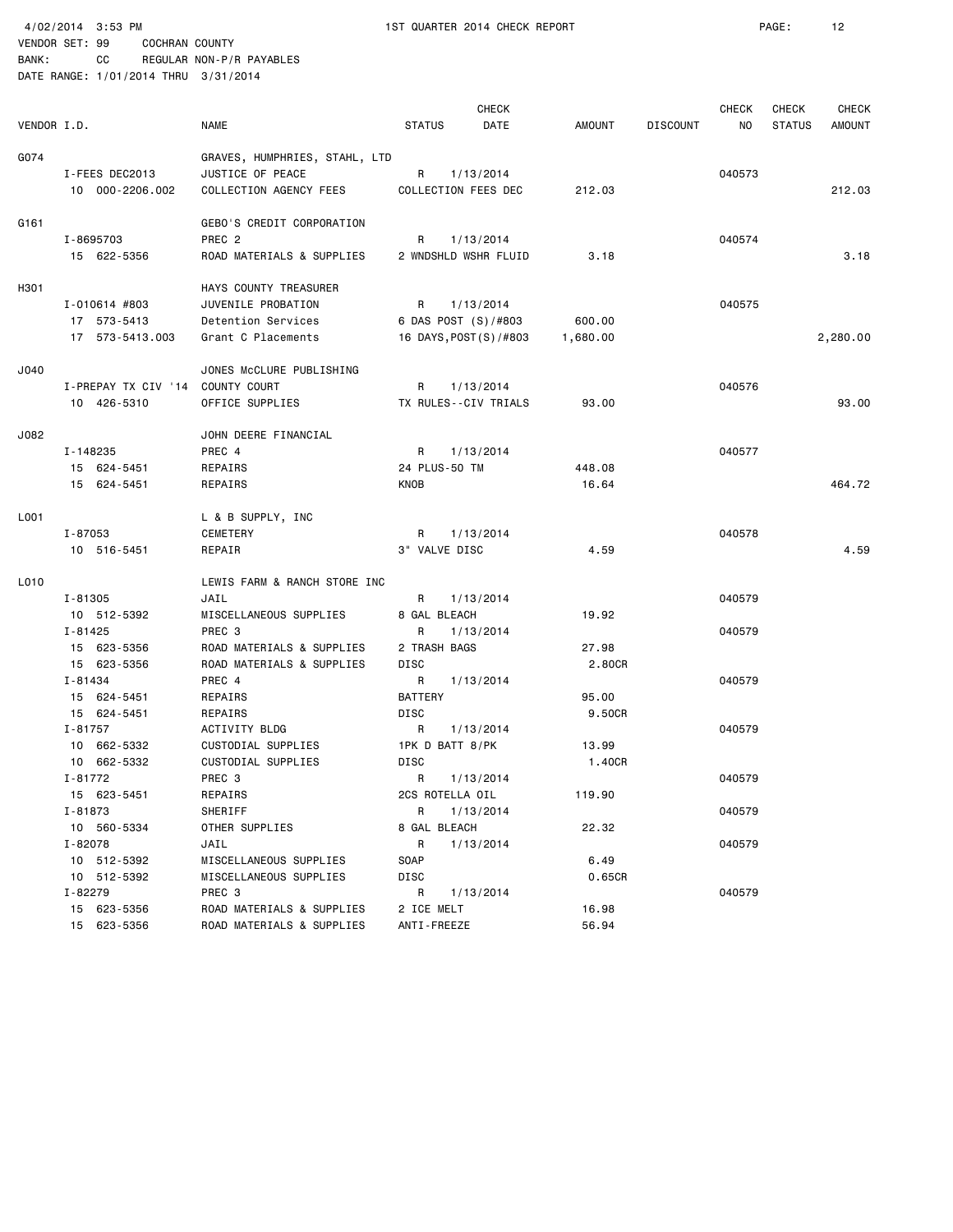VENDOR SET: 99 COCHRAN COUNTY BANK: CC REGULAR NON-P/R PAYABLES

|             |             |             |                            |                     | <b>CHECK</b>         |               |                 | <b>CHECK</b> | <b>CHECK</b>  | <b>CHECK</b> |
|-------------|-------------|-------------|----------------------------|---------------------|----------------------|---------------|-----------------|--------------|---------------|--------------|
| VENDOR I.D. |             |             | <b>NAME</b>                | <b>STATUS</b>       | DATE                 | <b>AMOUNT</b> | <b>DISCOUNT</b> | NO.          | <b>STATUS</b> | AMOUNT       |
| L010        |             |             | LEWIS FARM & RANCH STOCONT |                     |                      |               |                 |              |               |              |
|             | I-82279     |             | PREC <sub>3</sub>          | R                   | 1/13/2014            |               |                 | 040579       |               |              |
|             |             | 15 623-5356 | ROAD MATERIALS & SUPPLIES  |                     | 2 WINDSHIELD WASH    | 7.98          |                 |              |               |              |
|             | I-82363     |             | <b>PARK</b>                | R                   | 1/13/2014            |               |                 | 040579       |               |              |
|             |             | 10 660-5332 | CUSTODIAL SUPPLIES         | <b>HEATER</b>       |                      | 36.99         |                 |              |               |              |
|             |             | 10 660-5332 | CUSTODIAL SUPPLIES         | DISC                |                      | 3.70CR        |                 |              |               |              |
|             | $I - 82506$ |             | CEMETERY                   | R                   | 1/13/2014            |               |                 | 040579       |               |              |
|             |             | 10 516-5451 | REPAIR                     |                     | 2" BRASS BALL VALVE  | 59.99         |                 |              |               |              |
|             |             | 10 516-5451 | REPAIR                     | <b>DISC</b>         |                      | 6.00CR        |                 |              |               |              |
|             | I-82531     |             | PREC 1                     | R                   | 1/13/2014            |               |                 | 040579       |               |              |
|             |             | 15 621-5451 | REPAIRS                    | <b>FAUCET</b>       |                      | 74.95         |                 |              |               |              |
|             |             | 15 621-5451 | REPAIRS                    | SINK                |                      | 74.99         |                 |              |               |              |
|             |             | 15 621-5451 | REPAIRS                    | DISC                |                      | 14.99CR       |                 |              |               |              |
|             | I-82538     |             | PREC 4                     | R                   | 1/13/2014            |               |                 | 040579       |               |              |
|             |             | 15 624-5451 | REPAIRS                    | SHOVEL              |                      | 13.99         |                 |              |               |              |
|             |             | 15 624-5451 | REPAIRS                    | 2 ELBOWS, BK        |                      | 1.58          |                 |              |               |              |
|             |             | 15 624-5451 | REPAIRS                    | ELBOW, BK           |                      | 1.06          |                 |              |               |              |
|             |             | 15 624-5451 | REPAIRS                    | CLOSE NIPPLE, BK    |                      | 0.41          |                 |              |               |              |
|             |             | 15 624-5451 | REPAIRS                    | <b>3FT BLK PIPE</b> |                      | 4.47          |                 |              |               |              |
|             |             | 15 624-5451 | REPAIRS                    | DISC                |                      | 2.15CR        |                 |              |               |              |
|             | $I - 82557$ |             | PREC 4                     | R                   | 1/13/2014            |               |                 | 040579       |               |              |
|             |             | 15 624-5356 | ROAD MATERIALS & SUPPLIES  |                     | DIFF EXCHG SHOVEL/IN | 58.96         |                 |              |               |              |
|             | I-82679     |             | <b>PARK</b>                | R                   | 1/13/2014            |               |                 | 040579       |               |              |
|             |             | 10 660-5451 | REPAIR                     | HEAT TAPE           |                      | 25.99         |                 |              |               |              |
|             |             | 10 660-5451 | REPAIR                     | INSULATION          |                      | 5.99          |                 |              |               |              |
|             |             | 10 660-5451 | REPAIR                     | DISC                |                      | 3.20CR        |                 |              |               |              |
|             | I-82749     |             | PREC 1                     | R                   | 1/13/2014            |               |                 | 040579       |               |              |
|             |             | 15 621-5451 | REPAIRS                    | WOOD FILLER         |                      | 3.49          |                 |              |               |              |
|             |             | 15 621-5451 | REPAIRS                    | SINK OUTLET         |                      | 7.79          |                 |              |               |              |
|             |             | 15 621-5451 | REPAIRS                    |                     | 2 FAUCET CONNECTS    | 14.98         |                 |              |               |              |
|             |             | 15 621-5451 | REPAIRS                    | 2 STRAINERS         |                      | 20.98         |                 |              |               |              |
|             |             | 15 621-5451 | REPAIRS                    | <b>DISC</b>         |                      | 4.72CR        |                 |              |               |              |
|             | I-82762     |             | PREC 1                     | R                   | 1/13/2014            |               |                 | 040579       |               |              |
|             |             | 15 621-5451 | REPAIRS                    | <b>STRAP</b>        |                      | 8.49          |                 |              |               |              |
|             |             | 15 621-5451 | REPAIRS                    | EXT COUPLER         |                      | 4.29          |                 |              |               |              |
|             |             | 15 621-5451 | REPAIRS                    | SLIP COUPLING       |                      | 6.99          |                 |              |               |              |
|             |             | 15 621-5451 | REPAIRS                    | DISC                |                      | 1.98CR        |                 |              |               |              |
|             | I-82836     |             | <b>PARK</b>                | R                   | 1/13/2014            |               |                 | 040579       |               |              |
|             |             | 10 660-5451 | REPAIR                     | 3/4 FAUCET          |                      | 10.99         |                 |              |               |              |
|             | I-82884     |             | CEMETERY                   | R                   | 1/13/2014            |               |                 | 040579       |               |              |
|             |             | 10 516-5332 | CUSTODIAL SUPPLIES         | STARTING FLUID      |                      | 7.94          |                 |              |               |              |
|             |             | 10 516-5332 | CUSTODIAL SUPPLIES         | DISC                |                      | 0.79CR        |                 |              |               | 780.93       |
|             |             |             |                            |                     |                      |               |                 |              |               |              |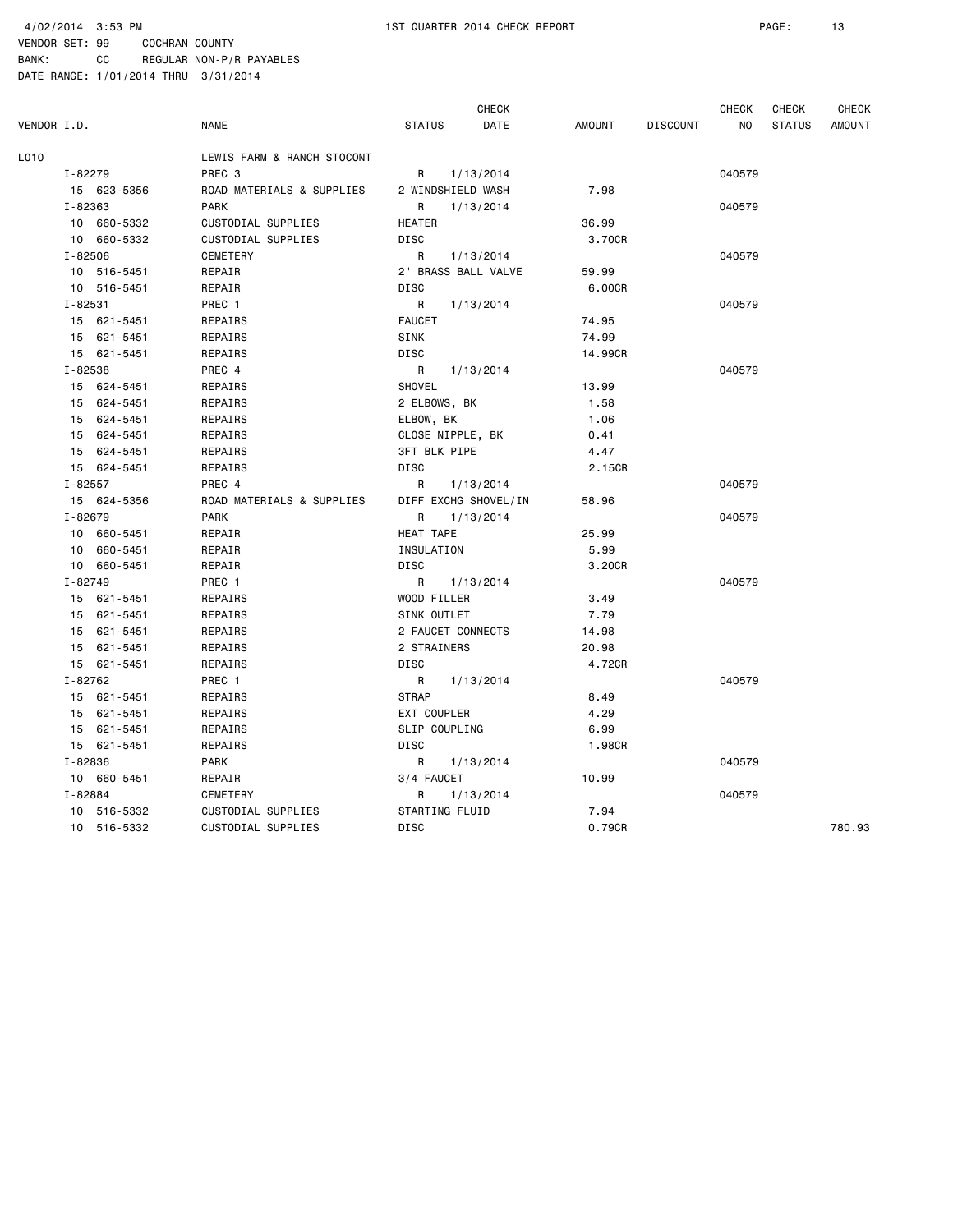4/02/2014 3:53 PM 1ST QUARTER 2014 CHECK REPORT PAGE: 14 VENDOR SET: 99 COCHRAN COUNTY

| VENDOR I.D. |                                                                                                 | <b>NAME</b>                                                                                                      | <b>CHECK</b><br><b>STATUS</b><br>DATE                                                                                         | <b>AMOUNT</b>                             | <b>DISCOUNT</b> | <b>CHECK</b><br>NO. | CHECK<br><b>STATUS</b> | <b>CHECK</b><br><b>AMOUNT</b> |
|-------------|-------------------------------------------------------------------------------------------------|------------------------------------------------------------------------------------------------------------------|-------------------------------------------------------------------------------------------------------------------------------|-------------------------------------------|-----------------|---------------------|------------------------|-------------------------------|
| L015        | I-#803 DEC 13<br>17 573-5413                                                                    | LUBBOCK COUNTY, TEXAS<br>JUVENILE PROBATION<br>Detention Services                                                | R<br>1/13/2014<br>9 DAYS, PRE #803                                                                                            | 900.00                                    |                 | 040581              |                        | 900.00                        |
| L015        | I-DEC ADR FEES 2013<br>19 435-5409                                                              | LUBBOCK COUNTY, TEXAS<br>DISTRICT COURT<br>A.D.R. CONTRACT                                                       | R<br>1/13/2014<br>DISTRICT COURT                                                                                              | 20.00                                     |                 | 040582              |                        | 20.00                         |
| MO31        | I-S2701139.001<br>10 662-5332                                                                   | MILLER PAPER & PACKAGING CO<br><b>ACTIVITY BLDG</b><br>CUSTODIAL SUPPLIES                                        | R<br>1/13/2014<br>1CS RESTORER, MOP AUT                                                                                       | 67.43                                     |                 | 040583              |                        | 67.43                         |
| M291        | I-CPS #4249<br>10 435-5400                                                                      | ELVIRA MENDEZ<br>DISTRICT COURT<br>ATTORNEY AD LITEM                                                             | R<br>1/13/2014<br>PLACEMNT/CPS, CH                                                                                            | 150.00                                    |                 | 040584              |                        | 150.00                        |
| N006        | I-271542 2014/WEBER<br>10 560-5481                                                              | NATIONAL SHERIFF'S ASSOCI<br>SHERIFF<br>DUES AND REGISTRATION                                                    | R<br>1/13/2014<br>MEMBERSHIP DUES THRU                                                                                        | 54.00                                     |                 | 040585              |                        | 54.00                         |
| <b>NO70</b> | I-PREC 2 12/30/13<br>15 622-5356                                                                | NUNLEY BROTHERS<br>PREC <sub>2</sub><br>ROAD MATERIALS & SUPPLIES                                                | R<br>1/13/2014<br>12 BELLY DUMPS CALIC                                                                                        | 960,00                                    |                 | 040586              |                        | 960.00                        |
| N082        | I-15167<br>10 403-5411                                                                          | NETDATA<br>CLERK/SHERIFF<br>MAINTENANCE CONTRACTS                                                                | R<br>1/13/2014<br>$1/2$ IBM HW/SW SRVR 1                                                                                      | 1,674.39                                  |                 | 040587              |                        |                               |
|             | 10 560-5411<br>I-DEC 2013<br>10 455-5499                                                        | MAINTENANCE CONTRACTS<br>JUSTICE OF PEACE<br>MISCELLANEOUS                                                       | 1/2 IBM HW/SW SRVR 1<br>1/13/2014<br>R<br>ITICKET DEC13                                                                       | 1,674.39<br>20.00                         |                 | 040587              |                        | 3,368.78                      |
| 0037        | I-CPS#4316<br>10 435-5400                                                                       | ANGELA OVERMAN, ATTY AT LAW<br>DISTRICT COURT<br>ATTORNEY AD LITEM                                               | R<br>1/13/2014<br>PERM HRNG/CPS, CH                                                                                           | 300.00                                    |                 | 040588              |                        | 300.00                        |
| 0041        | I-4TH QTR 2013<br>10 000-2206.003                                                               | OMNIBASE SERVICES OF TEXAS, LP<br>FTA FEES<br>Omni Collection Fee                                                | R<br>1/13/2014<br>4TH QTR FEES 2013                                                                                           | 24.00                                     |                 | 040589              |                        | 24.00                         |
| P073        | I-557058<br>10 650-5590<br>650-5590<br>10<br>650-5590<br>10<br>650-5590<br>10<br>650-5590<br>10 | THE PENWORTHY COMPANY<br>LIBRARY<br><b>BOOKS</b><br><b>BOOKS</b><br><b>BOOKS</b><br><b>BOOKS</b><br><b>BOOKS</b> | 1/13/2014<br>R<br>AMY MEETS HER STEPSI<br>LIZ LEARNS A LESSON<br>MARION TAKES A BREAK<br>JUST BIG ENOUGH<br>JUST ONE MORE PET | 15.96<br>15.96<br>15.96<br>13.96<br>13.96 |                 | 040590              |                        |                               |
|             | 650-5590<br>10<br>650-5590<br>10                                                                | <b>BOOKS</b><br><b>BOOKS</b>                                                                                     | LOOK AND FINDIRON<br>DETECTIVESTOP THA                                                                                        | 21.96<br>13.96                            |                 |                     |                        |                               |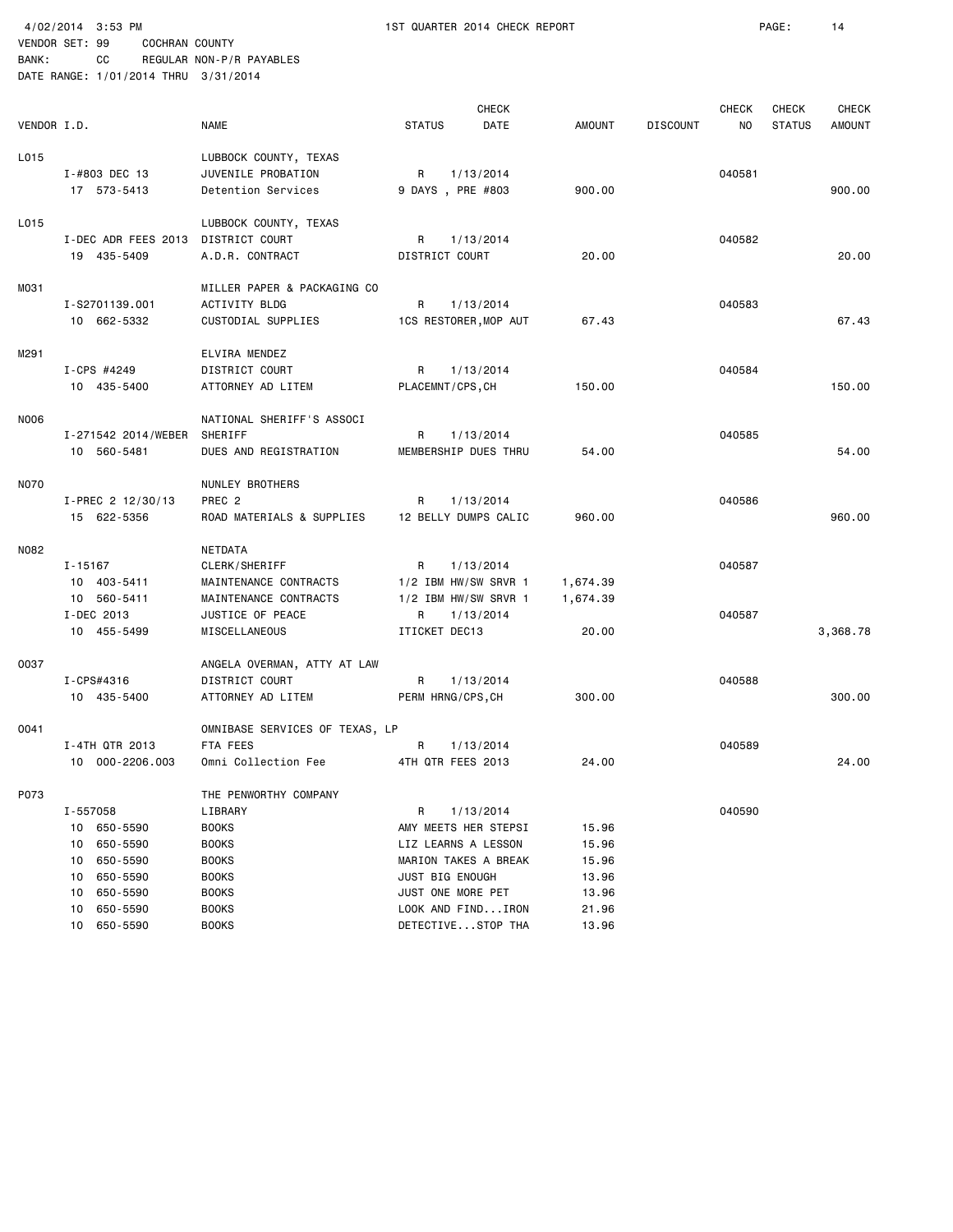BANK: CC REGULAR NON-P/R PAYABLES DATE RANGE: 1/01/2014 THRU 3/31/2014

 CHECK CHECK CHECK CHECK VENDOR I.D. NAME STATUS DATE AMOUNT DISCOUNT NO STATUS AMOUNT P073 THE PENWORTHY COMPANY CONT I-557058 LIBRARY R 1/13/2014 040590 10 650-5590 BOOKS SPACE ESCAPE #1 13.96 10 650-5590 BOOKS DUSTY FLIES HIGH 13.96 10 650-5590 BOOKS MONSTER GAMES 13.96 10 650-5590 BOOKS SCARING LESSONS 13.96 10 650-5590 BOOKS NOT SO FAST, BASH & D 13.96 10 650-5590 BOOKS TREASURE ON THE TRAC 13.96 195.48 P238 PUMPKIN BOOKS, INC I-51606 LIBRARY R 1/13/2014 040591 10 650-5590 BOOKS 7VOL SET CONSTRUCTIO 129.42 10 650-5590 BOOKS SHIPPING 12.60 142.02 R124 JOHN ROLEY AUTOCENTER LTD I-25138 EXTENSION SVC R 1/13/2014 040592 10 665-5451 REPAIRS CHG OIL/FILTER '09 C 13.00 10 665-5451 REPAIRS FILTER 6.50 10 665-5451 REPAIRS 6QT 5W30 19.26 10 665-5451 REPAIRS SHOP CHG 1.04 39.80 S010 SILVERS COMPANY I-CONSTABLE 01/14 CONSTABLE 1/13/2014 R 1/13/2014 040593 10 550-5330 FUEL & OIL 19.27GL PREM UNL 63.57 10 550-5330 FUEL & OIL CR FED TAX ON 19.27G 3.55CR I-EXT SVC 01/14 EXTENSION SVC R 1/13/2014 040593 10 665-5330 FUEL AND OIL 230.28GL UNL 708.45 10 665-5330 FUEL AND OIL CR FED TAX ON 2030.2 42.37CR I-JUV PROB 01/14 JUVENILE PROBATION R 1/13/2014 040593 17 573-5330 FUEL 75.81GL UNL 233.14 17 573-5330 FUEL CR FED TAX ON 75.81G 13.95CR I-PARK 01/14 PARK R 1/13/2014 PARK 01/14 040593 10 660-5330 FUEL AND OIL 24.62GL UNL 76.30 10 660-5330 FUEL AND OIL CR FED TAX ON 24.62G 4.53CR I-PREC 4 01/14 PREC 4 R 1/13/2014 040593 15 624-5440 UTILITIES 15GL LP GAS 352.50 15 624-5330 FUEL AND OIL 735.2GL HS DIESEL 2,462.92 15 624-5330 FUEL AND OIL 1/2GL CONDITIONER 8.37 15 624-5440 UTILITIES 200GL LP GAS 470.00 I-SHERIFF 01/14 SHERIFF R R 1/13/2014 R 940593 10 560-5451 MACHINERY-NON-OFFICE REPAIR STATE INSP/#134 14.50 10 560-5330 FUEL AND OIL 38.48GL UNL/#107 118.39 10 560-5330 FUEL AND OIL 110.77GL UNL/#134 342.01 10 560-5330 FUEL AND OIL 53.02GL UNL/#121 163.04 10 560-5330 FUEL AND OIL 67.96GL UNL/#135 207.72 10 560-5330 FUEL AND OIL 142.52GL UNL/#136 436.51 10 560-5330 FUEL AND OIL 22.99GL UNL/#122 71.25 10 560-5330 FUEL AND OIL 15.2GL UNL/#137 45.59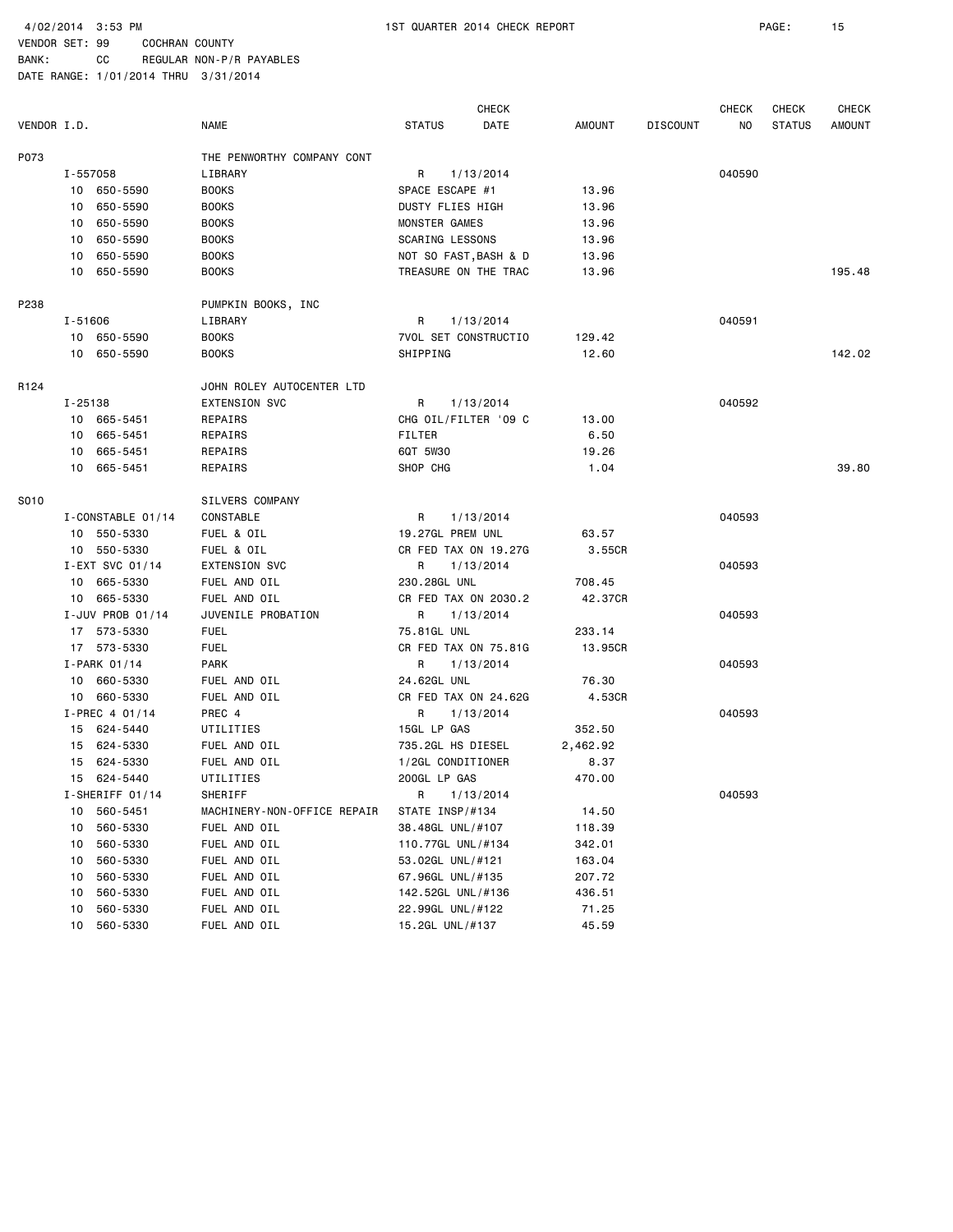BANK: CC REGULAR NON-P/R PAYABLES DATE RANGE: 1/01/2014 THRU 3/31/2014

 CHECK CHECK CHECK CHECK VENDOR I.D. NAME STATUS DATE AMOUNT DISCOUNT NO STATUS AMOUNT S010 SILVERS COMPANY CONT I-SHERIFF 01/14 SHERIFF 8 8 200593 10 560-5330 FUEL AND OIL 107.09GL UNL/#133 329.04 10 560-5330 FUEL AND OIL CR FED TAX ON 558.03 102.68CR 5,936.22 S071 SCRIPT OFFICE PRODUCTS, INC. I-44304 COUNTY COURT R 1/13/2014 R 1/13/2014 040594 10 426-5310 OFFICE SUPPLIES 1 POP-UP DISPENSER 14.93 I-44308 CLERK R 1/13/2014 040594 10 403-5310 OFFICE SUPPLIES 2EA CLEAR DUCK TAPE 9.90 10 403-5310 OFFICE SUPPLIES 1EA PAPERMATE CORR T 8.65 I-44371 TREASURER R 1/13/2014 040594 10 497-5310 OFFICE SUPPLIES 1 WALL CALENDAR 15.5 16.95 I-44372 SHERIFF R 1/13/2014 040594 10 560-5310 OFFICE SUPPLIES 3 CANS CANNED AIR 14.85 10 512-5310 OFFICE SUPPLIES 3 CANS CANNED AIR 14.85 I-44426 ATTORNEY R 1/13/2014 040594 10 475-5310 OFFICE SUPPLIES 3EA ENERGEL REFILL L 3.87 10 475-5310 OFFICE SUPPLIES 1 CALENDAR REFILL 2.95 I-44487 TAX A/C R 1/13/2014 040594 10 499-5310 OFFICE SUPPLIES 4CS COPY PAPER, 8.5x 159.80 I-44488 AUDITOR R 1/13/2014 040594 10 495-5310 OFFICE SUPPLIES 1BX FOLDERS, ASST #1 48.95 10 495-5310 OFFICE SUPPLIES 1BX FOLDERS, MAN #10 29.45 325.15 SO83 SOUTH PLAINS COMMUNITY ACTION I-1001657-ADMIN1 WELFARE R 1/13/2014 040595 10 580-5499 MISCELLANEOUS PER INV/MANAGEMENT 7,264.72 7,264.72 S217 STATE COMPTROLLER I-4TH QTR CIVIL '13 STATE CIVIL COSTS R 1/13/2014 8 040596 90 000-2372 Birth Cert. Gov118.015 4TH QTR REMITTANCE F 34.20 90 000-2373 Marriage License Gov 118.011 4TH QTR REMITTANCE F 240.00 90 000-2363.004 Co Filing Fee Ind Lgl Serv. 4TH QTR REMITTANCE F 47.50 90 000-2363.001 Divorce & Family Gov't 133.1514TH QTR REMITTANCE F 44.75 90 000-2363.002 Other Than Divorce/Family 10B 4TH QTR REMITTANCE F 326.50 90 000-2363.004 Co Filing Fee Ind Lgl Serv. 4TH QTR REMITTANCE F 61.75 90 000-2379 Judicial Support Fee/L133.105 4TH QTR REMITTANCE F 452.00 1,206.70 S217 STATE COMPTROLLER I-4TH QTR CRIM '13 STATE CRIMINAL COSTS R 1/13/2014 040597 90 000-2358.001 State CCC Date 010104 Forward 4TH QTR REMITTANCE F 2,551.23 90 000-2368 BB Bond Fee (Gov CD 41.258) 4TH QTR REMITTANCE F 202.50 90 000-2369 EMS Trauma Sec49.02 SB1131 4TH QTR REMITTANCE F 21.56 90 000-2347 Juvenile Probation Diversion 4TH QTR REMITTANCE F 108.00 90 000-2378 JRF Jury Reimb Fee CCP102.00454TH QTR REMITTANCE F 259.24 90 000-2363.003 Indigent Defense Fee 4TH QTR REMITTANCE F 149.42 90 000-2355 MVF CCP 102.002 4TH QTR REMITTANCE F 3.63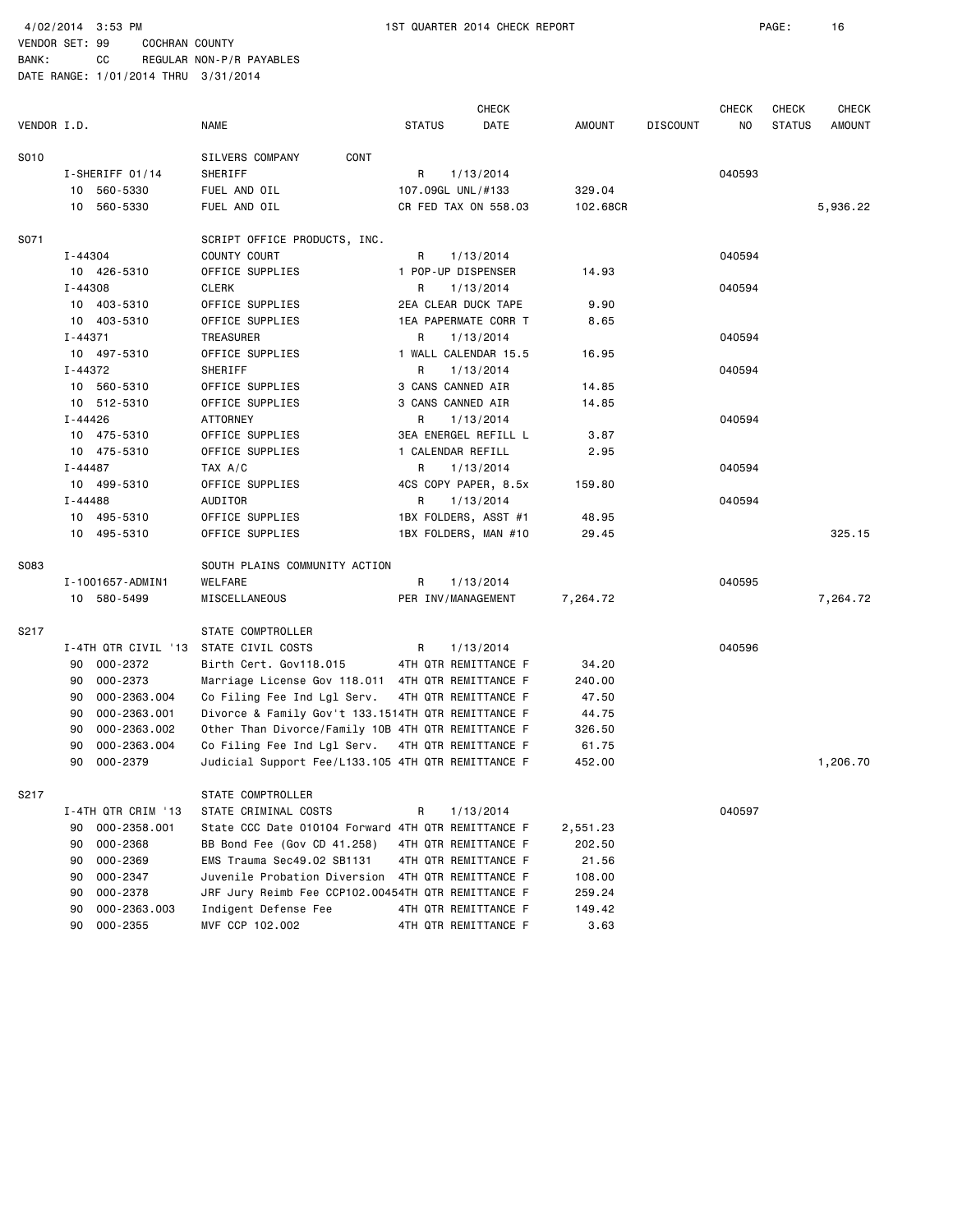BANK: CC REGULAR NON-P/R PAYABLES DATE RANGE: 1/01/2014 THRU 3/31/2014

CHECK CHECK CHECK CHECK VENDOR I.D. NAME STATUS DATE AMOUNT DISCOUNT NO STATUS AMOUNT S217 STATE COMPTROLLER CONT I-4TH QTR CRIM '13 STATE CRIMINAL COSTS R 1/13/2014 040597 90 000-2367 STF-Sub 95% C(Trans CD542.40 4TH QTR REMITTANCE F 1,170.42 90 000-2342 Arrest Fees - State Officers 4TH QTR REMITTANCE F 40.29 90 000-2342.001 Omni FTA 4TH QTR REMITTANCE F 120.00 90 000-2376 Co. CrtCriminal Judicial Fund 4TH QTR REMITTANCE F 200.00 90 000-2357 50% Overweight Fine 4TH QTR REMITTANCE F 1,096.50 90 000-2361 50% of Time Payment to State 4TH QTR REMITTANCE F 165.05 90 000-2379 Judicial Support Fee/L133.105 4TH QTR REMITTANCE F 390.27 6,478.11 S217 STATE COMPTROLLER I-4TH QTR EFILE 2013 STATE E-FILE FUNDS **R** 1/13/2014 **113/2014** 040598 90 000-2363.005 ELE. FILING FEE DIS CLK 4TH QTR REMIT/STATE 80.00 90 000-2363.006 ELE FILING FEE COUNTY CLERK 4TH QTR REMIT/STATE 100.00 90 000-2363.007 ELE FILING FEE JP 4TH QTR REMIT/STATE 30.00 210.00 S217 STATE COMPTROLLER I-4TH QTR SPEC '13 SPECIALTY COURT COSTS R 1/13/2014 040599 90 000-2379.001 Drug Court Fee CCP102.0178 4TH QTR REMITTANCE F 14.73 14.73 S217 STATE COMPTROLLER I-CCS 2013 ANNUAL CHILD SAFETY SEAT FINES R 1/13/2014 CHILD SAFETY SEAT FINES 90 000-2352 Gen Rev (Trn CD545.51)Child Se2013 TERTIARY CARE F 0.45 0.45 S217 STATE COMPTROLLER I-SAFETY SEAT '13 CHILD SAFETY SEAT FINES R 1/13/2014 040601 90 000-2365 50% of Seat Belt (545.412&13) 2013 TERTIARY CARE F 187.50 187.50 S222 SOUTH PLAINS COMMUNICATIONS I-0103191-IN SHERIFF R 1/13/2014 040602 10 560-5451 MACHINERY-NON-OFFICE REPAIR RPR TK52 #B0300040/M 125.00 125.00 S241 SCHWEIZER EMBLEM COMPANY I-17709 SHERIFF R 1/13/2014 040603 10 560-5205 UNIFORMS 211 SHERIFF COCHRAN 474.75 10 560-5205 UNIFORMS SHIPPING 13.50 488.25 S281 STAPLES I-9703611977-000001 JAIL/SHERIFF R 1/13/2014 040604 10 512-5310 OFFICE SUPPLIES 2PK AA ALK BATT 19.98 10 560-5310 OFFICE SUPPLIES 2PK AA ALK BATT 19.98 10 512-5310 OFFICE SUPPLIES 2PK AAA ALK BATT 19.98 10 560-5310 OFFICE SUPPLIES 2PK AAA ALK BATT 19.98 10 512-5310 OFFICE SUPPLIES 2 16GB SANDISK SDHC 37.98 10 560-5310 OFFICE SUPPLIES 2 16GB SANDISK SDHC 37.98 10 512-5310 OFFICE SUPPLIES TURCOTTE LUXURA MGR 59.99 215.87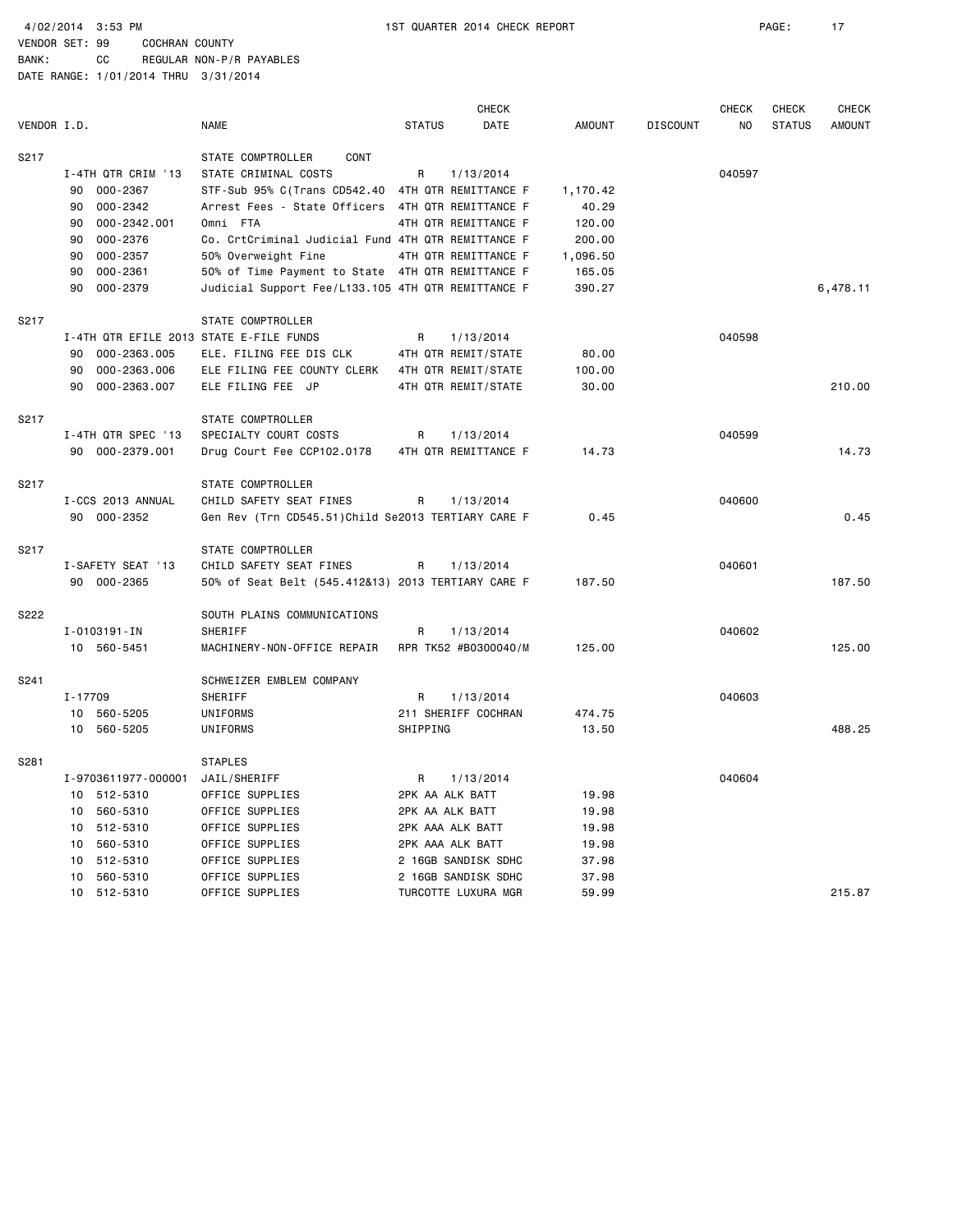4/02/2014 3:53 PM 1ST QUARTER 2014 CHECK REPORT PAGE: 18 VENDOR SET: 99 COCHRAN COUNTY

|             |                              |                                              |                      | <b>CHECK</b> |          |                 | <b>CHECK</b> | CHECK         | <b>CHECK</b>  |
|-------------|------------------------------|----------------------------------------------|----------------------|--------------|----------|-----------------|--------------|---------------|---------------|
| VENDOR I.D. |                              | <b>NAME</b>                                  | <b>STATUS</b>        | DATE         | AMOUNT   | <b>DISCOUNT</b> | <b>NO</b>    | <b>STATUS</b> | <b>AMOUNT</b> |
| S379        |                              | SOUTH PLAINS FORENSIC PATHOLOG               |                      |              |          |                 |              |               |               |
|             | $I - 1667$                   | JUSTICE OF PEACE                             | R                    | 1/13/2014    |          |                 | 040605       |               |               |
|             | 10 455-5405                  | <b>AUTOPSY</b>                               | LEV 1 AUT/A CERVANTE |              | 2,000.00 |                 |              |               | 2,000.00      |
| T011        |                              | TAX ASSESSOR/COLL. ASS'N OF TX               |                      |              |          |                 |              |               |               |
|             | $I - 1817$                   | TAX A/C                                      | R                    | 1/13/2014    |          |                 | 040606       |               |               |
|             | 10 499-5481                  | DUES AND REGISTRATION                        | DUES TAX A/C JACKSON |              | 85.00    |                 |              |               |               |
|             | 10 499-5481                  | DUES AND REGISTRATION                        | DUES DEP. TAX A/C WI |              | 40.00    |                 |              |               | 125.00        |
| T021        |                              | TEXAS DIST/CO ATT. ASSN.                     |                      |              |          |                 |              |               |               |
|             | I-#404,2014-15 DUES ATTORNEY |                                              | R                    | 1/13/2014    |          |                 | 040607       |               |               |
|             | 10 475-5481                  | DUES AND REGISTRATION                        | DUES 2/2014 - 2/2015 |              | 75.00    |                 |              |               | 75.00         |
| T051        |                              | TAC RISK MANAGEMENT POOL                     |                      |              |          |                 |              |               |               |
|             | I-1ST QTR 2014               | WORKERS COMP/ALL DEPTS                       | R                    | 1/13/2014    |          |                 | 040608       |               |               |
|             | 10 000-2500.10               | RESERVE FOR W/C, UNEMPLYMNT                  | 1ST QTR WORKERS COMP |              | 6,197.00 |                 |              |               | 6,197.00      |
| T081        |                              | TAC RISK MANAGEMENT POOL                     |                      |              |          |                 |              |               |               |
|             | I-129945-AUTO '14            | NON-DEPT'L/AUTO LIABILITY                    | R                    | 1/13/2014    |          |                 | 040609       |               |               |
|             | 10 409-5497                  | LIABILITY INSURANCE                          | AUTO LIABILITY CVG 2 |              | 6,390.00 |                 |              |               |               |
|             | I-129945-CRIME '14           | NON-DEPT'L/CRIME COVERAGE                    | R                    | 1/13/2014    |          |                 | 040609       |               |               |
|             | 10 409-5497                  | LIABILITY INSURANCE                          | CRIME COVERAGE 2014  |              | 1,752.00 |                 |              |               |               |
|             |                              | I-129945-GEN LIAB 14 NON-DEPT'L/GENERAL LIAB | R                    | 1/13/2014    |          |                 | 040609       |               |               |
|             | 10 409-5497                  | LIABILITY INSURANCE                          | GENERAL LIABILITY CV |              | 2,874.00 |                 |              |               | 11,016.00     |
| T083        |                              | TYLER TECHNOLOGIES, INC                      |                      |              |          |                 |              |               |               |
|             | I-025-85169                  | NON-DEPT'L                                   | R                    | 1/13/2014    |          |                 | 040610       |               |               |
|             | 10 409-5411                  | MAINTENANCE CONTRACTS                        | MONTHLY NETWORK FEE  |              | 210.00   |                 |              |               | 210.00        |
| T087        |                              | TEXAS DEPARTMENT OF HEALTH                   |                      |              |          |                 |              |               |               |
|             | $I - 20081$                  | <b>CLERK</b>                                 | R                    | 1/13/2014    |          |                 | 040611       |               |               |
|             | 10 403-5310                  | OFFICE SUPPLIES                              | 13 REMOTE BIRTH ACCE |              | 23.79    |                 |              |               | 23.79         |
| T140        |                              | TEXAS STATE DIRECTORY PRESS                  |                      |              |          |                 |              |               |               |
|             | I-TX LEGIS HDBK '14          | CLERK                                        | R                    | 1/13/2014    |          |                 | 040612       |               |               |
|             | 10 403-5310                  | OFFICE SUPPLIES                              | 2 TX LEGISLATIVE HDB |              | 13.90    |                 |              |               |               |
|             | 10 403-5310                  | OFFICE SUPPLIES                              | SHIPPING             |              | 3.00     |                 |              |               | 16.90         |
| T148        |                              | TASCOSA OFFICE MACHINES INC                  |                      |              |          |                 |              |               |               |
|             | I-9CX665                     | SHERIFF                                      | R                    | 1/13/2014    |          |                 | 040613       |               |               |
|             | 10 560-5411                  | MAINTENANCE CONTRACTS                        | COPIER MAINT 12/1/13 |              | 75.90    |                 |              |               |               |
|             | I-9CX770                     | <b>CLERK</b>                                 | R                    | 1/13/2014    |          |                 | 040613       |               |               |
|             | 10 403-5411                  | MAINTENANCE CONTRACTS                        | 1682 COPIES 11/11-12 |              | 20.18    |                 |              |               | 96.08         |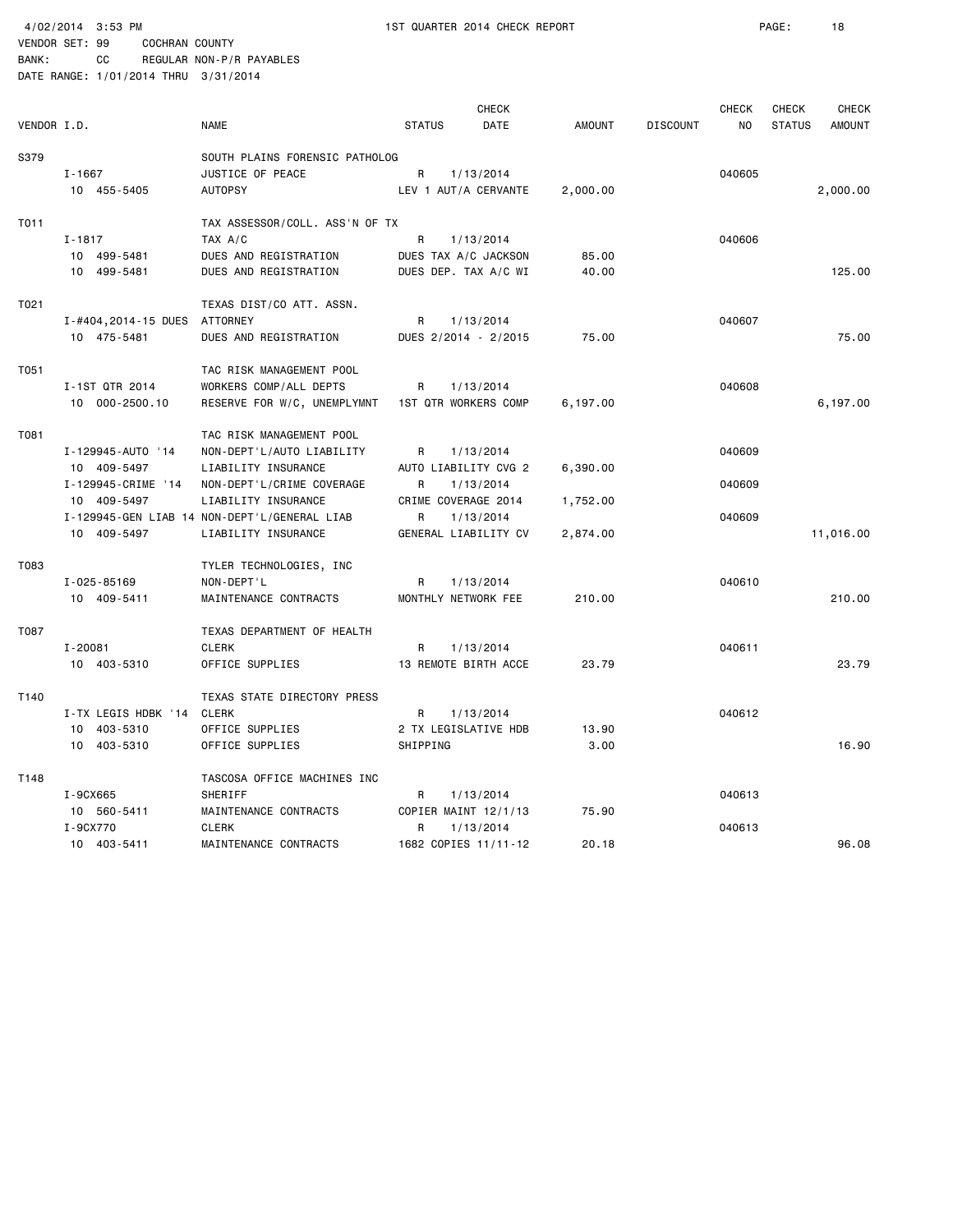| BANK:                                | CC. |  | REGULAR NON-P/R PAYABLES |
|--------------------------------------|-----|--|--------------------------|
| DATE RANGE: 1/01/2014 THRU 3/31/2014 |     |  |                          |

|             |                   |                           |                      | <b>CHECK</b> |               |                 | <b>CHECK</b> | <b>CHECK</b>  | <b>CHECK</b>  |
|-------------|-------------------|---------------------------|----------------------|--------------|---------------|-----------------|--------------|---------------|---------------|
| VENDOR I.D. |                   | <b>NAME</b>               | <b>STATUS</b>        | DATE         | <b>AMOUNT</b> | <b>DISCOUNT</b> | NO           | <b>STATUS</b> | <b>AMOUNT</b> |
| T184        |                   | THYSSENKRUPP ELEVATOR COR |                      |              |               |                 |              |               |               |
|             | I-3000846427      | <b>COURTHOUSE</b>         | R                    | 1/13/2014    |               |                 | 040614       |               |               |
|             | 10 510-5411       | MAINTENANCE CONTRACTS     | ELEVATOR MAINT 1ST Q |              | 1,821.57      |                 |              |               | 1,821.57      |
| T187        |                   | TEXAS LIBRARY ASSOCIATION |                      |              |               |                 |              |               |               |
|             | I-CONF REG $4/14$ | LIBRARY                   | R                    | 1/13/2014    |               |                 | 040615       |               |               |
|             | 10 650-5427       | CONTINUING EDUCATION      | PREREGIS/APRIL TLA C |              | 260.00        |                 |              |               | 260,00        |
| T197        |                   | PATRICIA TARANGO          |                      |              |               |                 |              |               |               |
|             | I-DW#15675        | <b>ACTIVITY BLDG</b>      | R                    | 1/13/2014    |               |                 | 040616       |               |               |
|             | 10 000-4370.101   | RENT-ACTIVITY BUILDING    | REF DEP FOR 12/21/13 |              | 150.00        |                 |              |               | 150.00        |
| T254        |                   | OAKSTONE PUBLISHING, LLC  |                      |              |               |                 |              |               |               |
|             | I-TOP HEALTH 2014 | NON-DEPT'L                | R                    | 1/13/2014    |               |                 | 040617       |               |               |
|             | 10 409-5499       | MISCELLANEOUS             | 60 COPIES/TOP HEALTH |              | 388.80        |                 |              |               |               |
|             | 10 409-5499       | MISCELLANEOUS             | SHIPPING             |              | 59.40         |                 |              |               | 448.20        |
| V039        |                   | HIGINIO VASQUEZ JR. dba   |                      |              |               |                 |              |               |               |
|             | I-10103 122413    | JAIL                      | R                    | 1/13/2014    |               |                 | 040618       |               |               |
|             | 10 512-5333       | FOOD-PRISONERS            | 2 SF SUGAR           |              | 11.58         |                 |              |               |               |
|             | 10 512-5333       | FOOD-PRISONERS            | 6 J DEAN BRKFST BOWL |              | 17.94         |                 |              |               |               |
|             | 10 512-5333       | FOOD-PRISONERS            | 6 J DEAN BRK BOWL SA |              | 17.94         |                 |              |               |               |
|             | 512-5333<br>10    | FOOD-PRISONERS            | 6 J DEAN BRKFST BOWL |              | 17.94         |                 |              |               |               |
|             | 512-5333<br>10    | FOOD-PRISONERS            | 7 AJ SCR EGG/SAUS/HB |              | 16.73         |                 |              |               |               |
|             | I-12103 122913    | JAIL                      | R                    | 1/13/2014    |               |                 | 040618       |               |               |
|             | 10 512-5333       | FOOD-PRISONERS            | 2 TNDR CRST WHITE    |              | 2.78          |                 |              |               |               |
|             | 512-5333<br>10    | FOOD-PRISONERS            | RED DEL APPLES       |              | 5.50          |                 |              |               |               |
|             | 10 512-5333       | FOOD-PRISONERS            | NAVEL ORANGES        |              | 1.39          |                 |              |               |               |
|             | I-20103 121013    | JAIL                      | R                    | 1/13/2014    |               |                 | 040618       |               |               |
|             | 10 512-5333       | FOOD-PRISONERS            | LETTUCE CELLO        |              | 1.29          |                 |              |               |               |
|             | 10 512-5333       | FOOD-PRISONERS            | SF GAL MILK          |              | 4.39          |                 |              |               |               |
|             | I-31100 121913    | JAIL                      | R                    | 1/13/2014    |               |                 | 040618       |               |               |
|             | 10 512-5333       | FOOD-PRISONERS            | 4 TNDR CRST WHITE    |              | 5.56          |                 |              |               |               |
|             | 512-5333<br>10    | FOOD-PRISONERS            | NAVEL ORANGES        |              | 7.89          |                 |              |               |               |
|             | I-47103 121013    | JAIL                      | R                    | 1/13/2014    |               |                 | 040618       |               |               |
|             | 512-5333<br>10    | FOOD-PRISONERS            | 2 J DEAN SAU EG CHS  |              | 11.38         |                 |              |               |               |
|             | 10 512-5333       | FOOD-PRISONERS            | J DEAN SAU EGG CHS M |              | 5.69          |                 |              |               |               |
|             | 10 512-5333       | FOOD-PRISONERS            | 4 J DEAN BRKFST BOWL |              | 11.96         |                 |              |               |               |
|             | 512-5333<br>10    | FOOD-PRISONERS            | 5 AJ SCR EGG/SAUS/HB |              | 11.95         |                 |              |               |               |
|             | 10<br>512-5333    | FOOD-PRISONERS            | 4 J DEAN BRK BOWLS P |              | 11.96         |                 |              |               |               |
|             | 512-5333<br>10    | FOOD-PRISONERS            | 4 J DEAN BRK BOWL SA |              | 11.96         |                 |              |               |               |
|             | I-48100 120513    | JAIL                      | R                    | 1/13/2014    |               |                 | 040618       |               |               |
|             | 10 512-5333       | FOOD-PRISONERS            | 4 TNDR CRST, LG      |              | 5.56          |                 |              |               |               |
|             | 512-5333<br>10    | FOOD-PRISONERS            | SF KETCHUP/3         |              | 4.77          |                 |              |               |               |
|             | 10 512-5333       | FOOD-PRISONERS            | RED DEL APPLES       |              | 2.09          |                 |              |               | 188.25        |
|             |                   |                           |                      |              |               |                 |              |               |               |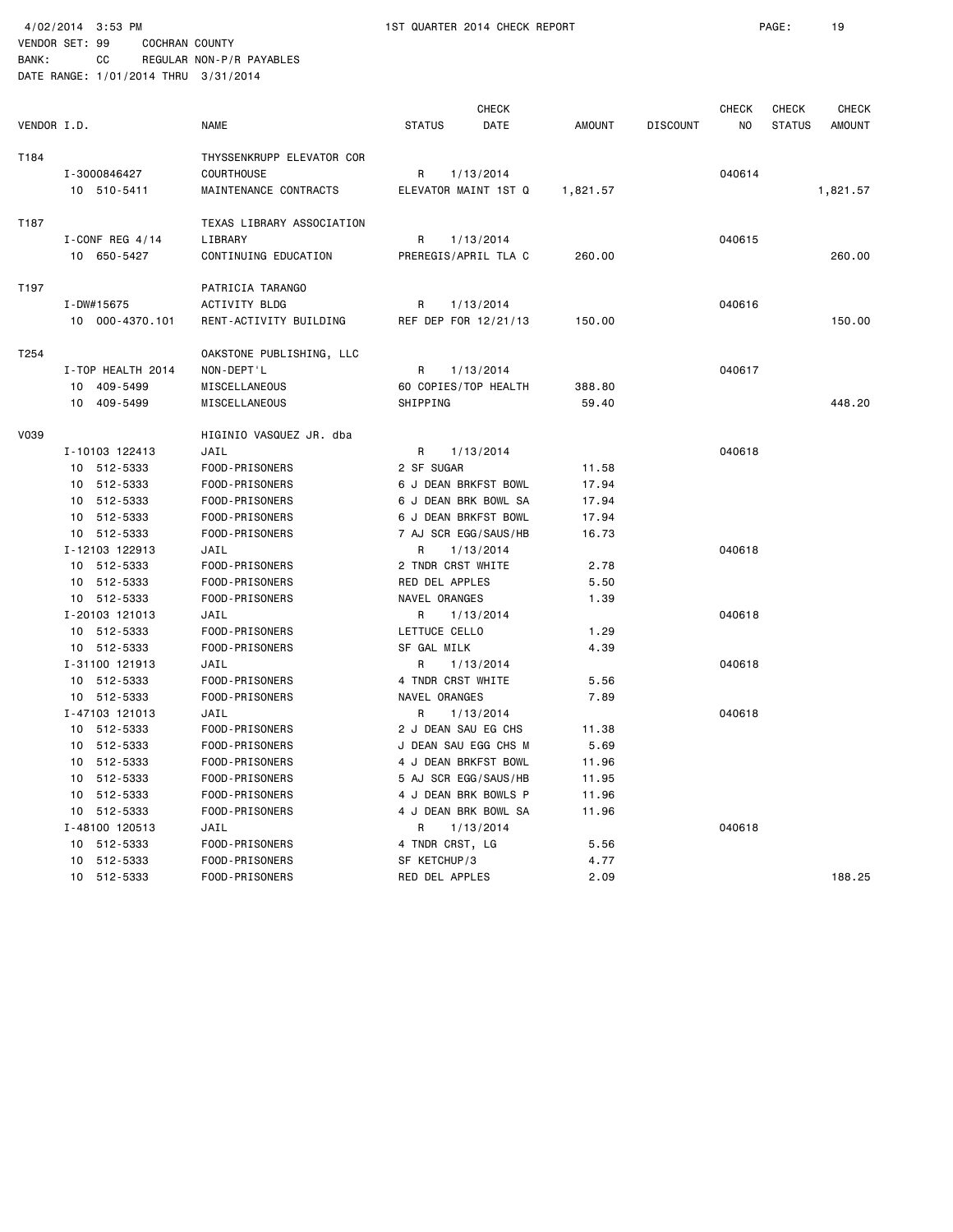4/02/2014 3:53 PM 1ST QUARTER 2014 CHECK REPORT PAGE: 20

VENDOR SET: 99 COCHRAN COUNTY BANK: CC REGULAR NON-P/R PAYABLES

|             |                  |                              |                      | <b>CHECK</b>         |               |                 | <b>CHECK</b> | <b>CHECK</b> | CHECK         |
|-------------|------------------|------------------------------|----------------------|----------------------|---------------|-----------------|--------------|--------------|---------------|
| VENDOR I.D. |                  | <b>NAME</b>                  | <b>STATUS</b>        | DATE                 | <b>AMOUNT</b> | <b>DISCOUNT</b> | NO.          | STATUS       | <b>AMOUNT</b> |
| WO 14       |                  | WHITEFACE CEMETERY ASSOCI    |                      |                      |               |                 |              |              |               |
|             | I-2014 CONTRACT  | CEMETERY - - WHITEFACE       | R                    | 1/13/2014            |               |                 | 040619       |              |               |
|             | 10 516-5471      | CARE OF WHFC CEMETERY        | 2014 CONTRACT        |                      | 3,000.00      |                 |              |              | 3,000.00      |
| WO55        |                  | WINDSTREAM COMMUNICATIONS SW |                      |                      |               |                 |              |              |               |
|             | I-266-0638 JAN14 | <b>MUSEUM</b>                | R                    | 1/13/2014            |               |                 | 040620       |              |               |
|             | 10 652-5420      | TELECOMMUNICATIONS           | BASIC LOCAL SVC      |                      | 51.75         |                 |              |              |               |
|             | 10 652-5420      | TELECOMMUNICATIONS           | OPTIONAL SVC         |                      | 3.15          |                 |              |              |               |
|             | 10 652-5420      | TELECOMMUNICATIONS           | LONG DISTANCE SVC    |                      | 6.17          |                 |              |              |               |
|             | I-266-5074 JAN14 | ADULT PROBATION              | R                    | 1/13/2014            |               |                 | 040620       |              |               |
|             | 10 570-5420      | TELECOMMUNICATIONS           | BASIC LOCAL SVC      |                      | 47.50         |                 |              |              |               |
|             | 10 570-5420      | TELECOMMUNICATIONS           | OPTIONAL SVC         |                      | 11.97         |                 |              |              |               |
|             | 10 570-5420      | TELECOMMUNICATIONS           | LONG DISTANCE SVC    |                      | 0.10          |                 |              |              |               |
|             | I-266-5211 JAN14 | SHERIFF                      | R                    | 1/13/2014            |               |                 | 040620       |              |               |
|             | 10 560-5420      | TELECOMMUNICATIONS           | BASIC LOCAL SVC/3 LI |                      | 162.01        |                 |              |              |               |
|             | 10 560-5420      | TELECOMMUNICATIONS           | LONG DISTANCE SVC    |                      | 2.95          |                 |              |              |               |
|             | I-266-5215 JAN14 | <b>EXTENSION SVC</b>         | R                    | 1/13/2014            |               |                 | 040620       |              |               |
|             | 10 665-5420      | TELECOMMUNICATIONS           | BASIC LOCAL SVC/3 LI |                      | 159.86        |                 |              |              |               |
|             | 10 665-5420      | TELECOMMUNICATIONS           | HI-SPEED INTERNET    |                      | 39.99         |                 |              |              |               |
|             | 10 665-5420      | TELECOMMUNICATIONS           | LONG DISTANCE SVC    |                      | 0.72          |                 |              |              |               |
|             | I-266-5450 JAN14 | <b>CLERK</b>                 | R                    | 1/13/2014            |               |                 | 040620       |              |               |
|             | 10 403-5420      | TELECOMMUNICATIONS           | BASIC LOCAL SVC/3 LI |                      | 162.06        |                 |              |              |               |
|             | 10 403-5420      | TELECOMMUNICATIONS           | OPTIONAL SVC         |                      | 3.00          |                 |              |              |               |
|             | 10 403-5420      | TELECOMMUNICATIONS           | LONG DISTANCE SVC    |                      | 8.23          |                 |              |              |               |
|             | I-266-5700 JAN14 | SHERIFF                      | R                    | 1/13/2014            |               |                 | 040620       |              |               |
|             | 10 560-5420      | TELECOMMUNICATIONS           | BASIC LOCAL SVC      |                      | 55.86         |                 |              |              |               |
|             | 10 560-5420      | TELECOMMUNICATIONS           | LONG DISTANCE SVC    |                      | 2.20          |                 |              |              |               |
|             | I-266-8661 JAN14 | ATTORNEY                     | R                    | 1/13/2014            |               |                 | 040620       |              |               |
|             | 10 475-5420      | TELECOMMUNICATIONS           | BASIC LOCAL SVC/2 LI |                      | 108.86        |                 |              |              |               |
|             | 10 475-5420      | TELECOMMUNICATIONS           | HI-SPEED INTERNET    |                      | 59.99         |                 |              |              |               |
|             | 10 475-5420      | TELECOMMUNICATIONS           | LONG DISTANCE SVC    |                      | 0.21          |                 |              |              | 886.58        |
| WO70        |                  | R D WALLACE OIL CO INC       |                      |                      |               |                 |              |              |               |
|             | $I - 1400 01/14$ | PREC 4                       | R                    | 1/13/2014            |               |                 | 040621       |              |               |
|             | 15 624-5330      | FUEL AND OIL                 | 26.8GL UNL 12/11     |                      | 75.44         |                 |              |              |               |
|             | 15 624-5330      | FUEL AND OIL                 | 20.9GL SUP UNL 12/20 |                      | 62.18         |                 |              |              |               |
|             | $I - 3440 01/14$ | PREC 1                       | R                    | 1/13/2014            |               |                 | 040621       |              |               |
|             | 15 621-5330      | FUEL & OIL                   | 27.5GL UNL 12/4      |                      | 77.41         |                 |              |              |               |
|             | 15 621-5330      | FUEL & OIL                   | 28GL UNL 12/16       |                      | 77.70         |                 |              |              |               |
|             | $I - 3540 01/14$ | PREC 3                       | R 1/13/2014          |                      |               |                 | 040621       |              |               |
|             | 15 623-5330      | FUEL AND OIL                 |                      | 264GL DYED DIESEL 12 | 858.00        |                 |              |              |               |
|             | 15 623-5330      | FUEL AND OIL                 | 1 80-0Z PWR SVC      |                      | 11.86         |                 |              |              |               |
|             | 15 623-5330      | FUEL AND OIL                 | 1 12/1 PWR SVC       |                      | 5.95          |                 |              |              |               |
|             | 15 623-5330      | FUEL AND OIL                 | 73.1GL UNL 12/30     |                      | 205.78        |                 |              |              |               |
|             | $I - 3600 01/14$ | PARK                         | R                    | 1/13/2014            |               |                 | 040621       |              |               |
|             | 10 660-5330      | FUEL AND OIL                 | 53.6GL UNL           |                      | 150.88        |                 |              |              |               |
|             | I-3700 01/14     | SHERIFF                      | R                    | 1/13/2014            |               |                 | 040621       |              |               |
|             | 10 560-5330      | FUEL AND OIL                 | 61.5GL UNL/#107      |                      | 172.70        |                 |              |              |               |
|             |                  |                              |                      |                      |               |                 |              |              |               |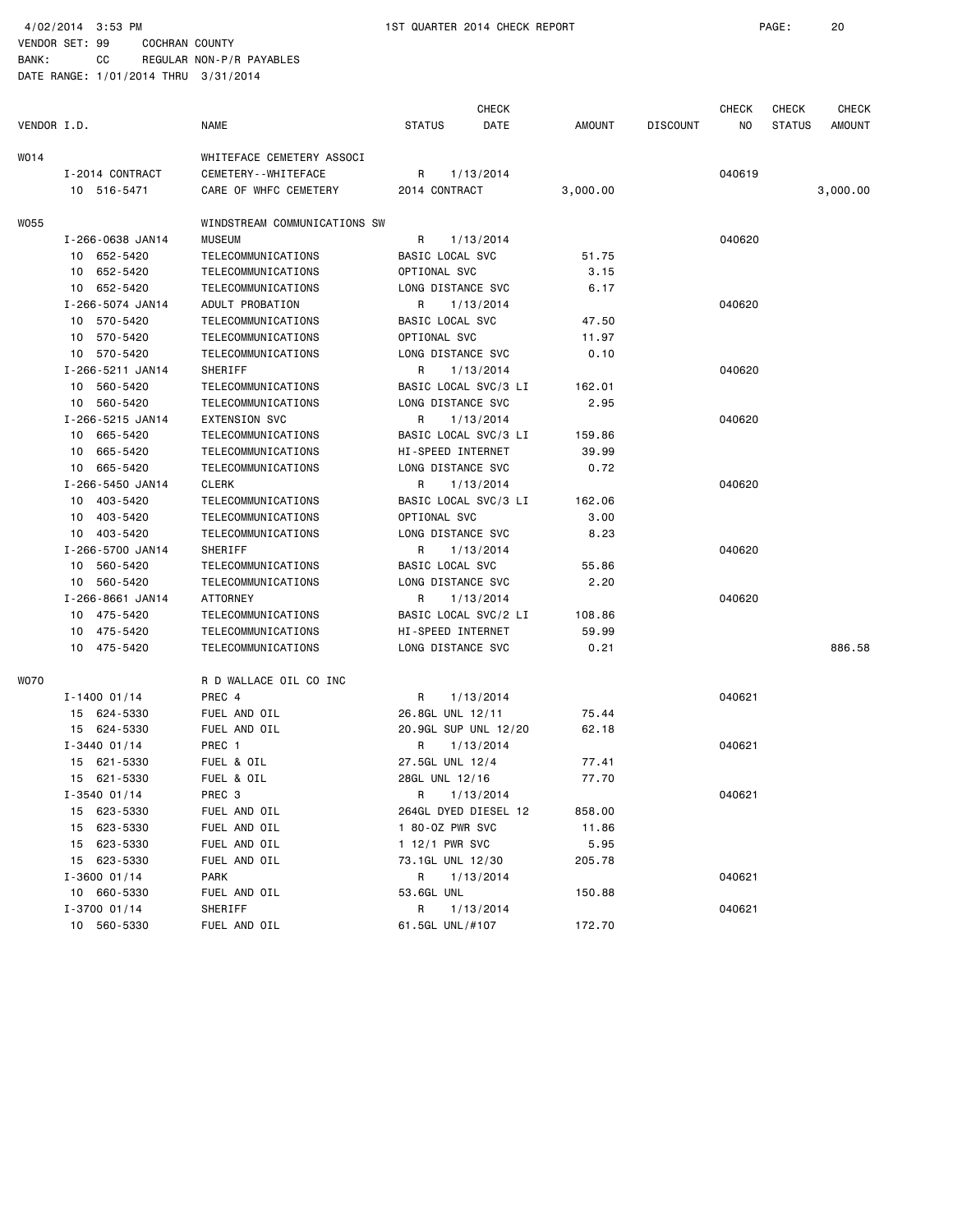4/02/2014 3:53 PM 1ST QUARTER 2014 CHECK REPORT PAGE: 21

VENDOR SET: 99 COCHRAN COUNTY BANK: CC REGULAR NON-P/R PAYABLES

|             |         |                     |                                |                      | <b>CHECK</b> |        |                 | <b>CHECK</b> | CHECK         | <b>CHECK</b>  |
|-------------|---------|---------------------|--------------------------------|----------------------|--------------|--------|-----------------|--------------|---------------|---------------|
| VENDOR I.D. |         |                     | <b>NAME</b>                    | <b>STATUS</b>        | DATE         | AMOUNT | <b>DISCOUNT</b> | NO           | <b>STATUS</b> | <b>AMOUNT</b> |
| <b>WO70</b> |         |                     | R D WALLACE OIL CO INCCONT     |                      |              |        |                 |              |               |               |
|             |         | I-3700 01/14        | SHERIFF                        | R                    | 1/13/2014    |        |                 | 040621       |               |               |
|             |         | 10 560-5330         | FUEL AND OIL                   | 20.2GL UNL/#111      |              | 56.06  |                 |              |               |               |
|             | 10      | 560-5330            | FUEL AND OIL                   | 53.5GL UNL/#133      |              | 149.43 |                 |              |               |               |
|             | 10      | 560-5330            | FUEL AND OIL                   | 23.7GL UNL/#135      |              | 65.77  |                 |              |               | 1,969.16      |
| W092        |         |                     | WTG FUELS, INC                 |                      |              |        |                 |              |               |               |
|             |         | I-15006-03496 JAN14 | SHERIFF                        | R                    | 1/13/2014    |        |                 | 040622       |               |               |
|             | 10      | 560-5330            | FUEL AND OIL                   | 36.18GL UNL/#111     |              | 93.00  |                 |              |               |               |
|             | 10      | 560-5330            | FUEL AND OIL                   | 52.52GL UNL/#107     |              | 155.76 |                 |              |               |               |
|             | 10      | 560-5330            | FUEL AND OIL                   | 11GL UNL/#133        |              | 33.07  |                 |              |               |               |
|             | 10      | 560-5330            | FUEL AND OIL                   | 13GL PREM 12/16;#135 |              | 41.81  |                 |              |               |               |
|             | 10      | 560-5330            | FUEL AND OIL                   | 17.01GL UNL 12/27;#1 |              | 51.13  |                 |              |               |               |
|             | 10      | 560-5330            | FUEL AND OIL                   | 11.51GL UNL/#136     |              | 34.60  |                 |              |               |               |
|             | 10      | 560-5330            | FUEL AND OIL                   | 28.05GL UNL/#122     |              | 84.32  |                 |              |               | 493.69        |
| <b>WO97</b> |         |                     | WILDRED L. MATHENY dba         |                      |              |        |                 |              |               |               |
|             | I-27901 |                     | CRTHSE/ACT BLDG/LIBRARY        | R                    | 1/13/2014    |        |                 | 040623       |               |               |
|             |         | 10 510-5332         | CUSTODIAL SUPPLIES             | SPRAY BUGS           |              | 70.00  |                 |              |               |               |
|             | 10      | 662-5332            | CUSTODIAL SUPPLIES             | SPRAY BUGS           |              | 45.00  |                 |              |               |               |
|             | 10      | 650-5332            | CUSTODIAL SUPPLIES             | SPRAY BUGS           |              | 35.00  |                 |              |               | 150.00        |
| W115        |         |                     | RAYMOND D WEBER, SHERIFF       |                      |              |        |                 |              |               |               |
|             |         | $I - 12/26/13$      | JAIL/SHERIFF                   | R                    | 1/13/2014    |        |                 | 040624       |               |               |
|             |         | 10 512-5333         | FOOD-PRISONERS                 | 4 BREAD/ALLSUP'S     |              | 3.18   |                 |              |               |               |
|             |         | 10 512-5333         | FOOD-PRISONERS                 | GAL MILK/ALLSUP'S    |              | 3.99   |                 |              |               |               |
|             | 10      | 512-5392            | MISCELLANEOUS SUPPLIES         | 7 TOOTHPASTE/FAMILY  |              | 7.00   |                 |              |               |               |
|             | 10      | 512-5333            | FOOD-PRISONERS                 | GAL MILK/ALLSUP'S 12 |              | 3.99   |                 |              |               |               |
|             | 10      | 560-5427            | CONTINUING EDUCATION           | MEALS, SCHOOL/CJ     |              | 34.91  |                 |              |               |               |
|             | 10      | 560-5427            | CONTINUING EDUCATION           | MEALS, SCHOOL/ROSA   |              | 26.98  |                 |              |               | 80.05         |
| W164        |         |                     | <b>WARREN CAT</b>              |                      |              |        |                 |              |               |               |
|             |         | I-PS020267177       | PREC 2                         | R                    | 1/13/2014    |        |                 | 040625       |               |               |
|             |         | 15 622-5451         | REPAIRS                        | 2 12V BATT 4D        |              | 543.92 |                 |              |               |               |
|             |         | 15 622-5451         | REPAIRS                        | 2 BATT FEE           |              | 6.00   |                 |              |               |               |
|             |         | 15 622-5451         | REPAIRS                        | 2 BLADE A            |              | 36.00  |                 |              |               | 585.92        |
| W193        |         |                     | WESTWARD AUTOMOTIVE REPAIR LLC |                      |              |        |                 |              |               |               |
|             | I-2958  |                     | SHERIFF                        | R                    | 1/13/2014    |        |                 | 040626       |               |               |
|             |         | 10 560-5451         | MACHINERY-NON-OFFICE REPAIR    | RPL ALTERNATOR & BEL |              | 60.00  |                 |              |               |               |
|             | 10      | 560-5451            | MACHINERY-NON-OFFICE REPAIR    | CK BATT, WARRANTY    |              | 15.00  |                 |              |               |               |
|             | 10      | 560-5451            | MACHINERY-NON-OFFICE REPAIR    | RE-MAN ALTERNATOR    |              | 257.17 |                 |              |               |               |
|             | 10      | 560-5451            | MACHINERY-NON-OFFICE REPAIR    | SERP BELT/'10 CVP #7 |              | 64.39  |                 |              |               | 396.56        |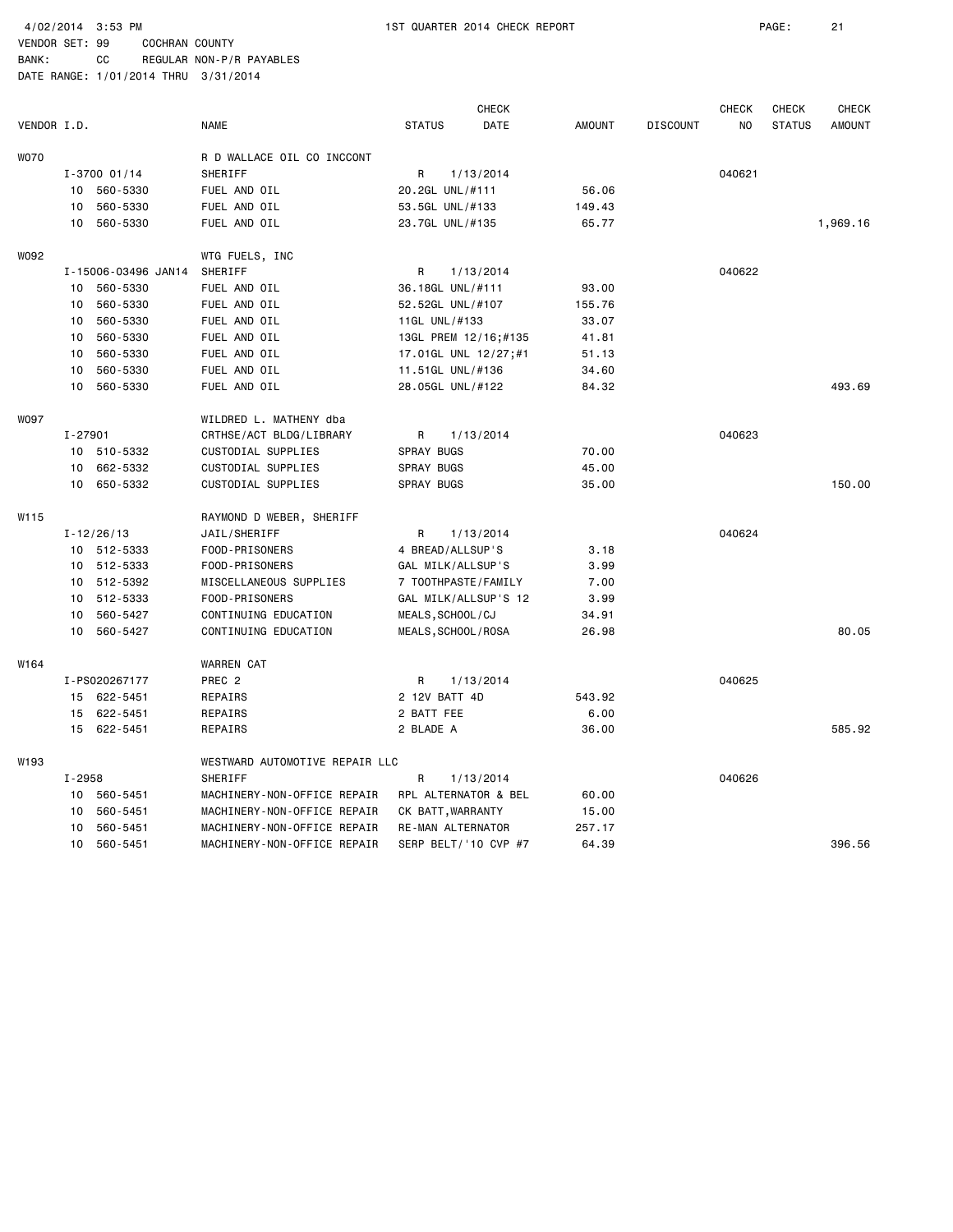BANK: CC REGULAR NON-P/R PAYABLES DATE RANGE: 1/01/2014 THRU 3/31/2014

 CHECK CHECK CHECK CHECK VENDOR I.D. NAME STATUS DATE AMOUNT DISCOUNT NO STATUS AMOUNT X001 XCEL ENERGY I-54-0788095-1 JAN14 WELFARE R 1/13/2014 040627 10 640-5440 UTILITIES WILLIE HARRISON 82.32 82.32 L044 LUBBOCK RESTAURANT SUPPLY I-121741 EXTENSION SVC R 1/14/2014 040628 10 665-5334 OTHER SUPPLIES COKE MACHINE MXM1 23 1,795.00 10 665-5334 OTHER SUPPLIES DELIVERY CHG 100.00 1,895.00 A165 AFFILIATED COMPUTER SERVICES I-991548 CLERK R 1/30/2014 040660 10 403-5416 FILMING & INDEXING 20/20 LAND REC/#1637 1,250.00 10 403-5416 FILMING & INDEXING FREIGHT 14.11 I-991787 CLERK R 1/30/2014 040660 10 403-5310 OFFICE SUPPLIES 3 RECEIPT PAPER, CAS 8.73 10 403-5310 OFFICE SUPPLIES FREIGHT 13.03 13.03 1,285.87 A178 AMAZON I-019421758589 LIBRARY R 1/30/2014 040661 10 650-5590 BOOKS SEVEN WONDERS BK 2 11.25 10 650-5590 BOOKS THE GOLEM AND THE JI 17.32 I-019422682781 LIBRARY R 1/30/2014 040661 10 650-5590 BOOKS RUBY HOLLER 6.29 10 650-5590 BOOKS FANCY NANCY:NANCY CL 8.99 10 650-5590 BOOKS BOOKS IN THE AFTER 11.50 10 650-5590 BOOKS THINGS THAT MATTER:T 16.80 10 650-5590 BOOKS THE EYE OF MINDS(THE 9.75 10 650-5590 BOOKS THE BERENSTAIN BEARS 8.09 10 650-5590 BOOKS SNAKEROOT:A NIGHTSHA 11.39 10 650-5590 BOOKS SCAREDY SMURF MAKES 11.56 10 650-5590 BOOKS WAKE THE DAWN: A NOV 12.08 10 650-5590 BOOKS FIFTEEN MINUTES: A N 13.49 I-019423253153 LIBRARY R 1/30/2014 040661 10 650-5590 BOOKS CROSS MY HEART 14.50 10 650-5590 BOOKS HAVE YOU SEEN MY NEW 12.75 10 650-5590 BOOKS WOOL 11.54 I-019425160547 LIBRARY R 1/30/2014 040661 10 650-5590 BOOKS FANCY NANCY: NANCY C 8.99 10 650-5590 BOOKS **BOOKS** THE ABSOLUTELY TRUE 11.42 10 650-5590 BOOKS CUT CUT 6.58 10 650-5590 BOOKS SMURF CAKE 12.19 10 650-5590 BOOKS OFF TO SCHOOL! 13.04 10 650-5590 BOOKS BATTLE BUNNY 10.11 I-019426222131 LIBRARY R 1/30/2014 040661 10 650-5590 BOOKS THE BOY ON THE PORCH 13.36 10 650-5590 BOOKS WALK TWO MOONS 6.29 10 650-5590 BOOKS WILLOW 8.09 10 650-5590 BOOKS MONUMENT 14: SKY ON 14.71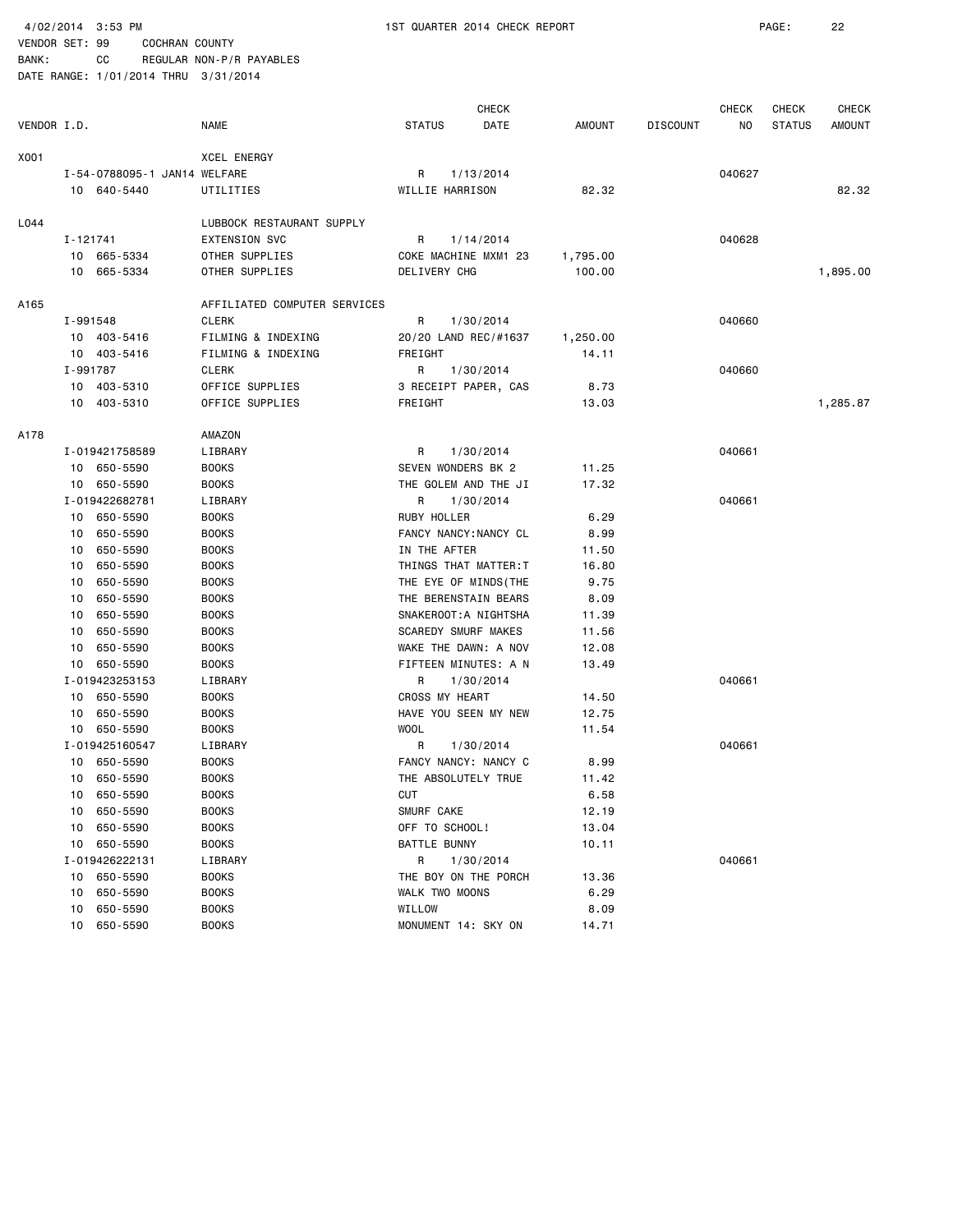VENDOR SET: 99 COCHRAN COUNTY BANK: CC REGULAR NON-P/R PAYABLES

|             |        |                   |                                            |                          | CHECK     |               |                 | CHECK          | CHECK         | CHECK         |
|-------------|--------|-------------------|--------------------------------------------|--------------------------|-----------|---------------|-----------------|----------------|---------------|---------------|
| VENDOR I.D. |        |                   | <b>NAME</b>                                | <b>STATUS</b>            | DATE      | <b>AMOUNT</b> | <b>DISCOUNT</b> | N <sub>O</sub> | <b>STATUS</b> | <b>AMOUNT</b> |
| A178        |        |                   | CONT<br>AMAZON                             |                          |           |               |                 |                |               |               |
|             |        | I-019426222131    | LIBRARY                                    | R                        | 1/30/2014 |               |                 | 040661         |               |               |
|             | 10     | 650-5590          | <b>BOOKS</b>                               | STORY OF A GIRL          |           | 7.20          |                 |                |               |               |
|             | 10     | 650-5590          | <b>BOOKS</b>                               | WHEN YOU REACH ME        |           | 6.29          |                 |                |               |               |
|             | 10     | 650-5590          | <b>BOOKS</b>                               | DUST (A SCARPETTA NO     |           | 16.68         |                 |                |               |               |
|             | 10     | 650-5590          | <b>BOOKS</b>                               | GOOD NIGHT, SLEEP TI     |           | 13.53         |                 |                |               |               |
|             | 10     | 650-5590          | <b>BOOKS</b>                               | THE SHADE OF THE MOO     |           | 14.15         |                 |                |               |               |
|             | 10     | 650-5590          | <b>BOOKS</b>                               | UNTAMED HEART            |           | 11.97         |                 |                |               |               |
|             | 10     | 650-5590          | <b>BOOKS</b>                               | UNICORN THINKS HE'S      |           | 11.91         |                 |                |               |               |
|             | 10     | 650-5590          | <b>BOOKS</b>                               | KING AND MAXWELL         |           | 15.55         |                 |                |               |               |
|             | 10     | 650-5590          | <b>BOOKS</b>                               | POMELO'S OPPOSITES       |           | 12.58         |                 |                |               |               |
|             | 10     | 650-5590          | <b>BOOKS</b>                               | HELPING TEENS WHO CU     |           | 12.96         |                 |                |               |               |
|             | 10     | 650-5590          | <b>BOOKS</b>                               | <b>ASHFALL</b>           |           | 9.86          |                 |                |               |               |
|             | 10     | 650-5590          | <b>BOOKS</b>                               | ASHEN WINTER             |           | 9.44          |                 |                |               |               |
|             |        | I-019428148389    | LIBRARY                                    | R                        | 1/30/2014 |               |                 | 040661         |               |               |
|             |        | 10 650-5590       | <b>BOOKS</b>                               | THE ATLANTIS GENE: A     |           | 14.24         |                 |                |               |               |
|             |        | I-019429409761    | LIBRARY                                    | R                        | 1/30/2014 |               |                 | 040661         |               |               |
|             |        | 10 650-5590       | <b>BOOKS</b>                               | DARK WITCH               |           | 8.73          |                 |                |               |               |
|             | 10     | 650-5590          | <b>BOOKS</b>                               | INNOCENCE: A NOVEL       |           | 15.99         |                 |                |               |               |
|             | 10     | 650-5420          | TELECOMMUNICATIONS                         | VTECH CORDLS PHONE       |           | 29.95         |                 |                |               | 493.11        |
| A235        |        |                   | R&D DANIEL, INC dba                        |                          |           |               |                 |                |               |               |
|             | I-4647 |                   | COURTHOUSE                                 | R                        | 1/30/2014 |               |                 | 040662         |               |               |
|             | 10     | 510-5451          | REPAIR                                     | $LABOR/RPL VLV(N)$ , CLE |           | 945.00        |                 |                |               |               |
|             |        | 10 510-5451       | REPAIR                                     | SADDLE TAPS & FITTIN     |           | 40.77         |                 |                |               |               |
|             |        | 10 510-5451       | REPAIR                                     | VALVES, BLACK PIPE       |           | 115.25        |                 |                |               |               |
|             |        | 10 510-5451       | REPAIR                                     | TRAVEL                   |           | 180.00        |                 |                |               |               |
|             |        | 10 510-5451       | REPAIR                                     | MILEAGE                  |           | 108.00        |                 |                |               | 1,389.02      |
| B029        |        |                   | BRUCKNER'S TRUCK SALES, INC                |                          |           |               |                 |                |               |               |
|             |        | C-C335241L        | PREC 4                                     | R                        | 1/30/2014 |               |                 | 040663         |               |               |
|             |        | 15 624-5451       | REPAIRS                                    | CORE RET/INV#334048L     |           | 39.00CR       |                 |                |               |               |
|             |        | I-337633L         | PREC <sub>2</sub>                          | R                        | 1/30/2014 |               |                 | 040663         |               |               |
|             |        | 15 622-5451       | REPAIRS                                    | ELBOW #20395036          |           | 7.25          |                 |                |               |               |
|             |        | I-338110L         | PREC 1                                     | R                        | 1/30/2014 |               |                 | 040663         |               |               |
|             |        | 15 621-5451       | REPAIRS                                    | VALVE #25155047          |           | 54.97         |                 |                |               |               |
|             |        | 15 621-5451       | REPAIRS                                    | FREIGHT                  |           | 10.70         |                 |                |               | 33.92         |
| C015        |        |                   | COCHRAN COUNTY SENIOR                      |                          |           |               |                 |                |               |               |
|             |        | I-JAN '14 INSTLMT | SENIOR CITIZENS                            | R                        | 1/30/2014 |               |                 | 040664         |               |               |
|             |        | 10 663-5418       | SENIOR CITIZENS CONTRACT                   | JAN 2014                 |           | 6,250.00      |                 |                |               | 6,250.00      |
| CO16        |        |                   | COCHRAN SOIL & WATER                       |                          |           |               |                 |                |               |               |
|             |        | I-2014 SUBSIDY    | NON-DEPT'L/SOIL & WATER                    | R                        | 1/30/2014 |               |                 | 040665         |               |               |
|             |        | 10 409-5470       | DONATION-SOIL & WATER CONSER. 2014 SUBSIDY |                          |           | 4,500.00      |                 |                |               | 4,500.00      |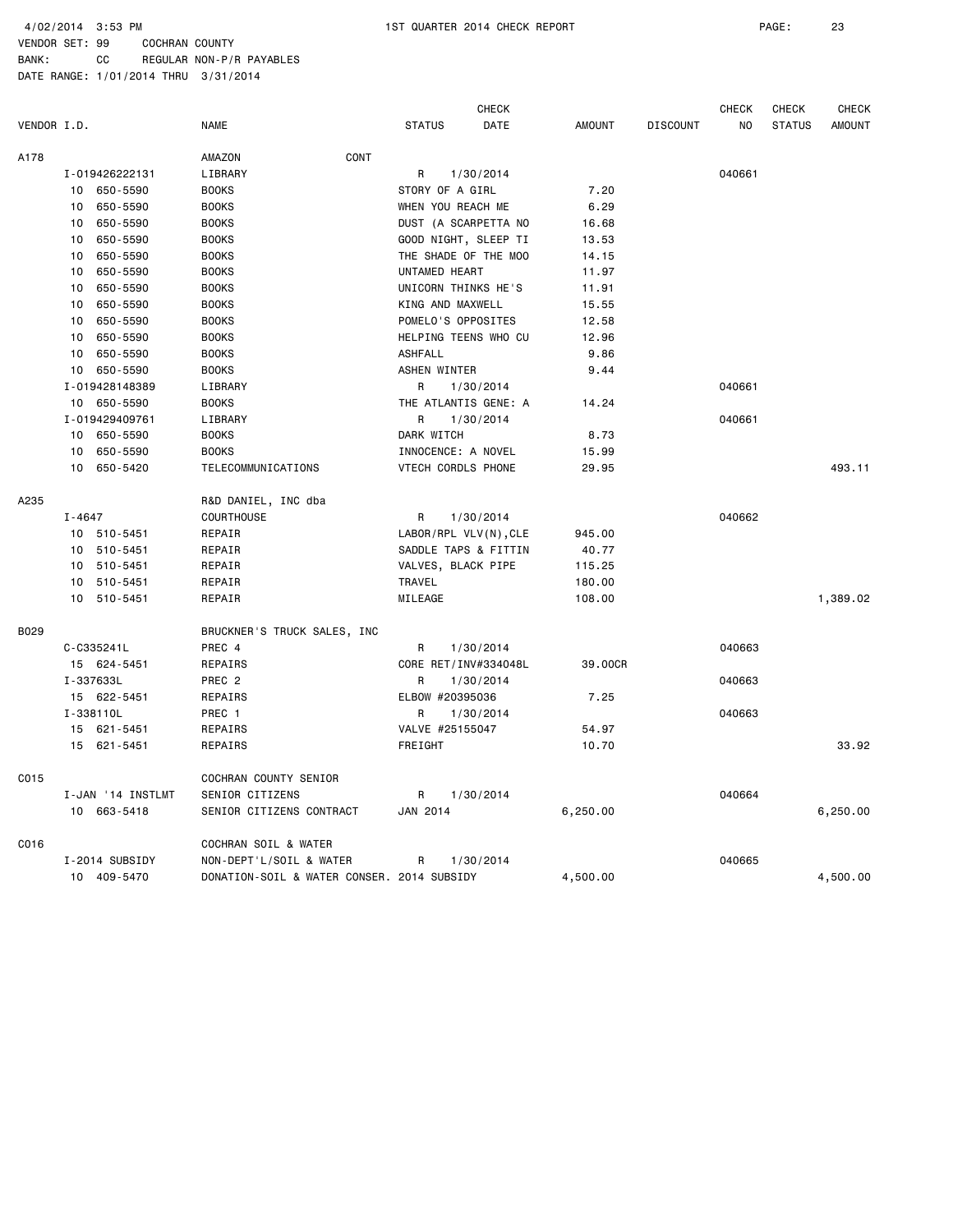BANK: CC REGULAR NON-P/R PAYABLES DATE RANGE: 1/01/2014 THRU 3/31/2014

 CHECK CHECK CHECK CHECK VENDOR I.D. NAME STATUS DATE AMOUNT DISCOUNT NO STATUS AMOUNT C338 CAPROCK TIRE, INC. I-29945 PREC 1 R 1/30/2014 040666 15 621-5454 TIRES SVC CALL TO/FR PREC 210.00 15 621-5454 TIRES RPR FLAT R/F JD 770D 65.00 15 621-5454 TIRES 24" O-RING 10.00 15 621-5454 TIRES TIRESMART SEAL 186 O 93.00 378.00 C340 COUNTY INFORMATION RESOURCE AG I-SOP001652 NON-DEPT'L R 1/30/2014 040667 10 409-5420 TELECOMMUNICATIONS 17 EMAIL ACCTS/DEC'1 34.00 34.00 D048 DATA-LINE OFFICE SYSTEMS I-IN5131 LIBRARY R 1/30/2014 040668 10 650-5411 MAINTENANCE CONTRACTS COPIER MAINT 1/8-2/7 37.50 10 650-5411 MAINTENANCE CONTRACTS 341 COLOR COPIES 34.10 71.60 D153 SHANNA DEWBRE I-VG YOUNG 01/13-16 CO/DIST CLERK R 1/30/2014 R 1/30/2014 10 403-5427 CONTINUING EDUCATION 3 NITES/COLLEGE STA 360.00 10 403-5427 CONTINUING EDUCATION LODGING TAX 56.70 10 403-5427 CONTINUING EDUCATION MEALS 59.43 476.13 E005 EAGLE RUBBER & SUPPLY I-65291 PREC 1 R 1/30/2014 PREC 1 15 621-5451 REPAIRS 3.67 FT 3/8" AIR HOS 4.40 15 621-5451 REPAIRS 2.09FT 1" AIR HOSE 8.36 15 621-5451 REPAIRS 1/2x21" HOSE ASSY 34.81 15 621-5451 REPAIRS 2 3/8" WORM GEAR CLA 2.00 15 621-5451 REPAIRS 2 1" WORM GEAR CLAMP 2.00 51.57 F014 FRONTIER AMBULANCE CORP. I-2014 SUBSIDY PUBLIC SAFETY\*OTHER\* R 1/30/2014 040671 10 580-5404 MEDICAL-E.M.S. SUBSIDIES 2014 SUBSIDY 25,000.00 25,000.00 G031 GRAINGER I-9331118258 COURTHOUSE R 1/30/2014 040672 10 510-5451 REPAIR END PANEL BRACKET 21.23 10 510-5451 REPAIR LATCH DOOR SET 16.05 I-9335012929 COURTHOUSE R 1/30/2014 040672 10 510-5451 REPAIR HI-WATER ALARM 23.64 I-9341743046 COURTHOUSE R 1/30/2014 040672 10 510-5332 CUSTODIAL SUPPLIES 2 ENTRY MAT, 4'x6', 253.80 314.72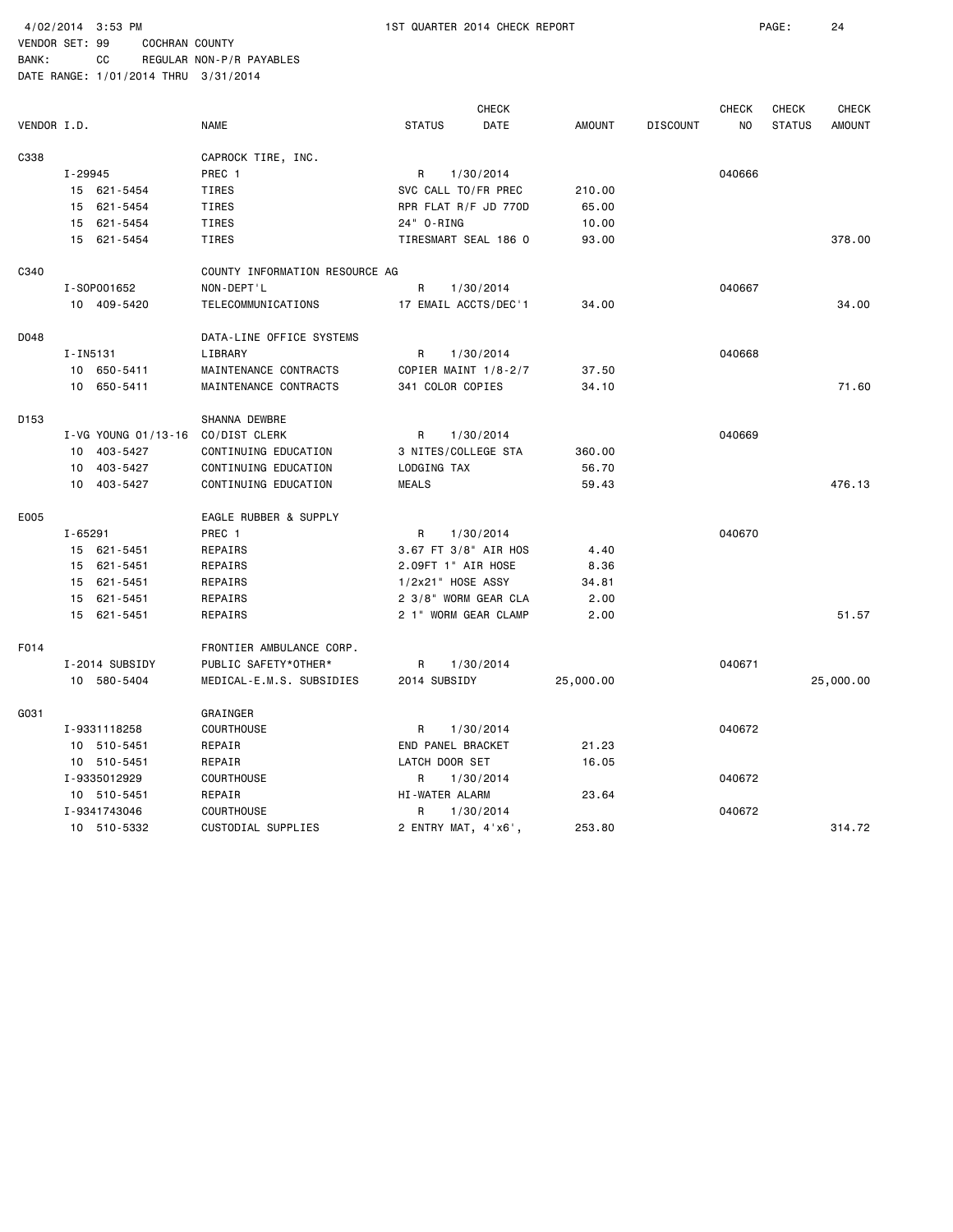|                  |                             |                               |                         | <b>CHECK</b> |               |                 | <b>CHECK</b> | <b>CHECK</b>  | CHECK         |
|------------------|-----------------------------|-------------------------------|-------------------------|--------------|---------------|-----------------|--------------|---------------|---------------|
| VENDOR I.D.      |                             | <b>NAME</b>                   | <b>STATUS</b>           | <b>DATE</b>  | <b>AMOUNT</b> | <b>DISCOUNT</b> | NO.          | <b>STATUS</b> | <b>AMOUNT</b> |
| G144             |                             | GENE MESSER AUTO GROUP        |                         |              |               |                 |              |               |               |
|                  | I-526382                    | SHERIFF                       | R                       | 1/30/2014    |               |                 | 040673       |               |               |
|                  | 10 560-5451                 | MACHINERY-NON-OFFICE REPAIR   | RPL L/R DOOR GLASS, W   |              | 330.00        |                 |              |               |               |
|                  | 10 560-5451                 | MACHINERY-NON-OFFICE REPAIR   | L/R DOOR GLASS/09 CV    |              | 360.63        |                 |              |               |               |
|                  | 560-5451<br>10              | MACHINERY-NON-OFFICE REPAIR   | SM REAR GLASS           |              | 56.25         |                 |              |               |               |
|                  | 10 <sup>1</sup><br>560-5451 | MACHINERY-NON-OFFICE REPAIR   | TINT WINDOWS            |              | 130.00        |                 |              |               |               |
|                  | 560-5451<br>10              | MACHINERY-NON-OFFICE REPAIR   | <b>TINT</b>             |              | 35.00         |                 |              |               |               |
|                  | 10 560-5451                 | MACHINERY-NON-OFFICE REPAIR   | MISC CHGS               |              | 47.85         |                 |              |               | 959.73        |
| H <sub>126</sub> |                             | HOLLAND'S OFFICE TECHNOLOGIES |                         |              |               |                 |              |               |               |
|                  | $I - 104514$                | TAX A/C                       | R                       | 1/30/2014    |               |                 | 040674       |               |               |
|                  | 10 499-5310                 | OFFICE SUPPLIES               | 2EA HP TONER 55A, BK    |              | 203.98        |                 |              |               |               |
|                  | 10 499-5310                 | OFFICE SUPPLIES               | 1 CALCULATOR #200188    |              | 199.99        |                 |              |               |               |
|                  | 10 499-5310                 | OFFICE SUPPLIES               | 1 CALCULATOR #200188    |              | 199.99        |                 |              |               | 603.96        |
| H <sub>144</sub> |                             | HIGH PLAINS CONTRACTORS &     |                         |              |               |                 |              |               |               |
|                  | I-DRAW #3/K SMITH           | WELFARE                       | R                       | 1/30/2014    |               |                 | 040675       |               |               |
|                  | 10 640-5499                 | MISCELLANEOUS                 | COSTS \$21,334; RETN \$ |              | 19,200.60     |                 |              |               |               |
|                  | I-DRAW#3/D TARANGO          | WELFARE                       | R                       | 1/30/2014    |               |                 | 040675       |               |               |
|                  | 10 640-5499                 | MISCELLANEOUS                 | COSTS \$21,735; RETN \$ |              | 19,560.60     |                 |              |               |               |
|                  | I-DRAW#3/M FRANCO           | WELFARE                       | R                       | 1/30/2014    |               |                 | 040675       |               |               |
|                  | 10 640-5499                 | MISCELLANEOUS                 | COSTS \$19,911; RETN \$ |              | 17,649.90     |                 |              |               | 56,411.10     |
| J089             |                             | MARK W JUMPER, II, DDS, PA    |                         |              |               |                 |              |               |               |
|                  | I-16612/JUV#803             | JUVENILE PROBATION            | R                       | 1/30/2014    |               |                 | 040676       |               |               |
|                  | 17 573-5413.003             | Grant C Placements            | DENTAL EXAM/JUV#803     |              | 150.00        |                 |              |               | 150.00        |
| L019             |                             | LEVELLAND STEEL DISTRIBUT     |                         |              |               |                 |              |               |               |
|                  | I-013392                    | JAIL                          | R                       | 1/30/2014    |               |                 | 040677       |               |               |
|                  | 10 512-5451                 | REPAIR                        | 1/2x13 4x4 STD EXPD     |              | 28.89         |                 |              |               | 28.89         |
| L187             |                             | LARGE PRINT OVERSTOCKS        |                         |              |               |                 |              |               |               |
|                  | I-1153518                   | LIBRARY                       | R                       | 1/30/2014    |               |                 | 040678       |               |               |
|                  | 10 650-5590                 | <b>BOOKS</b>                  | SAVING GRACE            |              | 2.00          |                 |              |               |               |
|                  | 650-5590<br>10              | <b>BOOKS</b>                  | UNACCUSTOMED EARTH      |              | 2.00          |                 |              |               |               |
|                  | 650-5590<br>10              | <b>BOOKS</b>                  | WHITE FANG              |              | 2.00          |                 |              |               |               |
|                  | 650-5590<br>10              | <b>BOOKS</b>                  | CORAZONES SECUESTRAD    |              | 2.00          |                 |              |               |               |
|                  | 650-5590<br>10              | <b>BOOKS</b>                  | LEJOS DEL MATRIMONIO    |              | 2.00          |                 |              |               |               |
|                  | 650-5590<br>10              | <b>BOOKS</b>                  | SIEMPRE ENAMORADA       |              | 2.00          |                 |              |               |               |
|                  | 650-5590<br>10              | <b>BOOKS</b>                  | A CHANGE IN ALTITUDE    |              | 2.00          |                 |              |               |               |
|                  | 650-5590<br>10              | <b>BOOKS</b>                  | UN PUENTE AL AMOR       |              | 2.00          |                 |              |               |               |
|                  | 10 <sup>1</sup><br>650-5590 | <b>BOOKS</b>                  | SHIPPING                |              | 18.45         |                 |              |               | 34.45         |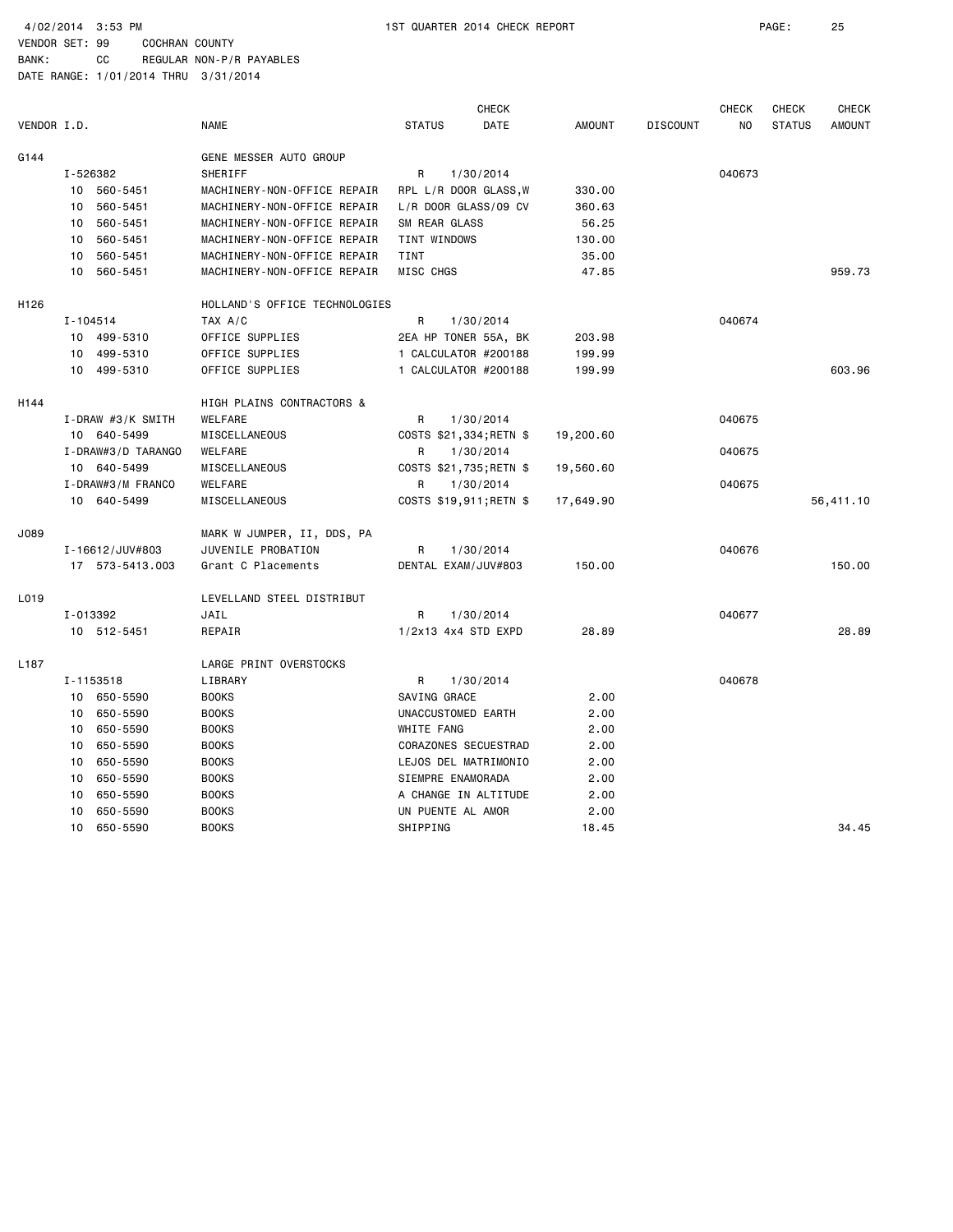BANK: CC REGULAR NON-P/R PAYABLES

|             |                |                                   |                                                   |               | <b>CHECK</b>            |               |                 | <b>CHECK</b>   | <b>CHECK</b>  | <b>CHECK</b>  |
|-------------|----------------|-----------------------------------|---------------------------------------------------|---------------|-------------------------|---------------|-----------------|----------------|---------------|---------------|
| VENDOR I.D. |                |                                   | <b>NAME</b>                                       | <b>STATUS</b> | DATE                    | <b>AMOUNT</b> | <b>DISCOUNT</b> | N <sub>O</sub> | <b>STATUS</b> | <b>AMOUNT</b> |
| L189        |                |                                   | HOCKLEY COUNTY PUBLISHING CO.I                    |               |                         |               |                 |                |               |               |
|             |                | I-2014 EXT SVC/1 YR EXTENSION SVC |                                                   | R             | 1/30/2014               |               |                 | 040679         |               |               |
|             |                | 10 665-5310                       | OFFICE SUPPLIES                                   |               | 1 YR SUBSCRIPTION       | 40.00         |                 |                |               | 40.00         |
| M002        |                |                                   | <b>MANTEK</b>                                     |               |                         |               |                 |                |               |               |
|             | I-1378842      |                                   | <b>COURTHOUSE</b>                                 | R             | 1/30/2014               |               |                 | 040680         |               |               |
|             |                | 10 510-5332                       | CUSTODIAL SUPPLIES                                |               | <b>1CS SABRE DISINF</b> | 191.20        |                 |                |               | 191.20        |
| M031        |                |                                   | MILLER PAPER & PACKAGING CO                       |               |                         |               |                 |                |               |               |
|             |                | I-S2692146.002                    | <b>COURTHOUSE</b>                                 | R             | 1/30/2014               |               |                 | 040681         |               |               |
|             |                | 10 510-5332                       | CUSTODIAL SUPPLIES                                |               | MR CLEAN RTU CLNSR W    | 29.97         |                 |                |               |               |
|             |                | I-S2723067.001                    | <b>COURTHOUSE</b>                                 | R             | 1/30/2014               |               |                 | 040681         |               |               |
|             |                | 10 510-5332                       | CUSTODIAL SUPPLIES                                |               | 1CS 60GL LINERS, BK     | 46.71         |                 |                |               |               |
|             |                | 10 510-5332                       | CUSTODIAL SUPPLIES                                |               | 1CS WHITE SINGLEFOLD    | 43.17         |                 |                |               |               |
|             |                | 10 510-5332                       | CUSTODIAL SUPPLIES                                |               | 1CS ANGEL SOFT TISSU    | 74.47         |                 |                |               |               |
|             |                | 10 510-5332                       | CUSTODIAL SUPPLIES                                |               | 1CS NO-RNS FLOOR CLN    | 44.00         |                 |                |               |               |
|             |                | 10 510-5332                       | CUSTODIAL SUPPLIES                                |               | 1EA GATORMADE CADDY     | 26.78         |                 |                |               |               |
|             |                | 10 510-5332                       | CUSTODIAL SUPPLIES                                |               | 1CS WET MOP HD/TB RE    | 87.04         |                 |                |               |               |
|             |                | 10 510-5332                       | CUSTODIAL SUPPLIES                                |               | 1CS LINERS 7-10GL       | 25.34         |                 |                |               |               |
|             |                | 10 510-5332                       | CUSTODIAL SUPPLIES                                |               | 1CS LINERS, 20-30GL     | 54.25         |                 |                |               |               |
|             |                | 10 510-5332                       | CUSTODIAL SUPPLIES                                |               | 1CS PDR FREE GLOVES,    | 95.24         |                 |                |               | 526.97        |
| M092        |                |                                   | SYLVIA MARTINEZ                                   |               |                         |               |                 |                |               |               |
|             | $I - 01/15/14$ |                                   | COUNTY COURT                                      | R             | 1/30/2014               |               |                 | 040682         |               |               |
|             |                | 10 426-5310                       | OFFICE SUPPLIES                                   |               | 2 WEEKLY PLANNERS/DO    | 5.00          |                 |                |               |               |
|             |                | 10 426-5310                       | OFFICE SUPPLIES                                   | R/B SALES TAX |                         | 0.41          |                 |                |               | 5.41          |
| M182        |                |                                   | BEVERLY MCCLELLAN                                 |               |                         |               |                 |                |               |               |
|             |                | I-OTRAT 01/14                     | AUDITOR                                           | $\mathsf{R}$  | 1/30/2014               |               |                 | 040683         |               |               |
|             |                | 10 495-5427                       | CONTINUING EDUCATION                              |               | 2 NITES/AMA 1/16-17/    | 190.00        |                 |                |               |               |
|             |                | 10 495-5427                       | CONTINUING EDUCATION                              | LODGING TAX   |                         | 28.50         |                 |                |               |               |
|             |                | 10 495-5427                       | CONTINUING EDUCATION                              | <b>MEALS</b>  |                         | 8.11          |                 |                |               |               |
|             |                | 10 495-5427                       | CONTINUING EDUCATION                              |               | 278 MI TO/FR AMARILL    | 155.68        |                 |                |               | 382.29        |
| M252        |                |                                   | JEFF MOLLOY                                       |               |                         |               |                 |                |               |               |
|             |                | I-COLL STA 01/14                  | <b>EXTENSION SVC</b>                              | R             | 1/30/2014               |               |                 | 040684         |               |               |
|             |                | 10 665-5427                       | CO AGENT-TRAVEL-OUT OF COUNTY 2 NITES/COLLEGE STA |               |                         | 194.00        |                 |                |               |               |
|             |                | 10 665-5427                       | CO AGENT-TRAVEL-OUT OF COUNTY LODGING TAX         |               |                         | 18.92         |                 |                |               |               |
|             | 10             | 665-5427                          | CO AGENT-TRAVEL-OUT OF COUNTY SUNDRIES            |               |                         | 1.99          |                 |                |               |               |
|             |                | 10 665-5427                       | CO AGENT-TRAVEL-OUT OF COUNTY SALES TAX           |               |                         | 0.16          |                 |                |               |               |
|             | 10             | 665-5427                          | CO AGENT-TRAVEL-OUT OF COUNTY MEALS               |               |                         | 17.94         |                 |                |               |               |
|             |                | 10 665-5427                       | CO AGENT-TRAVEL-OUT OF COUNTY PARKING             |               |                         | 12.00         |                 |                |               | 245.01        |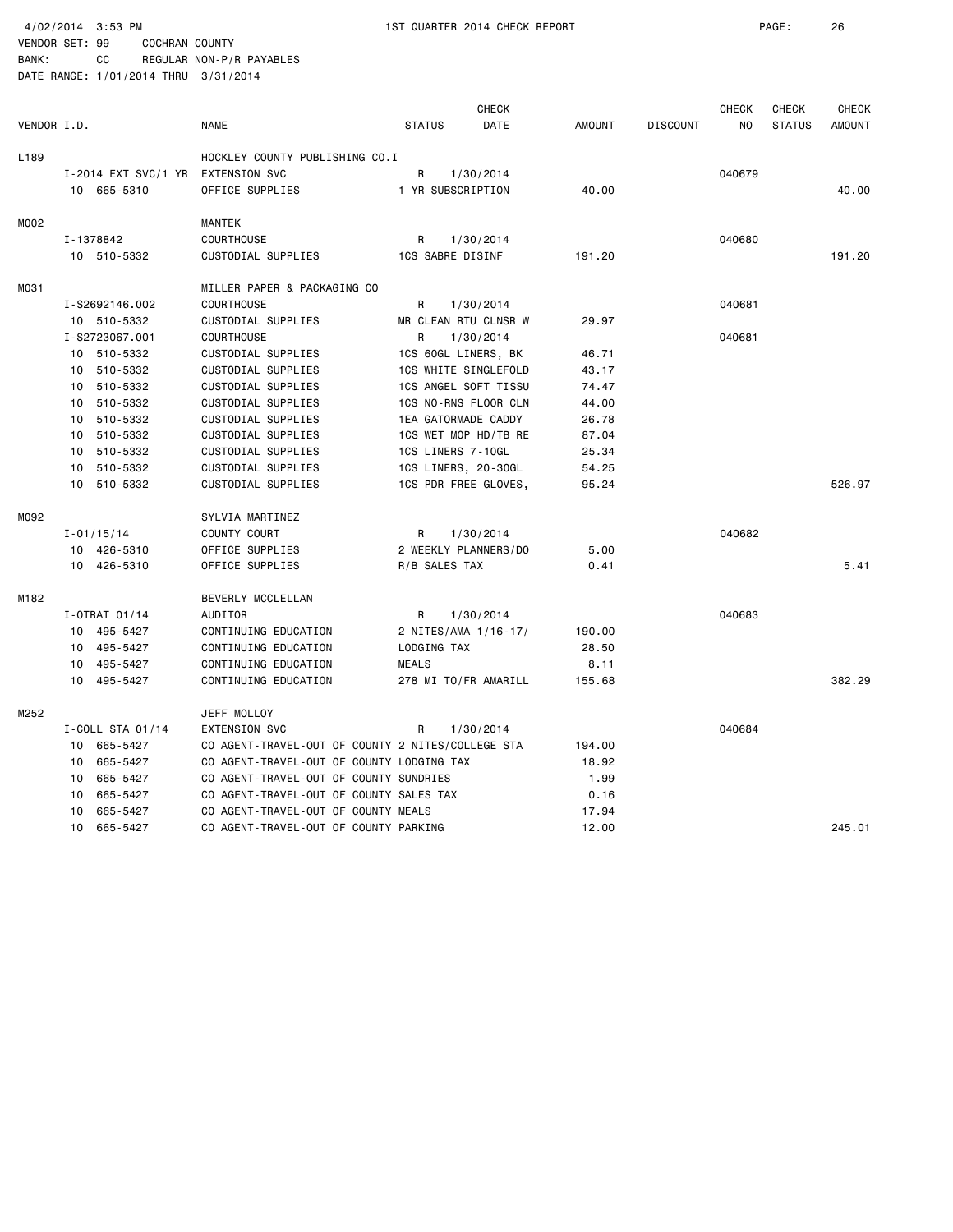|             |                                        |                                |                      | <b>CHECK</b>         |        |                 | <b>CHECK</b> | CHECK         | <b>CHECK</b>  |
|-------------|----------------------------------------|--------------------------------|----------------------|----------------------|--------|-----------------|--------------|---------------|---------------|
| VENDOR I.D. |                                        | <b>NAME</b>                    | <b>STATUS</b>        | DATE                 | AMOUNT | <b>DISCOUNT</b> | NO           | <b>STATUS</b> | <b>AMOUNT</b> |
| M289        |                                        | MARCELO RODRIGUEZ dba          |                      |                      |        |                 |              |               |               |
|             | $I - 5922$                             | PREC 1/98 FORD TRK             | R                    | 1/30/2014            |        |                 | 040685       |               |               |
|             | 15 621-5451                            | REPAIRS                        |                      | RMV/RPL FUEL INJ/CNC | 750.00 |                 |              |               |               |
|             | 15 621-5451                            | REPAIRS                        |                      | ADJ VALVES IN-14 EX- | 250.00 |                 |              |               |               |
|             | 15 621-5451                            | REPAIRS                        |                      | RMV/RPL PWR STR/CLNT | 75.00  |                 |              |               |               |
|             | $I - 5926$                             | PREC 1/03 MACK                 | R                    | 1/30/2014            |        |                 | 040685       |               |               |
|             | 15 621-5451                            | REPAIRS                        |                      | RMV/RPL CAB AIRBAG V | 150.00 |                 |              |               |               |
|             | $I - 5928$                             | PREC 1/03 MACK                 | R                    | 1/30/2014            |        |                 | 040685       |               |               |
|             | 15 621-5451                            | REPAIRS                        |                      | RMV/RPL AIR DRYER    | 225.00 |                 |              |               | 1,450.00      |
| N066        |                                        | NTS COMMUNICATIONS             |                      |                      |        |                 |              |               |               |
|             | I-8062660032 01/14                     | COMM'R CT/CO JUDGE             | R                    | 1/30/2014            |        |                 | 040686       |               |               |
|             | 15 610-5420                            | TELECOMMUNICATIONS             | WATS LINE            |                      | 1.00   |                 |              |               |               |
|             | 15 610-5420                            | TELECOMMUNICATIONS             | <b>FEES</b>          |                      | 6.65   |                 |              |               | 7.65          |
| 0037        |                                        | ANGELA OVERMAN, ATTY AT LAW    |                      |                      |        |                 |              |               |               |
|             | $I - #1418$ / PATTON                   | DISTRICT COURT                 | R                    | 1/30/2014            |        |                 | 040687       |               |               |
|             | 10 435-5400                            | ATTORNEY AD LITEM              |                      | PRE-IND(F) DISMISSAL | 100.00 |                 |              |               |               |
|             | I-CPS#4316 1/22/14                     | DISTRICT COURT                 | R                    | 1/30/2014            |        |                 | 040687       |               |               |
|             | 10 435-5400                            | ATTORNEY AD LITEM              |                      | CPS/CH; MEDIATION HR | 300.00 |                 |              |               | 400.00        |
| P017        |                                        | <b>POSTMASTER</b>              |                      |                      |        |                 |              |               |               |
|             | I-'14 RENT, BOX 735                    | MUSEUM/HISTORICAL COMM.        | R                    | 1/30/2014            |        |                 | 040688       |               |               |
|             | 31 652-5311                            | POSTAL EXPENSES                | <b>BOX RENT 2014</b> |                      | 54.00  |                 |              |               |               |
|             | I-AUDITOR 1/23/14                      | AUDITOR                        | R                    | 1/30/2014            |        |                 | 040688       |               |               |
|             | 10 495-5311                            | POSTAL EXPENSES                |                      | 1 RL FOREVER STMPS @ | 46.00  |                 |              |               | 100.00        |
| P229        |                                        | PANHANDLE AREA JUVENILE PROBAT |                      |                      |        |                 |              |               |               |
|             | I-2014 TRNG 2/11/14 JUVENILE PROBATION |                                | R                    | 1/30/2014            |        |                 | 040689       |               |               |
|             | 17 573-5427                            | TRAVEL & TRAINING              |                      | REGIS/BRYANT SEARS   | 50.00  |                 |              |               | 50.00         |
| R033        |                                        | <b>GERALD RAMSEY</b>           |                      |                      |        |                 |              |               |               |
|             | I-FEB '14 RENT                         | NON-DEPT'L/STORAGE             | R                    | 1/30/2014            |        |                 | 040690       |               |               |
|             | 10 409-5499                            | <b>MISCELLANEOUS</b>           |                      | STORAGE BLDG RENT/FE | 300.00 |                 |              |               | 300,00        |
| R099        |                                        | CYNDIA LEA GUAJARDO dba        |                      |                      |        |                 |              |               |               |
|             | I-107137                               | SHERIFF                        | R                    | 1/30/2014            |        |                 | 040691       |               |               |
|             | 10 560-5454                            | TIRES                          |                      | 235/17 FLAT R/R; DAR | 13.00  |                 |              |               | 13.00         |
| S005        |                                        | DORIS SEALY, COUNTY TREAS      |                      |                      |        |                 |              |               |               |
|             | $I - 01/14/14$                         | TREASURER                      | R                    | 1/30/2014            |        |                 | 040692       |               |               |
|             | 10 497-5311                            | POSTAL EXPENSES                |                      | CERT MAIL/941 TO IRS | 6.11   |                 |              |               |               |
|             | 10 497-5311                            | POSTAL EXPENSES                |                      | CERT MAIL/W-2s TO SS | 7.77   |                 |              |               | 13.88         |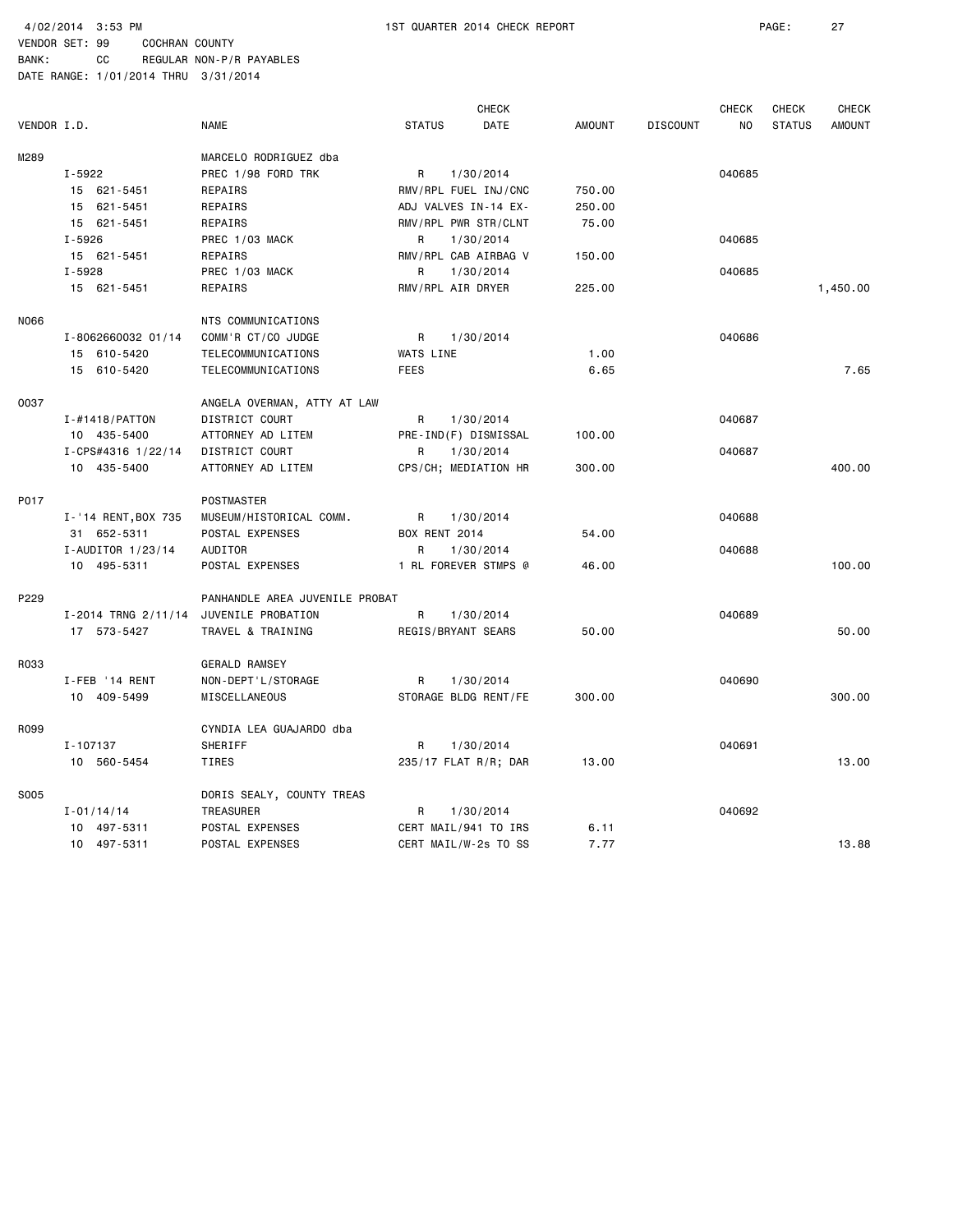BANK: CC REGULAR NON-P/R PAYABLES DATE RANGE: 1/01/2014 THRU 3/31/2014

CHECK CHECK CHECK CHECK VENDOR I.D. NAME STATUS DATE AMOUNT DISCOUNT NO STATUS AMOUNT SO71 SCRIPT OFFICE PRODUCTS, INC. I-44582 CLERK R 1/30/2014 040693 10 403-5310 OFFICE SUPPLIES 2EA ERASER REFILL TU 3.50 10 403-5310 OFFICE SUPPLIES 2EA LRN7A REFILL, BK 2.58 10 403-5310 OFFICE SUPPLIES 2EA LRN7C REFILL, BE 2.58 10 403-5310 OFFICE SUPPLIES 1PK CORR TAPE 8.65 10 403-5310 OFFICE SUPPLIES 5CS COPY PAPER, LTR 197.50 10 403-5310 OFFICE SUPPLIES 3CS COPY PAPER, LGL 281.85 10 403-5310 OFFICE SUPPLIES 1BX LABELS ML3000 23.95 I-44583 JUSTICE OF PEACE R 1/30/2014 R 1/4583 040693 10 455-5310 OFFICE SUPPLIES 1PKG SCOTCH TAPE 18.30 10 455-5310 OFFICE SUPPLIES 1OZ RED INK 7.95 I-44584 TAX A/C R 1/30/2014 040693 10 499-5310 OFFICE SUPPLIES 6BX JUMBO PAPERCLIPS 10.98 10 499-5310 OFFICE SUPPLIES 4EA 2" BINDERS 15.80 I-44621 SHERIFF R 1/30/2014 040693 10 560-5310 OFFICE SUPPLIES KEYBOARD, MOUSE/WRLS 89.99 I-44627 CLERK R 1/30/2014 040693 10 403-5310 OFFICE SUPPLIES POP-UP DISPENSER 5.68 I-44710 SHERIFF R 1/30/2014 040693 10 560-5310 OFFICE SUPPLIES 1BX LAMINATING POUCH 53.95 723.26 SO83 SOUTH PLAINS COMMUNITY ACTION I-37260.3/K SMITH WELFARE R 1/30/2014 040694 10 640-5499 MISCELLANEOUS PER INV/KATHY SMITH 850.00 I-37275.3/D TARANGO WELFARE R 1/30/2014 040694 10 640-5499 MISCELLANEOUS PER INV/DIONISIO TAR 750.00 I-37351.3/M FRANCO WELFARE R 1/30/2014 R 1/30/2014 040694 10 640-5499 MISCELLANEOUS PER INV/MARIA FRANCO 950.00 2,550.00 S149 SHERIFFS' ASSOCIATION OF I-'14 DUES/STEFFLER SHERIFF R 1/30/2014 040695 10 560-5481 DUES AND REGISTRATION 2014 DUES/STEFFLER 25.00 25.00 S242 SAM'S CLUB I-827 011014 JAIL R 1/30/2014 040696 10 512-5392 MISCELLANEOUS SUPPLIES GAL BAGS 11.88 10 512-5392 MISCELLANEOUS SUPPLIES SPOONS 9.17 10 512-5392 MISCELLANEOUS SUPPLIES ZIPLOC SAND 8.06 10 512-5392 MISCELLANEOUS SUPPLIES FORKS 9.17 10 512-5392 MISCELLANEOUS SUPPLIES 8-OZ CUPS 16.42 10 512-5392 MISCELLANEOUS SUPPLIES 20-OZ CUPS 20.57 10 512-5333 FOOD-PRISONERS MM APPLE JC 4.18 10 512-5392 MISCELLANEOUS SUPPLIES BATH TISSUE/2 32.96 10 512-5333 FOOD-PRISONERS VARIETY PK 11.06 10 512-5333 FOOD-PRISONERS TROP 100% OJ 8.42 10 512-5392 MISCELLANEOUS SUPPLIES PINE-SOL/3 26.94 10 512-5392 MISCELLANEOUS SUPPLIES MM TOWELS/2 29.96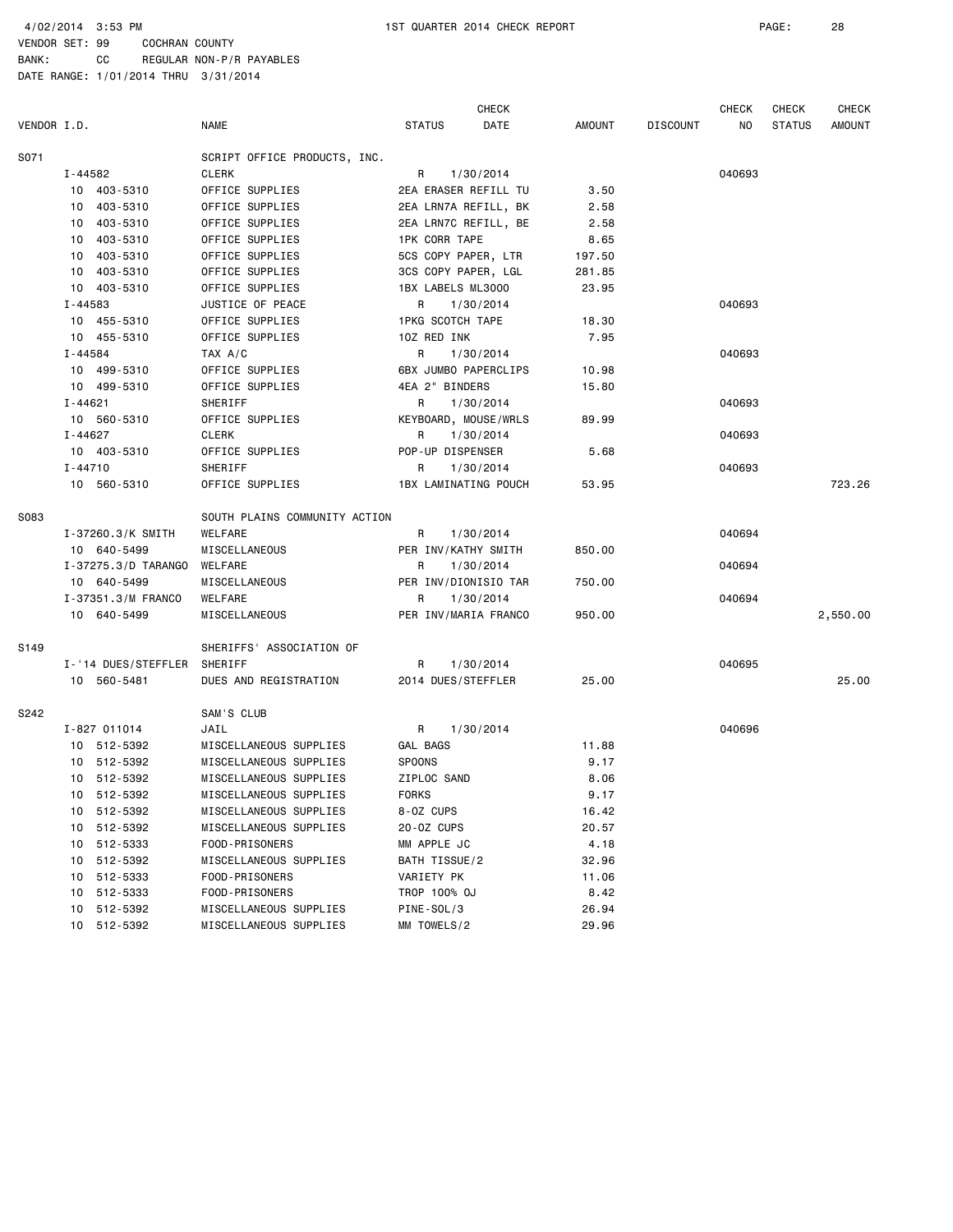BANK: CC REGULAR NON-P/R PAYABLES DATE RANGE: 1/01/2014 THRU 3/31/2014

 CHECK CHECK CHECK CHECK VENDOR I.D. NAME STATUS DATE AMOUNT DISCOUNT NO STATUS AMOUNT S242 SAM'S CLUB CONT I-827 011014 JAIL R 1/30/2014 040696 10 512-5392 MISCELLANEOUS SUPPLIES 13GAL TRASH BAGS/4 47.84 10 512-5392 MISCELLANEOUS SUPPLIES MM DETERGENT/2 27.96 10 512-5392 MISCELLANEOUS SUPPLIES DISINFECTANT/4 25.44 10 512-5392 MISCELLANEOUS SUPPLIES BANKERS BOX/2 36.88 10 512-5392 MISCELLANEOUS SUPPLIES LYSOL 3PK 11.24 10 512-5392 MISCELLANEOUS SUPPLIES 4# BROWN BAGS 5.76 10 512-5392 MISCELLANEOUS SUPPLIES CPN/MM TOWEL 1.50CR 10 512-5392 MISCELLANEOUS SUPPLIES CPN/DETERGENT 2.50CR 339.91 S316 BRYANT SEARS I-CHIEF SUMMIT '14 JUVENILE PROBATION R 1/30/2014 040697 17 573-5427 TRAVEL & TRAINING 2 NITES/SAN MARCOS 1 170.00 17 573-5427 TRAVEL & TRAINING LODGING TAX 25.50 17 573-5427 TRAVEL & TRAINING MEALS 1/26-28/14 84.29 17 573-5427 TRAVEL & TRAINING R/B TIPS 5.97 5.97 5.97 285.76 S331 STANDARD COFFEE SERVICE I-140146579015 NON-DEPT'L R 1/30/2014 R 1040698 10 409-5300 COUNTY-WIDE SUPPLIES 4 AAA REG 137.60 10 409-5300 COUNTY-WIDE SUPPLIES 8 FR VAN CREAMER 60.80 10 409-5300 COUNTY-WIDE SUPPLIES 4 REG CREAMER 31.96 10 409-5300 COUNTY-WIDE SUPPLIES ENERGY SURCHG 3.04 233.40 S409 SAN MARCOS FAMILY MEDICINE, PA I-220236/JUV#803 JUVENILE PROBATION R 1/30/2014 040699 17 573-5413.003 Grant C Placements PHYS EXAM/JUV #803 40.00 40.00 T009 TEXAS ASSOCIATION OF COUNTIES I-42ND ANN'L TREAS TREASURER R 1/30/2014 040700 10 497-5427 CONTINUING EDUCATION REGIS,CONT ED SEMINA 180.00 180.00 T083 TYLER TECHNOLOGIES, INC I-025-87142 NON-DEPT'L R 1/30/2014 040701 10 409-5411 MAINTENANCE CONTRACTS MONTHLY NETWORK FEE 210.00 210.00 T090 TEXAS COLLEGE OF PROBATE I-PROB JDG 03/14 CO JUDGE/COMM'R CT R 1/30/2014 040702 15 610-5428 CO. JUDGE-CONTINUING EDUCATIONREGIS/BILLY D CARTER 350.00 15 610-5428 CO. JUDGE-CONTINUING EDUCATION2-HR ADD-ON/BILLY D 25.00 375.00 T255 TEXAS DEPT OF STATE HEALTH SER I-2014 INSP FEE JAIL R 1/30/2014 040703 10 512-5499 MISCELLANEOUS HEALTH DEPT INSPECTI 150.00 150.00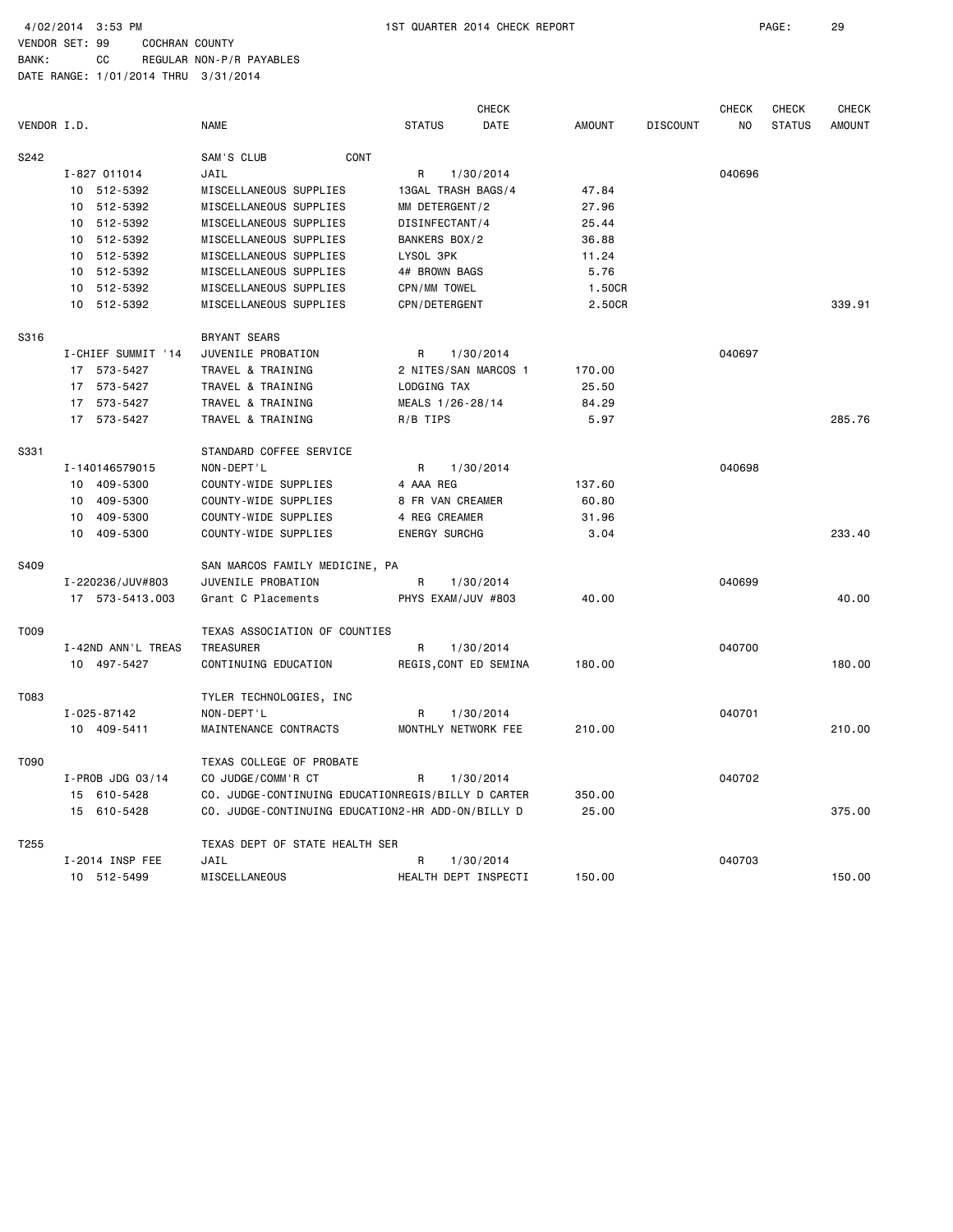BANK: CC REGULAR NON-P/R PAYABLES DATE RANGE: 1/01/2014 THRU 3/31/2014

 CHECK CHECK CHECK CHECK VENDOR I.D. NAME STATUS DATE AMOUNT DISCOUNT NO STATUS AMOUNT U017 THE UNIV. OF TX SCHOOL OF LAW I-LEGAL ED 2014 CLERK R 1/30/2014 040704 10 403-5427 CONTINUING EDUCATION CO/DIST CLRK LEGAL E 220.00 220.00 U019 UNITED SUPERMARKETS, INC I-3245001509 011514 JAIL R 1/30/2014 040705 10 512-5333 FOOD-PRISONERS FC PK KET/2 4.78 10 512-5333 FOOD-PRISONERS HEARTH OF TX BREAD/6 7.74 10 512-5333 FOOD-PRISONERS NAVEL ORANGES 3.99 10 512-5333 FOOD-PRISONERS RED DEL APPLES/2 7.54 10 512-5333 FOOD-PRISONERS 4 BAR S CHOPPED HAM 10.00 10 512-5333 FOOD-PRISONERS 7 AJ EGG/BACON/FRI 12.39 10 512-5333 FOOD-PRISONERS 10 AJ EGG/SAUSAGE 17.70 10 512-5333 FOOD-PRISONERS 14 AJ FRENCH TOAST 24.78 10 512-5333 FOOD-PRISONERS 11 AJ PANCAKE/SAUSAG 19.47 10 512-5333 FOOD-PRISONERS 15 BANQUET DINNER 26.85 10 512-5333 FOOD-PRISONERS 22 BANQUET LASAGNA 22.00 10 512-5333 FOOD-PRISONERS 17 BNQT SWT & SOUR 17.00 10 512-5333 FOOD-PRISONERS 44 BQ SWEDISH MEATB 44.00 10 512-5333 FOOD-PRISONERS 20 BQT VAL/ML FSH S 20.00 10 512-5333 FOOD-PRISONERS 5 HM ANGUS CHS BG 12.50 10 512-5333 FOOD-PRISONERS 15 HM CHKN DINNER 45.00 10 512-5333 FOOD-PRISONERS 14 HM CHKN STEAK 42.00 10 512-5333 FOOD-PRISONERS 14 HM GRLD BRBN STK 42.00 10 512-5333 FOOD-PRISONERS 2 HM PORK RIB DIN 6.00 10 512-5333 FOOD-PRISONERS 10 HM PUB FVR CHPPE 30.00 10 512-5333 FOOD-PRISONERS 18 HM TURKEY DINNER 54.00 10 512-5333 FOOD-PRISONERS 15 HNG MAN DINNER 45.00 10 512-5333 FOOD-PRISONERS 7 HNG MAN DINNER 21.00 10 512-5333 FOOD-PRISONERS 8 HUNGRY MAN 24.00 10 512-5333 FOOD-PRISONERS 8 JD BRKFST BOWL 23.92 10 512-5333 FOOD-PRISONERS 7 SWN HGRY MAN FRD 24.43 I-3246001509 011514 JAIL R 1/30/2014 040705 10 512-5333 FOOD-PRISONERS 6CS DASANI WATER 23.82 I-MEDS#2/M REYES JAIL/MEDS R 1/30/2014 040705 10 512-5391 MEDICAL CARE-PRISONERS RX MEDS/MARIA REYES 60.30 I-MEDS/M REYES 11014 JAIL/MEDS R 1/30/2014 040705 10 512-5391 MEDICAL CARE-PRISONERS RX MEDS/MARIA REYES 25.56 717.77 W007 WEST, A THOMSON REUTERS BUSINE I-828815061 ATTORNEY R 1/30/2014 040706 10 475-5310 OFFICE SUPPLIES TX ESTATES CODE '14 51.00 I-828830577 ATTY/LAW LIBRARY R 1/30/2014 040706 10 475-5590 LAW LIBRARY MTRLS/UPDATES TX ESTATES CODE '14 51.00 10 475-5590 LAW LIBRARY MTRLS/UPDATES SUPR CT REPORTER V12 80.00 182.00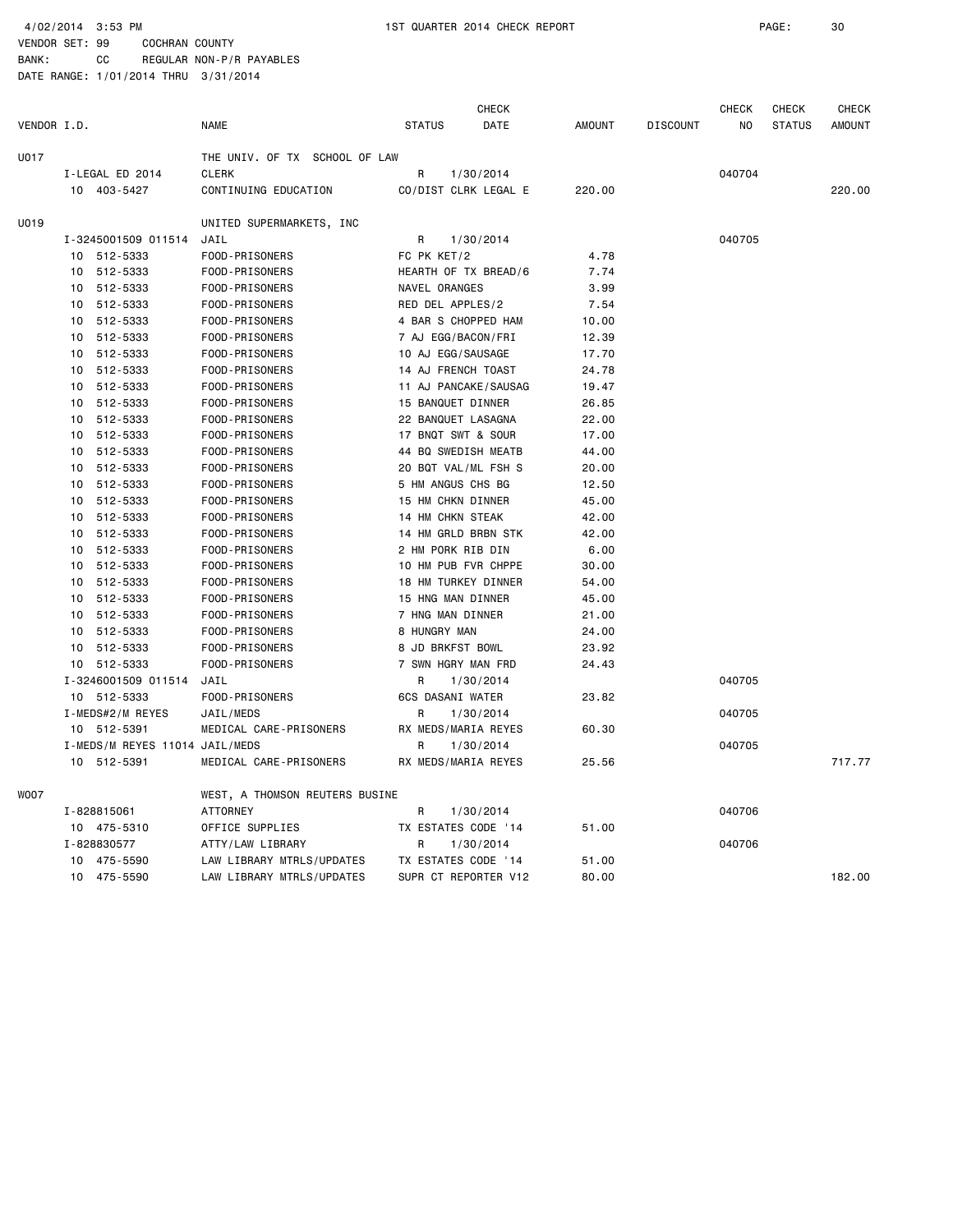VENDOR SET: 99 COCHRAN COUNTY BANK: CC REGULAR NON-P/R PAYABLES

| VENDOR I.D. |                                | <b>NAME</b>                  | <b>STATUS</b>          | <b>CHECK</b><br>DATE | <b>AMOUNT</b> | <b>DISCOUNT</b> | <b>CHECK</b><br>NO. | <b>CHECK</b><br><b>STATUS</b> | <b>CHECK</b><br><b>AMOUNT</b> |
|-------------|--------------------------------|------------------------------|------------------------|----------------------|---------------|-----------------|---------------------|-------------------------------|-------------------------------|
| WO 10       |                                | WEST TEXAS GAS INC           |                        |                      |               |                 |                     |                               |                               |
|             | I-004036001501 01/14 PARK/SHOP |                              | R                      | 1/30/2014            |               |                 | 040707              |                               |                               |
|             | 10 660-5440                    | UTILITIES & IRRIGATION       |                        | GAS SVC 12/9/13-1/13 | 10.00         |                 |                     |                               |                               |
|             | I-004036002501 01/14 PARK/BARN |                              | R                      | 1/30/2014            |               |                 | 040707              |                               |                               |
|             | 660-5440<br>10                 | UTILITIES & IRRIGATION       |                        | GAS SVC 12/9/13-1/13 | 5.64          |                 |                     |                               |                               |
|             | 660-5440<br>10                 | UTILITIES & IRRIGATION       |                        | 1.5MCF;COST OF GAS   | 5.34          |                 |                     |                               |                               |
|             | 660-5440<br>10                 | UTILITIES & IRRIGATION       | <b>CUSTOMER CHG</b>    |                      | 10.00         |                 |                     |                               |                               |
|             | 10 660-5440                    | UTILITIES & IRRIGATION       | RATE CASE SURCHG       |                      | 0.15          |                 |                     |                               |                               |
|             | I-004049022001 01/14 PREC 3    |                              | R                      | 1/30/2014            |               |                 | 040707              |                               |                               |
|             | 15 623-5440                    | UTILITIES                    |                        | 52 MCF 12/3-1/1/14:C | 195.52        |                 |                     |                               |                               |
|             | 623-5440<br>15                 | UTILITIES                    |                        | COST OF GAS (3.5640) | 185.32        |                 |                     |                               |                               |
|             | 15 623-5440                    | UTILITIES                    | <b>CUSTOMER CHG</b>    |                      | 10.00         |                 |                     |                               |                               |
|             | 15<br>623-5440                 | UTILITIES                    | RATE CASE SURCHG       |                      | 5.12          |                 |                     |                               | 427.09                        |
| WO 12       |                                | WESTERN ABSTRACT COMPANY     |                        |                      |               |                 |                     |                               |                               |
|             | I-2013 TAKE-OFFS               | TAX ASSESSOR/COLLECTOR       | R                      | 1/30/2014            |               |                 | 040708              |                               |                               |
|             | 10 499-5408                    | TAX ROLL                     | 2013 TAKE-OFFS         |                      | 624.00        |                 |                     |                               | 624.00                        |
| WO55        |                                | WINDSTREAM COMMUNICATIONS SW |                        |                      |               |                 |                     |                               |                               |
|             | I-266-5051 FEB14               | LIBRARY                      | R                      | 1/30/2014            |               |                 | 040709              |                               |                               |
|             | 10 650-5420                    | TELECOMMUNICATIONS           | <b>BASIC LOCAL SVC</b> |                      | 104.96        |                 |                     |                               |                               |
|             | 10 650-5420                    | TELECOMMUNICATIONS           | HI-SPEED INTERNET      |                      | 49.99         |                 |                     |                               |                               |
|             | 10 650-5420                    | TELECOMMUNICATIONS           | LONG DISTANCE SVC      |                      | 1.53          |                 |                     |                               |                               |
|             | I-266-5074 FEB14               | ADULT PROBATION              | R                      | 1/30/2014            |               |                 | 040709              |                               |                               |
|             | 10 570-5420                    | TELECOMMUNICATIONS           | BASIC LOCAL SVC        |                      | 47.57         |                 |                     |                               |                               |
|             | 10 570-5420                    | TELECOMMUNICATIONS           | OPTIONAL SVC           |                      | 11.97         |                 |                     |                               |                               |
|             | 10 570-5420                    | TELECOMMUNICATIONS           | LONG DISTANCE SVC      |                      | 0.06          |                 |                     |                               |                               |
|             | I-266-5161 FEB14               | TREASURER                    | R                      | 1/30/2014            |               |                 | 040709              |                               |                               |
|             | 10 497-5420                    | TELECOMMUNICATIONS           | BASIC LOCAL SVC        |                      | 47.57         |                 |                     |                               |                               |
|             | 10 497-5420                    | TELECOMMUNICATIONS           | LONG DISTANCE SVC      |                      | 0.54          |                 |                     |                               |                               |
|             | I-266-5171 FEB14               | TAX A/C                      | R                      | 1/30/2014            |               |                 | 040709              |                               |                               |
|             | 10 499-5420                    | TELECOMMUNICATIONS           | BASIC LOCAL SVC        |                      | 147.31        |                 |                     |                               |                               |
|             | 499-5420<br>10                 | TELECOMMUNICATIONS           | HI-SPEED INTERNET      |                      | 59.99         |                 |                     |                               |                               |
|             | 10<br>499-5420                 | TELECOMMUNICATIONS           | OPTIONAL SVC           |                      | 27.45         |                 |                     |                               |                               |
|             | 10 499-5420                    | TELECOMMUNICATIONS           | LONG DISTANCE SVC      |                      | 9.40          |                 |                     |                               |                               |
|             | I-266-5181 FEB14               | <b>ELECTIONS</b>             | R                      | 1/30/2014            |               |                 | 040709              |                               |                               |
|             | 10 490-5420                    | TELECOMMUNICATIONS           | BASIC LOCAL SVC        |                      | 48.04         |                 |                     |                               |                               |
|             | 10 490-5420                    | TELECOMMUNICATIONS           |                        | OPTIONAL SVC/PAPER B | 3.00          |                 |                     |                               |                               |
|             | 10 490-5420                    | TELECOMMUNICATIONS           | LONG DISTANCE SVC      |                      | 5.95          |                 |                     |                               |                               |
|             | I-266-5211 FEB14               | SHERIFF                      |                        | R 1/30/2014          |               |                 | 040709              |                               |                               |
|             | 10 560-5420                    | TELECOMMUNICATIONS           | BASIC LOCAL SVC        |                      | 162.28        |                 |                     |                               |                               |
|             | 10 560-5420                    | TELECOMMUNICATIONS           | LONG DISTANCE SVC      |                      | 7.08          |                 |                     |                               |                               |
|             | I-266-5215 FEB14               | EXTENSION SVC                | R                      | 1/30/2014            |               |                 | 040709              |                               |                               |
|             | 10 665-5420                    | TELECOMMUNICATIONS           | BASIC LOCAL SVC        |                      | 157.13        |                 |                     |                               |                               |
|             | 10 665-5420                    | TELECOMMUNICATIONS           | HI-SPEED INTERNET      |                      | 39.99         |                 |                     |                               |                               |
|             | 10 665-5420                    | TELECOMMUNICATIONS           | LONG DISTANCE SVC      |                      | 1.05          |                 |                     |                               |                               |
|             | I-266-5302 FEB14               | JUSTICE OF PEACE             | R                      | 1/30/2014            |               |                 | 040709              |                               |                               |
|             | 10 455-5420                    | TELECOMMUNICATIONS           | BASIC LOCAL SVC        |                      | 47.57         |                 |                     |                               |                               |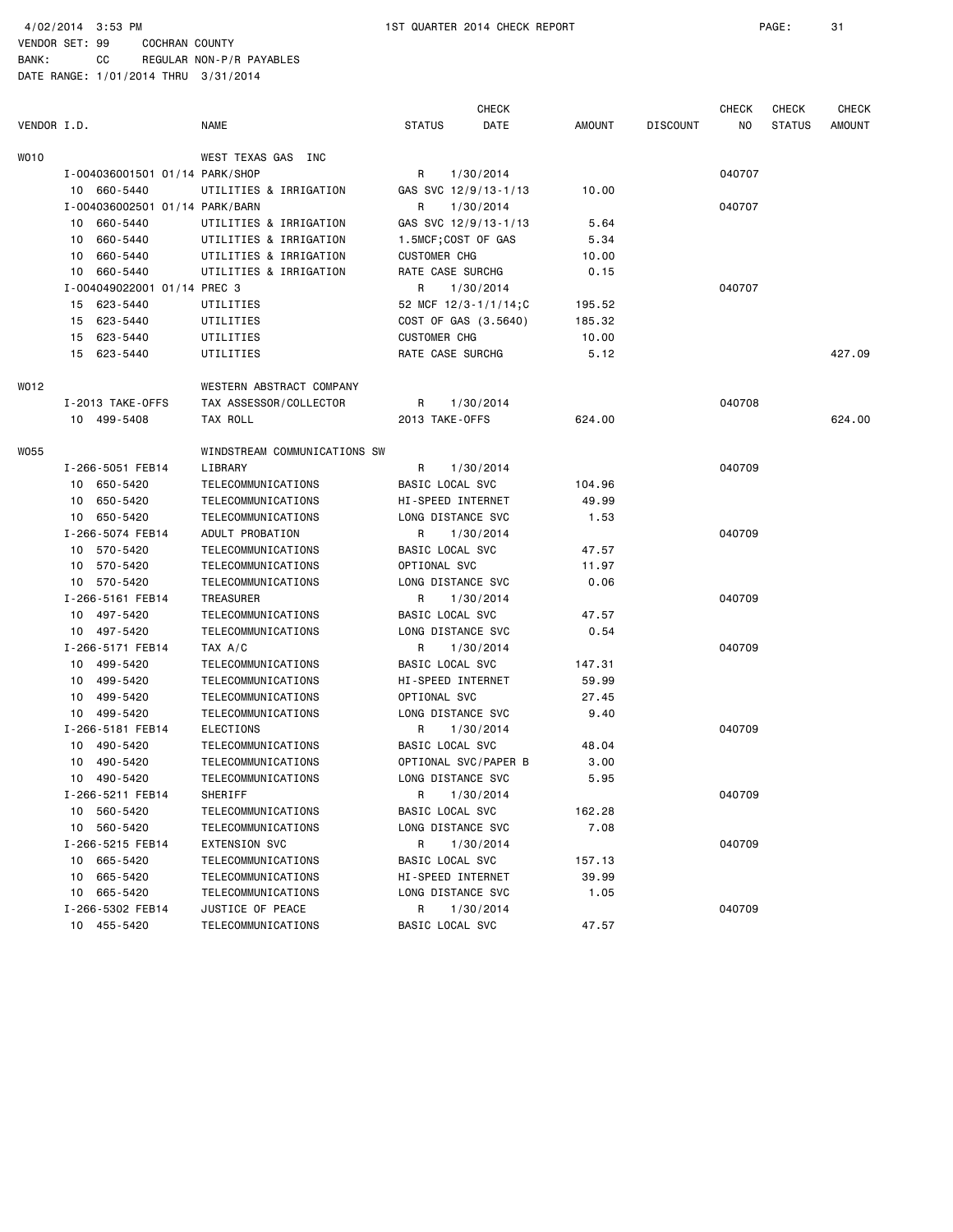VENDOR SET: 99 COCHRAN COUNTY BANK: CC REGULAR NON-P/R PAYABLES

|             |                   |                            |                      | <b>CHECK</b> |        |          | <b>CHECK</b> | CHECK         | <b>CHECK</b>  |
|-------------|-------------------|----------------------------|----------------------|--------------|--------|----------|--------------|---------------|---------------|
| VENDOR I.D. |                   | <b>NAME</b>                | <b>STATUS</b>        | DATE         | AMOUNT | DISCOUNT | NO.          | <b>STATUS</b> | <b>AMOUNT</b> |
| WO55        |                   | WINDSTREAM COMMUNICATICONT |                      |              |        |          |              |               |               |
|             | I-266-5302 FEB14  | JUSTICE OF PEACE           | 1/30/2014<br>R       |              |        |          | 040709       |               |               |
|             | 10 455-5420       | TELECOMMUNICATIONS         | LONG DISTANCE SVC    |              | 2.98   |          |              |               |               |
|             | I-266-5411 FEB14  | JUVENILE PROBATION         | R<br>1/30/2014       |              |        |          | 040709       |               |               |
|             | 17 573-5420       | TELECOMMUNICATIONS         | BASIC LOCAL SVC      |              | 47.57  |          |              |               |               |
|             | 17 573-5420       | TELECOMMUNICATIONS         | LONG DISTANCE SVC    |              | 1.37   |          |              |               |               |
|             | I-266-5412 FEB14  | DISTRICT COURT             | R<br>1/30/2014       |              |        |          | 040709       |               |               |
|             | 10 435-5420       | TELECOMMUNICATIONS         | BASIC LOCAL SVC      |              | 109.91 |          |              |               |               |
|             | 435-5420<br>10    | TELECOMMUNICATIONS         | HI-SPEED INTERNET    |              | 109.98 |          |              |               |               |
|             | 10 435-5420       | TELECOMMUNICATIONS         | LONG DISTANCE SVC    |              | 0.12   |          |              |               |               |
|             | I-266-5450 FEB14  | CLERK                      | R<br>1/30/2014       |              |        |          | 040709       |               |               |
|             | 10 403-5420       | TELECOMMUNICATIONS         | BASIC LOCAL SVC      |              | 166.96 |          |              |               |               |
|             | 403-5420<br>10    | TELECOMMUNICATIONS         | OPTIONAL SVC         |              | 3.00   |          |              |               |               |
|             | 10 403-5420       | TELECOMMUNICATIONS         | LONG DISTANCE SVC    |              | 7.81   |          |              |               |               |
|             | I-266-5508 FEB14  | CO JUDGE/COMM'R CT         | R<br>1/30/2014       |              |        |          | 040709       |               |               |
|             | 15 610-5420       | TELECOMMUNICATIONS         | BASIC LOCAL SVC      |              | 113.71 |          |              |               |               |
|             | 15 610-5420       | TELECOMMUNICATIONS         | LONG DISTANCE SVC    |              | 0.22   |          |              |               |               |
|             | I-266-5822 FEB14  | AUDITOR/NON-DEPT'L         | 1/30/2014<br>R       |              |        |          | 040709       |               |               |
|             | 10 495-5420       | TELECOMMUNICATIONS         | BASIC LOCAL SVC/1 LI |              | 48.74  |          |              |               |               |
|             | 10 495-5420       | TELECOMMUNICATIONS         | <b>BUS BROADBAND</b> |              | 24.99  |          |              |               |               |
|             | 495-5420<br>10    | TELECOMMUNICATIONS         | LONG DISTANCE SVC    |              | 0.20   |          |              |               |               |
|             | 409-5420<br>10    | TELECOMMUNICATIONS         | FAX LINE/266-5629    |              | 48.73  |          |              |               |               |
|             | 10<br>409-5420    | TELECOMMUNICATIONS         | HI-SPEED INTERNET    |              | 144.99 |          |              |               |               |
|             | 409-5420<br>10    | TELECOMMUNICATIONS         | FAX LONG DISTANCE    |              | 1.60   |          |              |               |               |
|             | I-266-8661 FEB14  | ATTORNEY                   | R<br>1/30/2014       |              |        |          | 040709       |               |               |
|             | 10 475-5420       | TELECOMMUNICATIONS         | BASIC LOCAL SVC      |              | 109.04 |          |              |               |               |
|             | 10 475-5420       | TELECOMMUNICATIONS         | HI-SPEED INTERNET    |              | 59.99  |          |              |               |               |
|             | 10 475-5420       | TELECOMMUNICATIONS         | LONG DISTANCE SVC    |              | 1.60   |          |              |               |               |
|             | I-266-8888 FEB14  | SHERIFF                    | 1/30/2014<br>R       |              |        |          | 040709       |               |               |
|             | 560-5420<br>10    | TELECOMMUNICATIONS         | FAX LINE & CRIME CON |              | 44.90  |          |              |               |               |
|             | 10<br>560-5420    | TELECOMMUNICATIONS         | LONG DISTANCE SVC    |              | 1.13   |          |              |               | 2,029.97      |
| WO62        |                   | WAL-MART COMMUNITY         |                      |              |        |          |              |               |               |
|             | I-015814 01/15/14 | JAIL                       | 1/30/2014<br>R       |              |        |          | 040711       |               |               |
|             | 10 512-5392       | MISCELLANEOUS SUPPLIES     | SOAP REFILL          |              | 3.97   |          |              |               |               |
|             | 10 512-5392       | MISCELLANEOUS SUPPLIES     | EQ BK 2CT            |              | 4.00   |          |              |               |               |
|             | 512-5391<br>10    | MEDICAL CARE-PRISONERS     | ALEVE 80 LGEL        |              | 11.88  |          |              |               |               |
|             | 512-5391<br>10    | MEDICAL CARE-PRISONERS     | ADVIL L-GELS         |              | 8.94   |          |              |               |               |
|             | 512-5392<br>10    | MISCELLANEOUS SUPPLIES     | <b>FELT</b>          |              | 3.27   |          |              |               |               |
|             | 10<br>512-5392    | MISCELLANEOUS SUPPLIES     | SOAP PUMP/2          |              | 1.76   |          |              |               |               |
|             | 512-5391<br>10    | MEDICAL CARE-PRISONERS     | <b>IBUPROFEN</b>     |              | 6.98   |          |              |               |               |
|             | 512-5391<br>10    | MEDICAL CARE-PRISONERS     | EXCEDRIN CAP         |              | 9.44   |          |              |               |               |
|             | 512-5391<br>10    | MEDICAL CARE-PRISONERS     | COLD SINUS           |              | 7.97   |          |              |               |               |
|             | 512-5392<br>10    | MISCELLANEOUS SUPPLIES     | SINK BASKET          |              | 2.87   |          |              |               |               |
|             | 512-5391<br>10    | MEDICAL CARE-PRISONERS     | MUCINEX SINUS        |              | 10.97  |          |              |               |               |
|             | 512-5391<br>10    | MEDICAL CARE-PRISONERS     | TYL SINUS CP         |              | 5.67   |          |              |               |               |
|             | 512-5391<br>10    | MEDICAL CARE-PRISONERS     | ASP SINUS LG         |              | 5.96   |          |              |               |               |
|             | 10 512-5391       | MEDICAL CARE-PRISONERS     | MUCINEX SINUS        |              | 10.97  |          |              |               |               |
|             |                   |                            |                      |              |        |          |              |               |               |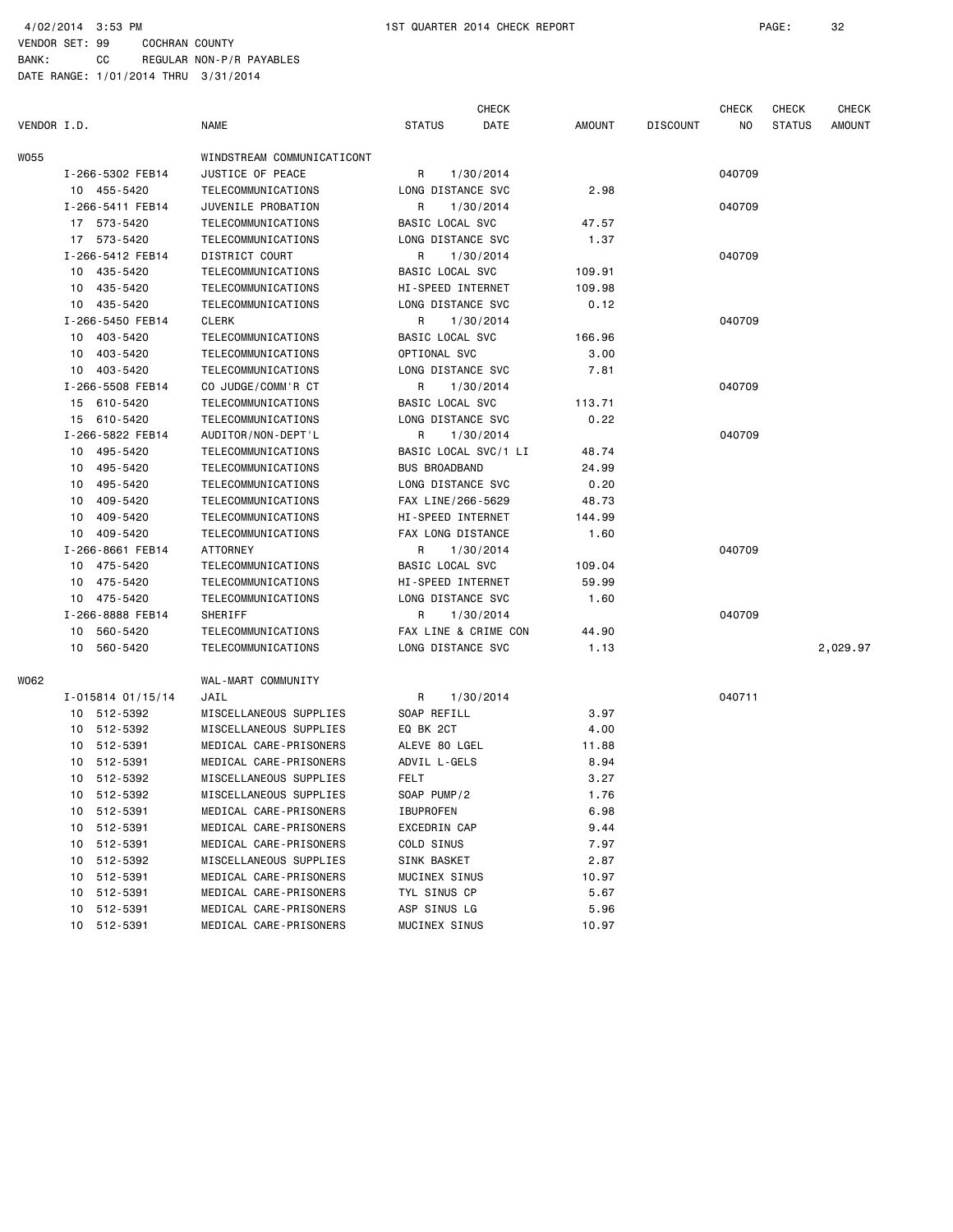BANK: CC REGULAR NON-P/R PAYABLES DATE RANGE: 1/01/2014 THRU 3/31/2014

CHECK CHECK CHECK CHECK VENDOR I.D. NAME STATUS DATE AMOUNT DISCOUNT NO STATUS AMOUNT WO62 WAL-MART COMMUNITY CONT I-015814 01/15/14 JAIL R 1/30/2014 040711 10 512-5392 MISCELLANEOUS SUPPLIES HOOKS/HRDWR 2.67 10 512-5391 MEDICAL CARE-PRISONERS ZYRTEC 40 LG 26.94 10 512-5391 MEDICAL CARE-PRISONERS COUGH DROP 2.88 10 512-5391 MEDICAL CARE-PRISONERS COUGH DROP 2.98 10 512-5392 MISCELLANEOUS SUPPLIES DISH PAN 1.97 132.09 W115 RAYMOND D WEBER, SHERIFF I-01/09/14 SHERIFF/JAIL R 1/30/2014 040712 10 560-5499 MISCELLANEOUS DONUTS/GRAND JURY 13.98 10 512-5333 FOOD-PRISONERS MILK/ALLSUP'S 6.98 10 512-5392 MISCELLANEOUS SUPPLIES PAN/ICE MACHINE 6.00 I-01/28/14 SHERIFF/JAIL R 1/30/2014 040712 10 560-5499 MISCELLANEOUS MEALS/TRNSPRT INMATE 28.93 10 512-5392 MISCELLANEOUS SUPPLIES TOOTHPASTE 10.00 10 512-5333 FOOD-PRISONERS MILK/ALLSUP'S 11.96 10 512-5333 FOOD-PRISONERS MILK, BREAD/ALLSUP'S 13.93 10 512-5391 MEDICAL CARE-PRISONERS PG TEST/INMATE--FAM 4.00 95.78 X001 XCEL ENERGY I-54-1324315-7 FEB14 ALMOST ALL DEPTS R 1/30/2014 040713 30 518-5440 UTILITIES 300210167 RUNWAY LIG 95.83 10 510-5440 UTILITIES 300240736 COURTHOUSE 1,577.50 10 660-5440 UTILITIES & IRRIGATION 300265059 SOFTBALL P 24.62 10 580-5440 UTILITIES [TOWER] 300282806 TOWER 84.16 15 621-5440 UTILITIES 300294119 PREC 1 SHO 86.74 10 650-5440 UTILITIES 300338546 LIBRARY 138.40 10 652-5440 UTILITIES 300342232 MUSEUM 37.07 10 662-5440 UTILITIES 300390484 ACTIVITY B 494.07 10 660-5440 UTILITIES & IRRIGATION 300410370 PARK 132.04 10 660-5440 UTILITIES & IRRIGATION 300457515 PARK/SHOP 63.97 10 516-5440 UTILITIES 300555198 CEMETERY 24.62 10 409-5440 UTILITIES 300577364 102 N MAIN 12.11 10 660-5440 UTILITIES & IRRIGATION 300587052 SHOWBARN 193.99 10 660-5440 UTILITIES & IRRIGATION 300587753 RODEO GROU 39.07 10 409-5440 UTILITIES 300588989 ANNEX 6.70 10 516-5440 UTILITIES 300603417 CEMETERY 16.90 10 516-5440 UTILITIES 300637038 CEMETERY S 24.62 3,052.41 X001 XCEL ENERGY I-54-1829977-7 JAN14 PREC 2 R 1/30/2014 040714 15 622-5440 UTILITIES 50 KWH 12/11/13-1/14 15.86 15 622-5440 UTILITIES AREA LIGHT 16.66 32.52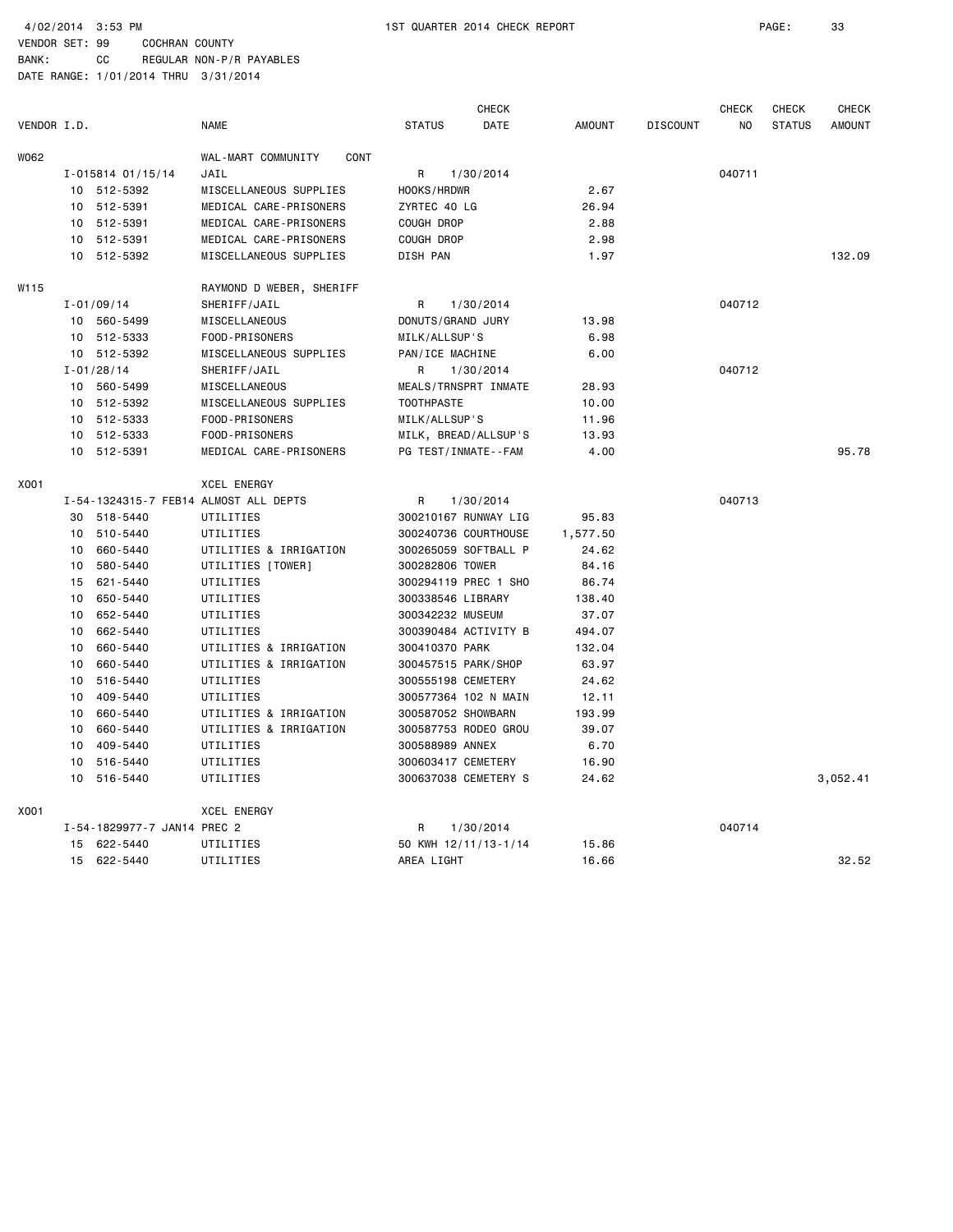BANK: CC REGULAR NON-P/R PAYABLES DATE RANGE: 1/01/2014 THRU 3/31/2014

 CHECK CHECK CHECK CHECK VENDOR I.D. NAME STATUS DATE AMOUNT DISCOUNT NO STATUS AMOUNT A109 ALBUS FARM EQUIPMENT I-48149 JAIL R 2/10/2014 040715 10 512-5451 REPAIR 20FT 1/4x2 FLAT 50.00 10 512-5451 REPAIR 5FT 12GAx1x2 TUBING 15.00 10 512-5451 REPAIR 2 STICKS 5/8 ALTHREA 25.00 10 512-5451 REPAIR 8 5/8 FLATS & NYLON 4.40 10 512-5451 REPAIR DRILL HOLES/TUBING 10.00 10 512-5451 REPAIR 10FT 1/4x2 FLAT 25.00 129.40 A133 ALLIED COMPLIANCE SERVICE I-29231 COMMISSIONERS COURT R 2/10/2014 040716 15 610-5499 MISCELLANEOUS ANNUAL MEMBERSHIP FE 250.00 250.00 A249 ANTELOPE TIRE & SUPPLY I-01/06/14 PREC 2 R 2/10/2014 040717 15 622-5454 TIRES FLAT/B DUMP TRLR 35.00 35.00 B001 BAILEY CO. ELECTRIC COOP I-300825 PREC 4 R 2/10/2014 040718 15 624-5440 UTILITIES 670 KWH 12/23/13-1/2 69.83 15 624-5440 UTILITIES AREA LIGHT 8.77 I-300826 PREC 3 R 2/10/2014 040718 15 623-5440 UTILITIES 276 KWH 12/18/13-1/2 35.94 15 623-5440 UTILITIES 2 AREA LIGHTS 19.37 I-300827 NON-DEPT'L/SHERIFF POSSE R 2/10/2014 040718 10 409-5440 UTILITIES ELEC SVC 12/10/13-1/ 20.93 154.84 B210 BROCK'S CARPET I-14470 COURTHOUSE--SHERIFF OFC R 2/10/2014 040719 10 510-5451 REPAIR 1080 SQ FT ARMSTRONG 1,620.00 10 510-5451 REPAIR 6" WALL BASE/DK GRAY 330.00 10 510-5451 REPAIR LABOR 2,000.00 3,950.00 C004 BILLY D CARTER I-COMM'R CT SCH 2014 CO JUDGE/COMM'R CT R 2/10/2014 040720 15 610-5428 CO. JUDGE-CONTINUING EDUCATION3 NITES/COLLEGE STAT 345.00 15 610-5428 CO. JUDGE-CONTINUING EDUCATIONLODGING TAX 54.33 15 610-5428 CO. JUDGE-CONTINUING EDUCATIONMEALS 2/3-6/14 35.97 15 610-5428 CO. JUDGE-CONTINUING EDUCATION1,022 MI TO/FR CLG S 572.32 1,007.62 C007 CITY OF MORTON I-01/31/2014 LIB/MUS/ACT BLDG/CRTHSE/PREC 1 R 2/10/2014 040721 10 650-5440 UTILITIES LIBRARY GAS 261.09 10 650-5440 UTILITIES LIBRARY WATER 28.00 10 650-5440 UTILITIES LIBRARY GARBAGE 46.50 10 650-5440 UTILITIES LIBRARY SEWER 17.00 10 652-5440 UTILITIES MUSEUM GAS 160.27 10 652-5440 UTILITIES MUSEUM WATER 28.00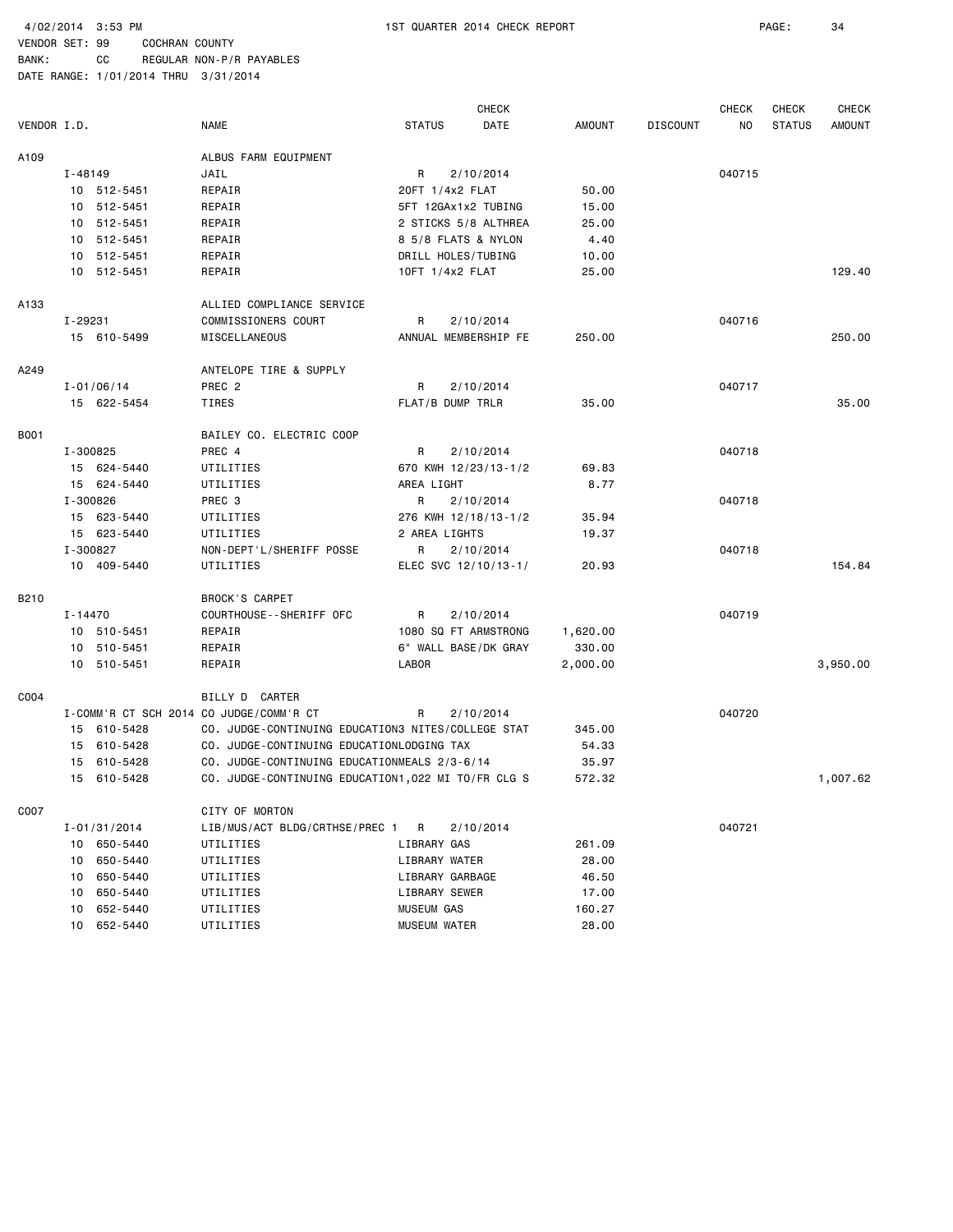4/02/2014 3:53 PM 1ST QUARTER 2014 CHECK REPORT PAGE: 35

VENDOR SET: 99 COCHRAN COUNTY BANK: CC REGULAR NON-P/R PAYABLES

|             |                  |                                | <b>CHECK</b>            |         |                 | CHECK  | <b>CHECK</b>  | CHECK    |
|-------------|------------------|--------------------------------|-------------------------|---------|-----------------|--------|---------------|----------|
| VENDOR I.D. |                  | <b>NAME</b>                    | <b>STATUS</b><br>DATE   | AMOUNT  | <b>DISCOUNT</b> | NO.    | <b>STATUS</b> | AMOUNT   |
| CO07        |                  | CITY OF MORTON<br>CONT         |                         |         |                 |        |               |          |
|             | $I - 01/31/2014$ | LIB/MUS/ACT BLDG/CRTHSE/PREC 1 | R<br>2/10/2014          |         |                 | 040721 |               |          |
|             | 10 652-5440      | UTILITIES                      | MUSEUM GARBAGE          | 23.00   |                 |        |               |          |
|             | 10 652-5440      | UTILITIES                      | <b>MUSEUM SEWER</b>     | 15.00   |                 |        |               |          |
|             | 10 662-5440      | UTILITIES                      | ACTIVITY BLDG GAS       | 819.82  |                 |        |               |          |
|             | 10 662-5440      | UTILITIES                      | ACT. BLDG WATER         | 28.00   |                 |        |               |          |
|             | 662-5440<br>10   | UTILITIES                      | ACT. BLDG GARBAGE       | 72.00   |                 |        |               |          |
|             | 10 662-5440      | UTILITIES                      | ACT. BLDG SEWER         | 45.00   |                 |        |               |          |
|             | 10 510-5440      | UTILITIES                      | COURTHOUSE GAS          | 774.46  |                 |        |               |          |
|             | 10 510-5440      | UTILITIES                      | <b>COURTHOUSE WATER</b> | 46.00   |                 |        |               |          |
|             | 10 510-5440      | UTILITIES                      | CRTHSE GARBAGE          | 304.50  |                 |        |               |          |
|             | 10 510-5440      | UTILITIES                      | <b>COURTHOUSE SEWER</b> | 51.00   |                 |        |               |          |
|             | 15 621-5440      | UTILITIES                      | PREC 1 GAS              | 736.66  |                 |        |               |          |
|             | 15 621-5440      | UTILITIES                      | PREC 1 WATER            | 91.50   |                 |        |               |          |
|             | 15 621-5440      | UTILITIES                      | PREC 1 GARBAGE          | 46.50   |                 |        |               | 3,594.30 |
|             |                  |                                |                         |         |                 |        |               |          |
| CO08        |                  | CITY OF WHITEFACE              |                         |         |                 |        |               |          |
|             | $I - 409 02/14$  | PREC <sub>2</sub>              | R<br>2/10/2014          |         |                 | 040722 |               |          |
|             | 15 622-5440      | UTILITIES                      | 2.1MCF GAS 12/17/13-    | 17.00   |                 |        |               |          |
|             | 15 622-5440      | UTILITIES                      | 4K GL WATER             | 14.00   |                 |        |               |          |
|             | 15 622-5440      | UTILITIES                      | GARBAGE SVC             | 50.10   |                 |        |               |          |
|             | 15 622-5440      | UTILITIES                      | SEWER SVC               | 22.50   |                 |        |               | 103.60   |
| CO18        |                  | COCHRAN CO. FARM BUREAU        |                         |         |                 |        |               |          |
|             | I-2014 DUES      | <b>COMMISSIONERS COURT</b>     | R<br>2/10/2014          |         |                 | 040723 |               |          |
|             | 15 610-5481      | DUES AND REGISTRATION          | FARM BUREAU DUES 201    | 40.00   |                 |        |               | 40.00    |
|             |                  |                                |                         |         |                 |        |               |          |
| C035        |                  | COX AUTO SUPPLY CO             |                         |         |                 |        |               |          |
|             | C-258684         | SHERIFF                        | R<br>2/10/2014          |         |                 | 040724 |               |          |
|             | 10 560-5334      | OTHER SUPPLIES                 | TOOLE CACHE             | 9.99    |                 |        |               |          |
|             | 10 560-5334      | OTHER SUPPLIES                 | RET CUTTERS/INV 2586    | 12.99CR |                 |        |               |          |
|             | $C - 259545$     | SHERIFF                        | R<br>2/10/2014          |         |                 | 040724 |               |          |
|             | 10 560-5334      | OTHER SUPPLIES                 | 2V BATT                 | 5.59    |                 |        |               |          |
|             | 10 560-5334      | OTHER SUPPLIES                 | RET STEM GLIDES/INV#    | 3.95CR  |                 |        |               |          |
|             | 10 560-5334      | OTHER SUPPLIES                 | RET NAIL-ON GLIDES      | 2.99CR  |                 |        |               |          |
|             | I-257904         | ACTIVITY BLDG                  | R<br>2/10/2014          |         |                 | 040724 |               |          |
|             | 10 662-5332      | CUSTODIAL SUPPLIES             | 2 300W BULBS            | 13.38   |                 |        |               |          |
|             | I-257954         | PREC <sub>2</sub>              | 2/10/2014<br>R          |         |                 | 040724 |               |          |
|             | 15 622-5356      | ROAD MATERIALS & SUPPLIES      | AIR CHUCK               | 8.49    |                 |        |               |          |
|             | 15 622-5356      | ROAD MATERIALS & SUPPLIES      | $1/4x1/4"$ MNPT PLUG    | 1.99    |                 |        |               |          |
|             | 15 622-5356      | ROAD MATERIALS & SUPPLIES      | LCK PLIERS              | 20.99   |                 |        |               |          |
|             | I-257956         | <b>COURTHOUSE</b>              | R<br>2/10/2014          |         |                 | 040724 |               |          |
|             | 10 510-5451      | REPAIR                         | 8 MACHINE SCREWS        | 0.80    |                 |        |               |          |
|             | I-257974         | PREC 4                         | R<br>2/10/2014          |         |                 | 040724 |               |          |
|             | 15 624-5451      | REPAIRS                        | 2 PK HOOKS              | 2.38    |                 |        |               |          |
|             | I-258041         | <b>COURTHOUSE</b>              | R<br>2/10/2014          |         |                 | 040724 |               |          |
|             | 10 510-5451      | REPAIR                         | STL-OTLY-PLT            | 0.59    |                 |        |               |          |
|             | 10 510-5451      | REPAIR                         | A/C OUTLET              | 1.79    |                 |        |               |          |
|             | I-258227         | SHERIFF                        | R<br>2/10/2014          |         |                 | 040724 |               |          |
|             |                  |                                |                         |         |                 |        |               |          |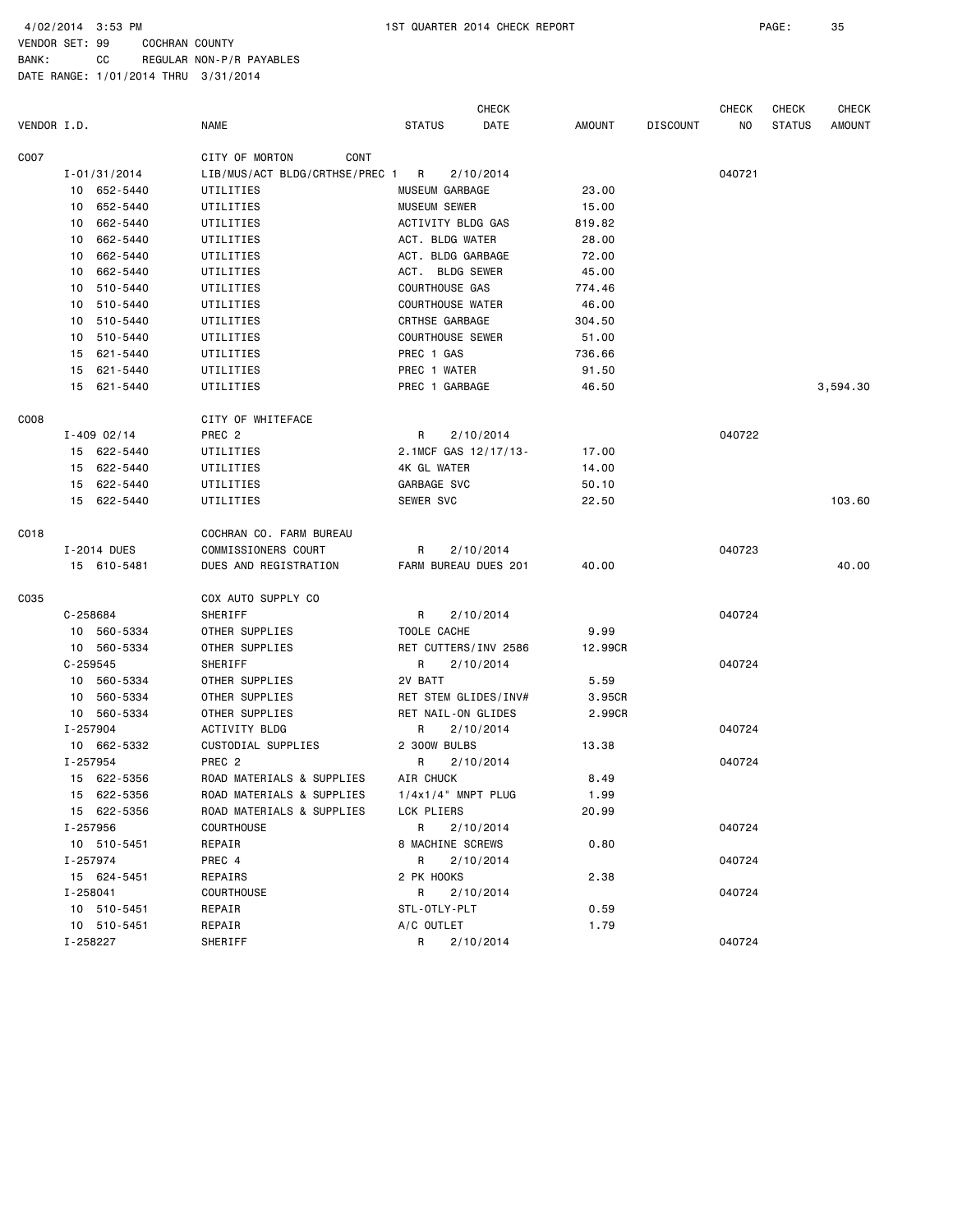VENDOR SET: 99 COCHRAN COUNTY BANK: CC REGULAR NON-P/R PAYABLES

|             |                     |                             | <b>CHECK</b>          |        |                 | <b>CHECK</b> | <b>CHECK</b>  | <b>CHECK</b>  |
|-------------|---------------------|-----------------------------|-----------------------|--------|-----------------|--------------|---------------|---------------|
| VENDOR I.D. |                     | <b>NAME</b>                 | <b>STATUS</b><br>DATE | AMOUNT | <b>DISCOUNT</b> | NO.          | <b>STATUS</b> | <b>AMOUNT</b> |
| C035        |                     | COX AUTO SUPPLY CO<br>CONT  |                       |        |                 |              |               |               |
|             | SHERIFF<br>I-258227 |                             | R<br>2/10/2014        |        |                 | 040724       |               |               |
|             | 10 560-5334         | OTHER SUPPLIES              | ARMOR ALL             | 5.99   |                 |              |               |               |
|             | 10 560-5334         | OTHER SUPPLIES              | WASHER FLUID          | 2.89   |                 |              |               |               |
|             | I-258232            | PREC 4                      | R<br>2/10/2014        |        |                 | 040724       |               |               |
|             | 15 624-5356         | ROAD MATERIALS & SUPPLIES   | PIPE WRAP             | 6.79   |                 |              |               |               |
|             | 15 624-5356         | ROAD MATERIALS & SUPPLIES   | CRCT TSTR             | 14.95  |                 |              |               |               |
|             | 15 624-5356         | ROAD MATERIALS & SUPPLIES   | <b>BLEACH</b>         | 7.99   |                 |              |               |               |
|             | 15 624-5356         | ROAD MATERIALS & SUPPLIES   | 3 MINI LAMP           | 2.07   |                 |              |               |               |
|             | I-258270            | PREC <sub>2</sub>           | R<br>2/10/2014        |        |                 | 040724       |               |               |
|             | 15 622-5356         | ROAD MATERIALS & SUPPLIES   | 3 STARTING FLUID      | 7.77   |                 |              |               |               |
|             | I-258508            | SHERIFF                     | R<br>2/10/2014        |        |                 | 040724       |               |               |
|             | 10 560-5334         | OTHER SUPPLIES              | NAIL-ON GUIDE         | 2.99   |                 |              |               |               |
|             | 10 560-5334         | OTHER SUPPLIES              | THREADED STEM GLIDES  | 3.95   |                 |              |               |               |
|             | I-258680            | SHERIFF                     | R<br>2/10/2014        |        |                 | 040724       |               |               |
|             | 10 560-5451         | MACHINERY-NON-OFFICE REPAIR | 3IN 3/8" DIAMOND HOS  | 1.74   |                 |              |               |               |
|             | 10 560-5451         | MACHINERY-NON-OFFICE REPAIR | 1 HOSE BARB           | 0.99   |                 |              |               |               |
|             | 560-5451<br>10      | MACHINERY-NON-OFFICE REPAIR | 2 MCRO-CLAMP          | 1.78   |                 |              |               |               |
|             | 10 560-5334         | OTHER SUPPLIES              | <b>CLEANER</b>        | 3.49   |                 |              |               |               |
|             | 10 560-5334         | OTHER SUPPLIES              | <b>CUTTERS</b>        | 12.99  |                 |              |               |               |
|             | I-259023            | SHERIFF                     | R<br>2/10/2014        |        |                 | 040724       |               |               |
|             | 10 560-5334         | OTHER SUPPLIES              | 2 FLOOR SAVERS        | 6.58   |                 |              |               |               |
|             | I-259116            | PREC 3                      | R<br>2/10/2014        |        |                 | 040724       |               |               |
|             | 15 623-5451         | REPAIRS                     | 3-1 GAL ROTELLA       | 56.14  |                 |              |               |               |
|             | 15 623-5451         | REPAIRS                     | 2 PIN                 | 1.50   |                 |              |               |               |
|             | 15 623-5451         | REPAIRS                     | PIN SET               | 8.59   |                 |              |               |               |
|             | I-259117            | PREC 4                      | R<br>2/10/2014        |        |                 | 040724       |               |               |
|             | 15 624-5451         | REPAIRS                     | CS 2GAL HYD OIL       | 63.79  |                 |              |               |               |
|             | I-259125            | PREC 1                      | R<br>2/10/2014        |        |                 | 040724       |               |               |
|             | 15 621-5451         | REPAIRS                     | 2 QT A T FLUID        | 5.90   |                 |              |               |               |
|             | 15 621-5451         | REPAIRS                     | UPPER CYL LUB         | 10.89  |                 |              |               |               |
|             | 15 621-5451         | REPAIRS                     | GAL FUEL CLEANER      | 31.65  |                 |              |               |               |
|             | I-259227            | COURTHOUSE/AUDITOR          | R<br>2/10/2014        |        |                 | 040724       |               |               |
|             | 10 510-5451         | REPAIR                      | <b>SCREWS</b>         | 2.00   |                 |              |               |               |
|             | 10 495-5310         | OFFICE SUPPLIES             | KRAZY-GLUE            | 3.69   |                 |              |               |               |
|             | I-259349            | PREC 4                      | R<br>2/10/2014        |        |                 | 040724       |               |               |
|             | 15 624-5356         | ROAD MATERIALS & SUPPLIES   | CHOP-SAW              | 219.99 |                 |              |               |               |
|             | I-259350            | PREC 4                      | R<br>2/10/2014        |        |                 | 040724       |               |               |
|             | 15 624-5356         | ROAD MATERIALS & SUPPLIES   | MILD STEEL            | 13.79  |                 |              |               |               |
|             | I-259368            | SHERIFF                     | R<br>2/10/2014        |        |                 | 040724       |               |               |
|             | 10 560-5334         | OTHER SUPPLIES              | <b>HAMMER</b>         | 9.99   |                 |              |               |               |
|             | I-259381            | PREC 4                      | R<br>2/10/2014        |        |                 | 040724       |               |               |
|             | 15 624-5356         | ROAD MATERIALS & SUPPLIES   | 2 GRIND WHL           | 12.38  |                 |              |               |               |
|             | I-259568            | JAIL                        | R<br>2/10/2014        |        |                 | 040724       |               |               |
|             | 10 512-5451         | REPAIR                      | 4 LEAD ANCHORS        | 1.56   |                 |              |               |               |
|             | 10 512-5451         | REPAIR                      | 4 LAG BOLTS           | 1.44   |                 |              |               |               |
|             | 10 512-5451         | REPAIR                      | 4 5/16" FLAT WASHERS  | 0.20   |                 |              |               |               |
|             | 10 512-5451         | REPAIR                      | 5/8" DRILL BIT        | 8.29   |                 |              |               |               |
|             | I-259571            | PREC 3                      | R<br>2/10/2014        |        |                 | 040724       |               |               |
|             |                     |                             |                       |        |                 |              |               |               |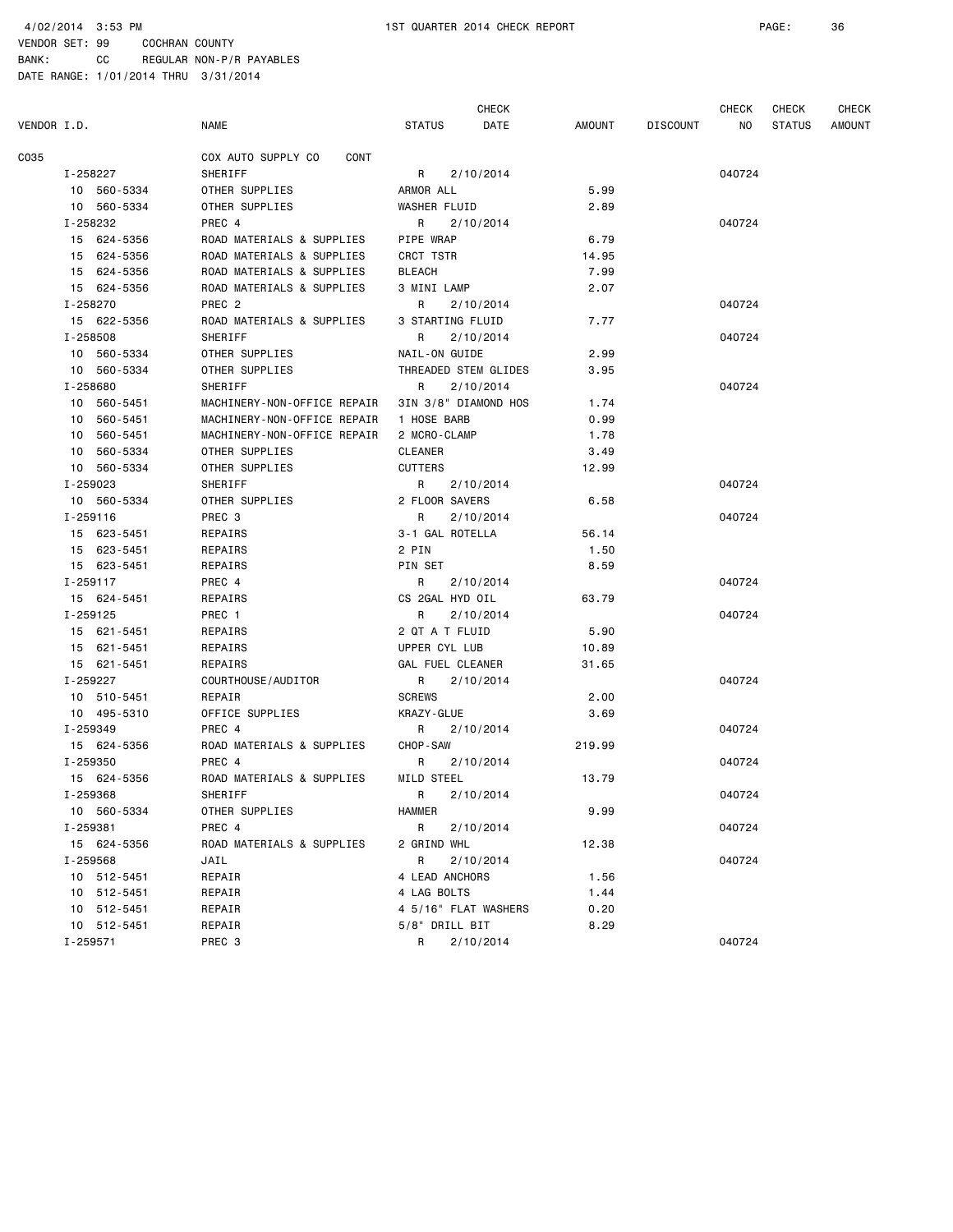4/02/2014 3:53 PM 1ST QUARTER 2014 CHECK REPORT PAGE: 37

VENDOR SET: 99 COCHRAN COUNTY BANK: CC REGULAR NON-P/R PAYABLES

|             |                  |                                              | <b>CHECK</b>          |               |                 | <b>CHECK</b> | CHECK         | <b>CHECK</b>  |
|-------------|------------------|----------------------------------------------|-----------------------|---------------|-----------------|--------------|---------------|---------------|
| VENDOR I.D. |                  | <b>NAME</b>                                  | DATE<br><b>STATUS</b> | <b>AMOUNT</b> | <b>DISCOUNT</b> | NO.          | <b>STATUS</b> | <b>AMOUNT</b> |
| C035        |                  | COX AUTO SUPPLY CO<br>CONT                   |                       |               |                 |              |               |               |
|             | I-259571         | PREC <sub>3</sub>                            | R<br>2/10/2014        |               |                 | 040724       |               |               |
|             | 15 623-5356      | ROAD MATERIALS & SUPPLIES                    | DRILL BIT             | 10.29         |                 |              |               |               |
|             | I-259638         | SHERIFF                                      | 2/10/2014<br>R        |               |                 | 040724       |               |               |
|             | 10 560-5451      | MACHINERY-NON-OFFICE REPAIR                  | 42 QT AMSOIL 10/30;   | 461.58        |                 |              |               |               |
|             | 10 560-5451      | MACHINERY-NON-OFFICE REPAIR                  | AIR FILTER #46814     | 20.58         |                 |              |               |               |
|             | 10 560-5451      | MACHINERY-NON-OFFICE REPAIR                  | OIL FILTER #51348     | 6.95          |                 |              |               |               |
|             | 10 560-5451      | MACHINERY-NON-OFFICE REPAIR                  | 4 OIL FILTERS #51372  | 30.04         |                 |              |               |               |
|             | 10 560-5451      | MACHINERY-NON-OFFICE REPAIR                  | FILTER #49883         | 21.69         |                 |              |               |               |
|             | 10 560-5451      | MACHINERY-NON-OFFICE REPAIR                  | 3 WASHER FLUID        | 8.67          |                 |              |               |               |
|             | 10 560-5451      | MACHINERY-NON-OFFICE REPAIR                  | 2 AIR FILTER #46804   | 58.66         |                 |              |               |               |
|             | 10 560-5451      | MACHINERY-NON-OFFICE REPAIR                  | 1QT PS FLUID          | 3.99          |                 |              |               |               |
|             | 10 560-5451      | MACHINERY-NON-OFFICE REPAIR                  | OIL FILTER #57502     | 7.69          |                 |              |               |               |
|             | 10 560-5451      | MACHINERY-NON-OFFICE REPAIR                  | AIR FILTER #46935     | 14.88         |                 |              |               |               |
|             | I-259712         | SHERIFF                                      | R<br>2/10/2014        |               |                 | 040724       |               |               |
|             | 10 560-5451      | MACHINERY-NON-OFFICE REPAIR                  | 4 WEDGE ANCHORS       | 1.88          |                 |              |               |               |
|             | I-259714         | ACTIVITY BLDG                                | 2/10/2014<br>R        |               |                 | 040724       |               |               |
|             | 10 662-5332      | CUSTODIAL SUPPLIES                           | 2 KEY MADE            | 2.00          |                 |              |               |               |
|             | 10 662-5332      | CUSTODIAL SUPPLIES                           | 2 KEY ID              | 3.78          |                 |              |               |               |
|             | I-259723         | SHERIFF                                      | R<br>2/10/2014        |               |                 | 040724       |               |               |
|             | 10 560-5451      | MACHINERY-NON-OFFICE REPAIR                  | 4 TOGGLE BOLTS        | 1.08          |                 |              |               |               |
|             | 10 560-5451      | MACHINERY-NON-OFFICE REPAIR                  | 4 FLAT WASHERS        | 0.20          |                 |              |               |               |
|             | I-259877         | PREC 1                                       | 2/10/2014<br>R        |               |                 | 040724       |               |               |
|             | 15 621-5451      | REPAIRS                                      | AIR-LINE-ANTIFRZ      | 3.79          |                 |              |               |               |
|             | I-260133         | PREC 4                                       | R<br>2/10/2014        |               |                 | 040724       |               |               |
|             | 15 624-5451      | REPAIRS                                      | 4 1/4x1-1/4" BOLTS    | 0.32          |                 |              |               |               |
|             | 15 624-5356      | ROAD MATERIALS & SUPPLIES                    | 2 STARTING FLUID      | 5.78          |                 |              |               |               |
|             | 15 624-5356      | ROAD MATERIALS & SUPPLIES                    | 3 BLUE SHOP TOWELS    | 9.57          |                 |              |               |               |
|             | I-260196         | <b>CEMETERY</b>                              | 2/10/2014<br>R        |               |                 | 040724       |               |               |
|             | 10 516-5332      | CUSTODIAL SUPPLIES                           | <b>GOPHER TRK</b>     | 39.95         |                 |              |               | 1,294.18      |
| C069        |                  | COUNTRY DUMPSTERS, INC.                      |                       |               |                 |              |               |               |
|             | I-36598          | PREC 3/PREC 4                                | R<br>2/10/2014        |               |                 | 040727       |               |               |
|             | 15 623-5440      | UTILITIES                                    | FEB DUMPSTER SVC      | 53.25         |                 |              |               |               |
|             | 15 624-5440      | UTILITIES                                    | FEB DUMPSTER SVC      | 53.25         |                 |              |               | 106.50        |
| C084        |                  | CLERK, SEVENTH COURT OF APPEAL               |                       |               |                 |              |               |               |
|             | I-JAN 2014       | STATE FEES                                   | 2/10/2014<br>R        |               |                 | 040728       |               |               |
|             | 90 000-2379.002  | 7th Crt of Appeal Gov't22.2081DISTRICT COURT |                       | 5.00          |                 |              |               | 5.00          |
| C183        |                  | SHAHEEN CORP dba                             |                       |               |                 |              |               |               |
|             | I-L MENDOZA 0114 | JUSTICE OF PEACE                             | 2/10/2014<br>R        |               |                 | 040729       |               |               |
|             | 10 455-5405      | <b>AUTOPSY</b>                               | TRNSPRT BODY/LORENZO  | 175.00        |                 |              |               | 175.00        |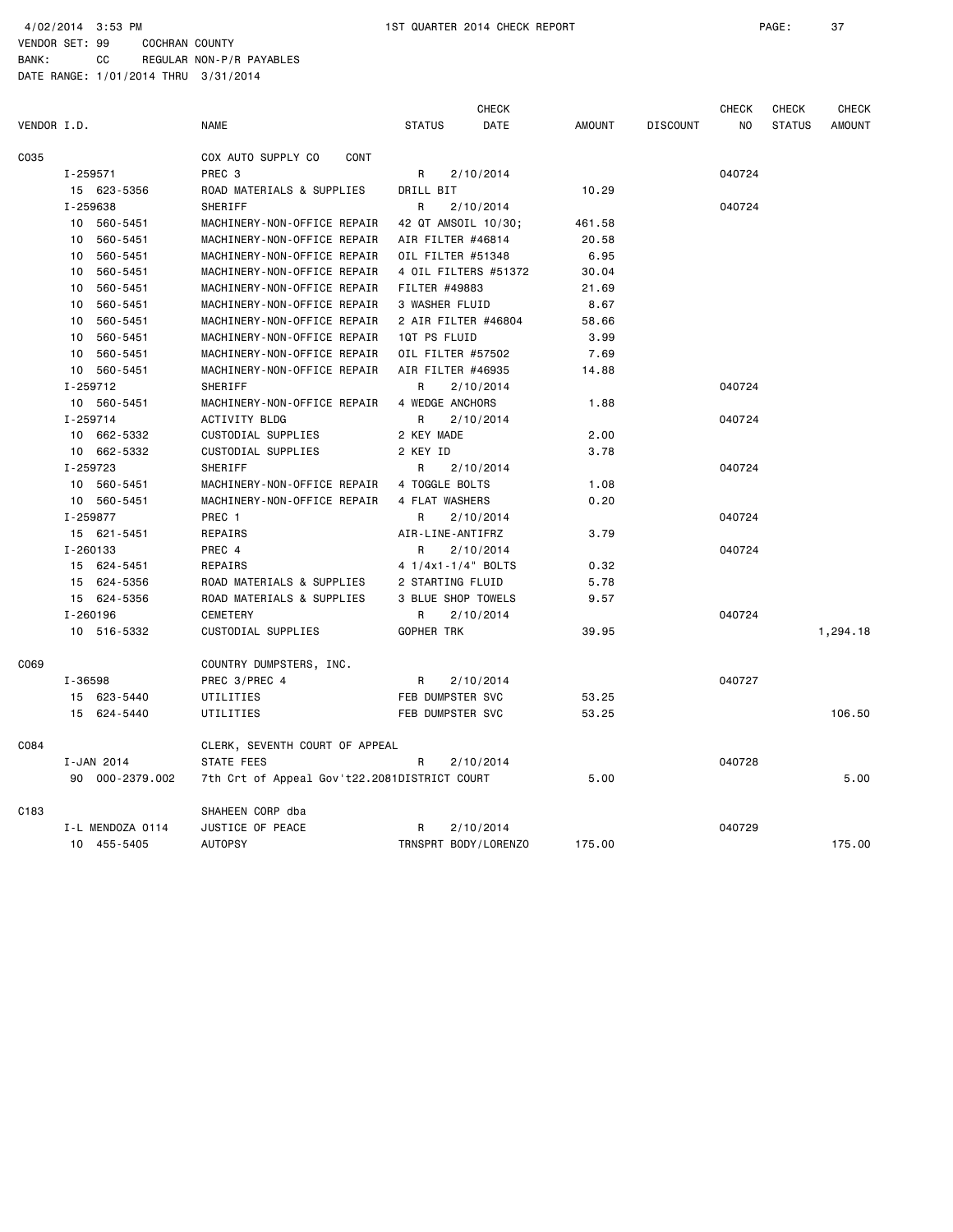| VENDOR I.D. |                  | <b>NAME</b>                 | <b>STATUS</b>      | <b>CHECK</b><br>DATE  | AMOUNT | <b>DISCOUNT</b> | <b>CHECK</b><br>NO | <b>CHECK</b><br><b>STATUS</b> | <b>CHECK</b><br>AMOUNT |
|-------------|------------------|-----------------------------|--------------------|-----------------------|--------|-----------------|--------------------|-------------------------------|------------------------|
|             |                  |                             |                    |                       |        |                 |                    |                               |                        |
| C333        |                  | YOLANDA COOK                |                    |                       |        |                 |                    |                               |                        |
|             | I-DW#15739       | ACTIVITY BLDG               | R                  | 2/10/2014             |        |                 | 040730             |                               |                        |
|             | 10 000-4370.101  | RENT-ACTIVITY BUILDING      | REF DEP FOR 2/1/14 |                       | 150.00 |                 |                    |                               | 150.00                 |
| E057        |                  | ELECTION SYSTEMS & SOFTWARE |                    |                       |        |                 |                    |                               |                        |
|             | I-872405         | ELECTIONS                   | R                  | 2/10/2014             |        |                 | 040731             |                               |                        |
|             | 10 490-5335      | ELECTION SUPPLIES           |                    | 250 PREC KIT/ABSENTE  | 282.50 |                 |                    |                               |                        |
|             | 10 490-5335      | ELECTION SUPPLIES           | FREIGHT            |                       | 29.38  |                 |                    |                               |                        |
|             | I-872419         | <b>ELECTIONS</b>            | R                  | 2/10/2014             |        |                 | 040731             |                               |                        |
|             | 10 490-5335      | ELECTION SUPPLIES           |                    | 5 LAYOUT CHG/REPUB P  | 75.00  |                 |                    |                               | 386.88                 |
| E075        |                  | WEX BANK                    |                    |                       |        |                 |                    |                               |                        |
|             | I-35608823       | EXT OFC/JUV PROB/SHERIFF    | R                  | 2/10/2014             |        |                 | 040732             |                               |                        |
|             | 10 665-5330      | FUEL AND OIL                |                    | 18.533GL UNL 1/7; AB  | 60.03  |                 |                    |                               |                        |
|             | 665-5330<br>10   | FUEL AND OIL                |                    | 24.682GL UNL 1/7;CLG  | 78.96  |                 |                    |                               |                        |
|             | 665-5330<br>10   | FUEL AND OIL                |                    | 22.297GL UNL 1/9;COM  | 69.10  |                 |                    |                               |                        |
|             | 665-5330<br>10   | FUEL AND OIL                |                    | 22.587GL UNL 1/9;BIG  | 70.00  |                 |                    |                               |                        |
|             | 665-5330<br>10   | FUEL AND OIL                |                    | 25.273GL UNL 1/15; MR | 78.32  |                 |                    |                               |                        |
|             | 10<br>665-5330   | FUEL AND OIL                |                    | 24.513GL UNL 1/23;LV  | 72.53  |                 |                    |                               |                        |
|             | 665-5330<br>10   | FUEL AND OIL                |                    | 24.747GL UNL 1/28;LB  | 72.98  |                 |                    |                               |                        |
|             | 17 573-5330      | <b>FUEL</b>                 |                    | 18.069GL UNL 1/28;ST  | 55.45  |                 |                    |                               |                        |
|             | 573-5330<br>17   | <b>FUEL</b>                 |                    | 20.008GL UNL 1/28;GO  | 64.21  |                 |                    |                               |                        |
|             | 560-5330<br>10   | FUEL AND OIL                |                    | 26.032GL UNL 1/16; L  | 76.25  |                 |                    |                               |                        |
|             | 560-5330<br>10   | FUEL AND OIL                |                    | 16.505GL UNL 1/24; M  | 51.15  |                 |                    |                               |                        |
|             | 560-5330<br>10   | FUEL AND OIL                |                    | 23.146GL UNL 1/21; L  | 68.49  |                 |                    |                               |                        |
|             | 665-5330<br>10   | FUEL AND OIL                |                    | FUEL REBATE ON 24.68  | 1.23CR |                 |                    |                               | 816.24                 |
| F010        |                  | FIVE-AREA TELEPHONE CO-OP   |                    |                       |        |                 |                    |                               |                        |
|             | I-927-5510 FEB14 | PREC 4                      | R                  | 2/10/2014             |        |                 | 040733             |                               |                        |
|             | 15 624-5420      | TELECOMMUNICATIONS          | BASIC LOCAL SVC    |                       | 32.25  |                 |                    |                               |                        |
|             | 15 624-5420      | TELECOMMUNICATIONS          | <b>FEES</b>        |                       | 9.29   |                 |                    |                               | 41.54                  |
| F033        |                  | FLEETPRIDE, INC             |                    |                       |        |                 |                    |                               |                        |
|             | I-58849992       | PREC <sub>2</sub>           | R                  | 2/10/2014             |        |                 | 040734             |                               |                        |
|             | 15 622-5451      | REPAIRS                     | 4 CROSSFIRE KITS   |                       | 279.24 |                 |                    |                               | 279.24                 |
| F073        |                  | FRONTIER VALLEY INC.        |                    |                       |        |                 |                    |                               |                        |
|             | I-364585         | <b>PARK</b>                 | R                  | 2/10/2014             |        |                 | 040735             |                               |                        |
|             | 10 660-5451      | REPAIR                      | 2 3" CLRVW GASKET  |                       | 8.10   |                 |                    |                               |                        |
|             | 10 660-5451      | REPAIR                      | 1 3x4" CLRVW GLASS |                       | 35.67  |                 |                    |                               |                        |
|             | I-364614         | PARK                        | R                  | 2/10/2014             |        |                 | 040735             |                               |                        |
|             | 10 660-5451      | REPAIR                      |                    | SVC CALL/RPL VLVS IN  | 300.00 |                 |                    |                               |                        |
|             | 660-5451<br>10   | REPAIR                      |                    | 2 2" BRASS GATE VALV  | 71.86  |                 |                    |                               |                        |
|             | 660-5451<br>10   | REPAIR                      | 4 2" UNION BLK     |                       | 50.32  |                 |                    |                               |                        |
|             | 660-5451<br>10   | REPAIR                      | 2 2x12" NIPPLE     |                       | 18.26  |                 |                    |                               |                        |
|             | 660-5451<br>10   | REPAIR                      |                    | 1 6x4" RED BUSHING B  | 34.90  |                 |                    |                               |                        |
|             | 660-5451<br>10   | REPAIR                      | 2 4x2" BLK BUSHING |                       | 22.30  |                 |                    |                               |                        |
|             | 660-5451<br>10   | REPAIR                      | 3 2x6" NIPPLE      |                       | 10.41  |                 |                    |                               |                        |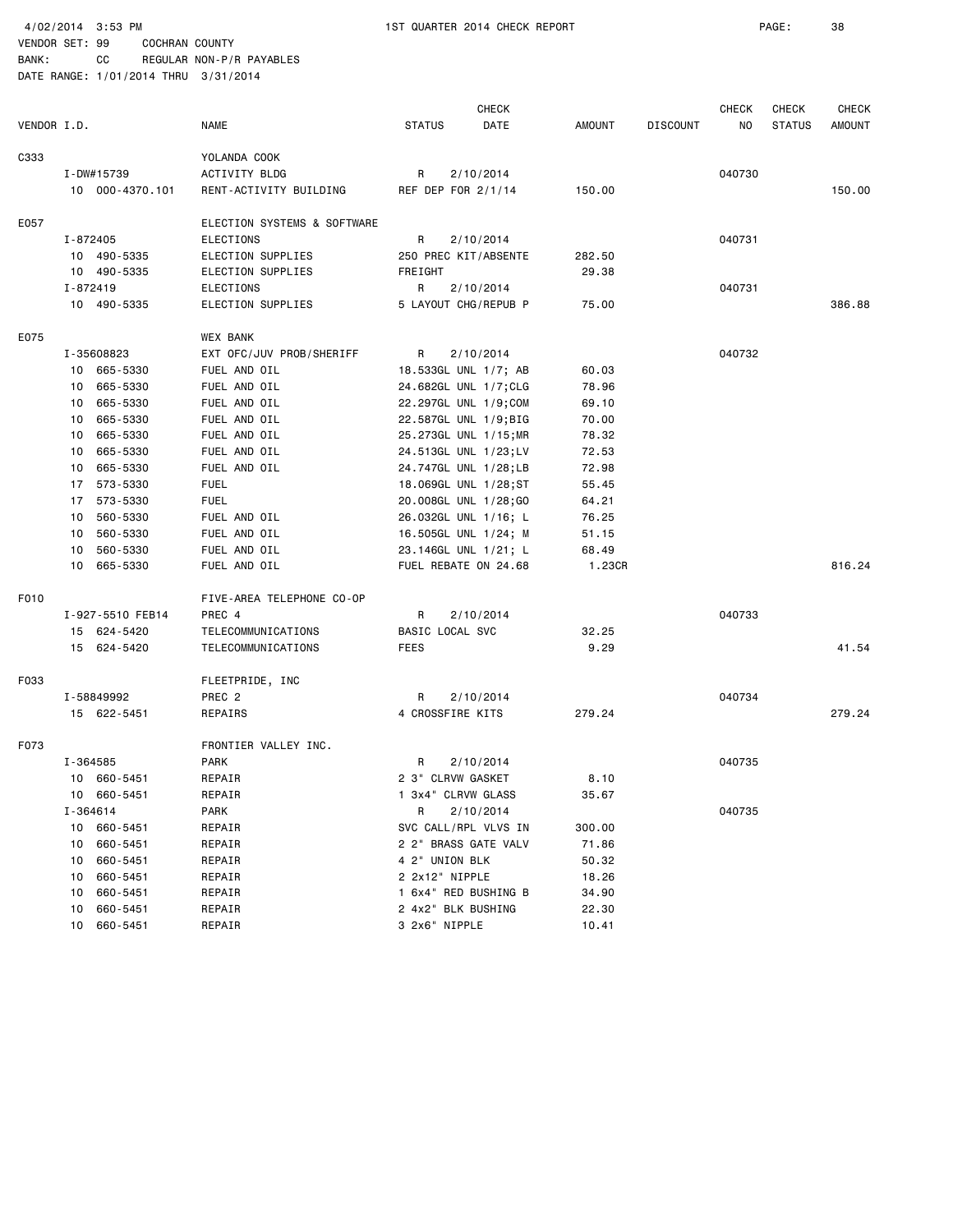|             |          |                     |                                        |                      | CHECK                  |               |                 | <b>CHECK</b> | <b>CHECK</b>  | <b>CHECK</b> |
|-------------|----------|---------------------|----------------------------------------|----------------------|------------------------|---------------|-----------------|--------------|---------------|--------------|
| VENDOR I.D. |          |                     | <b>NAME</b>                            | <b>STATUS</b>        | DATE                   | <b>AMOUNT</b> | <b>DISCOUNT</b> | NO           | <b>STATUS</b> | AMOUNT       |
| F073        |          |                     | FRONTIER VALLEY INC. CONT              |                      |                        |               |                 |              |               |              |
|             | I-364614 |                     | PARK                                   | R                    | 2/10/2014              |               |                 | 040735       |               |              |
|             |          | 10 660-5451         | REPAIR                                 |                      | 3 2" CLOSE NIPPLE      | 6.42          |                 |              |               | 558.24       |
|             |          |                     |                                        |                      |                        |               |                 |              |               |              |
| G005        |          |                     | GENERAL FUND                           |                      |                        |               |                 |              |               |              |
|             |          | I-VEH LEASE #10     | JUVENILE PROBATION                     | R                    | 2/10/2014              |               |                 | 040736       |               |              |
|             |          | 17 573-5464         | VEHICLE LEASE                          |                      | LEASE 1/25-2/25/14     | 400.00        |                 |              |               | 400.00       |
| G074        |          |                     | GRAVES, HUMPHRIES, STAHL, LTD          |                      |                        |               |                 |              |               |              |
|             |          | I-FEES JAN2014      | JUSTICE OF PEACE                       | R                    | 2/10/2014              |               |                 | 040737       |               |              |
|             |          | 10 000-2206.002     | COLLECTION AGENCY FEES                 |                      | COLLECTION FEES JAN    | 272.91        |                 |              |               | 272.91       |
| G144        |          |                     |                                        |                      |                        |               |                 |              |               |              |
|             | I-527224 |                     | GENE MESSER AUTO GROUP<br>SHERIFF      | R                    | 2/10/2014              |               |                 | 040738       |               |              |
|             |          | 10 560-5451         | MACHINERY-NON-OFFICE REPAIR            |                      | RPL BATT/12 FORD #63   | 10.00         |                 |              |               |              |
|             |          | 10 560-5451         | MACHINERY-NON-OFFICE REPAIR            | <b>BATTERY</b>       |                        | 119.95        |                 |              |               |              |
|             |          | 10 560-5451         | MACHINERY-NON-OFFICE REPAIR            | <b>BATT CORE CHG</b> |                        | 18.00         |                 |              |               |              |
|             |          | 10 560-5451         | MACHINERY-NON-OFFICE REPAIR            | CORE RET             |                        | 18.00CR       |                 |              |               |              |
|             |          | 10 560-5451         | MACHINERY-NON-OFFICE REPAIR            | BATT FEE             |                        | 3.00          |                 |              |               |              |
|             |          | 10 560-5451         | MACHINERY-NON-OFFICE REPAIR            | MISC CHG             |                        | 2.50          |                 |              |               | 135.45       |
|             |          |                     |                                        |                      |                        |               |                 |              |               |              |
| G145        |          |                     | GT DISTRIBUTORS, INC.                  |                      |                        |               |                 |              |               |              |
|             |          | I-INV0481910        | SHERIFF                                | R                    | 2/10/2014              |               |                 | 040739       |               |              |
|             |          | 10 560-5334         | OTHER SUPPLIES                         |                      | STREAMLIGHT STRION L   | 116.65        |                 |              |               |              |
|             |          | 10 560-5334         | OTHER SUPPLIES                         |                      | 4 STREAMLIGHT BATTER   | 49.00         |                 |              |               |              |
|             | 10       | 560-5334            | OTHER SUPPLIES                         |                      | LOCKOUT TOOL KIT       | 64.95         |                 |              |               |              |
|             |          | 10 560-5334         | OTHER SUPPLIES                         | CARRY CASE           |                        |               |                 |              |               |              |
|             | 10       | 560-5334            | OTHER SUPPLIES                         |                      | 5 MAGPUL PMAG 30AR     | 62.50         |                 |              |               |              |
|             | 10       | 560-5334            | OTHER SUPPLIES                         |                      | 2 RESTRAINT 6/PK       | 39.90         |                 |              |               |              |
|             | 10       | 560-5334            | OTHER SUPPLIES                         |                      | 4 LEV II HOLSTER       | 257.85        |                 |              |               |              |
|             |          | 10 560-5334         | OTHER SUPPLIES                         | FREIGHT              |                        | 25.00         |                 |              |               | 615.85       |
| H144        |          |                     | <b>HIGH PLAINS CONTRACTORS &amp;</b>   |                      |                        |               |                 |              |               |              |
|             |          | I-DRAW #4/D ORNELAS | WELFARE                                | R                    | 2/10/2014              |               |                 | 040740       |               |              |
|             |          | 10 640-5499         | MISCELLANEOUS                          |                      | COSTS \$66,750;RETN \$ | 6,675.00      |                 |              |               | 6,675.00     |
| J049        |          |                     | JUVENILE PROBATION FUND                |                      |                        |               |                 |              |               |              |
|             |          |                     | I-LOCAL MATCH 01/14 JUVENILE PROBATION | R                    | 2/10/2014              |               |                 | 040741       |               |              |
|             |          | 10 571-5472         | LOCAL SUPPORT-JUV BOARD                |                      | LOCAL FUNDS MATCH JA   | 7,750.00      |                 |              |               | 7,750.00     |
| J057        |          |                     | MT LIBRARY SERVICES dba                |                      |                        |               |                 |              |               |              |
|             | I-219673 |                     | LIBRARY                                | R                    | 2/10/2014              |               |                 | 040742       |               |              |
|             |          | 10 650-5590         | <b>BOOKS</b>                           |                      | BALLOON FOR ISABEL     | 5.00          |                 |              |               |              |
|             |          | 10 650-5590         | <b>BOOKS</b>                           |                      | BIG WET BALLOON        | 7.00          |                 |              |               |              |
|             |          | 10 650-5590         | <b>BOOKS</b>                           |                      | CHICKEN AND CAT CLEA   | 5.00          |                 |              |               |              |
|             |          | 10 650-5590         | <b>BOOKS</b>                           | DANCING HOME         |                        | 5.00          |                 |              |               |              |
|             |          | 10 650-5590         | <b>BOOKS</b>                           | <b>FEROS</b>         |                        | 7.00          |                 |              |               |              |
|             | 10       | 650-5590            | <b>BOOKS</b>                           |                      | FLORAS VERY WINDY DA   | 5.00          |                 |              |               |              |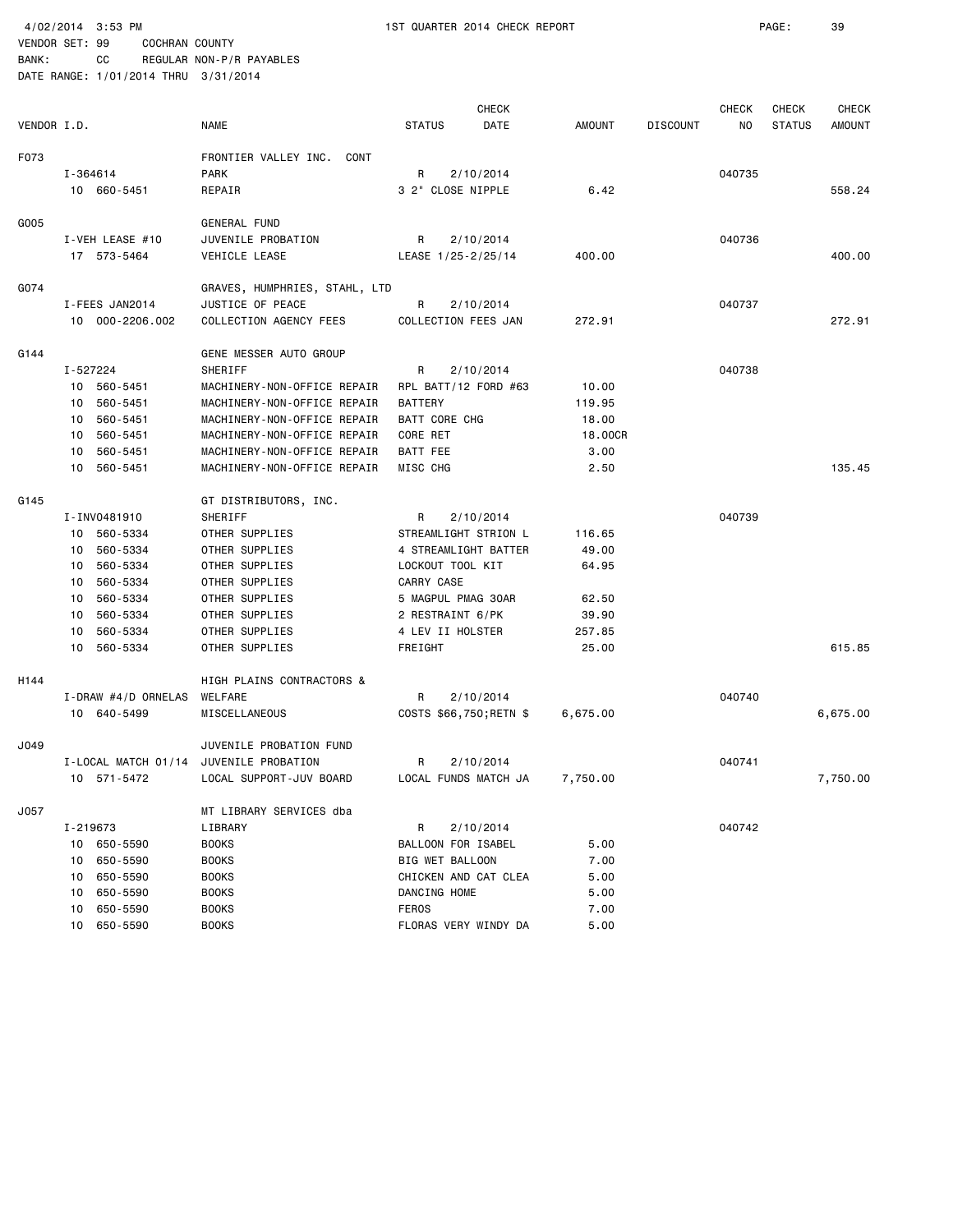|             |              |                      |                              |                      | <b>CHECK</b>         |               |                 | <b>CHECK</b> | <b>CHECK</b>  | <b>CHECK</b>  |
|-------------|--------------|----------------------|------------------------------|----------------------|----------------------|---------------|-----------------|--------------|---------------|---------------|
| VENDOR I.D. |              |                      | <b>NAME</b>                  | <b>STATUS</b>        | DATE                 | <b>AMOUNT</b> | <b>DISCOUNT</b> | NO           | <b>STATUS</b> | <b>AMOUNT</b> |
| J057        |              |                      | MT LIBRARY SERVICES dbCONT   |                      |                      |               |                 |              |               |               |
|             | I-219673     |                      | LIBRARY                      | R                    | 2/10/2014            |               |                 | 040742       |               |               |
|             |              | 10 650-5590          | <b>BOOKS</b>                 |                      | JASPER DASH AND THE  | 5.00          |                 |              |               |               |
|             | 10           | 650-5590             | <b>BOOKS</b>                 |                      | KEENA FORD & THE 2ND | 5.00          |                 |              |               |               |
|             | 10           | 650-5590             | <b>BOOKS</b>                 | LOLA LOVES STORES    |                      | 5.00          |                 |              |               |               |
|             | 10           | 650-5590             | <b>BOOKS</b>                 | LOLAS FANDANGO       |                      | 5.00          |                 |              |               |               |
|             | 10           | 650-5590             | <b>BOOKS</b>                 | <b>LOSS</b>          |                      | 5.00          |                 |              |               |               |
|             | 10           | 650-5590             | <b>BOOKS</b>                 |                      | LOVE & ROAD CHICKEN- | 5.00          |                 |              |               |               |
|             | 10           | 650-5590             | <b>BOOKS</b>                 |                      | MARISOL MCDONALD & T | 7.00          |                 |              |               |               |
|             | 10           | 650-5590             | <b>BOOKS</b>                 |                      | MR PUTTER & TABBY DA | 5.00          |                 |              |               |               |
|             | 10           | 650-5590             | <b>BOOKS</b>                 | MUU MOO              |                      | 5.00          |                 |              |               |               |
|             | 10           | 650-5590             | <b>BOOKS</b>                 |                      | NORA & THE TEXAS TER | 5.00          |                 |              |               |               |
|             | 10           | 650-5590             | <b>BOOKS</b>                 |                      | OWLY & WORMY BRIGHT  | 7.00          |                 |              |               |               |
|             | 10           | 650-5590             | <b>BOOKS</b>                 |                      | PLANTING THE WILD GA | 5.00          |                 |              |               |               |
|             | 10           | 650-5590             | <b>BOOKS</b>                 | RAGE                 |                      | 5.00          |                 |              |               |               |
|             | 10           | 650-5590             | <b>BOOKS</b>                 | SEND                 |                      | 5.00          |                 |              |               |               |
|             | 10           | 650-5590             | <b>BOOKS</b>                 | SHADOW & BOND        |                      | 5.00          |                 |              |               |               |
|             | 10           | 650-5590             | <b>BOOKS</b>                 | SQUID & OCTOPUS      |                      | 5.00          |                 |              |               |               |
|             | 10           | 650-5590             | <b>BOOKS</b>                 | <b>TILTING HOUSE</b> |                      | 5.00          |                 |              |               |               |
|             | 10           | 650-5590             | <b>BOOKS</b>                 |                      | WINNIE FINN WORM FAR | 5.00          |                 |              |               | 128.00        |
| J082        |              |                      | JOHN DEERE FINANCIAL         |                      |                      |               |                 |              |               |               |
|             | $I - 155114$ |                      | PREC 1                       | R                    | 2/10/2014            |               |                 | 040743       |               |               |
|             |              | 15 621-5451          | REPAIRS                      | 4 COOL-GARD TM       |                      | 156.52        |                 |              |               |               |
|             | I-155782     |                      | PREC 4                       | R                    | 2/10/2014            |               |                 | 040743       |               |               |
|             |              | 15 624-5451          | REPAIRS                      | 2 COOL-GARD TM       |                      | 78.26         |                 |              |               |               |
|             | I-159867     |                      | PREC 1                       | R                    | 2/10/2014            |               |                 | 040743       |               |               |
|             |              | 15 621-5451          | REPAIRS                      |                      | 2 OIL FILTERS #AT367 | 153.38        |                 |              |               | 388.16        |
| J090        |              |                      | JOHN ROLEY AUTOCENTER        |                      |                      |               |                 |              |               |               |
|             | $I - 17134$  |                      | PREC <sub>3</sub>            | R                    | 2/10/2014            |               |                 | 040744       |               |               |
|             |              | 15 623-5451          | REPAIRS                      |                      | RPL AIR FILTER; RESE | 100.00        |                 |              |               |               |
|             |              | 15 623-5451          | REPAIRS                      | LABOR/OIL CHG        |                      | 18.00         |                 |              |               |               |
|             |              | 15 623-5451          | REPAIRS                      | AIR FILTER           |                      | 43.88         |                 |              |               |               |
|             | 15           | 623-5451             | REPAIRS                      | OIL FILTER           |                      | 5.45          |                 |              |               |               |
|             | 15           | 623-5451             | REPAIRS                      | 6 QT OIL 5W30        |                      | 16.50         |                 |              |               |               |
|             |              | 15 623-5451          | REPAIRS                      | SHOP SUPPLIES        |                      | 10.00         |                 |              |               | 193.83        |
| L010        |              |                      | LEWIS FARM & RANCH STORE INC |                      |                      |               |                 |              |               |               |
|             | $C - 83940$  |                      | SHERIFF                      | R                    | 2/10/2014            |               |                 | 040745       |               |               |
|             |              | 10 560-5334          | OTHER SUPPLIES               |                      | RET SLIDER/INV#83598 | 6.99CR        |                 |              |               |               |
|             | $I - 83117$  |                      | SHERIFF                      | R                    | 2/10/2014            |               |                 | 040745       |               |               |
|             |              | 10 560-5310          | OFFICE SUPPLIES              | <b>TELEPHONE</b>     |                      | 79.99         |                 |              |               |               |
|             |              | 10 560-5310          | OFFICE SUPPLIES              | DISC                 |                      | 8.00CR        |                 |              |               |               |
|             | I-83170      |                      | COURTHOUSE                   | R                    | 2/10/2014            |               |                 | 040745       |               |               |
|             |              | 10 510-5332          | CUSTODIAL SUPPLIES           | 30 PAPER TOWEL       |                      | 38.70         |                 |              |               |               |
|             |              | 10 510-5332          | CUSTODIAL SUPPLIES           | DISC                 |                      | 3.87CR        |                 |              |               |               |
|             |              | $I - 83297$ $1/3/14$ | CEMETERY                     | R                    | 2/10/2014            |               |                 | 040745       |               |               |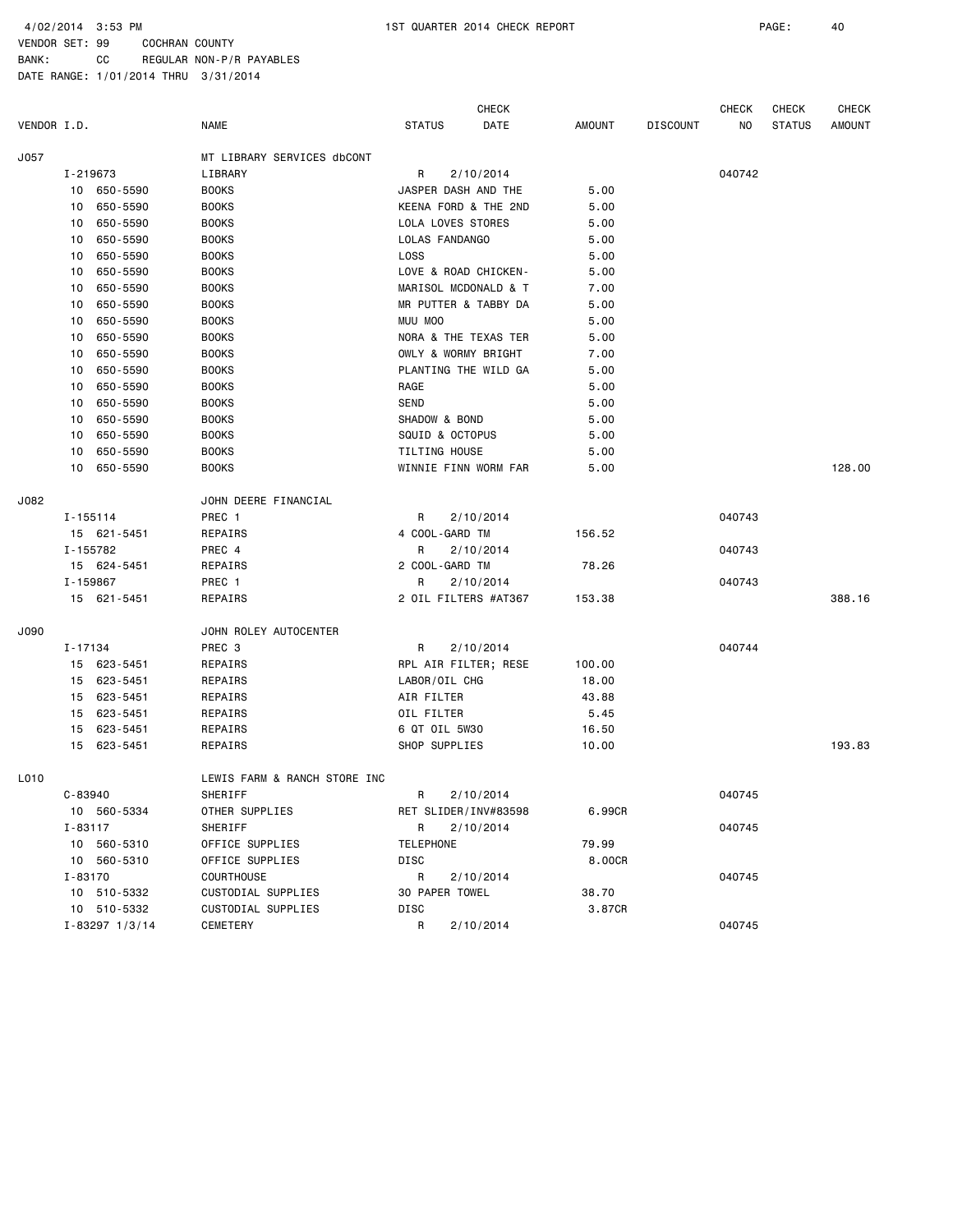4/02/2014 3:53 PM 1ST QUARTER 2014 CHECK REPORT PAGE: 41

BANK: CC REGULAR NON-P/R PAYABLES

VENDOR SET: 99 COCHRAN COUNTY

|             |                      |                            |                       | <b>CHECK</b>         |               |                 | <b>CHECK</b> | CHECK         | <b>CHECK</b>  |
|-------------|----------------------|----------------------------|-----------------------|----------------------|---------------|-----------------|--------------|---------------|---------------|
| VENDOR I.D. |                      | <b>NAME</b>                | <b>STATUS</b>         | DATE                 | <b>AMOUNT</b> | <b>DISCOUNT</b> | ΝO           | <b>STATUS</b> | <b>AMOUNT</b> |
| L010        |                      | LEWIS FARM & RANCH STOCONT |                       |                      |               |                 |              |               |               |
|             | $I - 83297$ $1/3/14$ | <b>CEMETERY</b>            | R                     | 2/10/2014            |               |                 | 040745       |               |               |
|             | 10 516-5451          | REPAIR                     | <b>BRAKE FLUID</b>    |                      | 5.99          |                 |              |               |               |
|             | 10 516-5451          | REPAIR                     | DISC                  |                      | 0.60CR        |                 |              |               |               |
|             | I-83362              | COURTHOUSE                 | R                     | 2/10/2014            |               |                 | 040745       |               |               |
|             | 10 510-5451          | REPAIR                     | 2 PAINT COVER         |                      | 7.98          |                 |              |               |               |
|             | 10 510-5451          | REPAIR                     | <b>BRUSH</b>          |                      | 2.99          |                 |              |               |               |
|             | 10 510-5451          | REPAIR                     | LINER                 |                      | 1.79          |                 |              |               |               |
|             | 10 510-5451          | REPAIR                     | 5 PAINT               |                      | 84.95         |                 |              |               |               |
|             | 10 510-5451          | REPAIR                     | DISC                  |                      | 9.77CR        |                 |              |               |               |
|             | $I - 83415$          | COURTHOUSE                 | R                     | 2/10/2014            |               |                 | 040745       |               |               |
|             | 10 510-5451          | REPAIR                     | PAINTER TAPE          |                      | 11.49         |                 |              |               |               |
|             | 10 510-5451          | REPAIR                     | DISC                  |                      | 1.15CR        |                 |              |               |               |
|             | I-83588              | PREC 1                     | R                     | 2/10/2014            |               |                 | 040745       |               |               |
|             | 15 621-5451          | REPAIRS                    | 1/2" CPVC 90o ELBOW   |                      | 0.29          |                 |              |               |               |
|             | 15 621-5451          | REPAIRS                    | $1/2$ " CPVC MPT      |                      | 0.39          |                 |              |               |               |
|             | 15 621-5451          | REPAIRS                    | <b>GLUE</b>           |                      | 5.49          |                 |              |               |               |
|             | 15 621-5451          | REPAIRS                    | 4FT 1/2" CPVC PIPE    |                      | 1.60          |                 |              |               |               |
|             | 15 621-5451          | REPAIRS                    | 1 PIPE CUTTER         |                      | 12.47         |                 |              |               |               |
|             | 15 621-5451          | REPAIRS                    | DISC                  |                      | 2.02CR        |                 |              |               |               |
|             | I-83592              | <b>EXTENSION SVC</b>       | R                     | 2/10/2014            |               |                 | 040745       |               |               |
|             | 10 665-5334          | OTHER SUPPLIES             |                       | CROSLEY REFRIG/SHOWB | 769.95        |                 |              |               |               |
|             | 10 665-5334          | OTHER SUPPLIES             | <b>DISC</b>           |                      | 169.95CR      |                 |              |               |               |
|             | I-83598              | SHERIFF/JAIL               | R                     | 2/10/2014            |               |                 | 040745       |               |               |
|             | 10 560-5334          | OTHER SUPPLIES             | SLIDE GLIDES          |                      | 6.99          |                 |              |               |               |
|             | 10 560-5334          | OTHER SUPPLIES             | PAINT BRUSH           |                      | 4.99          |                 |              |               |               |
|             | 560-5334<br>10       | OTHER SUPPLIES             | EASY-OFF OVEN CLNR    |                      | 5.99          |                 |              |               |               |
|             | 10 560-5334          | OTHER SUPPLIES             | OLD ENGLISH           |                      | 5.99          |                 |              |               |               |
|             | 10 512-5392          | MISCELLANEOUS SUPPLIES     | FREEZER               |                      | 799.95        |                 |              |               |               |
|             | 10 512-5392          | MISCELLANEOUS SUPPLIES     | DISC                  |                      | 80.00CR       |                 |              |               |               |
|             | 10 560-5334          | OTHER SUPPLIES             | DISC                  |                      | 2.39CR        |                 |              |               |               |
|             | I-83682              | JAIL                       | R                     | 2/10/2014            |               |                 | 040745       |               |               |
|             | 10 512-5451          | REPAIR                     | $2 \frac{3}{4}$ SC 40 |                      | 0.75          |                 |              |               |               |
|             | 10 512-5451          | REPAIR                     | 90 <sub>0</sub> EL    |                      | 0.39          |                 |              |               |               |
|             | 10 512-5451          | REPAIR                     | <b>GLUE</b>           |                      | 5.49          |                 |              |               |               |
|             | 10 512-5451          | REPAIR                     | 3/4" PVC ELBOW        |                      | 0.39          |                 |              |               |               |
|             | 10 512-5451          | REPAIR                     | <b>DISC</b>           |                      | 0.10CR        |                 |              |               |               |
|             | I-83728              | PREC 3                     | R                     | 2/10/2014            |               |                 | 040745       |               |               |
|             | 15 623-5451          | REPAIRS                    | 12 BOLTS              |                      | 0.84          |                 |              |               |               |
|             | 15 623-5451          | REPAIRS                    | 12 NUTS               |                      | 0.24          |                 |              |               |               |
|             | 15 623-5451          | REPAIRS                    | 12 RINGS              |                      | 0.36          |                 |              |               |               |
|             | I-83742              | <b>COURTHOUSE</b>          | R                     | 2/10/2014            |               |                 | 040745       |               |               |
|             | 10 510-5332          | CUSTODIAL SUPPLIES         | 6 GAL BLEACH          |                      | 16.74         |                 |              |               |               |
|             | I-83746              | CEMETERY                   | R                     | 2/10/2014            |               |                 | 040745       |               |               |
|             | 10 516-5332          | CUSTODIAL SUPPLIES         | 23 FT ROPE            |                      | 6.67          |                 |              |               |               |
|             | 10 516-5332          | CUSTODIAL SUPPLIES         | DISC                  |                      | 0.67CR        |                 |              |               |               |
|             | I-83892              | PREC 4                     | R                     | 2/10/2014            |               |                 | 040745       |               |               |
|             | 15 624-5451          | REPAIRS                    | RADIATOR STOP         |                      | 2.79          |                 |              |               |               |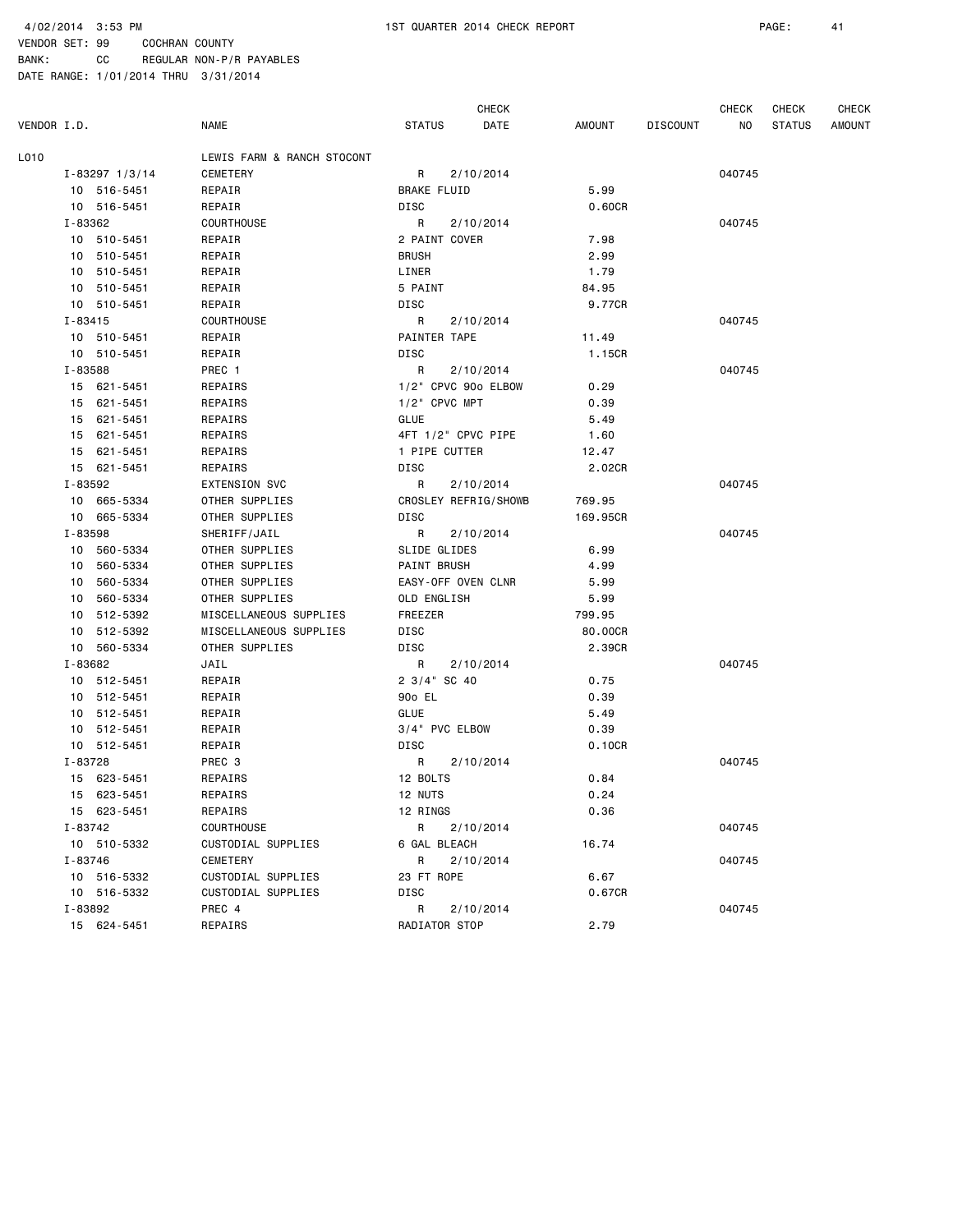|             |                        |                            |                     | <b>CHECK</b>         |               |                 | <b>CHECK</b> | CHECK         | <b>CHECK</b>  |
|-------------|------------------------|----------------------------|---------------------|----------------------|---------------|-----------------|--------------|---------------|---------------|
| VENDOR I.D. |                        | <b>NAME</b>                | <b>STATUS</b>       | DATE                 | <b>AMOUNT</b> | <b>DISCOUNT</b> | NO.          | <b>STATUS</b> | <b>AMOUNT</b> |
| L010        |                        | LEWIS FARM & RANCH STOCONT |                     |                      |               |                 |              |               |               |
|             | I-83892                | PREC 4                     | R                   | 2/10/2014            |               |                 | 040745       |               |               |
|             | 15 624-5451            | REPAIRS                    | RADIATOR STOP       |                      | 2.99          |                 |              |               |               |
|             | I-83913                | EXTENSION SVC              | R                   | 2/10/2014            |               |                 | 040745       |               |               |
|             | 10 665-5334            | OTHER SUPPLIES             | 2 BLADES            |                      | 63.90         |                 |              |               |               |
|             | I-83920                | <b>COURTHOUSE</b>          | R                   | 2/10/2014            |               |                 | 040745       |               |               |
|             | 10 510-5332            | CUSTODIAL SUPPLIES         | CLEANING SUPPLIES   |                      | 15.96         |                 |              |               |               |
|             | 10 510-5332            | CUSTODIAL SUPPLIES         | DISC                |                      | 1.60CR        |                 |              |               |               |
|             | I-83944                | <b>COURTHOUSE</b>          | R                   | 2/10/2014            |               |                 | 040745       |               |               |
|             | 10 510-5332            | CUSTODIAL SUPPLIES         | CLR                 |                      | 5.99          |                 |              |               |               |
|             | 10 510-5332            | CUSTODIAL SUPPLIES         | STRAINER CUP        |                      | 2.49          |                 |              |               |               |
|             | 10 510-5332            | CUSTODIAL SUPPLIES         | <b>DISC</b>         |                      | 0.85CR        |                 |              |               |               |
|             | 10 510-5332            | CUSTODIAL SUPPLIES         |                     | DIFFERENCE IN STRAIN | 1.80          |                 |              |               |               |
|             | I-83962                | <b>EXTENSION SVC</b>       | R                   | 2/10/2014            |               |                 | 040745       |               |               |
|             | 10 665-5334            | OTHER SUPPLIES             | RATCHET TIE-DOWN    |                      | 21.99         |                 |              |               |               |
|             | 10 665-5334            | OTHER SUPPLIES             | DISC                |                      | 2.20CR        |                 |              |               |               |
|             | I-84024                | EXTENSION SVC              | R                   | 2/10/2014            |               |                 | 040745       |               |               |
|             | 10 665-5334            | OTHER SUPPLIES             | SUPPLIES/STOCK SHOW |                      | 39.85         |                 |              |               |               |
|             | I-84087                | ACTIVITY BLDG              | R                   | 2/10/2014            |               |                 | 040745       |               |               |
|             | 10 662-5451            | REPAIR                     | DOOR BOTTOM         |                      | 5.99          |                 |              |               |               |
|             | 10 662-5451            | REPAIR                     | DISC                |                      | 0.60CR        |                 |              |               |               |
|             | $I - 84091$            | <b>PARK</b>                | R                   | 2/10/2014            |               |                 | 040745       |               |               |
|             | 10 660-5451            | REPAIR                     | 1/2" HOSE END       |                      | 1.99          |                 |              |               |               |
|             | 10 660-5451            | REPAIR                     | 5/8" HOSE END       |                      | 1.79          |                 |              |               |               |
|             | 10 660-5451            | REPAIR                     | DISC                |                      | 0.38CR        |                 |              |               |               |
|             | I-84114                | SHERIFF                    | R                   | 2/10/2014            |               |                 | 040745       |               |               |
|             | 10 660-5451            | REPAIR                     | <b>CLAMP</b>        |                      | 0.79          |                 |              |               |               |
|             | 10 660-5451            | REPAIR                     | HOSE END            |                      | 3.99          |                 |              |               |               |
|             | 10 660-5451            | REPAIR                     | HOSE END            |                      | 1.79          |                 |              |               |               |
|             | 10 660-5451            | REPAIR                     | DISC                |                      | 0.66CR        |                 |              |               |               |
|             | $I - 84144$            | JAIL                       | R                   | 2/10/2014            |               |                 | 040745       |               |               |
|             | 10 512-5451            | REPAIR                     | 4 CLAMPS            |                      | 7.96          |                 |              |               |               |
|             | 10 512-5451            | REPAIR                     | DISC                |                      | 0.80CR        |                 |              |               |               |
|             | I-84146                | JAIL                       | R                   | 2/10/2014            |               |                 | 040745       |               |               |
|             | 10 512-5451            | REPAIR                     | <b>BLADE</b>        |                      | 2.49          |                 |              |               |               |
|             | 10 512-5451            | REPAIR                     | DISC                |                      | 0.25CR        |                 |              |               |               |
|             | I-84175<br>10 512-5451 | JAIL                       | R                   | 2/10/2014            | 0.72          |                 | 040745       |               |               |
|             | $I - 84177$            | REPAIR<br>JAIL             | 45/8"<br>NUT<br>R   | 2/10/2014            |               |                 | 040745       |               |               |
|             | 10 512-5451            | REPAIR                     | METAL CUT-OFF WHEEL |                      | 2.99          |                 |              |               |               |
|             | 10 512-5451            | REPAIR                     | DISC                |                      | 0.30CR        |                 |              |               |               |
|             | $I - 84261$            | JAIL                       | R                   | 2/10/2014            |               |                 | 040745       |               |               |
|             | 10 512-5451            | REPAIR                     | 8 2" LUG SCR        |                      | 0.96          |                 |              |               |               |
|             | 10 512-5451            | REPAIR                     | 8 5/16" FLATS       |                      | 0.32          |                 |              |               |               |
|             | 10 512-5451            | REPAIR                     | 8 ANCHORS           |                      | 2.56          |                 |              |               |               |
|             | 10 512-5451            | REPAIR                     | DRILL BIT           |                      | 8.99          |                 |              |               |               |
|             | 10 512-5451            | REPAIR                     | DRILL BIT           |                      | 3.99          |                 |              |               |               |
|             | 10 512-5451            | REPAIR                     | DISC                |                      | 1.68CR        |                 |              |               |               |
|             | I-84262                | PREC 4                     | R                   | 2/10/2014            |               |                 | 040745       |               |               |
|             |                        |                            |                     |                      |               |                 |              |               |               |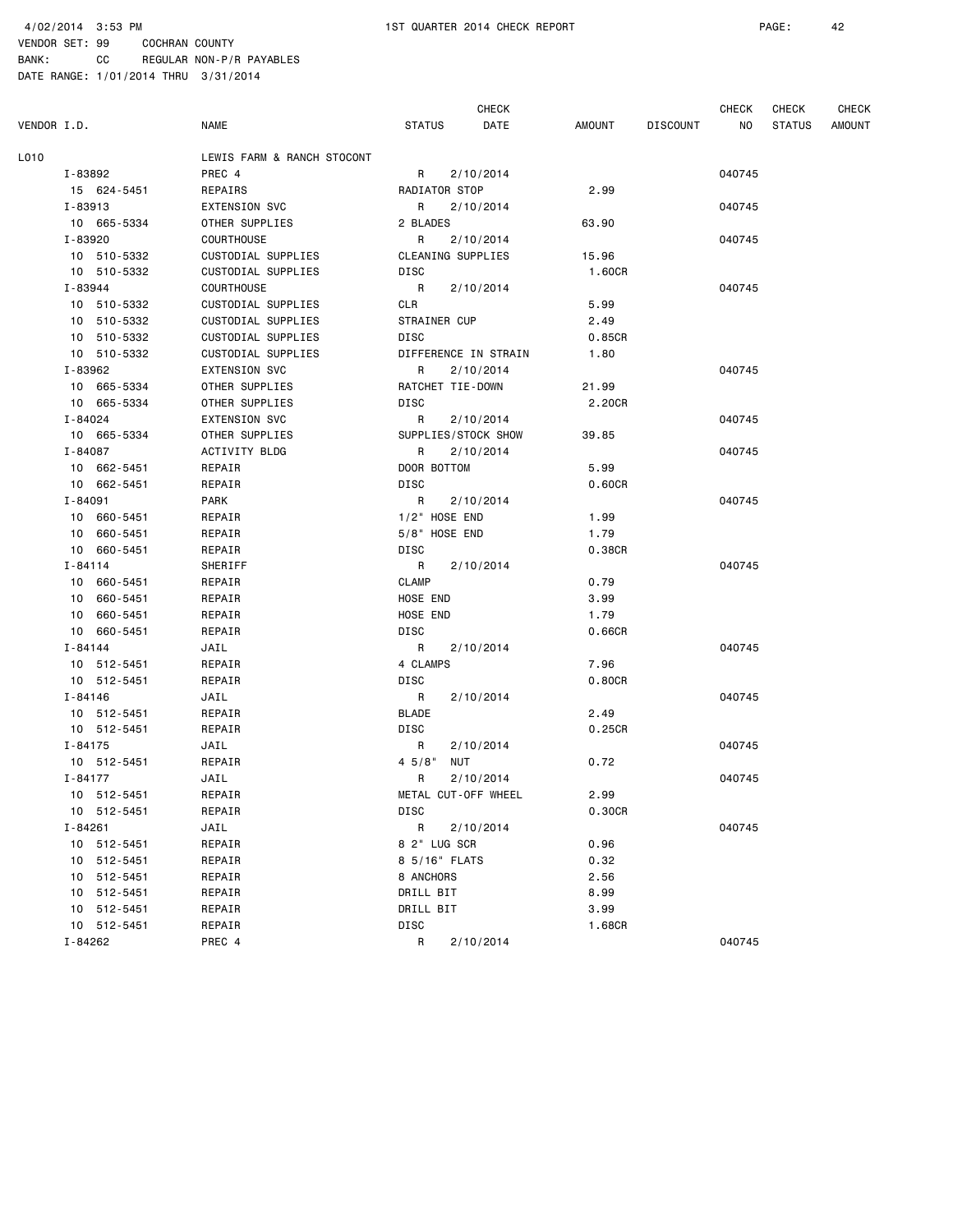|             |                                    |                            |                         | CHECK                |        |                 | <b>CHECK</b>   | CHECK         | <b>CHECK</b>  |
|-------------|------------------------------------|----------------------------|-------------------------|----------------------|--------|-----------------|----------------|---------------|---------------|
| VENDOR I.D. |                                    | <b>NAME</b>                | <b>STATUS</b>           | DATE                 | AMOUNT | <b>DISCOUNT</b> | N <sub>O</sub> | <b>STATUS</b> | <b>AMOUNT</b> |
| L010        |                                    | LEWIS FARM & RANCH STOCONT |                         |                      |        |                 |                |               |               |
|             | I-84262                            | PREC 4                     | R                       | 2/10/2014            |        |                 | 040745         |               |               |
|             | 15 624-5451                        | REPAIRS                    | <b>BATTERY</b>          |                      | 12.49  |                 |                |               |               |
|             | 15 624-5451                        | REPAIRS                    | <b>DISC</b>             |                      | 1.25CR |                 |                |               |               |
|             | I-84272                            | <b>COURTHOUSE</b>          | R                       | 2/10/2014            |        |                 | 040745         |               |               |
|             | 10 510-5332                        | CUSTODIAL SUPPLIES         | <b>1CS PAPER TOWELS</b> |                      | 38.70  |                 |                |               |               |
|             | 10 510-5332                        | CUSTODIAL SUPPLIES         | LYSOL CLNR              |                      | 2.99   |                 |                |               |               |
|             | 10 510-5332                        | CUSTODIAL SUPPLIES         | <b>BATHROOM CLNR</b>    |                      | 4.99   |                 |                |               |               |
|             | 10 510-5332                        | CUSTODIAL SUPPLIES         | DISC                    |                      | 4.67CR |                 |                |               |               |
|             | I-84301                            | JAIL                       | R                       | 2/10/2014            |        |                 | 040745         |               |               |
|             | 10 512-5451                        | REPAIR                     | 4 ANCHORS               |                      | 3.08   |                 |                |               |               |
|             | 10 512-5451                        | REPAIR                     | <b>DISC</b>             |                      | 0.31CR |                 |                |               |               |
|             | I-84340                            | <b>CEMETERY</b>            | $\mathsf{R}$            | 2/10/2014            |        |                 | 040745         |               |               |
|             | 10 516-5332                        | CUSTODIAL SUPPLIES         | 36 FT ROPE              |                      | 6.84   |                 |                |               |               |
|             | 10 516-5332                        | CUSTODIAL SUPPLIES         | 2 TRAP                  |                      | 12.98  |                 |                |               |               |
|             | 10 516-5332                        | CUSTODIAL SUPPLIES         | DISC                    |                      | 1.98CR |                 |                |               |               |
|             | I-84498                            | SHERIFF                    | R                       | 2/10/2014            |        |                 | 040745         |               |               |
|             | 10 560-5334                        | OTHER SUPPLIES             | SOAP/2                  |                      | 7.98   |                 |                |               |               |
|             | 10 560-5334                        | OTHER SUPPLIES             | PAPER TOWEL             |                      | 3.29   |                 |                |               |               |
|             | 10 560-5334                        | OTHER SUPPLIES             | <b>DISC</b>             |                      | 1.13CR |                 |                |               |               |
|             | I-84577                            | PREC 1                     | R                       | 2/10/2014            |        |                 | 040745         |               |               |
|             | 15 621-5451                        | REPAIRS                    | SHEET IRON              |                      | 20.95  |                 |                |               |               |
|             | 15 621-5451                        | REPAIRS                    | <b>DISC</b>             |                      | 2.10CR |                 |                |               |               |
|             | 15 621-5451                        | REPAIRS                    | 2x2 PLYWOOD             |                      | 4.00   |                 |                |               |               |
|             | I-84626                            | PREC 1                     | R                       | 2/10/2014            |        |                 | 040745         |               |               |
|             | 15 621-5356                        | ROAD MATERIALS & SUPPLIES  | CREAMER, SUGAR          |                      | 5.85   |                 |                |               |               |
|             | $I - 84631$                        | PREC 3                     | R                       | 2/10/2014            |        |                 | 040745         |               |               |
|             | 15 623-5356                        | ROAD MATERIALS & SUPPLIES  | 2 DOT CHAIN             |                      | 79.90  |                 |                |               |               |
|             | I-84733                            | <b>CEMETERY</b>            | R                       | 2/10/2014            |        |                 | 040745         |               |               |
|             | 10 516-5332                        | CUSTODIAL SUPPLIES         | <b>FUNNEL</b>           |                      | 2.49   |                 |                |               |               |
|             | 10 516-5332                        | CUSTODIAL SUPPLIES         | <b>CLAMP</b>            |                      | 0.79   |                 |                |               |               |
|             | 10 516-5332                        | CUSTODIAL SUPPLIES         | 2-1/2 FT HOSE           |                      | 2.98   |                 |                |               |               |
|             | 10 516-5332                        | CUSTODIAL SUPPLIES         | DISC                    |                      | 0.63CR |                 |                |               | 1,988.33      |
| L015        |                                    | LUBBOCK COUNTY, TEXAS      |                         |                      |        |                 |                |               |               |
|             | I-JAN ADR FEES 2014 DISTRICT COURT |                            | R                       | 2/10/2014            |        |                 | 040749         |               |               |
|             | 19 435-5409                        | A.D.R. CONTRACT            | DISTRICT COURT          |                      | 10.00  |                 |                |               | 10.00         |
| L018        |                                    | LUBBOCK GRADER BLADE, INC  |                         |                      |        |                 |                |               |               |
|             | I-49467                            | PREC <sub>2</sub>          | R                       | 2/10/2014            |        |                 | 040750         |               |               |
|             | 15 622-5356                        | ROAD MATERIALS & SUPPLIES  | 2 24"x12" 'DETOUR' S    |                      | 40.00  |                 |                |               |               |
|             | 15 622-5356                        | ROAD MATERIALS & SUPPLIES  |                         | 2 24"x12" ARROW SIGN | 40.00  |                 |                |               |               |
|             | 15 622-5356                        | ROAD MATERIALS & SUPPLIES  | 2 24" TYPE I BARRICA    |                      | 50.00  |                 |                |               |               |
|             | 15 622-5356                        | ROAD MATERIALS & SUPPLIES  | 4 SANDBAGS              |                      | 2.52   |                 |                |               |               |
|             | 15 622-5356                        | ROAD MATERIALS & SUPPLIES  | 1 PR SAFETY GLASSES     |                      | 5.00   |                 |                |               | 137.52        |
|             |                                    |                            |                         |                      |        |                 |                |               |               |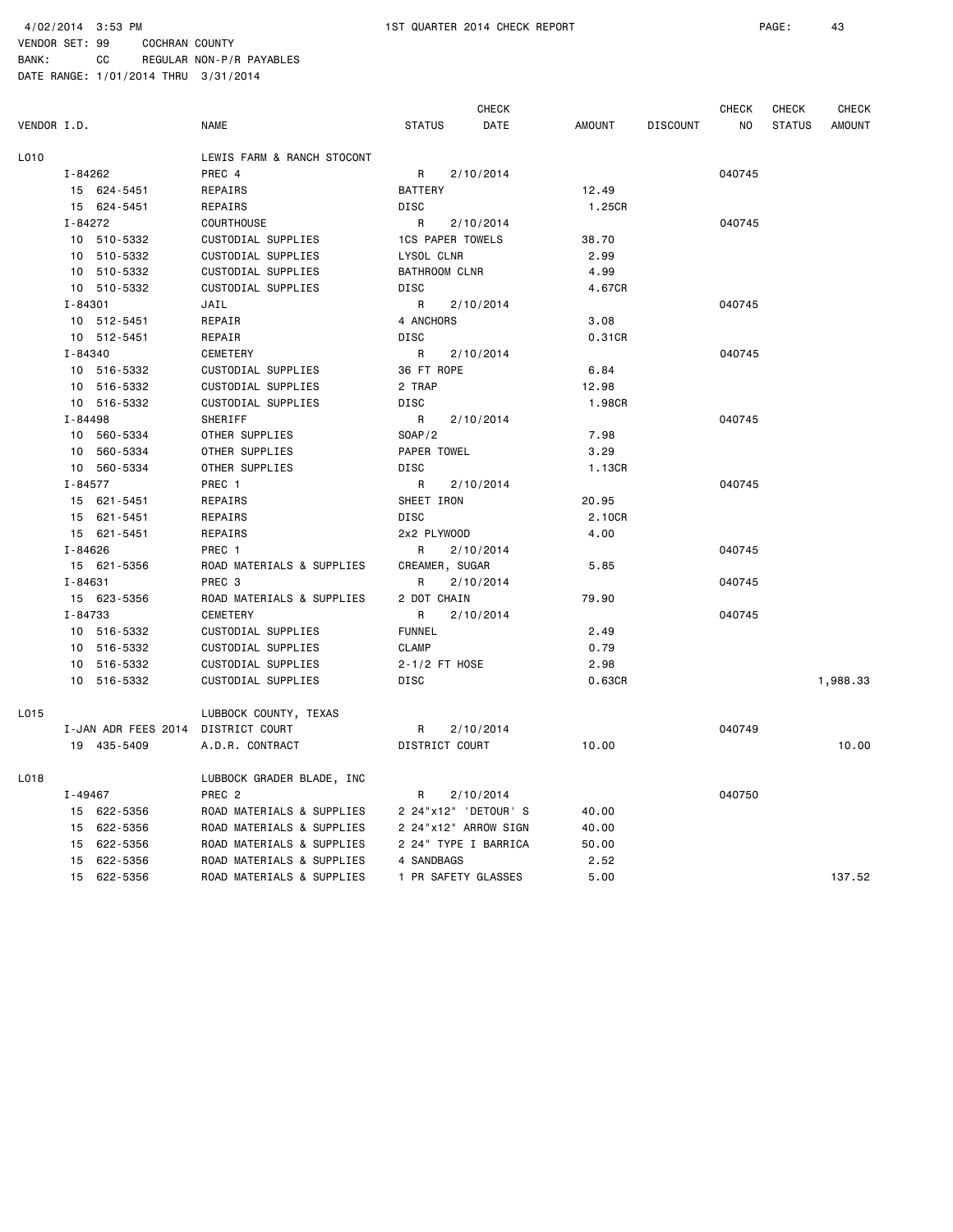4/02/2014 3:53 PM 1ST QUARTER 2014 CHECK REPORT PAGE: 44 VENDOR SET: 99 COCHRAN COUNTY

BANK: CC REGULAR NON-P/R PAYABLES

| VENDOR I.D. |                                                                                                                                                                      | <b>NAME</b>                                                                                                                 | <b>STATUS</b>                                                                                                                                                                                    | <b>CHECK</b><br>DATE | AMOUNT                                                                                         | <b>DISCOUNT</b> | CHECK<br>ΝO | <b>CHECK</b><br><b>STATUS</b> | <b>CHECK</b><br><b>AMOUNT</b> |
|-------------|----------------------------------------------------------------------------------------------------------------------------------------------------------------------|-----------------------------------------------------------------------------------------------------------------------------|--------------------------------------------------------------------------------------------------------------------------------------------------------------------------------------------------|----------------------|------------------------------------------------------------------------------------------------|-----------------|-------------|-------------------------------|-------------------------------|
| L189        | $I - 01/30/14$<br>15 610-5430                                                                                                                                        | HOCKLEY COUNTY PUBLISHING CO.I<br>COMMISSIONERS COURT<br>LEGAL NOTICES                                                      | R<br>QTRLY TREAS REPORT 1                                                                                                                                                                        | 2/10/2014            | 189.00                                                                                         |                 | 040751      |                               | 189,00                        |
| M236        | I-48                                                                                                                                                                 | JOEL MARTINEZ<br>CLERK                                                                                                      | V                                                                                                                                                                                                | 2/10/2014            |                                                                                                |                 | 040752      |                               | 75.00                         |
| M236        | <b>M-CHECK</b>                                                                                                                                                       | JOEL MARTINEZ<br>JOEL MARTINEZ                                                                                              | UNPOST<br>V                                                                                                                                                                                      | 2/19/2014            |                                                                                                |                 | 040752      |                               | 75.00                         |
| N070        | I-PREC 2 1/30/14<br>15 622-5356                                                                                                                                      | NUNLEY BROTHERS<br>PREC <sub>2</sub><br>ROAD MATERIALS & SUPPLIES                                                           | R<br>24 BELLY DUMPS CALIC                                                                                                                                                                        | 2/10/2014            | 1,920.00                                                                                       |                 | 040753      |                               | 1,920.00                      |
| N082        | I-JAN 2014<br>10 455-5499                                                                                                                                            | NETDATA<br>JUSTICE OF PEACE<br>MISCELLANEOUS                                                                                | R<br>ITICKET JAN14                                                                                                                                                                               | 2/10/2014            | 14.00                                                                                          |                 | 040754      |                               | 14.00                         |
| 0013        | I-P0B2127511/MEND0ZA TAX A/C<br>10 499-5480                                                                                                                          | OLD REPUBLIC SURETY COMPA<br>BONDS & NOTARY FEES                                                                            | R<br>DEPUTY TAX A/C BOND/                                                                                                                                                                        | 2/10/2014            | 50.00                                                                                          |                 | 040755      |                               | 50.00                         |
| S010        | C-PREC 1 CR 02/14<br>15 621-5330                                                                                                                                     | SILVERS COMPANY<br>PREC 1<br>FUEL & OIL                                                                                     | R<br>CR FED TAX ON 403.9G                                                                                                                                                                        | 2/10/2014            | 98.55CR                                                                                        |                 | 040756      |                               |                               |
|             | I-EXT SVC 02/14<br>10 665-5330<br>10 665-5330                                                                                                                        | <b>EXTENSION SVC</b><br>FUEL AND OIL<br>FUEL AND OIL                                                                        | R<br>131.61GL UNL<br>CR FED TAX ON 131.61                                                                                                                                                        | 2/10/2014            | 407.85<br>24.22CR                                                                              |                 | 040756      |                               |                               |
|             | I-JUV PROB 02/14<br>17 573-5330<br>17 573-5330                                                                                                                       | JUVENILE PROBATION<br><b>FUEL</b><br><b>FUEL</b>                                                                            | R<br>45.54GL UNL<br>CR FED TAX ON 45.54G                                                                                                                                                         | 2/10/2014            | 141.12<br>8.38CR                                                                               |                 | 040756      |                               |                               |
|             | $I - NON - DEPT 02/14$<br>10 403-5427<br>10 403-5427                                                                                                                 | <b>CLERK</b><br>CONTINUING EDUCATION<br>CONTINUING EDUCATION                                                                | R<br>7.3GL UNL 1/17--SHAN<br>CR FED TAX ON 7.3GL                                                                                                                                                 | 2/10/2014            | 22.62<br>1.34CR                                                                                |                 | 040756      |                               |                               |
|             | I-PREC 1 02/14<br>15 621-5451<br>15 621-5451<br>15 621-5451<br>15 621-5330<br>15<br>621-5330<br>621-5330<br>15<br>621-5330<br>15<br>621-5330<br>15<br>621-5330<br>15 | PREC 1<br>REPAIRS<br>REPAIRS<br>REPAIRS<br>FUEL & OIL<br>FUEL & OIL<br>FUEL & OIL<br>FUEL & OIL<br>FUEL & OIL<br>FUEL & OIL | R<br>12V PUMP/PAID 12/9 A<br>CR MEMO #6.11431/VOI<br>PUMP, PARTS/PD 12/9<br>73.7GL HS DIESEL<br>58GL HS DIESEL<br>111.5GL LS DIESEL<br>170GL LS DIESEL<br>359.8GL HS DIESEL<br>115.6GL LS DIESEL | 2/10/2014            | 365.00CR<br>365.00CR<br>790.02CR<br>237.25<br>188.50<br>384.12<br>585.65<br>1,169.35<br>375.12 |                 | 040756      |                               |                               |
|             | 621-5330<br>15<br>621-5330<br>15<br>621-5330<br>15<br>15 621-5330                                                                                                    | FUEL & OIL<br>FUEL & OIL<br>FUEL & OIL<br>FUEL & OIL                                                                        | STATE TAX ON 115.6GL<br>34.7GL HS DIESEL<br>67GL LS DIESEL<br>55.4GL LS DIESEL                                                                                                                   |                      | 23.12<br>112.43<br>230.82<br>204.37                                                            |                 |             |                               |                               |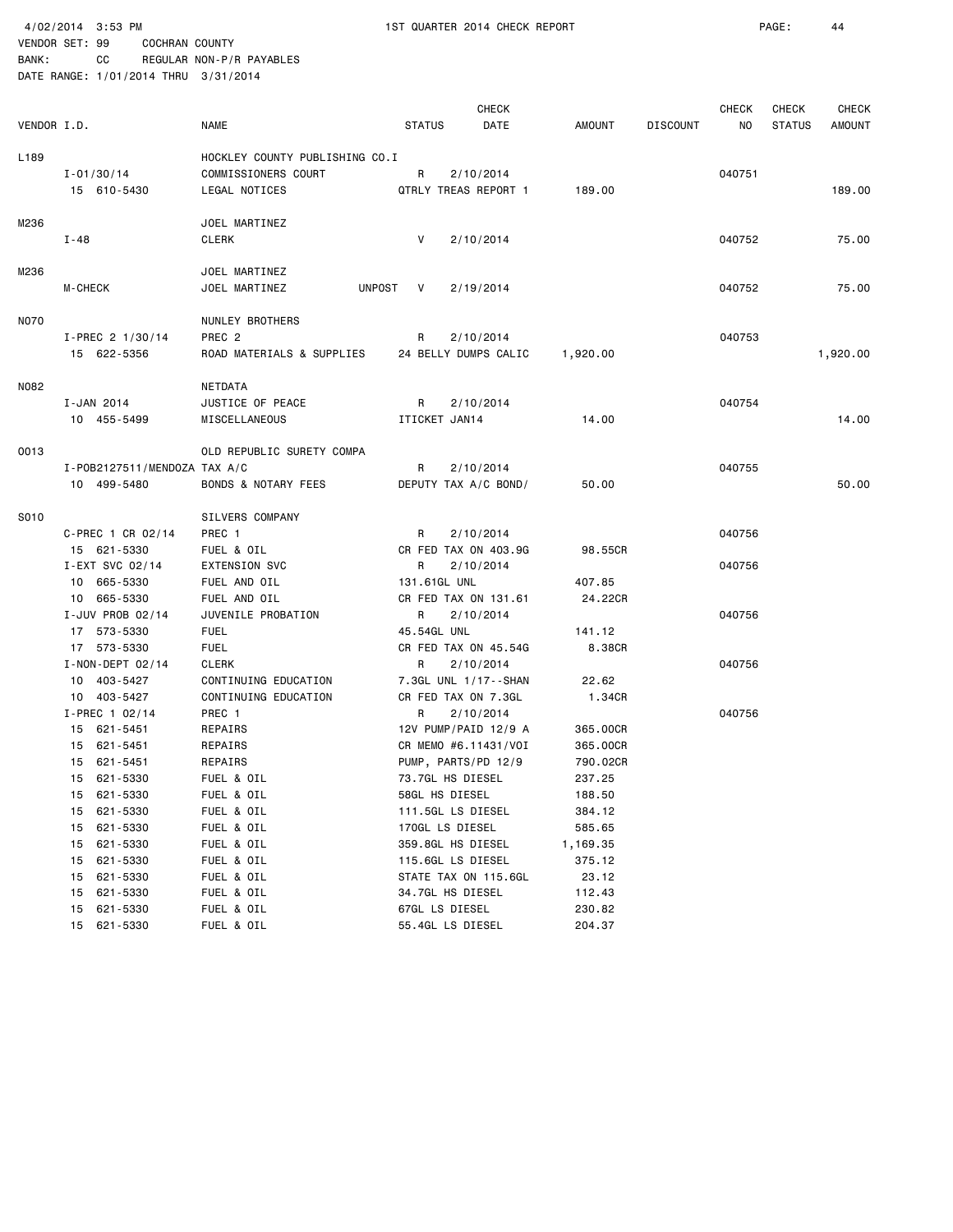4/02/2014 3:53 PM 1ST QUARTER 2014 CHECK REPORT PAGE: 45

VENDOR SET: 99 COCHRAN COUNTY BANK: CC REGULAR NON-P/R PAYABLES

|             |          |                   |                               |                       | <b>CHECK</b> |          |                 | <b>CHECK</b> | <b>CHECK</b>  | <b>CHECK</b> |
|-------------|----------|-------------------|-------------------------------|-----------------------|--------------|----------|-----------------|--------------|---------------|--------------|
| VENDOR I.D. |          |                   | NAME                          | <b>STATUS</b>         | DATE         | AMOUNT   | <b>DISCOUNT</b> | ΝO           | <b>STATUS</b> | AMOUNT       |
| S010        |          |                   | SILVERS COMPANY               | CONT                  |              |          |                 |              |               |              |
|             |          | $I-PREC$ 1 02/14  | PREC 1                        | R                     | 2/10/2014    |          |                 | 040756       |               |              |
|             |          | 15 621-5451       | REPAIRS                       | STATE INSP/FORD BELL  |              | 14.50    |                 |              |               |              |
|             |          | 15 621-5451       | REPAIRS                       | STATE INSP/WATER TRU  |              | 14.50    |                 |              |               |              |
|             |          | I-PREC 2 02/14    | PREC <sub>2</sub>             | R                     | 2/10/2014    |          |                 | 040756       |               |              |
|             |          | 15 622-5330       | FUEL AND OIL                  | 585.4GL HS DIESEL     |              | 1,902.55 |                 |              |               |              |
|             |          | 15 622-5330       | FUEL AND OIL                  | 320.4GL LS DIESEL     |              | 1,119.80 |                 |              |               |              |
|             |          | 15 622-5330       | FUEL AND OIL                  | 180.5GL UNL           |              | 535.18   |                 |              |               |              |
|             |          | I-SHERIFF 02/14   | SHERIFF                       | R                     | 2/10/2014    |          |                 | 040756       |               |              |
|             | 10       | 560-5330          | FUEL AND OIL                  | 37.11GL UNL/#107      |              | 115.00   |                 |              |               |              |
|             | 10       | 560-5330          | FUEL AND OIL                  | 102.19GL UNL/#134     |              | 316.68   |                 |              |               |              |
|             | 10       | 560-5330          | FUEL AND OIL                  | 16.01GL UNL/#121      |              | 49.61    |                 |              |               |              |
|             | 10       | 560-5330          | FUEL AND OIL                  | 72.5GL UNL/#135       |              | 224.68   |                 |              |               |              |
|             | 10       | 560-5330          | FUEL AND OIL                  | 68.02GL UNL/#136      |              | 210.80   |                 |              |               |              |
|             | 10       | 560-5330          | FUEL AND OIL                  | 53.11GL UNL/#122      |              | 164.59   |                 |              |               |              |
|             | 10       | 560-5330          | FUEL AND OIL                  | 29.49GL UNL/#137      |              | 91.39    |                 |              |               |              |
|             | 10       | 560-5330          | FUEL AND OIL                  | 100.1GL UNL/#133      |              | 310.21   |                 |              |               |              |
|             | 10       | 560-5330          | FUEL AND OIL                  | CR FED TAX ON 478.53  |              | 88.05CR  |                 |              |               | 7,411.25     |
| S083        |          |                   | SOUTH PLAINS COMMUNITY ACTION |                       |              |          |                 |              |               |              |
|             |          | I-37280.4/0RNELAS | WELFARE                       | R                     | 2/10/2014    |          |                 | 040757       |               |              |
|             |          | 10 640-5499       | MISCELLANEOUS                 | PER INV/DOMINGA ORNE  |              | 88.00    |                 |              |               | 88.00        |
| S210        |          |                   | SHAMBURGER AUTO & FARM SUPPLY |                       |              |          |                 |              |               |              |
|             |          | I-316222          | PREC 1                        | R                     | 2/10/2014    |          |                 | 040758       |               |              |
|             |          | 15 621-5451       | REPAIRS                       | 2 NUTS                |              | 0.18     |                 |              |               |              |
|             |          | 15 621-5451       | REPAIRS                       | 2 CAP SCREWS          |              | 0.98     |                 |              |               |              |
|             |          | 15 621-5451       | REPAIRS                       | FITTING               |              | 6.49     |                 |              |               |              |
|             |          | 15 621-5451       | REPAIRS                       | FITTING               |              | 12.49    |                 |              |               |              |
|             | I-316784 |                   | PREC 2                        | R                     | 2/10/2014    |          |                 | 040758       |               |              |
|             |          | 15 622-5451       | REPAIRS                       | <b>GLADHAND SVC</b>   |              | 5.39     |                 |              |               |              |
|             |          | 15 622-5451       | REPAIRS                       | FITTING               |              | 10.98    |                 |              |               |              |
|             |          | 15 622-5451       | REPAIRS                       | <b>GLADHAND EMERG</b> |              | 5.39     |                 |              |               | 41.90        |
| S242        |          |                   | SAM'S CLUB                    |                       |              |          |                 |              |               |              |
|             |          | I-720 020414      | JAIL                          | R                     | 2/10/2014    |          |                 | 040759       |               |              |
|             |          | 10 512-5392       | MISCELLANEOUS SUPPLIES        | <b>FORKS</b>          |              | 9.17     |                 |              |               |              |
|             | 10       | 512-5333          | FOOD-PRISONERS                | <b>SYRUP</b>          |              | 6.98     |                 |              |               |              |
|             | 10       | 512-5392          | MISCELLANEOUS SUPPLIES        | <b>BOWLS</b>          |              | 8.48     |                 |              |               |              |
|             |          | 10 512-5333       | FOOD-PRISONERS                | <b>GRAPE JUICE</b>    |              | 6.48     |                 |              |               |              |
|             | 10       | 512-5333          | FOOD-PRISONERS                | TROP 100% OJ          |              | 8.42     |                 |              |               |              |
|             | 10       | 512-5333          | FOOD-PRISONERS                | MM APPLE              |              | 3.98     |                 |              |               |              |
|             | 10       | 512-5333          | FOOD-PRISONERS                | WELCH'S 2/6           |              | 6.48     |                 |              |               |              |
|             | 10       | 512-5392          | MISCELLANEOUS SUPPLIES        | 20 OZ CUPS/2          |              | 35.76    |                 |              |               |              |
|             | 10       | 512-5392          | MISCELLANEOUS SUPPLIES        | 8 OZ FOAM CUPS        |              | 13.93    |                 |              |               |              |
|             | 10       | 512-5392          | MISCELLANEOUS SUPPLIES        | BATH TISSUE           |              | 16.48    |                 |              |               |              |
|             | 10       | 512-5392          | MISCELLANEOUS SUPPLIES        | MM TOWEL              |              | 14.98    |                 |              |               |              |
|             |          | 10 512-5392       | MISCELLANEOUS SUPPLIES        | BLEACH                |              | 7.98     |                 |              |               |              |
|             |          |                   |                               |                       |              |          |                 |              |               |              |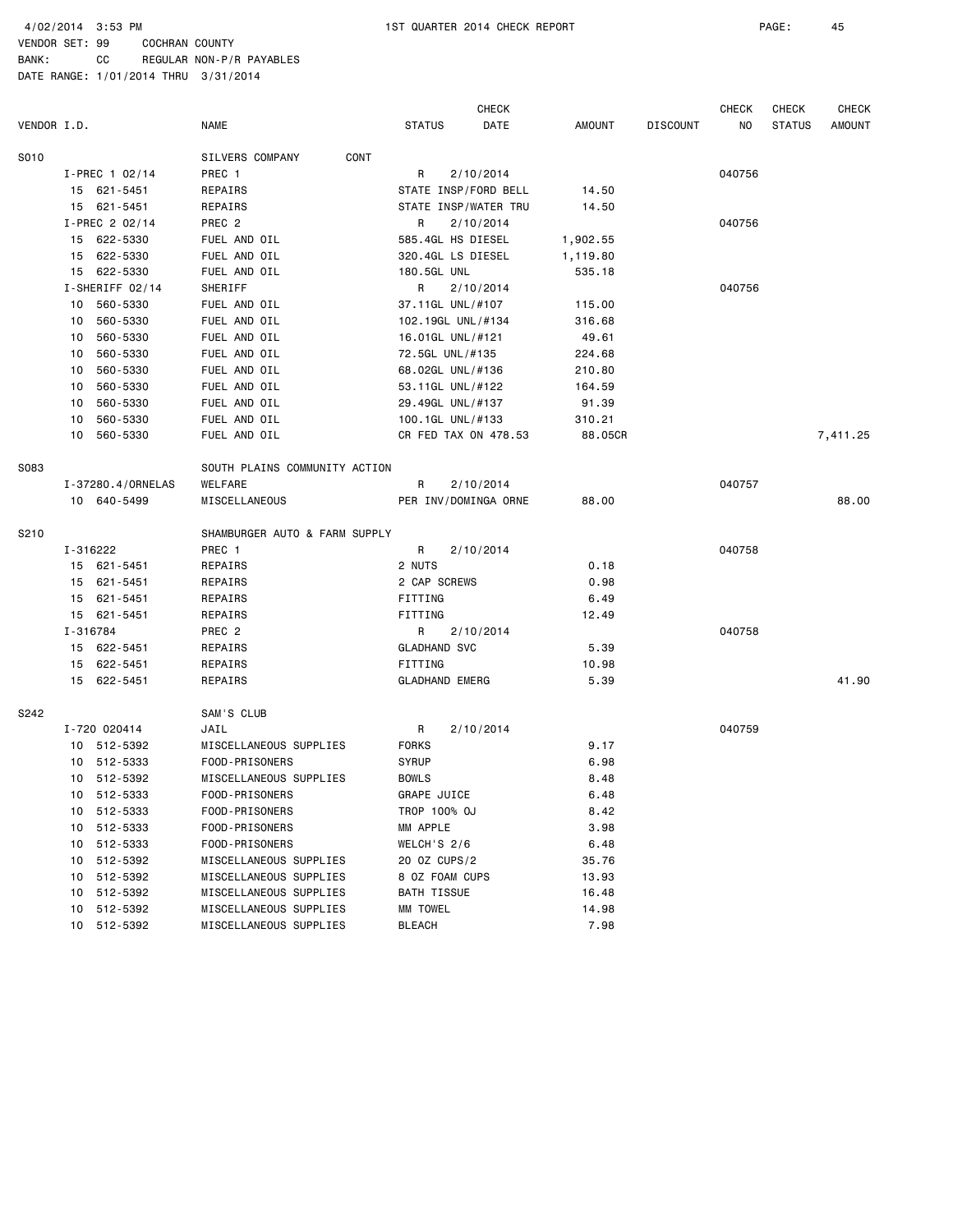|             |          |                   |                                                    |                     | <b>CHECK</b>         |        |                 | CHECK  | <b>CHECK</b>  | <b>CHECK</b>  |
|-------------|----------|-------------------|----------------------------------------------------|---------------------|----------------------|--------|-----------------|--------|---------------|---------------|
| VENDOR I.D. |          |                   | NAME                                               | <b>STATUS</b>       | DATE                 | AMOUNT | <b>DISCOUNT</b> | ΝO     | <b>STATUS</b> | <b>AMOUNT</b> |
| S242        |          |                   | CONT<br>SAM'S CLUB                                 |                     |                      |        |                 |        |               |               |
|             |          | I-720 020414      | JAIL                                               | R                   | 2/10/2014            |        |                 | 040759 |               |               |
|             |          | 10 512-5392       | MISCELLANEOUS SUPPLIES                             | MM DETERGENT        |                      | 13.98  |                 |        |               |               |
|             |          | 10 560-5334       | OTHER SUPPLIES                                     |                     | JUMPSTARTER W/COMPRS | 54.77  |                 |        |               | 207.87        |
| S410        |          |                   | SAFARILAND, LLC                                    |                     |                      |        |                 |        |               |               |
|             |          | I-I14-009355      | SHERIFF                                            | R                   | 2/10/2014            |        |                 | 040760 |               |               |
|             |          | 10 560-5334       | OTHER SUPPLIES                                     | 3BX NIK TESTS 10/BX |                      | 74.85  |                 |        |               |               |
|             |          | 10 560-5334       | OTHER SUPPLIES                                     | SHIPPING            |                      | 11.79  |                 |        |               | 86.64         |
| T089        |          |                   | THOMPSON INFORMATION SVCS                          |                     |                      |        |                 |        |               |               |
|             |          | $I-QGD$ 11212     | TREASURER                                          | R                   | 2/10/2014            |        |                 | 040761 |               |               |
|             |          | 10 497-5310       | OFFICE SUPPLIES                                    | EMPLOYER'S GUIDE TO |                      | 529.00 |                 |        |               |               |
|             |          | 10 497-5310       | OFFICE SUPPLIES                                    | SHIPPING            |                      | 37.99  |                 |        |               | 566.99        |
| T148        |          |                   | TASCOSA OFFICE MACHINES INC                        |                     |                      |        |                 |        |               |               |
|             | I-1X863A |                   | <b>CLERK</b>                                       | R                   | 2/10/2014            |        |                 | 040762 |               |               |
|             |          | 10 403-5310       | OFFICE SUPPLIES                                    | SHIPPING ONLY/TONER |                      | 10.00  |                 |        |               |               |
|             | I-9D0229 |                   | <b>CLERK</b>                                       | R                   | 2/10/2014            |        |                 | 040762 |               |               |
|             |          | 10 403-5411       | MAINTENANCE CONTRACTS                              |                     | 1838 COPIES 12/11/13 | 22.06  |                 |        |               | 32.06         |
| T174        |          |                   | TEXAS DIST COURT ALLIANCE                          |                     |                      |        |                 |        |               |               |
|             |          | I-2014 DUES       | <b>CLERK</b>                                       | R                   | 2/10/2014            |        |                 | 040763 |               |               |
|             |          | 10 403-5481       | DUES AND REGISTRATION                              |                     | 2014 DUES/SHANNA DEW | 50.00  |                 |        |               | 50.00         |
| T274        |          |                   | <b>TEXAS TOLLWAYS</b>                              |                     |                      |        |                 |        |               |               |
|             |          | I-28625285 1/9/14 | <b>EXTENSION SVC</b>                               | R                   | 2/10/2014            |        |                 | 040764 |               |               |
|             |          | 10 665-5427       | CO AGENT-TRAVEL-OUT OF COUNTY TOLL CHG/SKYLINE PLA |                     |                      | 2.71   |                 |        |               |               |
|             |          | 10 665-5427       | CO AGENT-TRAVEL-OUT OF COUNTY TOLL CHG/BLUEBNT PLZ |                     |                      | 5.92   |                 |        |               |               |
|             |          | 10 665-5427       | CO AGENT-TRAVEL-OUT OF COUNTY BILL FEE             |                     |                      | 1.15   |                 |        |               | 9.78          |
| U019        |          |                   | UNITED SUPERMARKETS, INC                           |                     |                      |        |                 |        |               |               |
|             |          | I-5273 509 012914 | JAIL                                               | R                   | 2/10/2014            |        |                 | 040765 |               |               |
|             |          | 10 512-5333       | FOOD-PRISONERS                                     | 20CT FAMILY SACK    |                      | 6.99   |                 |        |               |               |
|             |          | 10 512-5333       | FOOD-PRISONERS                                     | 2 BAGS GRANNY SMITH |                      | 7.98   |                 |        |               |               |
|             |          | 10 512-5333       | FOOD-PRISONERS                                     |                     | 2 BAGS NAVEL ORANGES | 7.98   |                 |        |               |               |
|             |          | 10 512-5333       | FOOD-PRISONERS                                     | 6 BAR S CHOPPED HAM |                      | 15.00  |                 |        |               |               |
|             |          | 10 512-5333       | FOOD-PRISONERS                                     | FC AMER SLICED      |                      | 9.99   |                 |        |               |               |
|             |          | 10 512-5333       | FOOD-PRISONERS                                     | 16 BANQUET DINNER   |                      | 20.00  |                 |        |               |               |
|             |          | 10 512-5333       | FOOD-PRISONERS                                     | 4 BANQUET DINNER    |                      | 5.00   |                 |        |               |               |
|             | 10       | 512-5333          | FOOD-PRISONERS                                     | 10 BANQUET DINNER   |                      | 17.90  |                 |        |               |               |
|             | 10       | 512-5333          | FOOD-PRISONERS                                     | 21 BANQUET PEPPER S |                      | 26.25  |                 |        |               |               |
|             | 10       | 512-5333          | FOOD-PRISONERS                                     | 22 BANQUET PIZZA ME |                      | 27.50  |                 |        |               |               |
|             | 10       | 512-5333          | FOOD-PRISONERS                                     | 21 BANQUET SWISS ST |                      | 26.25  |                 |        |               |               |
|             | 10       | 512-5333          | FOOD-PRISONERS                                     | FC CRINKLE FRIES    |                      | 5.99   |                 |        |               |               |
|             | 10       | 512-5333          | FOOD-PRISONERS                                     | 6 HM ANGUS CHS BG   |                      | 15.00  |                 |        |               |               |
|             | 10       | 512-5333          | FOOD-PRISONERS                                     | 16 HM CHICKEN       |                      | 40.00  |                 |        |               |               |
|             | 10       | 512-5333          | FOOD-PRISONERS                                     | 4 HM CHKN DINNER    |                      | 10.00  |                 |        |               |               |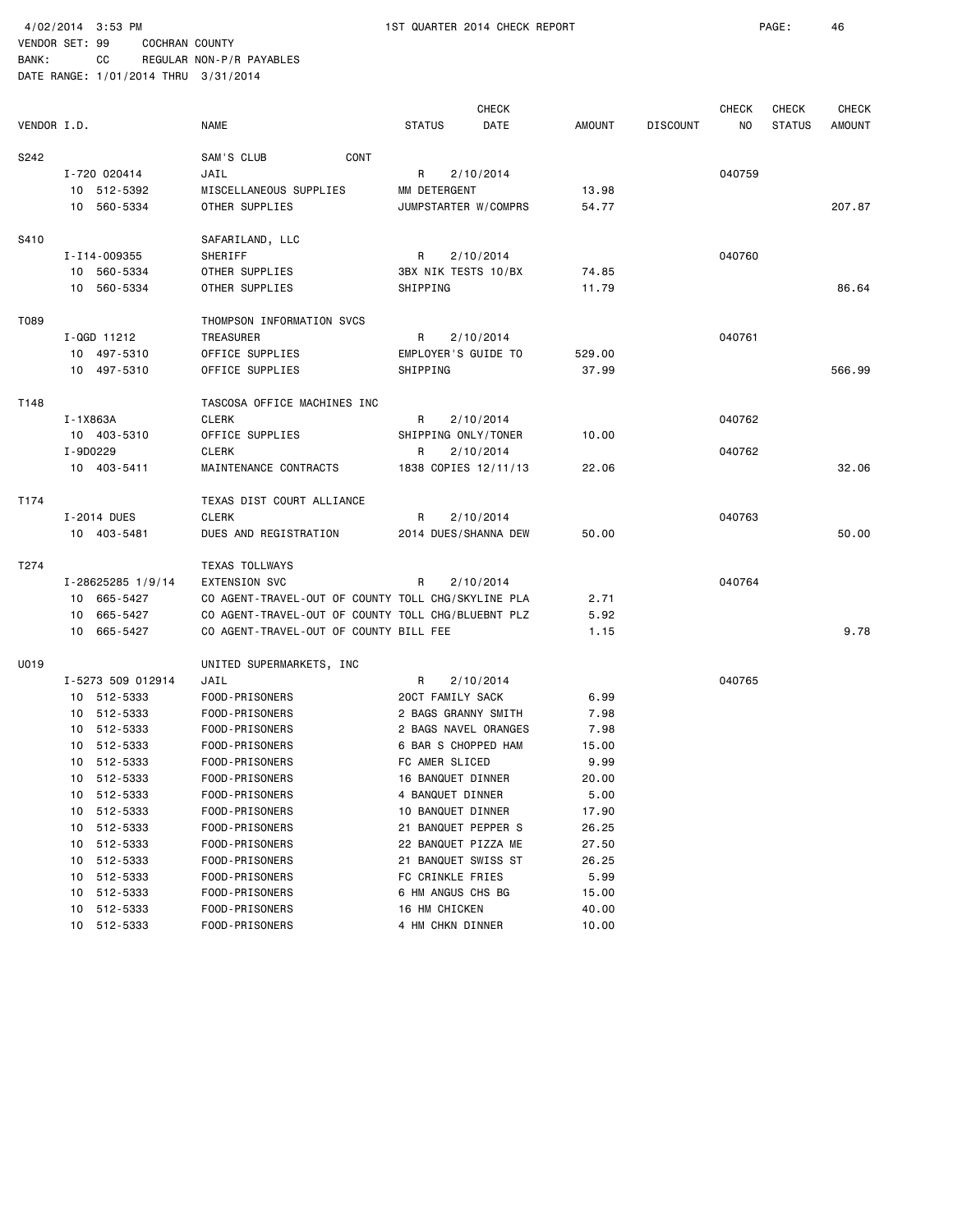4/02/2014 3:53 PM 1ST QUARTER 2014 CHECK REPORT PAGE: 47

VENDOR SET: 99 COCHRAN COUNTY BANK: CC REGULAR NON-P/R PAYABLES

|             |                   |                            |                        | <b>CHECK</b>         |         |                 | <b>CHECK</b> | <b>CHECK</b>  | <b>CHECK</b>  |
|-------------|-------------------|----------------------------|------------------------|----------------------|---------|-----------------|--------------|---------------|---------------|
| VENDOR I.D. |                   | <b>NAME</b>                | <b>STATUS</b>          | DATE                 | AMOUNT  | <b>DISCOUNT</b> | ΝO           | <b>STATUS</b> | <b>AMOUNT</b> |
| U019        |                   | UNITED SUPERMARKETS, ICONT |                        |                      |         |                 |              |               |               |
|             | I-5273 509 012914 | JAIL                       | R                      | 2/10/2014            |         |                 | 040765       |               |               |
|             | 10 512-5333       | FOOD-PRISONERS             | <b>3 HM CHKN STEAK</b> |                      | 12.50   |                 |              |               |               |
|             | 10 512-5333       | FOOD-PRISONERS             | 8 HM GRLD BRBN STK     |                      | 20.00   |                 |              |               |               |
|             | 10 512-5333       | FOOD-PRISONERS             | 8 HM PUB FVR CHPPE     |                      | 20.00   |                 |              |               |               |
|             | 512-5333<br>10    | FOOD-PRISONERS             | 26 HM TURKEY DINNER    |                      | 65.00   |                 |              |               |               |
|             | 512-5333<br>10    | FOOD-PRISONERS             | VOID 10 HM TURKEY DI   |                      | 25.00CR |                 |              |               |               |
|             | 512-5333<br>10    | FOOD-PRISONERS             | 16 HNG MAN DINNER      |                      | 40.00   |                 |              |               |               |
|             | 512-5333<br>10    | FOOD-PRISONERS             | 17 HNG MAN DINNER      |                      | 42.50   |                 |              |               |               |
|             | 512-5333<br>10    | FOOD-PRISONERS             | 18 HUNGARY MAN         |                      | 45.00   |                 |              |               |               |
|             | 512-5333<br>10    | FOOD-PRISONERS             | 7 MC BATTER FISH F     |                      | 21.00   |                 |              |               |               |
|             | 512-5333<br>10    | FOOD-PRISONERS             | 14 MC ROASTED CHICK    |                      | 42.00   |                 |              |               |               |
|             | 512-5333<br>10    | FOOD-PRISONERS             |                        | 14 MC STK & POTATOES | 42.00   |                 |              |               |               |
|             | 512-5333<br>10    | FOOD-PRISONERS             | SWN HGRY MAN FRD/2     |                      | 6.98    |                 |              |               |               |
|             | 10<br>512-5333    | FOOD-PRISONERS             | 8 SWN HM CHICKEN S     |                      | 20.00   |                 |              |               | 593.81        |
| V039        |                   | HIGINIO VASQUEZ JR. dba    |                        |                      |         |                 |              |               |               |
|             | I-05100 011514    | JAIL                       | R                      | 2/10/2014            |         |                 | 040766       |               |               |
|             | 10 512-5333       | FOOD-PRISONERS             | SF SUGAR               |                      | 5.79    |                 |              |               |               |
|             | 10 512-5333       | FOOD-PRISONERS             | 2 C&H GRAN SUGAR       |                      | 14.78   |                 |              |               |               |
|             | I-13103 012414    | JAIL                       | R                      | 2/10/2014            |         |                 | 040766       |               |               |
|             | 10 512-5333       | FOOD-PRISONERS             | NAVEL ORANGE           |                      | 7.26    |                 |              |               |               |
|             | 10 512-5333       | FOOD-PRISONERS             | FUJI APPLES            |                      | 4.69    |                 |              |               |               |
|             | I-15100 012814    | JAIL                       | R                      | 2/10/2014            |         |                 | 040766       |               |               |
|             | 10 512-5333       | FOOD-PRISONERS             | 4 SF DRNK MX/LEM       |                      | 12.36   |                 |              |               |               |
|             | 10 512-5333       | FOOD-PRISONERS             | BORDEN IWS CHIPTLE C   |                      | 4.98    |                 |              |               |               |
|             | 10 512-5333       | FOOD-PRISONERS             |                        | BORDEN IWS PEPPER JA | 4.98    |                 |              |               |               |
|             | I-20100 010914    | JAIL                       | R                      | 2/10/2014            |         |                 | 040766       |               |               |
|             | 10 512-5333       | FOOD-PRISONERS             | 4 BIMBO WHEAT          |                      | 9.96    |                 |              |               |               |
|             | I-25103 012614    | JAIL                       | R                      | 2/10/2014            |         |                 | 040766       |               |               |
|             | 10 512-5333       | FOOD-PRISONERS             |                        | 11 AJ SCR EGG/SAUS/H | 26.29   |                 |              |               |               |
|             | 10 512-5333       | FOOD-PRISONERS             | 2 J DEAN BRKFST BOWL   |                      | 6.58    |                 |              |               |               |
|             | 512-5333<br>10    | FOOD-PRISONERS             | J DEAN BRKFST BOWLS    |                      | 3.29    |                 |              |               |               |
|             | 512-5333<br>10    | FOOD-PRISONERS             |                        | 4 J DEAN BRKFST BOWL | 13.16   |                 |              |               |               |
|             | 512-5333<br>10    | FOOD-PRISONERS             |                        | 4 J DEAN BRK BOWL SA | 13.16   |                 |              |               |               |
|             | 512-5333<br>10    | FOOD-PRISONERS             | J DEAN BRKFST BOWLS    |                      | 3.29    |                 |              |               |               |
|             | 512-5333<br>10    | FOOD-PRISONERS             |                        | 2 J DEAN BRKFST BOWL | 6.58    |                 |              |               |               |
|             | 512-5333<br>10    | FOOD-PRISONERS             |                        | 2 J DEAN BRK BOWL SA | 6.58    |                 |              |               |               |
|             | 512-5333<br>10    | FOOD-PRISONERS             | J DEAN BRK BOWL SAUS   |                      | 3.29    |                 |              |               |               |
|             | 10 512-5333       | FOOD-PRISONERS             | J DEAN BRKFST BOWLS    |                      | 3.29    |                 |              |               |               |
|             | 10 512-5333       | FOOD-PRISONERS             |                        | J DEAN BRK BOWL SAUS | 3.29    |                 |              |               |               |
|             | 512-5333<br>10    | FOOD-PRISONERS             |                        | J DEAN BRKFST BOWLS/ | 6.58    |                 |              |               |               |
|             | 512-5333<br>10    | FOOD-PRISONERS             | 2 J DEAN SAU EG CHS    |                      | 12.98   |                 |              |               |               |
|             | 512-5333<br>10    | FOOD-PRISONERS             |                        | J DEAN SAUS EGG CH B | 6.49    |                 |              |               |               |
|             | 10 512-5333       | FOOD-PRISONERS             |                        | J DEAN SAU EGG CHS M | 17.67   |                 |              |               |               |
|             | 10 512-5333       | FOOD-PRISONERS             | 2 SF GAL MILK          |                      | 8.78    |                 |              |               |               |
|             | I-31100 011114    | JAIL                       | R                      | 2/10/2014            |         |                 | 040766       |               |               |
|             | 10 512-5333       | FOOD-PRISONERS             |                        | HM BONELESS PORK DIN | 10.17   |                 |              |               |               |
|             |                   |                            |                        |                      |         |                 |              |               |               |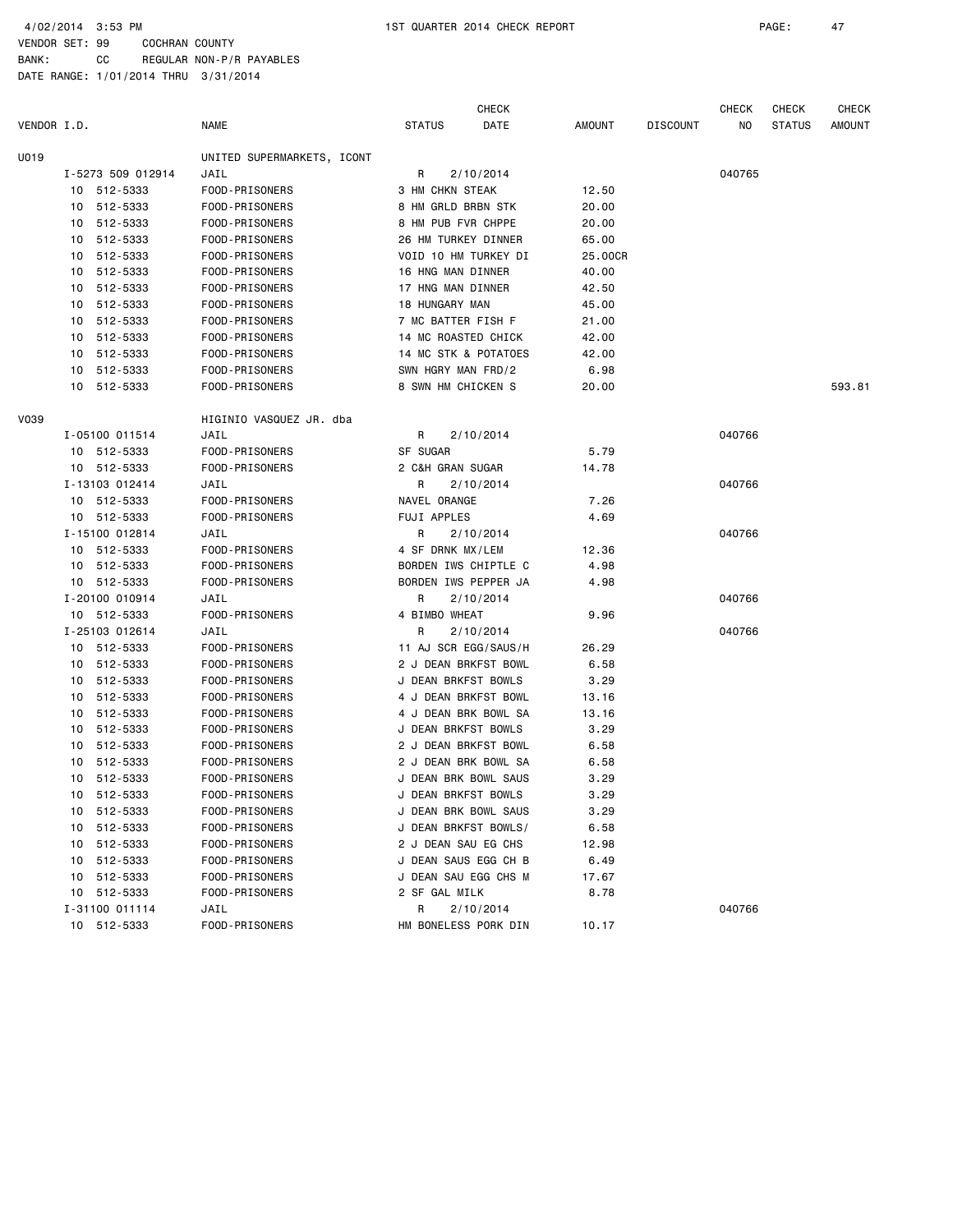|             |    |                |                            |                     | <b>CHECK</b>         |               |                 | CHECK  | CHECK         | <b>CHECK</b>  |
|-------------|----|----------------|----------------------------|---------------------|----------------------|---------------|-----------------|--------|---------------|---------------|
| VENDOR I.D. |    |                | <b>NAME</b>                | <b>STATUS</b>       | DATE                 | <b>AMOUNT</b> | <b>DISCOUNT</b> | NO.    | <b>STATUS</b> | <b>AMOUNT</b> |
| V039        |    |                | HIGINIO VASQUEZ JR. dbCONT |                     |                      |               |                 |        |               |               |
|             |    | I-31100 011114 | JAIL                       | R                   | 2/10/2014            |               |                 | 040766 |               |               |
|             |    | 10 512-5333    | FOOD-PRISONERS             |                     | HM SALISBURY STEAK D | 16.95         |                 |        |               |               |
|             |    | 10 512-5333    | FOOD-PRISONERS             |                     | HM BUFFALO CHKN STRI | 16.95         |                 |        |               |               |
|             |    | 10 512-5333    | FOOD-PRISONERS             |                     | HM SALISBURY STEAK D | 16.95         |                 |        |               |               |
|             |    | 10 512-5333    | FOOD-PRISONERS             | TENDER CRUST WHITE  |                      | 1.39          |                 |        |               |               |
|             | 10 | 512-5333       | FOOD-PRISONERS             | BQT MEATLOAF DNR/4  |                      | 7.16          |                 |        |               |               |
|             |    | 10 512-5333    | FOOD-PRISONERS             | BQT SALS STEAK DNR  |                      | 1.79          |                 |        |               |               |
|             |    | I-32100 010614 | JAIL                       | R                   | 2/10/2014            |               |                 | 040766 |               |               |
|             |    | 10 512-5333    | FOOD-PRISONERS             | 3 KR VELVEETA IWS   |                      | 8.67          |                 |        |               |               |
|             | 10 | 512-5333       | FOOD-PRISONERS             | LETTUCE CELLO       |                      | 1.09          |                 |        |               |               |
|             |    | I-56100 011414 | JAIL                       | R                   | 2/10/2014            |               |                 | 040766 |               |               |
|             |    | 10 512-5333    | FOOD-PRISONERS             | ORANGES             |                      | 2.99          |                 |        |               |               |
|             | 10 | 512-5333       | FOOD-PRISONERS             | TENDER CRUST LG/3   |                      | 4.17          |                 |        |               |               |
|             |    | 10 512-5333    | FOOD-PRISONERS             |                     | 2 TENDER CRUST WHITE | 2.78          |                 |        |               |               |
|             |    | 10 512-5333    | FOOD-PRISONERS             | BIMBO SFT WHITE     |                      | 2.39          |                 |        |               |               |
|             |    | I-74100 010514 | JAIL                       | R                   | 2/10/2014            |               |                 | 040766 |               |               |
|             | 10 | 512-5333       | FOOD-PRISONERS             | 2 BIMBO WHEAT       |                      | 4.98          |                 |        |               |               |
|             | 10 | 512-5333       | FOOD-PRISONERS             |                     | J DEAN BRK BOWL SAUS | 5.98          |                 |        |               |               |
|             | 10 | 512-5333       | FOOD-PRISONERS             |                     | J DEAN BRKFST BOWLS/ | 11.96         |                 |        |               |               |
|             | 10 | 512-5333       | FOOD-PRISONERS             |                     | J DEAN BRK BOWLS PAN | 11.96         |                 |        |               |               |
|             | 10 | 512-5333       | FOOD-PRISONERS             |                     | J DEAN BRK BOWL SAUS | 5.98          |                 |        |               |               |
|             | 10 | 512-5333       | FOOD-PRISONERS             | J DEAN BRKFST BOWLS |                      | 2.99          |                 |        |               |               |
|             | 10 | 512-5333       | FOOD-PRISONERS             | BQT MEATLOAF DNR    |                      | 1.79          |                 |        |               |               |
|             | 10 | 512-5333       | FOOD-PRISONERS             |                     | J DEAN BRI BOWLS PAN | 2.99          |                 |        |               |               |
|             | 10 | 512-5333       | FOOD-PRISONERS             |                     | J DEAN BRKFST BOWLS/ | 5.98          |                 |        |               |               |
|             |    | 10 512-5333    | FOOD-PRISONERS             |                     | J DEAN SAU EG CHS CR | 5.69          |                 |        |               |               |
|             |    | 10 512-5333    | FOOD-PRISONERS             |                     | J DEAN SAU EGG CHS M | 5.69          |                 |        |               |               |
|             |    | 10 512-5333    | FOOD-PRISONERS             |                     | J DEAN BRK BOWL SAUS | 2.99          |                 |        |               |               |
|             |    | 10 512-5333    | FOOD-PRISONERS             |                     | J DEAN BRKFST BOWLS/ | 5.98          |                 |        |               |               |
|             |    | 10 512-5333    | FOOD-PRISONERS             |                     | J DEAN SAUS EGG CH B | 5.69          |                 |        |               |               |
|             | 10 | 512-5333       | FOOD-PRISONERS             |                     | BQT PORK RIBLET MEAL | 5.56          |                 |        |               |               |
|             | 10 | 512-5333       | FOOD-PRISONERS             | BQT TRKY DNR        |                      | 1.49          |                 |        |               |               |
|             | 10 | 512-5333       | FOOD-PRISONERS             | BQT MEATLOAF DNR    |                      | 1.79          |                 |        |               |               |
|             | 10 | 512-5333       | FOOD-PRISONERS             | BQT TRKY DNR/3      |                      | 4.47          |                 |        |               |               |
|             | 10 | 512-5333       | FOOD-PRISONERS             | BQT SALS STEAK DNR  |                      | 1.79          |                 |        |               |               |
|             | 10 | 512-5333       | FOOD-PRISONERS             | BQT MEATLOAF DNR/2  |                      | 3.58          |                 |        |               |               |
|             | 10 | 512-5333       | FOOD-PRISONERS             |                     | BQT SALS STEAK DNR/3 | 5.37          |                 |        |               |               |
|             | 10 | 512-5333       | FOOD-PRISONERS             |                     | BQT PORK RIBLET MEAL | 1.39          |                 |        |               |               |
|             | 10 | 512-5333       | FOOD-PRISONERS             |                     | HM BONELESS PORK DIN | 8.38          |                 |        |               |               |
|             | 10 | 512-5333       | FOOD-PRISONERS             |                     | HM MEXICAN FIESTA DI | 8.38          |                 |        |               |               |
|             | 10 | 512-5333       | FOOD-PRISONERS             |                     | HM BONELESS FRIED CH | 16.76         |                 |        |               |               |
|             | 10 | 512-5333       | FOOD-PRISONERS             |                     | HM MEATLOAF DINNER/4 | 16.76         |                 |        |               |               |
|             | 10 | 512-5333       | FOOD-PRISONERS             |                     | J DEAN BRKFST BOWLS/ | 5.98          |                 |        |               |               |
|             | 10 | 512-5333       | FOOD-PRISONERS             |                     | HM BEER BATTERED CHK | 16.76         |                 |        |               |               |
|             | 10 | 512-5333       | FOOD-PRISONERS             | SF GAL MILK         |                      | 4.39          |                 |        |               | 483.05        |
|             |    |                |                            |                     |                      |               |                 |        |               |               |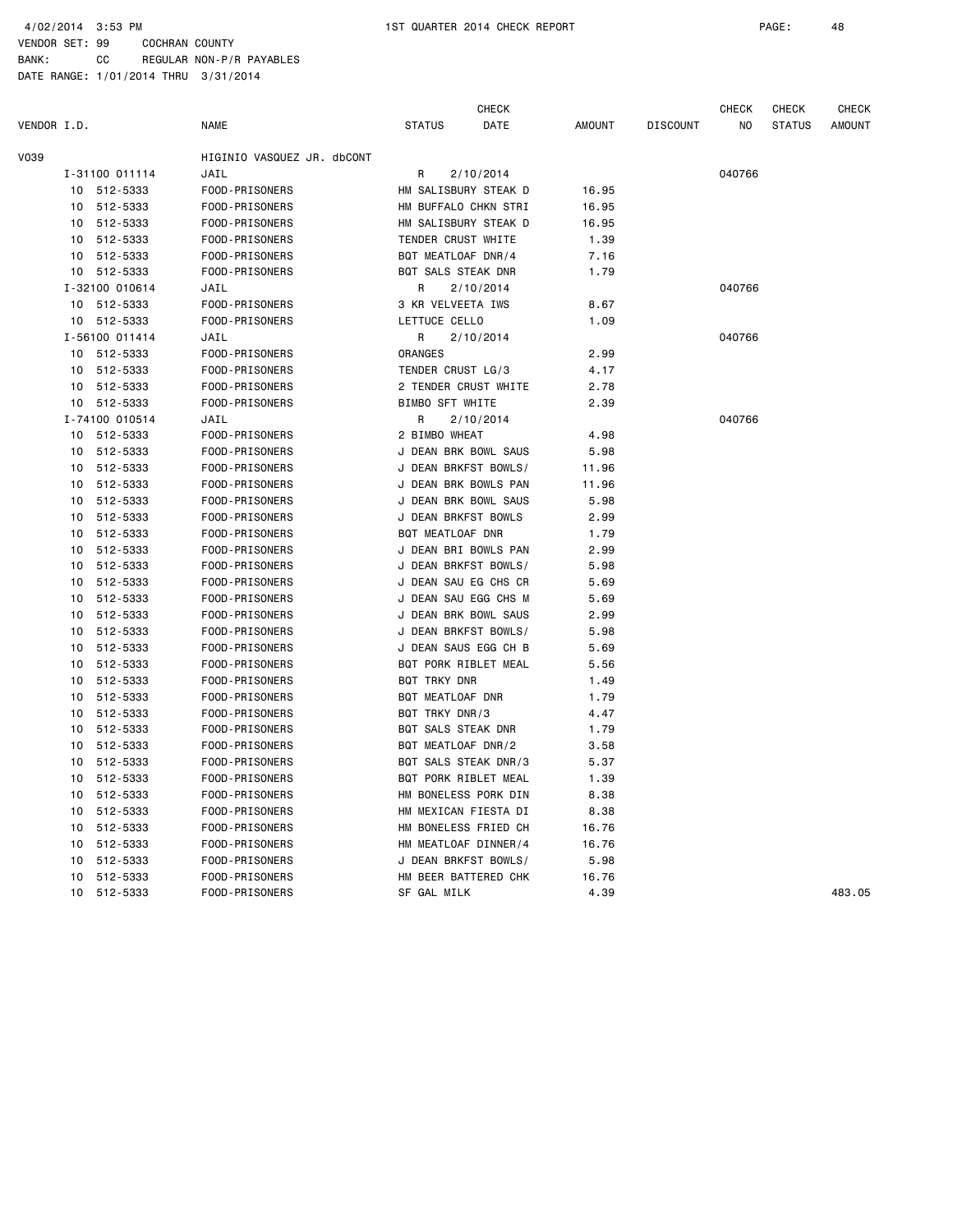4/02/2014 3:53 PM 1ST QUARTER 2014 CHECK REPORT PAGE: 49

VENDOR SET: 99 COCHRAN COUNTY BANK: CC REGULAR NON-P/R PAYABLES

|             |                   |                              |                      | <b>CHECK</b>         |               |                 | <b>CHECK</b> | <b>CHECK</b>  | <b>CHECK</b>  |
|-------------|-------------------|------------------------------|----------------------|----------------------|---------------|-----------------|--------------|---------------|---------------|
| VENDOR I.D. |                   | <b>NAME</b>                  | <b>STATUS</b>        | DATE                 | <b>AMOUNT</b> | <b>DISCOUNT</b> | NO           | <b>STATUS</b> | <b>AMOUNT</b> |
| W055        |                   | WINDSTREAM COMMUNICATIONS SW |                      |                      |               |                 |              |               |               |
|             | I-266-0638 FEB14  | <b>MUSEUM</b>                | R                    | 2/10/2014            |               |                 | 040767       |               |               |
|             | 10 652-5420       | TELECOMMUNICATIONS           | BASIC LOCAL SVC      |                      | 51.80         |                 |              |               |               |
|             | 10 652-5420       | TELECOMMUNICATIONS           | OPTIONAL SVC         |                      | 3.15          |                 |              |               |               |
|             | 10 652-5420       | TELECOMMUNICATIONS           | LONG DISTANCE SVC    |                      | 6.21          |                 |              |               |               |
|             | 10 652-5420       | TELECOMMUNICATIONS           | CR LATE FEE JAN14    |                      | 2.90CR        |                 |              |               |               |
|             | I-266-5700 FEB14  | SHERIFF                      | R                    | 2/10/2014            |               |                 | 040767       |               |               |
|             | 10<br>560-5420    | TELECOMMUNICATIONS           | BASIC LOCAL SVC      |                      | 55.92         |                 |              |               |               |
|             | 10 560-5420       | TELECOMMUNICATIONS           | LONG DISTANCE SVC    |                      | 6.11          |                 |              |               | 120.29        |
| <b>WO70</b> |                   | R D WALLACE OIL CO INC       |                      |                      |               |                 |              |               |               |
|             | $I - 1400 02/14$  | PREC 4                       | R                    | 2/10/2014            |               |                 | 040768       |               |               |
|             | 15 624-5330       | FUEL AND OIL                 | 26GL UNL 1/13/14     |                      | 73.19         |                 |              |               |               |
|             | 15 624-5330       | FUEL AND OIL                 | 29GL UNL 1/23/14     |                      | 81.64         |                 |              |               |               |
|             | $I - 3440 02/14$  | PREC 1                       | R                    | 2/10/2014            |               |                 | 040768       |               |               |
|             | 15 621-5330       | FUEL & OIL                   | 27.4GL UNL 1/7/14    |                      | 77.13         |                 |              |               |               |
|             | 15 621-5330       | FUEL & OIL                   | 13GL UNL 1/10/14     |                      | 36.60         |                 |              |               |               |
|             | 15 621-5330       | FUEL & OIL                   | 28.9GL UNL 1/21/14   |                      | 83.09         |                 |              |               |               |
|             | $I - 3540 02/14$  | PREC 3                       | R                    | 2/10/2014            |               |                 | 040768       |               |               |
|             | 15 623-5330       | FUEL AND OIL                 | 125.1GL DYED DIESEL  |                      | 419.09        |                 |              |               |               |
|             | 15 623-5330       | FUEL AND OIL                 | 12/1 PWR SVC         |                      | 5.95          |                 |              |               |               |
|             | 15 623-5330       | FUEL AND OIL                 | 141.7GL UNL 1/21/14  |                      | 398.89        |                 |              |               |               |
|             | 15 623-5330       | FUEL AND OIL                 | 116.2GL LS DIESEL 1/ |                      | 408.44        |                 |              |               |               |
|             | $I - 3600 02/14$  | <b>PARK</b>                  | R                    | 2/10/2014            |               |                 | 040768       |               |               |
|             | 10 660-5330       | FUEL AND OIL                 | 18.2GL UNL 1/2/14    |                      | 51.23         |                 |              |               |               |
|             | 10 660-5330       | FUEL AND OIL                 | 24GL UNL 1/13/14     |                      | 67.56         |                 |              |               |               |
|             | $I - 3620 02/14$  | <b>CEMETERY</b>              | R                    | 2/10/2014            |               |                 | 040768       |               |               |
|             | 10 516-5330       | FUEL & OIL                   | 24GL UNL 1/23/14     |                      | 69.96         |                 |              |               |               |
|             | $I - 3700 02/14$  | SHERIFF                      | R                    | 2/10/2014            |               |                 | 040768       |               |               |
|             | 10 560-5330       | FUEL AND OIL                 | 98GL UNL/#107        |                      | 277.61        |                 |              |               |               |
|             | 560-5330<br>10    | FUEL AND OIL                 | 20.4GL UNL/#111      |                      | 57.43         |                 |              |               |               |
|             | 560-5330<br>10    | FUEL AND OIL                 | 44GL UNL/#133        |                      | 126.27        |                 |              |               | 2,234.08      |
| W115        |                   | RAYMOND D WEBER, SHERIFF     |                      |                      |               |                 |              |               |               |
|             | $I-WIN$ ZIP 01/14 | SHERIFF                      | R                    | 2/10/2014            |               |                 | 040769       |               |               |
|             | 10 560-5310       | OFFICE SUPPLIES              | R/B WIN ZIP 1/28/14  |                      | 46.90         |                 |              |               | 46.90         |
| W164        |                   | <b>WARREN CAT</b>            |                      |                      |               |                 |              |               |               |
|             | I-PS020268298     | PREC <sub>2</sub>            | R                    | 2/10/2014            |               |                 | 040770       |               |               |
|             | 15 622-5451       | REPAIRS                      | 3 LUBE FILTER        |                      | 47.40         |                 |              |               |               |
|             | 15 622-5451       | REPAIRS                      | 2 FUEL FILTER        |                      | 57.04         |                 |              |               |               |
|             | 15 622-5451       | REPAIRS                      |                      | ELEMENT ASSY #328-36 | 84.81         |                 |              |               |               |
|             | 15 622-5451       | REPAIRS                      | 10 CAP & PROBE       |                      | 14.20         |                 |              |               |               |
|             | 622-5451<br>15    | REPAIRS                      | ELEMENT ASM #245-637 |                      | 63.94         |                 |              |               |               |
|             | 622-5451<br>15    | REPAIRS                      | ELEMENT ASM #245-637 |                      | 40.40         |                 |              |               |               |
|             | 15 622-5451       | REPAIRS                      | 2 5GL OIL 30W T/DT   |                      | 190.82        |                 |              |               | 498.61        |
|             |                   |                              |                      |                      |               |                 |              |               |               |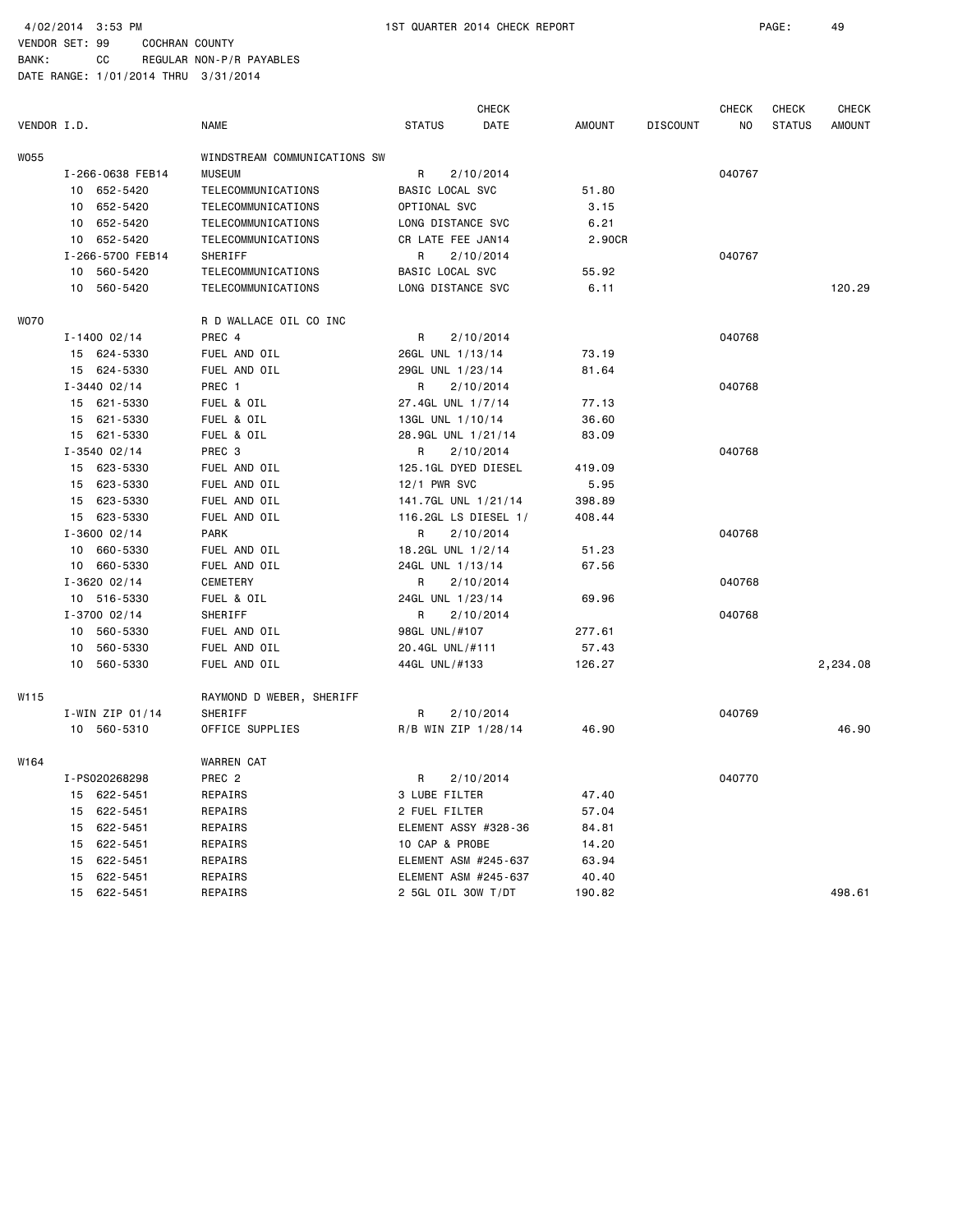|             |                     |                                | CHECK                 |               |                 | <b>CHECK</b> | <b>CHECK</b>  | <b>CHECK</b>  |
|-------------|---------------------|--------------------------------|-----------------------|---------------|-----------------|--------------|---------------|---------------|
| VENDOR I.D. |                     | <b>NAME</b>                    | <b>STATUS</b><br>DATE | <b>AMOUNT</b> | <b>DISCOUNT</b> | NO           | <b>STATUS</b> | <b>AMOUNT</b> |
| W193        |                     | WESTWARD AUTOMOTIVE REPAIR LLC |                       |               |                 |              |               |               |
|             | $I - 2968$          | <b>SHERIFF</b>                 | R<br>2/10/2014        |               |                 | 040771       |               |               |
|             | 560-5451<br>10      | MACHINERY-NON-OFFICE REPAIR    | CHG OIL/CK FLUIDS #1  | 12.00         |                 |              |               |               |
|             | 560-5451<br>10      | MACHINERY-NON-OFFICE REPAIR    | CHG OIL/CK FLUIDS #1  | 12.00         |                 |              |               |               |
|             | 560-5451<br>10      | MACHINERY-NON-OFFICE REPAIR    | CHG OIL/CK FLUIDS #1  | 12.00         |                 |              |               |               |
|             | 560-5451<br>10      | MACHINERY-NON-OFFICE REPAIR    | CHG OIL/CK FLUIDS #1  | 12.00         |                 |              |               |               |
|             | 560-5451<br>10      | MACHINERY-NON-OFFICE REPAIR    | CHG OIL/CK FLUIDS #1  | 12.00         |                 |              |               |               |
|             | 560-5451<br>10      | MACHINERY-NON-OFFICE REPAIR    | CHG OIL/CK FLUIDS #1  | 12.00         |                 |              |               |               |
|             | 560-5451<br>10      | MACHINERY-NON-OFFICE REPAIR    | CHG OIL/CK FLUIDS #1  | 12.00         |                 |              |               |               |
|             | 10<br>560-5451      | MACHINERY-NON-OFFICE REPAIR    | CHG OIL/CK FLUIDS #1  | 12.00         |                 |              |               |               |
|             | 10<br>560-5451      | MACHINERY-NON-OFFICE REPAIR    | CHG OIL/CK FLUIDS #1  | 12.00         |                 |              |               |               |
|             | 10 560-5451         | MACHINERY-NON-OFFICE REPAIR    | AIR CLEANER           | 16.20         |                 |              |               |               |
|             | $I - 3164$          | JUVENILE PROBATION             | R<br>2/10/2014        |               |                 | 040771       |               |               |
|             | 17 573-5451         | REPAIR                         | RPL DR ACTUATOR ON H  | 90.00         |                 |              |               |               |
|             | 17<br>573-5451      | REPAIR                         | <b>ACTUATOR</b>       | 74.90         |                 |              |               | 289.10        |
| W164        |                     | <b>WARREN CAT</b>              |                       |               |                 |              |               |               |
|             | I-2014 140M2 GRADER | PREC 3                         | R<br>2/18/2014        |               |                 | 040772       |               |               |
|             | 15 623-5571         | CAPITAL OUTLAY                 | 2014 140M2 #C58384 W  | 282,785.00    |                 |              |               |               |
|             | 15 623-5571         | CAPITAL OUTLAY                 | - '09 CAT 140M #B9D1  | 166,000.00CR  |                 |              |               | 116,785.00    |
| M236        |                     | JOEL MARTINEZ                  |                       |               |                 |              |               |               |
|             | I-48 Replacement    | <b>CLERK</b>                   | R<br>2/19/2014        |               |                 | 040773       |               |               |
|             | 10 403-5451         | REPAIRS                        | RMV MALWR; MAINT, RPR | 75.00         |                 |              |               | 75.00         |
| A176        |                     | MACK ASHMORE                   |                       |               |                 |              |               |               |
|             | I-ELEC SCH 2/18/14  | ELECTIONS                      | 2/21/2014<br>R        |               |                 | 040774       |               |               |
|             | 10 490-5102         | ELECTION SALARIES              | ELEC SCHOOL 2/18/14;  | 20.00         |                 |              |               | 20,00         |
| B083        |                     | LISA BOWMAN                    |                       |               |                 |              |               |               |
|             | I-ELEC SCH 2/18/14  | ELECTIONS                      | 2/21/2014<br>R        |               |                 | 040775       |               |               |
|             | 10 490-5102         | ELECTION SALARIES              | ELEC SCHOOL 2/18/14;  | 20.00         |                 |              |               | 20.00         |
| B084        |                     | TAMMIE BOWMAN                  |                       |               |                 |              |               |               |
|             | I-ELEC SCH 2/18/14  | <b>ELECTIONS</b>               | R<br>2/21/2014        |               |                 | 040776       |               |               |
|             | 10 490-5102         | ELECTION SALARIES              | ELEC SCHOOL 2/18/14;  | 20.00         |                 |              |               | 20.00         |
| B184        |                     | MELINDA BLACKSTOCK             |                       |               |                 |              |               |               |
|             | I-ELEC SCH 2/18/14  | ELECTIONS                      | 2/21/2014<br>R        |               |                 | 040777       |               |               |
|             | 10 490-5102         | ELECTION SALARIES              | ELEC SCHOOL 2/18/14;  | 20.00         |                 |              |               | 20,00         |
| C310        |                     | DAVID CORDER                   |                       |               |                 |              |               |               |
|             | I-ELEC SCH 2/18/14  | ELECTIONS                      | 2/21/2014<br>R        |               |                 | 040778       |               |               |
|             | 10 490-5102         | ELECTION SALARIES              | ELEC SCHOOL 2/18/14;  | 20,00         |                 |              |               | 20,00         |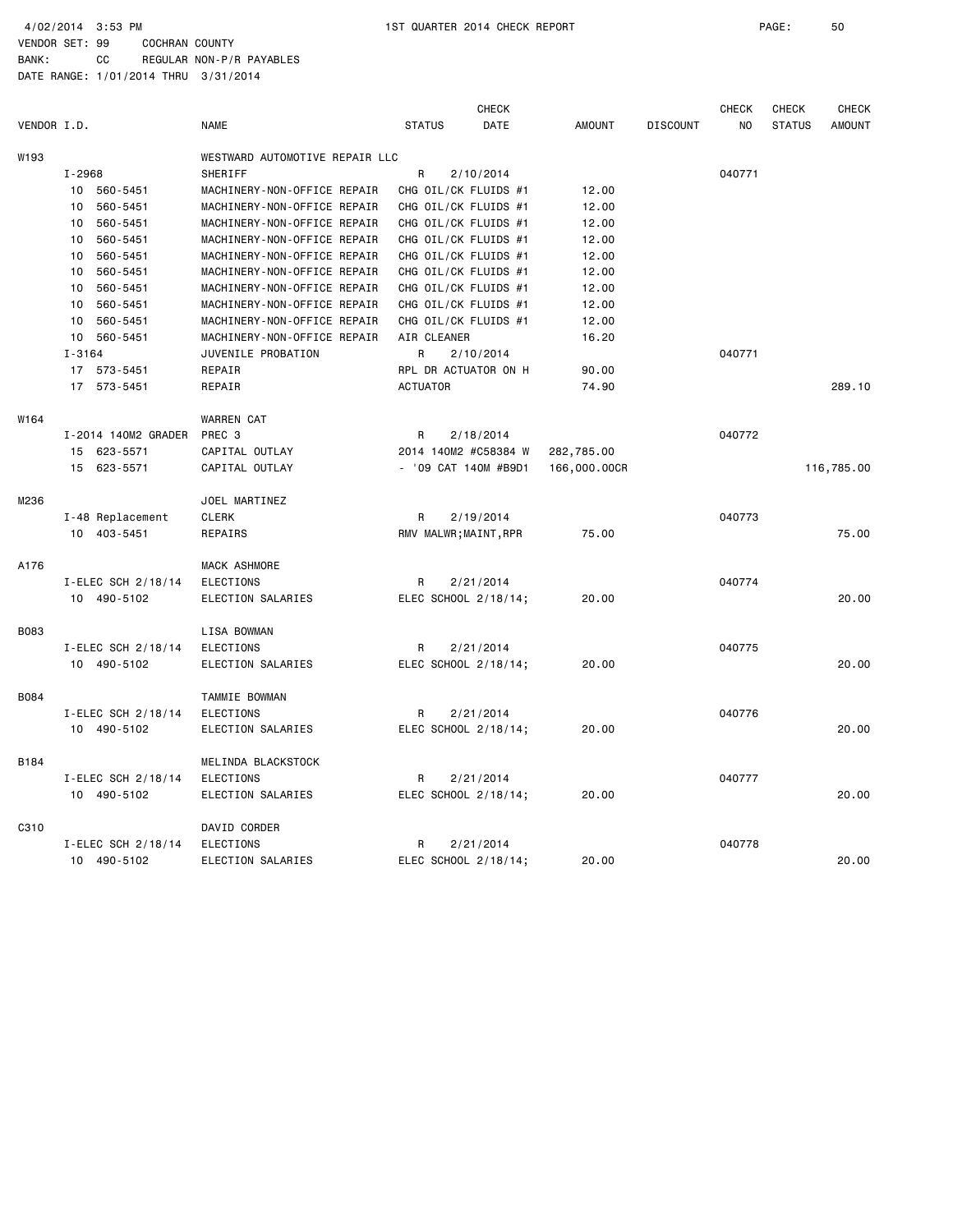| VENDOR I.D.      |                                         | <b>NAME</b>                                                                              | <b>STATUS</b>                        | <b>CHECK</b><br>DATE | <b>AMOUNT</b>     | <b>DISCOUNT</b> | <b>CHECK</b><br>NO | <b>CHECK</b><br><b>STATUS</b> | <b>CHECK</b><br><b>AMOUNT</b> |
|------------------|-----------------------------------------|------------------------------------------------------------------------------------------|--------------------------------------|----------------------|-------------------|-----------------|--------------------|-------------------------------|-------------------------------|
| H <sub>138</sub> | I-ELEC SCH 2/18/14<br>10 490-5102       | JAY HANLEY<br><b>ELECTIONS</b><br>ELECTION SALARIES                                      | R<br>ELEC SCHOOL 2/18/14;            | 2/21/2014            | 20.00             |                 | 040779             |                               | 20.00                         |
| I005             | I-ELEC SCH 2/18/14<br>10 490-5102       | TINA KAY IVINS<br><b>ELECTIONS</b><br>ELECTION SALARIES                                  | R<br>ELEC SCHOOL 2/18/14;            | 2/21/2014            | 20.00             |                 | 040780             |                               | 20,00                         |
| M287             | I-ELEC SCH 2/18/14<br>10 490-5102       | JACOB McLENDON<br>ELECTIONS<br>ELECTION SALARIES                                         | R<br>ELEC SCHOOL 2/18/14;            | 2/21/2014            | 20.00             |                 | 040781             |                               | 20,00                         |
| R096             | I-ELEC SCH 2/18/14<br>10 490-5102       | MALISA RODRIQUEZ<br>ELECTIONS<br>ELECTION SALARIES                                       | R<br>ELEC SCHOOL 2/18/14;            | 2/21/2014            | 20.00             |                 | 040782             |                               | 20.00                         |
| R157             | I-ELEC SCH 2/18/14<br>10 490-5102       | ETHEL RICHARDSON<br><b>ELECTIONS</b><br>ELECTION SALARIES                                | R<br>ELEC SCHOOL 2/18/14;            | 2/21/2014            | 20.00             |                 | 040783             |                               | 20.00                         |
| S317             | I-ELEC SCH 2/18/14<br>10 490-5102       | TERESA SMITH<br>ELECTIONS<br>ELECTION SALARIES                                           | R<br>ELEC SCHOOL 2/18/14;            | 2/21/2014            | 20.00             |                 | 040784             |                               | 20.00                         |
| S326             | I-ELEC SCH 2/18/14<br>10 490-5102       | JOHN H. SCHMIDT<br>ELECTIONS<br>ELECTION SALARIES                                        | R<br>ELEC SCHOOL 2/18/14;            | 2/21/2014            | 20.00             |                 | 040785             |                               | 20.00                         |
| S406             | I-ELEC SCH 2/18/14<br>10 490-5102       | <b>ASHLYN STEVENS</b><br><b>ELECTIONS</b><br>ELECTION SALARIES                           | R<br>ELEC SCHOOL 2/18/14;            | 2/21/2014            | 20.00             |                 | 040786             |                               | 20.00                         |
| W049             | I-ELEC SCH 2/18/14<br>10 490-5102       | TRINA WILLIAMS<br>ELECTIONS<br>ELECTION SALARIES                                         | R<br>ELEC SCHOOL 2/18/14;            | 2/21/2014            | 20,00             |                 | 040787             |                               | 20.00                         |
| Z106             | I-ELEC SCH 2/18/14<br>10 490-5102       | JESSICA ZAPATA<br><b>ELECTIONS</b><br>ELECTION SALARIES                                  | R<br>ELEC SCHOOL 2/18/14;            | 2/21/2014            | 20.00             |                 | 040788             |                               | 20,00                         |
| A165             | I-1002159<br>10 403-5416<br>10 403-5416 | AFFILIATED COMPUTER SERVICES<br><b>CLERK</b><br>FILMING & INDEXING<br>FILMING & INDEXING | R<br>20/20 LAND REC #1645<br>FREIGHT | 2/27/2014            | 1,250.00<br>37.77 |                 | 040820             |                               | 1,287.77                      |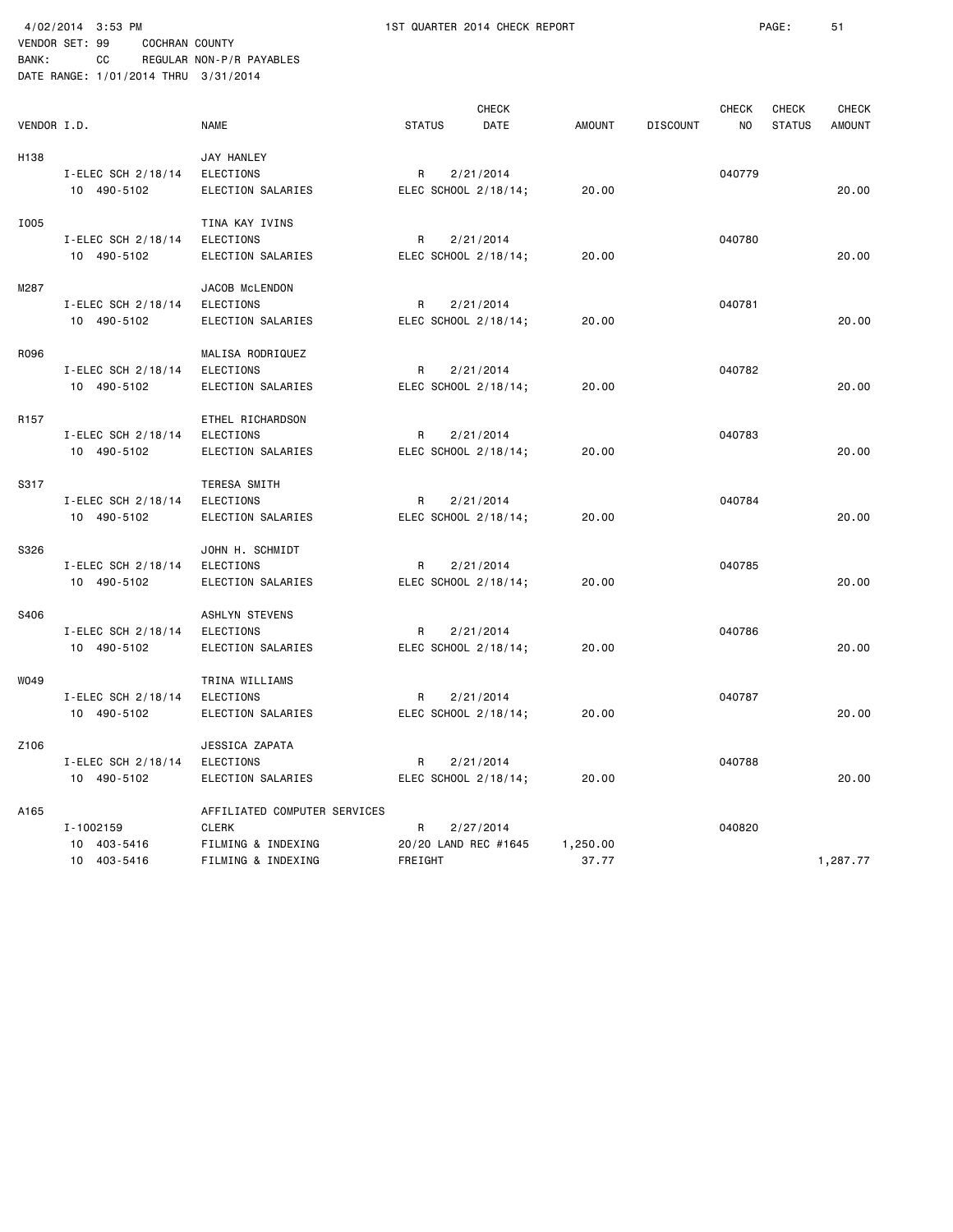BANK: CC REGULAR NON-P/R PAYABLES

VENDOR SET: 99 COCHRAN COUNTY

|             |    |                |                 |                       | <b>CHECK</b> |        |                 | CHECK  | CHECK         | CHECK  |
|-------------|----|----------------|-----------------|-----------------------|--------------|--------|-----------------|--------|---------------|--------|
| VENDOR I.D. |    |                | <b>NAME</b>     | <b>STATUS</b>         | DATE         | AMOUNT | <b>DISCOUNT</b> | NO.    | <b>STATUS</b> | AMOUNT |
| A178        |    |                | AMAZON          |                       |              |        |                 |        |               |        |
|             |    | C-090119733918 | LIBRARY         | R                     | 2/27/2014    |        |                 | 040821 |               |        |
|             |    | 10 650-5590    | <b>BOOKS</b>    | CR IGNITE ME          |              | 3.68CR |                 |        |               |        |
|             |    | I-009647596603 | LIBRARY         | R                     | 2/27/2014    |        |                 | 040821 |               |        |
|             |    | 10 650-5310    | OFFICE SUPPLIES | KIDS SCISSORS         |              | 13.25  |                 |        |               |        |
|             |    | I-053971289809 | LIBRARY         | R                     | 2/27/2014    |        |                 | 040821 |               |        |
|             |    | 10 650-5590    | <b>BOOKS</b>    | SHARP OBJECTS: A NOVE |              | 11.18  |                 |        |               |        |
|             |    | 10 650-5590    | <b>BOOKS</b>    | DARK PLACES: A NOVEL  |              | 8.87   |                 |        |               |        |
|             | 10 | 650-5590       | <b>BOOKS</b>    | FIRST LOVE            |              | 14.82  |                 |        |               |        |
|             | 10 | 650-5590       | <b>BOOKS</b>    | ZOM-B GLADIATOR       |              | 11.67  |                 |        |               |        |
|             | 10 | 650-5590       | <b>BOOKS</b>    | THE NIGHT OF THE COM  |              | 19.08  |                 |        |               |        |
|             | 10 | 650-5590       | <b>BOOKS</b>    | <b>OMENS</b>          |              | 19.59  |                 |        |               |        |
|             | 10 | 650-5590       | <b>BOOKS</b>    | THE IMPOSSIBLE KNIFE  |              | 12.01  |                 |        |               |        |
|             | 10 | 650-5590       | <b>BOOKS</b>    | WHAT SHE LEFT BEHIND  |              | 9.76   |                 |        |               |        |
|             | 10 | 650-5590       | <b>BOOKS</b>    | ANDREW'S BRAIN: A NOV |              | 14.82  |                 |        |               |        |
|             | 10 | 650-5590       | <b>BOOKS</b>    | FLOWERS IN THE ATTIC  |              | 9.43   |                 |        |               |        |
|             | 10 | 650-5590       | <b>BOOKS</b>    | HOLLOW CITY           |              | 10.25  |                 |        |               |        |
|             | 10 | 650-5590       | <b>BOOKS</b>    | ODD DUCK              |              | 12.60  |                 |        |               |        |
|             | 10 | 650-5590       | <b>BOOKS</b>    | THE LUCKY ONE         |              | 11.53  |                 |        |               |        |
|             |    | 10 650-5590    | <b>BOOKS</b>    | THE BEST OF ME        |              | 12.36  |                 |        |               |        |
|             |    | 10 650-5590    | <b>BOOKS</b>    | BEFORE WE MET:A NOVE  |              | 19.08  |                 |        |               |        |
|             |    | I-053975982977 | LIBRARY         | R                     | 2/27/2014    |        |                 | 040821 |               |        |
|             |    | 10 650-5590    | <b>BOOKS</b>    | THE PLACES WE KEEP    |              | 9.49   |                 |        |               |        |
|             |    | 10 650-5590    | <b>BOOKS</b>    | HELLO, MY NAME IS RU  |              | 12.96  |                 |        |               |        |
|             |    | I-090112189103 | LIBRARY         | R                     | 2/27/2014    |        |                 | 040821 |               |        |
|             |    | 10 650-5590    | <b>BOOKS</b>    | SCARY STORIES TO TEL  |              | 13.59  |                 |        |               |        |
|             |    | 10 650-5590    | <b>BOOKS</b>    | INTO THE STILL BLUE   |              | 14.21  |                 |        |               |        |
|             |    | 10 650-5590    | <b>BOOKS</b>    | IGNITE ME             |              | 14.79  |                 |        |               |        |
|             | 10 | 650-5590       | <b>BOOKS</b>    | AROUND THE WORLD IN   |              | 3.15   |                 |        |               |        |
|             | 10 | 650-5590       | <b>BOOKS</b>    | JOURNEY TO THE CENTE  |              | 2.85   |                 |        |               |        |
|             | 10 | 650-5590       | <b>BOOKS</b>    | THE PHANTOM OF THE P  |              | 12.59  |                 |        |               |        |
|             | 10 | 650-5590       | <b>BOOKS</b>    | THE ROBE OF SKULLS:   |              | 5.39   |                 |        |               |        |
|             | 10 | 650-5590       | <b>BOOKS</b>    | STILL LIFE WITH BREA  |              | 15.94  |                 |        |               |        |
|             | 10 | 650-5590       | <b>BOOKS</b>    | THE GAME CHANGER: A N |              | 7.48   |                 |        |               |        |
|             | 10 | 650-5590       | B00KS           | THE PERFECT GAME:A N  |              | 7.48   |                 |        |               |        |
|             | 10 | 650-5590       | <b>BOOKS</b>    | WORLD AFTER (PENRYN   |              | 7.99   |                 |        |               |        |
|             | 10 | 650-5590       | <b>BOOKS</b>    | CPN                   |              | 0.15CR |                 |        |               |        |
|             |    | I-090114303878 | LIBRARY         | R                     | 2/27/2014    |        |                 | 040821 |               |        |
|             |    | 10 650-5590    | <b>BOOKS</b>    | HUNGER (RIDERS OF TH  |              | 8.09   |                 |        |               |        |
|             |    | 10 650-5590    | <b>BOOKS</b>    | ANGELFALL (PENRYN &   |              | 5.04   |                 |        |               |        |
|             |    | 10 650-5590    | <b>BOOKS</b>    | THE BAG OF BONES: TH  |              | 5.39   |                 |        |               |        |
|             |    | 10 650-5590    | <b>BOOKS</b>    | THE SWEETEST GAME     |              | 11.08  |                 |        |               |        |
|             |    | 10 650-5590    | <b>BOOKS</b>    | CPN                   |              | 0.10CR |                 |        |               |        |
|             |    | I-174604101863 | LIBRARY         | R                     | 2/27/2014    |        |                 | 040821 |               |        |
|             |    | 10 650-5590    | <b>BOOKS</b>    | SCAREDY SQUIRREL      |              | 12.62  |                 |        |               |        |
|             | 10 | 650-5590       | <b>BOOKS</b>    | <b>CHESTER</b>        |              | 14.47  |                 |        |               |        |
|             |    | 10 650-5590    | <b>BOOKS</b>    | CHESTER'S BACK!       |              | 14.70  |                 |        |               |        |
|             |    | 10 650-5590    | <b>BOOKS</b>    | CHESTER'S MASTERPIEC  |              | 14.74  |                 |        |               |        |
|             |    | I-174607693528 | LIBRARY         | R                     | 2/27/2014    |        |                 | 040821 |               |        |
|             |    |                |                 |                       |              |        |                 |        |               |        |
|             |    |                |                 |                       |              |        |                 |        |               |        |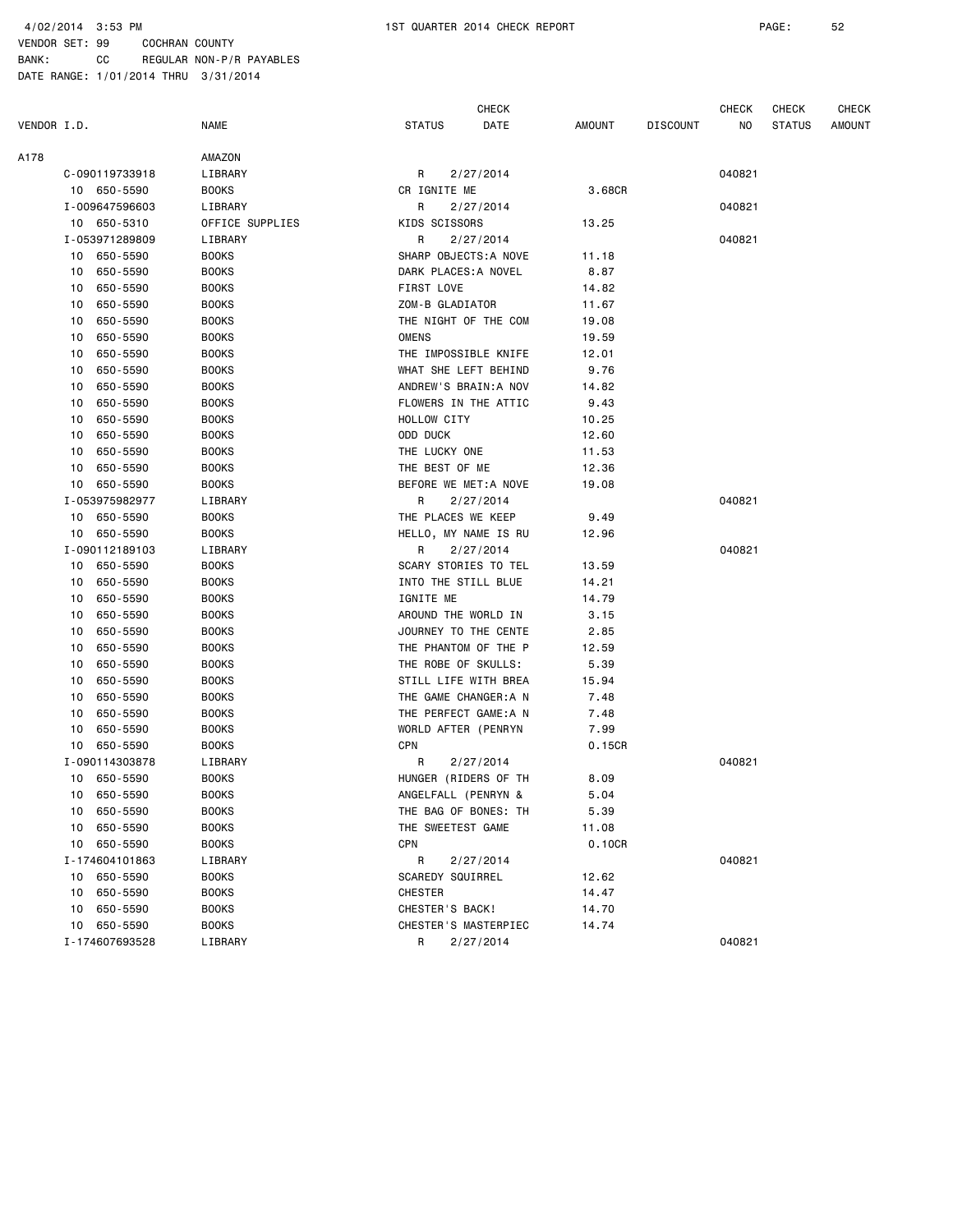|             |                       |                           | <b>CHECK</b>          |               |                 | <b>CHECK</b> | <b>CHECK</b>  | <b>CHECK</b>  |
|-------------|-----------------------|---------------------------|-----------------------|---------------|-----------------|--------------|---------------|---------------|
| VENDOR I.D. |                       | <b>NAME</b>               | <b>STATUS</b><br>DATE | <b>AMOUNT</b> | <b>DISCOUNT</b> | NO           | <b>STATUS</b> | <b>AMOUNT</b> |
| A178        |                       | CONT<br>AMAZON            |                       |               |                 |              |               |               |
|             | I-174607693528        | LIBRARY                   | R<br>2/27/2014        |               |                 | 040821       |               |               |
|             | 10 650-5590           | <b>BOOKS</b>              | THE KEPT:A NOVEL      | 15.59         |                 |              |               |               |
|             | 10 650-5590           | <b>BOOKS</b>              | THE SILENT WIFE:A NO  | 9.60          |                 |              |               |               |
|             | 650-5590<br>10        | <b>BOOKS</b>              | HOW THE LIGHT GETS I  | 12.99         |                 |              |               |               |
|             | 650-5590<br>10        | <b>BOOKS</b>              | ERASED (ALTERED)      | 13.87         |                 |              |               |               |
|             | 650-5590<br>10        | <b>BOOKS</b>              | BURIAL RITES: A NOVEL | 15.49         |                 |              |               |               |
|             | 650-5590<br>10        | <b>BOOKS</b>              | NAVIGATING EARLY      | 13.69         |                 |              |               |               |
|             | 650-5590<br>10        | <b>BOOKS</b>              | ENDERS (STARTERS)     | 13.42         |                 |              |               |               |
|             | 10 650-5590           | <b>BOOKS</b>              | STANDUP GUY (STONE B  | 17.04         |                 |              |               |               |
|             | 10<br>650-5590        | <b>BOOKS</b>              | SPRIT ANIMALS BK 2:   | 10.10         |                 |              |               |               |
|             | 10 650-5590           | <b>BOOKS</b>              | IN THE BLOOD: A NOVEL | 19.16         |                 |              |               |               |
|             | I-209975400513        | LIBRARY                   | 2/27/2014<br>R        |               |                 | 040821       |               |               |
|             | 10 650-5590           | <b>BOOKS</b>              | MERCY SHOW: A NOVEL   | 9.21          |                 |              |               |               |
|             | 10 650-5590           | <b>BOOKS</b>              | SHIPPING              | 3.99          |                 |              |               |               |
|             | I-280787583512        | LIBRARY                   | R<br>2/27/2014        |               |                 | 040821       |               |               |
|             | 10 650-5590           | <b>BOOKS</b>              | GAMEBOARD OF THE GOD  | 10.78         |                 |              |               |               |
|             | 10 650-5590           | <b>BOOKS</b>              | SHIPPING              | 3.99          |                 |              |               | 589.33        |
| A206        |                       | DAVID LYNN ALEXANDER      |                       |               |                 |              |               |               |
|             | $I - 2/24/14$ CALICHE | PREC <sub>3</sub>         | 2/27/2014<br>R        |               |                 | 040822       |               |               |
|             | 15 623-5356           | ROAD MATERIALS & SUPPLIES | 20 BELLY DUMPS CALIC  | 800.00        |                 |              |               | 800,00        |
| A235        |                       | R&D DANIEL, INC dba       |                       |               |                 |              |               |               |
|             | $I - 4816$            | <b>COURTHOUSE</b>         | R<br>2/27/2014        |               |                 | 040823       |               |               |
|             | 10 510-5451           | REPAIR                    | REFRIGERANT           | 196.83        |                 |              |               |               |
|             | 10 510-5451           | REPAIR                    | RECOVERY/DISP FEE     | 230.95        |                 |              |               |               |
|             | 10 510-5451           | REPAIR                    | RPL FAN CYCLE SW & T  | 117.28        |                 |              |               |               |
|             | 10 510-5451           | REPAIR                    | MILEAGE (1 WAY)       | 24.75         |                 |              |               |               |
|             | 10 510-5451           | REPAIR                    | TRAVEL (1 WAY)        | 45.00         |                 |              |               |               |
|             | $I - 4819$            | ACTIVITY BLDG             | 2/27/2014<br>R.       |               |                 | 040823       |               |               |
|             | 10 662-5451           | REPAIR                    | RPL BLOWER BELT       | 86.05         |                 |              |               |               |
|             | 10 662-5451           | REPAIR                    | MILEAGE (1 WAY)       | 24.75         |                 |              |               |               |
|             | 10 662-5451           | REPAIR                    | TRAVEL (1 WAY)        | 45.00         |                 |              |               | 770.61        |
| B026        |                       | BLEDSOE WATER SUPPLY CORP |                       |               |                 |              |               |               |
|             | $I - 3004 02/14$      | PREC <sub>3</sub>         | R<br>2/27/2014        |               |                 | 040824       |               |               |
|             | 15 623-5440           | UTILITIES                 | WATER BILL DATED 2/1  | 20.10         |                 |              |               | 20.10         |
| C015        |                       | COCHRAN COUNTY SENIOR     |                       |               |                 |              |               |               |
|             | I-FEB '14 INSTLMT     | SENIOR CITIZENS           | 2/27/2014<br>R        |               |                 | 040825       |               |               |
|             | 10 663-5418           | SENIOR CITIZENS CONTRACT  | FEB 2014              | 6,250.00      |                 |              |               | 6,250.00      |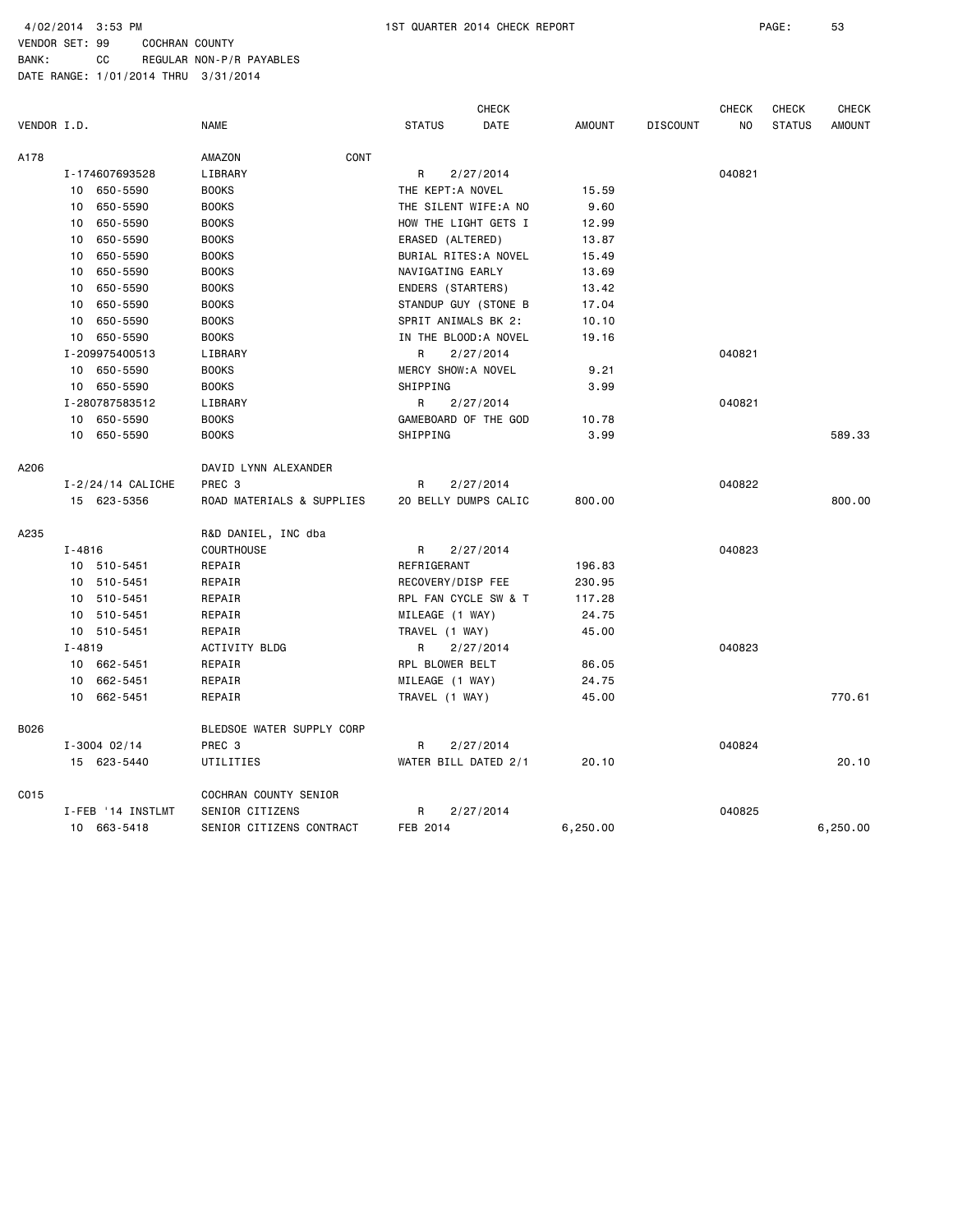|             |          |                  |                                |                    | <b>CHECK</b>         |               |                 | <b>CHECK</b> | <b>CHECK</b>  | <b>CHECK</b>  |
|-------------|----------|------------------|--------------------------------|--------------------|----------------------|---------------|-----------------|--------------|---------------|---------------|
| VENDOR I.D. |          |                  | <b>NAME</b>                    | <b>STATUS</b>      | DATE                 | <b>AMOUNT</b> | <b>DISCOUNT</b> | NO.          | <b>STATUS</b> | <b>AMOUNT</b> |
| CO19        |          |                  | COCHRAN MEMORIAL HOSPITAL      |                    |                      |               |                 |              |               |               |
|             |          | I-ADM#317622     | JUVENILE PROBATION             | R                  | 2/27/2014            |               |                 | 040826       |               |               |
|             |          | 17 573-5499      | OPERATING EXPENSES             | DRUG TEST/JUV#820  |                      | 20.00         |                 |              |               | 20.00         |
| C032        |          |                  | COUNTY JUDGES & COMMISSIONERS  |                    |                      |               |                 |              |               |               |
|             |          | I-2014 DUES      | COMMISSIONERS COURT            | R                  | 2/27/2014            |               |                 | 040827       |               |               |
|             |          | 15 610-5481      | DUES AND REGISTRATION          | 2014 CJCAT DUES    |                      | 1,000.00      |                 |              |               | 1,000.00      |
| C138        |          |                  | COUNTY JUDGES EDUCATION F      |                    |                      |               |                 |              |               |               |
|             |          | I-'14 SPR JUD ED | CO JUDGE/COMM'R CT             | R                  | 2/27/2014            |               |                 | 040828       |               |               |
|             |          | 15 610-5427      | COMM-CONTINUING EDUCATION      |                    | '14 SPR JUDICIAL ED. | 100.00        |                 |              |               | 100.00        |
| C340        |          |                  | COUNTY INFORMATION RESOURCE AG |                    |                      |               |                 |              |               |               |
|             |          | I-S0P001786      | NON-DEPT'L                     | R                  | 2/27/2014            |               |                 | 040829       |               |               |
|             |          | 10 409-5411      | MAINTENANCE CONTRACTS          | WEB HOSTING 2014   |                      | 550.00        |                 |              |               |               |
|             |          | 10 409-5411      | MAINTENANCE CONTRACTS          |                    | WEB SITE MAINTENANCE | 500.00        |                 |              |               |               |
|             |          | I-S0P001938      | NON-DEPT'L                     | R                  | 2/27/2014            |               |                 | 040829       |               |               |
|             |          | 10 409-5420      | TELECOMMUNICATIONS             |                    | 17 EMAIL ACCTS/JAN ' | 34.00         |                 |              |               | 1,084.00      |
| D048        |          |                  | DATA-LINE OFFICE SYSTEMS       |                    |                      |               |                 |              |               |               |
|             | I-IN6430 |                  | LIBRARY                        | R                  | 2/27/2014            |               |                 | 040830       |               |               |
|             |          | 10 650-5411      | MAINTENANCE CONTRACTS          |                    | COPIER MAINT 2/8-3/7 | 37.50         |                 |              |               |               |
|             |          | 10 650-5411      | MAINTENANCE CONTRACTS          |                    | 446 COLOR COPIES/MAI | 44.60         |                 |              |               | 82.10         |
| E057        |          |                  | ELECTION SYSTEMS & SOFTWARE    |                    |                      |               |                 |              |               |               |
|             | I-874111 |                  | ELECTIONS                      | R                  | 2/27/2014            |               |                 | 040831       |               |               |
|             |          | 10 490-5335      | ELECTION SUPPLIES              |                    | BASE CHG/PREC TABULA | 371.88        |                 |              |               |               |
|             | 10       | 490-5335         | ELECTION SUPPLIES              | BALLOT TYPE        |                      | 53.13         |                 |              |               |               |
|             | 10       | 490-5335         | ELECTION SUPPLIES              | 5 PRECINCTS        |                      | 26.55         |                 |              |               |               |
|             | 10       | 490-5335         | ELECTION SUPPLIES              | 5 BALLOT FACES     |                      | 53.15         |                 |              |               |               |
|             | 10       | 490-5335         | ELECTION SUPPLIES              | 33 CONTESTS/ISSUES |                      | 420.75        |                 |              |               |               |
|             | 10       | 490-5335         | ELECTION SUPPLIES              |                    | 83 CANDIDATE/RESPONS | 440.73        |                 |              |               |               |
|             | 10       | 490-5335         | ELECTION SUPPLIES              |                    | 5 MEDIA BURN/THUMB D | 50.00         |                 |              |               |               |
|             | 10       | 490-5335         | ELECTION SUPPLIES              |                    | 5 MEDIA BURN/FLSHCAR | 50.00         |                 |              |               |               |
|             | 10       | 490-5335         | ELECTION SUPPLIES              |                    | LANGUAGE SET-UP/ENG  | 256.50        |                 |              |               |               |
|             | 10       | 490-5335         | ELECTION SUPPLIES              |                    | 83 CANDIDATES/YES-NO | 605.07        |                 |              |               |               |
|             | 10       | 490-5335         | ELECTION SUPPLIES              | POLITICAL PARTIES  |                      | 5.22          |                 |              |               |               |
|             | 10       | 490-5335         | ELECTION SUPPLIES              | 27 CONTESTS/ISSUES |                      | 284.31        |                 |              |               |               |
|             | 10       | 490-5335         | ELECTION SUPPLIES              |                    | 6 PROPS/AMENDS/INSTR | 92.88         |                 |              |               |               |
|             |          | 10 490-5335      | ELECTION SUPPLIES              | 5 BALLOT FACES     |                      | 52.65         |                 |              |               |               |
|             | 10       | 490-5335         | ELECTION SUPPLIES              |                    | LANGUAGE SET-UP/SPA  | 256.50        |                 |              |               |               |
|             | 10       | 490-5335         | ELECTION SUPPLIES              | 83 CANDIDATES/Y-N  |                      | 605.07        |                 |              |               |               |
|             | 10       | 490-5335         | ELECTION SUPPLIES              | POLITICAL PARTIES  |                      | 5.22          |                 |              |               |               |
|             | 10       | 490-5335         | ELECTION SUPPLIES              | 27 CONTESTS/ISSUES |                      | 284.31        |                 |              |               |               |
|             | 10       | 490-5335         | ELECTION SUPPLIES              |                    | 6 PROPS/AMENDS/INSTR | 92.88         |                 |              |               |               |
|             | 10       | 490-5335         | ELECTION SUPPLIES              | 5 BALLOT FACES     |                      | 52.65         |                 |              |               |               |
|             | 10       | 490-5335         | ELECTION SUPPLIES              |                    | ELECTION SVCS LEV 6  |               |                 |              |               |               |
|             |          | 10 490-5335      | ELECTION SUPPLIES              |                    | 2 M-100 MEM CARD BAT | 4.50          |                 |              |               |               |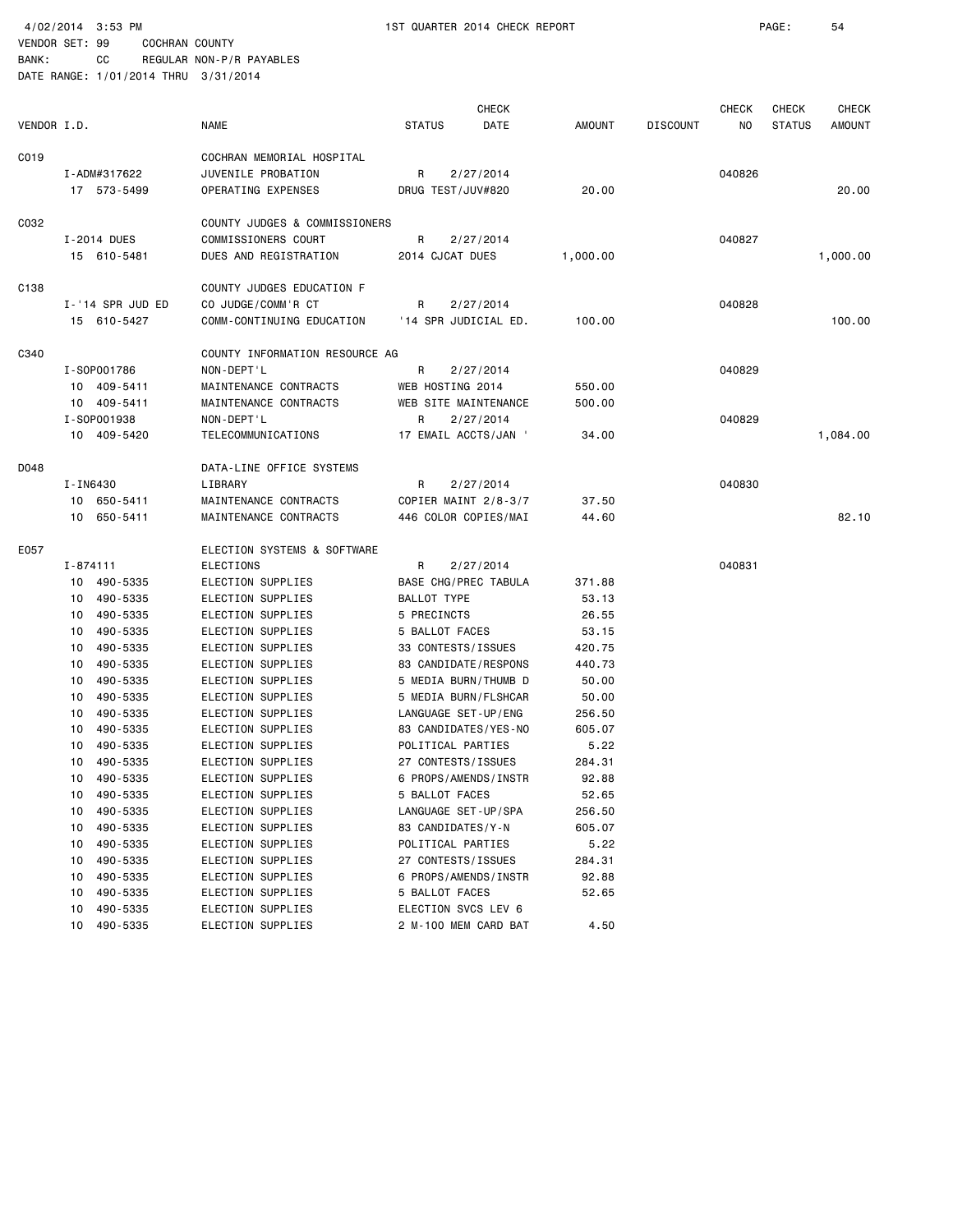4/02/2014 3:53 PM 1ST QUARTER 2014 CHECK REPORT PAGE: 55 VENDOR SET: 99 COCHRAN COUNTY

|             |                   |                                |                           | <b>CHECK</b>         |               |                 | <b>CHECK</b>   | <b>CHECK</b>  | <b>CHECK</b>  |
|-------------|-------------------|--------------------------------|---------------------------|----------------------|---------------|-----------------|----------------|---------------|---------------|
| VENDOR I.D. |                   | <b>NAME</b>                    | <b>STATUS</b>             | <b>DATE</b>          | <b>AMOUNT</b> | <b>DISCOUNT</b> | N <sub>O</sub> | <b>STATUS</b> | <b>AMOUNT</b> |
| E057        |                   | ELECTION SYSTEMS & SOFCONT     |                           |                      |               |                 |                |               |               |
|             | $I - 874111$      | <b>ELECTIONS</b>               | R                         | 2/27/2014            |               |                 | 040831         |               |               |
|             | 10 490-5335       | ELECTION SUPPLIES              | FREIGHT                   |                      | 47.74         |                 |                |               | 4,111.69      |
| F215        |                   | 1ST CLASS PLUMBING HEATING & A |                           |                      |               |                 |                |               |               |
|             | I-2051503         | JAIL                           | R                         | 2/27/2014            |               |                 | 040832         |               |               |
|             | 10 512-5451       | REPAIR                         |                           | RPR JAIL RESTROOM/24 | 1,920.00      |                 |                |               |               |
|             | 10 512-5451       | REPAIR                         | 34 HRS LABOR/APPR         |                      | 1,020.00      |                 |                |               |               |
|             | 10 512-5451       | REPAIR                         |                           | 3 DUAL TEMP LAV W/PU | 1,810.95      |                 |                |               |               |
|             | 10 512-5451       | REPAIR                         |                           | MISC PARTS, SUPPLIES | 1,145.44      |                 |                |               | 5,896.39      |
| G031        |                   | GRAINGER                       |                           |                      |               |                 |                |               |               |
|             | I-9364315474      | <b>COURTHOUSE</b>              | R                         | 2/27/2014            |               |                 | 040833         |               |               |
|             | 10 510-5451       | REPAIR                         |                           | AC PWR ADAPTER/HI-WT | 13.26         |                 |                |               |               |
|             | I-9364949546      | NON-DEPT'L/ANNEX               | R                         | 2/27/2014            |               |                 | 040833         |               |               |
|             | 10 409-5300       | COUNTY-WIDE SUPPLIES           |                           | 1 BULK RACK, 96x72x4 | 199.00        |                 |                |               |               |
|             | 10 409-5300       | COUNTY-WIDE SUPPLIES           |                           | 1 BULK RACK, 72x72x4 | 399.00        |                 |                |               |               |
|             | 10 409-5300       | COUNTY-WIDE SUPPLIES           |                           | 1 BULK RACK, 72x72x4 | 327.00        |                 |                |               |               |
|             | I-9368850492      | COURTHOUSE                     | R                         | 2/27/2014            |               |                 | 040833         |               |               |
|             | 10 510-5332       | CUSTODIAL SUPPLIES             |                           | WET/DRY VAC #22XJ62, | 342.64        |                 |                |               |               |
|             | I-9369487690      | <b>COURTHOUSE</b>              | R                         | 2/27/2014            |               |                 | 040833         |               |               |
|             | 10 510-5451       | REPAIR                         |                           | REFRIG DRYER MAINT K | 135.57        |                 |                |               |               |
|             | 10 510-5451       | REPAIR                         |                           | 2 ACCESS DOORS #5YMO | 59.38         |                 |                |               | 1,475.85      |
| G145        |                   | GT DISTRIBUTORS, INC.          |                           |                      |               |                 |                |               |               |
|             | I-INV0482926      | SHERIFF                        | R                         | 2/27/2014            |               |                 | 040834         |               |               |
|             | 10 560-5334       | OTHER SUPPLIES                 | <b>SCARAB CUFF CUTTER</b> |                      | 23.95         |                 |                |               |               |
|             | 10 560-5334       | OTHER SUPPLIES                 | FREIGHT                   |                      | 6.95          |                 |                |               |               |
|             | I-INV0483937      | SHERIFF                        | R                         | 2/27/2014            |               |                 | 040834         |               |               |
|             | 10 560-5334       | OTHER SUPPLIES                 |                           | CAPTURE SHIELD 24x48 | 119.95        |                 |                |               |               |
|             | I-INV0484723      | SHERIFF                        | R                         | 2/27/2014            |               |                 | 040834         |               |               |
|             | 10 560-5205       | UNIFORMS                       |                           | 4 LEV II HOLSTER, SF | 85.95         |                 |                |               | 236.80        |
| G186        |                   | GAYLORD BROS.                  |                           |                      |               |                 |                |               |               |
|             | I-2248149         | LIBRARY                        | R                         | 2/27/2014            |               |                 | 040835         |               |               |
|             | 10 650-5310       | OFFICE SUPPLIES                |                           | 10 PROPYL SHELF FILE | 72.00         |                 |                |               |               |
|             | 10 650-5590       | <b>BOOKS</b>                   |                           | 3 PROT LABEL MATTE 4 | 50.85         |                 |                |               |               |
|             | 10 650-5590       | <b>BOOKS</b>                   |                           | 2 RL POLY LAMINATE 2 | 57.26         |                 |                |               |               |
|             | I-2248505         | LIBRARY                        | R                         | 2/27/2014            |               |                 | 040835         |               |               |
|             | 10 650-5590       | <b>BOOKS</b>                   |                           | 2 BK JACKET CVR 1.5M | 86.00         |                 |                |               | 266.11        |
| H026        |                   | RICHARD L. HUSEN, ATTY.        |                           |                      |               |                 |                |               |               |
|             | I-#1254/L GARRETT | DISTRICT COURT                 | R                         | 2/27/2014            |               |                 | 040836         |               |               |
|             | 10 435-5400       | ATTORNEY AD LITEM              |                           | DISM HRNG (F)/LATISH | 300.00        |                 |                |               | 300.00        |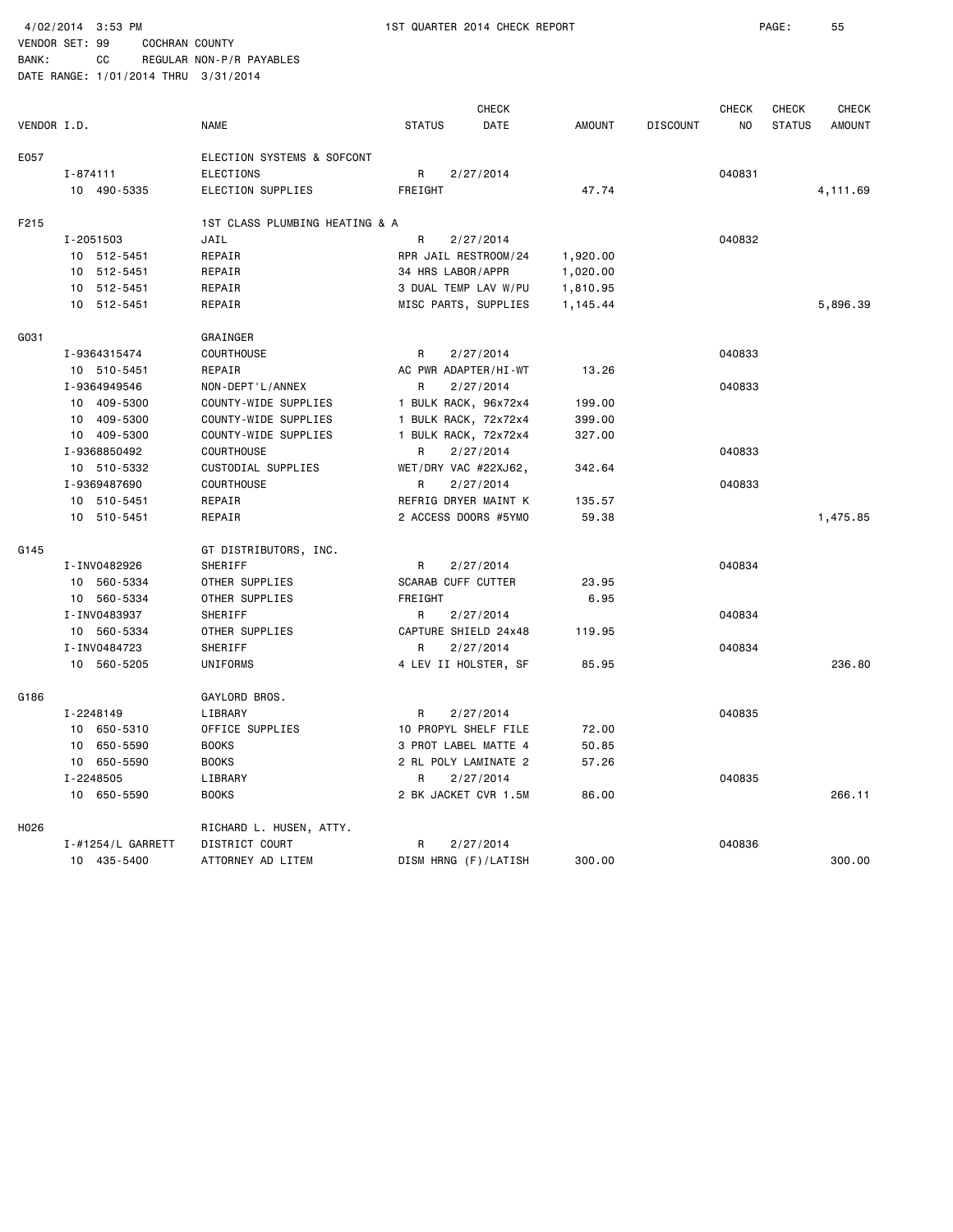4/02/2014 3:53 PM 1ST QUARTER 2014 CHECK REPORT PAGE: 56

BANK: CC REGULAR NON-P/R PAYABLES DATE RANGE: 1/01/2014 THRU 3/31/2014

**CHECK CHECK CHECK CHECK CHECK CHECK** VENDOR I.D. NAME STATUS DATE AMOUNT DISCOUNT NO STATUS AMOUNT H144 HIGH PLAINS CONTRACTORS & I-DRAW #4ret/FRANCO WELFARE R 2/27/2014 040837 10 640-5499 MISCELLANEOUS COSTS \$66,750;RETN \$ 6,675.00 10 640-5499 MISCELLANEOUS PLUMBING & FIXTURES 2,123.00 10 640-5499 MISCELLANEOUS 10% RETAINAGE ON PLU 212.30CR 8,585.70 H301 HAYS COUNTY TREASURER I-020714 #803 JUVENILE PROBATION R 2/27/2014 040838 17 573-5413.003 Grant C Placements 31 DAYS,POST (S)/#80 3,255.00 3,255.00 J005 J & B TRAILERS & EQUIPMENT, IN I-IN399506 PREC 2 R 2/27/2014 040839 15 622-5356 ROAD MATERIALS & SUPPLIES 12"X20' GR7 CHAIN W/ 97.79 97.79 J049 JUVENILE PROBATION FUND I-LOCAL MATCH 02/14 JUVENILE PROBATION R 2/27/2014 040840 10 571-5472 LOCAL SUPPORT-JUV BOARD LOCAL FUNDS MATCH FE 7,750.00 7,750.00 J057 MT LIBRARY SERVICES dba I-220878 LIBRARY R 2/27/2014 040841 10 650-5590 BOOKS INTERMEDIATE RDRS/3 42.75 10 650-5590 BOOKS UPPR ELEM, JR HI 42.75 10 650-5590 BOOKS ADV RDRS C 42.75 10 650-5590 BOOKS EASY RDNG 42.75 10 650-5590 BOOKS INDEP RDRS 42.75 10 650-5590 BOOKS PRIMARY 42.75 10 650-5590 BOOKS YOUNG ADULTS Y 42.75 10 650-5590 BOOKS YOUNG ADULTS Y+ 42.75 10 650-5590 BOOKS MATURE YOUNG ADULTS 42.75 384.75 L161 LUBBOCK TRUCK SALES, INC. I-P236900 PREC 1 R 2/27/2014 040842 15 621-5451 REPAIRS FORWARD REAR INPUT 69.79 I-P236908 PREC 1 R 2/27/2014 040842 15 621-5451 REPAIRS 4 FLAPS 30.64 I-P237017 PREC 1 R 2/27/2014 PREC 1 15 621-5451 REPAIRS 2 ULTRA ROD 1 PC 311.40 15 621-5451 REPAIRS FREIGHT 97.20 509.03 L182 LUBBOCK COUNTY SHERIFF'S OFC I-201401 JAIL R 2/27/2014 040843 10 512-5499 MISCELLANEOUS 18 DAYS/SAVOYA CROOK 900.00 10 512-5499 MISCELLANEOUS 16 DAYS/MARIA REYES 800.00 1,700.00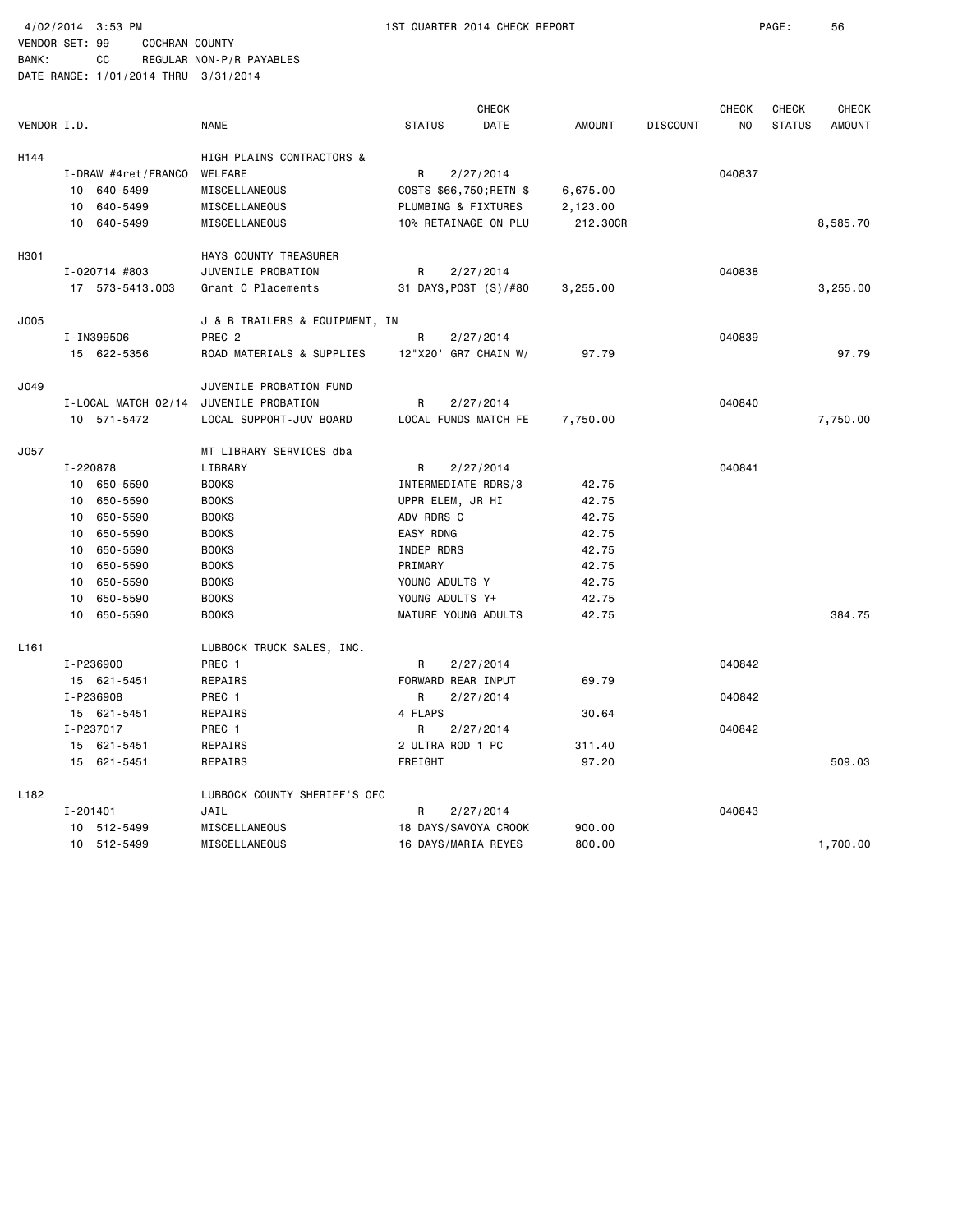BANK: CC REGULAR NON-P/R PAYABLES

|             |                     |                                                     |                      | <b>CHECK</b> |               |                 | <b>CHECK</b> | CHECK         | <b>CHECK</b>  |
|-------------|---------------------|-----------------------------------------------------|----------------------|--------------|---------------|-----------------|--------------|---------------|---------------|
| VENDOR I.D. |                     | <b>NAME</b>                                         | <b>STATUS</b>        | DATE         | <b>AMOUNT</b> | <b>DISCOUNT</b> | <b>NO</b>    | <b>STATUS</b> | <b>AMOUNT</b> |
| M031        |                     | MILLER PAPER & PACKAGING CO                         |                      |              |               |                 |              |               |               |
|             | I-S2723067.003      | <b>COURTHOUSE</b>                                   | R                    | 2/27/2014    |               |                 | 040844       |               |               |
|             | 10 510-5451         | REPAIR                                              | JANITORIAL CLEANING  |              | 165.67        |                 |              |               |               |
|             | I-S2748880.003      | <b>COURTHOUSE</b>                                   | R                    | 2/27/2014    |               |                 | 040844       |               |               |
|             | 10 510-5332         | CUSTODIAL SUPPLIES                                  | 1CS FANTAIL MOP 120Z |              | 57.33         |                 |              |               |               |
|             | I-S2748883.003      | JAIL                                                | R                    | 2/27/2014    |               |                 | 040844       |               |               |
|             | 10 512-5392         | MISCELLANEOUS SUPPLIES                              | 1CS FANTAIL MOP, 12  |              | 57.33         |                 |              |               | 280.33        |
| M252        |                     | JEFF MOLLOY                                         |                      |              |               |                 |              |               |               |
|             | I-FT WORTH '14      | <b>EXTENSION SVC</b>                                | R                    | 2/27/2014    |               |                 | 040845       |               |               |
|             | 10 665-5427         | CO AGENT-TRAVEL-OUT OF COUNTY 3 NITES @ \$179.00/FT |                      |              | 537.00        |                 |              |               |               |
|             | 10 665-5427         | CO AGENT-TRAVEL-OUT OF COUNTY 1 NITE @ \$139.00/FT  |                      |              | 139.00        |                 |              |               |               |
|             | 10 665-5427         | CO AGENT-TRAVEL-OUT OF COUNTY LODGING TAX 2/4-7/14  |                      |              | 60.84         |                 |              |               |               |
|             | 10 665-5427         | CO AGENT-TRAVEL-OUT OF COUNTY MEALS                 |                      |              | 171.76        |                 |              |               |               |
|             | I-SAN ANTONIO '14   | <b>EXTENSION SVC</b>                                | R                    | 2/27/2014    |               |                 | 040845       |               |               |
|             | 10 665-5427         | CO AGENT-TRAVEL-OUT OF COUNTY 2 NITES/SEGUIN 2/12-  |                      |              | 258.00        |                 |              |               |               |
|             | 10 665-5427         | CO AGENT-TRAVEL-OUT OF COUNTY 3 NITES/SAN ANTONIO   |                      |              | 359.97        |                 |              |               |               |
|             | 10 665-5427         | CO AGENT-TRAVEL-OUT OF COUNTY LODGING TAX           |                      |              | 64.80         |                 |              |               |               |
|             | 10 665-5427         | CO AGENT-TRAVEL-OUT OF COUNTY MEALS                 |                      |              | 139.11        |                 |              |               |               |
|             | 665-5427<br>10      | CO AGENT-TRAVEL-OUT OF COUNTY PARKING/2             |                      |              | 20.00         |                 |              |               |               |
|             | 10 665-5427         | CO AGENT-TRAVEL-OUT OF COUNTY R/B 19.951G UNL, JUNC |                      |              | 67.81         |                 |              |               | 1,818.29      |
| M299        |                     | <b>MORTON SELF STORAGE</b>                          |                      |              |               |                 |              |               |               |
|             | I-STORAGE RENT      | SHERIFF                                             | R                    | 2/27/2014    |               |                 | 040846       |               |               |
|             | 10 560-5499         | MISCELLANEOUS                                       | FEB, MARCH 2014      |              | 100.00        |                 |              |               | 100.00        |
| N066        |                     | NTS COMMUNICATIONS                                  |                      |              |               |                 |              |               |               |
|             | I-8062660032 02/14  | COMM'R CT/CO JUDGE                                  | R                    | 2/27/2014    |               |                 | 040847       |               |               |
|             | 15 610-5420         | TELECOMMUNICATIONS                                  | WATS LINE            |              | 1.00          |                 |              |               |               |
|             | 15 610-5420         | TELECOMMUNICATIONS                                  | <b>FEES</b>          |              | 6.65          |                 |              |               | 7.65          |
| P013        |                     | PITNEY BOWES INC.                                   |                      |              |               |                 |              |               |               |
|             | I-686892            | <b>CLERK</b>                                        | R                    | 2/27/2014    |               |                 | 040848       |               |               |
|             | 10 403-5311         | POSTAL EXPENSES                                     | 5GL E-Z SEAL         |              | 58.00         |                 |              |               |               |
|             | 10 403-5311         | POSTAL EXPENSES                                     | 1 LG RED FL INK      |              | 78.00         |                 |              |               |               |
|             | 10 403-5311         | POSTAL EXPENSES                                     | 2 LG BLACK INK       |              | 104.00        |                 |              |               | 240.00        |
| P017        |                     | <b>POSTMASTER</b>                                   |                      |              |               |                 |              |               |               |
|             | I-LIBRARY 2/11/14   | LIBRARY                                             | R                    | 2/27/2014    |               |                 | 040849       |               |               |
|             | 10 650-5311         | POSTAL EXPENSES                                     | 4 \$2 STAMPS         |              | 8.00          |                 |              |               |               |
|             | 10 650-5311         | POSTAL EXPENSES                                     | 11 \$1 STAMPS        |              | 11.00         |                 |              |               |               |
|             | $I-SHERIFF 2/18/14$ | SHERIFF                                             | R                    | 2/27/2014    |               |                 | 040849       |               |               |
|             | 10 560-5311         | POSTAL EXPENSES                                     | 1 RL FOREVER STAMPS  |              | 46.00         |                 |              |               | 65.00         |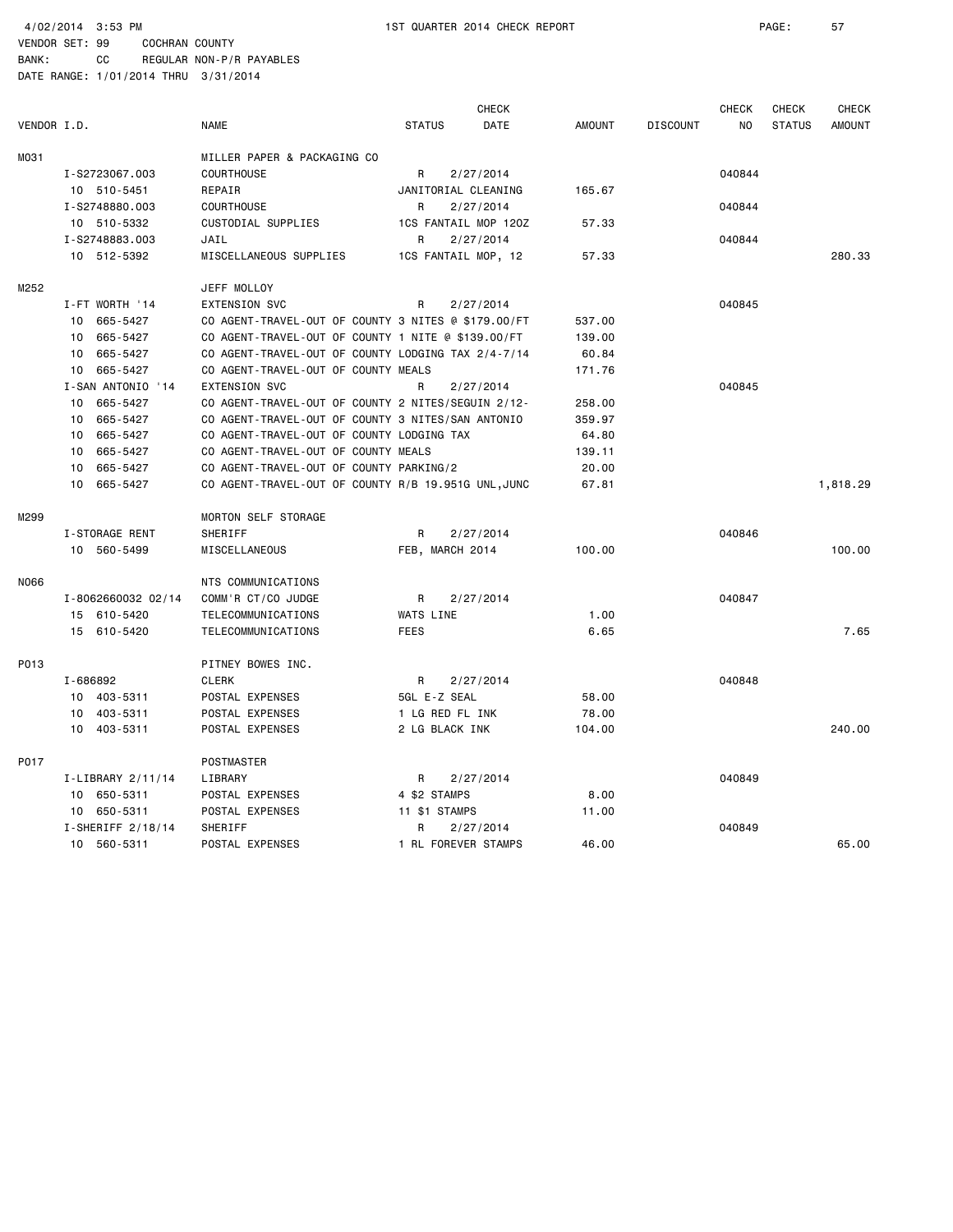BANK: CC REGULAR NON-P/R PAYABLES DATE RANGE: 1/01/2014 THRU 3/31/2014

 CHECK CHECK CHECK CHECK VENDOR I.D. NAME STATUS DATE AMOUNT DISCOUNT NO STATUS AMOUNT Q001 QUILL CORPORATION I-9259234 LIBRARY R 2/27/2014 040850 10 650-5310 OFFICE SUPPLIES 1PK PAD MAILERS, 25/ 10.63 10 650-5310 OFFICE SUPPLIES 2 FOLGERS REG 19.98 10 650-5310 OFFICE SUPPLIES 2 BAGS LAFFY TAFFY 17.98 10 650-5310 OFFICE SUPPLIES 2 BAGS WONKA MIX-UPS 17.98 I-9446280 LIBRARY R 2/27/2014 040850 10 650-5310 OFFICE SUPPLIES UTILITY TABLE W/SHEL 143.99 210.56 R033 GERALD RAMSEY I-MAR '14 RENT NON-DEPT'L/STORAGE BLDG R 2/27/2014 040851 10 409-5499 MISCELLANEOUS STORAGE BLDG RENT/MA 300.00 300.00 R205 RELIABLE OFFICE SUPPLIES I-FFT25600 LIBRARY R 2/27/2014 040852 10 650-5590 BOOKS KNIFE SAFETY W/HOLST 14.55 10 650-5310 OFFICE SUPPLIES 6PK WASHABLE MRKR 24.24 10 650-5310 OFFICE SUPPLIES LIQUID PAPER 2PK 5.88 10 650-5310 OFFICE SUPPLIES SHIPPING 1.48 I-FFT25601 LIBRARY R 2/27/2014 040852 10 650-5310 OFFICE SUPPLIES 1 BLADE RPLCMT 10/PK 4.36 I-FFT25602 LIBRARY R 2/27/2014 040852 10 650-5310 OFFICE SUPPLIES 3-STEP LADDER 64.89 115.40 R264 TINA DAVIS RINCONES I-#1429/NAVARRETTE DISTRICT COURT R 2/27/2014 040853 10 435-5400 ATTORNEY AD LITEM FINAL PAY(F)/GEORGE 989.25 989.25 S003 JIM STAATS I-02/01/14 COURTHOUSE R 2/27/2014 040854 10 510-5451 REPAIR PREPARE & PAINT FLAG 175.00 175.00 S005 DORIS SEALY, COUNTY TREAS I-02/10/14 TREASURER/MUSEUM R 2/27/2014 040855 10 652-5311 POSTAL EXPENSES R/B \$4 INCR BX RENT 4.00 10 497-5311 POSTAL EXPENSES R/B INCR 3 RL STMPS 9.00 10 497-5311 POSTAL EXPENSES R/B CERT MAIL/1099s 7.82 I-HEALTHY CO 2014 TREASURER BY R 2/27/2014 CALCHEALTHY CO 2014 O40855 10 497-5427 CONTINUING EDUCATION 869 MI TO/FR AUSTIN 486.64 10 497-5427 CONTINUING EDUCATION 2 NITES 2/12-13/14 216.00 10 497-5427 CONTINUING EDUCATION LODGING TAX 32.40 10 497-5427 CONTINUING EDUCATION 2 DAYS PARKING 20.00 10 497-5427 CONTINUING EDUCATION HOTEL MEAL 18.92 10 497-5427 CONTINUING EDUCATION MEALS 30.79 10 497-5427 CONTINUING EDUCATION LESS R/B BY TAC 424.20CR 401.37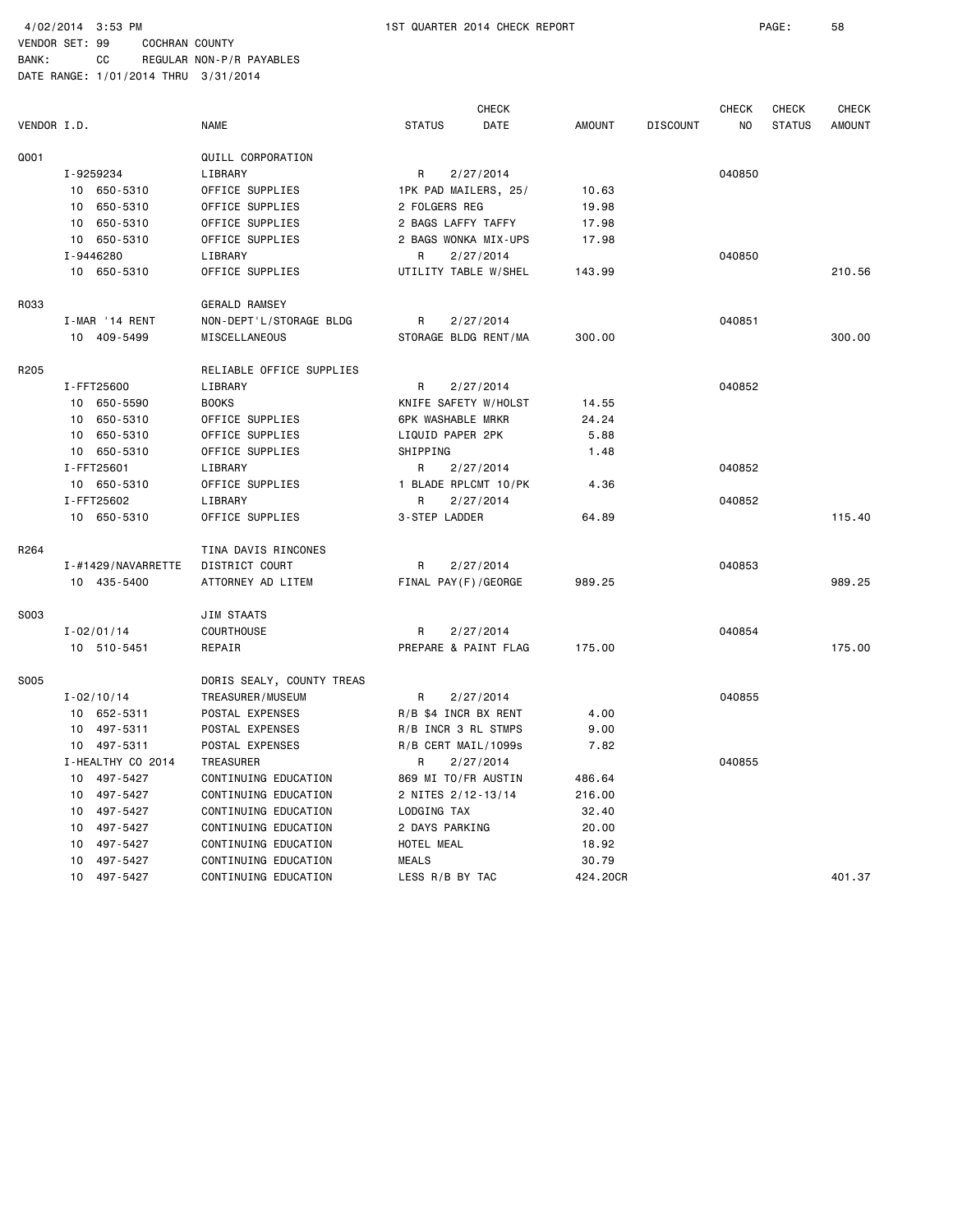BANK: CC REGULAR NON-P/R PAYABLES DATE RANGE: 1/01/2014 THRU 3/31/2014

 CHECK CHECK CHECK CHECK VENDOR I.D. NAME STATUS DATE AMOUNT DISCOUNT NO STATUS AMOUNT S047 SHELL FLEET PLUS I-65174922402 JUVENILE PROBATION R 2/27/2014 040856 17 573-5499 OPERATING EXPENSES 9.45GL UNL 1/13,EAST 30.25 17 573-5499 OPERATING EXPENSES 11.612GL UNL 1/16;HE 36.00 17 573-5499 OPERATING EXPENSES 11.681GL UNL 1/16;SW 36.20 17 573-5499 OPERATING EXPENSES CR FED TAX ON 32.7GL 5.99CR 96.46 S071 SCRIPT OFFICE PRODUCTS, INC. I-44776 SHERIFF/JAIL R 2/27/2014 040857 10 560-5310 OFFICE SUPPLIES 1/2 BX CD JEWELS 200 40.00 10 512-5310 OFFICE SUPPLIES 1/2 BX CD JEWELS 200 40.00 I-44797 AUDITOR R 2/27/2014 040857 10 495-5310 OFFICE SUPPLIES 2EA IDEAL RPLCMT PAD 20.00 10 495-5310 OFFICE SUPPLIES 1BX STAPLES 3.95 I-44823 CO JUDGE/COMM'R CT R 2/27/2014 040857 15 610-5310 OFFICE SUPPLIES 1 EA 933XL CRTG, CYN 19.99 15 610-5310 OFFICE SUPPLIES 2 EA 933XL CRTG, MAG 39.98 15 610-5310 OFFICE SUPPLIES 2 EA 933XL CRTG, YLW 39.98 15 610-5310 OFFICE SUPPLIES 1DZ PILOT G2, X-FINE 25.95 15 610-5310 OFFICE SUPPLIES 1EA HANGING FOLDERS, 8.95 I-44824 SHERIFF/JAIL R 2/27/2014 040857 10 560-5310 OFFICE SUPPLIES 1RM GREEN COPY PAPER 7.95 10 512-5310 OFFICE SUPPLIES 1EA 2-HOLE PUNCH 5.95 I-44860 CLERK R 2/27/2014 040857 10 403-5310 OFFICE SUPPLIES 2EA INK ROLLER 9.90 I-44866 COUNTY COURT R 2/27/2014 COURT R 2010 R 2010 11-44866 10 426-5310 OFFICE SUPPLIES 2PKG REFILLS, CRO851 14.00 276.60 S079 STEWART & STEVENSON LLC I-5793556 RI COURTHOUSE/GENERATOR R 2/27/2014 040858 10 510-5451 REPAIR GENERATOR MAINT;CHG 644.00 10 510-5451 REPAIR ENV FEES 16.10 10 510-5451 REPAIR 3 3-1GL ROTELLA 15W4 75.00 10 510-5451 REPAIR LUBE SPIN-ON 10.00 10 510-5451 REPAIR FUEL WTR SEPARATOR C 29.68 10 510-5451 REPAIR HANDLING CHG 3.73 778.51 SO83 SOUTH PLAINS COMMUNITY ACTION I-37351.4/FRANCO WELFARE R 2/27/2014 040859 10 640-5499 MISCELLANEOUS PER INV/MARIA FRANCO 88.00 88.00 S222 SOUTH PLAINS COMMUNICATIONS I-0103754-IN PREC 1 R 2/27/2014 040860 15 621-5451 REPAIRS SPEAKER RSN4001A 66.00 I-0103755-IN PREC 3 R 2/27/2014 040860 15 623-5451 REPAIRS RMV RADIO/GRDR;CK IN 315.00 15 623-5451 REPAIRS MILEAGE; 130 mi @ \$. 97.50 478.50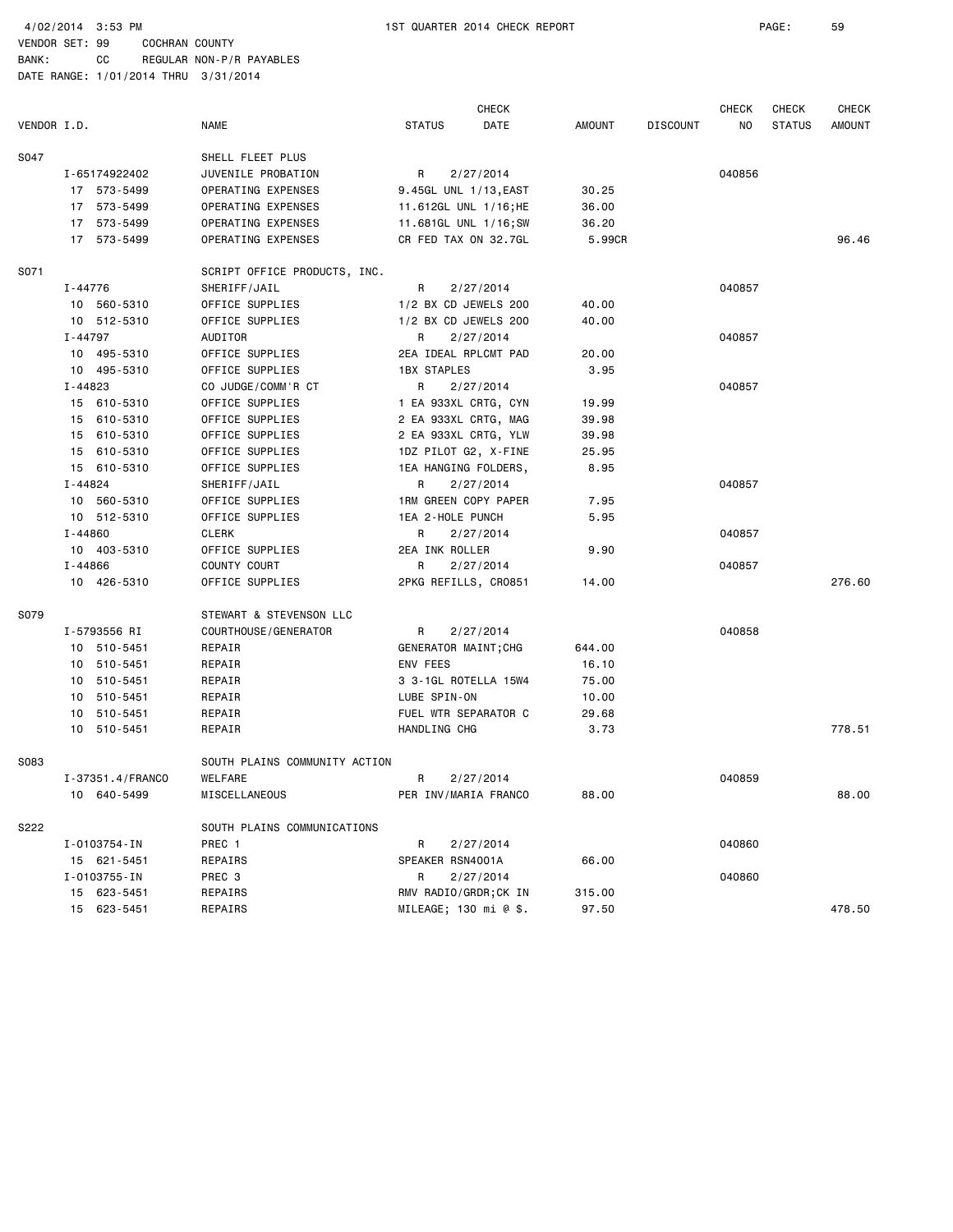|             |         |                |                                          |                      | CHECK                 |               |                 | <b>CHECK</b> | <b>CHECK</b>  | CHECK         |
|-------------|---------|----------------|------------------------------------------|----------------------|-----------------------|---------------|-----------------|--------------|---------------|---------------|
| VENDOR I.D. |         |                | <b>NAME</b>                              | <b>STATUS</b>        | DATE                  | <b>AMOUNT</b> | <b>DISCOUNT</b> | NO           | <b>STATUS</b> | <b>AMOUNT</b> |
| S281        |         |                | <b>STAPLES</b>                           |                      |                       |               |                 |              |               |               |
|             |         | I-9704822076   | SHERIFF                                  | R                    | 2/27/2014             |               |                 | 040861       |               |               |
|             |         | 10 560-5310    | OFFICE SUPPLIES                          |                      | CD/DVD DUPLICATOR MM  | 381.49        |                 |              |               |               |
|             |         | 10 560-5310    | OFFICE SUPPLIES                          | <b>DISC</b>          |                       | 30.00CR       |                 |              |               | 351.49        |
| S331        |         |                | STANDARD COFFEE SERVICE                  |                      |                       |               |                 |              |               |               |
|             |         | I-140426579011 | NON-DEPT'L                               | R                    | 2/27/2014             |               |                 | 040862       |               |               |
|             |         | 10 409-5300    | COUNTY-WIDE SUPPLIES                     | 4 AAA REG            |                       | 137.60        |                 |              |               |               |
|             | 10      | 409-5300       | COUNTY-WIDE SUPPLIES                     | 1 AAA DECAF          |                       | 47.55         |                 |              |               |               |
|             | 10      | 409-5300       | COUNTY-WIDE SUPPLIES                     | 1 BX TEA BAGS        |                       | 27.71         |                 |              |               |               |
|             | 10      | 409-5300       | COUNTY-WIDE SUPPLIES                     | 8 FR VAN CREAMER     |                       | 60.80         |                 |              |               |               |
|             | 10      | 409-5300       | COUNTY-WIDE SUPPLIES                     | 4 CREAMER            |                       | 31.96         |                 |              |               |               |
|             | 10      | 409-5300       | COUNTY-WIDE SUPPLIES                     |                      | 1 BX MOTTS SPICED CI  | 6.97          |                 |              |               |               |
|             | 10      | 409-5300       | COUNTY-WIDE SUPPLIES                     |                      | 1 BX NESTLE COCOA W/  | 18.91         |                 |              |               |               |
|             | 10      | 409-5300       | COUNTY-WIDE SUPPLIES                     | <b>ENERGY SURCHG</b> |                       | 3.08          |                 |              |               | 334.58        |
| S387        |         |                | IRENE SEALY                              |                      |                       |               |                 |              |               |               |
|             |         | $I - 02/07/14$ | LIBRARY                                  | R                    | 2/27/2014             |               |                 | 040863       |               |               |
|             |         | 10 650-5311    | POSTAL EXPENSES                          |                      | R/B POSTAGE, 3 ILLs   | 9.06          |                 |              |               | 9.06          |
| T009        |         |                | TEXAS ASSOCIATION OF COUNTIES            |                      |                       |               |                 |              |               |               |
|             |         |                | I-D0550 '14 TAC DUES COMMISSIONERS COURT | R                    | 2/27/2014             |               |                 | 040864       |               |               |
|             |         | 15 610-5481    | DUES AND REGISTRATION                    | 2014 ANNUAL DUES     |                       | 550.00        |                 |              |               | 550.00        |
| T083        |         |                | TYLER TECHNOLOGIES, INC                  |                      |                       |               |                 |              |               |               |
|             |         | I-025-87913    | AUDITOR/TREASURER                        | R                    | 2/27/2014             |               |                 | 040865       |               |               |
|             |         | 10 497-5310    | OFFICE SUPPLIES                          |                      | 1/2 RD 1000 BKUP DRI  | 547.50        |                 |              |               |               |
|             | 10      | 495-5310       | OFFICE SUPPLIES                          |                      | 1/2 RD 1000 BKUP DRI  | 547.50        |                 |              |               |               |
|             | 10      | 495-5310       | OFFICE SUPPLIES                          |                      | DELL OPTIPLEX 7010 M  | 850.00        |                 |              |               |               |
|             | 10      | 495-5310       | OFFICE SUPPLIES                          |                      | 1/2 DELL POWEREDGE T  | 1,500.00      |                 |              |               |               |
|             | 10      | 497-5310       | OFFICE SUPPLIES                          |                      | 1/2 DELL POWEREDGE T  | 1,500.00      |                 |              |               |               |
|             | 10      | 495-5310       | OFFICE SUPPLIES                          |                      | 2/3 INSTL, CONFIG SYS | 900.00        |                 |              |               |               |
|             | 10      | 497-5310       | OFFICE SUPPLIES                          |                      | 1/3 INSTL, CONFIG SYS | 600.00        |                 |              |               |               |
|             | 10      | 495-5310       | OFFICE SUPPLIES                          |                      | MS OFFICE 2010 HOME/  | 170.00        |                 |              |               |               |
|             | 10      | 495-5310       | OFFICE SUPPLIES                          | UPGR TO 16GB RAM     |                       | 145.00        |                 |              |               |               |
|             | 10      | 495-5310       | OFFICE SUPPLIES                          |                      | UPGR TO 5YR NBD ONSI  | 200.00        |                 |              |               |               |
|             |         | 10 497-5310    | OFFICE SUPPLIES                          |                      | UPGR TO 5YR NBD ONSI  | 200.00        |                 |              |               |               |
|             |         | I-025-89178    | NON-DEPT'L                               | R                    | 2/27/2014             |               |                 | 040865       |               |               |
|             |         | 10 409-5411    | MAINTENANCE CONTRACTS                    |                      | MONTHLY NETWORK FEE   | 210.00        |                 |              |               | 7,370.00      |
| T087        |         |                | TEXAS DEPARTMENT OF HEALTH               |                      |                       |               |                 |              |               |               |
|             | I-20282 |                | <b>CLERK</b>                             | R                    | 2/27/2014             |               |                 | 040866       |               |               |
|             |         | 10 403-5310    | OFFICE SUPPLIES                          |                      | 22 REMOTE BIRTH ACCE  | 40.26         |                 |              |               | 40.26         |
|             |         |                |                                          |                      |                       |               |                 |              |               |               |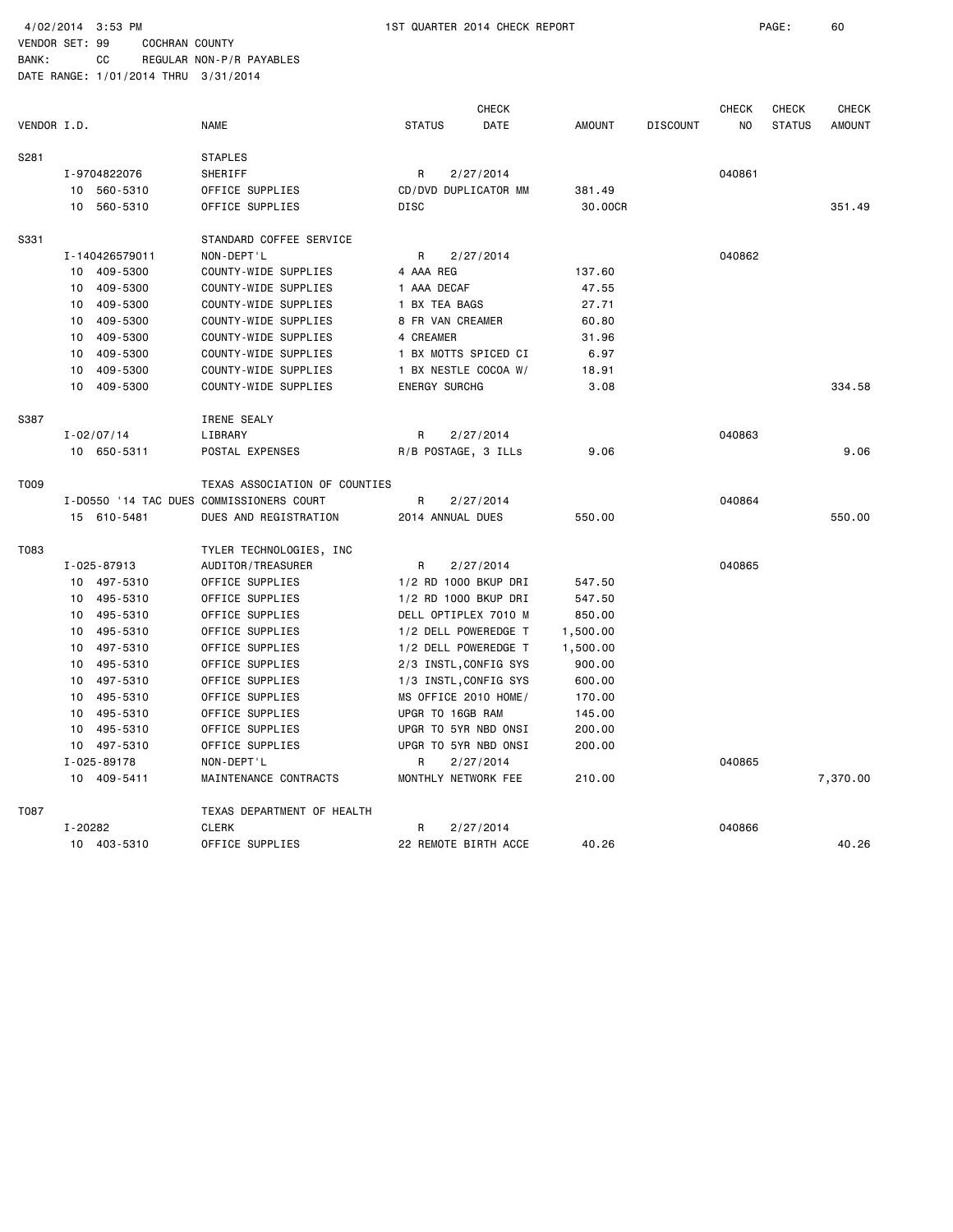|             |                                    |                                | <b>CHECK</b>        |                           |               |                 | <b>CHECK</b> | <b>CHECK</b>  | <b>CHECK</b>  |
|-------------|------------------------------------|--------------------------------|---------------------|---------------------------|---------------|-----------------|--------------|---------------|---------------|
| VENDOR I.D. |                                    | <b>NAME</b>                    | <b>STATUS</b>       | DATE                      | <b>AMOUNT</b> | <b>DISCOUNT</b> | NO.          | <b>STATUS</b> | <b>AMOUNT</b> |
| T148        |                                    | TASCOSA OFFICE MACHINES INC    |                     |                           |               |                 |              |               |               |
|             | I-9D0087                           | SHERIFF                        | R                   | 2/27/2014                 |               |                 | 040867       |               |               |
|             | 10 560-5411                        | MAINTENANCE CONTRACTS          |                     | COPIER MAINTENANCE 1      | 75.90         |                 |              |               | 75.90         |
| U019        |                                    | UNITED SUPERMARKETS, INC       |                     |                           |               |                 |              |               |               |
|             | I-402603207 REYES                  | JAIL/MEDS                      | R                   | 2/27/2014                 |               |                 | 040868       |               |               |
|             | 10 512-5391                        | MEDICAL CARE-PRISONERS         |                     | RX MEDS/MARIA REYES       | 25.30         |                 |              |               |               |
|             | I-MED #2 REYES $2/24$              | JAIL/MEDS                      | R                   | 2/27/2014                 |               |                 | 040868       |               |               |
|             | 10 512-5391                        | MEDICAL CARE-PRISONERS         |                     | RX #2 MARIA J REYES       | 99.37         |                 |              |               |               |
|             | $I-MED#1$ REYES 2/24               | JAIL/MEDS                      | R                   | 2/27/2014                 |               |                 | 040868       |               |               |
|             | 10 512-5391                        | MEDICAL CARE-PRISONERS         |                     | RX #1/MARIA J REYES       | 21.97         |                 |              |               | 146.64        |
| U027        |                                    | UNIVERSITY MEDICAL CENTER      |                     |                           |               |                 |              |               |               |
|             | I-MARIA J REYES/#1                 | JAIL                           | R                   | 2/27/2014                 |               |                 | 040869       |               |               |
|             | 10 512-5391                        | MEDICAL CARE-PRISONERS         |                     | EMS/MILEAGE FR LBK C      | 209.00        |                 |              |               |               |
|             | 10 512-5391                        | MEDICAL CARE-PRISONERS         | ALS1                |                           | 1,198.00      |                 |              |               |               |
|             | I-MARIA J REYES/#2                 | JAIL                           | R                   | 2/27/2014                 |               |                 | 040869       |               |               |
|             | 10 512-5391                        | MEDICAL CARE-PRISONERS         |                     | <b>EC RM EXTENDED</b>     | 1,195.00      |                 |              |               |               |
|             | 10 512-5391                        | MEDICAL CARE-PRISONERS         | LAB WORK            |                           | 267.00        |                 |              |               |               |
|             | 10 512-5391                        | MEDICAL CARE-PRISONERS         | IMAGING             |                           | 1,940.00      |                 |              |               |               |
|             | 10 512-5391                        | MEDICAL CARE-PRISONERS         | MEDS                |                           | 618.50        |                 |              |               | 5,427.50      |
| U034        |                                    | UMC EC PHYSICIANS              |                     |                           |               |                 |              |               |               |
|             | I-MARIA J REYES/#3                 | JAIL                           | R                   | 2/27/2014                 |               |                 | 040870       |               |               |
|             | 10 512-5391                        | MEDICAL CARE-PRISONERS         | ER CARE             |                           | 586.00        |                 |              |               | 586.00        |
| U035        |                                    | UMC RADIOLOGY                  |                     |                           |               |                 |              |               |               |
|             | I-MARIA J REYES/#4                 | JAIL                           | R                   | 2/27/2014                 |               |                 | 040871       |               |               |
|             | 10 512-5391                        | MEDICAL CARE-PRISONERS         | IMAGES/#73030       |                           | 32.00         |                 |              |               |               |
|             | I-MARIA J REYES/#5                 | JAIL                           | R                   | 2/27/2014                 |               |                 | 040871       |               |               |
|             | 10 512-5391                        | MEDICAL CARE-PRISONERS         | IMAGES/#70450       |                           | 151.00        |                 |              |               | 183,00        |
| <b>WOO7</b> |                                    | WEST, A THOMSON REUTERS BUSINE |                     |                           |               |                 |              |               |               |
|             | I-829018269                        | ATTY/LAW LIBRARY               | R                   | 2/27/2014                 |               |                 | 040872       |               |               |
|             | 10 475-5590                        | LAW LIBRARY MTRLS/UPDATES      |                     | 2014 TX ESTATES CODE      | 115.50        |                 |              |               | 115.50        |
| WO10        |                                    | WEST TEXAS GAS INC             |                     |                           |               |                 |              |               |               |
|             | I-004036001501 03/14 PARK/SHOP     |                                | R                   | 2/27/2014                 |               |                 | 040873       |               |               |
|             | 10 660-5440                        | UTILITIES & IRRIGATION         |                     | GAS SVC 1/13-2/5/14       | 10.00         |                 |              |               |               |
|             | I-004036002501 03/14 PARK/SHOWBARN |                                | R                   | 2/27/2014                 |               |                 | 040873       |               |               |
|             | 10 660-5440                        | UTILITIES & IRRIGATION         |                     | 51.5MCF $1/13 - 2/5/14$ ; | 193.64        |                 |              |               |               |
|             | 660-5440<br>10                     | UTILITIES & IRRIGATION         |                     | COST OF GAS (4.3880)      | 225.98        |                 |              |               |               |
|             | 660-5440<br>10                     | UTILITIES & IRRIGATION         | <b>CUSTOMER CHG</b> |                           | 10.00         |                 |              |               |               |
|             | 10 660-5440                        | UTILITIES & IRRIGATION         |                     | RATE CASE SURCHG          | 5.07          |                 |              |               | 444.69        |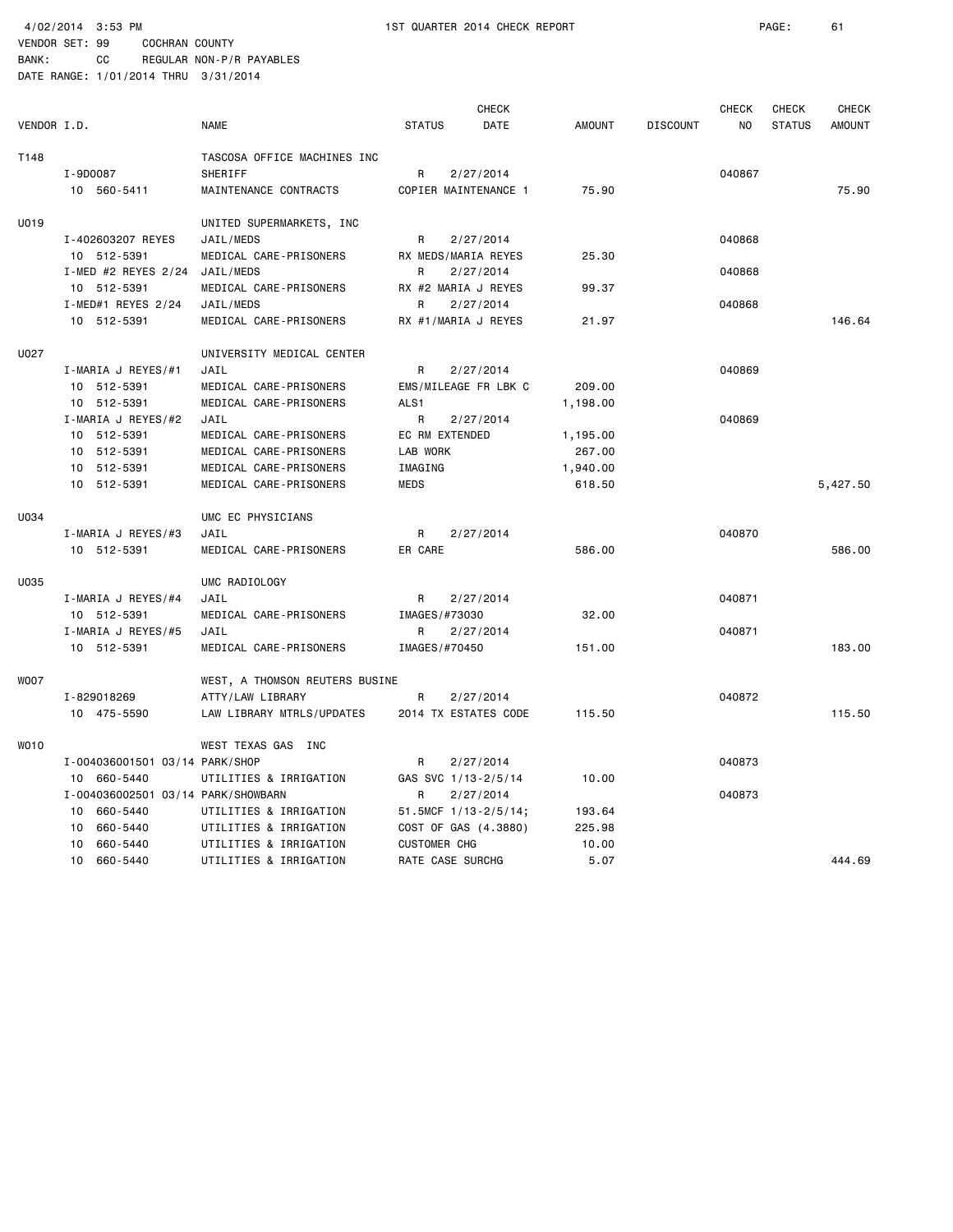4/02/2014 3:53 PM 1ST QUARTER 2014 CHECK REPORT PAGE: 62

VENDOR SET: 99 COCHRAN COUNTY

|             |         |                             |                                |                      | <b>CHECK</b> |        |                 | <b>CHECK</b> | <b>CHECK</b>  | <b>CHECK</b>  |
|-------------|---------|-----------------------------|--------------------------------|----------------------|--------------|--------|-----------------|--------------|---------------|---------------|
| VENDOR I.D. |         |                             | <b>NAME</b>                    | <b>STATUS</b>        | DATE         | AMOUNT | <b>DISCOUNT</b> | NO.          | <b>STATUS</b> | <b>AMOUNT</b> |
| <b>WO55</b> |         |                             | WINDSTREAM COMMUNICATIONS SW   |                      |              |        |                 |              |               |               |
|             |         | I-266-5181 MAR14            | <b>ELECTIONS</b>               | R                    | 2/27/2014    |        |                 | 040874       |               |               |
|             |         | 10 490-5420                 | TELECOMMUNICATIONS             | BASIC LOCAL SVC      |              | 48.04  |                 |              |               |               |
|             |         | 10 490-5420                 | TELECOMMUNICATIONS             | OPTIONAL SVC         |              | 3.00   |                 |              |               |               |
|             |         | 10 490-5420                 | TELECOMMUNICATIONS             | LONG DISTANCE SVC    |              | 6.17   |                 |              |               | 57.21         |
| W092        |         |                             |                                |                      |              |        |                 |              |               |               |
|             |         |                             | WTG FUELS, INC                 |                      |              |        |                 | 040875       |               |               |
|             |         | I-15006-03496 FEB14         | SHERIFF                        | R                    | 2/27/2014    |        |                 |              |               |               |
|             |         | 10 560-5330                 | FUEL AND OIL                   | 34.02GL UNL/#111     |              | 105.60 |                 |              |               |               |
|             | 10      | 560-5330                    | FUEL AND OIL                   | 14.28GL UNL/#107     |              | 41.51  |                 |              |               |               |
|             | 10      | 560-5330                    | FUEL AND OIL                   | 33.51GL UNL/#121     |              | 100.90 |                 |              |               |               |
|             | 10      | 560-5330                    | FUEL AND OIL                   | 16.5GL UNL/#135      |              | 49.60  |                 |              |               |               |
|             |         | 10 560-5330                 | FUEL AND OIL                   | 14.53GL UNL/#136     |              | 43.68  |                 |              |               | 341.29        |
| W097        |         |                             | WILDRED L. MATHENY dba         |                      |              |        |                 |              |               |               |
|             | I-27920 |                             | CRTHSE/ACT BLDG/LIBRARY        | R                    | 2/27/2014    |        |                 | 040876       |               |               |
|             |         | 10 510-5332                 | CUSTODIAL SUPPLIES             | SPRAY BUGS           |              | 70.00  |                 |              |               |               |
|             | 10      | 662-5332                    | CUSTODIAL SUPPLIES             | SPRAY BUGS           |              | 45.00  |                 |              |               |               |
|             |         | 10 650-5332                 | CUSTODIAL SUPPLIES             | SPRAY BUGS           |              | 35.00  |                 |              |               | 150.00        |
| W115        |         |                             | RAYMOND D WEBER, SHERIFF       |                      |              |        |                 |              |               |               |
|             |         | $I - 02/21/14$              | JAIL                           | R                    | 2/27/2014    |        |                 | 040877       |               |               |
|             |         | 10 512-5333                 | FOOD-PRISONERS                 | 2 0J/ALLSUP'S 1/29/1 |              | 9.98   |                 |              |               |               |
|             |         | 10 512-5333                 | FOOD-PRISONERS                 | GAL MILK/ALLSUP'S 1/ |              | 3.99   |                 |              |               |               |
|             |         | 10 512-5333                 | FOOD-PRISONERS                 | MAPLE SYRUP/ALLSUP'S |              | 1.99   |                 |              |               |               |
|             |         | 10 512-5333                 | FOOD-PRISONERS                 | 0J/ALLSUP'S 2/3/14   |              | 4.99   |                 |              |               |               |
|             |         | 10 512-5333                 | FOOD-PRISONERS                 | 12 WHITE BREAD/ALLSU |              | 9.54   |                 |              |               |               |
|             |         | 10 512-5333                 | FOOD-PRISONERS                 | 2 GAL MILK/ALLSUP'S  |              | 7.98   |                 |              |               |               |
|             |         | 10 512-5333                 | FOOD-PRISONERS                 | 12 WHITE BREAD/ALLSU |              | 9.54   |                 |              |               |               |
|             |         | 10 512-5333                 | FOOD-PRISONERS                 | 2 GAL MILK/ALLSUP'S  |              | 7.98   |                 |              |               | 55.99         |
| W215        |         |                             | WATCH GUARD VIDEO              |                      |              |        |                 |              |               |               |
|             |         | I-BC MINV0000495            | SHERIFF                        | R                    | 2/27/2014    |        |                 | 040878       |               |               |
|             |         | 10 560-5334                 | OTHER SUPPLIES                 | COPVU CAM, WC11828;  |              | 795.00 |                 |              |               |               |
|             | 10      | 560-5334                    | OTHER SUPPLIES                 | COPVU CAM, WC11829;  |              | 795.00 |                 |              |               |               |
|             |         | 10 560-5334                 | OTHER SUPPLIES                 | FREIGHT              |              | 20.00  |                 |              |               | 1,610.00      |
|             |         |                             |                                |                      |              |        |                 |              |               |               |
| X001        |         |                             | XCEL ENERGY                    |                      |              |        |                 |              |               |               |
|             |         | I-54-1829977-7 02/14 PREC 2 |                                | R                    | 2/27/2014    |        |                 | 040879       |               |               |
|             |         | 15 622-5440                 | UTILITIES                      | 526KWH 1/14-2/12/14  |              | 51.98  |                 |              |               |               |
|             |         | 15 622-5440                 | UTILITIES                      | AREA LIGHT           |              | 16.29  |                 |              |               | 68.27         |
| Y026        |         |                             | YOAKUM COUNTY SHERIFF'S OFFICE |                      |              |        |                 |              |               |               |
|             |         | I-JAN '14/PRISONERS         | JAIL                           | R                    | 2/27/2014    |        |                 | 040880       |               |               |
|             |         | 10 512-5499                 | MISCELLANEOUS                  | 3 DAYS/ABRAHAM GARZA |              | 102.00 |                 |              |               |               |
|             |         | 10 512-5499                 | MISCELLANEOUS                  | 3 DAYS/ALEX GARZA, J |              | 102.00 |                 |              |               |               |
|             |         | 10 512-5499                 | MISCELLANEOUS                  | 3 DAYS/JOE MICHAEL L |              | 102.00 |                 |              |               |               |
|             |         | 10 512-5499                 | MISCELLANEOUS                  | 3 DAYS/JAMES DAMIEN  |              | 102.00 |                 |              |               | 408.00        |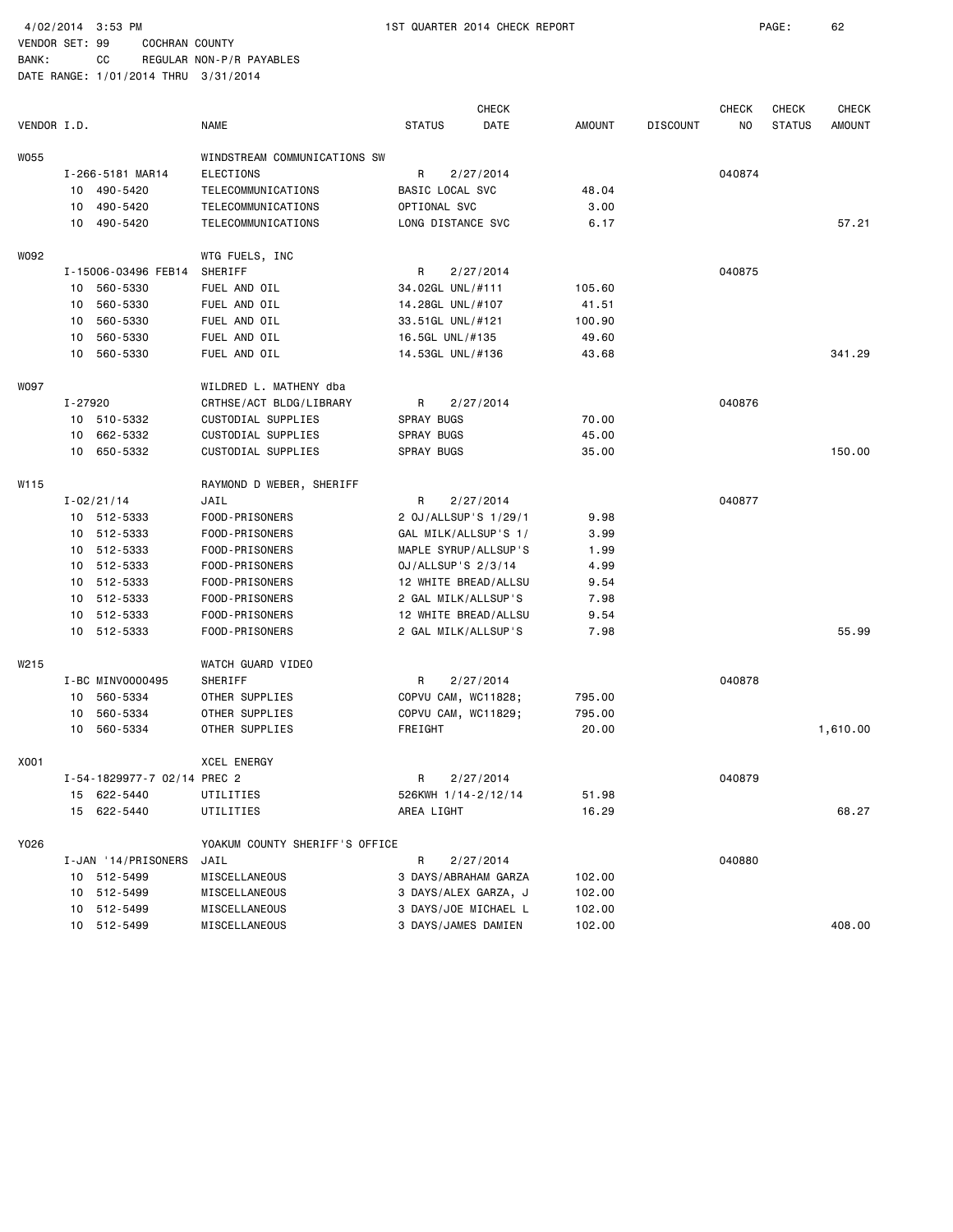BANK: CC REGULAR NON-P/R PAYABLES

|             |                 |                                |                   | CHECK                       |               |                 | <b>CHECK</b> | CHECK         | <b>CHECK</b>  |
|-------------|-----------------|--------------------------------|-------------------|-----------------------------|---------------|-----------------|--------------|---------------|---------------|
| VENDOR I.D. |                 | NAME                           | <b>STATUS</b>     | DATE                        | <b>AMOUNT</b> | <b>DISCOUNT</b> | NO.          | <b>STATUS</b> | <b>AMOUNT</b> |
| B001        |                 | BAILEY CO. ELECTRIC COOP       |                   |                             |               |                 |              |               |               |
|             | I-302824        | PREC 4                         | R                 | 3/10/2014                   |               |                 | 040881       |               |               |
|             | 15 624-5440     | UTILITIES                      |                   | 590 KWH 1/24-2/21/14        | 62.95         |                 |              |               |               |
|             | 15 624-5440     | UTILITIES                      | AREA LIGHT        |                             | 9.31          |                 |              |               |               |
|             | I-302825        | PREC 3                         | R                 | 3/10/2014                   |               |                 | 040881       |               |               |
|             | 15 623-5440     | UTILITIES                      |                   | 276 KWH 1/21-2/18/14        | 35.94         |                 |              |               |               |
|             | 15 623-5440     | UTILITIES                      | 2 AREA LIGHTS     |                             | 19.37         |                 |              |               |               |
|             | I-302826        | NON-DEPT'L/SHERIFF POSSE       | R                 | 3/10/2014                   |               |                 | 040881       |               |               |
|             | 10 409-5440     | UTILITIES                      |                   | ELEC SVC 1/10-2/7/14        | 20.93         |                 |              |               | 148.50        |
| B029        |                 | BRUCKNER'S TRUCK SALES, INC    |                   |                             |               |                 |              |               |               |
|             | C-CM339879L     | PREC 4                         | R                 | 3/10/2014                   |               |                 | 040882       |               |               |
|             | 15 624-5451     | REPAIRS                        |                   | <b>RET ELEMENT #2504205</b> | 65.87CR       |                 |              |               |               |
|             | 15 624-5451     | REPAIRS                        |                   | RET V-BELT #25159122        | 12.72CR       |                 |              |               |               |
|             | I-339877L       | PREC 2                         | R                 | 3/10/2014                   |               |                 | 040882       |               |               |
|             | 15 622-5451     | REPAIRS                        | INNER R03G6       |                             | 27.09         |                 |              |               |               |
|             | 15 622-5451     | REPAIRS                        | CONE 03H3         |                             | 25.08         |                 |              |               |               |
|             | 15 622-5451     | REPAIRS                        | CUP 03H4          |                             | 17.88         |                 |              |               |               |
|             | 15 622-5451     | REPAIRS                        | CUP 03H5          |                             | 18.01         |                 |              |               |               |
|             | 15 622-5451     | REPAIRS                        | DRIVE W25E        |                             | 35.04         |                 |              |               |               |
|             | I-339879L       | PREC 4                         | R                 | 3/10/2014                   |               |                 | 040882       |               |               |
|             | 15 624-5451     | REPAIRS                        | DRIVE             |                             | 68.28         |                 |              |               |               |
|             | 15 624-5451     | REPAIRS                        | ELEMENT #25042054 |                             | 65.87         |                 |              |               |               |
|             | 15 624-5451     | REPAIRS                        | V-BELT #25159122  |                             | 12.72         |                 |              |               |               |
|             | I-339881L       | PREC <sub>2</sub>              | R                 | 3/10/2014                   |               |                 | 040882       |               |               |
|             | 15 622-5451     | REPAIRS                        | SEAL D04C4        |                             | 16.59         |                 |              |               |               |
|             | 15 622-5451     | REPAIRS                        | SEAL D04C4        |                             | 16.16         |                 |              |               |               |
|             | 15 622-5451     | REPAIRS                        | SEAL FR04C5       |                             | 15.84         |                 |              |               |               |
|             | 15 622-5451     | REPAIRS                        | <b>ELEMENT</b>    |                             | 65.87         |                 |              |               |               |
|             | 15 622-5451     | REPAIRS                        | V-BELT            |                             | 12.72         |                 |              |               | 318.56        |
| B102        |                 | BEAR GRAPHICS INC.             |                   |                             |               |                 |              |               |               |
|             | I-0679501       | COUNTY/DIST CLERK              | R                 | 3/10/2014                   |               |                 | 040883       |               |               |
|             | 10 403-5310     | OFFICE SUPPLIES                |                   | 100 CERT COPY MARRIA        | 294.00        |                 |              |               |               |
|             | 10 403-5310     | OFFICE SUPPLIES                | COMP CHG          |                             | 30.00         |                 |              |               |               |
|             | 10 403-5310     | OFFICE SUPPLIES                | FREIGHT           |                             | 18.32         |                 |              |               | 342.32        |
| B119        |                 | CHERYL BUTLER                  |                   |                             |               |                 |              |               |               |
|             | I-REP PRIM 2014 | ELECTIONS                      | R                 | 3/10/2014                   |               |                 | 040884       |               |               |
|             | 10 490-5427     | CONTINUING EDUCATION           |                   | 125.9mi ELEC DAY/WHT        | 70.50         |                 |              |               |               |
|             | 10 490-5310     | OFFICE SUPPLIES                |                   | TOTES, EXT. CORDS/EL        | 48.12         |                 |              |               | 118.62        |
| C007        |                 | CITY OF MORTON                 |                   |                             |               |                 |              |               |               |
|             | $I - 02/28/14$  | LIB/MUS/ACT BLDG/CRTHSE/PREC 1 | R                 | 3/10/2014                   |               |                 | 040885       |               |               |
|             | 10 650-5440     | UTILITIES                      | LIBRARY GAS       |                             | 303.92        |                 |              |               |               |
|             | 10 650-5440     | UTILITIES                      | LIBRARY WATER     |                             | 28.00         |                 |              |               |               |
|             | 10 650-5440     | UTILITIES                      | LIBRARY GARBAGE   |                             | 46.50         |                 |              |               |               |
|             | 10 650-5440     | UTILITIES                      | LIBRARY SEWER     |                             | 17.00         |                 |              |               |               |
|             |                 |                                |                   |                             |               |                 |              |               |               |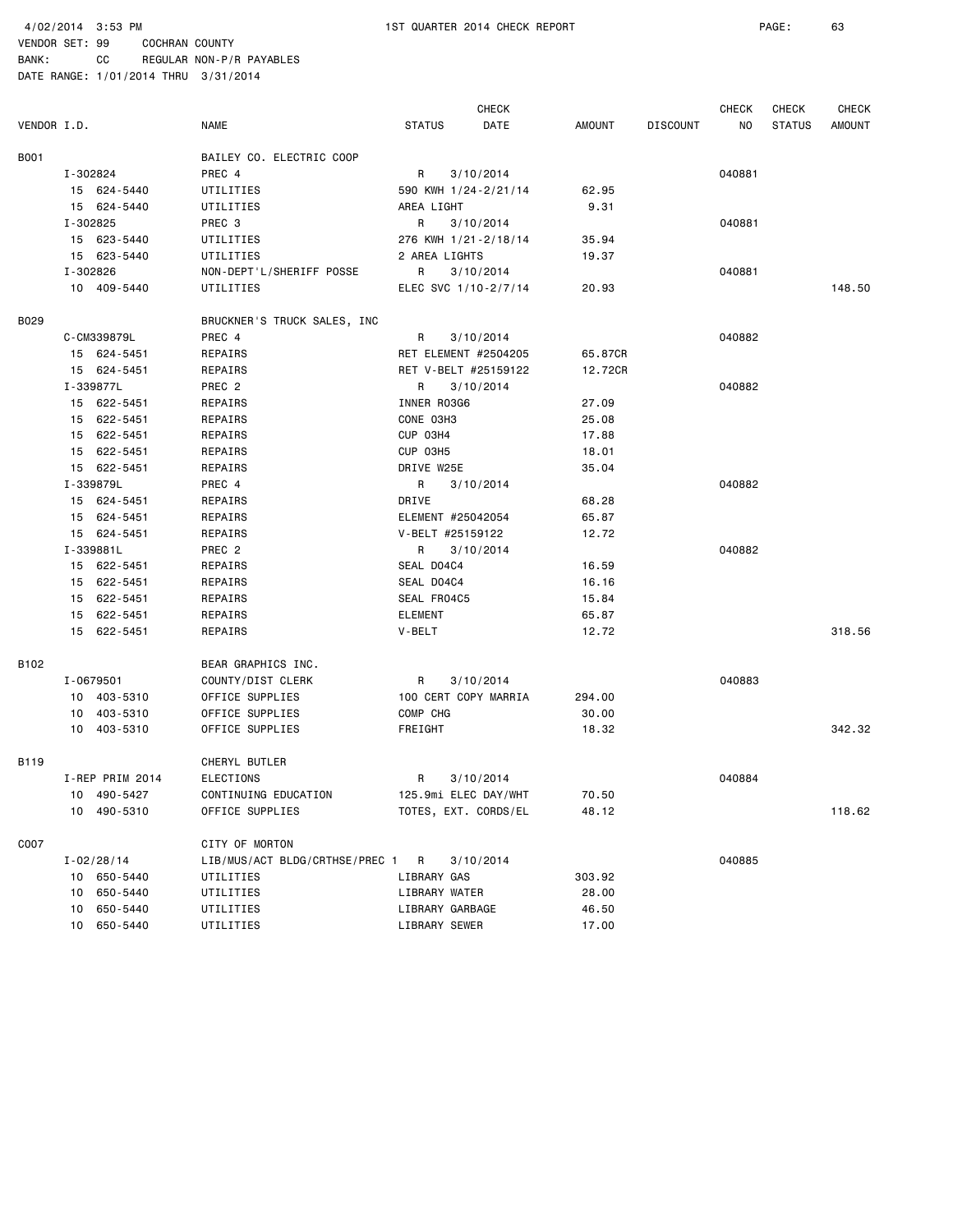4/02/2014 3:53 PM 1ST QUARTER 2014 CHECK REPORT PAGE: 64

BANK: CC REGULAR NON-P/R PAYABLES

|             |                 |          |                                | <b>CHECK</b>            |           |          |                 | CHECK  | CHECK<br>CHECK |               |  |
|-------------|-----------------|----------|--------------------------------|-------------------------|-----------|----------|-----------------|--------|----------------|---------------|--|
| VENDOR I.D. |                 |          | <b>NAME</b>                    | <b>STATUS</b>           | DATE      | AMOUNT   | <b>DISCOUNT</b> | NO     | <b>STATUS</b>  | <b>AMOUNT</b> |  |
| C007        |                 |          | CITY OF MORTON<br>CONT         |                         |           |          |                 |        |                |               |  |
|             | $I - 02/28/14$  |          | LIB/MUS/ACT BLDG/CRTHSE/PREC 1 | R                       | 3/10/2014 |          |                 | 040885 |                |               |  |
|             | 10 652-5440     |          | UTILITIES                      | MUSEUM GAS              |           | 187.44   |                 |        |                |               |  |
|             | 10 652-5440     |          | UTILITIES                      | MUSEUM WATER            |           | 28.00    |                 |        |                |               |  |
|             | 10 652-5440     |          | UTILITIES                      | MUSEUM GARBAGE          |           | 23.00    |                 |        |                |               |  |
|             | 10 652-5440     |          | UTILITIES                      | <b>MUSEUM SEWER</b>     |           | 15.00    |                 |        |                |               |  |
|             | 10              | 662-5440 | UTILITIES                      | ACTIVITY BLDG GAS       |           | 1,763.47 |                 |        |                |               |  |
|             | 10              | 662-5440 | UTILITIES                      | ACT. BLDG WATER         |           | 28.00    |                 |        |                |               |  |
|             | 10 662-5440     |          | UTILITIES                      | ACT. BLDG GARBAGE       |           | 72.00    |                 |        |                |               |  |
|             | 10              | 662-5440 | UTILITIES                      | ACT. BLDG SEWER         |           | 45.00    |                 |        |                |               |  |
|             | 10 510-5440     |          | UTILITIES                      | COURTHOUSE GAS          |           | 1,220.10 |                 |        |                |               |  |
|             | 10 510-5440     |          | UTILITIES                      | <b>COURTHOUSE WATER</b> |           | 95.00    |                 |        |                |               |  |
|             | 10 510-5440     |          | UTILITIES                      | CRTHSE GARBAGE          |           | 304.50   |                 |        |                |               |  |
|             | 10 510-5440     |          | UTILITIES                      | <b>COURTHOUSE SEWER</b> |           | 51.00    |                 |        |                |               |  |
|             | 15 621-5440     |          | UTILITIES                      | PREC 1 GAS              |           | 871.37   |                 |        |                |               |  |
|             | 15 621-5440     |          | UTILITIES                      | PREC 1 WATER            |           | 123.25   |                 |        |                |               |  |
|             | 15 621-5440     |          | UTILITIES                      | PREC 1 GARBAGE          |           | 46.50    |                 |        |                | 5,269.05      |  |
| CO08        |                 |          | CITY OF WHITEFACE              |                         |           |          |                 |        |                |               |  |
|             | $I - 409003/14$ |          | PREC <sub>2</sub>              | R                       | 3/10/2014 |          |                 | 040886 |                |               |  |
|             | 15 622-5440     |          | UTILITIES                      | 5MCF GAS 1/15-2/13/1    |           | 16.25    |                 |        |                |               |  |
|             | 15 622-5440     |          | UTILITIES                      | <b>WATER SVC</b>        |           | 14.00    |                 |        |                |               |  |
|             | 15 622-5440     |          | UTILITIES                      | GARBAGE SVC             |           | 50.10    |                 |        |                |               |  |
|             | 15 622-5440     |          | UTILITIES                      | SEWER SVC               |           | 22.50    |                 |        |                | 102.85        |  |
| C035        |                 |          | COX AUTO SUPPLY CO             |                         |           |          |                 |        |                |               |  |
|             | I-260276        |          | PREC <sub>2</sub>              | R                       | 3/10/2014 |          |                 | 040887 |                |               |  |
|             | 15 622-5451     |          | REPAIRS                        | 1CS MYS 15/50           |           | 47.15    |                 |        |                |               |  |
|             | 15 622-5356     |          | ROAD MATERIALS & SUPPLIES      | 2 BOWL TICKETS          |           | 4.38     |                 |        |                |               |  |
|             | 15 622-5356     |          | ROAD MATERIALS & SUPPLIES      | MARKER                  |           | 3.89     |                 |        |                |               |  |
|             | I-260298        |          | PREC 4                         | R                       | 3/10/2014 |          |                 | 040887 |                |               |  |
|             | 15 624-5451     |          | REPAIRS                        | 2 QT A T FLUID          |           | 5.90     |                 |        |                |               |  |
|             | 15 624-5451     |          | REPAIRS                        | 1 QT P S FLUID          |           | 3.99     |                 |        |                |               |  |
|             | 15 624-5451     |          | REPAIRS                        | 2 CARB CLNR             |           | 7.98     |                 |        |                |               |  |
|             | I-260340        |          | SHERIFF                        | R                       | 3/10/2014 |          |                 | 040887 |                |               |  |
|             | 10 560-5451     |          | MACHINERY-NON-OFFICE REPAIR    | 2 QT AMSOIL 10W30       |           | 15.04    |                 |        |                |               |  |
|             | I-260349        |          | <b>EXTENSION SVC</b>           | R                       | 3/10/2014 |          |                 | 040887 |                |               |  |
|             | 10 665-5451     |          | REPAIRS                        | <b>HEAD LAMP</b>        |           | 7.71     |                 |        |                |               |  |
|             | 10 665-5451     |          | REPAIRS                        | 2 INJ CLEANER           |           | 8.42     |                 |        |                |               |  |
|             | 10 665-5451     |          | REPAIRS                        | 2 W/S WASHER FLUID      |           | 5.78     |                 |        |                |               |  |
|             | I-260396        |          | <b>EXTENSION SVC</b>           | R                       | 3/10/2014 |          |                 | 040887 |                |               |  |
|             | 10 665-5451     |          | REPAIRS                        | RET HEAD LAMP/INV#26    |           | 7.71CR   |                 |        |                |               |  |
|             | 10 665-5451     |          | REPAIRS                        | H/LAMP BULB             |           | 16.99    |                 |        |                |               |  |
|             | I-260429        |          | PREC 1                         | R                       | 3/10/2014 |          |                 | 040887 |                |               |  |
|             | 15 621-5451     |          | REPAIRS                        | AUX LAMP                |           | 7.13     |                 |        |                |               |  |
|             | I-260736        |          | <b>EXTENSION SVC</b>           | R                       | 3/10/2014 |          |                 | 040887 |                |               |  |
|             | 10 665-5451     |          | REPAIRS                        | 2 WIPER BLADES          |           | 45.90    |                 |        |                |               |  |
|             | I-260849        |          | PREC 4                         | R                       | 3/10/2014 |          |                 | 040887 |                |               |  |
|             |                 |          |                                |                         |           |          |                 |        |                |               |  |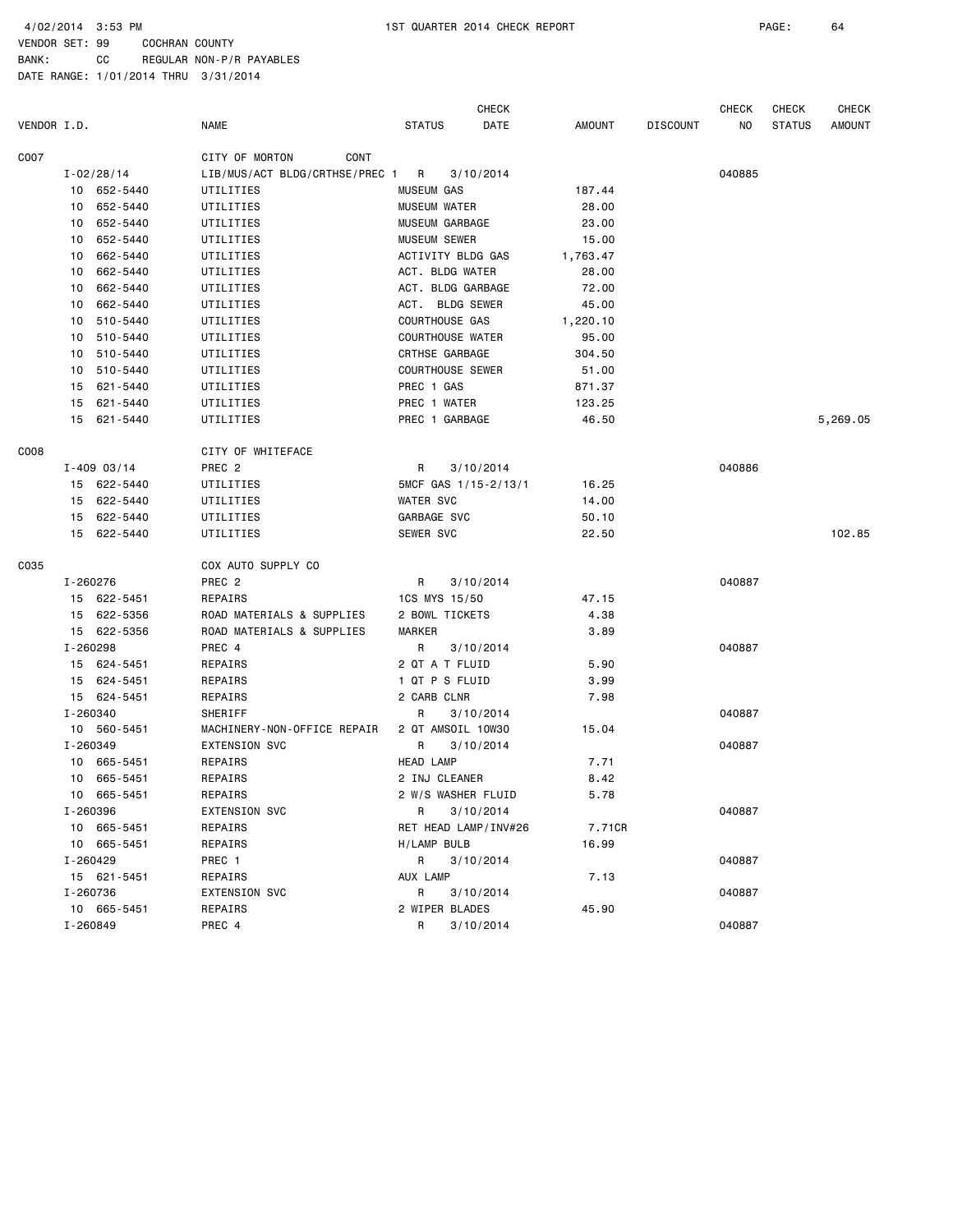|             |              |          |                             |                      | <b>CHECK</b> |        |                 | CHECK  | <b>CHECK</b>  | <b>CHECK</b>  |
|-------------|--------------|----------|-----------------------------|----------------------|--------------|--------|-----------------|--------|---------------|---------------|
| VENDOR I.D. |              |          | <b>NAME</b>                 | <b>STATUS</b>        | DATE         | AMOUNT | <b>DISCOUNT</b> | NO     | <b>STATUS</b> | <b>AMOUNT</b> |
| C035        |              |          | COX AUTO SUPPLY CO<br>CONT  |                      |              |        |                 |        |               |               |
|             | I-260849     |          | PREC 4                      | R                    | 3/10/2014    |        |                 | 040887 |               |               |
|             | 15 624-5451  |          | REPAIRS                     | 2 FUEL FILTER        |              | 8.24   |                 |        |               |               |
|             | 15 624-5451  |          | REPAIRS                     | DOOR SWEEP           |              | 13.29  |                 |        |               |               |
|             | 15 624-5451  |          | REPAIRS                     | 5 SCREWS             |              | 0.85   |                 |        |               |               |
|             | I-260892     |          | PREC <sub>2</sub>           | R                    | 3/10/2014    |        |                 | 040887 |               |               |
|             | 15 622-5356  |          | ROAD MATERIALS & SUPPLIES   | 2 EXT CORD 25FT      |              | 16.98  |                 |        |               |               |
|             | I-261324     |          | PREC 4                      | R                    | 3/10/2014    |        |                 | 040887 |               |               |
|             | 15 624-5451  |          | REPAIRS                     | WIX AIR FILTER       |              | 64.18  |                 |        |               |               |
|             | 15 624-5451  |          | REPAIRS                     | 1CS 2GL HYD OIL      |              | 63.79  |                 |        |               |               |
|             | I-261459     |          | PREC 1                      | R                    | 3/10/2014    |        |                 | 040887 |               |               |
|             | 15 621-5356  |          | ROAD MATERIALS & SUPPLIES   | ADAPTER              |              | 14.99  |                 |        |               |               |
|             | I-261482     |          | SHERIFF                     | R                    | 3/10/2014    |        |                 | 040887 |               |               |
|             | 10 560-5451  |          | MACHINERY-NON-OFFICE REPAIR | <b>FL500S</b>        |              | 6.49   |                 |        |               |               |
|             | 10           | 560-5451 | MACHINERY-NON-OFFICE REPAIR | 1c EA AMS OIL 10/30  |              | 0.03   |                 |        |               |               |
|             | 10           | 560-5451 | MACHINERY-NON-OFFICE REPAIR | W/S WASHER FLUID     |              | 2.89   |                 |        |               |               |
|             | 10 560-5451  |          | MACHINERY-NON-OFFICE REPAIR | 2 WIX AIR FILTER #46 |              | 58.66  |                 |        |               |               |
|             | 10           | 560-5451 | MACHINERY-NON-OFFICE REPAIR | 1 WIX AIR FILTER #46 |              | 20.58  |                 |        |               |               |
|             | 10 560-5451  |          | MACHINERY-NON-OFFICE REPAIR | 1 WIX OIL FILTER #51 |              | 6.95   |                 |        |               |               |
|             | $I - 261493$ |          | PREC 1                      | R                    | 3/10/2014    |        |                 | 040887 |               |               |
|             | 15 621-5356  |          | ROAD MATERIALS & SUPPLIES   | 2 PAPER TOWELS       |              | 8.38   |                 |        |               |               |
|             | 15 621-5356  |          | ROAD MATERIALS & SUPPLIES   | 2 BLUE SHOP TOWELS   |              | 6.38   |                 |        |               |               |
|             | 15           | 621-5356 | ROAD MATERIALS & SUPPLIES   | 2 SILICON            |              | 14.98  |                 |        |               |               |
|             | 15 621-5356  |          | ROAD MATERIALS & SUPPLIES   | TIRE SLIME           |              | 17.99  |                 |        |               |               |
|             | 15 621-5356  |          | ROAD MATERIALS & SUPPLIES   | 37 RED RAGS *EXCH*   |              | 11.47  |                 |        |               |               |
|             | $I - 261503$ |          | SHERIFF                     | R                    | 3/10/2014    |        |                 | 040887 |               |               |
|             | 10 560-5451  |          | MACHINERY-NON-OFFICE REPAIR | 36 QT AMSOIL 10/30   |              | 268.20 |                 |        |               |               |
|             | I-262054     |          | ACTIVITY BLDG               | R                    | 3/10/2014    |        |                 | 040887 |               |               |
|             | 10 662-5332  |          | CUSTODIAL SUPPLIES          | <b>12 300W BULBS</b> |              | 53.89  |                 |        |               |               |
|             | 10 662-5332  |          | CUSTODIAL SUPPLIES          | <b>TAPE</b>          |              | 6.29   |                 |        |               |               |
|             | I-262106     |          | PREC 1                      | R                    | 3/10/2014    |        |                 | 040887 |               |               |
|             | 15 621-5451  |          | REPAIRS                     | <b>GAUGE</b>         |              | 22.53  |                 |        |               |               |
|             | 15 621-5451  |          | REPAIRS                     | <b>PLUG</b>          |              | 2.19   |                 |        |               |               |
|             | 15 621-5451  |          | REPAIRS                     | AIR CHUCK            |              | 9.92   |                 |        |               |               |
|             | 15 621-5451  |          | REPAIRS                     | RAD CAP              |              | 7.18   |                 |        |               |               |
|             | I-262206     |          | PREC 2                      | R                    | 3/10/2014    |        |                 | 040887 |               |               |
|             | 15 622-5451  |          | REPAIRS                     | 2 UPPER CYL LUB      |              | 21.98  |                 |        |               |               |
|             | I-262208     |          | PREC 4                      | R                    | 3/10/2014    |        |                 | 040887 |               |               |
|             | 15 624-5451  |          | REPAIRS                     | 1 GL FUEL CLNR       |              | 31.65  |                 |        |               |               |
|             | I-262612     |          | PREC 1                      | R                    | 3/10/2014    |        |                 | 040887 |               |               |
|             | 15 621-5356  |          | ROAD MATERIALS & SUPPLIES   | 2 BLUE SHOP TOWEL    |              | 6.38   |                 |        |               |               |
|             | 15 621-5356  |          | ROAD MATERIALS & SUPPLIES   | 2 GLASS CLNR         |              | 6.30   |                 |        |               |               |
|             | I-262732     |          | NON-DEPT'L                  | R                    | 3/10/2014    |        |                 | 040887 |               |               |
|             | 10 409-5300  |          | COUNTY-WIDE SUPPLIES        | TOOL CACHE-MALLET fo |              | 4.99   |                 |        |               |               |
|             | 10           | 409-5300 | COUNTY-WIDE SUPPLIES        | 16 1/4x1/2 BOLT      |              | 0.96   |                 |        |               |               |
|             | 10           | 409-5300 | COUNTY-WIDE SUPPLIES        | 16 1/4 FLAT WASHER   |              | 0.56   |                 |        |               |               |
|             | 10           | 409-5300 | COUNTY-WIDE SUPPLIES        | 16 1/4 HEX NUT       |              | 0.48   |                 |        |               | 953.17        |
|             |              |          |                             |                      |              |        |                 |        |               |               |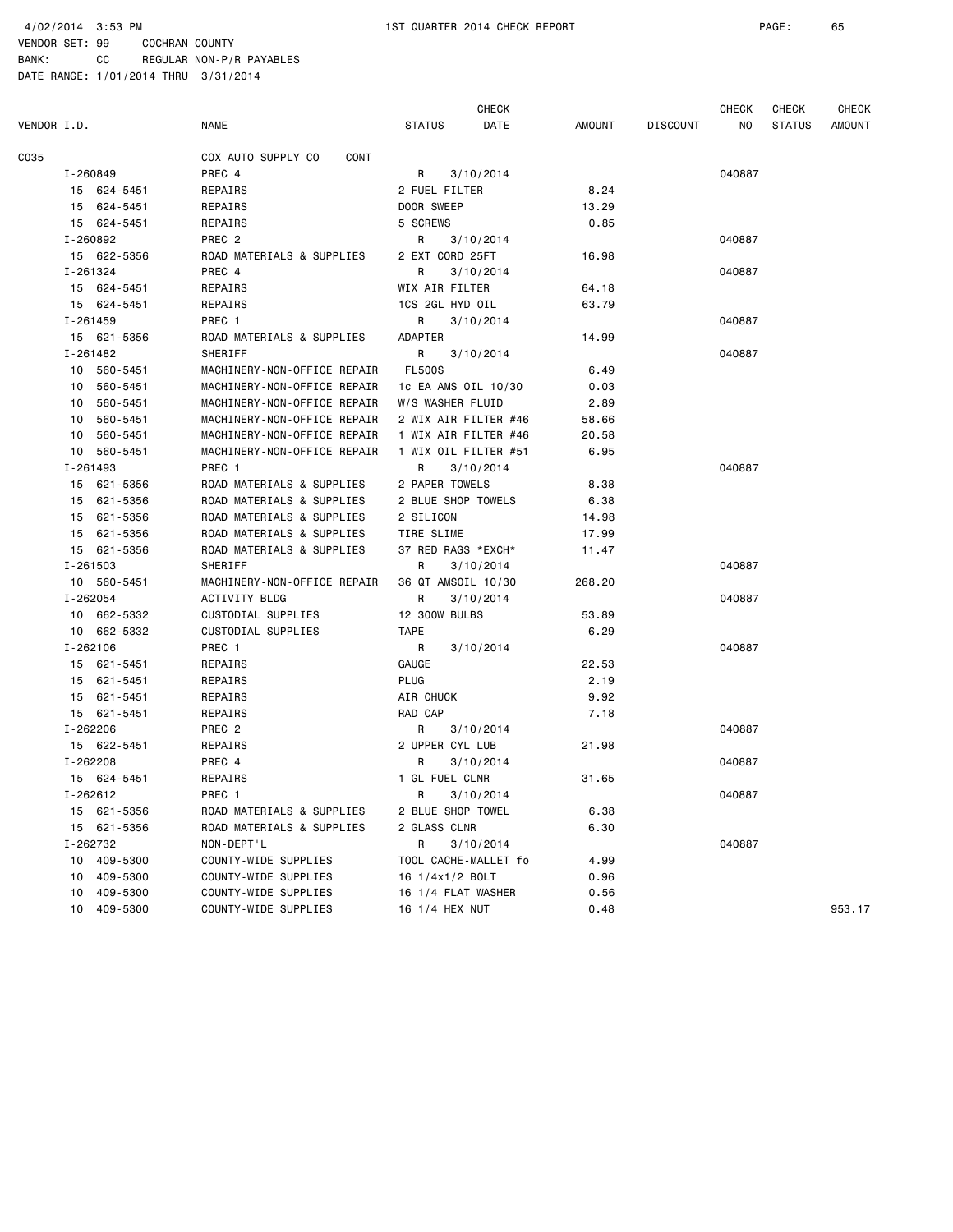4/02/2014 3:53 PM 1ST QUARTER 2014 CHECK REPORT PAGE: 66 VENDOR SET: 99 COCHRAN COUNTY

|                  |            |                   | <b>NAME</b>                                  | <b>STATUS</b> | <b>CHECK</b><br>DATE  | AMOUNT    | <b>DISCOUNT</b> | <b>CHECK</b><br>NO | <b>CHECK</b><br><b>STATUS</b> | <b>CHECK</b><br><b>AMOUNT</b> |
|------------------|------------|-------------------|----------------------------------------------|---------------|-----------------------|-----------|-----------------|--------------------|-------------------------------|-------------------------------|
| VENDOR I.D.      |            |                   |                                              |               |                       |           |                 |                    |                               |                               |
| C057             |            |                   | CITY BANK AS DEPOSITORY                      |               |                       |           |                 |                    |                               |                               |
|                  |            | I-2ND QTR 2014    | NON-DEPT'L--APPR DIST                        | R             | 3/10/2014             |           |                 | 040889             |                               |                               |
|                  |            | 10 409-5406       | APPRAISAL DISTRICT                           |               | 2ND QTR ASSESSMENT--  | 17,316.17 |                 |                    |                               | 17,316.17                     |
| C069             |            |                   | COUNTRY DUMPSTERS, INC.                      |               |                       |           |                 |                    |                               |                               |
|                  | I-36868    |                   | PREC 3/PREC 4                                | R             | 3/10/2014             |           |                 | 040890             |                               |                               |
|                  |            | 15 623-5440       | UTILITIES                                    |               | MARCH DUMPSTER SVC    | 53.25     |                 |                    |                               |                               |
|                  |            | 15 624-5440       | UTILITIES                                    |               | MARCH DUMPSTER SVC    | 53.25     |                 |                    |                               | 106.50                        |
| C084             |            |                   | CLERK, SEVENTH COURT OF APPEAL               |               |                       |           |                 |                    |                               |                               |
|                  | I-FEB 2014 |                   | STATE FEES                                   | R             | 3/10/2014             |           |                 | 040891             |                               |                               |
|                  |            | 90 000-2379.002   | 7th Crt of Appeal Gov't22.2081DISTRICT COURT |               |                       | 5.00      |                 |                    |                               | 5.00                          |
| C <sub>260</sub> |            |                   | <b>CITY BANK</b>                             |               |                       |           |                 |                    |                               |                               |
|                  |            | $I$ -JP DEP 02/14 | JUSTICE OF PEACE                             | R             | 3/10/2014             |           |                 | 040892             |                               |                               |
|                  |            | 10 455-5310       | OFFICE SUPPLIES                              |               | DEPOSIT TICKETS #782  | 56.99     |                 |                    |                               | 56.99                         |
| C353             |            |                   | BRANDY J CRISWELL                            |               |                       |           |                 |                    |                               |                               |
|                  |            | I-CPS#4027 3/4/14 | DISTRICT COURT                               | R             | 3/10/2014             |           |                 | 040893             |                               |                               |
|                  |            | 10 435-5400       | ATTORNEY AD LITEM                            | CPS #4027/CH  |                       | 300.00    |                 |                    |                               | 300.00                        |
| D176             |            |                   | DATA FLEX BUSINESS PRODUCTS, L               |               |                       |           |                 |                    |                               |                               |
|                  | I-11540    |                   | <b>ELECTIONS</b>                             | R             | 3/10/2014             |           |                 | 040894             |                               |                               |
|                  |            | 10 490-5310       | OFFICE SUPPLIES                              |               | 4500 LASER VOTER CAR  | 134.78    |                 |                    |                               |                               |
|                  |            | 10 490-5310       | OFFICE SUPPLIES                              | FREIGHT       |                       | 24.20     |                 |                    |                               | 158.98                        |
| E057             |            |                   | ELECTION SYSTEMS & SOFTWARE                  |               |                       |           |                 |                    |                               |                               |
|                  | I-873528   |                   | ELECTIONS                                    | R             | 3/10/2014             |           |                 | 040895             |                               |                               |
|                  |            | 10 490-5411       | MAINTENANCE CONTRACTS                        |               | 2 FIRMWARE USAGE AGR  | 120.00    |                 |                    |                               |                               |
|                  |            | 10 490-5411       | MAINTENANCE CONTRACTS                        |               | 2 GOLD HDW MTC/SUPPO  | 390.00    |                 |                    |                               |                               |
|                  | I-873724   |                   | <b>ELECTIONS</b>                             | R             | 3/10/2014             |           |                 | 040895             |                               |                               |
|                  |            | 10 490-5335       | ELECTION SUPPLIES                            |               | 1 PREC KIT/AUTOMRK/E  | 39.25     |                 |                    |                               |                               |
|                  |            | 10 490-5335       | ELECTION SUPPLIES                            |               | 5 PREC KIT/AUTOMRK/E  | 172.00    |                 |                    |                               |                               |
|                  |            | 10 490-5335       | ELECTION SUPPLIES                            | FREIGHT       |                       | 15.68     |                 |                    |                               |                               |
|                  | I-874874   |                   | <b>ELECTIONS</b>                             | R             | 3/10/2014             |           |                 | 040895             |                               |                               |
|                  |            | 10 490-5335       | ELECTION SUPPLIES                            |               | 547 ELEC BALLOTS/ABS  | 164.10    |                 |                    |                               |                               |
|                  |            | 10 490-5335       | ELECTION SUPPLIES                            |               | 1530 ELEC BALLOTS/EL  | 459.00    |                 |                    |                               |                               |
|                  |            | 10 490-5335       | ELECTION SUPPLIES                            |               | 39 ELEC BALLOTS/CODI  | 11.70     |                 |                    |                               |                               |
|                  |            | 10 490-5335       | ELECTION SUPPLIES                            |               | 25 ELEC BALLOTS/SAMP  | 7.50      |                 |                    |                               |                               |
|                  | 10         | 490-5335          | ELECTION SUPPLIES                            |               | 25 ELEC BALLOTS/TEST  | 7.50      |                 |                    |                               |                               |
|                  |            | 10 490-5335       | ELECTION SUPPLIES                            | FREIGHT       |                       | 25.21     |                 |                    |                               | 1,411.94                      |
| E075             |            |                   | <b>WEX BANK</b>                              |               |                       |           |                 |                    |                               |                               |
|                  | I-35958524 |                   | SHERIFF/EXT SVC                              | R             | 3/10/2014             |           |                 | 040896             |                               |                               |
|                  |            | 10 560-5330       | FUEL AND OIL                                 |               | 25.015GL UNL, LVND 2  | 74.02     |                 |                    |                               |                               |
|                  | 10         | 665-5330          | FUEL AND OIL                                 |               | 17.925GL UNL, HERMLEI | 55.55     |                 |                    |                               |                               |
|                  | 10         | 665-5330          | FUEL AND OIL                                 |               | 20.193GL UNL, EDEN 2/ | 64.60     |                 |                    |                               |                               |
|                  |            | 10 665-5330       | FUEL AND OIL                                 |               | 24.545GL UNL, SEGUIN  | 78.52     |                 |                    |                               |                               |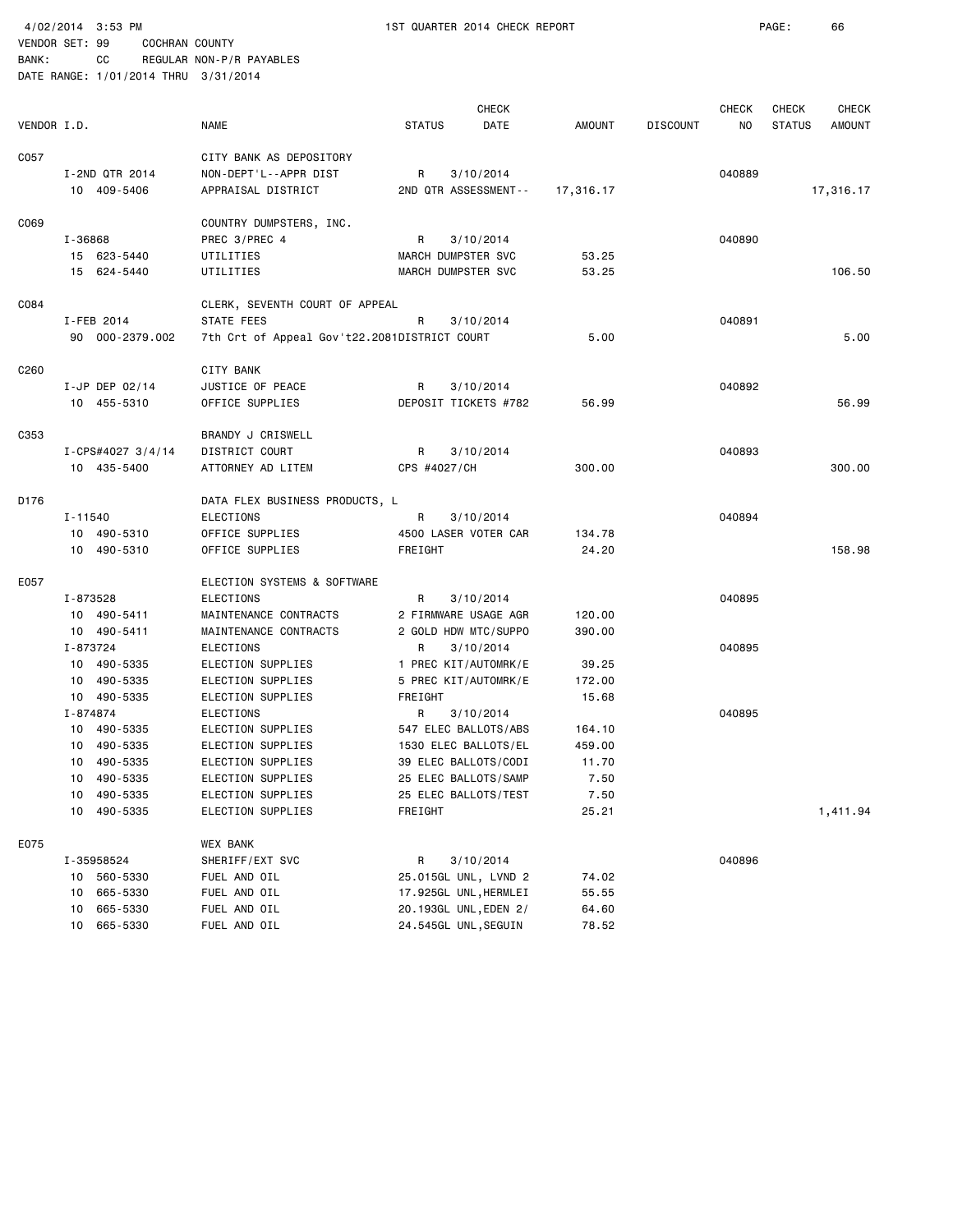BANK: CC REGULAR NON-P/R PAYABLES DATE RANGE: 1/01/2014 THRU 3/31/2014

 CHECK CHECK CHECK CHECK VENDOR I.D. NAME STATUS DATE AMOUNT DISCOUNT NO STATUS AMOUNT E075 WEX BANK CONT I-35958524 SHERIFF/EXT SVC R 3/10/2014 040896 10 665-5330 FUEL AND OIL 20.044GL UNL,LAMESA 63.32 10 665-5330 FUEL AND OIL 17.723GL UNL,SAN ANT 55.99 10 665-5330 FUEL AND OIL 25.24GL UNL,LVND 2/2 82.26 10 665-5330 FUEL AND OIL 18.596GL UNL,BIG SPR 59.86 10 665-5330 FUEL AND OIL CR FED TAX ON 18.596 0.93CR 533.19 F010 FIVE-AREA TELEPHONE CO-OP I-927-5510 MAR14 PREC 4 R 3/10/2014 040897 15 624-5420 TELECOMMUNICATIONS BASIC LOCAL SVC 32.25 15 624-5420 TELECOMMUNICATIONS FEES 9.29 41.54 F215 1ST CLASS PLUMBING HEATING & A I-2051718 JAIL R 3/10/2014 040898 10 512-5451 REPAIR HAND TOP FEE 5.00 10 512-5451 REPAIR 2HRS/UNSTP UP SHWRS/ 260.00 265.00 G005 GENERAL FUND I-VEHICLE LEASE #11 JUVENILE PROBATION R 3/10/2014 8 040899 17 573-5464 VEHICLE LEASE LEASE 2/25-3/25/14 400.00 400.00 G074 GRAVES, HUMPHRIES, STAHL, LTD I-FEES FEB2014 JUSTICE OF PEACE R 3/10/2014 040900 10 000-2206.002 COLLECTION AGENCY FEES COLLECTION FEES FEB 420.72 420.72 G144 GENE MESSER AUTO GROUP I-528296 SHERIFF R R 3/10/2014 R 300901 10 560-5451 MACHINERY-NON-OFFICE REPAIR RPL LR WINDOW, WNDW 330.00 10 560-5451 MACHINERY-NON-OFFICE REPAIR MAIN WINDOW 360.63 10 560-5451 MACHINERY-NON-OFFICE REPAIR QTR WINDOW 65.02 10 560-5451 MACHINERY-NON-OFFICE REPAIR WEATHERSTRIP 75.97 10 560-5451 MACHINERY-NON-OFFICE REPAIR 2 CLIP 3.52 10 560-5451 MACHINERY-NON-OFFICE REPAIR TINT/2 WINDOWS 130.00 10 560-5451 MACHINERY-NON-OFFICE REPAIR LABOR/TINT 29.75 10 560-5451 MACHINERY-NON-OFFICE REPAIR MISC CHGS 47.85 47.85 1,042.74 H144 HIGH PLAINS CONTRACTORS & I-DRAW #1/GUERRA WELFARE R 3/10/2014 040902 10 640-5499 MISCELLANEOUS COSTS \$40,966; RETN 36,869.40 36,869.40 H257 HOME DEPOT CREDIT SERVICES I-050585428 022814 JAIL R 3/10/2014 040903 10 512-5451 REPAIR LEAD CK TEST KIT 19.94 10 512-5392 MISCELLANEOUS SUPPLIES 10YR SMOKE ALARM 36.97 10 560-5334 OTHER SUPPLIES 8PC FURN MOVERS 8.98 10 560-5334 OTHER SUPPLIES DOORLOCK/FILE RM 109.00 I-91094 SHERIFF R 3/10/2014 040903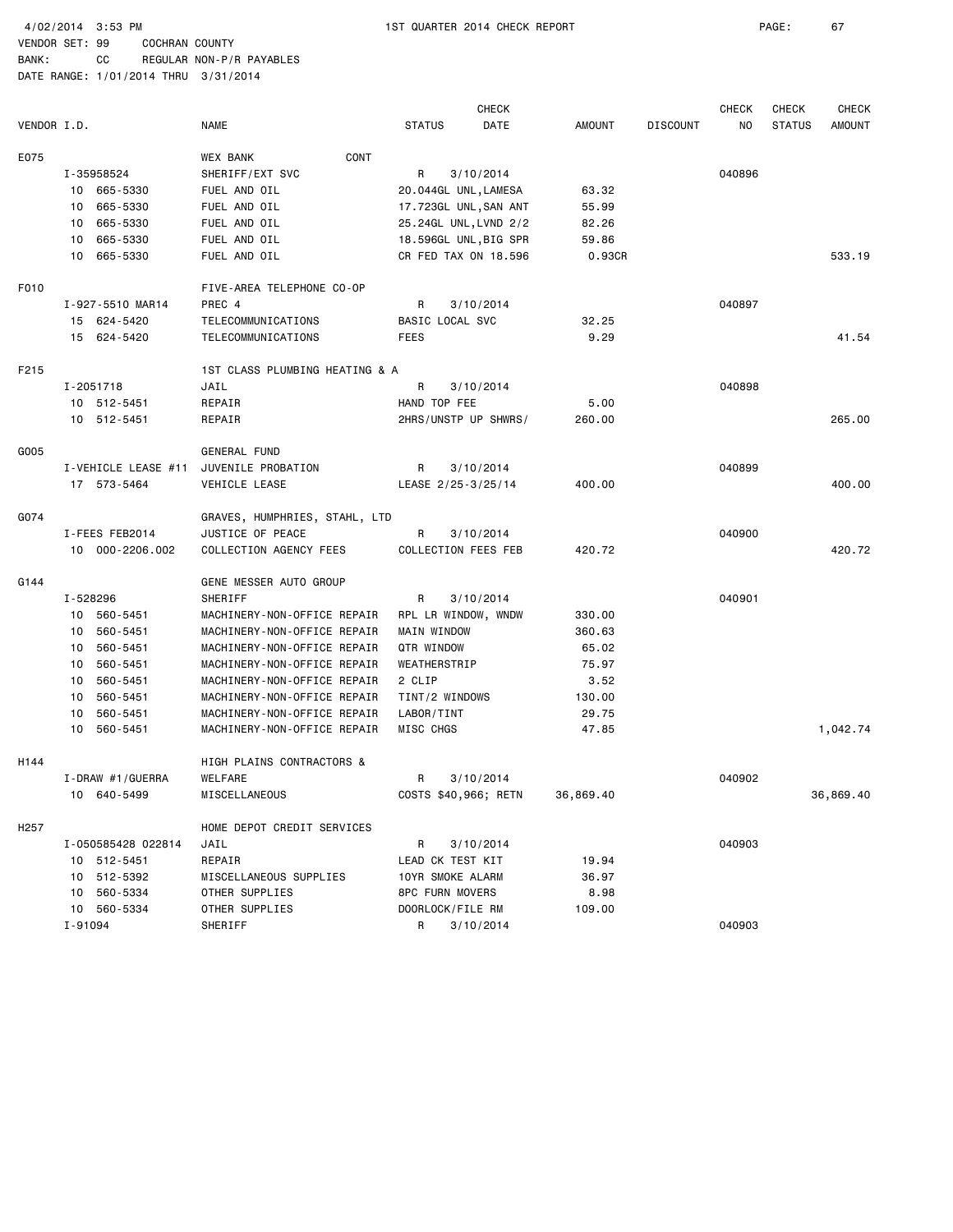4/02/2014 3:53 PM 1ST QUARTER 2014 CHECK REPORT PAGE: 68

| <b>NAME</b><br>VENDOR I.D.<br>H257<br>HOME DEPOT CREDIT SERVCONT<br>SHERIFF<br>I-91094<br>10 560-5451<br>L010<br>JAIL<br>$C - 85201$<br>10 512-5451<br>REPAIR<br>10 512-5451<br>REPAIR<br>10 512-5451<br>REPAIR<br>10 512-5451<br>REPAIR<br>$C - 85725$<br><b>MUSEUM</b><br>10 652-5499<br>MISCELLANEOUS<br>10 652-5499<br>MISCELLANEOUS<br>I-6625332<br>ACTIVITY BLDG<br>10 662-5332<br>CUSTODIAL SUPPLIES<br>10 662-5332<br>CUSTODIAL SUPPLIES<br><b>COURTHOUSE</b><br>I-84835<br>CUSTODIAL SUPPLIES<br>10 510-5332<br>10 510-5332<br>CUSTODIAL SUPPLIES<br>10 510-5332<br>CUSTODIAL SUPPLIES<br>I-84847<br><b>ACTIVITY BLDG</b><br>10 662-5332<br>CUSTODIAL SUPPLIES<br>10 662-5332<br>CUSTODIAL SUPPLIES<br>662-5332<br>CUSTODIAL SUPPLIES<br>10<br>662-5332<br>CUSTODIAL SUPPLIES<br>10<br>10 662-5332<br>CUSTODIAL SUPPLIES<br>I-84882<br><b>EXTENSION SVC</b><br>10 665-5334<br>OTHER SUPPLIES<br>10 665-5334<br>OTHER SUPPLIES<br>I-84945<br>ACTIVITY BLDG | <b>STATUS</b><br>R<br>MACHINERY-NON-OFFICE REPAIR<br>LEWIS FARM & RANCH STORE INC<br>R<br>RET SCREWS<br>RET 4 COVERS<br>RET 1 COVER<br>REV DISC<br>$\mathsf{R}$ | DATE<br>3/10/2014<br><b>RETURN AIR VENT</b><br>3/10/2014 | <b>AMOUNT</b><br><b>DISCOUNT</b><br>9.98<br>0.40CR<br>5.16CR | NO.<br>040903<br>040904 | <b>STATUS</b> | AMOUNT<br>184.87 |
|--------------------------------------------------------------------------------------------------------------------------------------------------------------------------------------------------------------------------------------------------------------------------------------------------------------------------------------------------------------------------------------------------------------------------------------------------------------------------------------------------------------------------------------------------------------------------------------------------------------------------------------------------------------------------------------------------------------------------------------------------------------------------------------------------------------------------------------------------------------------------------------------------------------------------------------------------------------------|-----------------------------------------------------------------------------------------------------------------------------------------------------------------|----------------------------------------------------------|--------------------------------------------------------------|-------------------------|---------------|------------------|
|                                                                                                                                                                                                                                                                                                                                                                                                                                                                                                                                                                                                                                                                                                                                                                                                                                                                                                                                                                    |                                                                                                                                                                 |                                                          |                                                              |                         |               |                  |
|                                                                                                                                                                                                                                                                                                                                                                                                                                                                                                                                                                                                                                                                                                                                                                                                                                                                                                                                                                    |                                                                                                                                                                 |                                                          |                                                              |                         |               |                  |
|                                                                                                                                                                                                                                                                                                                                                                                                                                                                                                                                                                                                                                                                                                                                                                                                                                                                                                                                                                    |                                                                                                                                                                 |                                                          |                                                              |                         |               |                  |
|                                                                                                                                                                                                                                                                                                                                                                                                                                                                                                                                                                                                                                                                                                                                                                                                                                                                                                                                                                    |                                                                                                                                                                 |                                                          |                                                              |                         |               |                  |
|                                                                                                                                                                                                                                                                                                                                                                                                                                                                                                                                                                                                                                                                                                                                                                                                                                                                                                                                                                    |                                                                                                                                                                 |                                                          |                                                              |                         |               |                  |
|                                                                                                                                                                                                                                                                                                                                                                                                                                                                                                                                                                                                                                                                                                                                                                                                                                                                                                                                                                    |                                                                                                                                                                 |                                                          |                                                              |                         |               |                  |
|                                                                                                                                                                                                                                                                                                                                                                                                                                                                                                                                                                                                                                                                                                                                                                                                                                                                                                                                                                    |                                                                                                                                                                 |                                                          |                                                              |                         |               |                  |
|                                                                                                                                                                                                                                                                                                                                                                                                                                                                                                                                                                                                                                                                                                                                                                                                                                                                                                                                                                    |                                                                                                                                                                 |                                                          |                                                              |                         |               |                  |
|                                                                                                                                                                                                                                                                                                                                                                                                                                                                                                                                                                                                                                                                                                                                                                                                                                                                                                                                                                    |                                                                                                                                                                 |                                                          | 1.49CR                                                       |                         |               |                  |
|                                                                                                                                                                                                                                                                                                                                                                                                                                                                                                                                                                                                                                                                                                                                                                                                                                                                                                                                                                    |                                                                                                                                                                 |                                                          | 0.71                                                         |                         |               |                  |
|                                                                                                                                                                                                                                                                                                                                                                                                                                                                                                                                                                                                                                                                                                                                                                                                                                                                                                                                                                    |                                                                                                                                                                 | 3/10/2014                                                |                                                              | 040904                  |               |                  |
|                                                                                                                                                                                                                                                                                                                                                                                                                                                                                                                                                                                                                                                                                                                                                                                                                                                                                                                                                                    |                                                                                                                                                                 | RET 1 REDI-MIX                                           | 4.75CR                                                       |                         |               |                  |
|                                                                                                                                                                                                                                                                                                                                                                                                                                                                                                                                                                                                                                                                                                                                                                                                                                                                                                                                                                    | REV DISC                                                                                                                                                        |                                                          | 0.48                                                         |                         |               |                  |
|                                                                                                                                                                                                                                                                                                                                                                                                                                                                                                                                                                                                                                                                                                                                                                                                                                                                                                                                                                    | R                                                                                                                                                               | 3/10/2014                                                |                                                              | 040904                  |               |                  |
|                                                                                                                                                                                                                                                                                                                                                                                                                                                                                                                                                                                                                                                                                                                                                                                                                                                                                                                                                                    |                                                                                                                                                                 | SMOKE & FIRE ALARM                                       | 16.99                                                        |                         |               |                  |
|                                                                                                                                                                                                                                                                                                                                                                                                                                                                                                                                                                                                                                                                                                                                                                                                                                                                                                                                                                    | DISC                                                                                                                                                            |                                                          | 1.70CR                                                       |                         |               |                  |
|                                                                                                                                                                                                                                                                                                                                                                                                                                                                                                                                                                                                                                                                                                                                                                                                                                                                                                                                                                    | R                                                                                                                                                               | 3/10/2014                                                |                                                              | 040904                  |               |                  |
|                                                                                                                                                                                                                                                                                                                                                                                                                                                                                                                                                                                                                                                                                                                                                                                                                                                                                                                                                                    |                                                                                                                                                                 | TOILET BOWL CLNR                                         | 2.99                                                         |                         |               |                  |
|                                                                                                                                                                                                                                                                                                                                                                                                                                                                                                                                                                                                                                                                                                                                                                                                                                                                                                                                                                    | 409                                                                                                                                                             |                                                          | 2.99                                                         |                         |               |                  |
|                                                                                                                                                                                                                                                                                                                                                                                                                                                                                                                                                                                                                                                                                                                                                                                                                                                                                                                                                                    | DISC                                                                                                                                                            |                                                          | 0.60CR                                                       |                         |               |                  |
|                                                                                                                                                                                                                                                                                                                                                                                                                                                                                                                                                                                                                                                                                                                                                                                                                                                                                                                                                                    | R                                                                                                                                                               | 3/10/2014                                                |                                                              | 040904                  |               |                  |
|                                                                                                                                                                                                                                                                                                                                                                                                                                                                                                                                                                                                                                                                                                                                                                                                                                                                                                                                                                    | 3 LYSOL                                                                                                                                                         |                                                          | 16.47                                                        |                         |               |                  |
|                                                                                                                                                                                                                                                                                                                                                                                                                                                                                                                                                                                                                                                                                                                                                                                                                                                                                                                                                                    |                                                                                                                                                                 | 3 CLOROX WIPES                                           | 17.97                                                        |                         |               |                  |
|                                                                                                                                                                                                                                                                                                                                                                                                                                                                                                                                                                                                                                                                                                                                                                                                                                                                                                                                                                    |                                                                                                                                                                 | 2 BAR KEEPERS FRIEND                                     | 4.58                                                         |                         |               |                  |
|                                                                                                                                                                                                                                                                                                                                                                                                                                                                                                                                                                                                                                                                                                                                                                                                                                                                                                                                                                    | TRASH BAGS                                                                                                                                                      |                                                          | 19.99                                                        |                         |               |                  |
|                                                                                                                                                                                                                                                                                                                                                                                                                                                                                                                                                                                                                                                                                                                                                                                                                                                                                                                                                                    | DISC                                                                                                                                                            |                                                          | 5.90CR                                                       |                         |               |                  |
|                                                                                                                                                                                                                                                                                                                                                                                                                                                                                                                                                                                                                                                                                                                                                                                                                                                                                                                                                                    | R                                                                                                                                                               | 3/10/2014                                                |                                                              | 040904                  |               |                  |
|                                                                                                                                                                                                                                                                                                                                                                                                                                                                                                                                                                                                                                                                                                                                                                                                                                                                                                                                                                    |                                                                                                                                                                 | LIGHT, PLUG-IN                                           | 7.99                                                         |                         |               |                  |
|                                                                                                                                                                                                                                                                                                                                                                                                                                                                                                                                                                                                                                                                                                                                                                                                                                                                                                                                                                    | DISC                                                                                                                                                            |                                                          | 0.80CR                                                       |                         |               |                  |
|                                                                                                                                                                                                                                                                                                                                                                                                                                                                                                                                                                                                                                                                                                                                                                                                                                                                                                                                                                    | R                                                                                                                                                               | 3/10/2014                                                |                                                              | 040904                  |               |                  |
| 10 662-5332<br>CUSTODIAL SUPPLIES                                                                                                                                                                                                                                                                                                                                                                                                                                                                                                                                                                                                                                                                                                                                                                                                                                                                                                                                  |                                                                                                                                                                 | 3 TOILET BOWL CLNR                                       | 13.47                                                        |                         |               |                  |
| CUSTODIAL SUPPLIES<br>10 662-5332                                                                                                                                                                                                                                                                                                                                                                                                                                                                                                                                                                                                                                                                                                                                                                                                                                                                                                                                  | DISC                                                                                                                                                            |                                                          | 1.35CR                                                       |                         |               |                  |
| I-85058<br>PREC 1                                                                                                                                                                                                                                                                                                                                                                                                                                                                                                                                                                                                                                                                                                                                                                                                                                                                                                                                                  | R                                                                                                                                                               | 3/10/2014                                                |                                                              | 040904                  |               |                  |
| 15 621-5451<br>REPAIRS                                                                                                                                                                                                                                                                                                                                                                                                                                                                                                                                                                                                                                                                                                                                                                                                                                                                                                                                             | COVER                                                                                                                                                           |                                                          | 15.99                                                        |                         |               |                  |
| 15 621-5451<br>REPAIRS                                                                                                                                                                                                                                                                                                                                                                                                                                                                                                                                                                                                                                                                                                                                                                                                                                                                                                                                             | <b>BULB</b>                                                                                                                                                     |                                                          | 4.99                                                         |                         |               |                  |
| 15 621-5451<br>REPAIRS                                                                                                                                                                                                                                                                                                                                                                                                                                                                                                                                                                                                                                                                                                                                                                                                                                                                                                                                             | DISC                                                                                                                                                            |                                                          | 2.10CR                                                       |                         |               |                  |
| $I - 85110$<br>PREC 1                                                                                                                                                                                                                                                                                                                                                                                                                                                                                                                                                                                                                                                                                                                                                                                                                                                                                                                                              | R                                                                                                                                                               | 3/10/2014                                                |                                                              | 040904                  |               |                  |
| REPAIRS<br>15 621-5451                                                                                                                                                                                                                                                                                                                                                                                                                                                                                                                                                                                                                                                                                                                                                                                                                                                                                                                                             | 98" 2x6                                                                                                                                                         |                                                          | 5.76                                                         |                         |               |                  |
| 15 621-5451<br>REPAIRS                                                                                                                                                                                                                                                                                                                                                                                                                                                                                                                                                                                                                                                                                                                                                                                                                                                                                                                                             |                                                                                                                                                                 | 2 LIQUID NAILS                                           | 5.98                                                         |                         |               |                  |
| 15 621-5451<br>REPAIRS                                                                                                                                                                                                                                                                                                                                                                                                                                                                                                                                                                                                                                                                                                                                                                                                                                                                                                                                             | DISC                                                                                                                                                            |                                                          | 1.17CR                                                       |                         |               |                  |
| I-85160<br>JAIL                                                                                                                                                                                                                                                                                                                                                                                                                                                                                                                                                                                                                                                                                                                                                                                                                                                                                                                                                    |                                                                                                                                                                 | R 3/10/2014                                              |                                                              | 040904                  |               |                  |
| 10 512-5451<br>REPAIR                                                                                                                                                                                                                                                                                                                                                                                                                                                                                                                                                                                                                                                                                                                                                                                                                                                                                                                                              | FLAT PLATE                                                                                                                                                      |                                                          | 2.49                                                         |                         |               |                  |
| 10 512-5451<br>REPAIR                                                                                                                                                                                                                                                                                                                                                                                                                                                                                                                                                                                                                                                                                                                                                                                                                                                                                                                                              | 5 COVERS                                                                                                                                                        |                                                          | 7.45                                                         |                         |               |                  |
| 10 512-5451<br>REPAIR                                                                                                                                                                                                                                                                                                                                                                                                                                                                                                                                                                                                                                                                                                                                                                                                                                                                                                                                              | 4 COVERS                                                                                                                                                        |                                                          | 5.16                                                         |                         |               |                  |
| 10 512-5451<br>REPAIR                                                                                                                                                                                                                                                                                                                                                                                                                                                                                                                                                                                                                                                                                                                                                                                                                                                                                                                                              | DISC                                                                                                                                                            |                                                          | 1.51CR                                                       |                         |               |                  |
| 10 512-5451<br>REPAIR                                                                                                                                                                                                                                                                                                                                                                                                                                                                                                                                                                                                                                                                                                                                                                                                                                                                                                                                              | <b>SCREWS</b>                                                                                                                                                   |                                                          | 0.40                                                         |                         |               |                  |
| I-85175<br>PREC 1                                                                                                                                                                                                                                                                                                                                                                                                                                                                                                                                                                                                                                                                                                                                                                                                                                                                                                                                                  | R                                                                                                                                                               | 3/10/2014                                                |                                                              | 040904                  |               |                  |
| 15 621-5451<br>REPAIRS                                                                                                                                                                                                                                                                                                                                                                                                                                                                                                                                                                                                                                                                                                                                                                                                                                                                                                                                             |                                                                                                                                                                 | 40 SELF-TAP SCREWS                                       | 14.40                                                        |                         |               |                  |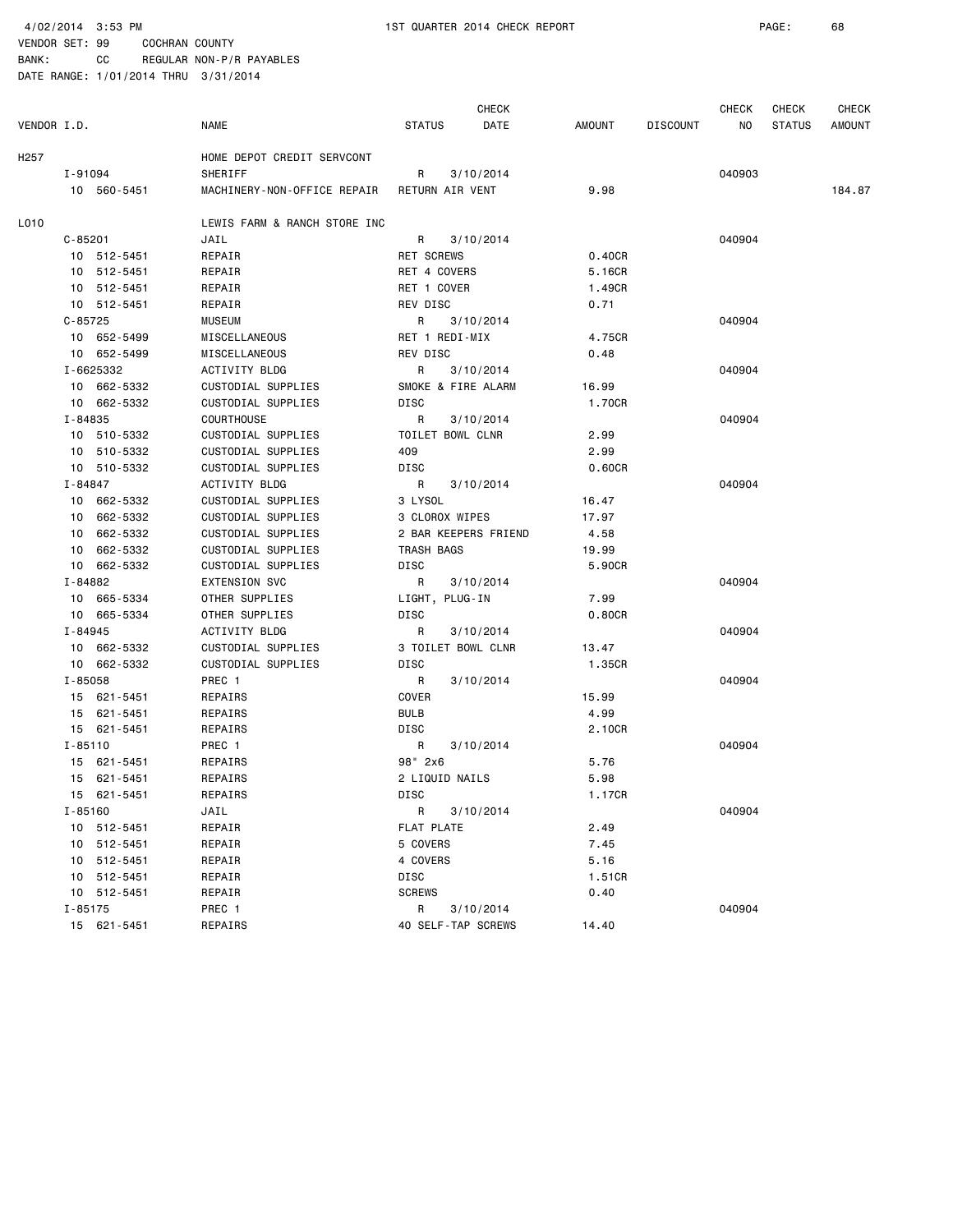4/02/2014 3:53 PM 1ST QUARTER 2014 CHECK REPORT PAGE: 69

VENDOR SET: 99 COCHRAN COUNTY BANK: CC REGULAR NON-P/R PAYABLES

|             |             |                            |                 | <b>CHECK</b> |         |                 | <b>CHECK</b> | <b>CHECK</b>  | <b>CHECK</b>  |
|-------------|-------------|----------------------------|-----------------|--------------|---------|-----------------|--------------|---------------|---------------|
| VENDOR I.D. |             | <b>NAME</b>                | <b>STATUS</b>   | DATE         | AMOUNT  | <b>DISCOUNT</b> | NO.          | <b>STATUS</b> | <b>AMOUNT</b> |
| L010        |             | LEWIS FARM & RANCH STOCONT |                 |              |         |                 |              |               |               |
|             | I-85175     | PREC 1                     | R               | 3/10/2014    |         |                 | 040904       |               |               |
|             | 15 621-5356 | ROAD MATERIALS & SUPPLIES  | 10" TIN SNIPS   |              | 16.99   |                 |              |               |               |
|             | 15 621-5451 | REPAIRS                    | DISC            |              | 3.14CR  |                 |              |               |               |
|             | I-85279     | PREC 4                     | R               | 3/10/2014    |         |                 | 040904       |               |               |
|             | 15 624-5356 | ROAD MATERIALS & SUPPLIES  | LOCK SET        |              | 22.99   |                 |              |               |               |
|             | 15 624-5356 | ROAD MATERIALS & SUPPLIES  | 5 FT CHAIN      |              | 13.95   |                 |              |               |               |
|             | 15 624-5356 | ROAD MATERIALS & SUPPLIES  | <b>FILTERS</b>  |              | 1.99    |                 |              |               |               |
|             | 15 624-5451 | REPAIRS                    | FLEX CONDUIT    |              | 28.99   |                 |              |               |               |
|             | 15 624-5356 | ROAD MATERIALS & SUPPLIES  | 4 SUGAR         |              | 7.80    |                 |              |               |               |
| 15          | 624-5356    | ROAD MATERIALS & SUPPLIES  | COFFEE          |              | 12.95   |                 |              |               |               |
|             | 15 624-5451 | REPAIRS                    | 20 FT WIRE      |              | 13.80   |                 |              |               |               |
|             | 15 624-5451 | REPAIRS                    | 2 CONDUIT END   |              | 7.98    |                 |              |               |               |
|             | 15 624-5356 | ROAD MATERIALS & SUPPLIES  | DISC            |              | 11.05CR |                 |              |               |               |
|             | $I - 85508$ | JAIL                       | R               | 3/10/2014    |         |                 | 040904       |               |               |
|             | 10 512-5392 | MISCELLANEOUS SUPPLIES     | 15 COMET CLNR   |              | 22.35   |                 |              |               |               |
|             | I-85530     | PREC 1                     | R               | 3/10/2014    |         |                 | 040904       |               |               |
|             | 15 621-5356 | ROAD MATERIALS & SUPPLIES  | <b>SCRUBBER</b> |              | 2.99    |                 |              |               |               |
|             | 15 621-5356 | ROAD MATERIALS & SUPPLIES  | SOAP            |              | 3.99    |                 |              |               |               |
|             | 15 621-5356 | ROAD MATERIALS & SUPPLIES  | <b>FILTERS</b>  |              | 1.99    |                 |              |               |               |
|             | 15 621-5356 | ROAD MATERIALS & SUPPLIES  | TOILET PAPER    |              | 8.99    |                 |              |               |               |
|             | 15 621-5356 | ROAD MATERIALS & SUPPLIES  | <b>TOWELS</b>   |              | 9.99    |                 |              |               |               |
|             | 15 621-5356 | ROAD MATERIALS & SUPPLIES  | DISC            |              | 2.80CR  |                 |              |               |               |
|             | I-85535     | <b>EXTENSION SVC</b>       | R               | 3/10/2014    |         |                 | 040904       |               |               |
|             | 10 665-5334 | OTHER SUPPLIES             | 2 WHEELS        |              | 44.00   |                 |              |               |               |
|             | I-85632     | PREC 1                     | R               | 3/10/2014    |         |                 | 040904       |               |               |
|             | 15 621-5356 | ROAD MATERIALS & SUPPLIES  | CARPET KNIFE    |              | 8.99    |                 |              |               |               |
|             | I-85644     | PREC 1                     | R               | 3/10/2014    |         |                 | 040904       |               |               |
|             | 15 621-5356 | ROAD MATERIALS & SUPPLIES  | <b>CREEPER</b>  |              | 29.99   |                 |              |               |               |
|             | 15 621-5356 | ROAD MATERIALS & SUPPLIES  | DISC            |              | 3.00CR  |                 |              |               |               |
|             | $I - 85715$ | MUSEUM/PREC 1              | R               | 3/10/2014    |         |                 | 040904       |               |               |
|             | 10 652-5499 | MISCELLANEOUS              | 4 REDI-MIX      |              | 19.00   |                 |              |               |               |
|             | 10 652-5499 | MISCELLANEOUS              | TROWEL          |              | 8.99    |                 |              |               |               |
|             | 15 621-5356 | ROAD MATERIALS & SUPPLIES  | WHEEL BARROW    |              | 99.99   |                 |              |               |               |
| 10          | 652-5499    | MISCELLANEOUS              | DISC            |              | 2.80CR  |                 |              |               |               |
|             | 15 621-5356 | ROAD MATERIALS & SUPPLIES  | DISC            |              | 10.00CR |                 |              |               |               |
|             | I-85727     | <b>PARK</b>                | R               | 3/10/2014    |         |                 | 040904       |               |               |
|             | 10 660-5332 | CUSTODIAL SUPPLIES         | PLIERS          |              | 9.97    |                 |              |               |               |
|             | 10 660-5332 | CUSTODIAL SUPPLIES         | DISC            |              | 1.00CR  |                 |              |               |               |
|             | I-85944     | PREC 1                     | R               | 3/10/2014    |         |                 | 040904       |               |               |
|             | 15 621-5356 | ROAD MATERIALS & SUPPLIES  | 1CS ANTIFREEZE  |              | 71.94   |                 |              |               |               |
|             | 15 621-5356 | ROAD MATERIALS & SUPPLIES  | 3 PAD LOCKS     |              | 29.97   |                 |              |               |               |
|             | 15 621-5356 | ROAD MATERIALS & SUPPLIES  | 2 PLASTIC TIPS  |              | 3.38    |                 |              |               |               |
|             | 15 621-5356 | ROAD MATERIALS & SUPPLIES  | DISC            |              | 10.53CR |                 |              |               |               |
|             | I-85950     | PREC 1                     | R               | 3/10/2014    |         |                 | 040904       |               |               |
|             | 15 621-5356 | ROAD MATERIALS & SUPPLIES  | 3 PAD LOCKS     |              | 29.97   |                 |              |               |               |
|             | 15 621-5356 | ROAD MATERIALS & SUPPLIES  | DISC            |              | 3.00CR  |                 |              |               |               |
|             | I-85955     | PARK                       | R               | 3/10/2014    |         |                 | 040904       |               |               |
|             |             |                            |                 |              |         |                 |              |               |               |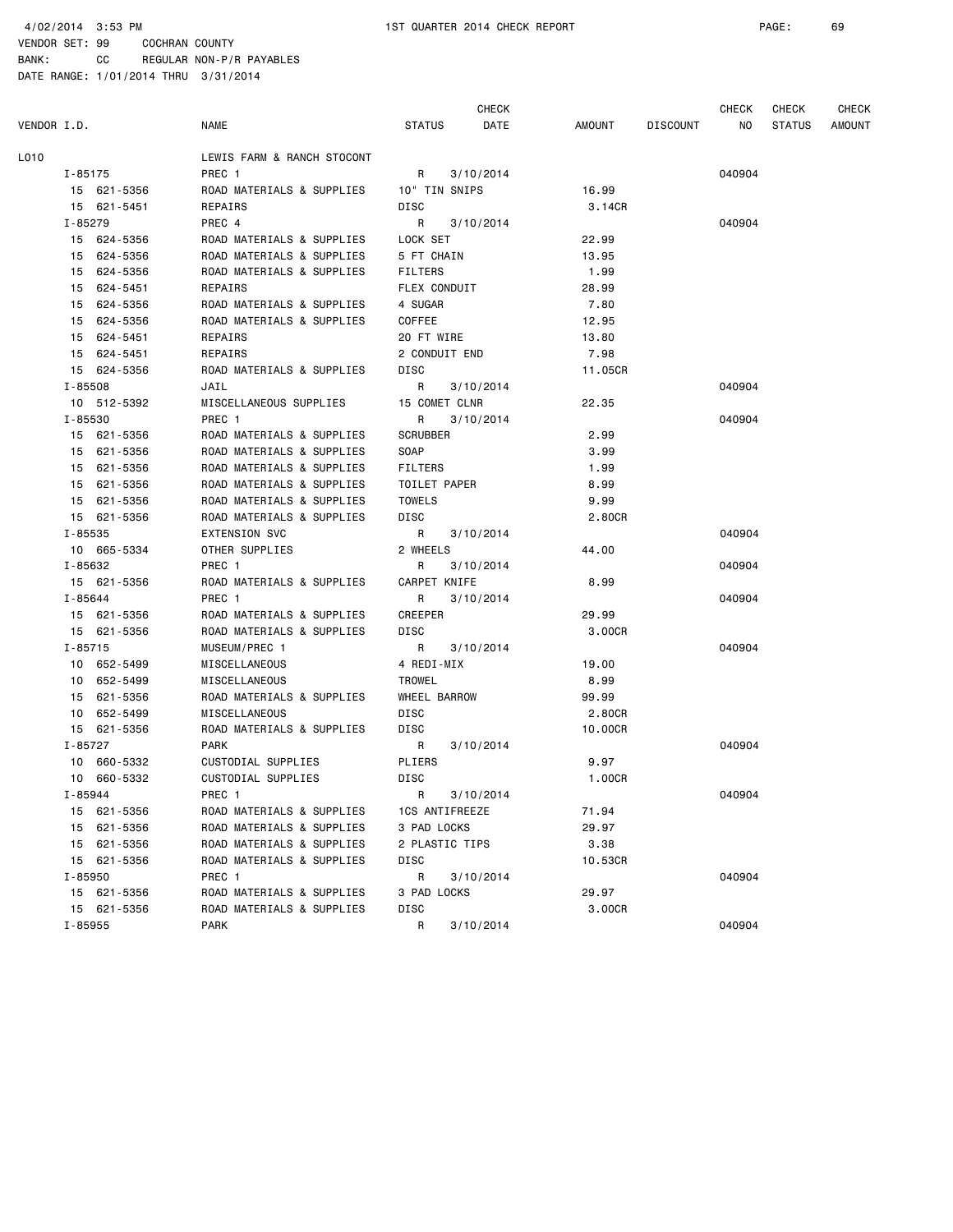4/02/2014 3:53 PM 1ST QUARTER 2014 CHECK REPORT PAGE: 70

BANK: CC REGULAR NON-P/R PAYABLES

|             |                             |                             |                             | <b>CHECK</b> |               |                 | <b>CHECK</b> | CHECK         | <b>CHECK</b>  |
|-------------|-----------------------------|-----------------------------|-----------------------------|--------------|---------------|-----------------|--------------|---------------|---------------|
| VENDOR I.D. |                             | <b>NAME</b>                 | <b>STATUS</b>               | DATE         | <b>AMOUNT</b> | <b>DISCOUNT</b> | NO           | <b>STATUS</b> | <b>AMOUNT</b> |
| L010        |                             | LEWIS FARM & RANCH STOCONT  |                             |              |               |                 |              |               |               |
|             | I-85955                     | <b>PARK</b>                 | R                           | 3/10/2014    |               |                 | 040904       |               |               |
|             | 10 660-5332                 | CUSTODIAL SUPPLIES          | 8 WEED & FEED               |              | 143.92        |                 |              |               |               |
|             | 10 660-5332                 | CUSTODIAL SUPPLIES          | DISC                        |              | 14.39CR       |                 |              |               |               |
|             | I-86022                     | PREC 1                      | R                           | 3/10/2014    |               |                 | 040904       |               |               |
|             | 15 621-5356                 | ROAD MATERIALS & SUPPLIES   | 2 GLASS CLNR                |              | 5.58          |                 |              |               |               |
|             | 15 621-5356                 | ROAD MATERIALS & SUPPLIES   | <b>TOWELS</b>               |              | 2.95          |                 |              |               |               |
|             | 15 621-5356                 | ROAD MATERIALS & SUPPLIES   | DISC                        |              | 0.85CR        |                 |              |               |               |
|             | I-86030                     | <b>ACTIVITY BLDG</b>        | R                           | 3/10/2014    |               |                 | 040904       |               |               |
|             | 10 662-5332                 | CUSTODIAL SUPPLIES          | CARPET TAPE                 |              | 6.99          |                 |              |               |               |
|             | 10 662-5332                 | CUSTODIAL SUPPLIES          | DISC                        |              | 0.70CR        |                 |              |               |               |
|             | $I - 86050$                 | <b>PARK</b>                 | R                           | 3/10/2014    |               |                 | 040904       |               |               |
|             | 10 660-5451                 | REPAIR                      | <b>BYPASS COPPER</b>        |              | 19.99         |                 |              |               |               |
|             | 10 660-5451                 | REPAIR                      | 15 FT ROPE                  |              | 4.35          |                 |              |               |               |
|             | 10 660-5451                 | REPAIR                      | <b>DISC</b>                 |              | 2.43CR        |                 |              |               |               |
|             | I-86302                     | <b>PARK</b>                 | R                           | 3/10/2014    |               |                 | 040904       |               |               |
|             | 10 660-5451                 | REPAIR                      | 2 CHAINS/CHAIN SAW          |              | 39.98         |                 |              |               |               |
|             | 10 660-5451                 | REPAIR                      | OIL                         |              | 6.99          |                 |              |               |               |
|             | 10 660-5451                 | REPAIR                      | DISC                        |              | 4.70CR        |                 |              |               | 834.61        |
| L015        |                             | LUBBOCK COUNTY, TEXAS       |                             |              |               |                 |              |               |               |
|             | I-FEB ADR FEES 2014         | DISTRICT COURT              | R                           | 3/10/2014    |               |                 | 040907       |               |               |
|             | 19 435-5409                 | A.D.R. CONTRACT             | DISTRICT COURT              |              | 10.00         |                 |              |               | 10.00         |
| L018        |                             | LUBBOCK GRADER BLADE, INC   |                             |              |               |                 |              |               |               |
|             | I-49640                     | PREC <sub>2</sub>           | R                           | 3/10/2014    |               |                 | 040908       |               |               |
|             | 15 622-5356                 | ROAD MATERIALS & SUPPLIES   | 4 5/8x8x7' GRADER BL        |              | 448.00        |                 |              |               | 448.00        |
| L062        |                             | LUBBOCK ELECTRIC CO.        |                             |              |               |                 |              |               |               |
|             | I-339982 + LATE FEES PREC 4 |                             | R                           | 3/10/2014    |               |                 | 040909       |               |               |
|             | 15 624-5451                 | REPAIRS                     | SVC CALL/TEST AIR CO        |              | 270.00        |                 |              |               |               |
|             | 15 624-5451                 | REPAIRS                     | LATE FEES 1/31/14           |              | 2.03          |                 |              |               |               |
|             | 15 624-5451                 | REPAIRS                     | LATE FEES 2/28/14           |              | 2.04          |                 |              |               | 274.07        |
| MO11        |                             | MCWHORTERS INC.             |                             |              |               |                 |              |               |               |
|             | I-1017182                   | PREC <sub>2</sub>           | R                           | 3/10/2014    |               |                 | 040910       |               |               |
|             | 15 622-5454                 | TIRES                       | O-RING                      |              | 10.00         |                 |              |               |               |
|             | 15 622-5454                 | TIRES                       | 5GL TIRE SEALER             |              | 75.00         |                 |              |               | 85.00         |
| M031        |                             | MILLER PAPER & PACKAGING CO |                             |              |               |                 |              |               |               |
|             | I-S2746294.001              | <b>ACTIVITY BLDG</b>        | R                           | 3/10/2014    |               |                 | 040911       |               |               |
|             | 10 662-5332                 | CUSTODIAL SUPPLIES          | <b>1CS PLEASCENT DISINF</b> |              | 59.04         |                 |              |               | 59.04         |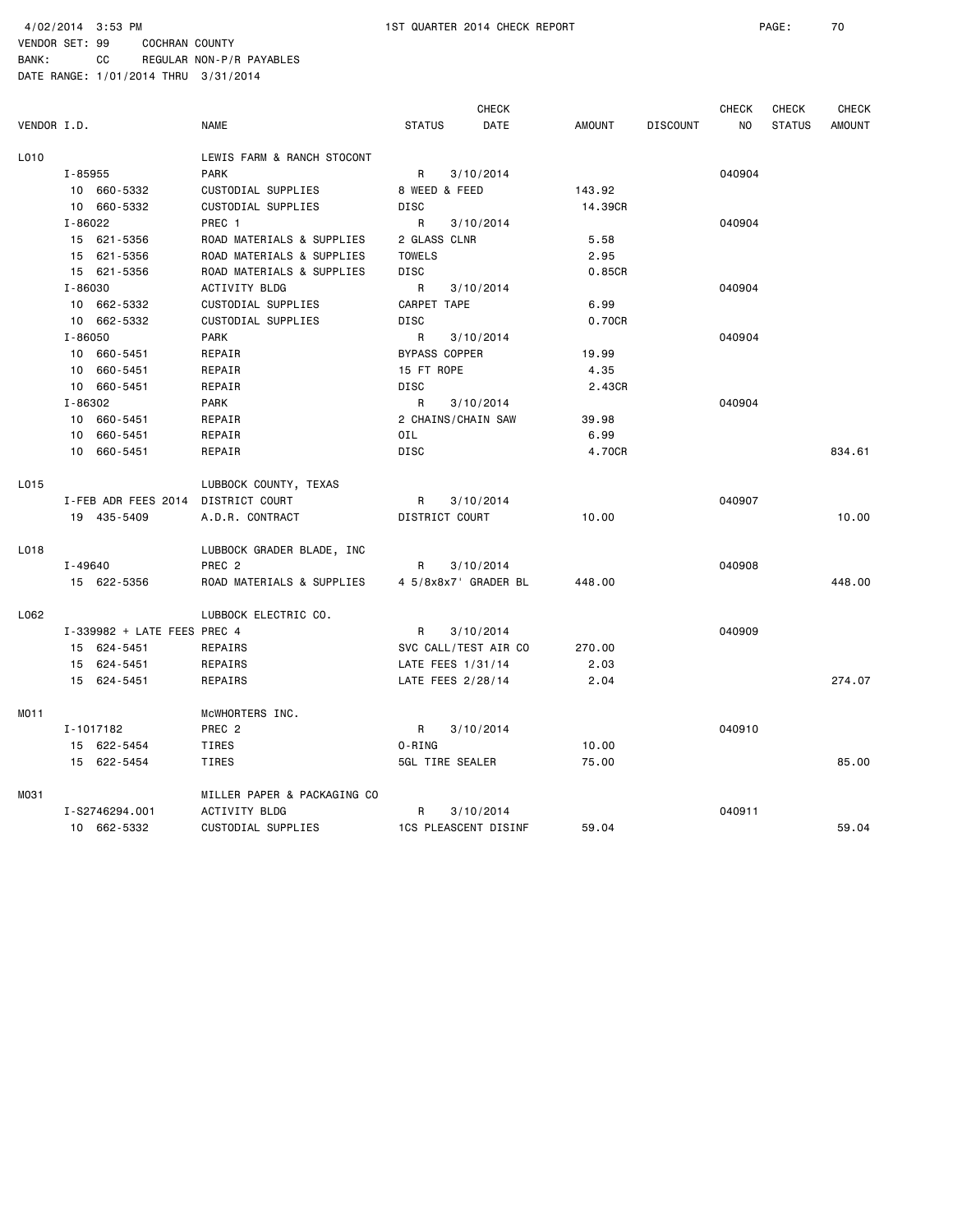BANK: CC REGULAR NON-P/R PAYABLES

|             |          |                     |                                                  |                      | <b>CHECK</b> |               |                 | <b>CHECK</b> | <b>CHECK</b>  | <b>CHECK</b>  |
|-------------|----------|---------------------|--------------------------------------------------|----------------------|--------------|---------------|-----------------|--------------|---------------|---------------|
| VENDOR I.D. |          |                     | <b>NAME</b>                                      | <b>STATUS</b>        | DATE         | <b>AMOUNT</b> | <b>DISCOUNT</b> | NO.          | <b>STATUS</b> | <b>AMOUNT</b> |
| M090        |          |                     | MARINE AUTOMOTIVE & DIESEL                       |                      |              |               |                 |              |               |               |
|             | I-077263 |                     | PREC <sub>3</sub>                                | R                    | 3/10/2014    |               |                 | 040912       |               |               |
|             |          | 15 623-5451         | REPAIRS                                          | 1 5" MUFF 9" BODY    |              | 112.31        |                 |              |               |               |
|             |          | 15 623-5451         | REPAIRS                                          | 60 5" FLEX x 1"      |              | 63.00         |                 |              |               |               |
|             |          | 15 623-5451         | REPAIRS                                          | 3 SEAL CLAMP         |              | 65.85         |                 |              |               |               |
|             |          | 15 623-5451         | REPAIRS                                          | 1 CH ELBOW           |              | 105.01        |                 |              |               | 346.17        |
| M252        |          |                     | JEFF MOLLOY                                      |                      |              |               |                 |              |               |               |
|             |          | I-SAN ANG 2014      | <b>EXTENSION SVC</b>                             | R                    | 3/10/2014    |               |                 | 040913       |               |               |
|             |          | 10 665-5427         | CO AGENT-TRAVEL-OUT OF COUNTY 2 NITES/SAN ANGELO |                      |              | 318.00        |                 |              |               |               |
|             |          | 10 665-5427         | CO AGENT-TRAVEL-OUT OF COUNTY LODGING TAX        |                      |              | 41.34         |                 |              |               |               |
|             |          | 10 665-5427         | CO AGENT-TRAVEL-OUT OF COUNTY MEALS              |                      |              | 47.23         |                 |              |               | 406.57        |
| N082        |          |                     | NETDATA                                          |                      |              |               |                 |              |               |               |
|             |          | I-FEB 2014          | JUSTICE OF PEACE                                 | R                    | 3/10/2014    |               |                 | 040914       |               |               |
|             |          | 10 455-5499         | MISCELLANEOUS                                    | ITICKET FEB14        |              | 14.00         |                 |              |               | 14.00         |
| 0037        |          |                     | ANGELA OVERMAN, ATTY AT LAW                      |                      |              |               |                 |              |               |               |
|             |          | I-CPS#4239 3/4/14   | DISTRICT COURT                                   | R                    | 3/10/2014    |               |                 | 040915       |               |               |
|             |          | 10 435-5400         | ATTORNEY AD LITEM                                | PLCMT REV/CPS #4239/ |              | 275.00        |                 |              |               |               |
|             |          | $I-CPS#4316$ 3/4/14 | DISTRICT COURT                                   | R                    | 3/10/2014    |               |                 | 040915       |               |               |
|             |          | 10 435-5400         | ATTORNEY AD LITEM                                | PLCMT REV/CPS#4316/C |              | 275.00        |                 |              |               | 550.00        |
| P073        |          |                     | THE PENWORTHY COMPANY                            |                      |              |               |                 |              |               |               |
|             | I-560450 |                     | LIBRARY                                          | R                    | 3/10/2014    |               |                 | 040916       |               |               |
|             |          | 10 650-5590         | <b>BOOKS</b>                                     | ENERGY               |              | 24.49         |                 |              |               |               |
|             |          | 10 650-5590         | <b>BOOKS</b>                                     | FORCES AND MOTION    |              | 24.49         |                 |              |               |               |
|             | 10       | 650-5590            | <b>BOOKS</b>                                     | LIGHTS AND SOUND     |              | 24.49         |                 |              |               |               |
|             |          | 10 650-5590         | <b>BOOKS</b>                                     | SOLIDS, LIQUIDS, GAS |              | 24.49         |                 |              |               |               |
|             | 10       | 650-5590            | <b>BOOKS</b>                                     | GHOSTS OF RABBITS PA |              | 16.96         |                 |              |               |               |
|             |          | 10 650-5590         | <b>BOOKS</b>                                     | AMELIA BEDELIAHER    |              | 13.96         |                 |              |               |               |
|             | 10       | 650-5590            | <b>BOOKS</b>                                     | PINKALICIOUSCALAM    |              | 13.96         |                 |              |               |               |
|             | 10       | 650-5590            | <b>BOOKS</b>                                     | SPLAT THE CAT DREAMS |              | 13.96         |                 |              |               |               |
|             | 10       | 650-5590            | <b>BOOKS</b>                                     | BIG SNOWMAN, LITTLE  |              | 13.96         |                 |              |               |               |
|             |          | 10 650-5590         | <b>BOOKS</b>                                     | PARTY TIME!          |              | 13.96         |                 |              |               |               |
|             |          | 10 650-5590         | <b>BOOKS</b>                                     | TALE OF TWO SISTERS  |              | 13.96         |                 |              |               | 198.68        |
| P216        |          |                     | PLAINS MOTOR SUPPLY                              |                      |              |               |                 |              |               |               |
|             | I-293655 |                     | PREC 1                                           | R                    | 3/10/2014    |               |                 | 040917       |               |               |
|             |          | 15 621-5356         | ROAD MATERIALS & SUPPLIES                        | 12 GLADHAND SEAL     |              | 7.56          |                 |              |               | 7.56          |
| R099        |          |                     | CYNDIA LEA GUAJARDO dba                          |                      |              |               |                 |              |               |               |
|             | I-107229 |                     | <b>EXTENSION SVC</b>                             | R                    | 3/10/2014    |               |                 | 040918       |               |               |
|             |          | 10 665-5454         | TIRES                                            | L265/75R16 FLAT, L/R |              | 13.00         |                 |              |               |               |
|             | I-107241 |                     | PREC 1                                           | R                    | 3/10/2014    |               |                 | 040918       |               |               |
|             |          | 15 621-5454         | TIRES                                            | FLAT R/R             |              | 30.00         |                 |              |               |               |
|             | I-107265 |                     | PARK                                             | R                    | 3/10/2014    |               |                 | 040918       |               |               |
|             |          | 10 660-5454         | TIRES                                            | 235/17 FLAT, R/R     |              | 13.00         |                 |              |               |               |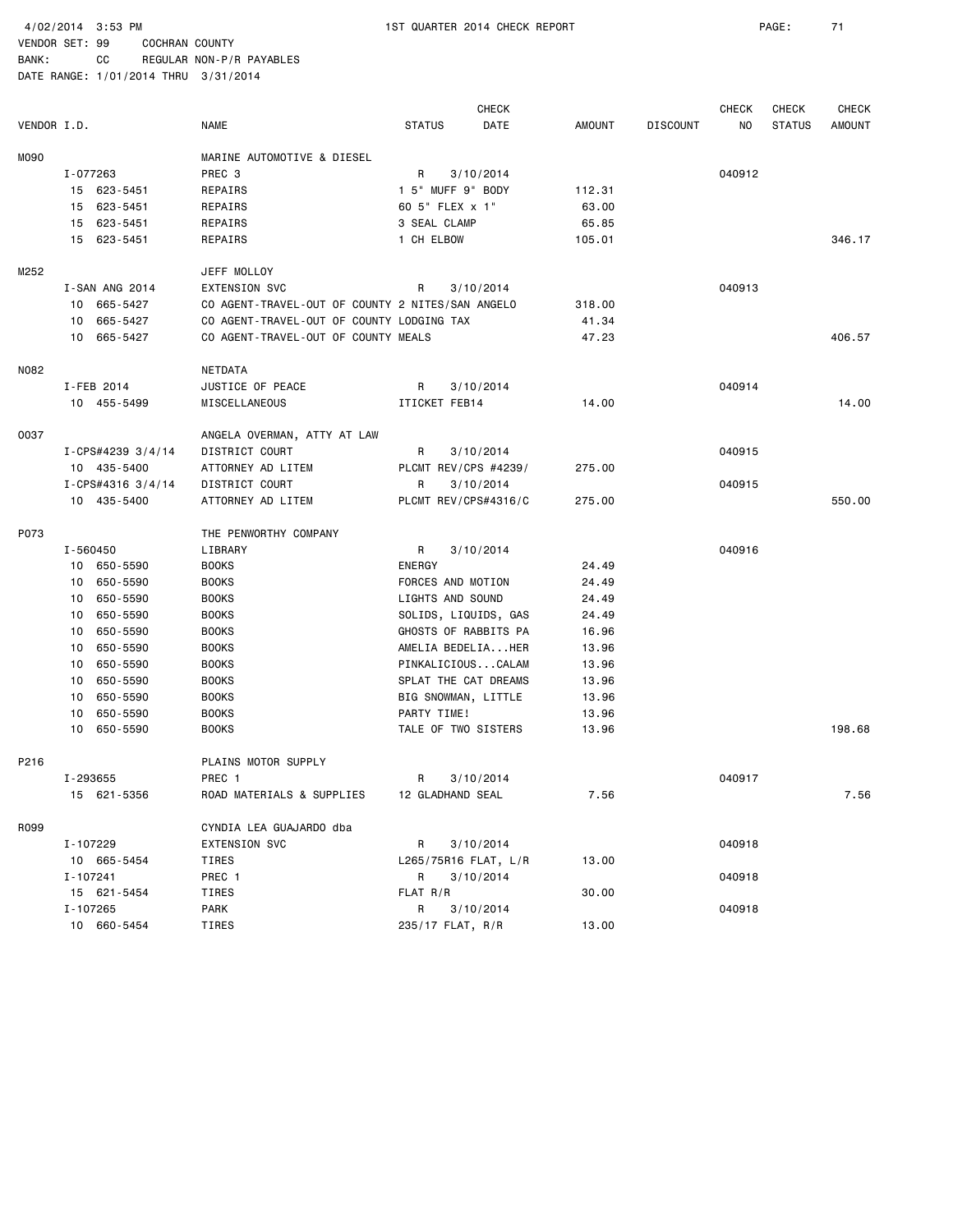|             |                   |                            |                      | <b>CHECK</b> |         |                 | CHECK  | CHECK         | <b>CHECK</b> |
|-------------|-------------------|----------------------------|----------------------|--------------|---------|-----------------|--------|---------------|--------------|
| VENDOR I.D. |                   | NAME                       | <b>STATUS</b>        | DATE         | AMOUNT  | <b>DISCOUNT</b> | NO     | <b>STATUS</b> | AMOUNT       |
| R099        |                   | CYNDIA LEA GUAJARDO dbCONT |                      |              |         |                 |        |               |              |
|             | I-107265          | <b>PARK</b>                | R                    | 3/10/2014    |         |                 | 040918 |               |              |
|             | 10 660-5454       | TIRES                      | #4                   |              | 4.00    |                 |        |               |              |
|             | I-107313          | PREC 1                     | R                    | 3/10/2014    |         |                 | 040918 |               |              |
|             | 15 621-5454       | TIRES                      | 4 CAPITOL 0T235/75R1 |              | 475.80  |                 |        |               |              |
|             | 15 621-5454       | TIRES                      | 4 TDF                |              |         |                 |        |               |              |
|             | 15 621-5454       | TIRES                      | 4 P & B              |              | 6.00    |                 |        |               |              |
|             | 15 621-5454       | TIRES                      | 4 TIRE CHG L/R & R/R |              | 40.00   |                 |        |               |              |
|             | 15 621-5454       | TIRES                      | 4 NORTRON BAL        |              | 26.00   |                 |        |               |              |
|             | I-107348          | PREC 1                     | R                    | 3/10/2014    |         |                 | 040918 |               |              |
|             | 15 621-5454       | TIRES                      | FLAT, TRAILER        |              | 30.00   |                 |        |               |              |
|             | I-107349          | CEMETERY                   | R                    | 3/10/2014    |         |                 | 040918 |               |              |
|             | 10 516-5454       | TIRES                      | 14 PTS TIRE SEALER I |              | 38.50   |                 |        |               |              |
|             | I-107363          | PARK                       | R                    | 3/10/2014    |         |                 | 040918 |               |              |
|             | 10 660-5454       | TIRES                      | FLAT, TRAILER R/R    |              | 10.00   |                 |        |               |              |
|             | I-107375          | SHERIFF                    | R                    | 3/10/2014    |         |                 | 040918 |               |              |
|             | 10 560-5454       | TIRES                      | 245/55R18 FLAT R/R;  |              | 13.00   |                 |        |               |              |
|             | I-107383          | <b>EXTENSION SVC</b>       | R                    | 3/10/2014    |         |                 | 040918 |               |              |
|             | 10 665-5454       | TIRES                      | FLAT RPR             |              | 12.00   |                 |        |               |              |
|             | I-107395          | PREC 3                     | R                    | 3/10/2014    |         |                 | 040918 |               |              |
|             | 15 623-5454       | TIRES                      | 2 265/75X16 CAPITOL  |              | 299.98  |                 |        |               |              |
|             | 15 623-5454       | TIRES                      | 2 TIRE CHG           |              | 24.00   |                 |        |               |              |
|             | 15 623-5454       | TIRES                      | 2 NORTRON BAL        |              | 20.00   |                 |        |               | 1,055.28     |
|             |                   |                            |                      |              |         |                 |        |               |              |
| R205        |                   | RELIABLE OFFICE SUPPLIES   |                      |              |         |                 |        |               |              |
|             | I - FGG90600      | LIBRARY                    | R                    | 3/10/2014    |         |                 | 040919 |               |              |
|             | 10 650-5310       | OFFICE SUPPLIES            | GLEE II              |              | 59.99   |                 |        |               |              |
|             | 10 650-5310       | OFFICE SUPPLIES            | CASIO HR100TM+ PRINT |              | 23.99   |                 |        |               |              |
|             | 10 650-5310       | OFFICE SUPPLIES            | SHIPPING             |              | 1.48    |                 |        |               |              |
|             | I-FGG90601        | LIBRARY                    | R                    | 3/10/2014    |         |                 | 040919 |               |              |
|             | 10 650-5310       | OFFICE SUPPLIES            | 2 MINI ROLL 300CT    |              | 7.98    |                 |        |               | 93.44        |
| R222        |                   | ROBERTS TRUCK CENTER       |                      |              |         |                 |        |               |              |
|             | I-2-232380        | PREC 3                     | R                    | 3/10/2014    |         |                 | 040920 |               |              |
|             | 15 623-5451       | REPAIRS                    | SEAT, ATLAS          |              | 811.01  |                 |        |               |              |
|             | 15 623-5451       | REPAIRS                    | 2 HUB CAP, FR CHROM  |              | 16.92   |                 |        |               | 827.93       |
| S010        |                   | SILVERS COMPANY            |                      |              |         |                 |        |               |              |
|             |                   |                            |                      |              |         |                 |        |               |              |
|             | I-CEMETERY 03/14  | CEMETERY                   | R                    | 3/10/2014    |         |                 | 040921 |               |              |
|             | 10 516-5330       | FUEL & OIL                 | 22.53GL UNL          |              | 69.82   |                 |        |               |              |
|             | 10 516-5330       | FUEL & OIL                 | CR FED TAX ON 22.53G |              | 4.15CR  |                 |        |               |              |
|             | I-CONSTABLE 03/14 | CONSTABLE                  | R                    | 3/10/2014    |         |                 | 040921 |               |              |
|             | 10 550-5330       | FUEL & OIL                 | 22.13GL PREM 2/3/14  |              | 73.01   |                 |        |               |              |
|             | 10 550-5330       | FUEL & OIL                 | 17.73GL PREM 2/24/14 |              | 62.04   |                 |        |               |              |
|             | 550-5330<br>10    | FUEL & OIL                 | 20.05GL PREM 2/24/14 |              | 70.15   |                 |        |               |              |
|             | 10 550-5330       | FUEL & OIL                 | CR FED TAX ON 83.91G |              | 15.44CR |                 |        |               |              |
|             | I-EXT SVC 03/14   | EXTENSION SVC              | R                    | 3/10/2014    |         |                 | 040921 |               |              |
|             | 10 665-5330       | FUEL AND OIL               | 23.34GL UNL 2/3/14   |              | 72.33   |                 |        |               |              |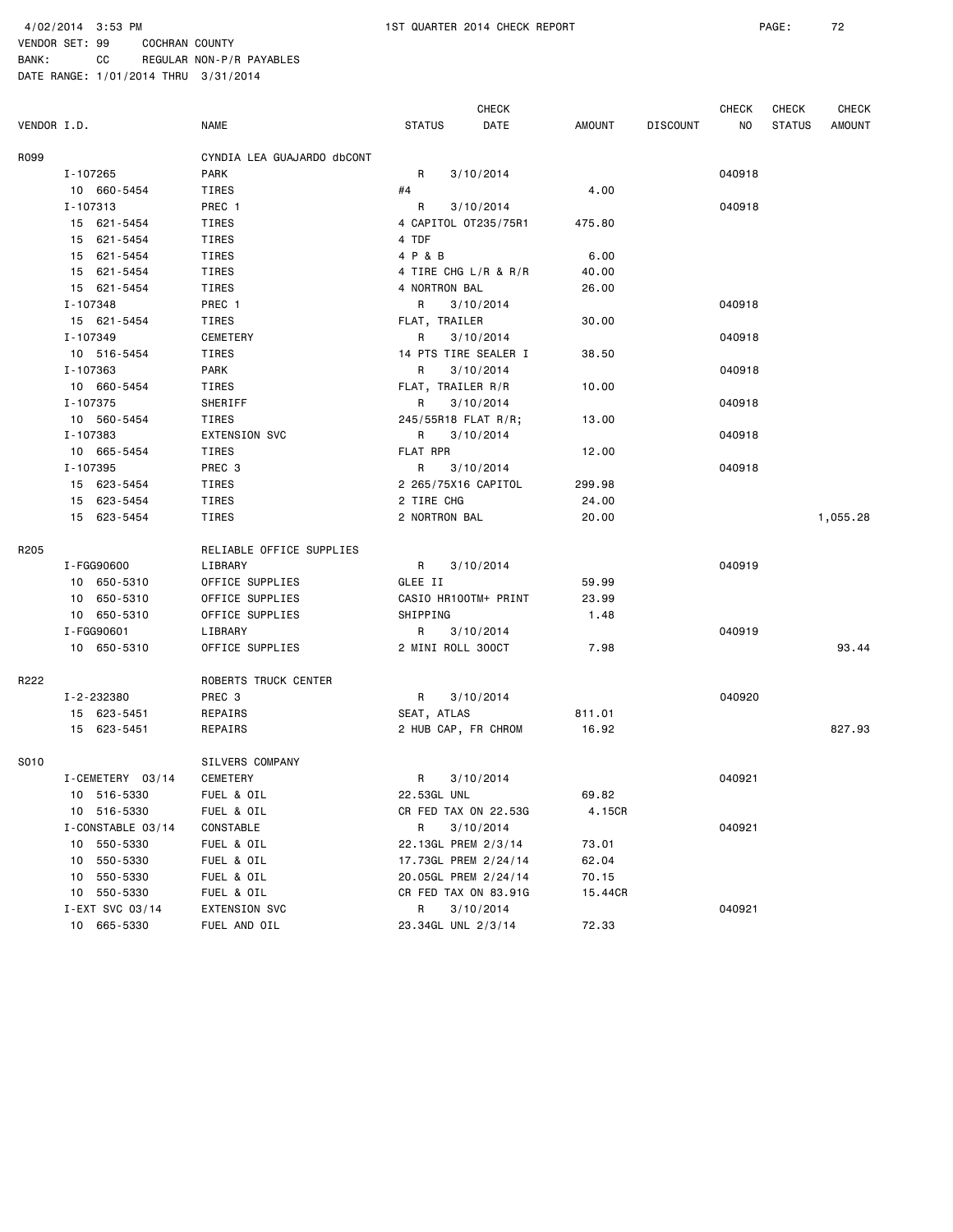4/02/2014 3:53 PM 1ST QUARTER 2014 CHECK REPORT PAGE: 73

VENDOR SET: 99 COCHRAN COUNTY BANK: CC REGULAR NON-P/R PAYABLES

|             |    |                  |                             |                      | <b>CHECK</b> |          |                 | CHECK  | CHECK         | CHECK         |
|-------------|----|------------------|-----------------------------|----------------------|--------------|----------|-----------------|--------|---------------|---------------|
| VENDOR I.D. |    |                  | NAME                        | <b>STATUS</b>        | DATE         | AMOUNT   | <b>DISCOUNT</b> | NO.    | <b>STATUS</b> | <b>AMOUNT</b> |
| S010        |    |                  | SILVERS COMPANY<br>CONT     |                      |              |          |                 |        |               |               |
|             |    | I-EXT SVC 03/14  | <b>EXTENSION SVC</b>        | R                    | 3/10/2014    |          |                 | 040921 |               |               |
|             |    | 10 665-5330      | FUEL AND OIL                | 24.9GL UNL 2/5/14    |              | 77.17    |                 |        |               |               |
|             |    | 10 665-5330      | FUEL AND OIL                | 24.25GL UNL 2/12/14  |              | 75.15    |                 |        |               |               |
|             |    | 10 665-5330      | FUEL AND OIL                | 25.39GL UNL 2/19/14  |              | 81.22    |                 |        |               |               |
|             |    | 10 665-5330      | FUEL AND OIL                | CR FED TAX ON 97.88G |              | 18.01CR  |                 |        |               |               |
|             |    | I-JUV PROB 03/14 | JUVENILE PROBATION          | R                    | 3/10/2014    |          |                 | 040921 |               |               |
|             |    | 17 573-5330      | <b>FUEL</b>                 | 17.79GL UNL 2/11     |              | 55.13    |                 |        |               |               |
|             |    | 17 573-5330      | <b>FUEL</b>                 | 13.7GL UNL 2/20      |              | 45.20    |                 |        |               |               |
|             |    | 17 573-5330      | <b>FUEL</b>                 | CR FED TAX ON 31.49G |              | 5.79CR   |                 |        |               |               |
|             |    | $I-PREC$ 1 03/14 | PREC 1                      | R                    | 3/10/2014    |          |                 | 040921 |               |               |
|             |    | 15 621-5451      | REPAIRS                     | STATE INSP 2/13/14   |              | 14.50    |                 |        |               |               |
|             |    | 15 621-5330      | FUEL & OIL                  | 19GL HS DIESEL/MULES |              | 62.70    |                 |        |               |               |
|             |    | 15 621-5330      | FUEL & OIL                  | 59.7GL HS DIESEL/GRA |              | 200.00   |                 |        |               |               |
|             |    | 15 621-5330      | FUEL & OIL                  | 60GL LS DIESEL/BELLY |              | 197.70   |                 |        |               |               |
|             |    | 15 621-5330      | FUEL & OIL                  | STATE TAX            |              | 12.00    |                 |        |               |               |
|             |    | 15 621-5330      | FUEL & OIL                  | 24.9GL UNL 2/3/14    |              | 72.58    |                 |        |               |               |
|             |    | 15 621-5330      | FUEL & OIL                  | CR FED TAX ON #19866 |              | 13.52CR  |                 |        |               |               |
|             |    | I-PREC 2 03/14   | PREC <sub>2</sub>           | R                    | 3/10/2014    |          |                 | 040921 |               |               |
|             |    | 15 622-5330      | FUEL AND OIL                | 20.02GL UNL 2/20; #7 |              | 66.05    |                 |        |               |               |
|             |    | 15 622-5330      | FUEL AND OIL                | 24.41GL UNL 2/10; OT |              | 75.65    |                 |        |               |               |
|             |    | 15 622-5330      | FUEL AND OIL                | CR FED TAX ON 44.43G |              | 8.18CR   |                 |        |               |               |
|             |    | 15 622-5330      | FUEL AND OIL                | 94GL LS DIESEL       |              | 315.37   |                 |        |               |               |
|             |    | 15 622-5330      | FUEL AND OIL                | STATE TAX ON 94GL    |              | 18.80    |                 |        |               |               |
|             |    | 15 622-5330      | FUEL AND OIL                | 120GL LS DIESEL/BELL |              | 402.94   |                 |        |               |               |
|             |    | 15 622-5330      | FUEL AND OIL                | STATE TAX ON 120GL   |              | 24.02    |                 |        |               |               |
|             |    | 15 622-5330      | FUEL AND OIL                | 24.3GL UNL 2/25, MUL |              | 70.93    |                 |        |               |               |
|             |    | 15 622-5330      | FUEL AND OIL                | STATE TAX ON 24.3 GL |              | 4.86     |                 |        |               |               |
|             |    | I-PREC 3 03/14   | PREC <sub>3</sub>           | R                    | 3/10/2014    |          |                 | 040921 |               |               |
|             |    | 15 623-5330      | FUEL AND OIL                | 25.7GL UNL 2/21; MLS |              | 74.79    |                 |        |               |               |
|             |    | 15 623-5330      | FUEL AND OIL                | STATE TAX            |              | 5.14     |                 |        |               |               |
|             |    | 15 623-5330      | FUEL AND OIL                | 108GL LS DIESEL 2/21 |              | 362.68   |                 |        |               |               |
|             |    | 15 623-5330      | FUEL AND OIL                | STATE TAX ON 108GL   |              | 21.62    |                 |        |               |               |
|             |    | 15 623-5330      | FUEL AND OIL                | 121.9GL LS DIESEL/BE |              | 408.37   |                 |        |               |               |
|             |    | 15 623-5330      | FUEL AND OIL                | STATE TAX ON 121.9GL |              | 24.38    |                 |        |               |               |
|             |    | $I-PREC$ 4 03/14 | PREC 4                      | R                    | 3/10/2014    |          |                 | 040921 |               |               |
|             |    | 15 624-5330      | FUEL AND OIL                | 2 80oz PWR SVC       |              | 27.80    |                 |        |               |               |
|             |    | 15 624-5330      | FUEL AND OIL                | 500.4GL HS DIESEL    |              | 1,701.36 |                 |        |               |               |
|             |    | 15 624-5440      | UTILITIES                   | 150GL LP GAS         |              | 465.00   |                 |        |               |               |
|             |    | I-SHERIFF 03/14  | SHERIFF                     | R                    | 3/10/2014    |          |                 | 040921 |               |               |
|             | 10 | 560-5451         | MACHINERY-NON-OFFICE REPAIR | STATE INSP 2/3/14; D |              | 14.50    |                 |        |               |               |
|             | 10 | 560-5330         | FUEL AND OIL                | 38.01GL UNL/#107     |              | 117.80   |                 |        |               |               |
|             | 10 | 560-5330         | FUEL AND OIL                | 122.92GL UNL/#134    |              | 392.32   |                 |        |               |               |
|             | 10 | 560-5330         | FUEL AND OIL                | 54.02GL UNL/#121     |              | 173.21   |                 |        |               |               |
|             | 10 | 560-5330         | FUEL AND OIL                | 112.67GL UNL/#135    |              | 358.56   |                 |        |               |               |
|             | 10 | 560-5330         | FUEL AND OIL                | 39.52GL UNL/#136     |              | 125.08   |                 |        |               |               |
|             | 10 | 560-5330         | FUEL AND OIL                | 74.02GL UNL/#122     |              | 239.20   |                 |        |               |               |
|             | 10 | 560-5330         | FUEL AND OIL                | 26.67GL UNL/#137     |              | 84.07    |                 |        |               |               |
|             |    |                  |                             |                      |              |          |                 |        |               |               |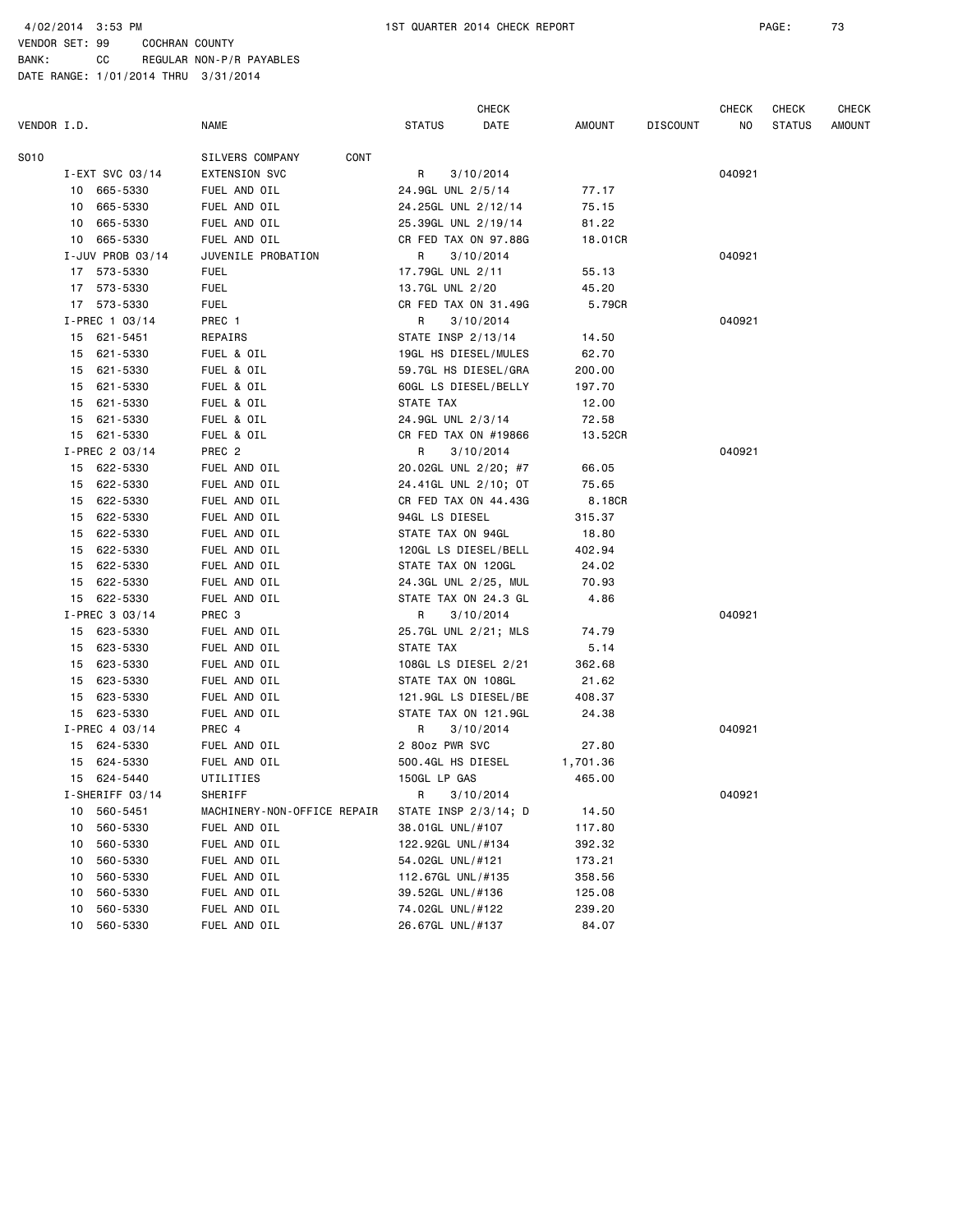| BANK:                                | CC |  | REGULAR NON-P/R PAYABLES |
|--------------------------------------|----|--|--------------------------|
| DATE RANGE: 1/01/2014 THRU 3/31/2014 |    |  |                          |

|             |                              |                               |                          | <b>CHECK</b> |          |                 | <b>CHECK</b> | CHECK         | <b>CHECK</b>  |
|-------------|------------------------------|-------------------------------|--------------------------|--------------|----------|-----------------|--------------|---------------|---------------|
| VENDOR I.D. |                              | <b>NAME</b>                   | <b>STATUS</b>            | DATE         | AMOUNT   | <b>DISCOUNT</b> | NO           | <b>STATUS</b> | <b>AMOUNT</b> |
| S010        |                              | SILVERS COMPANY<br>CONT       |                          |              |          |                 |              |               |               |
|             | I-SHERIFF 03/14              | SHERIFF                       | R                        | 3/10/2014    |          |                 | 040921       |               |               |
|             | 10 560-5330                  | FUEL AND OIL                  | 65.55GL UNL/#133         |              | 205.44   |                 |              |               |               |
|             | 10 560-5330                  | FUEL AND OIL                  | CR FED TAX ON 533.38     |              | 98.14CR  |                 |              |               | 6,857.41      |
|             |                              |                               |                          |              |          |                 |              |               |               |
| S047        |                              | SHELL FLEET PLUS              |                          |              |          |                 |              |               |               |
|             | I-065177891402               | <b>EXTENSION SVC</b>          | R                        | 3/10/2014    |          |                 | 040922       |               |               |
|             | 10 665-5330                  | FUEL AND OIL                  | 17.034GL UNL, SWTWTR     |              | 52.79    |                 |              |               |               |
|             | 10 665-5330                  | FUEL AND OIL                  | 21.206GL UNL, FT WRTH    |              | 66.99    |                 |              |               |               |
|             | 10 665-5330                  | FUEL AND OIL                  | 16.97GL UNL STRLNG C     |              | 54.29    |                 |              |               |               |
|             | 10 665-5330                  | FUEL AND OIL                  | CR FED TAX               |              | 10.11CR  |                 |              |               | 163.96        |
| S058        |                              | SCOTT-MERRIMAN, INC.          |                          |              |          |                 |              |               |               |
|             | I-052626                     | <b>CLERK</b>                  | R                        | 3/10/2014    |          |                 | 040923       |               |               |
|             | 10 403-5310                  | OFFICE SUPPLIES               | 1BX FORM 26 CASEBIND     |              | 479.20   |                 |              |               |               |
|             | 10 403-5310                  | OFFICE SUPPLIES               | SHIPPING                 |              | 46.52    |                 |              |               | 525.72        |
|             |                              |                               |                          |              |          |                 |              |               |               |
| S071        |                              | SCRIPT OFFICE PRODUCTS, INC.  |                          |              |          |                 |              |               |               |
|             | $I - 44953$                  | AUDITOR                       | R                        | 3/10/2014    |          |                 | 040924       |               |               |
|             | 10 495-5310                  | OFFICE SUPPLIES               | 1EA CHA RL TUBE/for      |              | 27.95    |                 |              |               | 27.95         |
| S079        |                              | STEWART & STEVENSON LLC       |                          |              |          |                 |              |               |               |
|             | I-5815149 RI                 | COURTHOUSE/GENERATOR          | R                        | 3/10/2014    |          |                 | 040925       |               |               |
|             | 10 510-5451                  | REPAIR                        | TRAVEL TO/FR MORTON      |              | 368.50   |                 |              |               |               |
|             | 10 510-5451                  | REPAIR                        | RPL BLOCK HTR; WIRE, A   |              | 563.50   |                 |              |               |               |
|             | 10 510-5451                  | REPAIR                        | ENV FEES                 |              | 14.09    |                 |              |               |               |
|             | 10 510-5451                  | REPAIR                        | SHOP SUPPLIES            |              | 33.95    |                 |              |               |               |
|             | 10 510-5451                  | REPAIR                        | <b>HEATER 1500W 120V</b> |              | 164.30   |                 |              |               |               |
|             | 10 510-5451                  | REPAIR                        | 2 HOSE CLAMP             |              | 9.36     |                 |              |               |               |
|             | 10 510-5451                  | REPAIR                        | HANDLING CHG             |              | 5.64     |                 |              |               | 1,159.34      |
| S083        |                              | SOUTH PLAINS COMMUNITY ACTION |                          |              |          |                 |              |               |               |
|             | I-37966.1/GUERRA HOM WELFARE |                               | R                        | 3/10/2014    |          |                 | 040926       |               |               |
|             | 10 640-5499                  | MISCELLANEOUS                 | PER INVG GUERRA HOME     |              | 7,346.00 |                 |              |               | 7,346.00      |
|             |                              |                               |                          |              |          |                 |              |               |               |
| S210        |                              | SHAMBURGER AUTO & FARM SUPPLY |                          |              |          |                 |              |               |               |
|             | I-317365                     | PREC 4                        | R                        | 3/10/2014    |          |                 | 040927       |               |               |
|             | 15 624-5451                  | REPAIRS                       | TRAILER CORD             |              | 87.49    |                 |              |               | 87.49         |
| S242        |                              | SAM'S CLUB                    |                          |              |          |                 |              |               |               |
|             | I-735 022814                 | JAIL/SHERIFF                  | R                        | 3/10/2014    |          |                 | 040928       |               |               |
|             | 10 512-5392                  | MISCELLANEOUS SUPPLIES        | PAPER TOWEL              |              | 14.98    |                 |              |               |               |
|             | 10 512-5310                  | OFFICE SUPPLIES               | <b>BANKERSBOX</b>        |              | 18.44    |                 |              |               |               |
|             | 560-5310<br>10               | OFFICE SUPPLIES               | <b>BANKERSBOX</b>        |              | 18.44    |                 |              |               |               |
|             | 512-5392<br>10               | MISCELLANEOUS SUPPLIES        | LYSOL 3PK                |              | 11.89    |                 |              |               |               |
|             | 512-5392<br>10               | MISCELLANEOUS SUPPLIES        | <b>KLEENEX</b>           |              | 12.98    |                 |              |               |               |
|             | 512-5392<br>10               | MISCELLANEOUS SUPPLIES        | DISINFECTANT/2           |              | 12.72    |                 |              |               |               |
|             | 512-5333<br>10               | FOOD-PRISONERS                | RAISIN BRAN              |              | 7.76     |                 |              |               |               |
|             |                              |                               |                          |              |          |                 |              |               |               |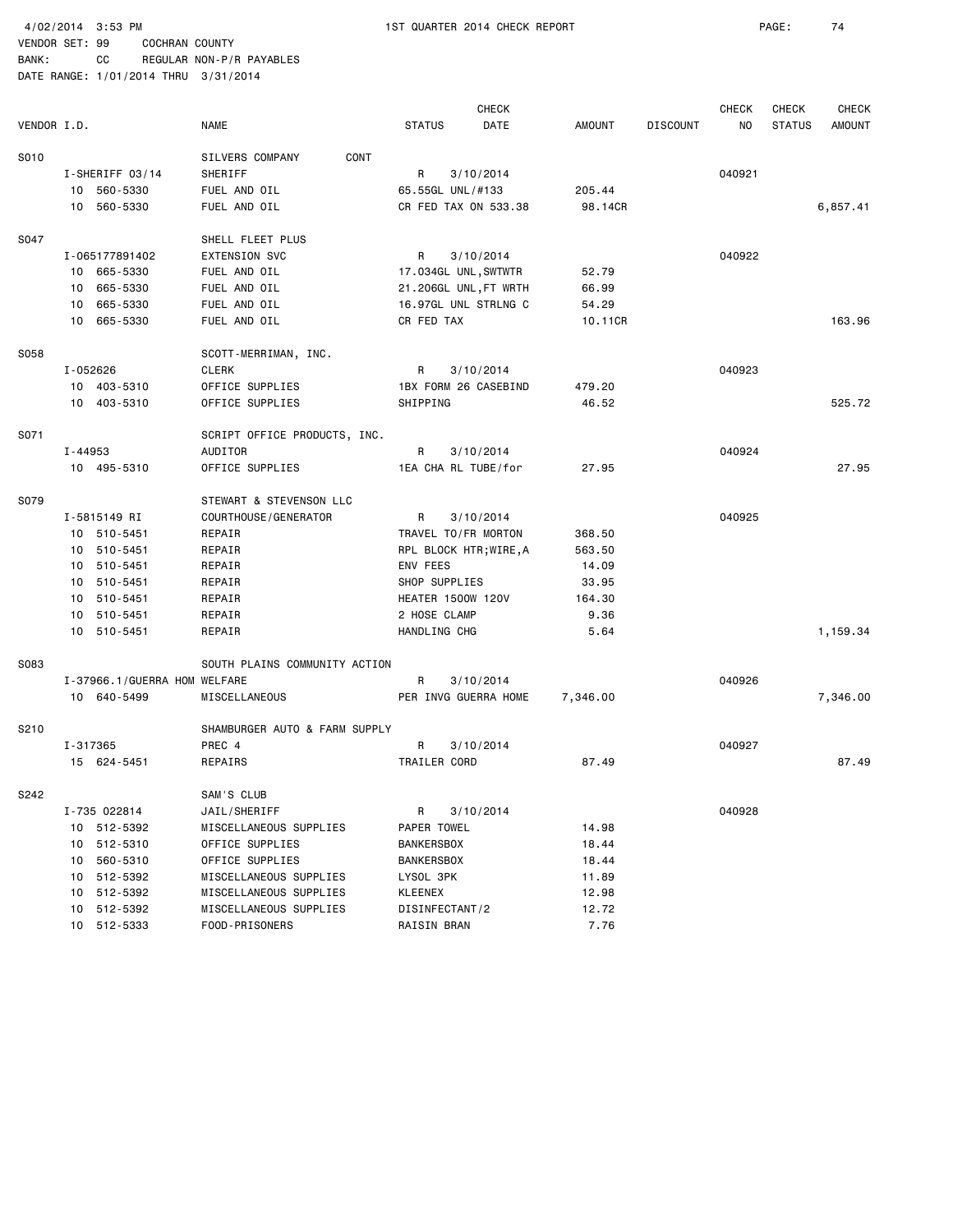4/02/2014 3:53 PM 1ST QUARTER 2014 CHECK REPORT PAGE: 75

BANK: CC REGULAR NON-P/R PAYABLES DATE RANGE: 1/01/2014 THRU 3/31/2014

 CHECK CHECK CHECK CHECK VENDOR I.D. NAME STATUS DATE AMOUNT DISCOUNT NO STATUS AMOUNT S242 SAM'S CLUB CONT I-735 022814 JAIL/SHERIFF R 3/10/2014 040928 10 512-5333 FOOD-PRISONERS CHEERIOS 5.69 10 512-5333 FOOD-PRISONERS VARIETY PACK 10.89 10 512-5392 MISCELLANEOUS SUPPLIES LAUNDRY DET 14.88 10 512-5392 MISCELLANEOUS SUPPLIES PINE-SOL/2 18.10 10 512-5333 FOOD-PRISONERS TROP 100% OJ 8.42 10 512-5333 FOOD-PRISONERS MM APPLE/2 7.96 10 512-5333 FOOD-PRISONERS TROP 100% OJ 8.42 10 512-5392 MISCELLANEOUS SUPPLIES BLEACH 7.98 10 512-5392 MISCELLANEOUS SUPPLIES 20 OZ CUPS 19.02 198.57 T051 TAC RISK MANAGEMENT POOL I-2ND QTR 2014 WORKERS COMP/ALL DEPTS R 3/10/2014 040929 10 000-2500.10 RESERVE FOR W/C, UNEMPLYMNT 2ND QTR WORKERS COMP 6,197.00 6,197.00 T148 TASCOSA OFFICE MACHINES INC I-9D2699 SHERIFF R 3/10/2014 040930 10 560-5411 MAINTENANCE CONTRACTS COPIER MAINT 2/1-3/1 75.90 I-9D3006 CLERK R 3/10/2014 040930 10 403-5411 MAINTENANCE CONTRACTS COPIER MAINT 2/11-3/ 42.68 118.58 T199 TRUE AUTOMATION, INC I-CT000888 '14 CONF TAX A/C R 3/10/2014 040931 10 499-5427 CONTINUING EDUCATION '14 USER CONF REGIS/ 225.00 I-MN00002258 TAX A/C R 3/10/2014 040931 10 499-5411 MAINTENANCE CONTRACTS ONLINE HOSTING 2ND Q 6,123.00 6,348.00 T241 MIKE THETFORD I-DW#15776 ACTIVITY BLDG R 3/10/2014 040932 10 000-4370.101 RENT-ACTIVITY BUILDING REF DEP FOR 2/23/14 150.00 150.00 T262 TCAAA DISTRICT 2 I-2014 DUES EXTENSION SVC R 3/10/2014 040933 10 665-5427 CO AGENT-TRAVEL-OUT OF COUNTY 2014 MEMBERSHIP DUES 150.00 150.00 U019 UNITED SUPERMARKETS, INC I-089984 030414 JAIL R 3/10/2014 040934 10 512-5333 FOOD-PRISONERS KETCHUP PKTS/2 4.78 10 512-5333 FOOD-PRISONERS MUSTARD/4 4.76 10 512-5333 FOOD-PRISONERS GR SMITH APPLES 3.99 10 512-5333 FOOD-PRISONERS 2 ICEBERG LETTUCE 2.58 10 512-5333 FOOD-PRISONERS RED DEL APPLES 3.77 10 512-5333 FOOD-PRISONERS FC AMER SLIC 9.99 10 512-5333 FOOD-PRISONERS 19 BANQUET DINNER 23.75 10 512-5333 FOOD-PRISONERS BANQUET DINNER 1.25 10 512-5333 FOOD-PRISONERS 15 BANQUET DINNERS @ 26.85 10 512-5333 FOOD-PRISONERS 7 EL CHAR CHS ENCH 12.53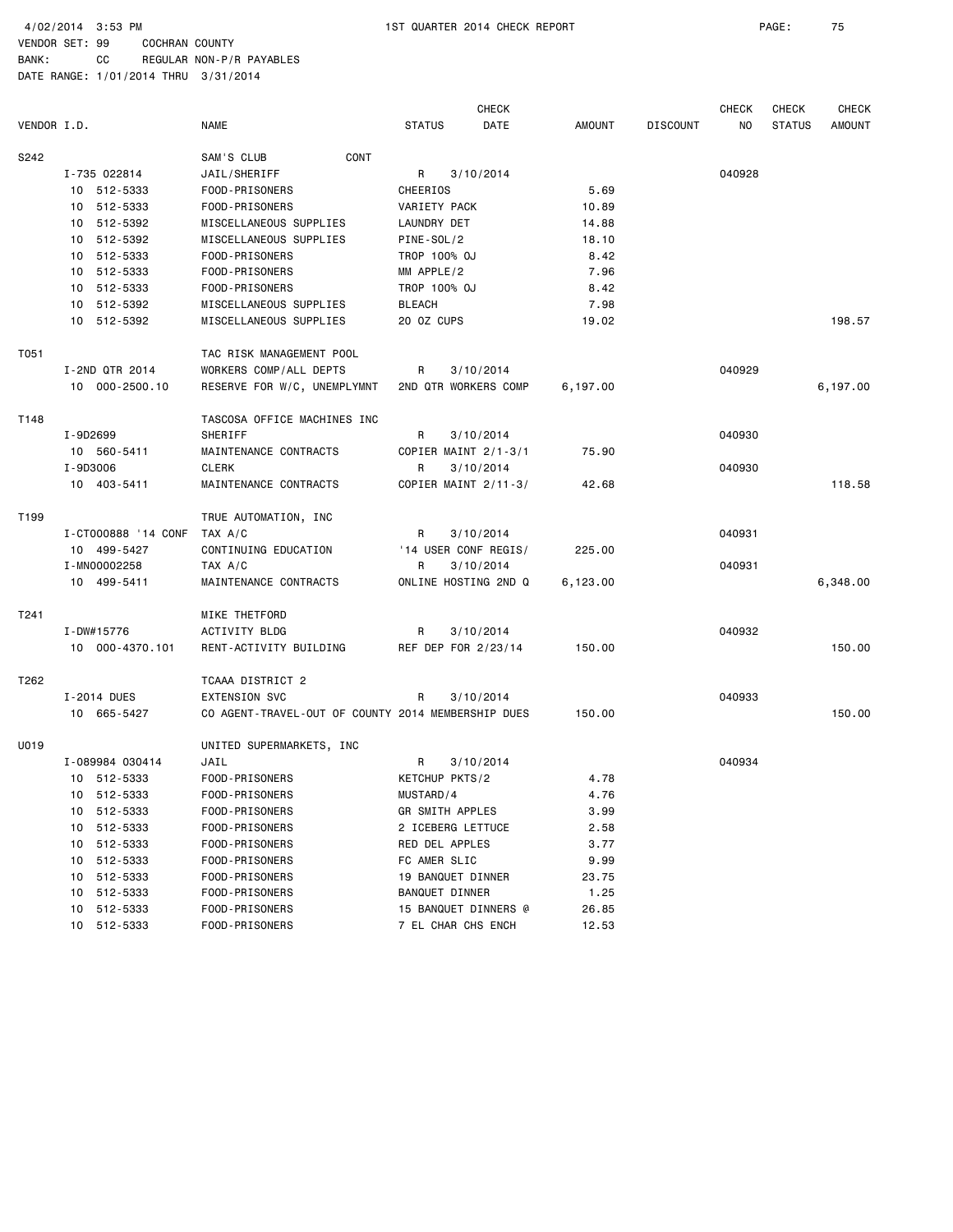|             |    |                               |                            |                      | <b>CHECK</b> |        |                 | <b>CHECK</b> | CHECK         | <b>CHECK</b> |
|-------------|----|-------------------------------|----------------------------|----------------------|--------------|--------|-----------------|--------------|---------------|--------------|
| VENDOR I.D. |    |                               | <b>NAME</b>                | <b>STATUS</b>        | DATE         | AMOUNT | <b>DISCOUNT</b> | NO           | <b>STATUS</b> | AMOUNT       |
| U019        |    |                               | UNITED SUPERMARKETS, ICONT |                      |              |        |                 |              |               |              |
|             |    | I-089984 030414               | JAIL                       | R                    | 3/10/2014    |        |                 | 040934       |               |              |
|             |    | 10 512-5333                   | FOOD-PRISONERS             | 12 EL CHAR DINNERS   |              | 21.48  |                 |              |               |              |
|             |    | 10 512-5333                   | FOOD-PRISONERS             | EL CHAR DINNERS/4    |              | 7.16   |                 |              |               |              |
|             |    | 10 512-5333                   | FOOD-PRISONERS             | 5 EL CHAR ENCHILADA  |              | 8.95   |                 |              |               |              |
|             |    | 10 512-5333                   | FOOD-PRISONERS             | 16 EL CHAR W/CHILI   |              | 28.64  |                 |              |               |              |
|             |    | 10 512-5333                   | FOOD-PRISONERS             | 18 EL CHARRITO DINNR |              | 32.22  |                 |              |               |              |
|             |    | 10 512-5333                   | FOOD-PRISONERS             | 10 HM ANGUS CHS BG   |              | 25.00  |                 |              |               |              |
|             |    | 10 512-5333                   | FOOD-PRISONERS             | 7 HM CHICKEN         |              | 21.00  |                 |              |               |              |
|             |    | 10 512-5333                   | FOOD-PRISONERS             | 16 HM CHICKEN STRPS  |              | 48.00  |                 |              |               |              |
|             |    | 10 512-5333                   | FOOD-PRISONERS             | 8 HM CHKN DINNER     |              | 24.00  |                 |              |               |              |
|             |    | 10 512-5333                   | FOOD-PRISONERS             | 8 HM CHKN STEAK      |              | 24.00  |                 |              |               |              |
|             |    | 10 512-5333                   | FOOD-PRISONERS             | 14 HM GRLD BRBN STK  |              | 42.00  |                 |              |               |              |
|             |    | 10 512-5333                   | FOOD-PRISONERS             | VOID 2 GRLD BRBN STK |              | 6.00CR |                 |              |               |              |
|             |    | 10 512-5333                   | FOOD-PRISONERS             | 10 HM PORK RIB DIN   |              | 30.00  |                 |              |               |              |
|             |    | 10 512-5333                   | FOOD-PRISONERS             | 11 HM PUB FVR CHPPE  |              | 33.00  |                 |              |               |              |
|             |    | 10 512-5333                   | FOOD-PRISONERS             | 10 HM TURKEY DINNER  |              | 30.00  |                 |              |               |              |
|             |    | 10 512-5333                   | FOOD-PRISONERS             | 11 HNG MAN DINNER    |              | 33.00  |                 |              |               |              |
|             |    | 10 512-5333                   | FOOD-PRISONERS             | 7 HNG MAN DINNER     |              | 21.00  |                 |              |               |              |
|             |    | 10 512-5333                   | FOOD-PRISONERS             | 12 HUNGARY MAN       |              | 36.00  |                 |              |               |              |
|             |    | 10 512-5333                   | FOOD-PRISONERS             | 9 HUNGRY MAN         |              | 27.00  |                 |              |               |              |
|             |    | 10 512-5333                   | FOOD-PRISONERS             | 7 MC CHICKEN/RICE    |              | 17.50  |                 |              |               |              |
|             |    | 10 512-5333                   | FOOD-PRISONERS             | 5 MC CK/FRIED BF S   |              | 12.50  |                 |              |               |              |
|             |    | 10 512-5333                   | FOOD-PRISONERS             | 12 MC GRL CKN ALFRD  |              | 30.00  |                 |              |               |              |
|             |    | 10 512-5333                   | FOOD-PRISONERS             | 7 SWANSON ENTREE     |              | 21.00  |                 |              |               |              |
|             |    | 10 512-5333                   | FOOD-PRISONERS             | SWN HGRY MAN FRD/10  |              | 34.90  |                 |              |               |              |
|             |    | 10 512-5333                   | FOOD-PRISONERS             | 6 SWN HM CHICKEN S   |              | 18.00  |                 |              |               |              |
|             |    | 10 512-5333                   | FOOD-PRISONERS             | SALT/PEPPER PKTS     |              | 60.00  |                 |              |               |              |
|             |    | I-OTC MEDS $3/4/14$           | JAIL                       | R                    | 3/10/2014    |        |                 | 040934       |               |              |
|             |    | 10 512-5391                   | MEDICAL CARE-PRISONERS     | OTC MEDS/PHARMACY    |              | 26.78  |                 |              |               |              |
|             |    | I-RX#1/D MILLER 3/4 JAIL/MEDS |                            | R                    | 3/10/2014    |        |                 | 040934       |               |              |
|             |    | 10 512-5391                   | MEDICAL CARE-PRISONERS     | RX#42/D MILLER       |              | 30.54  |                 |              |               |              |
|             |    | 10 512-5391                   | MEDICAL CARE-PRISONERS     | RX#86/D MILLER       |              | 99.37  |                 |              |               |              |
|             |    | $I-RX#2/D$ MILLER 3/4         | JAIL/MEDS                  | R                    | 3/10/2014    |        |                 | 040934       |               |              |
|             |    | 10 512-5391                   | MEDICAL CARE-PRISONERS     | RX#97/D MILLER       |              | 17.42  |                 |              |               | 948.71       |
| V039        |    |                               | HIGINIO VASQUEZ JR. dba    |                      |              |        |                 |              |               |              |
|             |    | I-11103 021214                | JAIL                       | R                    | 3/10/2014    |        |                 | 040935       |               |              |
|             |    | 10 512-5333                   | FOOD-PRISONERS             | 4 MRS BAIRDS THIN    |              | 11.16  |                 |              |               |              |
|             |    | 10 512-5333                   | FOOD-PRISONERS             | 3 TENDER CRUST WHITE |              | 4.17   |                 |              |               |              |
|             |    | 10 512-5333                   | FOOD-PRISONERS             | 2 SF APPLE JCE       |              | 4.98   |                 |              |               |              |
|             |    | 10 512-5333                   | FOOD-PRISONERS             | 2 SF ORANGE JUICE    |              | 7.38   |                 |              |               |              |
|             |    | 10 512-5333                   | FOOD-PRISONERS             | SF GAL MILK          |              | 4.39   |                 |              |               |              |
|             |    | I-25100 022514                | JAIL                       | R                    | 3/10/2014    |        |                 | 040935       |               |              |
|             |    | 10 512-5333                   | FOOD-PRISONERS             | J DEAN BRKFST BOWLS/ |              | 19.74  |                 |              |               |              |
|             |    | 10 512-5333                   | FOOD-PRISONERS             | J DEAN BRK BOWL SAUS |              | 16.45  |                 |              |               |              |
|             | 10 | 512-5333                      | FOOD-PRISONERS             | J DEAN BRKFST BOWLS/ |              | 9.87   |                 |              |               |              |
|             |    | 10 512-5333                   | FOOD-PRISONERS             | J DEAN BRK BOWL SAUS |              | 6.58   |                 |              |               |              |
|             |    |                               |                            |                      |              |        |                 |              |               |              |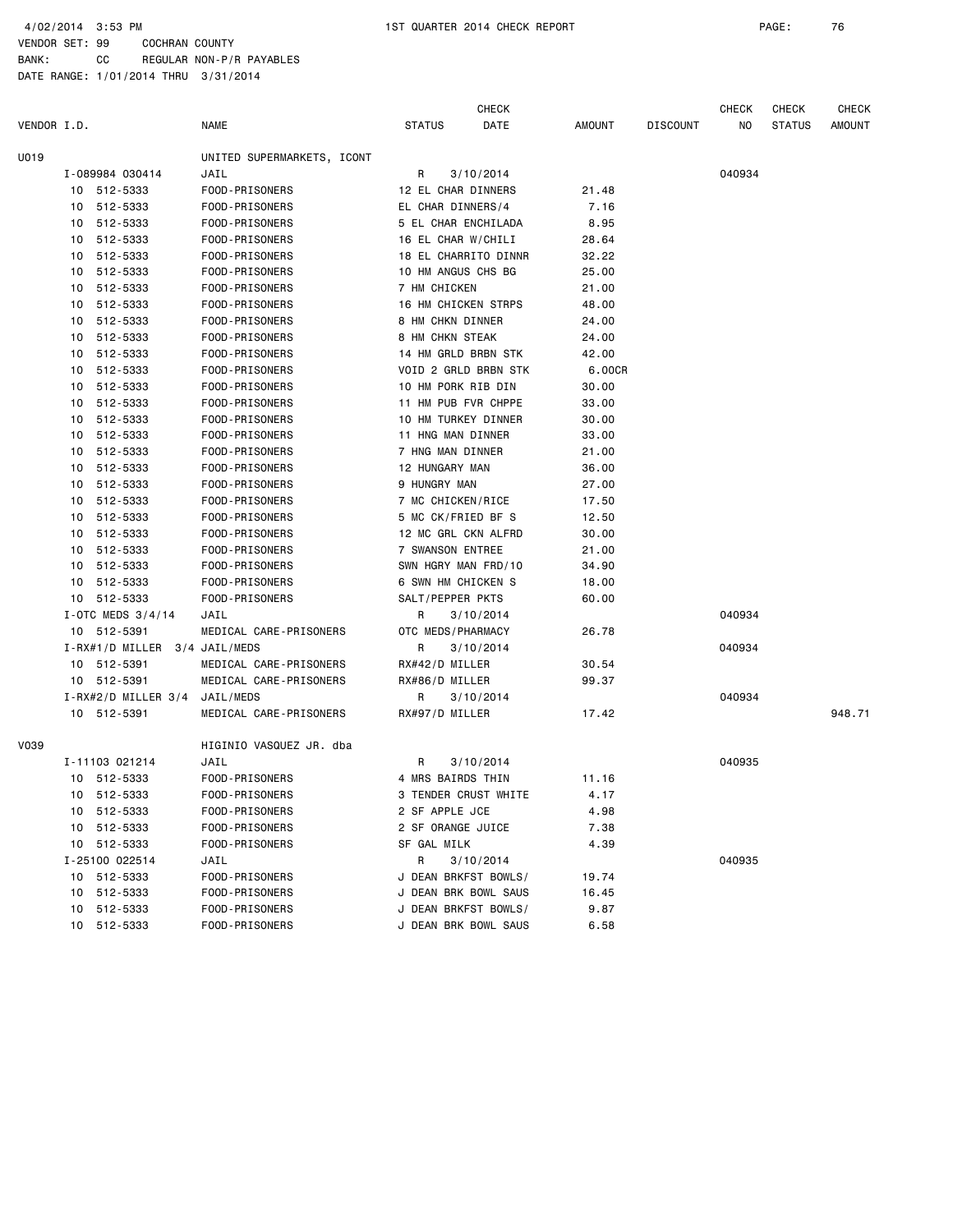|             |    |                |                            |                      | <b>CHECK</b>         |        |                 | <b>CHECK</b> | <b>CHECK</b>  | <b>CHECK</b>  |
|-------------|----|----------------|----------------------------|----------------------|----------------------|--------|-----------------|--------------|---------------|---------------|
| VENDOR I.D. |    |                | <b>NAME</b>                | <b>STATUS</b>        | DATE                 | AMOUNT | <b>DISCOUNT</b> | ΝO           | <b>STATUS</b> | <b>AMOUNT</b> |
| V039        |    |                | HIGINIO VASQUEZ JR, dbCONT |                      |                      |        |                 |              |               |               |
|             |    | I-25100 022514 | JAIL                       | R                    | 3/10/2014            |        |                 | 040935       |               |               |
|             | 10 | 512-5333       | FOOD-PRISONERS             |                      | J DEAN BRKFST BOWLS/ | 16.45  |                 |              |               |               |
|             | 10 | 512-5333       | FOOD-PRISONERS             | J DEAN BRKFST BOWLS  |                      | 3.29   |                 |              |               |               |
|             | 10 | 512-5333       | FOOD-PRISONERS             |                      | AJ SCR EGG/SAUS/HBRW | 26.29  |                 |              |               |               |
|             | 10 | 512-5333       | FOOD-PRISONERS             |                      | J DEAN BRK BOWL SAUS | 3.29   |                 |              |               |               |
|             | 10 | 512-5333       | FOOD-PRISONERS             | J DEAN BRKFST BOWLS  |                      | 3.29   |                 |              |               |               |
|             | 10 | 512-5333       | FOOD-PRISONERS             |                      | AJ SCR EGG/SAUS/HBRW | 7.17   |                 |              |               |               |
|             | 10 | 512-5333       | FOOD-PRISONERS             |                      | J DEAN BRK BOWL SAUS | 3.29   |                 |              |               |               |
|             | 10 | 512-5333       | FOOD-PRISONERS             | NAVEL ORANGES        |                      | 7.05   |                 |              |               |               |
|             | 10 | 512-5333       | FOOD-PRISONERS             | LETTUCE CELLO        |                      | 1.09   |                 |              |               |               |
|             | 10 | 512-5333       | FOOD-PRISONERS             | <b>BAG APPLES</b>    |                      | 2.79   |                 |              |               |               |
|             | 10 | 512-5333       | FOOD-PRISONERS             | HAMB DILL SLICES/2   |                      | 4.98   |                 |              |               |               |
|             | 10 | 512-5333       | FOOD-PRISONERS             | CLASSIC MIX          |                      | 7.29   |                 |              |               |               |
|             | 10 | 512-5333       | FOOD-PRISONERS             | 6 BAR S HAM CHOP     |                      | 13.74  |                 |              |               |               |
|             | 10 | 512-5333       | FOOD-PRISONERS             | 2 SF SUGAR           |                      | 11.58  |                 |              |               |               |
|             |    | I-28103 020714 | JAIL                       | R                    | 3/10/2014            |        |                 | 040935       |               |               |
|             | 10 | 512-5333       | FOOD-PRISONERS             |                      | AJ SCR EGG/SAUS/HBRW | 7.17   |                 |              |               |               |
|             | 10 | 512-5333       | FOOD-PRISONERS             |                      | 10 AJ SCR EGG/SAUS/H | 23.90  |                 |              |               |               |
|             | 10 | 512-5333       | FOOD-PRISONERS             | 2 BAGS ORANGES       |                      | 9.78   |                 |              |               |               |
|             |    | I-64100 021414 | JAIL                       | R                    | 3/10/2014            |        |                 | 040935       |               |               |
|             |    | 10 512-5333    | FOOD-PRISONERS             | GAL MILK             |                      | 4.39   |                 |              |               |               |
|             | 10 | 512-5333       | FOOD-PRISONERS             | 2 BAGS ORANGES       |                      | 9.78   |                 |              |               |               |
|             | 10 | 512-5333       | FOOD-PRISONERS             |                      | 10 AJ SCR EGG/SAUS/H | 23.90  |                 |              |               |               |
|             | 10 | 512-5333       | FOOD-PRISONERS             |                      | 3 J DEAN BRK BOWLS P | 9.87   |                 |              |               |               |
|             | 10 | 512-5333       | FOOD-PRISONERS             | 3 J DEAN SAU EG CHS  |                      | 19.47  |                 |              |               |               |
|             |    | I-72100 020914 | JAIL                       | R                    | 3/10/2014            |        |                 | 040935       |               |               |
|             | 10 | 512-5333       | FOOD-PRISONERS             |                      | J DEAN BRKFST BOWLS/ | 13.16  |                 |              |               |               |
|             | 10 | 512-5333       | FOOD-PRISONERS             |                      | J DEAN BRK BOWL SAUS | 9.87   |                 |              |               |               |
|             |    | 10 512-5333    | FOOD-PRISONERS             |                      | J DEAN BRKFST BOWLS/ | 6.58   |                 |              |               |               |
|             | 10 | 512-5333       | FOOD-PRISONERS             |                      | J DEAN BRK BOWL SAUS | 3.29   |                 |              |               |               |
|             | 10 | 512-5333       | FOOD-PRISONERS             |                      | J DEAN BRKFST BOWLS/ | 6.58   |                 |              |               |               |
|             | 10 | 512-5333       | FOOD-PRISONERS             |                      | J DEAN BRK BOWL SAUS | 13.16  |                 |              |               |               |
|             | 10 | 512-5333       | FOOD-PRISONERS             |                      | J DEAN BRKFST BOWLS/ | 9.87   |                 |              |               |               |
|             | 10 | 512-5333       | FOOD-PRISONERS             | J DEAN BRKFST BOWLS/ |                      | 9.87   |                 |              |               |               |
|             | 10 | 512-5333       | FOOD-PRISONERS             |                      | J DEAN SAU EG CHS CR | 6.49   |                 |              |               |               |
|             | 10 | 512-5333       | FOOD-PRISONERS             | J DEAN BRKFST BOWLS  |                      | 3.29   |                 |              |               |               |
|             | 10 | 512-5333       | FOOD-PRISONERS             |                      | J DEAN SAU EG CHS CR | 6.49   |                 |              |               |               |
|             | 10 | 512-5333       | FOOD-PRISONERS             |                      | J DEAN SAUS EGG CH B | 12.98  |                 |              |               |               |
|             | 10 | 512-5333       | FOOD-PRISONERS             | J DEAN BRKFST BOWLS  |                      | 3.29   |                 |              |               |               |
|             | 10 | 512-5333       | FOOD-PRISONERS             |                      | J DEAN SAU EGG CHS M | 11.78  |                 |              |               |               |
|             | 10 | 512-5333       | FOOD-PRISONERS             | 2 SF SUGAR           |                      | 11.58  |                 |              |               |               |
|             | 10 | 512-5333       | FOOD-PRISONERS             | GAL MILK             |                      | 4.39   |                 |              |               |               |
|             | 10 | 512-5333       | FOOD-PRISONERS             | 2 SF DRNK MX/LEM     |                      | 6.18   |                 |              |               |               |
|             | 10 | 512-5333       | FOOD-PRISONERS             | 2 SF DRNK MX/CHR     |                      | 6.18   |                 |              |               |               |
|             | 10 | 512-5333       | FOOD-PRISONERS             | 2 SF DRNK MX/GR      |                      | 6.18   |                 |              |               | 455.78        |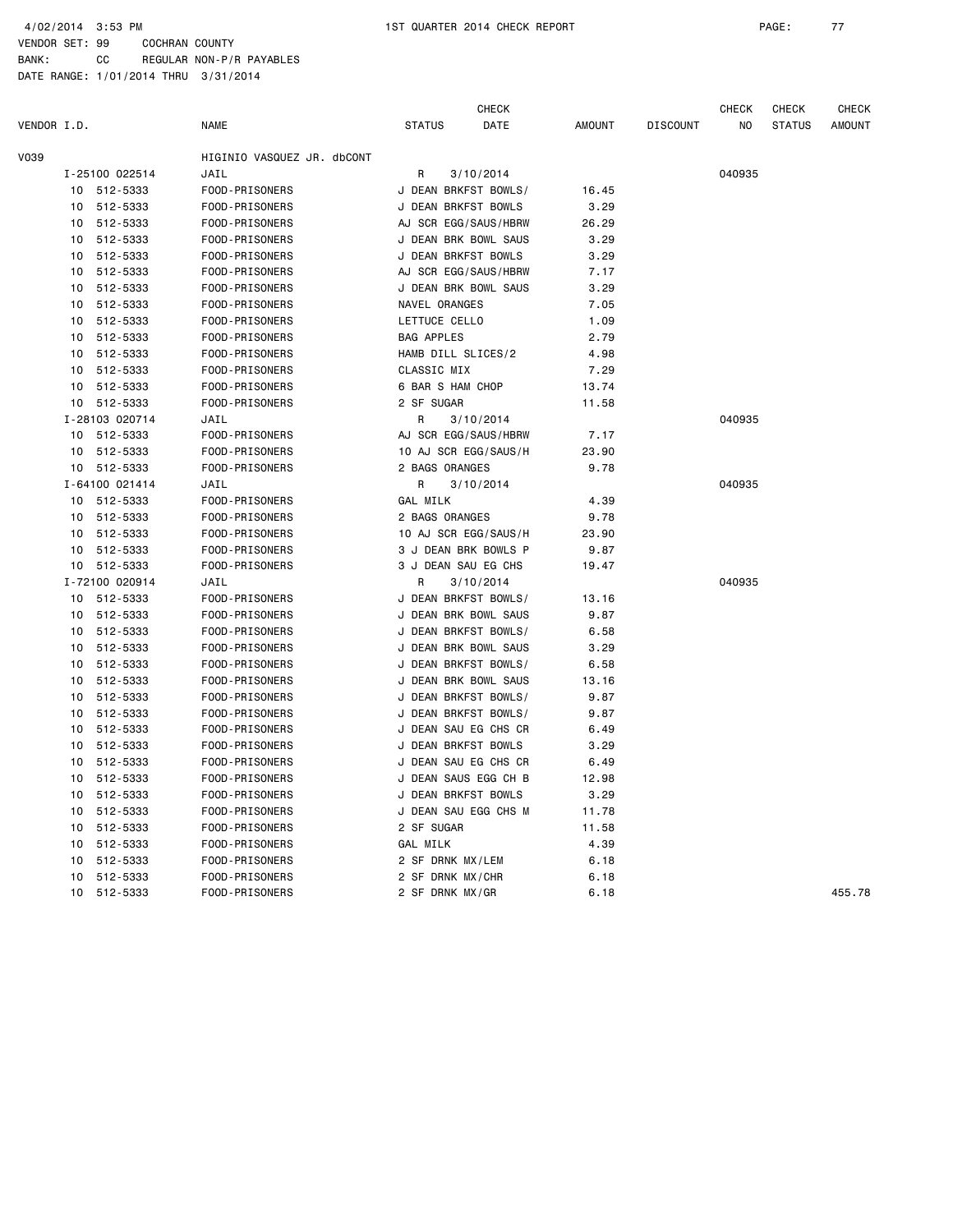|             |                  |                              |                      | <b>CHECK</b> |        |                 | <b>CHECK</b> | <b>CHECK</b>  | CHECK         |
|-------------|------------------|------------------------------|----------------------|--------------|--------|-----------------|--------------|---------------|---------------|
| VENDOR I.D. |                  | <b>NAME</b>                  | <b>STATUS</b>        | DATE         | AMOUNT | <b>DISCOUNT</b> | NO           | <b>STATUS</b> | <b>AMOUNT</b> |
| WO55        |                  | WINDSTREAM COMMUNICATIONS SW |                      |              |        |                 |              |               |               |
|             | I-266-0638 MAR14 | <b>MUSEUM</b>                | R                    | 3/10/2014    |        |                 | 040936       |               |               |
|             | 10 652-5420      | TELECOMMUNICATIONS           | BASIC LOCAL SVC      |              | 51.81  |                 |              |               |               |
|             | 10 652-5420      | TELECOMMUNICATIONS           | OPTIONAL SVC         |              | 3.15   |                 |              |               |               |
|             | 10 652-5420      | TELECOMMUNICATIONS           | LONG DISTANCE SVC    |              | 6.21   |                 |              |               |               |
|             | I-266-5051 MAR14 | LIBRARY                      | R                    | 3/10/2014    |        |                 | 040936       |               |               |
|             | 10 650-5420      | TELECOMMUNICATIONS           | BASIC LOCAL SVC/2 LI |              | 104.96 |                 |              |               |               |
|             | 650-5420<br>10   | TELECOMMUNICATIONS           | HI-SPEED INTERNET    |              | 49.99  |                 |              |               |               |
|             | 10 650-5420      | TELECOMMUNICATIONS           | LONG DISTANCE SVC    |              | 0.94   |                 |              |               |               |
|             | I-266-5074 MAR14 | ADULT PROBATION              | R                    | 3/10/2014    |        |                 | 040936       |               |               |
|             | 10 570-5420      | TELECOMMUNICATIONS           | BASIC LOCAL SVC      |              | 47.57  |                 |              |               |               |
|             | 10 570-5420      | TELECOMMUNICATIONS           | OPTIONAL SVC         |              | 11.97  |                 |              |               |               |
|             | 10 570-5420      | TELECOMMUNICATIONS           | LONG DISTANCE SVC    |              | 0.06   |                 |              |               |               |
|             | I-266-5161 MAR14 | TREASURER                    | R                    | 3/10/2014    |        |                 | 040936       |               |               |
|             | 10 497-5420      | TELECOMMUNICATIONS           | BASIC LOCAL SVC      |              | 47.57  |                 |              |               |               |
|             | 10 497-5420      | TELECOMMUNICATIONS           | LONG DISTANCE SVC    |              | 0.25   |                 |              |               |               |
|             | I-266-5171 MAR14 | TAX A/C                      | R                    | 3/10/2014    |        |                 | 040936       |               |               |
|             | 10 499-5420      | TELECOMMUNICATIONS           | BASIC LOCAL SVC/3 LI |              | 147.31 |                 |              |               |               |
|             | 499-5420<br>10   | TELECOMMUNICATIONS           | HI-SPEED INTERNET    |              | 59.99  |                 |              |               |               |
|             | 10<br>499-5420   | TELECOMMUNICATIONS           | OPTIONAL SVC         |              | 27.45  |                 |              |               |               |
|             | 10 499-5420      | TELECOMMUNICATIONS           | LONG DISTANCE SVC    |              | 9.77   |                 |              |               |               |
|             | I-266-5211 MAR14 | SHERIFF                      | R                    | 3/10/2014    |        |                 | 040936       |               |               |
|             | 10 560-5420      | TELECOMMUNICATIONS           | BASIC LOCAL SVC/3 LI |              | 162.28 |                 |              |               |               |
|             | 10<br>560-5420   | TELECOMMUNICATIONS           | LONG DISTANCE SVC    |              | 2.93   |                 |              |               |               |
|             | I-266-5215 MAR14 | <b>EXTENSION SVC</b>         | R                    | 3/10/2014    |        |                 | 040936       |               |               |
|             | 10 665-5420      | TELECOMMUNICATIONS           | BASIC LOCAL SVC/3 LI |              | 157.13 |                 |              |               |               |
|             | 665-5420<br>10   | TELECOMMUNICATIONS           | HI-SPEED INTERNET    |              | 39.99  |                 |              |               |               |
|             | 10 665-5420      | TELECOMMUNICATIONS           | LONG DISTANCE SVC    |              | 1.38   |                 |              |               |               |
|             | I-266-5302 MAR14 | JUSTICE OF PEACE             | R                    | 3/10/2014    |        |                 | 040936       |               |               |
|             | 10 455-5420      | TELECOMMUNICATIONS           | BASIC LOCAL SVC      |              | 47.57  |                 |              |               |               |
|             | 10 455-5420      | TELECOMMUNICATIONS           | LONG DISTANCE SVC    |              | 5.45   |                 |              |               |               |
|             | I-266-5411 MAR14 | JUVENILE PROBATION           | R                    | 3/10/2014    |        |                 | 040936       |               |               |
|             | 17 573-5420      | TELECOMMUNICATIONS           | BASIC LOCAL SVC      |              | 47.57  |                 |              |               |               |
|             | 17 573-5420      | TELECOMMUNICATIONS           | LONG DISTANCE SVC    |              | 1.40   |                 |              |               |               |
|             | I-266-5412 MAR14 | DISTRICT COURT               | R                    | 3/10/2014    |        |                 | 040936       |               |               |
|             | 10 435-5420      | TELECOMMUNICATIONS           | BASIC LOCAL SVC/2 LI |              | 109.91 |                 |              |               |               |
|             | 10 435-5420      | TELECOMMUNICATIONS           | HI-SPEED INTERNET    |              | 109.98 |                 |              |               |               |
|             | 10 435-5420      | TELECOMMUNICATIONS           | LONG DISTANCE SVC    |              | 0.12   |                 |              |               |               |
|             | I-266-5450 MAR14 | <b>CLERK</b>                 | R                    | 3/10/2014    |        |                 | 040936       |               |               |
|             | 10 403-5420      | TELECOMMUNICATIONS           | BASIC LOCAL SVC/3 LI |              | 162.45 |                 |              |               |               |
|             | 10 403-5420      | TELECOMMUNICATIONS           | OPTIONAL SVC         |              | 3.00   |                 |              |               |               |
|             | 403-5420<br>10   | TELECOMMUNICATIONS           | LONG DISTANCE SVC    |              | 7.63   |                 |              |               |               |
|             | I-266-5508 MAR14 | CO JUDGE/COMM'R CT           | R                    | 3/10/2014    |        |                 | 040936       |               |               |
|             | 15 610-5420      | TELECOMMUNICATIONS           | BASIC LOCAL SVC/2 LI |              | 113.71 |                 |              |               |               |
|             | 15 610-5420      | TELECOMMUNICATIONS           | LONG DISTANCE SVC    |              | 1.37   |                 |              |               |               |
|             | I-266-5700 MAR14 | <b>SHERIFF</b>               | R                    | 3/10/2014    |        |                 | 040936       |               |               |
|             | 10 560-5420      | TELECOMMUNICATIONS           | BASIC LOCAL SVC      |              | 55.92  |                 |              |               |               |
|             | 10 560-5420      | TELECOMMUNICATIONS           | LONG DISTANCE SVC    |              | 4.13   |                 |              |               |               |
|             |                  | AUDITOR/NON-DEPT'L           |                      |              |        |                 | 040936       |               |               |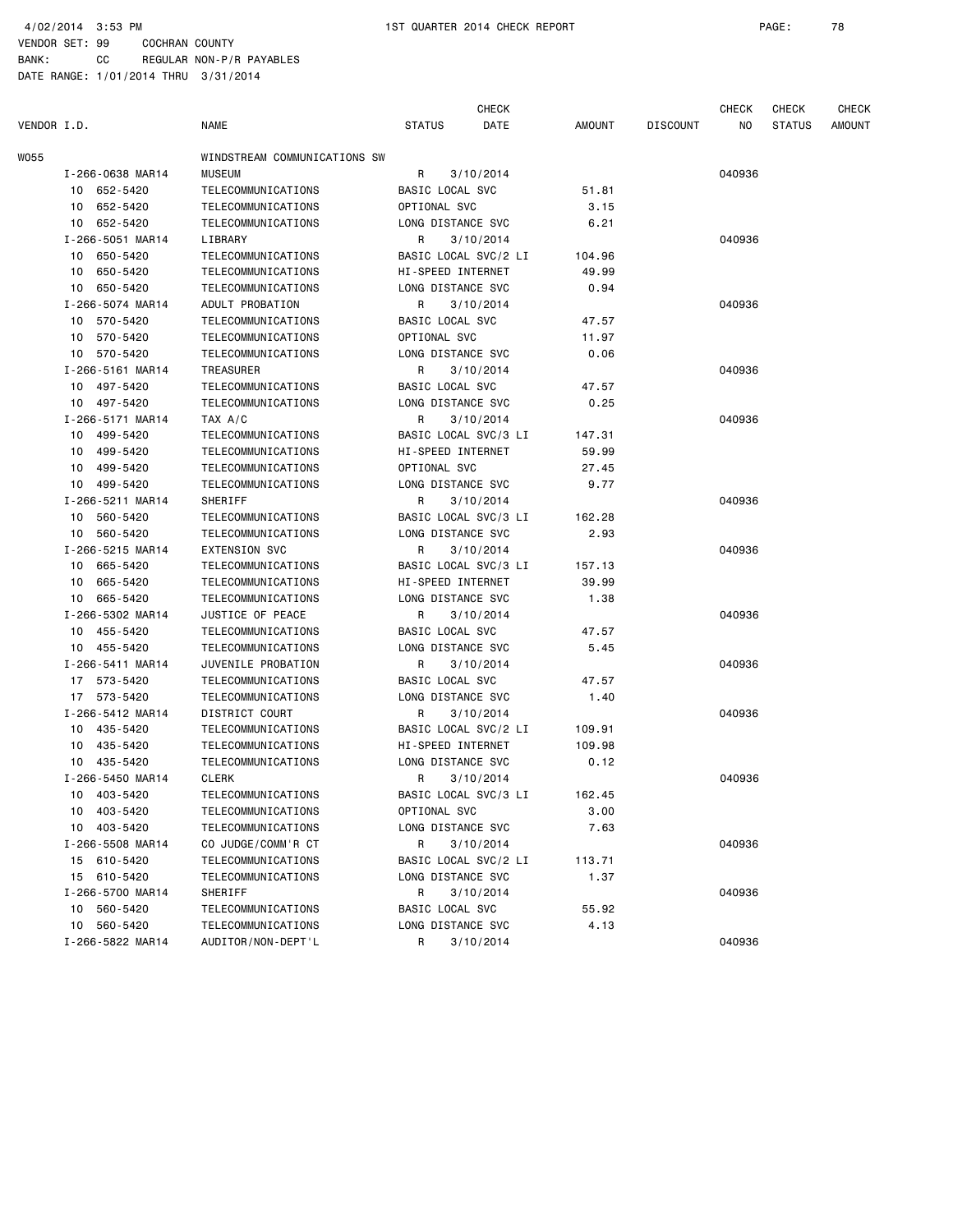4/02/2014 3:53 PM 1ST QUARTER 2014 CHECK REPORT PAGE: 79

VENDOR SET: 99 COCHRAN COUNTY BANK: CC REGULAR NON-P/R PAYABLES

|             |    |                   |                            |                      | <b>CHECK</b> |               |                 | <b>CHECK</b> | <b>CHECK</b>  | CHECK    |
|-------------|----|-------------------|----------------------------|----------------------|--------------|---------------|-----------------|--------------|---------------|----------|
| VENDOR I.D. |    |                   | <b>NAME</b>                | <b>STATUS</b>        | DATE         | <b>AMOUNT</b> | <b>DISCOUNT</b> | NO.          | <b>STATUS</b> | AMOUNT   |
| W055        |    |                   | WINDSTREAM COMMUNICATICONT |                      |              |               |                 |              |               |          |
|             |    | I-266-5822 MAR14  | AUDITOR/NON-DEPT'L         | R                    | 3/10/2014    |               |                 | 040936       |               |          |
|             |    | 10 495-5420       | TELECOMMUNICATIONS         | BASIC LOCAL SVC 266- |              | 48.73         |                 |              |               |          |
|             | 10 | 495-5420          | TELECOMMUNICATIONS         | <b>BUS BROADBAND</b> |              | 24.99         |                 |              |               |          |
|             | 10 | 495-5420          | TELECOMMUNICATIONS         | LONG DISTANCE SVC    |              | 0.12          |                 |              |               |          |
|             | 10 | 409-5420          | TELECOMMUNICATIONS         | FAX LINE 266-5629    |              | 48.74         |                 |              |               |          |
|             | 10 | 409-5420          | TELECOMMUNICATIONS         | HI-SPEED INTERNET    |              | 144.99        |                 |              |               |          |
|             |    | 10 409-5420       | TELECOMMUNICATIONS         | FAX LONG DISTANCE    |              | 1.27          |                 |              |               |          |
|             |    | I-266-8661 MAR14  | <b>ATTORNEY</b>            | R                    | 3/10/2014    |               |                 | 040936       |               |          |
|             |    | 10 475-5420       | TELECOMMUNICATIONS         | BASIC LOCAL SVC      |              | 109.04        |                 |              |               |          |
|             | 10 | 475-5420          | TELECOMMUNICATIONS         | HI-SPEED INTERNET    |              | 59.99         |                 |              |               |          |
|             |    | 10 475-5420       | TELECOMMUNICATIONS         | LONG DISTANCE SVC    |              | 0.12          |                 |              |               |          |
|             |    | I-266-8888 MAR14  | SHERIFF                    | R                    | 3/10/2014    |               |                 | 040936       |               |          |
|             | 10 | 560-5420          | TELECOMMUNICATIONS         | FAX LINE & CRIME CON |              | 44.90         |                 |              |               |          |
|             | 10 | 560-5420          | TELECOMMUNICATIONS         | LONG DISTANCE SVC    |              | 0.96          |                 |              |               | 2,086.77 |
| WO62        |    |                   | WAL-MART COMMUNITY         |                      |              |               |                 |              |               |          |
|             |    | I-026661 02/26/14 | JAIL                       | R                    | 3/10/2014    |               |                 | 040938       |               |          |
|             |    | 10 512-5333       | FOOD-PRISONERS             | MULTIPK              |              | 6.48          |                 |              |               |          |
|             |    | 10 512-5392       | MISCELLANEOUS SUPPLIES     | SWIFFER 16CT         |              | 11.47         |                 |              |               |          |
|             | 10 | 512-5391          | MEDICAL CARE-PRISONERS     | ZEGERID 42CT         |              | 22.84         |                 |              |               |          |
|             | 10 | 512-5391          | MEDICAL CARE-PRISONERS     | MUCINEX SINUS        |              | 10.97         |                 |              |               |          |
|             | 10 | 512-5391          | MEDICAL CARE-PRISONERS     | EQ DIPH TWIN         |              | 6.98          |                 |              |               |          |
|             | 10 | 512-5392          | MISCELLANEOUS SUPPLIES     | CLOROX DISINF WIPES/ |              | 12.47         |                 |              |               |          |
|             | 10 | 512-5391          | MEDICAL CARE-PRISONERS     | ADVIL CON RE         |              | 7.97          |                 |              |               |          |
|             | 10 | 512-5391          | MEDICAL CARE-PRISONERS     | TYL SINUS CP         |              | 5.67          |                 |              |               |          |
|             | 10 | 512-5392          | MISCELLANEOUS SUPPLIES     | 1 GAL PITCHER        |              | 4.08          |                 |              |               |          |
|             | 10 | 512-5392          | MISCELLANEOUS SUPPLIES     | 9 120Z TUMBLERS      |              | 7.02          |                 |              |               |          |
|             | 10 | 512-5391          | MEDICAL CARE-PRISONERS     | <b>IBUPROFEN</b>     |              | 6.98          |                 |              |               |          |
|             | 10 | 512-5391          | MEDICAL CARE-PRISONERS     | ADVIL CON RE         |              | 7.97          |                 |              |               |          |
|             | 10 | 512-5391          | MEDICAL CARE-PRISONERS     | ZYRTEC               |              | 23.64         |                 |              |               |          |
|             | 10 | 512-5391          | MEDICAL CARE-PRISONERS     | ADVIL MIGR           |              | 3.98          |                 |              |               |          |
|             | 10 | 512-5391          | MEDICAL CARE-PRISONERS     | <b>TUMS</b>          |              | 7.28          |                 |              |               |          |
|             | 10 | 512-5333          | FOOD-PRISONERS             | 4# ORANGES/2         |              | 9.96          |                 |              |               |          |
|             | 10 | 512-5391          | MEDICAL CARE-PRISONERS     | COUGH DROPS          |              | 1.47          |                 |              |               |          |
|             |    | 10 512-5333       | FOOD-PRISONERS             | OZARK WTR 28PK/2     |              | 7.96          |                 |              |               |          |
|             |    | I-027837 02/27/14 | JAIL                       | R                    | 3/10/2014    |               |                 | 040938       |               |          |
|             |    | 10 512-5392       | MISCELLANEOUS SUPPLIES     | BASKETBALL           |              | 37.96         |                 |              |               |          |
|             |    | I-4669 030414     | JAIL                       | R                    | 3/10/2014    |               |                 | 040938       |               |          |
|             |    | 10 512-5392       | MISCELLANEOUS SUPPLIES     | 19" LED TV #18001691 |              | 98.00         |                 |              |               |          |
|             |    | 10 512-5392       | MISCELLANEOUS SUPPLIES     | 19" LED TV #18004536 |              | 98.00         |                 |              |               | 399.15   |
| WO70        |    |                   | R D WALLACE OIL CO INC     |                      |              |               |                 |              |               |          |
|             |    | $I - 1400 03/14$  | PREC 4                     | R                    | 3/10/2014    |               |                 | 040939       |               |          |
|             |    | 15 624-5330       | FUEL AND OIL               | 70GL CLEAR DIESEL 2/ |              | 263.13        |                 |              |               |          |
|             |    | 15 624-5330       | FUEL AND OIL               | 80oz PWR SVC         |              | 11.86         |                 |              |               |          |
|             |    | 15 624-5330       | FUEL AND OIL               | 22.7GL UNL 2/3       |              | 66.17         |                 |              |               |          |
|             |    | 15 624-5330       | FUEL AND OIL               | 26GL UNL 2/12        |              | 75.79         |                 |              |               |          |
|             |    | $I - 3440 03/14$  | PREC 1                     | R                    | 3/10/2014    |               |                 | 040939       |               |          |
|             |    |                   |                            |                      |              |               |                 |              |               |          |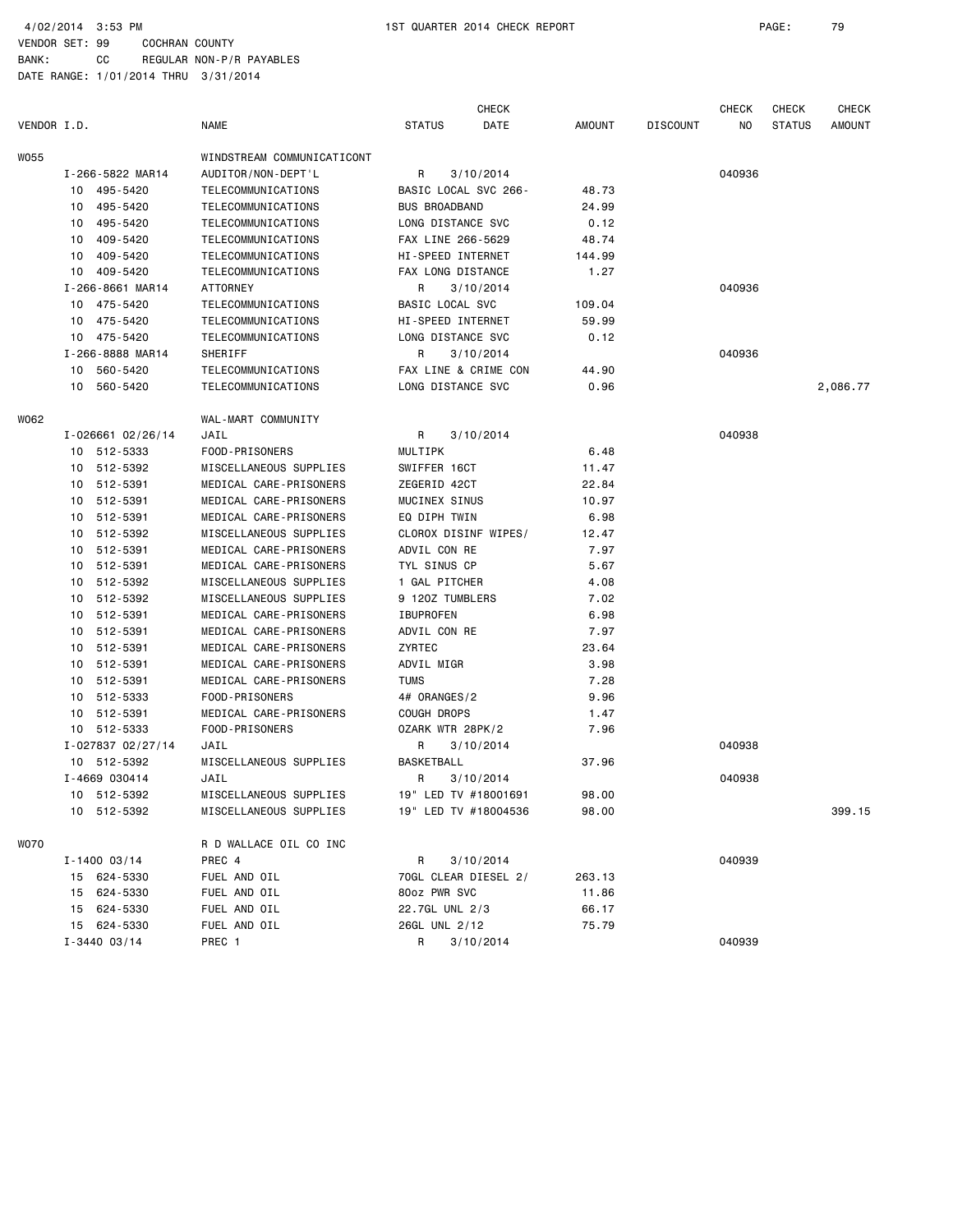|             |        |                     |                                       |                      | <b>CHECK</b> |          |                 | <b>CHECK</b> | CHECK         | <b>CHECK</b> |
|-------------|--------|---------------------|---------------------------------------|----------------------|--------------|----------|-----------------|--------------|---------------|--------------|
| VENDOR I.D. |        |                     | <b>NAME</b>                           | <b>STATUS</b>        | DATE         | AMOUNT   | <b>DISCOUNT</b> | ΝO           | <b>STATUS</b> | AMOUNT       |
| WO70        |        |                     | R D WALLACE OIL CO INCCONT            |                      |              |          |                 |              |               |              |
|             |        | $I - 3440 03/14$    | PREC 1                                | R                    | 3/10/2014    |          |                 | 040939       |               |              |
|             |        | 15 621-5330         | FUEL & OIL                            | 26.5GL UNL 2/11      |              | 77.25    |                 |              |               |              |
|             |        | $I - 354003/14$     | PREC <sub>3</sub>                     | R                    | 3/10/2014    |          |                 | 040939       |               |              |
|             |        | 15 623-5330         | FUEL AND OIL                          | 22.1GL UNL 2/3/14    |              | 64.42    |                 |              |               |              |
|             | 15     | 623-5330            | FUEL AND OIL                          | 12.7GL UNL 2/27/14   |              | 39.56    |                 |              |               |              |
|             | 15     | 623-5330            | FUEL AND OIL                          | 85GL DYED DIESEL 2/1 |              | 319.52   |                 |              |               |              |
|             | 15     | 623-5330            | FUEL AND OIL                          | 68GL DYED DIESEL 2/1 |              | 227.80   |                 |              |               |              |
|             | 15     | 623-5330            | FUEL AND OIL                          | 1 12/1 PWR SVC       |              | 5.95     |                 |              |               |              |
|             | 15     | 623-5330            | FUEL AND OIL                          | 180GL CLEAR DIESEL 2 |              | 676.62   |                 |              |               |              |
|             | 15     | 623-5330            | FUEL AND OIL                          | 99.5GL CLEAR DIESEL  |              | 378.00   |                 |              |               |              |
|             | 15     | 623-5330            | FUEL AND OIL                          | 99.2GL UNL 2/21      |              | 289.17   |                 |              |               |              |
|             |        | 15 623-5330         | FUEL AND OIL                          | 35.6GL UNL 2/21      |              | 110.89   |                 |              |               |              |
|             |        | $I - 3600 03/14$    | <b>PARK</b>                           | R                    | 3/10/2014    |          |                 | 040939       |               |              |
|             |        | 10 660-5330         | FUEL AND OIL                          | 25GL UNL 2/4/14      |              | 72.88    |                 |              |               |              |
|             | 10     | 660-5330            | FUEL AND OIL                          | 26GL UNL 2/25/14     |              | 80.99    |                 |              |               |              |
|             |        | $I - 3700$ 03/14    | SHERIFF                               | R                    | 3/10/2014    |          |                 | 040939       |               |              |
|             | 10     | 560-5330            | FUEL AND OIL                          | 73.4GL UNL/#107      |              | 222.61   |                 |              |               |              |
|             | 10     | 560-5330            | FUEL AND OIL                          | 67.1GL UNL/#133      |              | 200.40   |                 |              |               |              |
|             | 10     | 560-5330            | FUEL AND OIL                          | 16GL UNL/#137        |              | 49.84    |                 |              |               | 3,232.85     |
| WO92        |        |                     | WTG FUELS, INC                        |                      |              |          |                 |              |               |              |
|             |        | I-15006-03496 03/14 | SHERIFF                               | R                    | 3/10/2014    |          |                 | 040940       |               |              |
|             |        | 10 560-5330         | FUEL AND OIL                          | 12.06GL UNL/#107     |              | 36.37    |                 |              |               |              |
|             | 10     | 560-5330            | FUEL AND OIL                          | 2.28GL UNL/#137      |              | 7.01     |                 |              |               |              |
|             | 10     | 560-5330            | FUEL AND OIL                          | 14.5GL UNL/#135      |              | 46.05    |                 |              |               |              |
|             | 10     | 560-5330            | FUEL AND OIL                          | 56.81GL UNL/#136     |              | 173.73   |                 |              |               | 263.16       |
| W164        |        |                     | WARREN CAT                            |                      |              |          |                 |              |               |              |
|             |        | I-0S020269994       | PREC <sub>3</sub>                     | R                    | 3/10/2014    |          |                 | 040941       |               |              |
|             |        | 15 623-5451         | REPAIRS                               | ANTENNA #OW-3072     |              | 16.93    |                 |              |               | 16.93        |
| W193        |        |                     | WESTWARD AUTOMOTIVE REPAIR LLC        |                      |              |          |                 |              |               |              |
|             | I-3184 |                     | SHERIFF                               | R                    | 3/10/2014    |          |                 | 040942       |               |              |
|             |        | 10 560-5451         | MACHINERY-NON-OFFICE REPAIR           | RPL FR BRAKES/10 CVP |              | 60.00    |                 |              |               |              |
|             | 10     | 560-5451            | MACHINERY-NON-OFFICE REPAIR           | TURN FR ROTORS       |              | 14.50    |                 |              |               |              |
|             | 10     | 560-5451            | MACHINERY-NON-OFFICE REPAIR           | RPL REAR BRAKES      |              | 60.00    |                 |              |               |              |
|             | 10     | 560-5451            | MACHINERY-NON-OFFICE REPAIR           | TURN REAR ROTORS     |              | 14.50    |                 |              |               |              |
|             | 10     | 560-5451            | MACHINERY-NON-OFFICE REPAIR           | FRONT BRAKES         |              | 102.90   |                 |              |               |              |
|             | 10     | 560-5451            | MACHINERY-NON-OFFICE REPAIR           | REAR BRAKES          |              | 86.28    |                 |              |               | 338.18       |
| X001        |        |                     | <b>XCEL ENERGY</b>                    |                      |              |          |                 |              |               |              |
|             |        |                     | I-54-1324315-7 MAR14 ALMOST ALL DEPTS | R                    | 3/10/2014    |          |                 | 040943       |               |              |
|             | 30     | 518-5440            | UTILITIES                             | 300210167 RUNWAY LIG |              | 76.96    |                 |              |               |              |
|             |        | 10 510-5440         | UTILITIES                             | 300240736 COURTHOUSE |              | 1,451.77 |                 |              |               |              |
|             | 10     | 660-5440            | UTILITIES & IRRIGATION                | 300265059 SOFTBALL P |              | 11.43    |                 |              |               |              |
|             | 10     | 580-5440            | UTILITIES [TOWER]                     | 300282806 TOWER      |              | 76.90    |                 |              |               |              |
|             |        | 15 621-5440         | UTILITIES                             | 300294119 PREC 1 SHO |              | 101.19   |                 |              |               |              |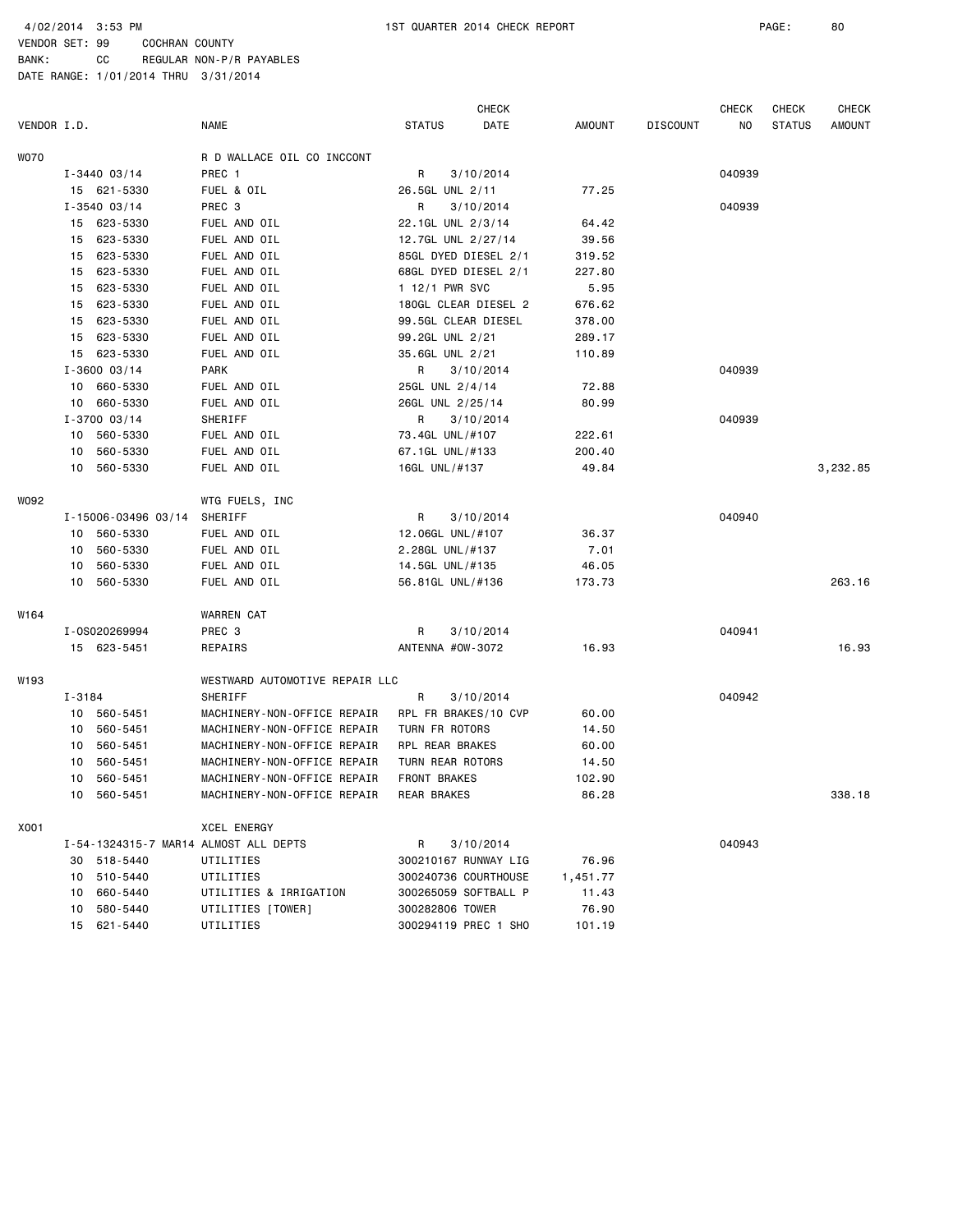4/02/2014 3:53 PM 1ST QUARTER 2014 CHECK REPORT PAGE: 81

VENDOR SET: 99 COCHRAN COUNTY BANK: CC REGULAR NON-P/R PAYABLES

|             |                 |                                     |                                       |                      | <b>CHECK</b>         |               |                 | <b>CHECK</b> | <b>CHECK</b>  | <b>CHECK</b>  |
|-------------|-----------------|-------------------------------------|---------------------------------------|----------------------|----------------------|---------------|-----------------|--------------|---------------|---------------|
| VENDOR I.D. |                 |                                     | <b>NAME</b>                           | <b>STATUS</b>        | DATE                 | <b>AMOUNT</b> | <b>DISCOUNT</b> | NO.          | <b>STATUS</b> | <b>AMOUNT</b> |
| X001        |                 |                                     | <b>XCEL ENERGY</b><br>CONT            |                      |                      |               |                 |              |               |               |
|             |                 |                                     | I-54-1324315-7 MAR14 ALMOST ALL DEPTS | R                    | 3/10/2014            |               |                 | 040943       |               |               |
|             |                 | 10 650-5440                         | UTILITIES                             | 300338546 LIBRARY    |                      | 90.86         |                 |              |               |               |
|             | 10              | 652-5440                            | UTILITIES                             | 300342232 MUSEUM     |                      | 38.58         |                 |              |               |               |
|             | 10              | 662-5440                            | UTILITIES                             |                      | 300390484 ACTIVITY B | 517.66        |                 |              |               |               |
|             | 10              | 660-5440                            | UTILITIES & IRRIGATION                | 300410370 PARK       |                      | 134.83        |                 |              |               |               |
|             | 10              | 660-5440                            | UTILITIES & IRRIGATION                | 300457515 PARK/SHOP  |                      | 60.22         |                 |              |               |               |
|             | 10 <sub>1</sub> | 516-5440                            | UTILITIES                             | 300555198 CEMETERY   |                      | 1.80          |                 |              |               |               |
|             | 10              | 409-5440                            | UTILITIES                             |                      | 300577364 102 N MAIN | 11.95         |                 |              |               |               |
|             | 10              | 660-5440                            | UTILITIES & IRRIGATION                | 300587052 SHOWBARN   |                      | 55.56         |                 |              |               |               |
|             | 10              | 660-5440                            | UTILITIES & IRRIGATION                |                      | 300587753 RODEO GROU | 18.67         |                 |              |               |               |
|             | 10              | 409-5440                            | UTILITIES                             | 300588989 ANNEX      |                      | 30.33         |                 |              |               |               |
|             | 10              | 516-5440                            | UTILITIES                             | 300603417 CEMETERY   |                      | 15.59         |                 |              |               |               |
|             | 10              | 516-5440                            | UTILITIES                             |                      | 300637038 CEMETERY S | 2.40CR        |                 |              |               | 2,691.90      |
| Y026        |                 |                                     | YOAKUM COUNTY SHERIFF'S OFFICE        |                      |                      |               |                 |              |               |               |
|             |                 | I-FEB '14/PRISONERS                 | JAIL                                  | R                    | 3/10/2014            |               |                 | 040944       |               |               |
|             |                 | 10 512-5499                         | MISCELLANEOUS                         | 5 DAS/ABRAHAM GARZA  |                      | 170.00        |                 |              |               |               |
|             |                 | 10 512-5499                         | MISCELLANEOUS                         |                      | 5 DAS/ALEX GARZA, JR | 170.00        |                 |              |               |               |
|             |                 | 10 512-5499                         | MISCELLANEOUS                         |                      | 5 DAS/JOE MICHAEL LU | 170.00        |                 |              |               |               |
|             |                 | 10 512-5499                         | MISCELLANEOUS                         |                      | 5 DAS/JAMES DAMIEN V | 170.00        |                 |              |               | 680.00        |
| A211        |                 |                                     | RUBEN ALVAREZ                         |                      |                      |               |                 |              |               |               |
|             |                 | I-GR JURY RE 3/13/14 DISTRICT COURT |                                       | R                    | 3/13/2014            |               |                 | 040945       |               |               |
|             |                 | 10 435-5491                         | <b>GRAND JURY</b>                     | GRAND JURY RECALL 3/ |                      | 40.00         |                 |              |               | 40.00         |
| A248        |                 |                                     | MONICA ALVAREZ                        |                      |                      |               |                 |              |               |               |
|             |                 | I-GR JURY RE 3/13/14 DISTRICT COURT |                                       | R                    | 3/13/2014            |               |                 | 040946       |               |               |
|             |                 | 10 435-5491                         | <b>GRAND JURY</b>                     |                      | GRAND JURY RECALL 3/ | 40.00         |                 |              |               | 40.00         |
| B244        |                 |                                     | KEVEN KYLE BENTLEY                    |                      |                      |               |                 |              |               |               |
|             |                 | I-GR JURY RE 3/13/14 DISTRICT COURT |                                       | R                    | 3/13/2014            |               |                 | 040947       |               |               |
|             |                 | 10 435-5491                         | <b>GRAND JURY</b>                     |                      | GRAND JURY RECALL 3/ | 40.00         |                 |              |               | 40.00         |
| C114        |                 |                                     | MARLEEN CARRILLO                      |                      |                      |               |                 |              |               |               |
|             |                 | I-GR JURY RE 3/13/14 DISTRICT COURT |                                       | R                    | 3/13/2014            |               |                 | 040948       |               |               |
|             |                 | 10 435-5491                         | <b>GRAND JURY</b>                     |                      | GRAND JURY RECALL 3/ | 40.00         |                 |              |               | 40.00         |
| C354        |                 |                                     | CHRISTOPHER CAMPBELL                  |                      |                      |               |                 |              |               |               |
|             |                 | I-GR JURY RE 3/13/14 DISTRICT COURT |                                       | R                    | 3/13/2014            |               |                 | 040949       |               |               |
|             |                 | 10 435-5491                         | <b>GRAND JURY</b>                     |                      | GRAND JURY RECALL 3/ | 40.00         |                 |              |               | 40.00         |
| G227        |                 |                                     | SUSAN GANDY                           |                      |                      |               |                 |              |               |               |
|             |                 | I-GR JURY RE 3/13/14 DISTRICT COURT |                                       | R                    | 3/13/2014            |               |                 | 040950       |               |               |
|             |                 | 10 435-5491                         | <b>GRAND JURY</b>                     | GRAND JURY RECALL 3/ |                      | 40.00         |                 |              |               | 40.00         |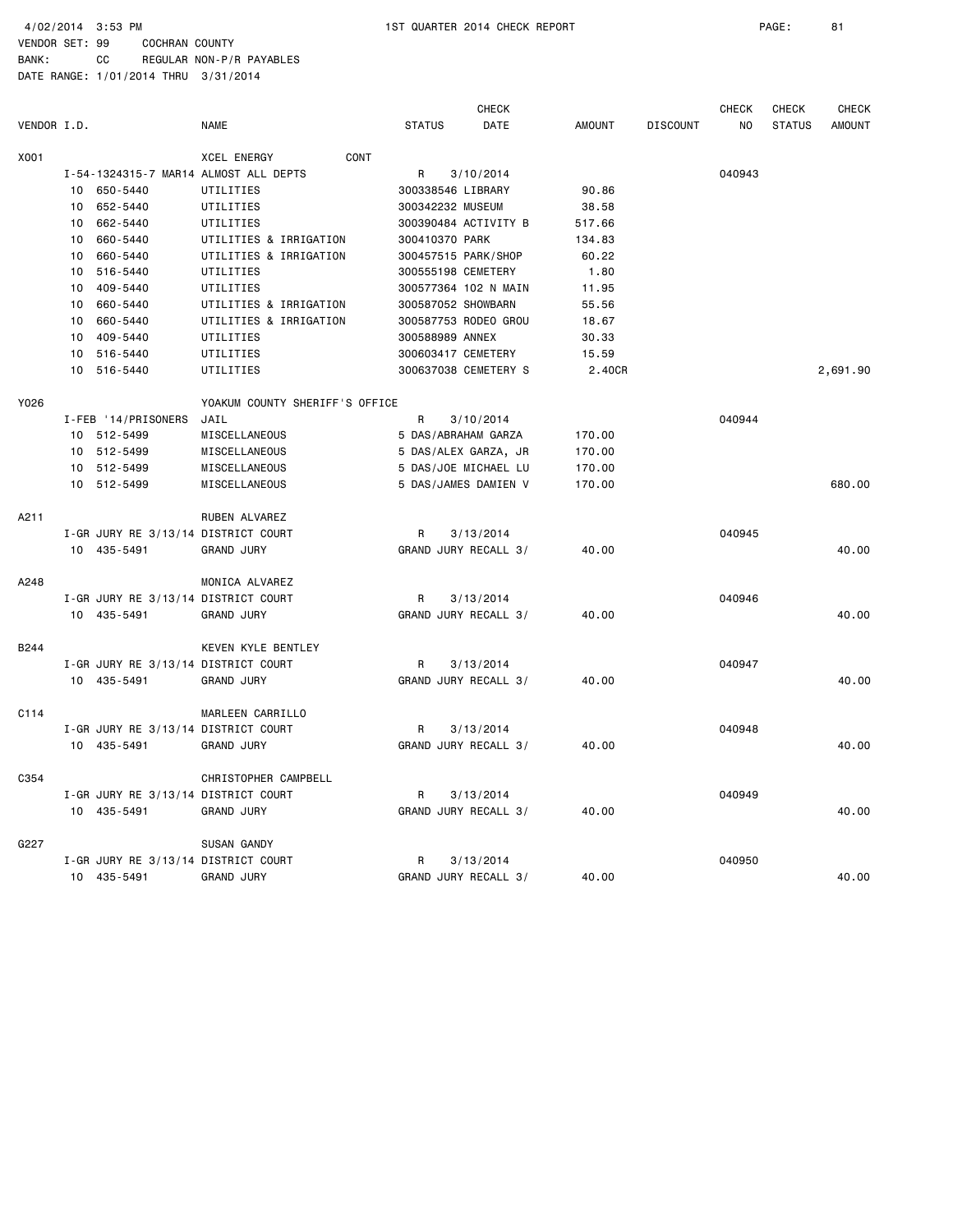BANK: CC REGULAR NON-P/R PAYABLES

4/02/2014 3:53 PM 1ST QUARTER 2014 CHECK REPORT PAGE: 82

|             |    | DATE RANGE: 1/01/2014 THRU 3/31/2014 |                              |                      |                       |          |                 |              |               |              |
|-------------|----|--------------------------------------|------------------------------|----------------------|-----------------------|----------|-----------------|--------------|---------------|--------------|
|             |    |                                      |                              |                      |                       |          |                 |              |               |              |
|             |    |                                      |                              |                      | <b>CHECK</b>          |          |                 | <b>CHECK</b> | <b>CHECK</b>  | <b>CHECK</b> |
| VENDOR I.D. |    |                                      | <b>NAME</b>                  | <b>STATUS</b>        | DATE                  | AMOUNT   | <b>DISCOUNT</b> | ΝO           | <b>STATUS</b> | AMOUNT       |
| J039        |    |                                      | BILLIE JEAN JOYCE            |                      |                       |          |                 |              |               |              |
|             |    | I-GR JURY RE 3/13/14 DISTRICT COURT  |                              | R                    | 3/13/2014             |          |                 | 040951       |               |              |
|             |    | 10 435-5491                          | <b>GRAND JURY</b>            |                      | GRAND JURY RECALL 3/  | 40.00    |                 |              |               | 40.00        |
|             |    |                                      |                              |                      |                       |          |                 |              |               |              |
| L183        |    |                                      | JENNIFER LEMONS              |                      |                       |          |                 |              |               |              |
|             |    | I-GR JURY RE 3/13/14 DISTRICT COURT  |                              | R                    | 3/13/2014             |          |                 | 040952       |               |              |
|             |    | 10 435-5491                          | <b>GRAND JURY</b>            |                      | GRAND JURY RECALL 3/  | 40.00    |                 |              |               | 40.00        |
|             |    |                                      |                              |                      |                       |          |                 |              |               |              |
| M212        |    |                                      | GILBERT MARTINEZ             |                      |                       |          |                 |              |               |              |
|             |    | I-GR JURY RE 3/13/14 DISTRICT COURT  |                              | R                    | 3/13/2014             |          |                 | 040953       |               |              |
|             |    | 10 435-5491                          | <b>GRAND JURY</b>            |                      | GRAND JURY RECALL 3/  | 40.00    |                 |              |               | 40.00        |
|             |    |                                      |                              |                      |                       |          |                 |              |               |              |
| M214        |    |                                      | DIXIE MENDOZA                |                      |                       |          |                 |              |               |              |
|             |    | I-GR JURY RE 3/13/14 DISTRICT COURT  |                              | R                    | 3/13/2014             |          |                 | 040954       |               |              |
|             |    | 10 435-5491                          | <b>GRAND JURY</b>            |                      | GRAND JURY RECALL 3/  | 40.00    |                 |              |               | 40.00        |
| P097        |    |                                      | STRATTON PAWSEY              |                      |                       |          |                 |              |               |              |
|             |    | I-GR JURY RE 3/13/14 DISTRICT COURT  |                              | R                    | 3/13/2014             |          |                 | 040955       |               |              |
|             |    | 10 435-5491                          | <b>GRAND JURY</b>            |                      | GRAND JURY RECALL 3/  | 40.00    |                 |              |               | 40.00        |
|             |    |                                      |                              |                      |                       |          |                 |              |               |              |
| Z111        |    |                                      | MELISSA ZAPATA               |                      |                       |          |                 |              |               |              |
|             |    | I-GR JURY RE 3/13/14 DISTRICT COURT  |                              | R                    | 3/13/2014             |          |                 | 040956       |               |              |
|             |    | 10 435-5491                          | <b>GRAND JURY</b>            |                      | GRAND JURY RECALL 3/  | 40.00    |                 |              |               | 40.00        |
|             |    |                                      |                              |                      |                       |          |                 |              |               |              |
| A165        |    |                                      | AFFILIATED COMPUTER SERVICES |                      |                       |          |                 |              |               |              |
|             |    | I-1018565                            | COUNTY/DIST CLERK            | R                    | 3/28/2014             |          |                 | 040990       |               |              |
|             |    | 10 403-5416                          | FILMING & INDEXING           |                      | 20/20 LAND REC/#1656  | 1,250.00 |                 |              |               |              |
|             |    | 10 403-5416                          | FILMING & INDEXING           | FREIGHT              |                       | 13.36    |                 |              |               | 1,263.36     |
|             |    |                                      |                              |                      |                       |          |                 |              |               |              |
| A178        |    | C-174633977127                       | AMAZON<br>LIBRARY            | R                    | 3/28/2014             |          |                 | 040991       |               |              |
|             |    | 10 650-5310                          | OFFICE SUPPLIES              | CR 2 INNOVERA 39401  |                       | 18.18CR  |                 |              |               |              |
|             |    | I-173992051111                       | LIBRARY                      | R                    | 3/28/2014             |          |                 | 040991       |               |              |
|             |    | 10 650-5590                          | <b>BOOKS</b>                 |                      | LOVE MEDICINE: NEWLY  | 11.42    |                 |              |               |              |
|             |    | 10 650-5590                          | <b>BOOKS</b>                 | BIG NATE: IN A CLASS |                       | 9.84     |                 |              |               |              |
|             |    | 10 650-5590                          | <b>BOOKS</b>                 |                      | PETE THE CAT: OLD MAC | 8.49     |                 |              |               |              |
|             |    | 10 650-5590                          | <b>BOOKS</b>                 |                      | NEVER DO ANYTHING, E  | 4.89     |                 |              |               |              |
|             |    | 10 650-5590                          | <b>BOOKS</b>                 |                      | THE HOBBIT; OR, THERE | 9.51     |                 |              |               |              |
|             |    | 10 650-5590                          | <b>BOOKS</b>                 | HENRY'S SISTERS      |                       | 13.21    |                 |              |               |              |
|             |    | I-173997169908                       | LIBRARY                      | R                    | 3/28/2014             |          |                 | 040991       |               |              |
|             |    | 10 650-5310                          | OFFICE SUPPLIES              | 3 D-22 CORD COVER    |                       | 76.50    |                 |              |               |              |
|             |    | I-173999532918                       | LIBRARY                      | R                    | 3/28/2014             |          |                 | 040991       |               |              |
|             | 10 | 650-5590                             | <b>BOOKS</b>                 |                      | KILLER: AN ALEX DELAW | 16.80    |                 |              |               |              |
|             | 10 | 650-5590                             | <b>BOOKS</b>                 | THE SUN ALSO RISES   |                       | 8.48     |                 |              |               |              |
|             | 10 | 650-5590                             | <b>BOOKS</b>                 | THESE BROKEN STARS   |                       | 11.69    |                 |              |               |              |
|             | 10 | 650-5590                             | <b>BOOKS</b>                 |                      | PERFECT RUIN(THE INT  | 12.73    |                 |              |               |              |
|             | 10 | 650-5590                             | B00KS                        |                      | OBJECTS OF MY AFFECT  | 11.97    |                 |              |               |              |
|             | 10 | 650-5590                             | <b>BOOKS</b>                 |                      | CAPTURED: BK1 THE CAP | 7.99     |                 |              |               |              |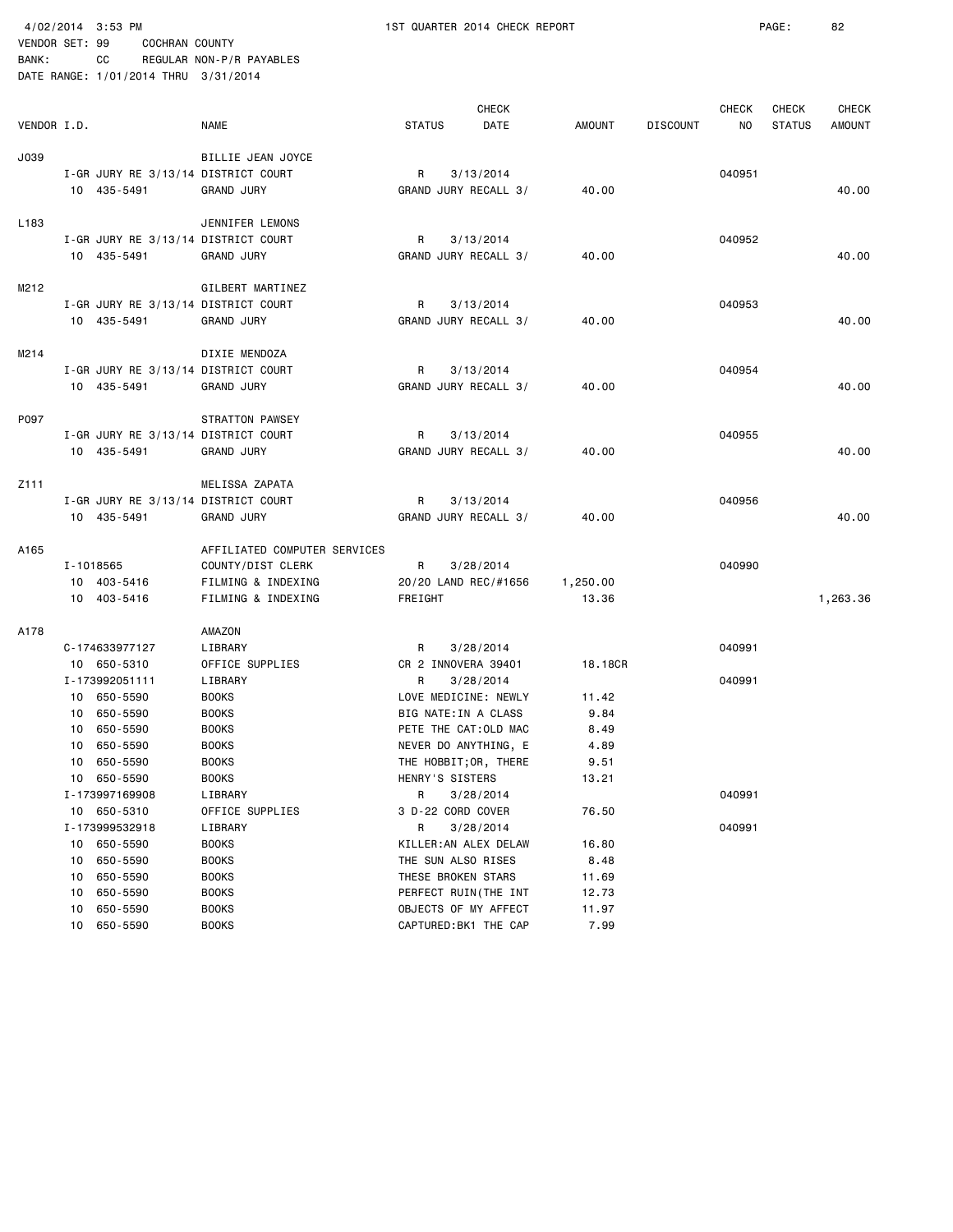BANK: CC REGULAR NON-P/R PAYABLES

|             |                   |                              | <b>CHECK</b>          |               |                 | <b>CHECK</b> | CHECK         | <b>CHECK</b>  |
|-------------|-------------------|------------------------------|-----------------------|---------------|-----------------|--------------|---------------|---------------|
| VENDOR I.D. |                   | <b>NAME</b>                  | <b>STATUS</b><br>DATE | <b>AMOUNT</b> | <b>DISCOUNT</b> | NO           | <b>STATUS</b> | <b>AMOUNT</b> |
| A178        |                   | CONT<br>AMAZON               |                       |               |                 |              |               |               |
|             | I-173999532918    | LIBRARY                      | R<br>3/28/2014        |               |                 | 040991       |               |               |
|             | 10 650-5590       | <b>BOOKS</b>                 | RENEGADE: BK2 THE CAP | 8.09          |                 |              |               |               |
|             | 650-5590<br>10    | <b>BOOKS</b>                 | REFUGEE: BK3 THE CAPT | 8.63          |                 |              |               |               |
|             | 650-5590<br>10    | <b>BOOKS</b>                 | A SHADE OF VAMPIRE    | 8.99          |                 |              |               |               |
|             | 650-5590<br>10    | <b>BOOKS</b>                 | A SHADE OF VAMPIRE 2  | 11.80         |                 |              |               |               |
|             | 650-5590<br>10    | <b>BOOKS</b>                 | INFINITYGLASS: AN HOU | 13.87         |                 |              |               |               |
|             | 10 650-5590       | <b>BOOKS</b>                 | THE MAN WHO KILLED K  | 15.78         |                 |              |               |               |
|             | I-174632662627    | LIBRARY                      | R<br>3/28/2014        |               |                 | 040991       |               |               |
|             | 10 650-5310       | OFFICE SUPPLIES              | 3 INNOVERA 39401      | 27.27         |                 |              |               |               |
|             | 650-5310<br>10    | OFFICE SUPPLIES              | 4 (10) BK 12-DISC CA  | 80.24         |                 |              |               |               |
|             | 10 650-5310       | OFFICE SUPPLIES              | 2 (25) BK 8-DISC CAP  | 69.96         |                 |              |               | 429.97        |
| A249        |                   | ANTELOPE TIRE & SUPPLY       |                       |               |                 |              |               |               |
|             | I-PREC 2 3/13/14  | PREC <sub>2</sub>            | 3/28/2014<br>R        |               |                 | 040992       |               |               |
|             | 15 622-5454       | TIRES                        | PK-UP FLAT 2/25       | 12.00         |                 |              |               |               |
|             | 15 622-5454       | TIRES                        | MAINTAINER FLAT 3/4   | 60.00         |                 |              |               |               |
|             | 15 622-5454       | TIRES                        | CLEAN-UP FEE          | 15.00         |                 |              |               |               |
|             | 15 622-5454       | TIRES                        | AIR, CLN WHL/MAINTAI  | 20.00         |                 |              |               | 107.00        |
| B026        |                   | BLEDSOE WATER SUPPLY CORP    |                       |               |                 |              |               |               |
|             | $I - 3004$ 03/14  | PREC <sub>3</sub>            | 3/28/2014<br>R        |               |                 | 040993       |               |               |
|             | 15 623-5440       | UTILITIES                    | WATER BILL DATED 3/7  | 20.10         |                 |              |               | 20.10         |
| B029        |                   | BRUCKNER'S TRUCK SALES, INC. |                       |               |                 |              |               |               |
|             | I-340481L         | PREC 4                       | R<br>3/28/2014        |               |                 | 040994       |               |               |
|             | 15 624-5451       | REPAIRS                      | AIR SPRING            | 71.11         |                 |              |               |               |
|             | 15 624-5451       | REPAIRS                      | V-BELT                | 19.75         |                 |              |               |               |
|             | I-340482L         | PREC 4                       | 3/28/2014<br>R        |               |                 | 040994       |               |               |
|             | 15 624-5451       | REPAIRS                      | FEED PU #85136309     | 791.48        |                 |              |               |               |
|             | I-340491L         | PREC 4                       | R<br>3/28/2014        |               |                 | 040994       |               |               |
|             | 15 624-5451       | REPAIRS                      | V-BELT                | 19.75         |                 |              |               |               |
|             | I-340559L         | PREC 4                       | R<br>3/28/2014        |               |                 | 040994       |               |               |
|             | 15 624-5451       | REPAIRS                      | VALVE KIT             | 46.01         |                 |              |               | 948.10        |
| C015        |                   | COCHRAN COUNTY SENIOR        |                       |               |                 |              |               |               |
|             | I-MAR '14 INSTLMT | SENIOR CITIZENS              | 3/28/2014<br>R        |               |                 | 040995       |               |               |
|             | 10 663-5418       | SENIOR CITIZENS CONTRACT     | MAR 2014              | 6,250.00      |                 |              |               | 6,250.00      |
| C069        |                   | COUNTRY DUMPSTERS, INC.      |                       |               |                 |              |               |               |
|             | I-37230           | PREC 3/PREC 4                | R<br>3/28/2014        |               |                 | 040996       |               |               |
|             | 15 623-5440       | UTILITIES                    | APRIL DUMPSTER SVC    | 53.25         |                 |              |               |               |
|             | 15 624-5440       | UTILITIES                    | APRIL DUMPSTER SVC    | 53.25         |                 |              |               | 106.50        |
|             |                   |                              |                       |               |                 |              |               |               |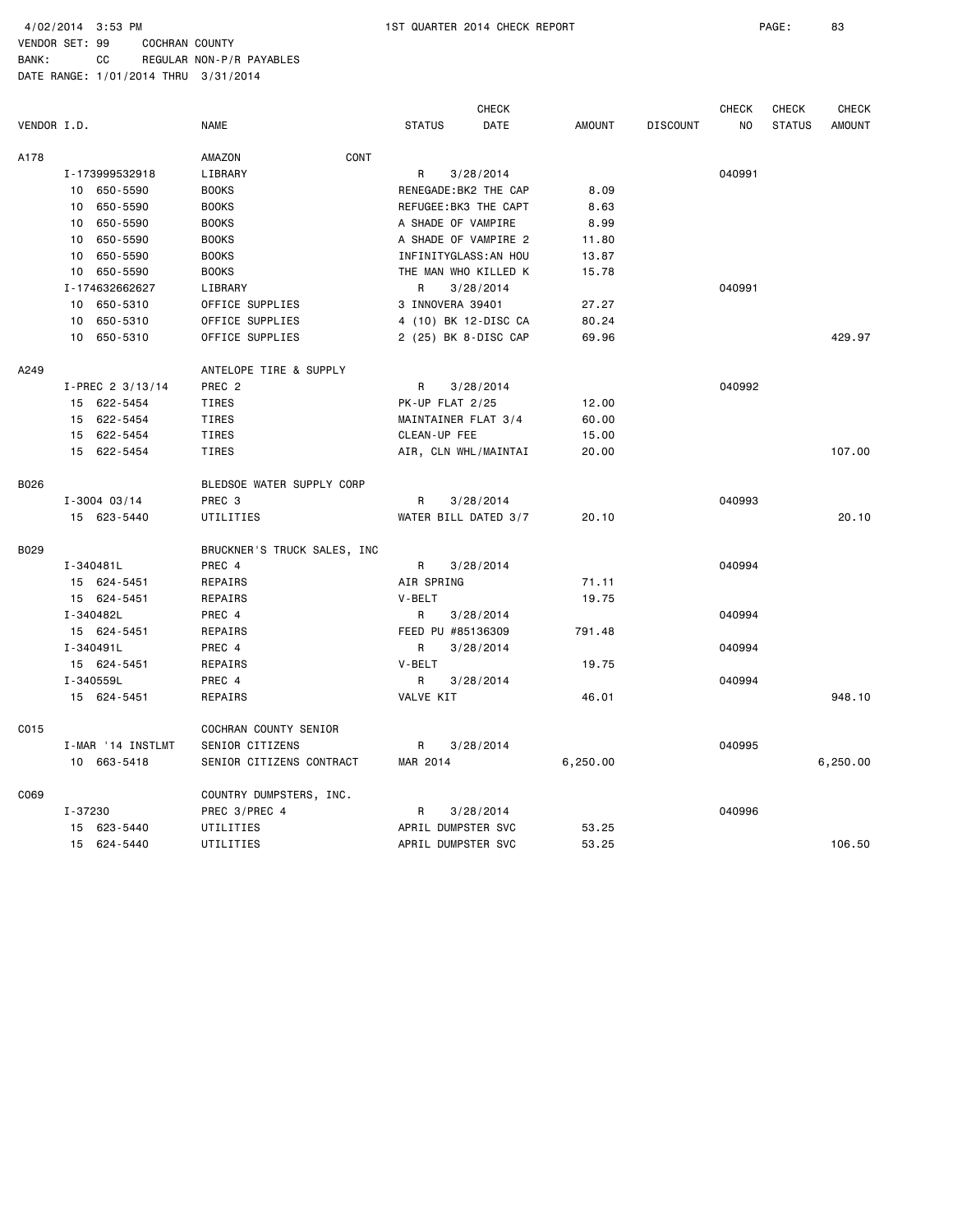|             | 4/02/2014 3:53 PM |                      |                                      |                      | 1ST QUARTER 2014 CHECK REPORT |               |                 |                    | PAGE:         | 84           |
|-------------|-------------------|----------------------|--------------------------------------|----------------------|-------------------------------|---------------|-----------------|--------------------|---------------|--------------|
|             | VENDOR SET: 99    | COCHRAN COUNTY       |                                      |                      |                               |               |                 |                    |               |              |
| BANK:       | CC                |                      | REGULAR NON-P/R PAYABLES             |                      |                               |               |                 |                    |               |              |
|             |                   |                      | DATE RANGE: 1/01/2014 THRU 3/31/2014 |                      |                               |               |                 |                    |               |              |
|             |                   |                      |                                      |                      |                               |               |                 |                    |               |              |
|             |                   |                      | NAME                                 | <b>STATUS</b>        | <b>CHECK</b><br>DATE          | <b>AMOUNT</b> | <b>DISCOUNT</b> | <b>CHECK</b><br>NO | CHECK         | <b>CHECK</b> |
| VENDOR I.D. |                   |                      |                                      |                      |                               |               |                 |                    | <b>STATUS</b> | AMOUNT       |
| C165        |                   |                      | CITY OF MORTON                       |                      |                               |               |                 |                    |               |              |
|             | $I - 03/12/14$    |                      | <b>CEMETERY</b>                      | R                    | 3/28/2014                     |               |                 | 040997             |               |              |
|             | 10 516-5486       |                      | CONTRACT LABOR-OPEN CLOSE            |                      | OPHELIA SEPULBEDA 2/          | 300.00        |                 |                    |               | 300.00       |
|             |                   |                      |                                      |                      |                               |               |                 |                    |               |              |
| C260        |                   |                      | CITY BANK                            |                      |                               |               |                 |                    |               |              |
|             |                   | $I-TAX A/C 03/11/14$ | TAX A/C                              | R                    | 3/28/2014                     |               |                 | 040998             |               |              |
|             | 10 499-5310       |                      | OFFICE SUPPLIES                      |                      | CHECKS PRINTED #7168          | 432.88        |                 |                    |               | 432.88       |
| C340        |                   |                      | COUNTY INFORMATION RESOURCE AG       |                      |                               |               |                 |                    |               |              |
|             | I-S0P002066       |                      | NON-DEPT'L                           | R                    | 3/28/2014                     |               |                 | 040999             |               |              |
|             | 10 409-5420       |                      | TELECOMMUNICATIONS                   |                      | 17 EMAIL ACCTS/FEB '          | 34.00         |                 |                    |               | 34.00        |
|             |                   |                      |                                      |                      |                               |               |                 |                    |               |              |
| DO01        |                   |                      | DACO FIRE EQUIPMENT                  |                      |                               |               |                 |                    |               |              |
|             | I-85102           |                      | JAIL                                 | R                    | 3/28/2014                     |               |                 | 041000             |               |              |
|             | 10 512-5499       |                      | MISCELLANEOUS                        | 7 FIRE EXT INSP      |                               | 56.00         |                 |                    |               |              |
|             | 10 512-5499       |                      | MISCELLANEOUS                        | 5 5# RECHG FIRE EXT  |                               | 133.75        |                 |                    |               |              |
|             | 10 512-5499       |                      | MISCELLANEOUS                        | 3 HYDRO TEST         |                               | 60.00         |                 |                    |               |              |
|             | 10 512-5499       |                      | MISCELLANEOUS                        | 2 SCBA FLOW TEST     |                               | 130.00        |                 |                    |               | 379.75       |
| D023        |                   |                      | PHILIP J. DAVIS, PH.D.               |                      |                               |               |                 |                    |               |              |
|             | I-PERALTA 3/12/14 |                      | SHERIFF                              | R                    | 3/28/2014                     |               |                 | 041001             |               |              |
|             | 10 560-5499       |                      | MISCELLANEOUS                        |                      | TCOLE EXAM/LISA M PE          | 195.00        |                 |                    |               | 195.00       |
| D048        |                   |                      | DATA-LINE OFFICE SYSTEMS             |                      |                               |               |                 |                    |               |              |
|             | I-IN8314          |                      | LIBRARY                              | R                    | 3/28/2014                     |               |                 | 041002             |               |              |
|             | 10 650-5411       |                      | MAINTENANCE CONTRACTS                |                      | COPIER MAINT 3/8-4/7          | 37.50         |                 |                    |               |              |
|             | 10 650-5411       |                      | MAINTENANCE CONTRACTS                | 178 COLOR COPIES     |                               | 17.80         |                 |                    |               | 55.30        |
|             |                   |                      |                                      |                      |                               |               |                 |                    |               |              |
| D153        |                   |                      | SHANNA DEWBRE                        |                      |                               |               |                 |                    |               |              |
|             | I-GR JURY 3/13/14 |                      | DISTRICT COURT                       | R                    | 3/28/2014                     |               |                 | 041003             |               |              |
|             | 10 435-5499       |                      | MISCELLANEOUS                        | COOKIES/GRAND JURY   |                               | 5.75          |                 |                    |               |              |
|             | I-TYLER TECH W/S  |                      | <b>CLERK</b>                         | R                    | 3/28/2014                     |               |                 | 041003             |               |              |
|             | 10 403-5427       |                      | CONTINUING EDUCATION                 |                      | 108 MI TO/FR LBK @ \$         | 60.48         |                 |                    |               | 66.23        |
| E069        |                   |                      | ENCARTELE, INC                       |                      |                               |               |                 |                    |               |              |
|             | I-4395            |                      | JAIL                                 | R                    | 3/28/2014                     |               |                 | 041004             |               |              |
|             |                   | 10 000-4380.200      | OTHER [MISCELLANEOUS]                |                      | 500 PHONE CARDS/BATC          | 2,500.00      |                 |                    |               |              |
|             |                   | 10 000-4380.200      | OTHER [MISCELLANEOUS]                | DISC                 |                               | 1,000.00CR    |                 |                    |               | 1,500.00     |
| F033        |                   |                      |                                      |                      |                               |               |                 |                    |               |              |
|             | I-59484665        |                      | FLEETPRIDE, INC<br>PREC 3            | R                    | 3/28/2014                     |               |                 | 041005             |               |              |
|             | 15 623-5451       |                      | REPAIRS                              |                      | 2 5in ALUM CLAMP, NR          | 19.58         |                 |                    |               |              |
|             | 15 623-5451       |                      | REPAIRS                              | 1 5in ALUM 90 DE SH  |                               | 45.32         |                 |                    |               |              |
|             | I-59485260        |                      | PREC 3                               | R                    | 3/28/2014                     |               |                 | 041005             |               |              |
|             | 15 623-5451       |                      | REPAIRS                              | 60 33mm LUG NUT CVR, |                               | 34.20         |                 |                    |               |              |
|             | I-59544981        |                      | PREC 3                               | R                    | 3/28/2014                     |               |                 | 041005             |               |              |
|             | 15 623-5451       |                      | REPAIRS                              | 2 TIRE CHECKER       |                               | 48.14         |                 |                    |               | 147.24       |
|             |                   |                      |                                      |                      |                               |               |                 |                    |               |              |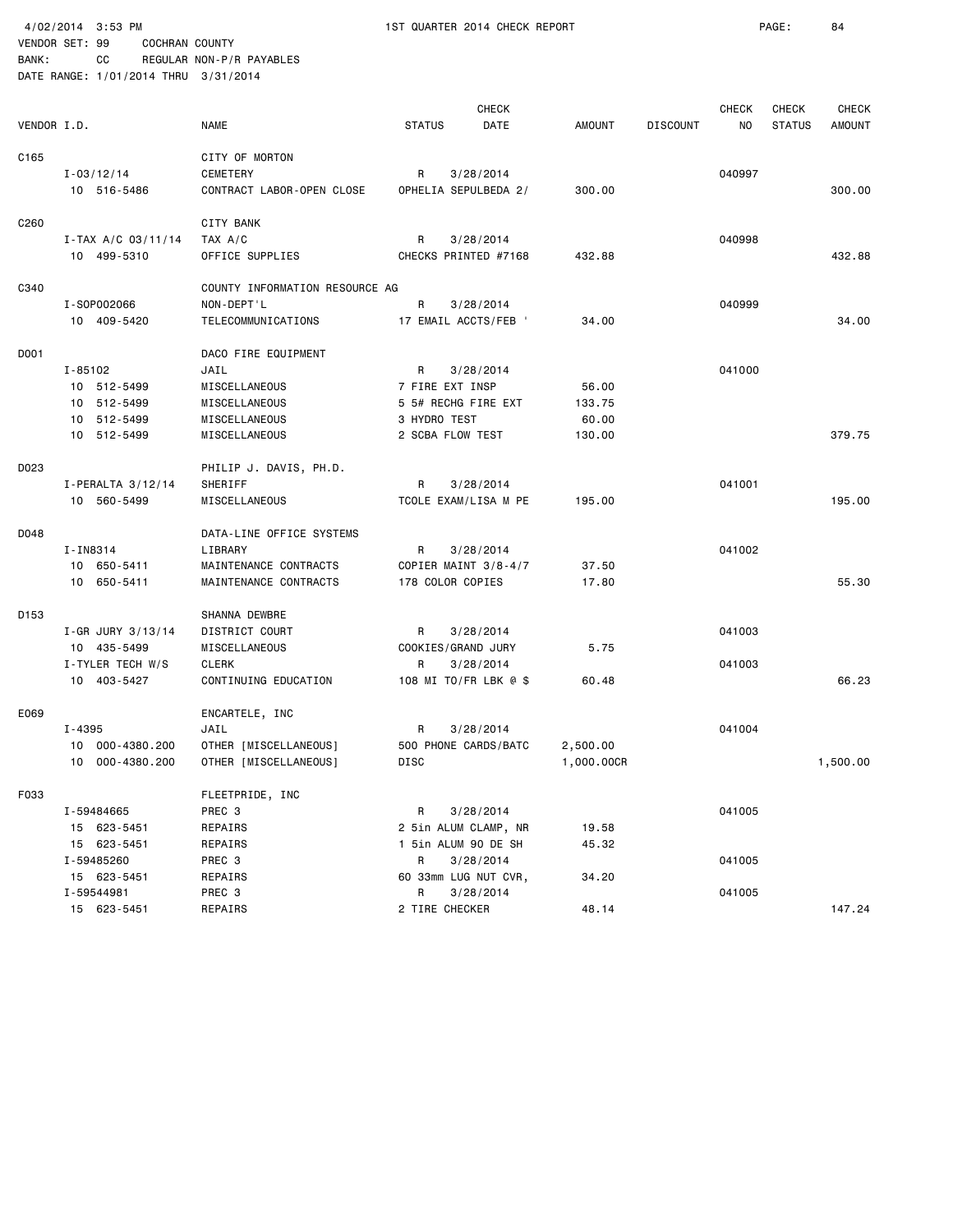4/02/2014 3:53 PM 1ST QUARTER 2014 CHECK REPORT PAGE: 85

VENDOR SET: 99 COCHRAN COUNTY BANK: CC REGULAR NON-P/R PAYABLES

|             |    |              |                                |                            | <b>CHECK</b> |               |                 | <b>CHECK</b> | <b>CHECK</b>  | <b>CHECK</b>  |
|-------------|----|--------------|--------------------------------|----------------------------|--------------|---------------|-----------------|--------------|---------------|---------------|
| VENDOR I.D. |    |              | <b>NAME</b>                    | <b>STATUS</b>              | DATE         | <b>AMOUNT</b> | <b>DISCOUNT</b> | NO           | <b>STATUS</b> | <b>AMOUNT</b> |
| F215        |    |              | 1ST CLASS PLUMBING HEATING & A |                            |              |               |                 |              |               |               |
|             |    | I-2051977    | JAIL                           | R                          | 3/28/2014    |               |                 | 041006       |               |               |
|             |    | 10 512-5451  | REPAIR                         | RPL P-TRP, LAV DRAINS      |              | 1,040.00      |                 |              |               |               |
|             |    | 10 512-5451  | REPAIR                         | 13 HRS/APPR RATE           |              | 390.00        |                 |              |               |               |
|             | 10 | 512-5451     | REPAIR                         | 13' 4"PVC PIPE--DRAI       |              | 48.02         |                 |              |               |               |
|             |    | 10 512-5451  | REPAIR                         | 4" COUPLING NO HUB         |              | 8.18          |                 |              |               |               |
|             |    | 10 512-5451  | REPAIR                         | 4" P-TRAP DWV PVC          |              | 57.13         |                 |              |               |               |
|             |    | 10 512-5451  | REPAIR                         | $1 - 1/2$ " WYE DWV PVC    |              | 5.59          |                 |              |               |               |
|             |    | 10 512-5451  | REPAIR                         | 1-1/2 1/4 BEND 90 DW       |              | 2.26          |                 |              |               |               |
|             |    | 10 512-5451  | REPAIR                         | 2 1-1/4" TUBULAR P-T       |              | 5.81          |                 |              |               |               |
|             |    | 10 512-5451  | REPAIR                         | 1-1/2x1-1/4 TRAP ADA       |              | 4.38          |                 |              |               |               |
|             |    | 10 512-5451  | REPAIR                         | 2ft 1-1/2 PVC PIPE D       |              | 2.70          |                 |              |               |               |
|             |    | 10 512-5451  | REPAIR                         | $1 - 1/2x1 - 1/2$ C-5 COUP |              | 5.26          |                 |              |               |               |
|             |    | I-2051978    | COURTHOUSE                     | R                          | 3/28/2014    |               |                 | 041006       |               |               |
|             |    | 10 510-5451  | REPAIR                         | SINK MACHINE FEE           |              | 10.00         |                 |              |               |               |
|             |    | 10 510-5451  | REPAIR                         | UNCLOG BACK LAV/1 HR       |              | 80.00         |                 |              |               |               |
|             |    | I-2051979    | JAIL                           | R                          | 3/28/2014    |               |                 | 041006       |               |               |
|             |    | 10 512-5451  | REPAIR                         | RPL LAV/FAUCET--HLD        |              | 800.00        |                 |              |               |               |
|             |    | 10 512-5451  | REPAIR                         | 3/4" TYPE L HARD COP       |              | 5.50          |                 |              |               |               |
|             |    | 10 512-5451  | REPAIR                         | 2 3/4" COUPLING COPP       |              | 5.85          |                 |              |               |               |
|             |    | 10 512-5451  | REPAIR                         | 2 3/4" SWEAT ADAPTER       |              | 5.55          |                 |              |               |               |
|             | 10 | 512-5451     | REPAIR                         | 3 3/4" 90 PEX              |              | 7.29          |                 |              |               |               |
|             | 10 | 512-5451     | REPAIR                         | 10 3/4" RING PEX           |              | 9.95          |                 |              |               |               |
|             |    | 10 512-5451  | REPAIR                         | 3 3/4 BLUE OR RED PI       |              | 4.32          |                 |              |               |               |
|             |    | 10 512-5451  | REPAIR                         | 4 3/8 COMPRESSION UN       |              | 14.79         |                 |              |               |               |
|             |    | 10 512-5451  | REPAIR                         | 8 3/8 CLEAR TUBING         |              | 2.89          |                 |              |               |               |
|             |    | 10 512-5451  | REPAIR                         | 8 3/8 PLASTIC COMP F       |              | 1.44          |                 |              |               |               |
|             |    | 10 512-5451  | REPAIR                         | 2 3/8x1/2 12 LAV SUP       |              | 7.95          |                 |              |               |               |
|             |    | 10 512-5451  | REPAIR                         | 3 3/8x1/2 GALV BUSHI       |              | 13.14         |                 |              |               |               |
|             |    | 10 512-5451  | REPAIR                         | 2 DOWEL ROD WOOD           |              | 6.45          |                 |              |               | 2,544.45      |
| G031        |    |              | GRAINGER                       |                            |              |               |                 |              |               |               |
|             |    | I-9376909736 | COURTHOUSE                     | R                          | 3/28/2014    |               |                 | 041007       |               |               |
|             |    | 10 510-5451  | REPAIR                         | 3 PLUNGER DOOR HOLDE       |              | 118.83        |                 |              |               | 118.83        |
| H126        |    |              | HOLLAND'S OFFICE TECHNOLOGIES  |                            |              |               |                 |              |               |               |
|             |    | C-104732     | AUDITOR                        | R                          | 3/28/2014    |               |                 | 041008       |               |               |
|             |    | 10 495-5310  | OFFICE SUPPLIES                | RET 1 PK FORM 1099,        |              | 16.79CR       |                 |              |               |               |
|             |    | I-104733     | AUDITOR                        | R                          | 3/28/2014    |               |                 | 041008       |               |               |
|             |    | 10 495-5310  | OFFICE SUPPLIES                | 2 PK FLAGS, SIGN HER       |              | 10.98         |                 |              |               |               |
|             |    | I-105317     | TAX A/C                        | R                          | 3/28/2014    |               |                 | 041008       |               |               |
|             |    | 10 499-5310  | OFFICE SUPPLIES                | 3EA DESK TRAY, WIRE        |              | 17.37         |                 |              |               |               |
|             |    | 10 499-5310  | OFFICE SUPPLIES                | <b>1BX SCRN WIPES</b>      |              | 18.99         |                 |              |               |               |
|             | 10 | 499-5310     | OFFICE SUPPLIES                | 1DZ CLIP BINDER, LG        |              | 2.33          |                 |              |               |               |
|             | 10 | 499-5310     | OFFICE SUPPLIES                | 1DZ CLIP BINDER, MED       |              | 0.86          |                 |              |               |               |
|             |    | 10 499-5310  | OFFICE SUPPLIES                | 1CT STORAGE BOX, LTR       |              | 41.99         |                 |              |               | 75.73         |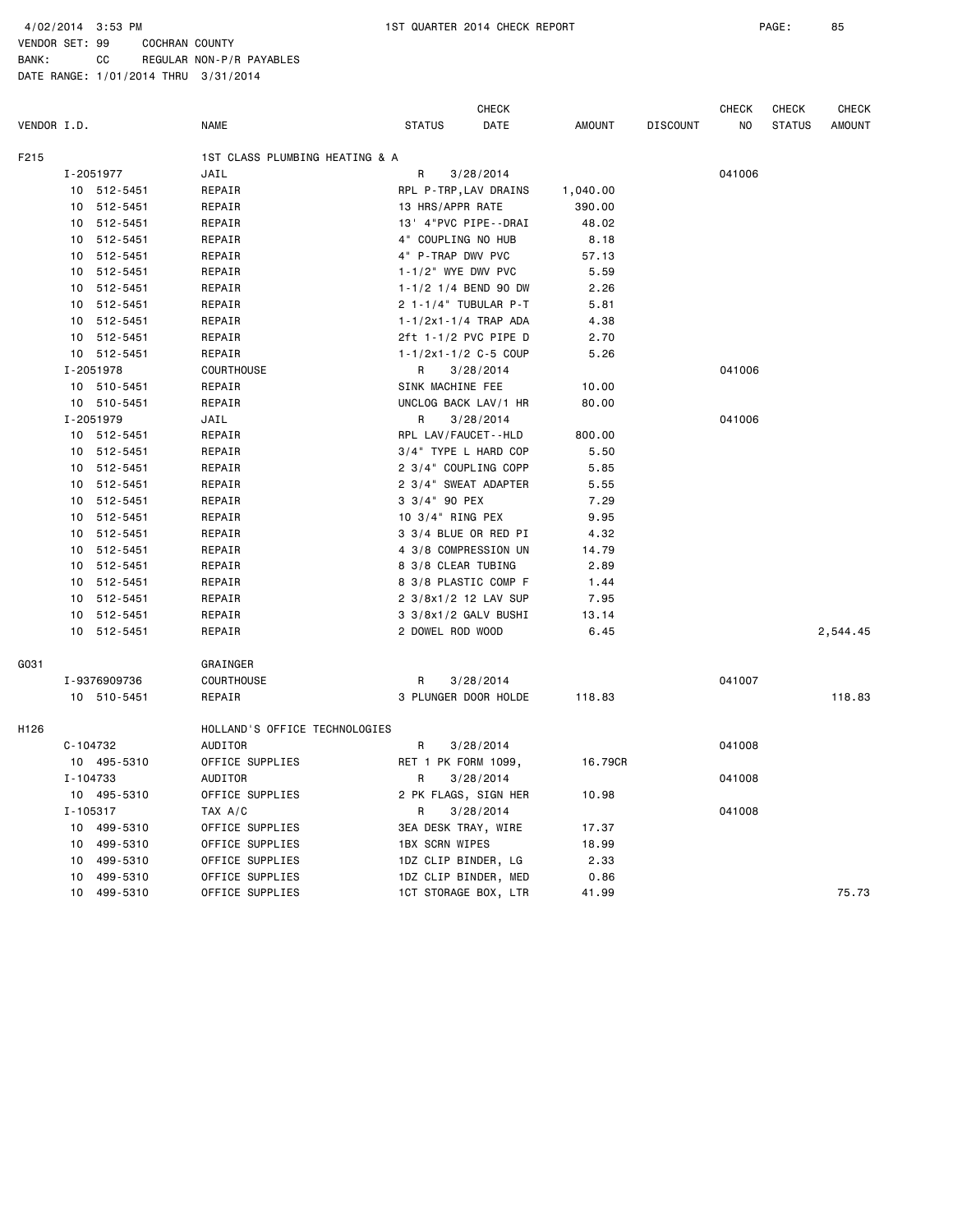BANK: CC REGULAR NON-P/R PAYABLES

| VENDOR I.D.      |                                                                                                      | <b>NAME</b>                                                                                                                                 | <b>CHECK</b><br><b>STATUS</b><br>DATE                                                                                         | <b>AMOUNT</b>                                      | <b>DISCOUNT</b> | <b>CHECK</b><br>NO | <b>CHECK</b><br><b>STATUS</b> | <b>CHECK</b><br><b>AMOUNT</b> |
|------------------|------------------------------------------------------------------------------------------------------|---------------------------------------------------------------------------------------------------------------------------------------------|-------------------------------------------------------------------------------------------------------------------------------|----------------------------------------------------|-----------------|--------------------|-------------------------------|-------------------------------|
| H144             | 10 640-5499                                                                                          | HIGH PLAINS CONTRACTORS &<br>I-DRAW#4/K SMITH ret WELFARE - HOME GRANT<br>MISCELLANEOUS                                                     | R<br>3/28/2014<br>K SMITH retainage-dr                                                                                        | 6,635.00                                           |                 | 041009             |                               | 6,635.00                      |
| H <sub>257</sub> | I-05050892901 3/14<br>10 512-5310                                                                    | HOME DEPOT CREDIT SERVICES<br>JAIL<br>OFFICE SUPPLIES                                                                                       | R<br>3/28/2014<br>2BX CLEAR ACRYLIC SH                                                                                        | 39.94                                              |                 | 041010             |                               | 39.94                         |
| H301             | I-030614 #803<br>17 573-5413.003                                                                     | HAYS COUNTY TREASURER<br>JUVENILE PROBATION<br>Grant C Placements                                                                           | R<br>3/28/2014<br>28 DAS POST(S)/#803                                                                                         | 2,940.00                                           |                 | 041011             |                               | 2,940.00                      |
| J049             | I-LOCAL MATCH 03/14<br>10 571-5472                                                                   | JUVENILE PROBATION FUND<br>JUVENILE PROBATION<br>LOCAL SUPPORT-JUV BOARD                                                                    | R<br>3/28/2014<br>LOCAL FUNDS MATCH MA                                                                                        | 7,750.00                                           |                 | 041012             |                               | 7,750.00                      |
| J069             | I-'14 SPR JJAT CONF<br>17 573-5427                                                                   | JUVENILE JUSTICE ASS'N OF TEXA<br>JUVENILE PROBATION<br>TRAVEL & TRAINING                                                                   | R<br>3/28/2014<br>EARLY REGIS/BRYANT S                                                                                        | 130.00                                             |                 | 041013             |                               | 130.00                        |
| J074             | I-TRUE AUT CONF 3/14 TAX A/C<br>499-5427<br>10<br>499-5427<br>10<br>499-5427<br>10<br>10 499-5427    | TREVA JACKSON, TAX ASSESSOR/CO<br>CONTINUING EDUCATION<br>CONTINUING EDUCATION<br>CONTINUING EDUCATION<br>CONTINUING EDUCATION              | R<br>3/28/2014<br>754 MI TO/FR FRISCO<br>3 NITES/FRISCO<br>LODGING TAX<br><b>MEAL</b>                                         | 422.24<br>456.00<br>59.28<br>17.61                 |                 | 041014             |                               | 955.13                        |
| J090             | I-2015 PICKUP<br>665-5571<br>10<br>10<br>665-5571<br>10 665-5571<br>665-5571<br>10<br>10<br>665-5571 | JOHN ROLEY AUTOCENTER<br><b>EXTENSION SERVICE</b><br>CAPITAL OUTLAY<br>CAPITAL OUTLAY<br>CAPITAL OUTLAY<br>CAPITAL OUTLAY<br>CAPITAL OUTLAY | R<br>3/28/2014<br>15 CHEVPKUP 1GC1CVEG<br>DEALER'S VEH INV TAX<br>DOCUMENTARY FEE<br>STATE INSPECTION<br>LESS '09 CHEVPKUP -2 | 32,082.63<br>69.76<br>99.00<br>23.75<br>8,000.00CR |                 | 041015             |                               | 24, 275. 14                   |
| K054             | I-14-251778-1<br>10 650-5310<br>650-5310<br>10<br>10 650-5310                                        | K-LOG INC.<br>LIBRARY<br>OFFICE SUPPLIES<br>OFFICE SUPPLIES<br>OFFICE SUPPLIES                                                              | R<br>3/28/2014<br>5 DLX STUDY CARREL:A<br>3 DLX STUDY CARREL:S<br>SHIPPING                                                    | 670.00<br>507.00<br>210.33                         |                 | 041016             |                               | 1,387.33                      |
| L <sub>182</sub> | I-201402<br>10 512-5499                                                                              | LUBBOCK COUNTY SHERIFF'S OFC<br>JAIL<br>MISCELLANEOUS                                                                                       | R<br>3/28/2014<br>23 DAYS/MARIA J REYE                                                                                        | 1,150.00                                           |                 | 041017             |                               | 1,150.00                      |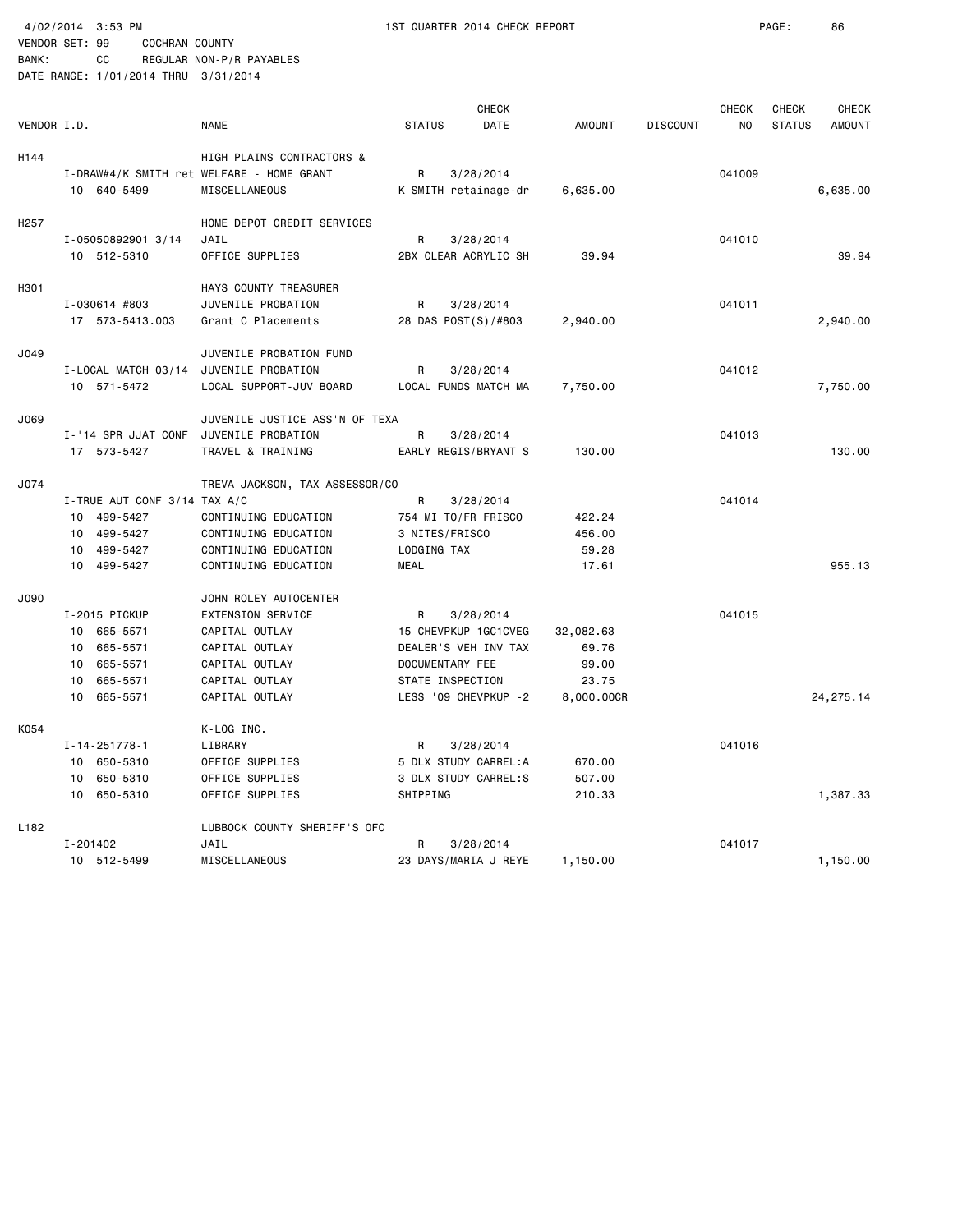BANK: CC REGULAR NON-P/R PAYABLES DATE RANGE: 1/01/2014 THRU 3/31/2014

|             |                                  |                                                     |                          | <b>CHECK</b> |               |                 | <b>CHECK</b> | CHECK         | <b>CHECK</b>  |
|-------------|----------------------------------|-----------------------------------------------------|--------------------------|--------------|---------------|-----------------|--------------|---------------|---------------|
| VENDOR I.D. |                                  | <b>NAME</b>                                         | <b>STATUS</b>            | DATE         | <b>AMOUNT</b> | <b>DISCOUNT</b> | NO.          | <b>STATUS</b> | <b>AMOUNT</b> |
| M031        |                                  | MILLER PAPER & PACKAGING CO                         |                          |              |               |                 |              |               |               |
|             | I-S2746266.002                   | JAIL                                                | R                        | 3/28/2014    |               |                 | 041018       |               |               |
|             | 10 512-5392                      | MISCELLANEOUS SUPPLIES                              | 12ea MOPHEAD, 160Z C     |              | 72.06         |                 |              |               |               |
|             | I-S2770484.001                   | <b>COURTHOUSE</b>                                   | R                        | 3/28/2014    |               |                 | 041018       |               |               |
|             | 10 510-5332                      | CUSTODIAL SUPPLIES                                  | 1CS HD LINER, 40-45G     |              | 45.20         |                 |              |               |               |
|             | 10 510-5332                      | CUSTODIAL SUPPLIES                                  | 1CS LINER, 20-30GL,      |              | 54.25         |                 |              |               | 171.51        |
| M053        |                                  | MYATT BLUME & FIDALEO LTD LLP                       |                          |              |               |                 |              |               |               |
|             | I-JUVENILE 2012-13               | JUVENILE PROBATION                                  | R                        | 3/28/2014    |               |                 | 041019       |               |               |
|             | 17 573-5499                      | OPERATING EXPENSES                                  | FINANCIAL AUDIT FY13     |              | 1,900.00      |                 |              |               | 1,900.00      |
| M059        |                                  | MUNICIPAL SERVICES BUREAU                           |                          |              |               |                 |              |               |               |
|             | I-MS9403                         | JUVENILE PROBATION                                  | R                        | 3/28/2014    |               |                 | 041020       |               |               |
|             | 17 573-5427                      | TRAVEL & TRAINING                                   | PARK ST MAINLINE PLZ     |              | 1.86          |                 |              |               |               |
|             | 17 573-5427                      | TRAVEL & TRAINING                                   | LAKELINE PLZ N 1/28      |              | 0.69          |                 |              |               |               |
|             | 17 573-5427                      | TRAVEL & TRAINING                                   | CRYSTAL FALLS PLZ 1/     |              | 1.32          |                 |              |               |               |
|             | 17 573-5427                      | TRAVEL & TRAINING                                   | PROCESSING FEE           |              | 1.00          |                 |              |               | 4.87          |
| M092        |                                  | SYLVIA MARTINEZ                                     |                          |              |               |                 |              |               |               |
|             | I-'14 CT ASST TRNG               | CO JUDGE/COMM'R CT                                  | R                        | 3/28/2014    |               |                 | 041021       |               |               |
|             | 15 610-5428                      | CO. JUDGE-CONTINUING EDUCATION3 NITES/SAN MARCOS 2  |                          |              | 327.00        |                 |              |               |               |
|             | 15 610-5428                      | CO. JUDGE-CONTINUING EDUCATIONLODGING TAX           |                          |              | 49.05         |                 |              |               |               |
|             | 15 610-5428                      | CO. JUDGE-CONTINUING EDUCATIONR/B FR STATE          |                          |              | 254.90CR      |                 |              |               |               |
|             | 15 610-5428                      | CO. JUDGE-CONTINUING EDUCATIONMEALS                 |                          |              | 22.45         |                 |              |               |               |
|             | 15 610-5428                      | CO. JUDGE-CONTINUING EDUCATIONMILEAGE               |                          |              | 173.29        |                 |              |               | 316.89        |
| M252        |                                  | JEFF MOLLOY                                         |                          |              |               |                 |              |               |               |
|             | I-3/13 ACADEMY SPRTS EXT SERVICE |                                                     | R                        | 3/28/2014    |               |                 | 041022       |               |               |
|             | 10 665-5334                      | OTHER SUPPLIES                                      | 75LB HEX DUMBELL         |              | 69.99         |                 |              |               |               |
|             | 10 665-5334                      | OTHER SUPPLIES                                      | 75LB HEX DUMBELL         |              | 69.99         |                 |              |               |               |
|             | 10 665-5334                      | OTHER SUPPLIES                                      | 50LB HEX DUMBELL         |              | 49.99         |                 |              |               |               |
|             | 10 665-5334                      | OTHER SUPPLIES                                      | 50LB HEX DUMBELL         |              | 49.99         |                 |              |               |               |
|             | 10 665-5334                      | OTHER SUPPLIES                                      | SALES TAX                |              | 19.80         |                 |              |               |               |
|             | I-HOUSTON '14                    | EXT SERVICE                                         | R                        | 3/28/2014    |               |                 | 041022       |               |               |
|             | 10 665-5427                      | CO AGENT-TRAVEL-OUT OF COUNTY HOTEL 3/12-13 NO TAX  |                          |              | 162.00        |                 |              |               |               |
|             | 10 665-5427                      | CO AGENT-TRAVEL-OUT OF COUNTY HOLIDAY INN 8NITES@\$ |                          |              | 1,992.00      |                 |              |               |               |
|             | 10 665-5427                      | CO AGENT-TRAVEL-OUT OF COUNTY HOLIDAY INN 8 TAX @\$ |                          |              | 338.64        |                 |              |               |               |
|             | 10 665-5427                      | CO AGENT-TRAVEL-OUT OF COUNTY MEALS                 |                          |              | 363.95        |                 |              |               | 3,116.35      |
| M289        |                                  | MARCELO RODRIGUEZ dba                               |                          |              |               |                 |              |               |               |
|             | I-5950                           | PREC 4                                              | R.                       | 3/28/2014    |               |                 | 041023       |               |               |
|             | 15 624-5451                      | REPAIRS                                             | CK, ADJ CLUTCH - - MACK  |              | 65.00         |                 |              |               |               |
|             | 15 624-5451                      | REPAIRS                                             | 3 RMV/RPL PINION SEA     |              | 375.00        |                 |              |               |               |
|             | 624-5451<br>15                   | REPAIRS                                             | RPL AIR SW PASS SEAT     |              | 75.00         |                 |              |               |               |
|             | 15 624-5451                      | REPAIRS                                             | RMV/RPL FUEL PUMP AS     |              | 150.00        |                 |              |               |               |
|             | 15 624-5451                      | REPAIRS                                             | RPL CAB AIR BAG          |              | 75.00         |                 |              |               |               |
|             | I-77301                          | PREC 1                                              | R                        | 3/28/2014    |               |                 | 041023       |               |               |
|             | 15 621-5451<br>I-77302           | REPAIRS<br>PARK                                     | RMV/RPL PINION SEAL<br>R | 3/28/2014    | 175.00        |                 | 041023       |               |               |
|             |                                  |                                                     |                          |              |               |                 |              |               |               |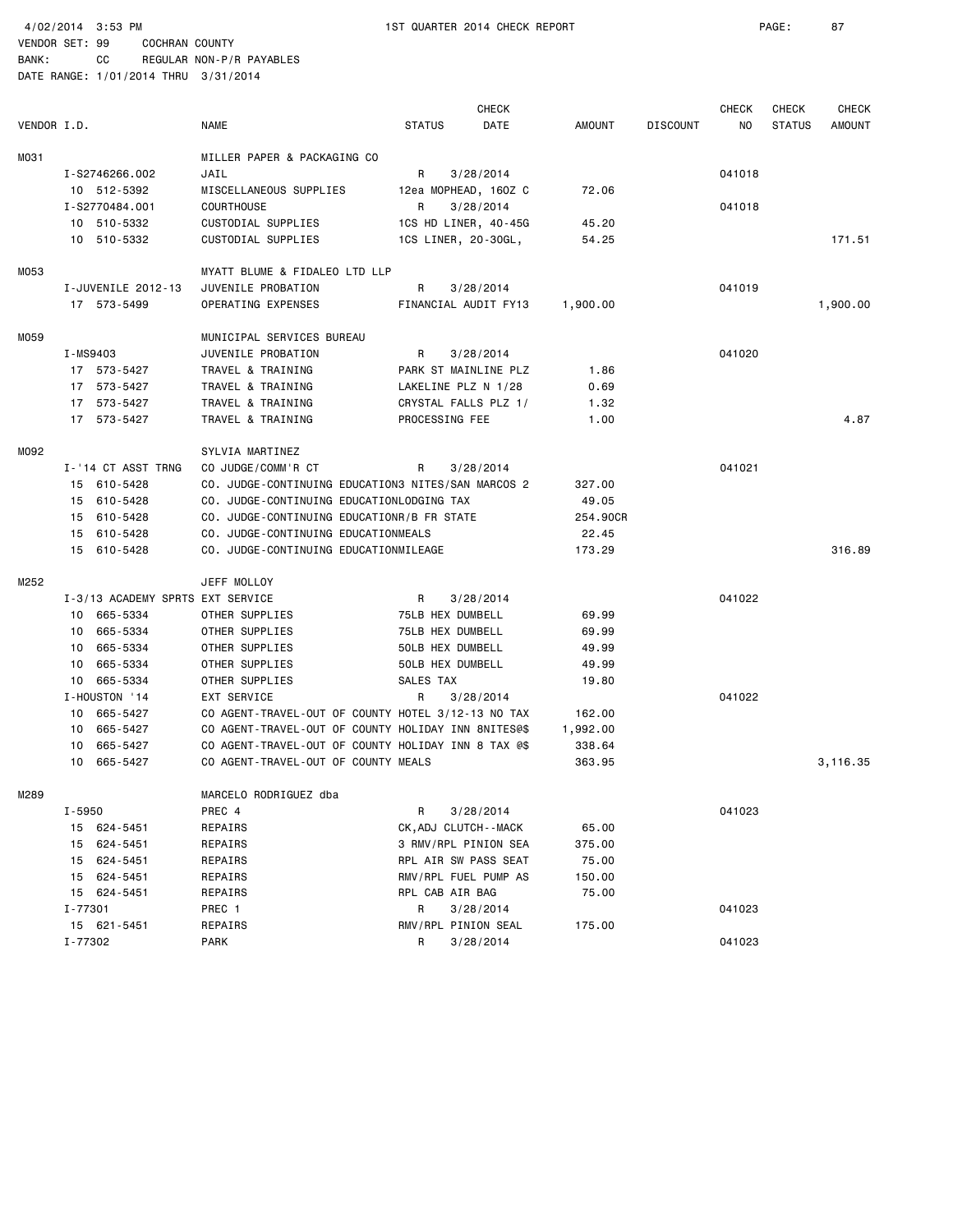BANK: CC REGULAR NON-P/R PAYABLES DATE RANGE: 1/01/2014 THRU 3/31/2014

|             |                       |                            |                  | <b>CHECK</b>           |               |                 | <b>CHECK</b> | <b>CHECK</b>  | <b>CHECK</b>  |
|-------------|-----------------------|----------------------------|------------------|------------------------|---------------|-----------------|--------------|---------------|---------------|
| VENDOR I.D. |                       | <b>NAME</b>                | <b>STATUS</b>    | DATE                   | <b>AMOUNT</b> | <b>DISCOUNT</b> | ΝO           | <b>STATUS</b> | <b>AMOUNT</b> |
|             |                       |                            |                  |                        |               |                 |              |               |               |
| M289        |                       | MARCELO RODRIGUEZ dba CONT |                  |                        |               |                 |              |               |               |
|             | I-77302               | <b>PARK</b>                | R                | 3/28/2014              |               |                 | 041023       |               |               |
|             | 10 660-5451           | REPAIR                     |                  | RMV/RPL IDLER PULLEY   | 110.00        |                 |              |               |               |
|             | I-77304               | PREC 2                     | R                | 3/28/2014              |               |                 | 041023       |               |               |
|             | 15 622-5451           | REPAIRS                    |                  | RMV/RPL SEAL, BRNGS, L | 225.00        |                 |              |               | 1,250.00      |
| M291        |                       | ELVIRA MENDEZ              |                  |                        |               |                 |              |               |               |
|             | I-CPS #4249 $3/11/14$ | DISTRICT COURT             | R                | 3/28/2014              |               |                 | 041024       |               |               |
|             | 10 435-5400           | ATTORNEY AD LITEM          | PLCMT REV/CPS;CH |                        | 250.00        |                 |              |               | 250.00        |
|             |                       |                            |                  |                        |               |                 |              |               |               |
| M299        |                       | MORTON SELF STORAGE        |                  |                        |               |                 |              |               |               |
|             | I-STORAGE 04/14       | SHERIFF                    | R                | 3/28/2014              |               |                 | 041025       |               |               |
|             | 10 560-5499           | MISCELLANEOUS              | APR 2014         |                        | 50.00         |                 |              |               | 50.00         |
| N066        |                       | NTS COMMUNICATIONS         |                  |                        |               |                 |              |               |               |
|             | I-8062660032 03/14    | COMM'R CT/CO JUDGE         | R                | 3/28/2014              |               |                 | 041026       |               |               |
|             | 15 610-5420           | TELECOMMUNICATIONS         | WATS LINE        |                        | 1.00          |                 |              |               |               |
|             | 15 610-5420           | TELECOMMUNICATIONS         | <b>FEES</b>      |                        | 6.99          |                 |              |               | 7.99          |
|             |                       |                            |                  |                        |               |                 |              |               |               |
| <b>NO70</b> |                       | NUNLEY BROTHERS            |                  |                        |               |                 |              |               |               |
|             | $I-PREC$ 2 3/13/14    | PREC <sub>2</sub>          | R                | 3/28/2014              |               |                 | 041027       |               |               |
|             | 15 623-5356           | ROAD MATERIALS & SUPPLIES  |                  | 15 BELLY DUMPS CALIC   | 1,200.00      |                 |              |               | 1,200.00      |
| N072        |                       | SPAN PUBLISHING, INC.      |                  |                        |               |                 |              |               |               |
|             | I-0093976             | SHERIFF                    | R                | 3/28/2014              |               |                 | 041028       |               |               |
|             | 10 560-5310           | OFFICE SUPPLIES            |                  | 2014 NATL DIR OF LAW   | 159.00        |                 |              |               |               |
|             | 10 560-5310           | OFFICE SUPPLIES            | SHIPPING         |                        | 10.00         |                 |              |               |               |
|             | 10 560-5310           | OFFICE SUPPLIES            | DISC             |                        | 25.00CR       |                 |              |               | 144.00        |
|             |                       |                            |                  |                        |               |                 |              |               |               |
| 0042        |                       | OMNICARE SAN ANTONIO       |                  |                        |               |                 |              |               |               |
|             | I-PH2591021/JUV#803   | JUVENILE PROBATION         | R                | 3/28/2014              |               |                 | 041029       |               |               |
|             | 17 573-5413.003       | Grant C Placements         |                  | BAL/MEDS, JUV #803 J   | 38.07         |                 |              |               | 38.07         |
| P007        |                       | PAYROLL CLEARING ACCT      |                  |                        |               |                 |              |               |               |
|             | I-1ST QTR 2014        | WORKER'S COMP--ALL DEPTS   | R                | 3/28/2014              |               |                 | 041030       |               |               |
|             | 10 400-5204           | WORKERS' COMPENSATION      |                  | W/C QTRLY DEPOSIT-CN   | 82.00         |                 |              |               |               |
|             | 10 403-5204           | WORKERS' COMPENSATION      |                  | W/C QTRLY DEPOSIT-CL   | 78.30         |                 |              |               |               |
|             | 10 435-5204           | WORKERS' COMPENSATION      |                  | W/C QTRLY DEPOSIT-DI   | 16.12         |                 |              |               |               |
|             | 10 455-5204           | WORKERS' COMPENSATION      |                  | W/C QTRLY DEPOSIT-J.   | 41.73         |                 |              |               |               |
|             | 10 475-5204           | WORKERS' COMPENSATION      |                  | W/C QTRLY DEPOSIT-CN   | 12.15         |                 |              |               |               |
|             | 10 476-5204           | WORKERS' COMPENSATION      |                  | W/C QTRLY DEPOSIT-DI   | 35.71         |                 |              |               |               |
|             | 10 490-5204           | WORKERS' COMPENSATION      |                  | W/C QTRLY DEPOSIT-EL   | 14.59         |                 |              |               |               |
|             | 10 495-5204           | WORKERS' COMPENSATION      |                  | W/C QTRLY DEPOSIT-AU   | 71.11         |                 |              |               |               |
|             | 10 497-5204           | WORKERS' COMPENSATION      |                  | W/C QTRLY DEPOSIT-TR   | 39.25         |                 |              |               |               |
|             | 10 499-5204           | WORKERS' COMPENSATION      |                  | W/C QTRLY DEPOSIT-TA   | 102.54        |                 |              |               |               |
|             | 10 510-5204           | WORKERS' COMPENSATION      |                  | W/C QTRLY DEPOSIT-CO   | 180.80        |                 |              |               |               |
|             | 10 512-5204           | WORKERS' COMPENSATION      |                  | W/C QTRLY DEPOSIT-JA   | 282.86        |                 |              |               |               |
|             | 10 516-5204           | WORKERS' COMPENSATION      |                  | W/C QTRLY DEPOSIT-CE   | 271.30        |                 |              |               |               |
|             |                       |                            |                  |                        |               |                 |              |               |               |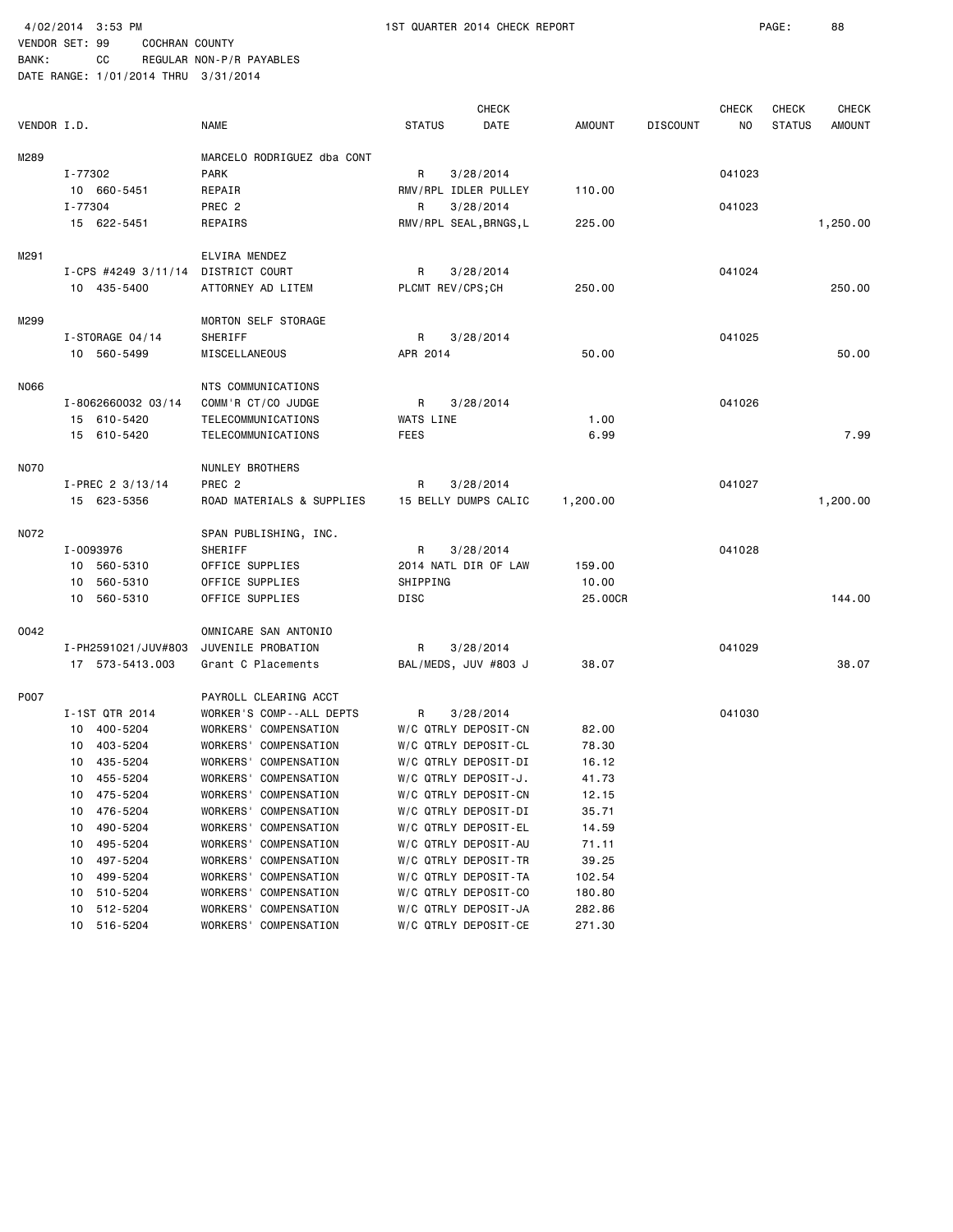|             |                |                               | <b>CHECK</b>          |               |                 | <b>CHECK</b> | <b>CHECK</b>  | <b>CHECK</b>  |
|-------------|----------------|-------------------------------|-----------------------|---------------|-----------------|--------------|---------------|---------------|
| VENDOR I.D. |                | <b>NAME</b>                   | <b>STATUS</b><br>DATE | <b>AMOUNT</b> | <b>DISCOUNT</b> | NO.          | <b>STATUS</b> | <b>AMOUNT</b> |
| P007        |                | PAYROLL CLEARING ACCT CONT    |                       |               |                 |              |               |               |
|             | I-1ST QTR 2014 | WORKER'S COMP--ALL DEPTS      | 3/28/2014<br>R        |               |                 | 041030       |               |               |
|             | 550-5204<br>10 | WORKERS' COMPENSATION         | W/C QTRLY DEPOSIT-CO  | 127.16        |                 |              |               |               |
|             | 10<br>560-5204 | WORKERS' COMPENSATION         | W/C QTRLY DEPOSIT-SH  | 1,656.13      |                 |              |               |               |
|             | 10<br>571-5204 | WORKERS' COMPENSATION         | W/C QTRLY DEPOSIT-JU  | 11.75         |                 |              |               |               |
|             | 650-5204<br>10 | WORKERS' COMPENSATION         | W/C QTRLY DEPOSIT-LI  | 37.91         |                 |              |               |               |
|             | 652-5204<br>10 | WORKERS' COMPENSATION         | W/C QTRLY DEPOSIT-MU  | 10.80         |                 |              |               |               |
|             | 660-5204<br>10 | WORKERS'<br>COMPENSATION      | W/C QTRLY DEPOSIT-PA  | 177.91        |                 |              |               |               |
|             | 10<br>662-5204 | WORKERS' COMPENSATION         | W/C QTRLY DEPOSIT-AC  | 201.10        |                 |              |               |               |
|             | 665-5204<br>10 | WORKERS' COMPENSATION         | W/C QTRLY DEPOSIT-EX  | 31.24         |                 |              |               |               |
|             | 15<br>610-5204 | WORKERS' COMPENSATION         | W/C QTRLY DEPOSIT-CO  | 170.41        |                 |              |               |               |
|             | 621-5204<br>15 | WORKERS' COMPENSATION         | W/C QTRLY DEPOSIT-PR  | 604.42        |                 |              |               |               |
|             | 15<br>622-5204 | WORKERS' COMPENSATION         | W/C QTRLY DEPOSIT-PR  | 621.50        |                 |              |               |               |
|             | 623-5204<br>15 | WORKERS' COMPENSATION         | W/C QTRLY DEPOSIT-PR  | 623.01        |                 |              |               |               |
|             | 624-5204<br>15 | WORKERS' COMPENSATION         | W/C QTRLY DEPOSIT-PR  | 618.37        |                 |              |               |               |
|             | 30<br>518-5204 | WORKERS COMPENSATION          | W/C QTRLY DEPOSIT-AI  | 76.25         |                 |              |               | 6,196.42      |
| P073        |                | THE PENWORTHY COMPANY         |                       |               |                 |              |               |               |
|             | I-561077       | LIBRARY                       | 3/28/2014<br>R        |               |                 | 041031       |               |               |
|             | 10 650-5590    | <b>BOOKS</b>                  | THE RACE FOR CHI      | 13.96         |                 |              |               |               |
|             | 650-5590<br>10 | <b>BOOKS</b>                  | TRIBES OF CHIMA       | 13.96         |                 |              |               |               |
|             | 10<br>650-5590 | <b>BOOKS</b>                  | HELLO, NEBULON        | 15.96         |                 |              |               |               |
|             | 650-5590<br>10 | <b>BOOKS</b>                  | JOURNEY TO JUNO       | 15.96         |                 |              |               |               |
|             | 10<br>650-5590 | <b>BOOKS</b>                  | FLY GUY PRESENTS: SH  | 13.96         |                 |              |               |               |
|             | 10<br>650-5590 | <b>BOOKS</b>                  | FLY GUY PRESENTS: SP  | 13.96         |                 |              |               |               |
|             | 650-5590<br>10 | <b>BOOKS</b>                  | FLY GUY DINOSAURS     | 13.96         |                 |              |               |               |
|             | 650-5590<br>10 | <b>BOOKS</b>                  | LITTLE LOST DOLPHIN   | 13.96         |                 |              |               |               |
|             | 10<br>650-5590 | <b>BOOKS</b>                  | TOO MANY PUPPIES!     | 13.96         |                 |              |               | 129.64        |
| P088        |                | PITNEY BOWES GLOBAL FINANCIAL |                       |               |                 |              |               |               |
|             | I-9571324-MR14 | NON-DEPT'L/CLERK              | R<br>3/28/2014        |               |                 | 041032       |               |               |
|             | 10 409-5311    | POSTAL EXPENSES               | 1ST QTR PSTGE MACH L  | 834.00        |                 |              |               | 834.00        |
| R033        |                | <b>GERALD RAMSEY</b>          |                       |               |                 |              |               |               |
|             | I-APR '14 RENT | NON-DEPT'L/STORAGE BLDG       | R<br>3/28/2014        |               |                 | 041033       |               |               |
|             | 10 409-5499    | MISCELLANEOUS                 | STORAGE BLDG RENT AP  | 300.00        |                 |              |               | 300.00        |
| R099        |                | CYNDIA LEA GUAJARDO dba       |                       |               |                 |              |               |               |
|             | I-107489       | SHERIFF                       | 3/28/2014<br>R        |               |                 | 041034       |               |               |
|             | 10 560-5454    | TIRES                         | FLAT ON $L/F$ ; #137  | 13.00         |                 |              |               |               |
|             | I-107493       | CONSTABLE                     | 3/28/2014<br>R        |               |                 | 041034       |               |               |
|             | 10 550-5454    | TIRES                         | FLAT R/R; 06 FORD     | 13.00         |                 |              |               |               |
|             | I-107497       | PARK                          | R<br>3/28/2014        |               |                 | 041034       |               |               |
|             | 10 660-5454    | TIRES                         | FLAT ON SP 215/75/11  | 10.00         |                 |              |               |               |
|             | 10 660-5454    | TIRES                         | <b>STEM</b>           | 2.50          |                 |              |               |               |
|             | I-107566       | CEMETERY                      | R<br>3/28/2014        |               |                 | 041034       |               |               |
|             | 10 516-5454    | TIRES                         | FLAT R/F              | 13.00         |                 |              |               |               |
|             | I-107586       | JUVENILE PROBATION            | R i<br>3/28/2014      |               |                 | 041034       |               |               |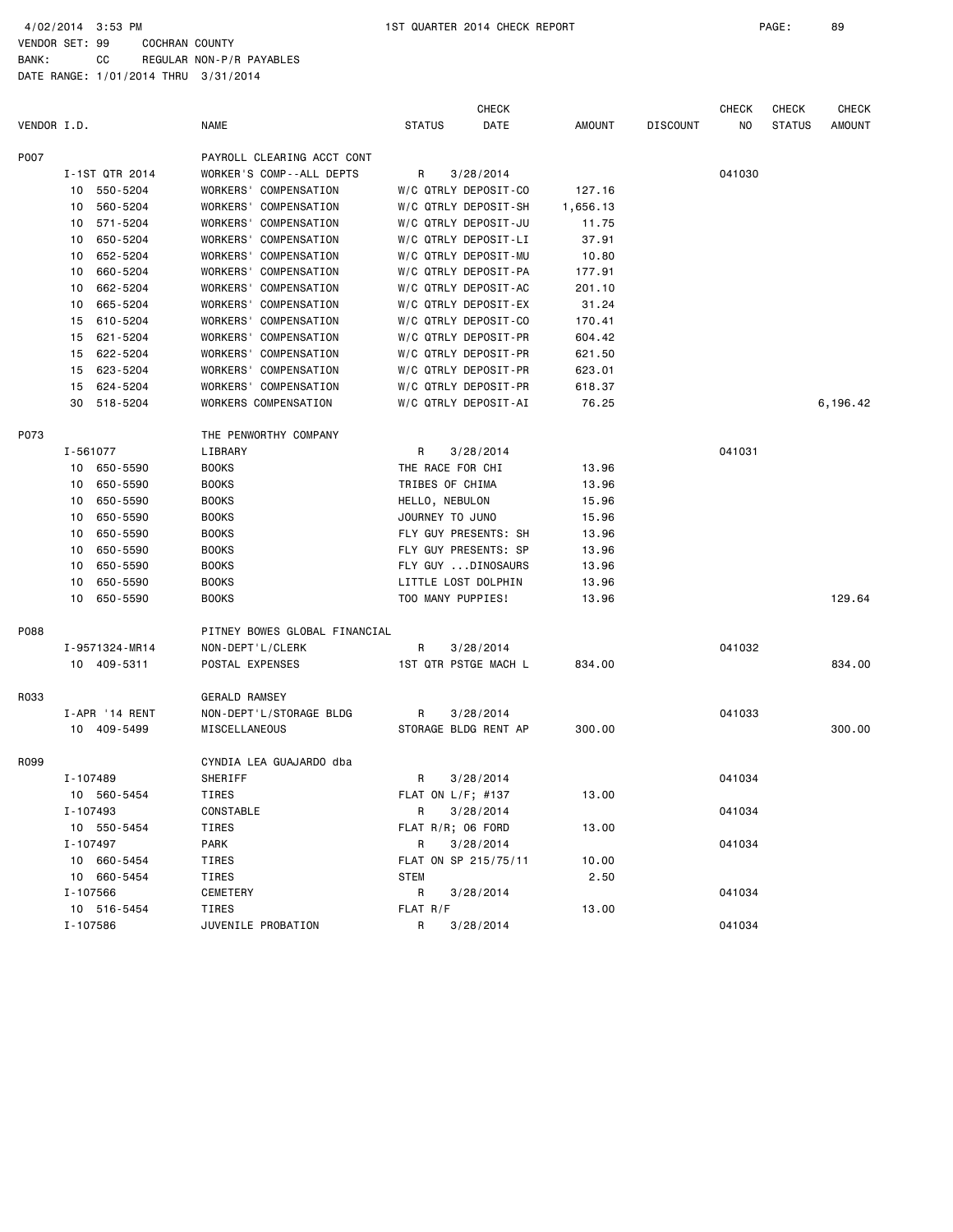BANK: CC REGULAR NON-P/R PAYABLES DATE RANGE: 1/01/2014 THRU 3/31/2014

|                  |                    |                               | <b>CHECK</b>                 |               |                 | <b>CHECK</b> | <b>CHECK</b>  | <b>CHECK</b>  |
|------------------|--------------------|-------------------------------|------------------------------|---------------|-----------------|--------------|---------------|---------------|
| VENDOR I.D.      |                    | <b>NAME</b>                   | <b>DATE</b><br><b>STATUS</b> | <b>AMOUNT</b> | <b>DISCOUNT</b> | NO.          | <b>STATUS</b> | <b>AMOUNT</b> |
| R099             |                    | CYNDIA LEA GUAJARDO dbCONT    |                              |               |                 |              |               |               |
|                  | I-107586           | JUVENILE PROBATION            | R<br>3/28/2014               |               |                 | 041034       |               |               |
|                  | 17 573-5451        | REPAIR                        | FLAT R/R                     | 13.00         |                 |              |               | 64.50         |
| S071             |                    | SCRIPT OFFICE PRODUCTS, INC.  |                              |               |                 |              |               |               |
|                  | I-45013            | TAX A/C                       | R<br>3/28/2014               |               |                 | 041035       |               |               |
|                  | 10 499-5310        | OFFICE SUPPLIES               | 1DZ CALC PAPER               | 7.95          |                 |              |               |               |
|                  | 10 499-5310        | OFFICE SUPPLIES               | 4EA LRN7A REFILLS            | 5.16          |                 |              |               |               |
|                  | 10 499-5310        | OFFICE SUPPLIES               | 2EA LRN7C REFILLS            | 2.58          |                 |              |               |               |
|                  | I-45056            | AUDITOR                       | 3/28/2014<br>R               |               |                 | 041035       |               |               |
|                  | 10 495-5310        | OFFICE SUPPLIES               | <b>1BX FASTENERS</b>         | 7.95          |                 |              |               |               |
|                  | I-45057            | SHERIFF                       | R<br>3/28/2014               |               |                 | 041035       |               |               |
|                  | 10 560-5310        | OFFICE SUPPLIES               | <b>1CS COPY PAPER</b>        | 39.50         |                 |              |               |               |
|                  | 10 560-5310        | OFFICE SUPPLIES               | 1BX HI-LITERS                | 11.95         |                 |              |               |               |
|                  | I-45058            | <b>CLERK</b>                  | R<br>3/28/2014               |               |                 | 041035       |               |               |
|                  | 10 403-5310        | OFFICE SUPPLIES               | 2PK CORRECTION TAPE          | 16.14         |                 |              |               |               |
|                  | 10 403-5310        | OFFICE SUPPLIES               | 1 IBM WHEELWRITER CR         | 8.95          |                 |              |               | 100.18        |
| S083             |                    | SOUTH PLAINS COMMUNITY ACTION |                              |               |                 |              |               |               |
|                  | I-37260.4          | WELFARE/HOME GRANT            | R<br>3/28/2014               |               |                 | 041036       |               |               |
|                  | 10 640-5499        | MISCELLANEOUS                 | FEES, ETC DRAW4 K SM         | 88.00         |                 |              |               | 88.00         |
| S <sub>126</sub> |                    | SECRETARY OF STATE'S OFFICE   |                              |               |                 |              |               |               |
|                  | I-32D ANN ELEC LAW | ELECTIONS                     | R<br>3/28/2014               |               |                 | 041037       |               |               |
|                  | 10 490-5427        | CONTINUING EDUCATION          | SEM FOR CO ELEC OFF'         | 150.00        |                 |              |               | 150.00        |
| S222             |                    | SOUTH PLAINS COMMUNICATIONS   |                              |               |                 |              |               |               |
|                  | I-0103974-IN       | PREC 3                        | 3/28/2014<br>R               |               |                 | 041038       |               |               |
|                  | 15 623-5451        | REPAIRS                       | 2 CM MOBILE RADIO            | 1,200.00      |                 |              |               |               |
|                  | 15 623-5571        | CAPITAL OUTLAY                | 1 CM MOBILE RADIO/GR         | 600.00        |                 |              |               |               |
|                  | 15 623-5571        | CAPITAL OUTLAY                | INSTALL RADIO/GRADER         | 75.00         |                 |              |               |               |
|                  | 15 623-5451        | REPAIRS                       | 2 UHF ANTENNA                | 108.00        |                 |              |               |               |
|                  | 15 623-5451        | REPAIRS                       | COAX KIT W/CONN              | 25.00         |                 |              |               |               |
|                  | 623-5451<br>15     | REPAIRS                       | RPL 2 RADIO; MV 1; IN        | 262.50        |                 |              |               |               |
|                  | 15 623-5451        | REPAIRS                       | MILEAGE TO/FR PREC 3         | 97.50         |                 |              |               | 2,368.00      |
| S331             |                    | STANDARD COFFEE SERVICE       |                              |               |                 |              |               |               |
|                  | I-140706579014     | NON-DEPT'L                    | 3/28/2014<br>R               |               |                 | 041039       |               |               |
|                  | 10 409-5300        | COUNTY-WIDE SUPPLIES          | 3BX AAA REG                  | 103.20        |                 |              |               |               |
|                  | 409-5300<br>10     | COUNTY-WIDE SUPPLIES          | 1BX TEA BAGS                 | 27.71         |                 |              |               |               |
|                  | 409-5300<br>10     | COUNTY-WIDE SUPPLIES          | 4BX FR VAN CRMR              | 30.40         |                 |              |               |               |
|                  | 409-5300<br>10     | COUNTY-WIDE SUPPLIES          | 1BX NESTLE COCOA W/M         | 18.91         |                 |              |               |               |
|                  | 10 409-5300        | COUNTY-WIDE SUPPLIES          | <b>ENERGY SURCHG</b>         | 3.08          |                 |              |               | 183.30        |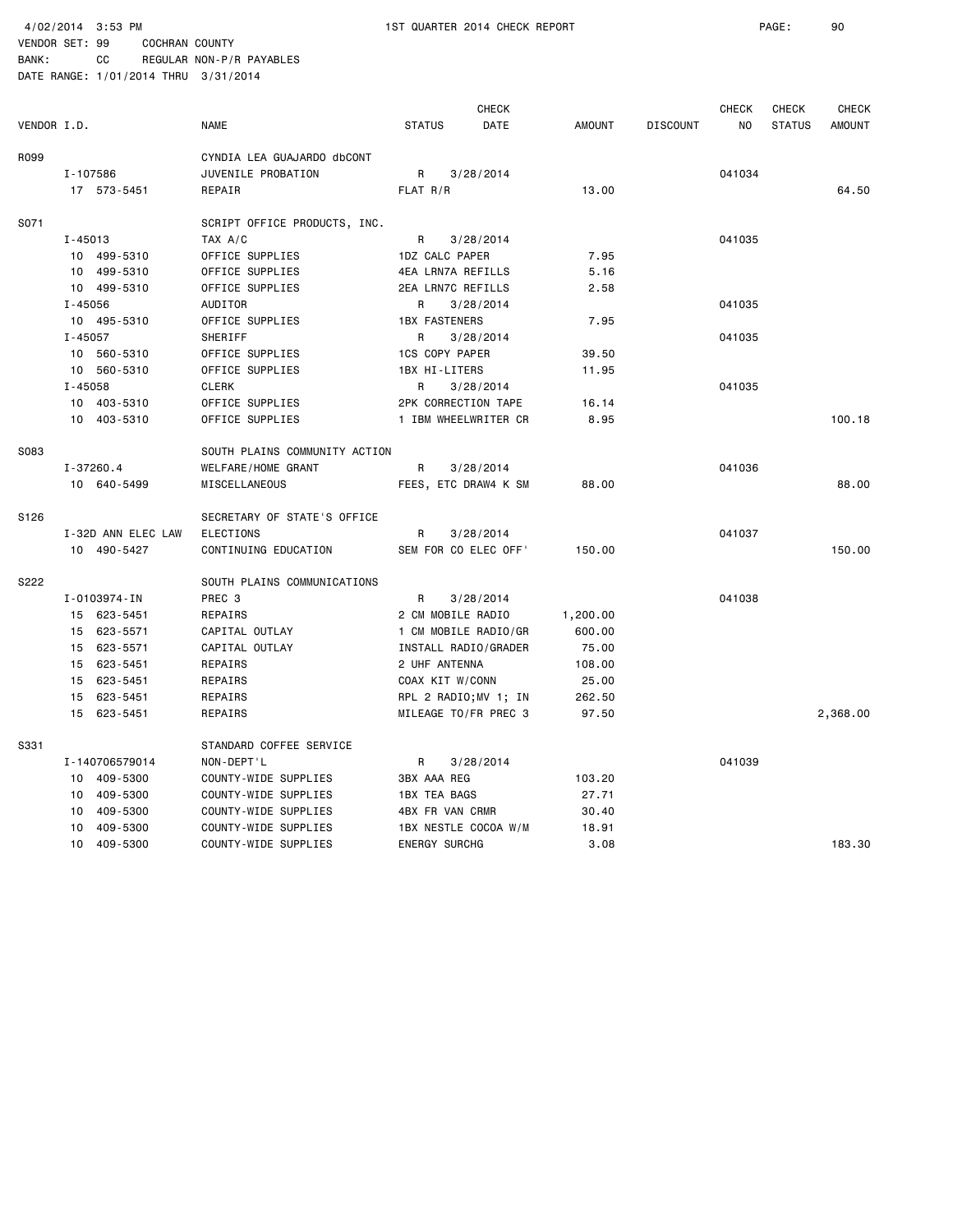BANK: CC REGULAR NON-P/R PAYABLES DATE RANGE: 1/01/2014 THRU 3/31/2014

|             |            |                  |                                                   |               |                 | <b>CHECK</b>         |               |                 | <b>CHECK</b>   | <b>CHECK</b>  | <b>CHECK</b>  |
|-------------|------------|------------------|---------------------------------------------------|---------------|-----------------|----------------------|---------------|-----------------|----------------|---------------|---------------|
| VENDOR I.D. |            |                  | <b>NAME</b>                                       | <b>STATUS</b> |                 | DATE                 | <b>AMOUNT</b> | <b>DISCOUNT</b> | N <sub>O</sub> | <b>STATUS</b> | <b>AMOUNT</b> |
| S379        |            |                  | SOUTH PLAINS FORENSIC PATHOLOG                    |               |                 |                      |               |                 |                |               |               |
|             | $I - 1775$ |                  | JUSTICE OF PEACE                                  | R             |                 | 3/28/2014            |               |                 | 041040         |               |               |
|             |            | 10 455-5405      | <b>AUTOPSY</b>                                    |               |                 | LEV 1 AUTOPSY/LORENZ | 2,000.00      |                 |                |               | 2,000.00      |
| T009        |            |                  | TEXAS ASSOCIATION OF COUNTIES                     |               |                 |                      |               |                 |                |               |               |
|             |            | I-'14 CONF 06/14 | <b>TREASURER</b>                                  | R             |                 | 3/28/2014            |               |                 | 041041         |               |               |
|             |            | 10 497-5427      | CONTINUING EDUCATION                              |               |                 | CO INVESTMENT ACAD/D | 225.00        |                 |                |               | 225,00        |
| T050        |            |                  | TAC UNEMPLOYMENT FUND                             |               |                 |                      |               |                 |                |               |               |
|             |            | I-1ST QTR 2014   | UNEMPLOYMENT - - ALL DEPTS                        | R             |                 | 3/28/2014            |               |                 | 041042         |               |               |
|             | 10         | 400-5206         | <b>UNEMPLOYMENT</b>                               |               |                 | QTRLY UNEMPLYMNT-CO  | 19.51         |                 |                |               |               |
|             | 10         | 403-5206         | <b>UNEMPLOYMENT</b>                               |               |                 | QTRLY UNEMPLYMNT-CLE | 24.93         |                 |                |               |               |
|             | 10         | 435-5206         | UNEMPLOYMENT                                      |               |                 | QTRLY UNEMPLYMNT-DIS | 7.26          |                 |                |               |               |
|             | 10         | 455-5206         | UNEMPLOYMENT                                      |               |                 | QTRLY UNEMPLYMNT-JP  | 0.34          |                 |                |               |               |
|             | 10         | 475-5206         | UNEMPLOYMENT                                      |               |                 | QTRLY UNEMPLYMNT-CO  | 20.14         |                 |                |               |               |
|             | 10         | 476-5206         | UNEMPLOYMENT                                      |               |                 | QTRLY UNEMPLYMNT-DIS | 7.45          |                 |                |               |               |
|             | 10         | 490-5206         | UNEMPLOYMENT                                      |               |                 | QTRLY UNEMPLYMNT-ELE | 9.06          |                 |                |               |               |
|             | 10         | 495-5206         | UNEMPLOYMENT                                      |               |                 | QTRLY UNEMPLYMNT-CO  | 43.75         |                 |                |               |               |
|             | 10         | 497-5206         | UNEMPLOYMENT                                      |               |                 | QTRLY UNEMPLYMNT-TRE | 0.55          |                 |                |               |               |
|             | 10         | 499-5206         | UNEMPLOYMENT                                      |               |                 | QTRLY UNEMPLYMNT-TAX | 40.23         |                 |                |               |               |
|             | 10         | 510-5206         | UNEMPLOYMENT                                      |               |                 | QTRLY UNEMPLYMNT-CRT | 17.01         |                 |                |               |               |
|             | 10         | 512-5206         | UNEMPLOYMENT                                      |               |                 | QTRLY UNEMPLYMNT-JAI | 37.89         |                 |                |               |               |
|             | 10         | 516-5206         | UNEMPLOYMENT                                      |               |                 | QTRLY UNEMPLYMNT-CEM | 21.01         |                 |                |               |               |
|             | 10         | 560-5206         | UNEMPLOYMENT                                      |               |                 | QTRLY UNEMPLYMNT-SHE | 237.76        |                 |                |               |               |
|             | 10         | 650-5206         | UNEMPLOYMENT                                      |               |                 | QTRLY UNEMPLYMNT-LIB | 20.39         |                 |                |               |               |
|             | 10         | 660-5206         | UNEMPLOYMENT                                      |               |                 | QTRLY UNEMPLYMNT-PAR | 19.63         |                 |                |               |               |
|             | 10         | 662-5206         | UNEMPLOYMENT                                      |               |                 | QTRLY UNEMPLYMNT-ACT | 20.95         |                 |                |               |               |
|             | 10         | 665-5206         | UNEMPLOYMENT                                      |               |                 | QTRLY UNEMPLYMNT-EXT | 25.31         |                 |                |               |               |
|             | 15         | 621-5206         | UNEMPLOYMENT                                      |               |                 | QTRLY UNEMPLYMNT-PRE | 40.96         |                 |                |               |               |
|             | 15         | 622-5206         | UNEMPLOYMENT                                      |               |                 | QTRLY UNEMPLYMNT-PRE | 42.22         |                 |                |               |               |
|             | 15         | 623-5206         | UNEMPLOYMENT                                      |               |                 | QTRLY UNEMPLYMNT-PRE | 42.22         |                 |                |               |               |
|             | 15         | 624-5206         | UNEMPLOYMENT                                      |               |                 | QTRLY UNEMPLYMNT-PRE | 41.90         |                 |                |               |               |
|             | 17         | 573-5206         | UNEMPLOYMENT INSURANCE                            |               |                 | QTRLY UNEMPLYMNT-JUV | 19.18         |                 |                |               | 759.65        |
| T081        |            |                  | TAC RISK MANAGEMENT POOL                          |               |                 |                      |               |                 |                |               |               |
|             | I-130285   |                  | NON-DEPT'L-LE & PO LIAB                           | R             |                 | 3/28/2014            |               |                 | 041043         |               |               |
|             |            | 10 409-5497      | LIABILITY INSURANCE                               |               |                 | PUBLIC OFFICIALS LIA | 3,038.00      |                 |                |               |               |
|             | 10         | 409-5497         | LIABILITY INSURANCE                               |               | DIST JUDGE END. |                      | 500.00        |                 |                |               |               |
|             | 10         | 409-5497         | LIABILITY INSURANCE                               |               | DIST ATTY END.  |                      | 500.00        |                 |                |               |               |
|             | 10         | 409-5497         | LIABILITY INSURANCE                               |               |                 | ADD'L PUNITIVE END.  | 608.00        |                 |                |               |               |
|             | 10         | 560-5497         | OFFICERS' LIABILITY INSURANCE LAW ENF OFFCRS LIAB |               |                 |                      | 3,842.00      |                 |                |               |               |
|             | 10         | 560-5497         | OFFICERS' LIABILITY INSURANCE DIST JUDGE END.     |               |                 |                      | 500.00        |                 |                |               |               |
|             | 10         | 409-5497         | LIABILITY INSURANCE                               |               |                 | ADD'L PUNITIVE END.  | 768.00        |                 |                |               | 9,756.00      |
|             |            |                  |                                                   |               |                 |                      |               |                 |                |               |               |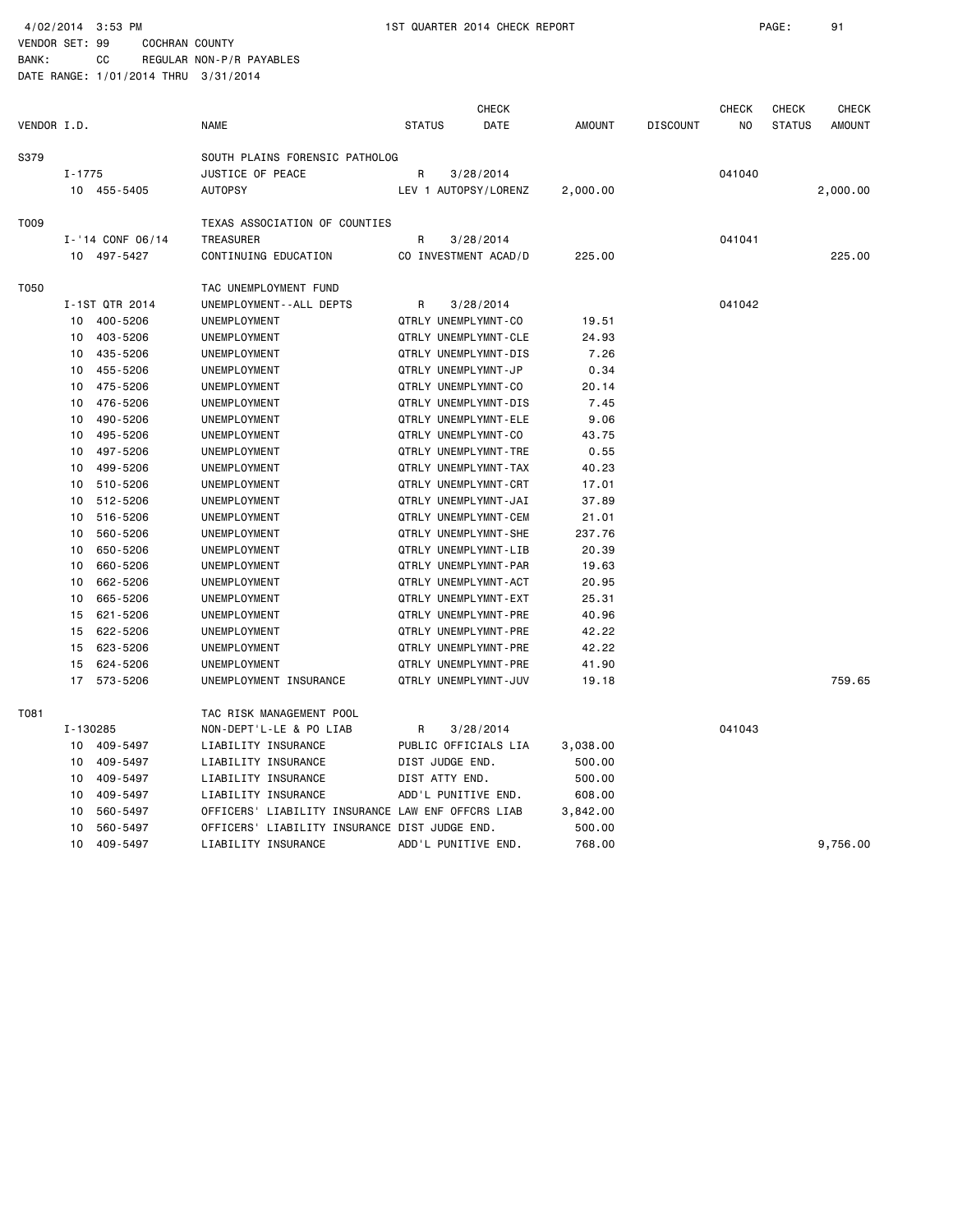4/02/2014 3:53 PM 1ST QUARTER 2014 CHECK REPORT PAGE: 92 VENDOR SET: 99 COCHRAN COUNTY

| BANK:                                | CC |  | REGULAR NON-P/R PAYABLES |
|--------------------------------------|----|--|--------------------------|
| DATE RANGE: 1/01/2014 THRU 3/31/2014 |    |  |                          |

|                  |                                         |                                                   |                       | <b>CHECK</b> |        |                 | <b>CHECK</b> | CHECK         | <b>CHECK</b>  |
|------------------|-----------------------------------------|---------------------------------------------------|-----------------------|--------------|--------|-----------------|--------------|---------------|---------------|
| VENDOR I.D.      |                                         | <b>NAME</b>                                       | <b>STATUS</b>         | DATE         | AMOUNT | <b>DISCOUNT</b> | NO.          | <b>STATUS</b> | <b>AMOUNT</b> |
| T083             |                                         | TYLER TECHNOLOGIES, INC                           |                       |              |        |                 |              |               |               |
|                  | I-025-91338                             | NON-DEPT'L                                        | R                     | 3/28/2014    |        |                 | 041044       |               |               |
|                  | 10 409-5411                             | MAINTENANCE CONTRACTS                             | NETWORK MAINT         |              | 210.00 |                 |              |               | 210.00        |
| T087             |                                         | TEXAS DEPARTMENT OF HEALTH                        |                       |              |        |                 |              |               |               |
|                  | I-20486                                 | <b>CLERK</b>                                      | R                     | 3/28/2014    |        |                 | 041045       |               |               |
|                  | 10 403-5310                             | OFFICE SUPPLIES                                   | 6 REMOTE BIRTH ACCES  |              | 10.98  |                 |              |               | 10.98         |
| T193             |                                         | TEXAS COMMISSION ON LAW                           |                       |              |        |                 |              |               |               |
|                  | I-FIREARMS PROF '14                     | JUVENILE PROBATION                                | R                     | 3/28/2014    |        |                 | 041046       |               |               |
|                  | 17 573-5427                             | TRAVEL & TRAINING                                 | FIREARMS PROFICIENCY  |              | 35.00  |                 |              |               | 35.00         |
| T212             |                                         | TEXAS HOMELAND SECURITY                           |                       |              |        |                 |              |               |               |
|                  | I-17994                                 | JAIL                                              | R                     | 3/28/2014    |        |                 | 041047       |               |               |
|                  | 10 512-5451                             | REPAIR                                            | 1 HR TRAVEL           |              | 88.00  |                 |              |               |               |
|                  | 10 512-5451                             | REPAIR                                            | REWR SMK DET/INMATE   |              | 88.00  |                 |              |               |               |
|                  | 10 512-5451                             | REPAIR                                            | FIRE ALARM INSP       |              | 90.00  |                 |              |               | 266,00        |
| T269             |                                         | CHARLOTTE TRULL                                   |                       |              |        |                 |              |               |               |
|                  | $I-MILEAGE$ 3/11/14                     | JUSTICE OF PEACE                                  | R                     | 3/28/2014    |        |                 | 041048       |               |               |
|                  | 10 455-5427                             | CONTINUING EDUCATION                              | 48.8 MILES @ \$.56; 3 |              | 27.33  |                 |              |               | 27.33         |
| U019             |                                         | UNITED SUPERMARKETS, INC                          |                       |              |        |                 |              |               |               |
|                  | I-MEDS/RODGERS 3/11                     | JAIL/MEDS                                         | R                     | 3/28/2014    |        |                 | 041049       |               |               |
|                  | 10 512-5391                             | MEDICAL CARE-PRISONERS                            | RX#397/RODGERS        |              | 18.64  |                 |              |               |               |
|                  | 10 512-5391                             | MEDICAL CARE-PRISONERS                            | RX#398/RODGERS        |              | 14.18  |                 |              |               |               |
|                  | 10 512-5391                             | MEDICAL CARE-PRISONERS                            | RX#399/RODGERS        |              | 69.55  |                 |              |               |               |
|                  | 10 512-5391                             | MEDICAL CARE-PRISONERS                            | RX#402/RODGERS        |              | 164.71 |                 |              |               | 267.08        |
| WOO8             |                                         | WEST TEXAS COUNTY JUDGES & COM                    |                       |              |        |                 |              |               |               |
|                  | I-85TH ANN W TX CONF CO JUDGE/COMM'R CT |                                                   | R                     | 3/28/2014    |        |                 | 041050       |               |               |
|                  | 15 610-5428                             | CO. JUDGE-CONTINUING EDUCATIONREGIS 4/22-25/BILLY |                       |              | 175.00 |                 |              |               | 175.00        |
| WO <sub>10</sub> |                                         | WEST TEXAS GAS INC                                |                       |              |        |                 |              |               |               |
|                  | I-004036001501 04/14 PARK/SHOP          |                                                   | R                     | 3/28/2014    |        |                 | 041051       |               |               |
|                  | 10 660-5440                             | UTILITIES & IRRIGATION                            | GAS SVC 2/5-3/11/14   |              | 10.00  |                 |              |               |               |
|                  | I-004036002501 04/14 PARK/SHOWBARN      |                                                   | R                     | 3/28/2014    |        |                 | 041051       |               |               |
|                  | 10 660-5440                             | UTILITIES & IRRIGATION                            | GAS SVC 2/5-3/11/14   |              | 10.00  |                 |              |               | 20.00         |
| W055             |                                         | WINDSTREAM COMMUNICATIONS SW                      |                       |              |        |                 |              |               |               |
|                  | I-266-5051 APR14                        | LIBRARY                                           | R                     | 3/28/2014    |        |                 | 041052       |               |               |
|                  | 10 650-5420                             | TELECOMMUNICATIONS                                | BASIC LOCAL SVC 2LIN  |              | 104.96 |                 |              |               |               |
|                  | 10 650-5420                             | TELECOMMUNICATIONS                                | LIBRARY               |              | 49.99  |                 |              |               |               |
|                  | 10 650-5420                             | TELECOMMUNICATIONS                                | LONG DISTANCE         |              | 2.53   |                 |              |               |               |
|                  | I-266-5074 APR14                        | ADULT PROBATION                                   | R                     | 3/28/2014    |        |                 | 041052       |               |               |
|                  | 10 570-5420                             | TELECOMMUNICATIONS                                | BASIC LOCAL SVC       |              | 47.57  |                 |              |               |               |
|                  | 10 570-5420                             | TELECOMMUNICATIONS                                | OPTIONAL SERVICE      |              | 11.97  |                 |              |               |               |
|                  | 10 570-5420                             | TELECOMMUNICATIONS                                | LONG DISTANCE         |              | 0.09   |                 |              |               |               |
|                  | I-266-5161 APR14                        | TREASURER                                         | R                     | 3/28/2014    |        |                 | 041052       |               |               |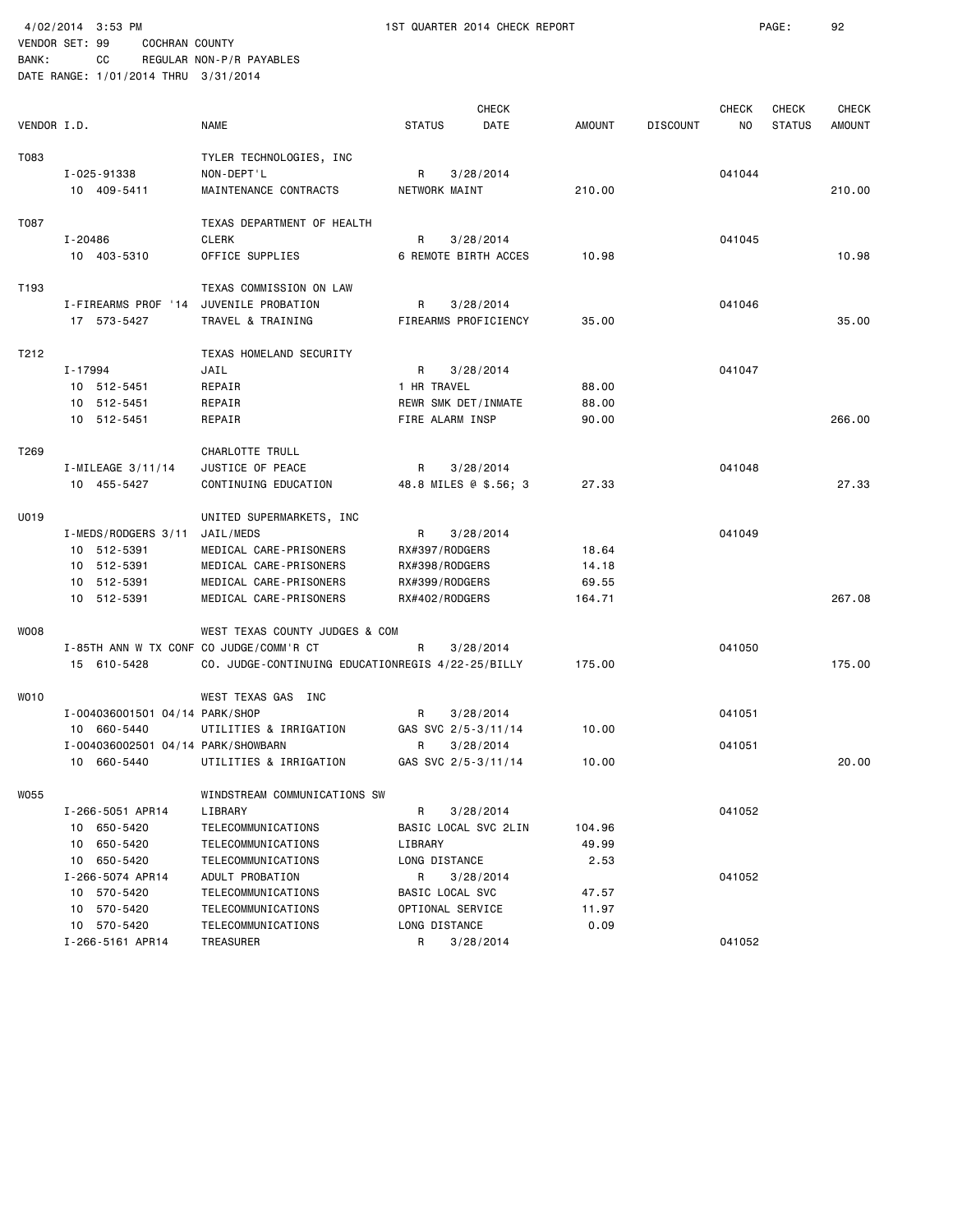|             |                  |                            |                      | <b>CHECK</b>         |        |                 | <b>CHECK</b> | <b>CHECK</b>  | <b>CHECK</b>  |
|-------------|------------------|----------------------------|----------------------|----------------------|--------|-----------------|--------------|---------------|---------------|
| VENDOR I.D. |                  | <b>NAME</b>                | <b>STATUS</b>        | DATE                 | AMOUNT | <b>DISCOUNT</b> | NO           | <b>STATUS</b> | <b>AMOUNT</b> |
| WO55        |                  | WINDSTREAM COMMUNICATICONT |                      |                      |        |                 |              |               |               |
|             | I-266-5161 APR14 | TREASURER                  | R                    | 3/28/2014            |        |                 | 041052       |               |               |
|             | 10 497-5420      | TELECOMMUNICATIONS         | BASIC LOCAL SVC      |                      | 47.57  |                 |              |               |               |
|             | 10 497-5420      | TELECOMMUNICATIONS         | LONG DIST            |                      | 0.70   |                 |              |               |               |
|             | I-266-5171 APR14 | TAX A/C                    | R                    | 3/28/2014            |        |                 | 041052       |               |               |
|             | 10 499-5420      | TELECOMMUNICATIONS         | BASIC LOCAL SVC 3LIN |                      | 147.31 |                 |              |               |               |
|             | 499-5420<br>10   | TELECOMMUNICATIONS         | HI-SPEED INTERNET    |                      | 59.99  |                 |              |               |               |
|             | 10 499-5420      | TELECOMMUNICATIONS         | OPTIONAL SERVICE     |                      | 27.45  |                 |              |               |               |
|             | 10 499-5420      | TELECOMMUNICATIONS         | <b>LONG DISTANCE</b> |                      | 11.54  |                 |              |               |               |
|             | I-266-5181 APR14 | <b>ELECTIONS</b>           | R                    | 3/28/2014            |        |                 | 041052       |               |               |
|             | 10 490-5420      | TELECOMMUNICATIONS         | BASIC LOCAL SVC      |                      | 48.04  |                 |              |               |               |
|             | 10 490-5420      | TELECOMMUNICATIONS         | OPTIONAL SVC         |                      | 3.00   |                 |              |               |               |
|             | 10 490-5420      | TELECOMMUNICATIONS         | LONG DISTANCE SVC    |                      | 6.17   |                 |              |               |               |
|             | I-266-5215 APR14 | EXTENSION SERVICE          | R                    | 3/28/2014            |        |                 | 041052       |               |               |
|             | 10 665-5420      | TELECOMMUNICATIONS         | BASIC LOCAL SERVICE  |                      | 163.14 |                 |              |               |               |
|             | 10 665-5420      | TELECOMMUNICATIONS         | HI-SPEED INTERNET    |                      | 39.99  |                 |              |               |               |
|             | 10 665-5420      | TELECOMMUNICATIONS         | LONG DISTANCE        |                      | 0.88   |                 |              |               |               |
|             | I-266-5411 APR14 | JUVENILE PROBATION         | R                    | 3/28/2014            |        |                 | 041052       |               |               |
|             | 17 573-5420      | TELECOMMUNICATIONS         | BASIC LOCAL SERVICE  |                      | 47.57  |                 |              |               |               |
|             | 17 573-5420      | TELECOMMUNICATIONS         | LONG DISTANCE        |                      | 1.21   |                 |              |               |               |
|             | I-266-5412 APR14 | DISTRICT COURT             | R                    | 3/28/2014            |        |                 | 041052       |               |               |
|             | 10 435-5420      | TELECOMMUNICATIONS         | BASIC LOCAL SERVICE  |                      | 109.91 |                 |              |               |               |
|             | 10 435-5420      | TELECOMMUNICATIONS         | HIGH SPEED INTERNET  |                      | 109.98 |                 |              |               |               |
|             | 10 435-5420      | TELECOMMUNICATIONS         | LONG DISTANCE        |                      | 0.12   |                 |              |               |               |
|             | I-266-5450 APR14 | <b>CLERK</b>               | R                    | 3/28/2014            |        |                 | 041052       |               |               |
|             | 10 403-5420      | TELECOMMUNICATIONS         | BASIC LOCAL SERVICE  |                      | 162.45 |                 |              |               |               |
|             | 10 403-5420      | TELECOMMUNICATIONS         | OPTIONAL SERVICE     |                      | 3.00   |                 |              |               |               |
|             | 10 403-5420      | TELECOMMUNICATIONS         | LONG DISTANCE        |                      | 7.43   |                 |              |               |               |
|             | I-266-5508 APR14 | COUNTY JUDGE/COMM CRT      | R                    | 3/28/2014            |        |                 | 041052       |               |               |
|             | 15 610-5420      | TELECOMMUNICATIONS         | BASIC LOCAL SERVICE  |                      | 113.71 |                 |              |               |               |
|             | 15 610-5420      | TELECOMMUNICATIONS         | LONG DISTANCE        |                      | 0.45   |                 |              |               |               |
|             | I-266-5822 APR14 | AUDITOR/NON-DEPT'L         | R                    | 3/28/2014            |        |                 | 041052       |               |               |
|             | 10 495-5420      | TELECOMMUNICATIONS         | BASIC LOCAL SVC 266- |                      | 48.73  |                 |              |               |               |
|             | 10 495-5420      | TELECOMMUNICATIONS         | <b>BUS BROADBAND</b> |                      | 24.99  |                 |              |               |               |
|             | 495-5420<br>10   | TELECOMMUNICATIONS         | LONG DISTANCE        |                      | 0.26   |                 |              |               |               |
|             | 409-5420<br>10   | TELECOMMUNICATIONS         | FAX LINE 266-5629    |                      | 48.74  |                 |              |               |               |
|             | 10<br>409-5420   | TELECOMMUNICATIONS         | HI-SPEED INTERNET    |                      | 144.99 |                 |              |               |               |
|             | 10 409-5420      | TELECOMMUNICATIONS         | FAX LONG DISTANCE    |                      | 0.73   |                 |              |               |               |
|             | I-266-8888 APR14 | SHERIFF                    | R                    | 3/28/2014            |        |                 | 041052       |               |               |
|             | 10 560-5420      | TELECOMMUNICATIONS         |                      | FAX LINE & CRIME CON | 44.90  |                 |              |               |               |
|             | 560-5420<br>10   | TELECOMMUNICATIONS         | LONG DISTANCE        |                      | 0.53   |                 |              |               | 1,642.59      |
| WO97        |                  | WILDRED L. MATHENY dba     |                      |                      |        |                 |              |               |               |
|             | I-27943          | CRTHSE/ACT BLDG/LIBRARY    | R                    | 3/28/2014            |        |                 | 041054       |               |               |
|             | 510-5332<br>10   | CUSTODIAL SUPPLIES         | SPRAY BUGS           |                      | 70.00  |                 |              |               |               |
|             | 662-5332<br>10   | CUSTODIAL SUPPLIES         | SPRAY BUGS           |                      | 45.00  |                 |              |               |               |
|             | 650-5332<br>10   | CUSTODIAL SUPPLIES         | SPRAY BUGS           |                      | 35.00  |                 |              |               | 150.00        |
|             |                  |                            |                      |                      |        |                 |              |               |               |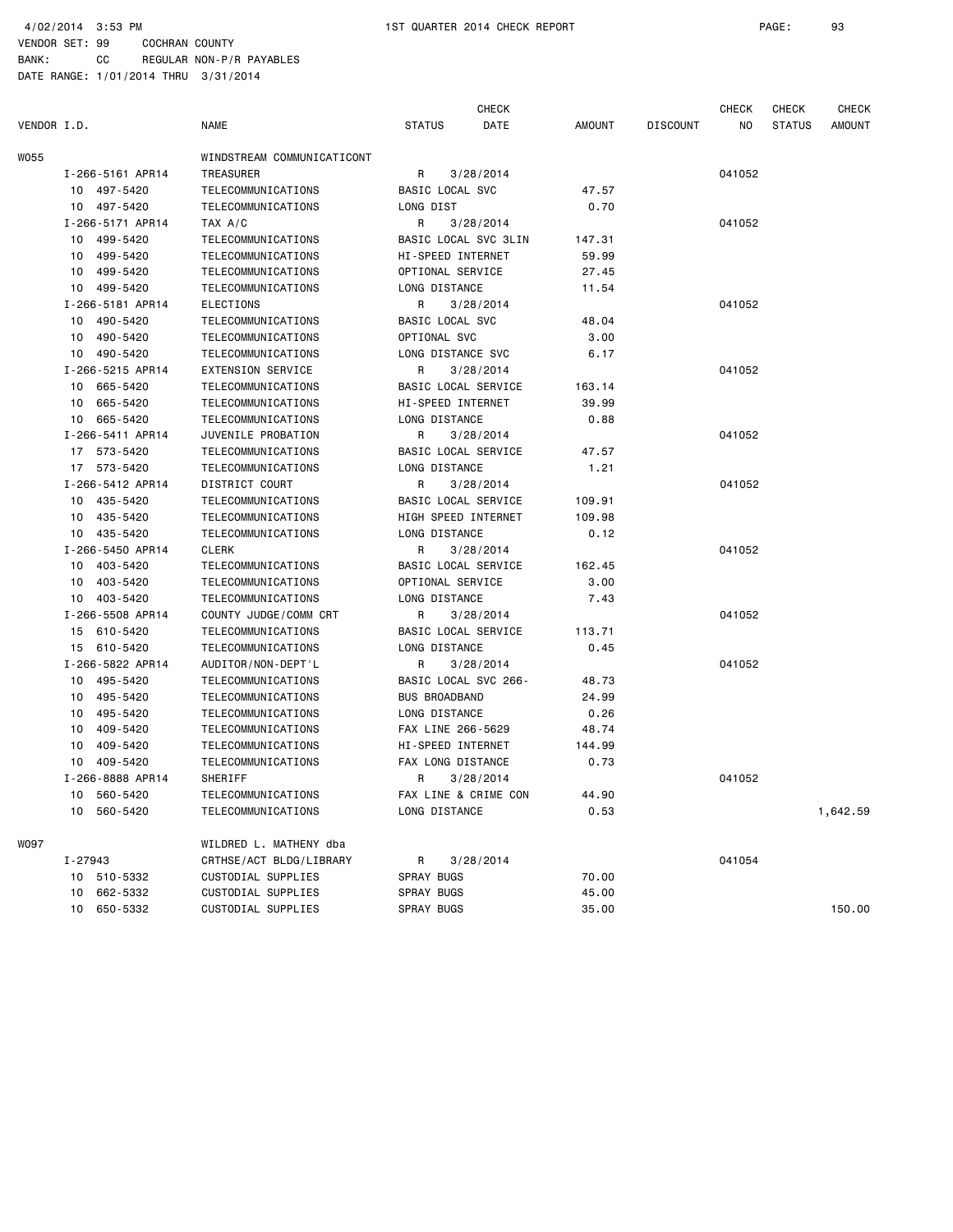BANK: CC REGULAR NON-P/R PAYABLES DATE RANGE: 1/01/2014 THRU 3/31/2014

| VENDOR I.D. |                             | <b>NAME</b>                    | <b>CHECK</b><br><b>STATUS</b><br>DATE | <b>AMOUNT</b> | <b>DISCOUNT</b> | <b>CHECK</b><br>NO | <b>CHECK</b><br><b>STATUS</b> | <b>CHECK</b><br><b>AMOUNT</b> |
|-------------|-----------------------------|--------------------------------|---------------------------------------|---------------|-----------------|--------------------|-------------------------------|-------------------------------|
| W106        |                             | PHILIP WISCHKAEMPER            |                                       |               |                 |                    |                               |                               |
|             | I-RODNEY RODGERS            | DISTRICT COURT                 | 3/28/2014<br>R                        |               |                 | 041055             |                               |                               |
|             | 10 435-5400                 | ATTORNEY AD LITEM              | PRE-INDICT DISMISS F                  | 150.00        |                 |                    |                               | 150.00                        |
| W115        |                             | RAYMOND D WEBER, SHERIFF       |                                       |               |                 |                    |                               |                               |
|             | $I - 03/12/14$              | SHERIFF                        | R<br>3/28/2014                        |               |                 | 041056             |                               |                               |
|             | 10 560-5205                 | UNIFORMS                       | EMBROIDERED PATTERN/                  | 60.10         |                 |                    |                               |                               |
|             | $I - 3/10/14$               | JAIL/SHERIFF                   | R<br>3/28/2014                        |               |                 | 041056             |                               |                               |
|             | 10 512-5333                 | FOOD-PRISONERS                 | 2 GAL MILK/ALLSUP'S                   | 7.98          |                 |                    |                               |                               |
|             | 10<br>512-5333              | FOOD-PRISONERS                 | 12 WHITE BREAD/ALLSU                  | 9.54          |                 |                    |                               |                               |
|             | 512-5333<br>10              | FOOD-PRISONERS                 | 10 WHITE BREAD/ALLSU                  | 7.95          |                 |                    |                               |                               |
|             | 512-5333<br>10              | FOOD-PRISONERS                 | GAL MILK/ALLSUP'S 3/                  | 3.99          |                 |                    |                               |                               |
|             | 10 <sup>1</sup><br>560-5311 | POSTAL EXPENSES                | POSTAGE 3/6/14                        | 13.70         |                 |                    |                               | 103.26                        |
| W164        |                             | <b>WARREN CAT</b>              |                                       |               |                 |                    |                               |                               |
|             | I-2014 930K LOADER          | PREC <sub>2</sub>              | 3/28/2014<br>R                        |               |                 | 041057             |                               |                               |
|             | 15 622-5571                 | CAPITAL OUTLAY                 | WHL LDR #RHN02904/5Y                  | 166,898.00    |                 |                    |                               | 166,898.00                    |
| W193        |                             | WESTWARD AUTOMOTIVE REPAIR LLC |                                       |               |                 |                    |                               |                               |
|             | $I - 3176$                  | PREC 3                         | R<br>3/28/2014                        |               |                 | 041058             |                               |                               |
|             | 15 623-5451                 | REPAIRS                        | RPL PLUGS, WIRES/08 C                 | 60.00         |                 |                    |                               |                               |
|             | 623-5451<br>15              | REPAIRS                        | RPL 2 SENSORS                         | 30.00         |                 |                    |                               |                               |
|             | 623-5451<br>15              | REPAIRS                        | SCAN PCM W/HPT                        | 30.00         |                 |                    |                               |                               |
|             | 623-5451<br>15              | REPAIRS                        | 2 SENSORS                             | 375.51        |                 |                    |                               |                               |
|             | 15<br>623-5451              | REPAIRS                        | 8 PLUGS                               | 72.91         |                 |                    |                               |                               |
|             | 15 623-5451                 | REPAIRS                        | 1 ST PLUG WIRES                       | 89.90         |                 |                    |                               | 658.32                        |
| W215        |                             | WATCH GUARD VIDEO              |                                       |               |                 |                    |                               |                               |
|             | I-4B0INV0000077             | SHERIFF/CAMERA SYS             | R<br>3/28/2014                        |               |                 | 041059             |                               |                               |
|             | 560-5571<br>10              | CAPITAL OUTLAY                 | EVID LIB3 SFTWR                       | 1,000.00      |                 |                    |                               |                               |
|             | 560-5571<br>10              | CAPITAL OUTLAY                 | SERVER, TWR, WIN7, 8TB                | 3,840.00      |                 |                    |                               |                               |
|             | 560-5571<br>10              | CAPITAL OUTLAY                 | WI-FI ACCESS                          | 250.00        |                 |                    |                               |                               |
|             | 560-5571<br>10              | CAPITAL OUTLAY                 | 7 IN-CAR INSTALL                      | 2,800.00      |                 |                    |                               |                               |
|             | 560-5571<br>10              | CAPITAL OUTLAY                 | 7 VID SYSTEM RMV                      | 525.00        |                 |                    |                               |                               |
|             | 560-5571<br>10              | CAPITAL OUTLAY                 | SYSTEM SETUP, CONFIG                  | 2,500.00      |                 |                    |                               |                               |
|             | 10<br>560-5571              | CAPITAL OUTLAY                 | ON-SITE SVC; PROTECT;                 | 1,000.00      |                 |                    |                               |                               |
|             | 560-5571<br>10              | CAPITAL OUTLAY                 | FREIGHT                               | 250.00        |                 |                    |                               |                               |
|             | I-4REINV0002581             | SHERIFF/CAMERA SYS             | R<br>3/28/2014                        |               |                 | 041059             |                               |                               |
|             | 560-5571<br>10              | CAPITAL OUTLAY                 | 7 CAM, HD DVR, REMOTE                 | 33,565.00     |                 |                    |                               |                               |
|             | 560-5571<br>10              | CAPITAL OUTLAY                 | 7 IN-CAR MOUNT/INSTA                  | 1,400.00      |                 |                    |                               |                               |
|             | 560-5571<br>10              | CAPITAL OUTLAY                 | FREIGHT                               | 175.00        |                 |                    |                               | 47,305.00                     |
| W216        |                             | CHRISTINA WOODS                |                                       |               |                 |                    |                               |                               |
|             | $I-CPS#4316/P$              | DISTRICT COURT                 | 3/28/2014<br>R                        |               |                 | 041060             |                               |                               |
|             | 10 435-5400                 | ATTORNEY AD LITEM              | CPS#13-03-4316(P); F                  | 300.00        |                 |                    |                               | 300.00                        |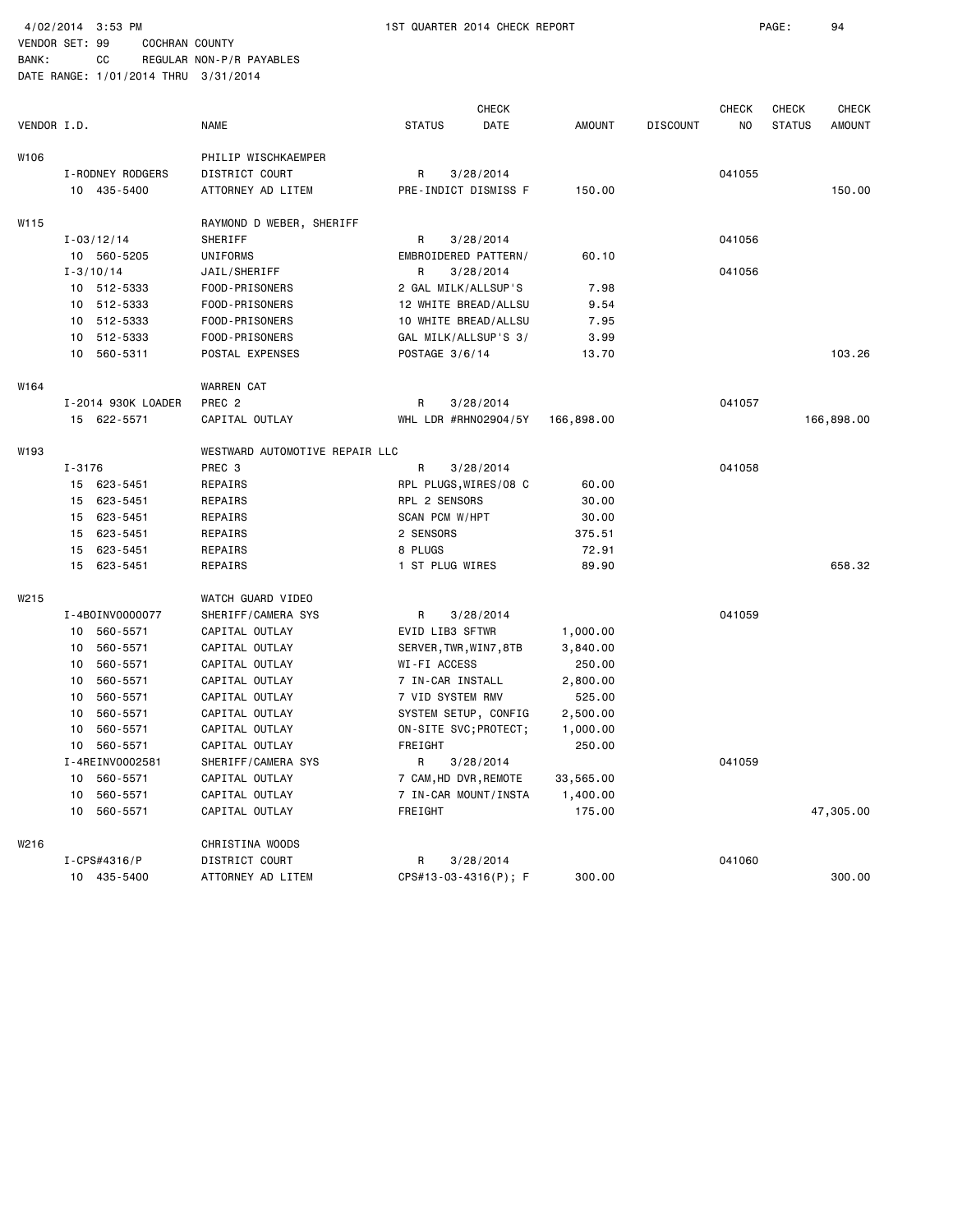| 4/02/2014 3:53 PM<br>VENDOR SET: 99 |                                                                     |                          |               |               | 1ST QUARTER 2014 CHECK REPORT |                |                  |              | PAGE:         | 95            |
|-------------------------------------|---------------------------------------------------------------------|--------------------------|---------------|---------------|-------------------------------|----------------|------------------|--------------|---------------|---------------|
| BANK:                               | <b>COCHRAN COUNTY</b><br>CC<br>DATE RANGE: 1/01/2014 THRU 3/31/2014 | REGULAR NON-P/R PAYABLES |               |               |                               |                |                  |              |               |               |
|                                     |                                                                     |                          |               |               | <b>CHECK</b>                  |                |                  | <b>CHECK</b> | CHECK         | CHECK         |
| VENDOR I.D.                         |                                                                     | <b>NAME</b>              |               | <b>STATUS</b> | <b>DATE</b>                   | <b>AMOUNT</b>  | <b>DISCOUNT</b>  | NO           | <b>STATUS</b> | <b>AMOUNT</b> |
| X001                                |                                                                     | <b>XCEL ENERGY</b>       |               |               |                               |                |                  |              |               |               |
|                                     | I-54-1829977-7 03/14 PREC 2                                         |                          |               | R             | 3/28/2014                     |                |                  | 041061       |               |               |
|                                     | 15 622-5440                                                         | UTILITIES                |               |               | 206 KWH 2/12-3/14/14          | 27.50          |                  |              |               |               |
| 15                                  | 622-5440                                                            | UTILITIES                |               | AREA LIGHT    |                               | 16.36          |                  |              |               | 43.86         |
|                                     | * * TOTALS * *                                                      | N <sub>O</sub>           |               |               |                               | INVOICE AMOUNT | <b>DISCOUNTS</b> |              |               | CHECK AMOUNT  |
| REGULAR CHECKS:                     |                                                                     | 445                      |               |               |                               | 861,839.16     |                  | 0.00         |               | 861,764.16    |
|                                     | HAND CHECKS:                                                        | 0                        |               |               |                               | 0.00           |                  | 0.00         |               | 0.00          |
|                                     | DRAFTS:                                                             | $\mathsf{o}\,$           |               |               |                               | 0.00           |                  | 0.00         |               | 0.00          |
|                                     | EFT:                                                                | 0                        |               |               |                               | 0.00           |                  | 0.00         |               | 0.00          |
|                                     | NON CHECKS:                                                         | 0                        |               |               |                               | 0.00           |                  | 0.00         |               | 0.00          |
|                                     | VOID CHECKS:                                                        |                          | 1 VOID DEBITS |               | 0.00                          |                |                  |              |               |               |
|                                     |                                                                     |                          | VOID CREDITS  |               | 75.00                         | 75.00          |                  | 0.00         |               |               |

TOTAL ERRORS: 0

|                 | G/L ACCOUNT  | <b>NAME</b>                   | <b>AMOUNT</b> |
|-----------------|--------------|-------------------------------|---------------|
|                 |              |                               |               |
| 10 <sup>1</sup> | 000-2206.002 | COLLECTION AGENCY FEES        | 905.66        |
| 10              | 000-2206.003 | Omni Collection Fee           | 24,00         |
| 10 <sup>1</sup> | 000-2500.10  | RESERVE FOR W/C, UNEMPLYMNT   | 12,394.00     |
| 10              | 000-4370.101 | RENT-ACTIVITY BUILDING        | 600.00        |
| 10 <sup>1</sup> | 000-4380.200 | OTHER [MISCELLANEOUS]         | 1,500.00      |
| 10 <sup>1</sup> | 400-5204     | WORKERS' COMPENSATION         | 82.00         |
| 10 <sup>1</sup> | 400-5206     | UNEMPLOYMENT                  | 19.51         |
| 10 <sup>1</sup> | 403-5204     | WORKERS' COMPENSATION         | 78.30         |
| 10              | 403-5206     | UNEMPLOYMENT                  | 24.93         |
|                 | 10 403-5310  | OFFICE SUPPLIES               | 1,571.56      |
| 10              | 403-5311     | POSTAL EXPENSES               | 240.00        |
| 10 <sup>1</sup> | 403-5411     | MAINTENANCE CONTRACTS         | 1,759.31      |
|                 | 10 403-5416  | FILMING & INDEXING            | 5,090.48      |
| 10              | 403-5420     | TELECOMMUNICATIONS            | 697.02        |
|                 | 10 403-5427  | CONTINUING EDUCATION          | 777.89        |
| 10 <sup>1</sup> | 403-5451     | REPAIRS                       | 165.00        |
| 10              | 403-5481     | DUES AND REGISTRATION         | 50.00         |
| 10              | 409-5300     | COUNTY-WIDE SUPPLIES          | 1,683.27      |
| 10              | 409-5311     | POSTAL EXPENSES               | 834.00        |
| 10              | 409-5406     | APPRAISAL DISTRICT            | 17,316.17     |
| 10 <sup>1</sup> | 409-5411     | MAINTENANCE CONTRACTS         | 1,890.00      |
| 10              | 409-5420     | TELECOMMUNICATIONS            | 916.26        |
| 10              | 409-5440     | UTILITIES                     | 135.83        |
| 10              | 409-5470     | DONATION-SOIL & WATER CONSER. | 4,500.00      |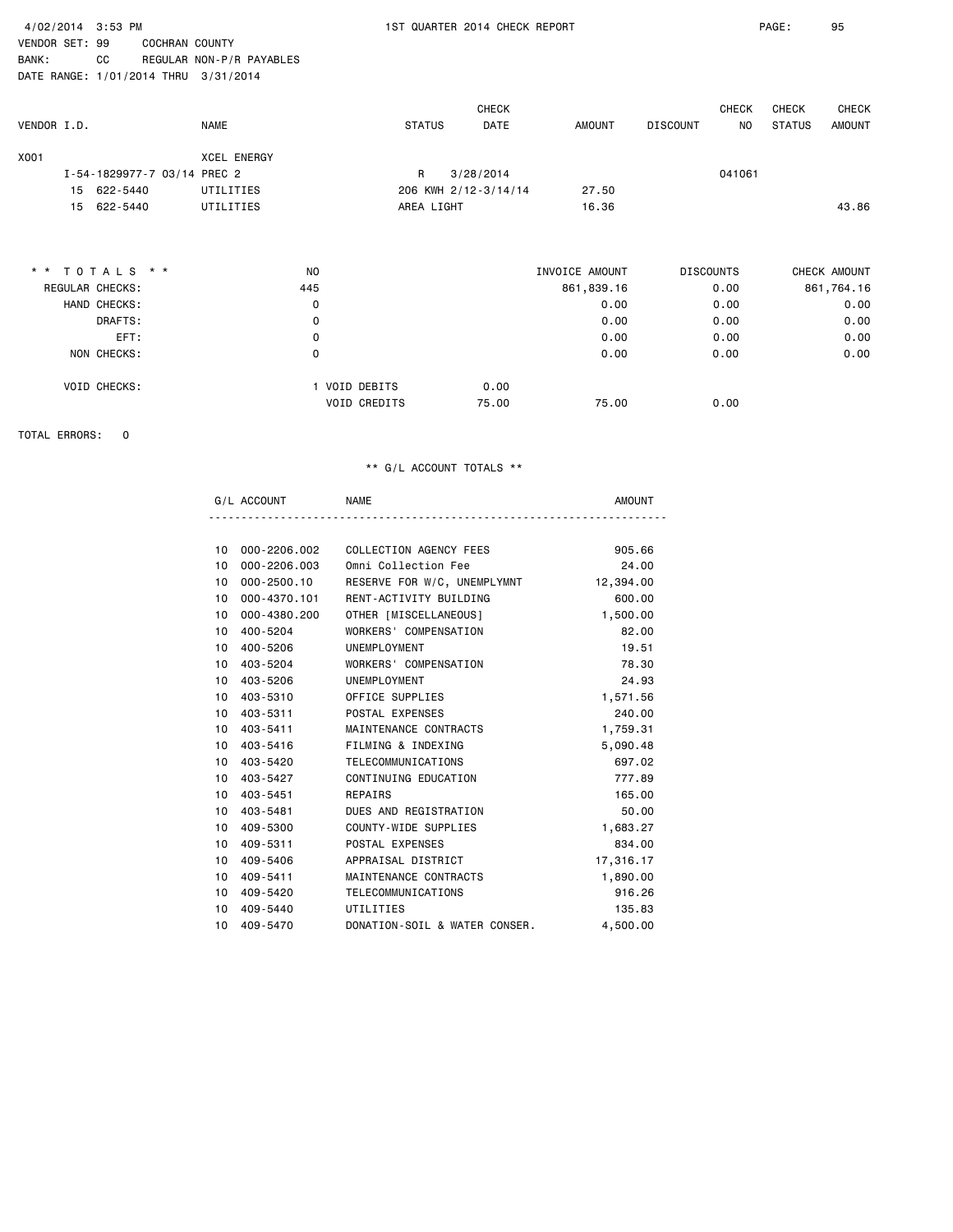| G/L ACCOUNT    | <b>NAME</b>               | <b>AMOUNT</b> |
|----------------|---------------------------|---------------|
|                |                           |               |
| 10<br>409-5497 | LIABILITY INSURANCE       | 16,430.00     |
| 10<br>409-5499 | MISCELLANEOUS             | 1,348.20      |
| 10<br>426-5310 | OFFICE SUPPLIES           | 127.34        |
| 10<br>435-5204 | WORKERS' COMPENSATION     | 16.12         |
| 10<br>435-5206 | UNEMPLOYMENT              | 7.26          |
| 10<br>435-5400 | ATTORNEY AD LITEM         | 3,689.25      |
| 10<br>435-5420 | TELECOMMUNICATIONS        | 880.04        |
| 10<br>435-5491 | <b>GRAND JURY</b>         | 1,490.00      |
| 10<br>435-5499 | MISCELLANEOUS             | 5.75          |
| 10<br>455-5204 | WORKERS' COMPENSATION     | 41.73         |
| 10<br>455-5206 | <b>UNEMPLOYMENT</b>       | 0.34          |
| 10<br>455-5310 | OFFICE SUPPLIES           | 83.24         |
| 10<br>455-5405 | <b>AUTOPSY</b>            | 4,175.00      |
| 455-5420<br>10 | TELECOMMUNICATIONS        | 151.57        |
| 10<br>455-5427 | CONTINUING EDUCATION      | 27.33         |
| 10<br>455-5499 | MISCELLANEOUS             | 48.00         |
| 10<br>475-5204 | WORKERS' COMPENSATION     | 12.15         |
| 10<br>475-5206 | UNEMPLOYMENT              | 20.14         |
| 10<br>475-5310 | OFFICE SUPPLIES           | 57.82         |
| 10<br>475-5420 | TELECOMMUNICATIONS        | 508.84        |
| 10<br>475-5481 | DUES AND REGISTRATION     | 75.00         |
| 10<br>475-5590 | LAW LIBRARY MTRLS/UPDATES | 246.50        |
| 10<br>476-5204 | WORKERS' COMPENSATION     | 35.71         |
| 10<br>476-5206 | UNEMPLOYMENT              | 7.45          |
| 10<br>490-5102 | ELECTION SALARIES         | 300.00        |
| 10<br>490-5204 | WORKERS' COMPENSATION     | 14.59         |
| 10<br>490-5206 | UNEMPLOYMENT              | 9.06          |
| 10<br>490-5310 | OFFICE SUPPLIES           | 207.10        |
| 10<br>490-5335 | ELECTION SUPPLIES         | 5,400.51      |
| 10<br>490-5411 | MAINTENANCE CONTRACTS     | 510.00        |
| 10<br>490-5420 | TELECOMMUNICATIONS        | 231.10        |
| 10<br>490-5427 | CONTINUING EDUCATION      | 220.50        |
| 10<br>495-5204 | WORKERS' COMPENSATION     | 71.11         |
| 10<br>495-5206 | UNEMPLOYMENT              | 43.75         |
| 10<br>495-5310 | OFFICE SUPPLIES           | 4,448.63      |
| 10<br>495-5311 | POSTAL EXPENSES           | 46.00         |
| 10<br>495-5420 | TELECOMMUNICATIONS        | 295.57        |
| 10<br>495-5427 | CONTINUING EDUCATION      | 382.29        |
| 10<br>497-5204 | WORKERS' COMPENSATION     | 39.25         |
| 10<br>497-5206 | UNEMPLOYMENT              | 0.55          |
| 10<br>497-5310 | OFFICE SUPPLIES           | 3,431.44      |
| 10<br>497-5311 | POSTAL EXPENSES           | 30.70         |
| 10<br>497-5420 | TELECOMMUNICATIONS        | 191.89        |
| 10<br>497-5427 | CONTINUING EDUCATION      | 785.55        |
| 10<br>497-5481 | DUES AND REGISTRATION     | 150.00        |
| 10<br>499-5204 | WORKERS' COMPENSATION     | 102.54        |
|                |                           |               |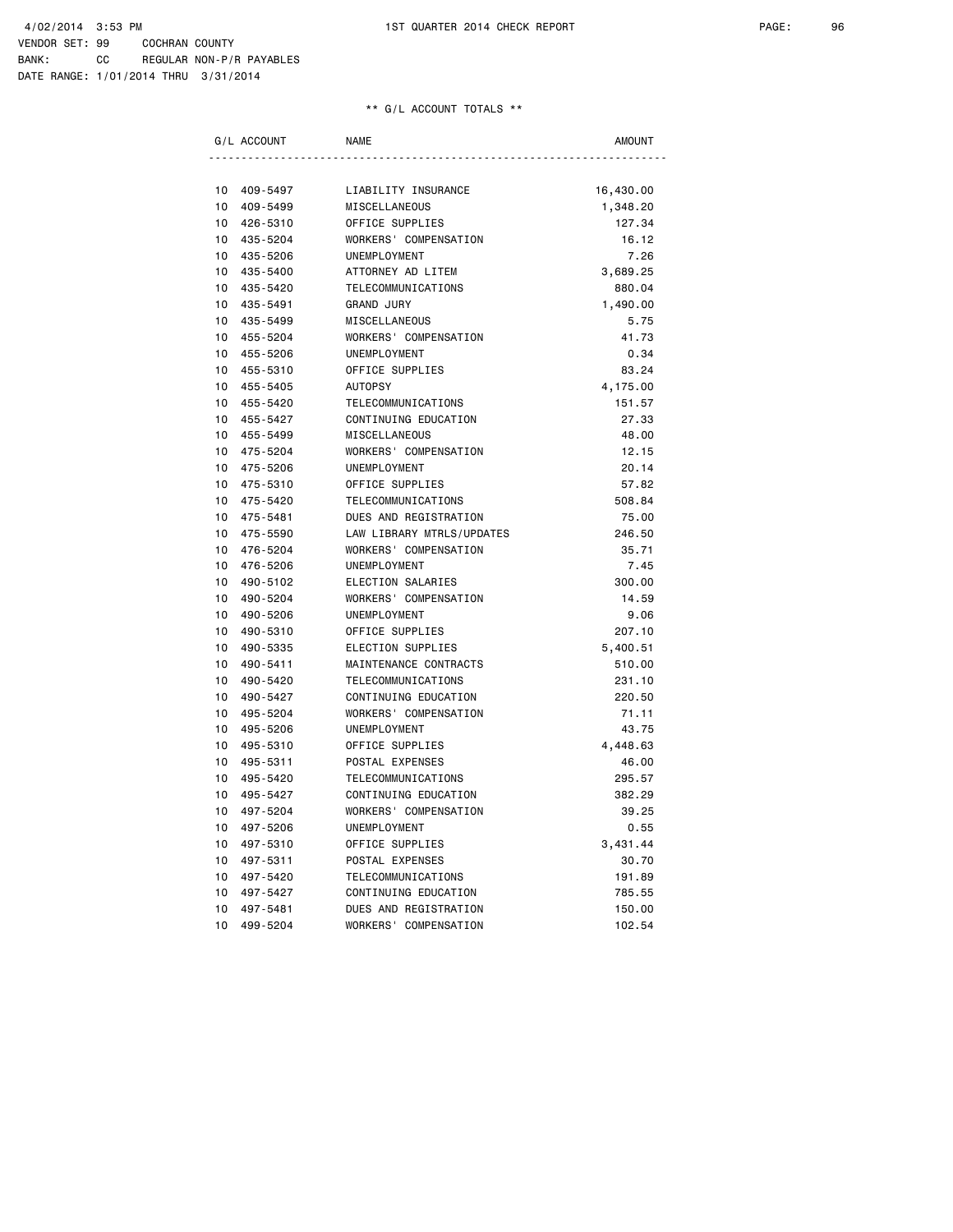| G/L ACCOUNT    | <b>NAME</b>                    | AMOUNT   |
|----------------|--------------------------------|----------|
|                |                                |          |
| 10<br>499-5206 | UNEMPLOYMENT                   | 40.23    |
| 10<br>499-5310 | OFFICE SUPPLIES                | 1,320.65 |
| 10<br>499-5408 | TAX ROLL                       | 624.00   |
| 10<br>499-5411 | MAINTENANCE CONTRACTS          | 6,123.00 |
| 10<br>499-5420 | TELECOMMUNICATIONS             | 979.67   |
| 10<br>499-5427 | CONTINUING EDUCATION           | 1,180.13 |
| 10<br>499-5480 | <b>BONDS &amp; NOTARY FEES</b> | 50.00    |
| 10<br>499-5481 | DUES AND REGISTRATION          | 125.00   |
| 10<br>510-5204 | WORKERS' COMPENSATION          | 180.80   |
| 10<br>510-5206 | UNEMPLOYMENT                   | 17.01    |
| 10<br>510-5332 | CUSTODIAL SUPPLIES             | 1,804.14 |
| 10<br>510-5411 | MAINTENANCE CONTRACTS          | 1,821.57 |
| 10<br>510-5440 | UTILITIES                      | 8,516.73 |
| 10<br>510-5451 | REPAIR                         | 8,924.00 |
| 10<br>512-5204 | WORKERS' COMPENSATION          | 282.86   |
| 10<br>512-5206 | UNEMPLOYMENT                   | 37.89    |
| 10<br>512-5310 | OFFICE SUPPLIES                | 272.98   |
| 10<br>512-5333 | FOOD-PRISONERS                 | 3,386.42 |
| 10<br>512-5391 | MEDICAL CARE-PRISONERS         | 7,091.52 |
| 10<br>512-5392 | MISCELLANEOUS SUPPLIES         | 1,796.49 |
| 10<br>512-5451 | REPAIR                         | 9,116.85 |
| 10<br>512-5499 | MISCELLANEOUS                  | 4,467.75 |
| 10<br>516-5204 | WORKERS' COMPENSATION          | 271.30   |
| 10<br>516-5206 | UNEMPLOYMENT                   | 21.01    |
| 10<br>516-5330 | FUEL & OIL                     | 135.63   |
| 10<br>516-5332 | CUSTODIAL SUPPLIES             | 76.57    |
| 10<br>516-5440 | UTILITIES                      | 145.96   |
| 10<br>516-5451 | REPAIR                         | 71.54    |
| 10<br>516-5454 | <b>TIRES</b>                   | 51.50    |
| 10<br>516-5471 | CARE OF WHFC CEMETERY          | 3,000.00 |
| 10<br>516-5486 | CONTRACT LABOR-OPEN CLOSE      | 900.00   |
| 10<br>550-5204 | WORKERS' COMPENSATION          | 127.16   |
| 10<br>550-5330 | FUEL & OIL                     | 249.78   |
| 10<br>550-5454 | <b>TIRES</b>                   | 13.00    |
| 10<br>560-5204 | WORKERS' COMPENSATION          | 1,656.13 |
| 10<br>560-5205 | UNIFORMS                       | 634.30   |
| 10<br>560-5206 | UNEMPLOYMENT                   | 237.76   |
| 10<br>560-5310 | OFFICE SUPPLIES                | 968.95   |
| 10<br>560-5311 | POSTAL EXPENSES                | 59.70    |
| 10<br>560-5330 | FUEL AND OIL                   | 7,627.17 |
| 10<br>560-5334 | OTHER SUPPLIES                 | 2,754.64 |
| 10<br>560-5411 | MAINTENANCE CONTRACTS          | 1,902.09 |
| 10<br>560-5420 | TELECOMMUNICATIONS             | 862.66   |
| 10<br>560-5427 | CONTINUING EDUCATION           | 61.89    |
| 10<br>560-5451 | MACHINERY-NON-OFFICE REPAIR    | 4,218.31 |
| 10<br>560-5452 | OFFICE EQUIPMENT REPAIR        | 180.00   |
|                |                                |          |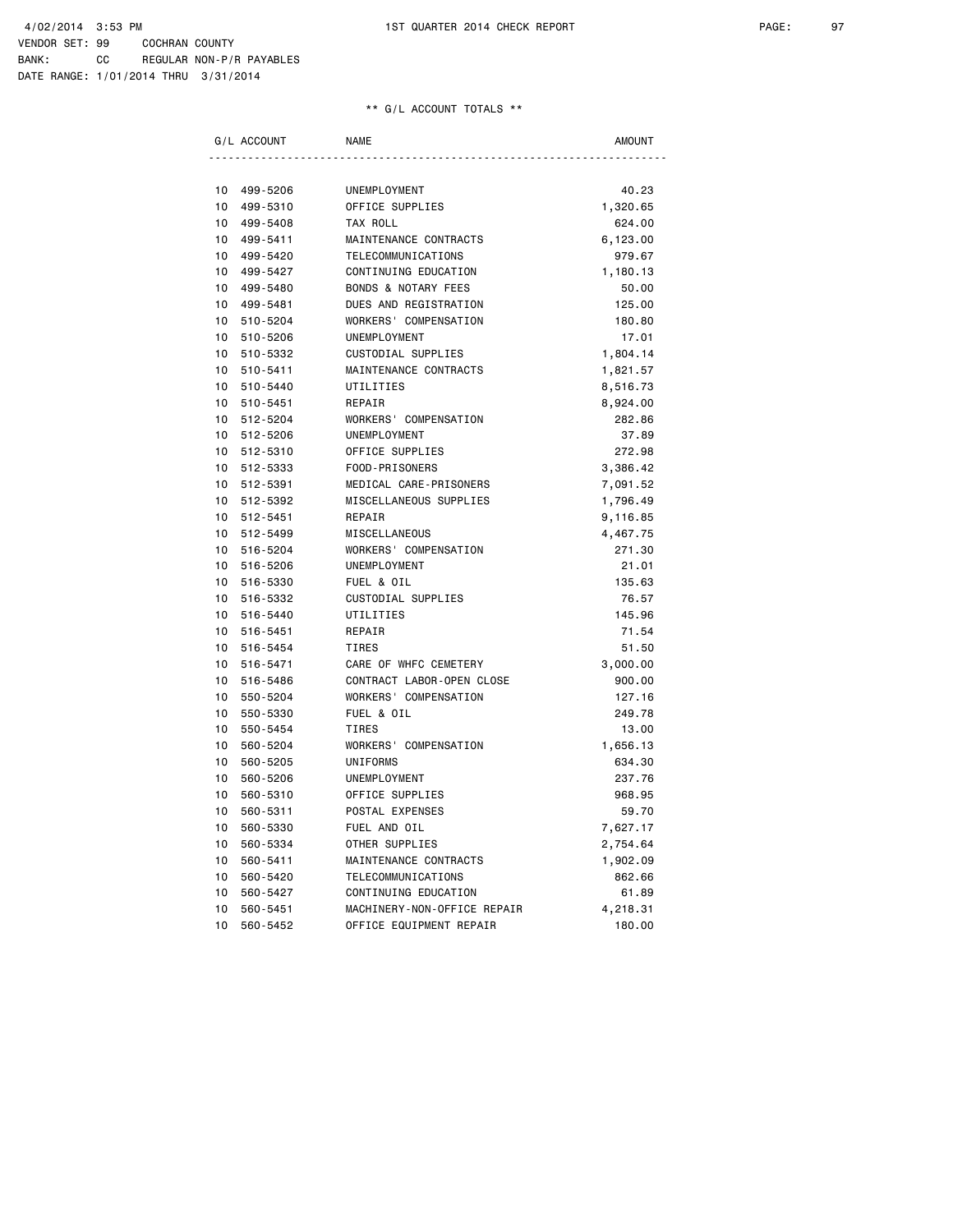|                 | G/L ACCOUNT | <b>NAME</b>                   | AMOUNT     |
|-----------------|-------------|-------------------------------|------------|
|                 |             |                               |            |
| 10              | 560-5454    | <b>TIRES</b>                  | 39.00      |
| 10              | 560-5481    | DUES AND REGISTRATION         | 79.00      |
| 10              | 560-5497    | OFFICERS' LIABILITY INSURANCE | 4,342.00   |
| $10-10$         | 560-5499    | MISCELLANEOUS                 | 387.91     |
| $10-10$         | 560-5571    | CAPITAL OUTLAY                | 47,305.00  |
|                 | 10 570-5420 | TELECOMMUNICATIONS            | 238.40     |
| 10              | 571-5204    | WORKERS' COMPENSATION         | 11.75      |
| 10 <sup>1</sup> | 571-5472    | LOCAL SUPPORT-JUV BOARD       | 23,250.00  |
| 10              | 580-5404    | MEDICAL-E.M.S. SUBSIDIES      | 25,000.00  |
| 10              | 580-5440    | UTILITIES [TOWER]             | 248.56     |
| 10              | 580-5499    | MISCELLANEOUS                 | 7,754.87   |
| 10              | 640-5440    | UTILITIES                     | 123.97     |
| 10              | 640-5499    | MISCELLANEOUS                 | 125,336.20 |
| 10              | 650-5204    | WORKERS' COMPENSATION         | 37.91      |
| 10              | 650-5206    | UNEMPLOYMENT                  | 20.39      |
| 10              | 650-5310    | OFFICE SUPPLIES               | 2,113.22   |
| 10              | 650-5311    | POSTAL EXPENSES               | 28.06      |
| 10              | 650-5332    | CUSTODIAL SUPPLIES            | 105.00     |
| 10              | 650-5411    | MAINTENANCE CONTRACTS         | 209.00     |
| 10              | 650-5420    | TELECOMMUNICATIONS            | 658.54     |
| 10              | 650-5427    | CONTINUING EDUCATION          | 260.00     |
| 10              | 650-5440    | UTILITIES                     | 1,464.07   |
| 10              | 650-5590    | <b>BOOKS</b>                  | 2,681.10   |
| 10              | 652-5204    | WORKERS' COMPENSATION         | 10.80      |
| 10              | 652-5311    | POSTAL EXPENSES               | 4.00       |
| 10              | 652-5420    | TELECOMMUNICATIONS            | 180.50     |
| 10              | 652-5440    | UTILITIES                     | 785.15     |
| 10              | 652-5499    | MISCELLANEOUS                 | 20.92      |
| 10              | 660-5204    | WORKERS' COMPENSATION         | 177.91     |
| 10              | 660-5206    | UNEMPLOYMENT                  | 19.63      |
| 10 <sup>1</sup> | 660-5330    | FUEL AND OIL                  | 495.31     |
| 10              | 660-5332    | CUSTODIAL SUPPLIES            | 171.79     |
| 10              | 660-5440    | UTILITIES & IRRIGATION        | 1,666.70   |
| 10              | 660-5451    | REPAIR                        | 9,464.04   |
| 10 <sup>1</sup> | 660-5454    | TIRES                         | 39.50      |
| 10              | 662-5204    | WORKERS' COMPENSATION         | 201.10     |
| 10              | 662-5206    | UNEMPLOYMENT                  | 20.95      |
| 10              | 662-5332    | CUSTODIAL SUPPLIES            | 445.20     |
| 10              | 662-5440    | UTILITIES                     | 5,516.98   |
| 10              | 662-5451    | REPAIR                        | 1,428.19   |
| 10              | 662-5571    | CAPITAL OUTLAY                | 489.11     |
| 10              | 663-5418    | SENIOR CITIZENS CONTRACT      | 18,750.00  |
| 10              | 665-5204    | WORKERS' COMPENSATION         | 31.24      |
| 10              | 665-5206    | UNEMPLOYMENT                  | 25.31      |
| 10              | 665-5310    | OFFICE SUPPLIES               | 40.00      |
| 10              | 665-5330    | FUEL AND OIL                  | 2,461.39   |
|                 |             |                               |            |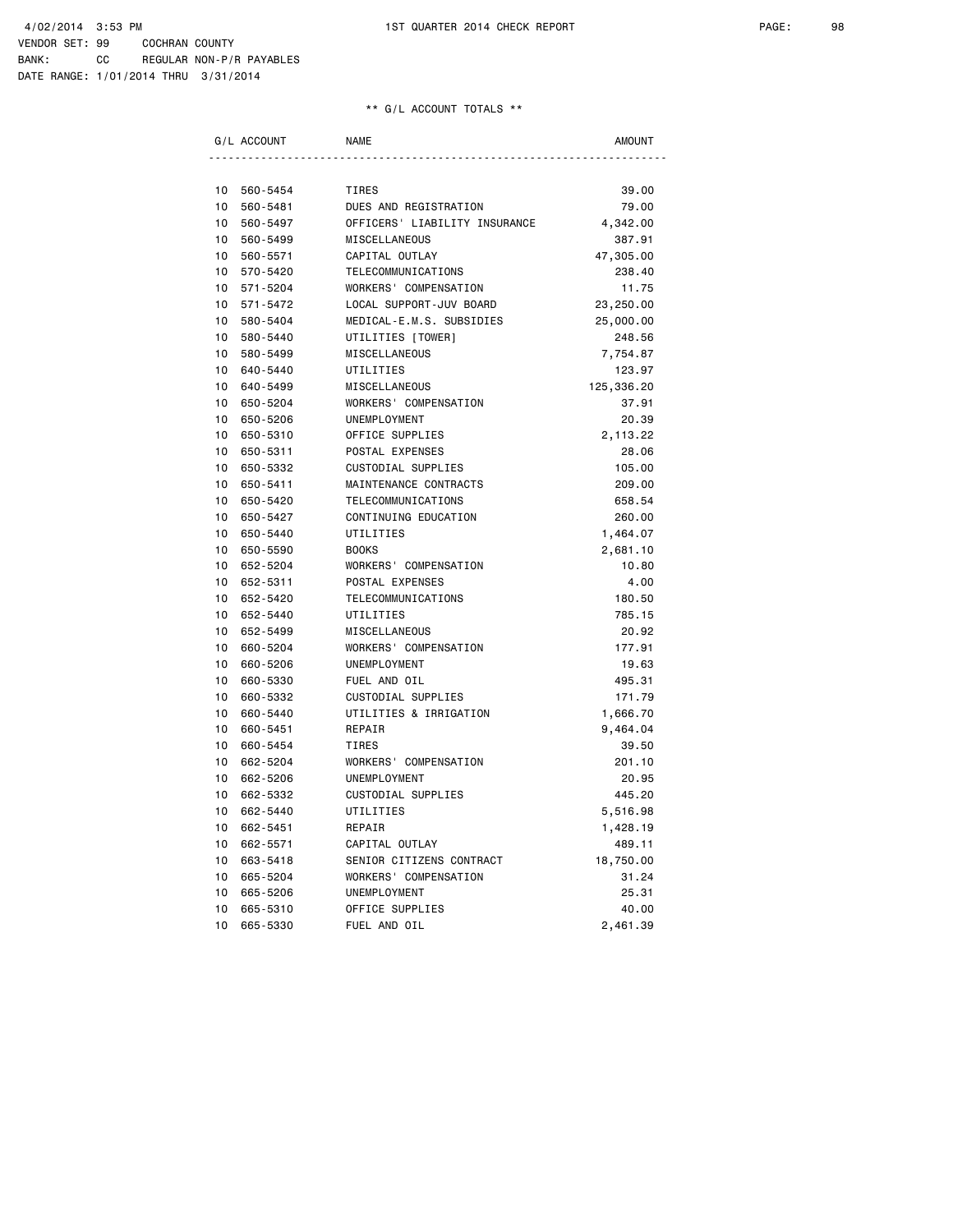| G/L ACCOUNT |             | <b>NAME</b>                    | AMOUNT     |
|-------------|-------------|--------------------------------|------------|
|             |             |                                |            |
|             | 10 665-5334 | OTHER SUPPLIES                 | 2,929.49   |
|             | 10 665-5420 | TELECOMMUNICATIONS             | 801.25     |
|             | 10 665-5427 | CO AGENT-TRAVEL-OUT OF COUNTY  | 5,486.24   |
|             | 10 665-5451 | REPAIRS                        | 116.89     |
|             | 10 665-5454 | TIRES                          | 25.00      |
|             | 10 665-5571 | CAPITAL OUTLAY                 | 24, 275.14 |
|             |             | *** FUND TOTAL ***             | 501,812.52 |
|             |             |                                |            |
|             | 15 610-5204 | WORKERS' COMPENSATION          | 170.41     |
|             | 15 610-5310 | OFFICE SUPPLIES                | 134.85     |
|             | 15 610-5420 | TELECOMMUNICATIONS             | 481.54     |
|             | 15 610-5427 | COMM-CONTINUING EDUCATION      | 100.00     |
|             | 15 610-5428 | CO. JUDGE-CONTINUING EDUCATION | 1,874.51   |
|             | 15 610-5430 | LEGAL NOTICES                  | 189.00     |
|             | 15 610-5481 | DUES AND REGISTRATION          | 1,590.00   |
|             | 15 610-5499 | MISCELLANEOUS                  | 250.00     |
|             | 15 621-5204 | WORKERS' COMPENSATION          | 604.42     |
|             | 15 621-5206 | UNEMPLOYMENT                   | 40.96      |
|             | 15 621-5330 | FUEL & OIL                     | 4,372.82   |
|             | 15 621-5356 | ROAD MATERIALS & SUPPLIES      | 397.80     |
|             | 15 621-5440 | UTILITIES                      | 2,789.42   |
|             | 15 621-5451 | REPAIRS                        | 1,549.01   |
|             | 15 621-5454 | TIRES                          | 985.80     |
|             | 15 622-5204 | WORKERS' COMPENSATION          | 621.50     |
|             | 15 622-5206 | UNEMPLOYMENT                   | 42.22      |
|             | 15 622-5330 | FUEL AND OIL                   | 4,527.97   |
|             | 15 622-5356 | ROAD MATERIALS & SUPPLIES      | 3,662.80   |
|             | 15 622-5440 | UTILITIES                      | 453.95     |
|             | 15 622-5451 | REPAIRS                        | 1,975.18   |
|             | 15 622-5454 | TIRES                          | 227.00     |
|             | 15 622-5571 | CAPITAL OUTLAY                 | 166,898.00 |
|             | 15 623-5204 | WORKERS' COMPENSATION          | 623.01     |
|             | 15 623-5206 | UNEMPLOYMENT                   | 42.22      |
|             | 15 623-5330 | FUEL AND OIL                   | 5,322.87   |
|             | 15 623-5356 | ROAD MATERIALS & SUPPLIES      | 2,236.35   |
|             | 15 623-5440 | UTILITIES                      | 869.36     |
|             | 15 623-5451 | REPAIRS                        | 4,703.47   |
|             | 15 623-5454 | TIRES                          | 343.98     |
| 15          | 623-5571    | CAPITAL OUTLAY                 | 117,460.00 |
| 15          | 624-5204    | WORKERS' COMPENSATION          | 618.37     |
|             | 15 624-5206 | UNEMPLOYMENT                   | 41.90      |
|             | 15 624-5330 | FUEL AND OIL                   | 4,909.85   |
|             | 15 624-5356 | ROAD MATERIALS & SUPPLIES      | 465.47     |
|             | 15 624-5420 | TELECOMMUNICATIONS             | 124.62     |
| 15          | 624-5440    | UTILITIES                      | 1,735.36   |
| 15          | 624-5451    | REPAIRS                        | 3,168.92   |
|             |             | *** FUND TOTAL ***             | 336,604.91 |
|             |             |                                |            |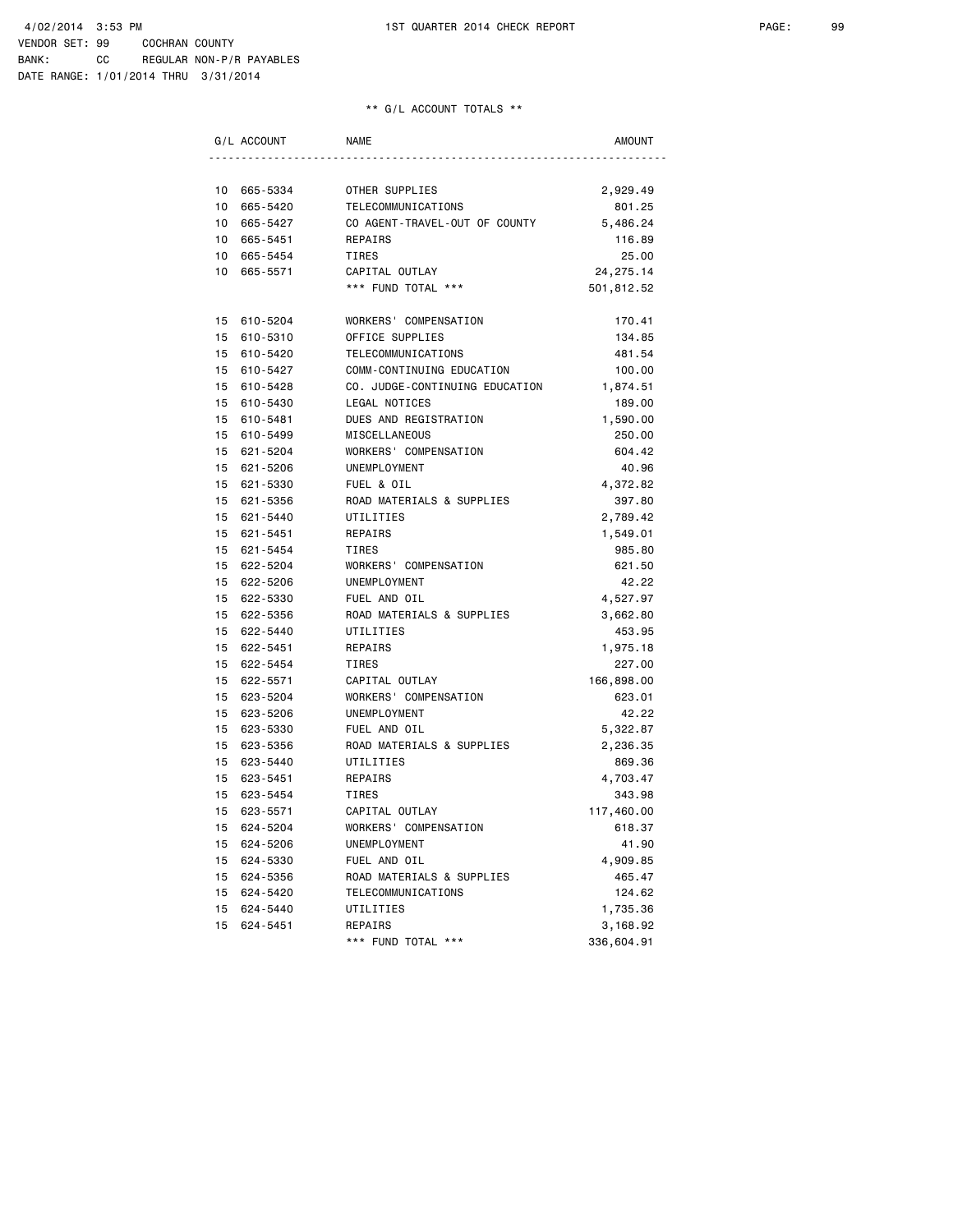|    | G/L ACCOUNT  | NAME                            | AMOUNT    |
|----|--------------|---------------------------------|-----------|
|    |              |                                 |           |
| 17 | 573-5206     | UNEMPLOYMENT INSURANCE          | 19.18     |
| 17 | 573-5330     | <b>FUEL</b>                     | 630.65    |
| 17 | 573-5413     | Detention Services              | 1,500.00  |
| 17 | 573-5413.003 | Grant C Placements              | 8,103.07  |
| 17 | 573-5420     | TELECOMMUNICATIONS              | 197.45    |
|    | 17 573-5427  | TRAVEL & TRAINING               | 505.63    |
| 17 | 573-5451     | REPAIR                          | 177.90    |
| 17 | 573-5464     | VEHICLE LEASE                   | 1,200.00  |
| 17 | 573-5499     | OPERATING EXPENSES              | 2,016.46  |
|    |              | *** FUND TOTAL ***              | 14,350.34 |
| 19 | 435-5409     | A.D.R. CONTRACT                 | 40.00     |
|    |              | *** FUND TOTAL ***              | 40.00     |
| 30 | 518-5204     | WORKERS COMPENSATION            | 76.25     |
| 30 | 518-5440     | UTILITIES                       | 269.73    |
|    |              | *** FUND TOTAL ***              | 345.98    |
| 31 | 652-5311     | POSTAL EXPENSES                 | 54.00     |
|    |              | *** FUND TOTAL ***              | 54.00     |
| 90 | 000-2342     | Arrest Fees - State Officers    | 40.29     |
| 90 | 000-2342.001 | Omni FTA                        | 120.00    |
| 90 | 000-2347     | Juvenile Probation Diversion    | 120.00    |
| 90 | 000-2352     | Gen Rev (Trn CD545.51) Child Se | 0.45      |
| 90 | 000-2355     | MVF CCP 102.002                 | 4.03      |
| 90 | 000-2357     | 50% Overweight Fine             | 1,096.50  |
| 90 | 000-2358.001 | State CCC Date 010104 Forward   | 2,834.70  |
| 90 | 000-2361     | 50% of Time Payment to State    | 165.05    |
| 90 | 000-2363.001 | Divorce & Family Gov't 133.151  | 45.00     |
| 90 | 000-2363.002 | Other Than Divorce/Family 10B   | 330.00    |
| 90 | 000-2363.003 | Indigent Defense Fee            | 166.02    |
| 90 | 000-2363.004 | Co Filing Fee Ind Lgl Serv.     | 115.00    |
| 90 | 000-2363.005 | ELE. FILING FEE DIS CLK         | 80.00     |
| 90 | 000-2363.006 | ELE FILING FEE COUNTY CLERK     | 100.00    |
| 90 | 000-2363.007 | ELE FILING FEE JP               | 30.00     |
| 90 | 000-2365     | 50% of Seat Belt (545.412&13)   | 187.50    |
| 90 | 000-2367     | STF-Sub 95% C(Trans CD542.40    | 1,232.02  |
| 90 | 000-2368     | BB Bond Fee (Gov CD 41.258)     | 225.00    |
| 90 | 000-2369     | EMS Trauma Sec49.02 SB1131      | 23.96     |
| 90 | 000-2372     | Birth Cert. Gov118.015          | 34.20     |
| 90 | 000-2373     | Marriage License Gov 118.011    | 240.00    |
| 90 | 000-2376     | Co. CrtCriminal Judicial Fund   | 200.00    |
| 90 | 000-2378     | JRF Jury Reimb Fee CCP102.0045  | 288.05    |
| 90 | 000-2379     | Judicial Support Fee/L133.105   | 842.27    |
| 90 | 000-2379.001 | Drug Court Fee CCP102.0178      | 16.37     |
|    |              |                                 |           |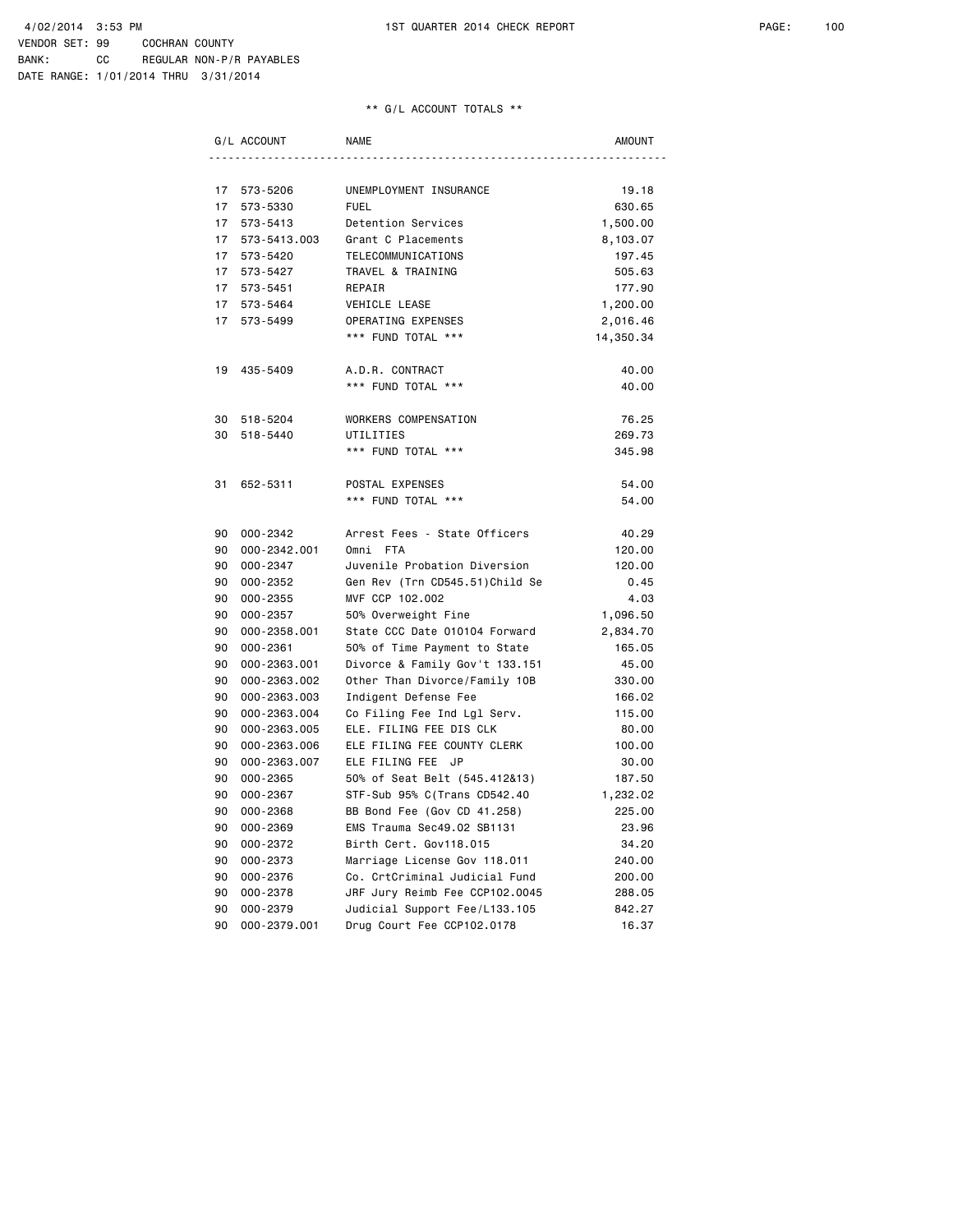|                         | G/L ACCOUNT           | <b>NAME</b>                                          | <b>AMOUNT</b>                |                          |                            |
|-------------------------|-----------------------|------------------------------------------------------|------------------------------|--------------------------|----------------------------|
|                         | 90 000-2379.002       | 7th Crt of Appeal Gov't22.2081<br>*** FUND TOTAL *** | 20.00<br>8,556.41            |                          |                            |
| VENDOR SET: 99 BANK: CC | NO.<br>TOTALS:<br>446 |                                                      | INVOICE AMOUNT<br>861,764.16 | <b>DISCOUNTS</b><br>0.00 | CHECK AMOUNT<br>861,764.16 |

| <b>BANK:</b><br>$\sim$<br>,,,, | $T$ $\cap$ TALS : | 446 | .764.<br>861 | o.oo<br>. n | 764.<br>4.16<br>861 |
|--------------------------------|-------------------|-----|--------------|-------------|---------------------|
|                                |                   |     |              |             |                     |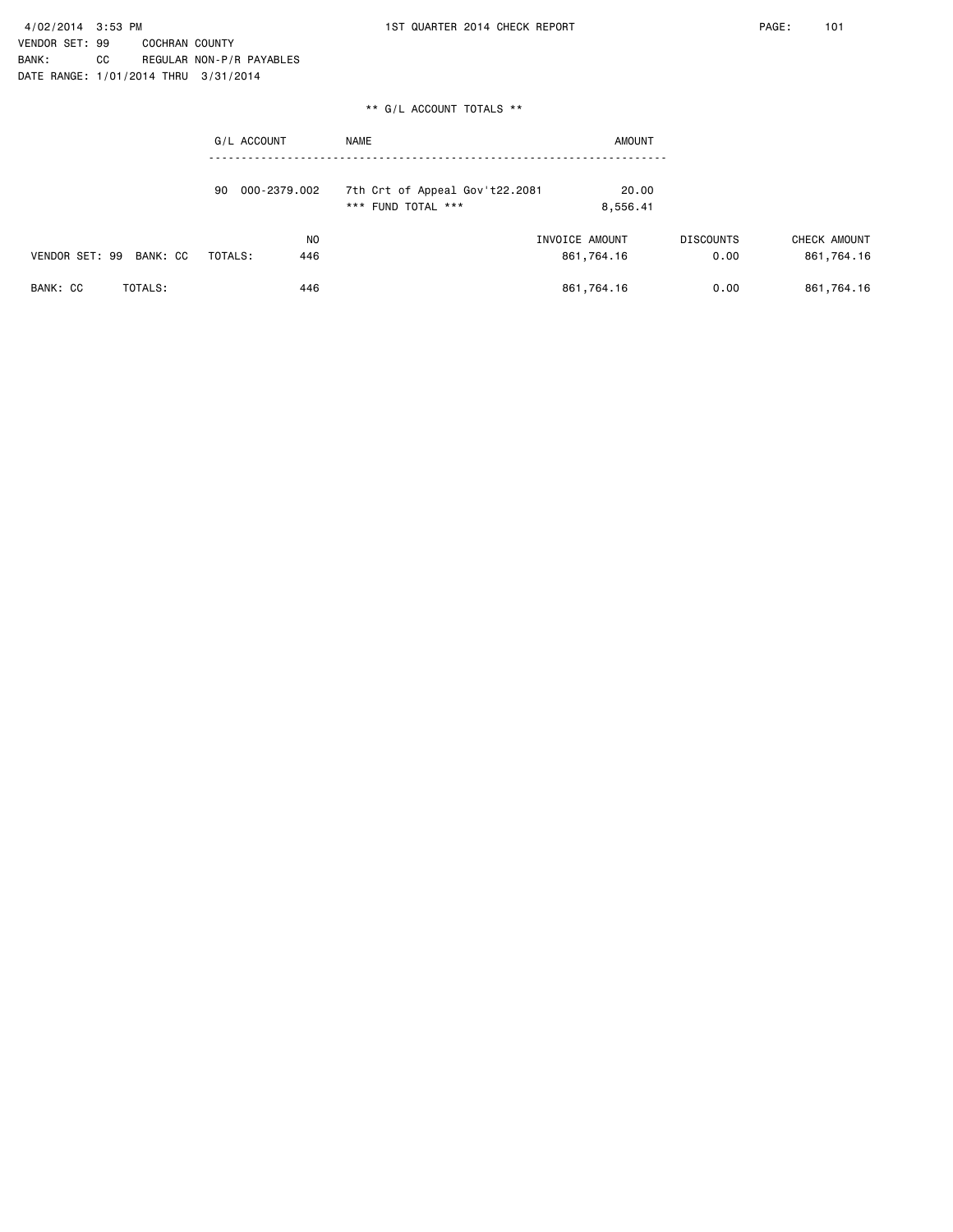|             |    |                   |                                |                      | <b>CHECK</b> |               |                 | <b>CHECK</b>   | <b>CHECK</b>  | <b>CHECK</b>  |
|-------------|----|-------------------|--------------------------------|----------------------|--------------|---------------|-----------------|----------------|---------------|---------------|
| VENDOR I.D. |    |                   | <b>NAME</b>                    | <b>STATUS</b>        | DATE         | <b>AMOUNT</b> | <b>DISCOUNT</b> | N <sub>O</sub> | <b>STATUS</b> | <b>AMOUNT</b> |
| A067        |    |                   | AMERICAN FAMILY LIFE ASSURANCE |                      |              |               |                 |                |               |               |
|             |    | I-08 201401270533 | MONTHLY PREMIUM                | R                    | 1/31/2014    |               |                 | 040648         |               |               |
|             | 10 | $000 - 2500.4$    | INSURANCE PAYABLE              | MONTHLY PREMIUM      |              | 606.91        |                 |                |               |               |
|             | 15 | $000 - 2500.4$    | INSURANCE PAYABLE              | MONTHLY PREMIUM      |              | 158.95        |                 |                |               |               |
|             | 30 | $000 - 2500.4$    | AFLAC                          | MONTHLY PREMIUM      |              | 5.03          |                 |                |               |               |
|             |    | I-08A201401270533 | MONTHLY PREMIUM                | R                    | 1/31/2014    |               |                 | 040648         |               |               |
|             | 10 | 000-2500.4        | INSURANCE PAYABLE              | MONTHLY PREMIUM      |              | 200.46        |                 |                |               | 971.35        |
| C091        |    |                   | COMPBENEFITS                   |                      |              |               |                 |                |               |               |
|             |    | I-17A201401270533 | VISION MONTHLY PREMIUM         | R                    | 1/31/2014    |               |                 | 040649         |               |               |
|             |    | 10 000-2500.4     | INSURANCE PAYABLE              | VISION MONTHLY PREMI |              | 49.52         |                 |                |               | 49.52         |
| C253        |    |                   | COCHRAN COUNTY MONEY MKT       |                      |              |               |                 |                |               |               |
|             |    | I-01 201401270533 | RETIREMENT CONTRIBUTIONS       | R                    | 1/31/2014    |               |                 | 040650         |               |               |
|             | 10 | $000 - 2500.3$    | <b>TCDRS PAYABLE</b>           | RETIREMENT CONTRIBUT |              | 8,533.65      |                 |                |               |               |
|             | 10 | 400-5203          | RETIREMENT                     | RETIREMENT CONTRIBUT |              | 1,027.69      |                 |                |               |               |
|             | 10 | 403-5203          | RETIREMENT                     | RETIREMENT CONTRIBUT |              | 920.34        |                 |                |               |               |
|             | 10 | 435-5203          | RETIREMENT                     | RETIREMENT CONTRIBUT |              | 211.15        |                 |                |               |               |
|             | 10 | 455-5203          | RETIREMENT                     | RETIREMENT CONTRIBUT |              | 544.65        |                 |                |               |               |
|             | 10 | 475-5203          | RETIREMENT                     | RETIREMENT CONTRIBUT |              | 1,290.18      |                 |                |               |               |
|             | 10 | 476-5203          | RETIREMENT                     | RETIREMENT CONTRIBUT |              | 215.16        |                 |                |               |               |
|             | 10 | 490-5203.001      | RETIREMENT                     | RETIREMENT CONTRIBUT |              | 133.09        |                 |                |               |               |
|             | 10 | 495-5203          | RETIREMENT                     | RETIREMENT CONTRIBUT |              | 903.37        |                 |                |               |               |
|             | 10 | 497-5203          | RETIREMENT                     | RETIREMENT CONTRIBUT |              | 487.39        |                 |                |               |               |
|             | 10 | 499-5203          | RETIREMENT                     | RETIREMENT CONTRIBUT |              | 1,309.53      |                 |                |               |               |
|             | 10 | 510-5203          | RETIREMENT                     | RETIREMENT CONTRIBUT |              | 351.00        |                 |                |               |               |
|             | 10 | 512-5203          | RETIREMENT                     | RETIREMENT CONTRIBUT |              | 789.08        |                 |                |               |               |
|             | 10 | 516-5203          | RETIREMENT                     | RETIREMENT CONTRIBUT |              | 437.52        |                 |                |               |               |
|             | 10 | 550-5203          | RETIREMENT                     | RETIREMENT CONTRIBUT |              | 328.17        |                 |                |               |               |
|             | 10 | 560-5203          | RETIREMENT                     | RETIREMENT CONTRIBUT |              | 5,341.67      |                 |                |               |               |
|             | 10 | 571-5203          | RETIREMENT                     | RETIREMENT CONTRIBUT |              | 5.20          |                 |                |               |               |
|             | 10 | 650-5203          | RETIREMENT                     | RETIREMENT CONTRIBUT |              | 455.20        |                 |                |               |               |
|             | 10 | 652-5203          | RETIREMENT                     | RETIREMENT CONTRIBUT |              | 20.97         |                 |                |               |               |
|             | 10 | 660-5203          | RETIREMENT                     | RETIREMENT CONTRIBUT |              | 289.89        |                 |                |               |               |
|             | 10 | 662-5203          | RETIREMENT                     | RETIREMENT CONTRIBUT |              | 390.40        |                 |                |               |               |
|             | 10 | 665-5203          | RETIREMENT                     | RETIREMENT CONTRIBUT |              | 396.60        |                 |                |               |               |
|             | 15 | $000 - 2500.3$    | <b>TCDRS PAYABLE</b>           | RETIREMENT CONTRIBUT |              | 3,030.47      |                 |                |               |               |
|             | 15 | 610-5203          | RETIREMENT                     | RETIREMENT CONTRIBUT |              | 2,144.31      |                 |                |               |               |
|             | 15 | 621-5203          | RETIREMENT                     | RETIREMENT CONTRIBUT |              | 856.91        |                 |                |               |               |
|             | 15 | 622-5203          | RETIREMENT                     | RETIREMENT CONTRIBUT |              | 885.49        |                 |                |               |               |
|             | 15 | 623-5203          | RETIREMENT                     | RETIREMENT CONTRIBUT |              | 876.41        |                 |                |               |               |
|             | 15 | 624-5203          | RETIREMENT                     | RETIREMENT CONTRIBUT |              | 864.86        |                 |                |               |               |
|             | 17 | $000 - 2500.3$    | <b>TCDRS PAYABLE</b>           | RETIREMENT CONTRIBUT |              | 213.14        |                 |                |               |               |
|             | 17 | 573-5203          | RETIREMENT                     | RETIREMENT CONTRIBUT |              | 395.82        |                 |                |               |               |
|             | 30 | $000 - 2500.3$    | <b>TCDRS</b>                   | RETIREMENT CONTRIBUT |              | 66.90         |                 |                |               |               |
|             | 30 | 518-5203          | RETIREMENT                     | RETIREMENT CONTRIBUT |              | 124.24        |                 |                |               | 33,840.45     |
|             |    |                   |                                |                      |              |               |                 |                |               |               |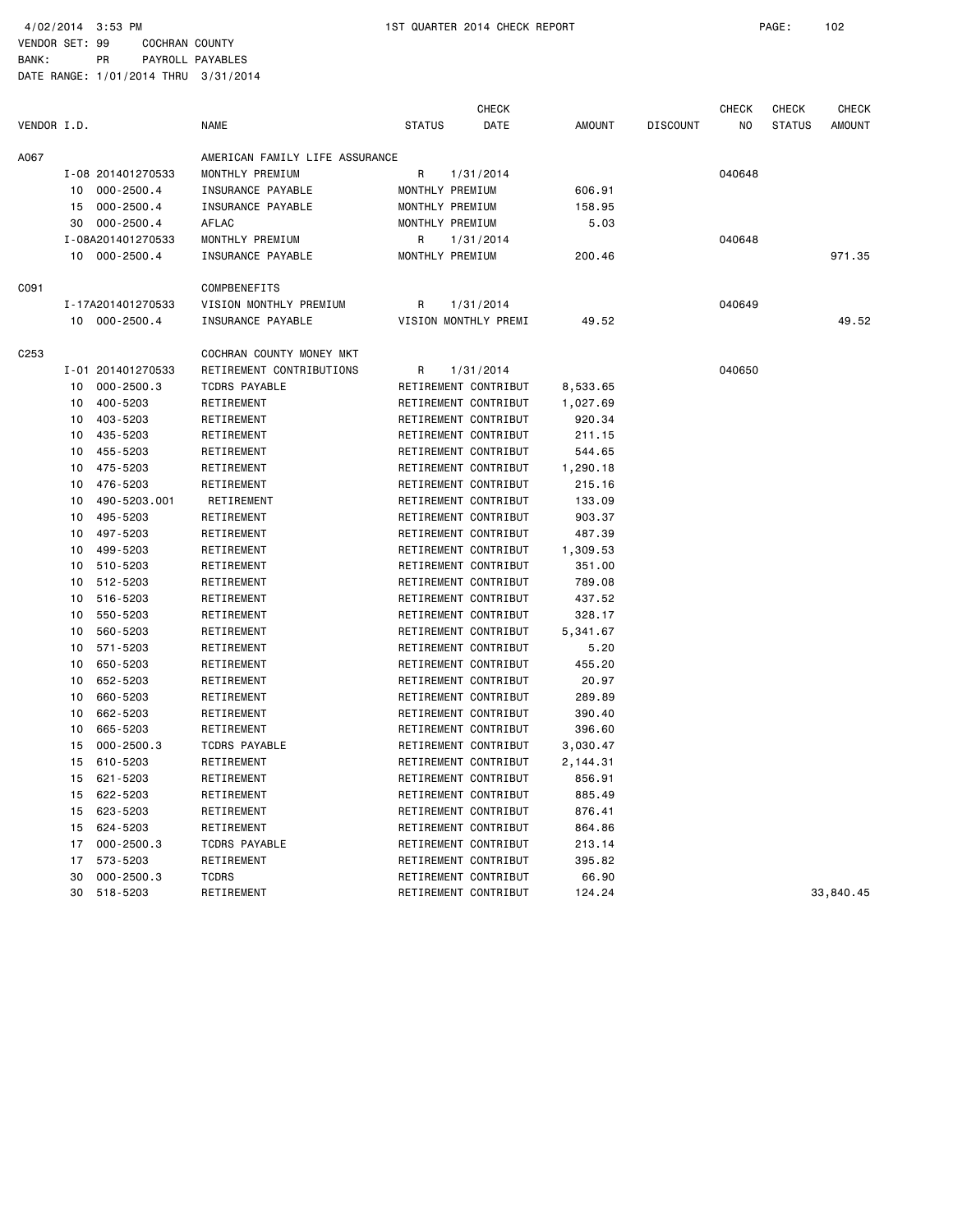|             |                      |                                |                      | <b>CHECK</b> |           |                 | <b>CHECK</b> | <b>CHECK</b>  | <b>CHECK</b>  |
|-------------|----------------------|--------------------------------|----------------------|--------------|-----------|-----------------|--------------|---------------|---------------|
| VENDOR I.D. |                      | NAME                           | <b>STATUS</b>        | DATE         | AMOUNT    | <b>DISCOUNT</b> | ΝO           | <b>STATUS</b> | <b>AMOUNT</b> |
| C300        |                      | COCHRAN COUNTY SCHOOLS FEDERAL |                      |              |           |                 |              |               |               |
|             | I-18A201401270533    | MONTHLY PREMUIM                | R<br>1/31/2014       |              |           |                 | 040651       |               |               |
|             | 10 000-2500.4        | INSURANCE PAYABLE              | MONTHLY PREMUIM      |              | 8,670.99  |                 |              |               |               |
|             | 15 000-2500.4        | INSURANCE PAYABLE              | MONTHLY PREMUIM      |              | 2,015.33  |                 |              |               |               |
|             | 000-2500.4<br>30     | AFLAC                          | MONTHLY PREMUIM      |              | 185.35    |                 |              |               | 10,871.67     |
|             |                      |                                |                      |              |           |                 |              |               |               |
| NO17        |                      | NATIONAL FARM LIFE             |                      |              |           |                 |              |               |               |
|             | I-05 201401270533    | NFL PREMIUM                    | 1/31/2014<br>R       |              |           |                 | 040652       |               |               |
|             | 10 000-2500.4        | INSURANCE PAYABLE              | NFL PREMIUM          |              | 243.13    |                 |              |               |               |
|             | 15 000-2500.4        | INSURANCE PAYABLE              | NFL PREMIUM          |              | 34.33     |                 |              |               |               |
|             | I-05A201401270533    | AFTER TAX PREM                 | 1/31/2014<br>R       |              |           |                 | 040652       |               |               |
|             | 10 000-2500.4        | INSURANCE PAYABLE              | AFTER TAX PREM       |              | 114.21    |                 |              |               |               |
|             | 15 000-2500.4        | INSURANCE PAYABLE              | AFTER TAX PREM       |              | 40.94     |                 |              |               | 432.61        |
| N060        |                      | NATIONWIDE RETIREMENT SOL      |                      |              |           |                 |              |               |               |
|             | I-04 201401270533    | DEFERRED COMP WITHHELD         | R<br>1/31/2014       |              |           |                 | 040653       |               |               |
|             | 10 000-2500.7        | PEBSCO DEF COMP PAYABLE        | DEFERRED COMP WITHHE |              | 2,226.00  |                 |              |               |               |
|             | 15 000-2500.7        | PEBSCO DEF COMP PAYABLE        | DEFERRED COMP WITHHE |              | 1,325.00  |                 |              |               | 3,551.00      |
|             |                      |                                |                      |              |           |                 |              |               |               |
| N081        |                      | NATIONAL FAMILY CARE LIFE INSU |                      |              |           |                 |              |               |               |
|             | I-21 201401270533    | NATIONAL FAMILY CARE           | R<br>1/31/2014       |              |           |                 | 040654       |               |               |
|             | 10 000-2500.4        | INSURANCE PAYABLE              | NATIONAL FAMILY CARE |              | 139.10    |                 |              |               | 139.10        |
| 0029        |                      | OFFICE OF THE ATTORNEY GE      |                      |              |           |                 |              |               |               |
|             | I-CVS201401270533    | CAUSE#13-10-4340               | R<br>1/31/2014       |              |           |                 | 040655       |               |               |
|             | 10 000-2500.8        | CHILD SUPPORT PAYABLE          | CAUSE#13-10-4340     |              | 900.00    |                 |              |               | 900.00        |
| P187        |                      | COCHRAN COUNTY PAYROLL TA      |                      |              |           |                 |              |               |               |
|             | I-T1 201401270533    | FEDERAL INCOME TAX W/H         | R<br>1/31/2014       |              |           |                 | 040656       |               |               |
|             | 10 000-2500.1        | WITHHOLDING TAX PAYABLE        | FEDERAL INCOME TAX W |              | 12,363.37 |                 |              |               |               |
|             | 000-2500.1<br>15     | WITHHOLDING TAX PAYABLE        | FEDERAL INCOME TAX W |              | 3,817.40  |                 |              |               |               |
|             | 000-2500.1<br>17     | WITHHOLDING TAX PAYABLE        | FEDERAL INCOME TAX W |              | 255.37    |                 |              |               |               |
|             | $000 - 2500.1$<br>30 | FEDERAL WITHOLDING             | FEDERAL INCOME TAX W |              | 115.48    |                 |              |               |               |
|             | I-T3 201401270533    | FICA TAX                       | 1/31/2014<br>R       |              |           |                 | 040656       |               |               |
|             | 000-2500.2<br>10     | FICA PAYABLE                   | FICA TAX             |              | 7,559.10  |                 |              |               |               |
|             | 10 400-5201          | SOCIAL SECURITY                | FICA TAX             |              | 490.13    |                 |              |               |               |
|             | 10 403-5201          | SOCIAL SECURITY                | FICA TAX             |              | 413.04    |                 |              |               |               |
|             | 10 435-5201          |                                |                      |              |           |                 |              |               |               |
|             |                      | SOCIAL SECURITY                | FICA TAX             |              | 100.71    |                 |              |               |               |
|             | 455-5201<br>10       | SOCIAL SECURITY                | FICA TAX             |              | 264.71    |                 |              |               |               |
|             | 10 475-5201          | SOCIAL SECURITY                | FICA TAX             |              | 615.31    |                 |              |               |               |
|             | 476-5201<br>10       | SOCIAL SECURITY                | FICA TAX             |              | 102.61    |                 |              |               |               |
|             | 490-5201.001<br>10   | SOCIAL SECURITY FICA           | FICA TAX             |              | 63.47     |                 |              |               |               |
|             | 495-5201<br>10       | SOCIAL SECURITY                | FICA TAX             |              | 430.84    |                 |              |               |               |
|             | 497-5201<br>10       | SOCIAL SECURITY                | FICA TAX             |              | 232.45    |                 |              |               |               |
|             | 499-5201<br>10       | SOCIAL SECURITY                | FICA TAX             |              | 617.78    |                 |              |               |               |
|             | 510-5201<br>10       | SOCIAL SECURITY                | FICA TAX             |              | 165.23    |                 |              |               |               |
|             | 512-5201<br>10       | SOCIAL SECURITY                | FICA TAX             |              | 361.02    |                 |              |               |               |
|             | 10 516-5201          | SOCIAL SECURITY                | FICA TAX             |              | 210.70    |                 |              |               |               |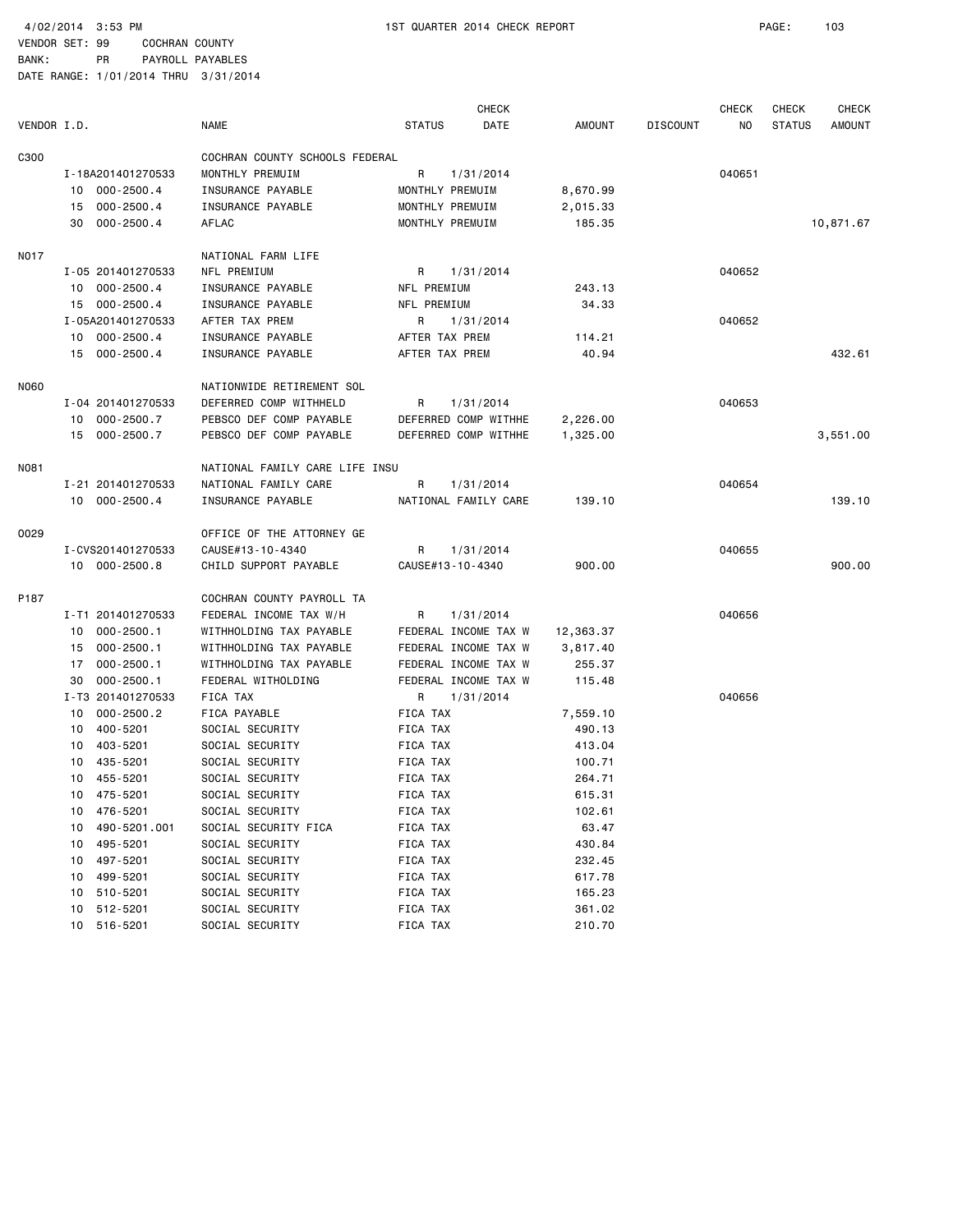4/02/2014 3:53 PM 1ST QUARTER 2014 CHECK REPORT PAGE: 104

VENDOR SET: 99 COCHRAN COUNTY BANK: PR PAYROLL PAYABLES

|             |                                                                                                                                                                                                                                        |                                                                                                                                                                                                                                                                                                                                                                                                                                                                                                                                                                             |                                                                                                                                                                                                                                                                                                                                                                                                                                                                                                                                                                                                                                                                                                                                                                                                                                             | <b>CHECK</b>                                                                                                                                                                                      |                                                                                                                                                                                                                                                                                                                                                                                                                                                                        |                                                                                                                                                                                                                                                                                                                                                                                                                           | <b>CHECK</b> | CHECK         | CHECK  |
|-------------|----------------------------------------------------------------------------------------------------------------------------------------------------------------------------------------------------------------------------------------|-----------------------------------------------------------------------------------------------------------------------------------------------------------------------------------------------------------------------------------------------------------------------------------------------------------------------------------------------------------------------------------------------------------------------------------------------------------------------------------------------------------------------------------------------------------------------------|---------------------------------------------------------------------------------------------------------------------------------------------------------------------------------------------------------------------------------------------------------------------------------------------------------------------------------------------------------------------------------------------------------------------------------------------------------------------------------------------------------------------------------------------------------------------------------------------------------------------------------------------------------------------------------------------------------------------------------------------------------------------------------------------------------------------------------------------|---------------------------------------------------------------------------------------------------------------------------------------------------------------------------------------------------|------------------------------------------------------------------------------------------------------------------------------------------------------------------------------------------------------------------------------------------------------------------------------------------------------------------------------------------------------------------------------------------------------------------------------------------------------------------------|---------------------------------------------------------------------------------------------------------------------------------------------------------------------------------------------------------------------------------------------------------------------------------------------------------------------------------------------------------------------------------------------------------------------------|--------------|---------------|--------|
| VENDOR I.D. |                                                                                                                                                                                                                                        | <b>NAME</b>                                                                                                                                                                                                                                                                                                                                                                                                                                                                                                                                                                 | <b>STATUS</b>                                                                                                                                                                                                                                                                                                                                                                                                                                                                                                                                                                                                                                                                                                                                                                                                                               | DATE                                                                                                                                                                                              | AMOUNT                                                                                                                                                                                                                                                                                                                                                                                                                                                                 | <b>DISCOUNT</b>                                                                                                                                                                                                                                                                                                                                                                                                           | NO           | <b>STATUS</b> | AMOUNT |
|             |                                                                                                                                                                                                                                        | COCHRAN COUNTY PAYROLLCONT                                                                                                                                                                                                                                                                                                                                                                                                                                                                                                                                                  |                                                                                                                                                                                                                                                                                                                                                                                                                                                                                                                                                                                                                                                                                                                                                                                                                                             |                                                                                                                                                                                                   |                                                                                                                                                                                                                                                                                                                                                                                                                                                                        |                                                                                                                                                                                                                                                                                                                                                                                                                           |              |               |        |
|             |                                                                                                                                                                                                                                        | FICA TAX                                                                                                                                                                                                                                                                                                                                                                                                                                                                                                                                                                    | R                                                                                                                                                                                                                                                                                                                                                                                                                                                                                                                                                                                                                                                                                                                                                                                                                                           |                                                                                                                                                                                                   |                                                                                                                                                                                                                                                                                                                                                                                                                                                                        |                                                                                                                                                                                                                                                                                                                                                                                                                           | 040656       |               |        |
| 10          | 550-5201                                                                                                                                                                                                                               |                                                                                                                                                                                                                                                                                                                                                                                                                                                                                                                                                                             | FICA TAX                                                                                                                                                                                                                                                                                                                                                                                                                                                                                                                                                                                                                                                                                                                                                                                                                                    |                                                                                                                                                                                                   | 156.51                                                                                                                                                                                                                                                                                                                                                                                                                                                                 |                                                                                                                                                                                                                                                                                                                                                                                                                           |              |               |        |
|             |                                                                                                                                                                                                                                        | SOCIAL SECURITY                                                                                                                                                                                                                                                                                                                                                                                                                                                                                                                                                             | FICA TAX                                                                                                                                                                                                                                                                                                                                                                                                                                                                                                                                                                                                                                                                                                                                                                                                                                    |                                                                                                                                                                                                   |                                                                                                                                                                                                                                                                                                                                                                                                                                                                        |                                                                                                                                                                                                                                                                                                                                                                                                                           |              |               |        |
| 10          | 571-5201                                                                                                                                                                                                                               |                                                                                                                                                                                                                                                                                                                                                                                                                                                                                                                                                                             |                                                                                                                                                                                                                                                                                                                                                                                                                                                                                                                                                                                                                                                                                                                                                                                                                                             |                                                                                                                                                                                                   |                                                                                                                                                                                                                                                                                                                                                                                                                                                                        |                                                                                                                                                                                                                                                                                                                                                                                                                           |              |               |        |
|             |                                                                                                                                                                                                                                        |                                                                                                                                                                                                                                                                                                                                                                                                                                                                                                                                                                             |                                                                                                                                                                                                                                                                                                                                                                                                                                                                                                                                                                                                                                                                                                                                                                                                                                             |                                                                                                                                                                                                   |                                                                                                                                                                                                                                                                                                                                                                                                                                                                        |                                                                                                                                                                                                                                                                                                                                                                                                                           |              |               |        |
|             |                                                                                                                                                                                                                                        |                                                                                                                                                                                                                                                                                                                                                                                                                                                                                                                                                                             |                                                                                                                                                                                                                                                                                                                                                                                                                                                                                                                                                                                                                                                                                                                                                                                                                                             |                                                                                                                                                                                                   |                                                                                                                                                                                                                                                                                                                                                                                                                                                                        |                                                                                                                                                                                                                                                                                                                                                                                                                           |              |               |        |
|             | 660-5201                                                                                                                                                                                                                               |                                                                                                                                                                                                                                                                                                                                                                                                                                                                                                                                                                             |                                                                                                                                                                                                                                                                                                                                                                                                                                                                                                                                                                                                                                                                                                                                                                                                                                             |                                                                                                                                                                                                   |                                                                                                                                                                                                                                                                                                                                                                                                                                                                        |                                                                                                                                                                                                                                                                                                                                                                                                                           |              |               |        |
|             |                                                                                                                                                                                                                                        |                                                                                                                                                                                                                                                                                                                                                                                                                                                                                                                                                                             |                                                                                                                                                                                                                                                                                                                                                                                                                                                                                                                                                                                                                                                                                                                                                                                                                                             |                                                                                                                                                                                                   |                                                                                                                                                                                                                                                                                                                                                                                                                                                                        |                                                                                                                                                                                                                                                                                                                                                                                                                           |              |               |        |
|             |                                                                                                                                                                                                                                        | SOCIAL SECURITY                                                                                                                                                                                                                                                                                                                                                                                                                                                                                                                                                             |                                                                                                                                                                                                                                                                                                                                                                                                                                                                                                                                                                                                                                                                                                                                                                                                                                             |                                                                                                                                                                                                   |                                                                                                                                                                                                                                                                                                                                                                                                                                                                        |                                                                                                                                                                                                                                                                                                                                                                                                                           |              |               |        |
|             |                                                                                                                                                                                                                                        |                                                                                                                                                                                                                                                                                                                                                                                                                                                                                                                                                                             |                                                                                                                                                                                                                                                                                                                                                                                                                                                                                                                                                                                                                                                                                                                                                                                                                                             |                                                                                                                                                                                                   |                                                                                                                                                                                                                                                                                                                                                                                                                                                                        |                                                                                                                                                                                                                                                                                                                                                                                                                           |              |               |        |
|             |                                                                                                                                                                                                                                        |                                                                                                                                                                                                                                                                                                                                                                                                                                                                                                                                                                             |                                                                                                                                                                                                                                                                                                                                                                                                                                                                                                                                                                                                                                                                                                                                                                                                                                             |                                                                                                                                                                                                   |                                                                                                                                                                                                                                                                                                                                                                                                                                                                        |                                                                                                                                                                                                                                                                                                                                                                                                                           |              |               |        |
|             |                                                                                                                                                                                                                                        |                                                                                                                                                                                                                                                                                                                                                                                                                                                                                                                                                                             |                                                                                                                                                                                                                                                                                                                                                                                                                                                                                                                                                                                                                                                                                                                                                                                                                                             |                                                                                                                                                                                                   |                                                                                                                                                                                                                                                                                                                                                                                                                                                                        |                                                                                                                                                                                                                                                                                                                                                                                                                           |              |               |        |
|             |                                                                                                                                                                                                                                        |                                                                                                                                                                                                                                                                                                                                                                                                                                                                                                                                                                             |                                                                                                                                                                                                                                                                                                                                                                                                                                                                                                                                                                                                                                                                                                                                                                                                                                             |                                                                                                                                                                                                   |                                                                                                                                                                                                                                                                                                                                                                                                                                                                        |                                                                                                                                                                                                                                                                                                                                                                                                                           |              |               |        |
|             |                                                                                                                                                                                                                                        |                                                                                                                                                                                                                                                                                                                                                                                                                                                                                                                                                                             |                                                                                                                                                                                                                                                                                                                                                                                                                                                                                                                                                                                                                                                                                                                                                                                                                                             |                                                                                                                                                                                                   |                                                                                                                                                                                                                                                                                                                                                                                                                                                                        |                                                                                                                                                                                                                                                                                                                                                                                                                           |              |               |        |
|             |                                                                                                                                                                                                                                        |                                                                                                                                                                                                                                                                                                                                                                                                                                                                                                                                                                             |                                                                                                                                                                                                                                                                                                                                                                                                                                                                                                                                                                                                                                                                                                                                                                                                                                             |                                                                                                                                                                                                   |                                                                                                                                                                                                                                                                                                                                                                                                                                                                        |                                                                                                                                                                                                                                                                                                                                                                                                                           |              |               |        |
|             |                                                                                                                                                                                                                                        |                                                                                                                                                                                                                                                                                                                                                                                                                                                                                                                                                                             |                                                                                                                                                                                                                                                                                                                                                                                                                                                                                                                                                                                                                                                                                                                                                                                                                                             |                                                                                                                                                                                                   |                                                                                                                                                                                                                                                                                                                                                                                                                                                                        |                                                                                                                                                                                                                                                                                                                                                                                                                           |              |               |        |
|             |                                                                                                                                                                                                                                        |                                                                                                                                                                                                                                                                                                                                                                                                                                                                                                                                                                             |                                                                                                                                                                                                                                                                                                                                                                                                                                                                                                                                                                                                                                                                                                                                                                                                                                             |                                                                                                                                                                                                   |                                                                                                                                                                                                                                                                                                                                                                                                                                                                        |                                                                                                                                                                                                                                                                                                                                                                                                                           |              |               |        |
|             |                                                                                                                                                                                                                                        |                                                                                                                                                                                                                                                                                                                                                                                                                                                                                                                                                                             |                                                                                                                                                                                                                                                                                                                                                                                                                                                                                                                                                                                                                                                                                                                                                                                                                                             |                                                                                                                                                                                                   |                                                                                                                                                                                                                                                                                                                                                                                                                                                                        |                                                                                                                                                                                                                                                                                                                                                                                                                           |              |               |        |
|             |                                                                                                                                                                                                                                        |                                                                                                                                                                                                                                                                                                                                                                                                                                                                                                                                                                             |                                                                                                                                                                                                                                                                                                                                                                                                                                                                                                                                                                                                                                                                                                                                                                                                                                             |                                                                                                                                                                                                   |                                                                                                                                                                                                                                                                                                                                                                                                                                                                        |                                                                                                                                                                                                                                                                                                                                                                                                                           |              |               |        |
|             |                                                                                                                                                                                                                                        |                                                                                                                                                                                                                                                                                                                                                                                                                                                                                                                                                                             |                                                                                                                                                                                                                                                                                                                                                                                                                                                                                                                                                                                                                                                                                                                                                                                                                                             |                                                                                                                                                                                                   |                                                                                                                                                                                                                                                                                                                                                                                                                                                                        |                                                                                                                                                                                                                                                                                                                                                                                                                           |              |               |        |
|             |                                                                                                                                                                                                                                        |                                                                                                                                                                                                                                                                                                                                                                                                                                                                                                                                                                             |                                                                                                                                                                                                                                                                                                                                                                                                                                                                                                                                                                                                                                                                                                                                                                                                                                             |                                                                                                                                                                                                   |                                                                                                                                                                                                                                                                                                                                                                                                                                                                        |                                                                                                                                                                                                                                                                                                                                                                                                                           |              |               |        |
|             |                                                                                                                                                                                                                                        |                                                                                                                                                                                                                                                                                                                                                                                                                                                                                                                                                                             |                                                                                                                                                                                                                                                                                                                                                                                                                                                                                                                                                                                                                                                                                                                                                                                                                                             |                                                                                                                                                                                                   |                                                                                                                                                                                                                                                                                                                                                                                                                                                                        |                                                                                                                                                                                                                                                                                                                                                                                                                           |              |               |        |
|             |                                                                                                                                                                                                                                        |                                                                                                                                                                                                                                                                                                                                                                                                                                                                                                                                                                             |                                                                                                                                                                                                                                                                                                                                                                                                                                                                                                                                                                                                                                                                                                                                                                                                                                             |                                                                                                                                                                                                   |                                                                                                                                                                                                                                                                                                                                                                                                                                                                        |                                                                                                                                                                                                                                                                                                                                                                                                                           |              |               |        |
|             |                                                                                                                                                                                                                                        |                                                                                                                                                                                                                                                                                                                                                                                                                                                                                                                                                                             |                                                                                                                                                                                                                                                                                                                                                                                                                                                                                                                                                                                                                                                                                                                                                                                                                                             |                                                                                                                                                                                                   |                                                                                                                                                                                                                                                                                                                                                                                                                                                                        |                                                                                                                                                                                                                                                                                                                                                                                                                           |              |               |        |
|             |                                                                                                                                                                                                                                        |                                                                                                                                                                                                                                                                                                                                                                                                                                                                                                                                                                             |                                                                                                                                                                                                                                                                                                                                                                                                                                                                                                                                                                                                                                                                                                                                                                                                                                             |                                                                                                                                                                                                   |                                                                                                                                                                                                                                                                                                                                                                                                                                                                        |                                                                                                                                                                                                                                                                                                                                                                                                                           |              |               |        |
|             |                                                                                                                                                                                                                                        |                                                                                                                                                                                                                                                                                                                                                                                                                                                                                                                                                                             |                                                                                                                                                                                                                                                                                                                                                                                                                                                                                                                                                                                                                                                                                                                                                                                                                                             |                                                                                                                                                                                                   |                                                                                                                                                                                                                                                                                                                                                                                                                                                                        |                                                                                                                                                                                                                                                                                                                                                                                                                           |              |               |        |
|             |                                                                                                                                                                                                                                        |                                                                                                                                                                                                                                                                                                                                                                                                                                                                                                                                                                             |                                                                                                                                                                                                                                                                                                                                                                                                                                                                                                                                                                                                                                                                                                                                                                                                                                             |                                                                                                                                                                                                   |                                                                                                                                                                                                                                                                                                                                                                                                                                                                        |                                                                                                                                                                                                                                                                                                                                                                                                                           |              |               |        |
|             |                                                                                                                                                                                                                                        |                                                                                                                                                                                                                                                                                                                                                                                                                                                                                                                                                                             |                                                                                                                                                                                                                                                                                                                                                                                                                                                                                                                                                                                                                                                                                                                                                                                                                                             |                                                                                                                                                                                                   |                                                                                                                                                                                                                                                                                                                                                                                                                                                                        |                                                                                                                                                                                                                                                                                                                                                                                                                           |              |               |        |
|             |                                                                                                                                                                                                                                        |                                                                                                                                                                                                                                                                                                                                                                                                                                                                                                                                                                             |                                                                                                                                                                                                                                                                                                                                                                                                                                                                                                                                                                                                                                                                                                                                                                                                                                             |                                                                                                                                                                                                   |                                                                                                                                                                                                                                                                                                                                                                                                                                                                        |                                                                                                                                                                                                                                                                                                                                                                                                                           |              |               |        |
|             |                                                                                                                                                                                                                                        |                                                                                                                                                                                                                                                                                                                                                                                                                                                                                                                                                                             |                                                                                                                                                                                                                                                                                                                                                                                                                                                                                                                                                                                                                                                                                                                                                                                                                                             |                                                                                                                                                                                                   |                                                                                                                                                                                                                                                                                                                                                                                                                                                                        |                                                                                                                                                                                                                                                                                                                                                                                                                           |              |               |        |
|             |                                                                                                                                                                                                                                        |                                                                                                                                                                                                                                                                                                                                                                                                                                                                                                                                                                             |                                                                                                                                                                                                                                                                                                                                                                                                                                                                                                                                                                                                                                                                                                                                                                                                                                             |                                                                                                                                                                                                   |                                                                                                                                                                                                                                                                                                                                                                                                                                                                        |                                                                                                                                                                                                                                                                                                                                                                                                                           |              |               |        |
|             |                                                                                                                                                                                                                                        |                                                                                                                                                                                                                                                                                                                                                                                                                                                                                                                                                                             |                                                                                                                                                                                                                                                                                                                                                                                                                                                                                                                                                                                                                                                                                                                                                                                                                                             |                                                                                                                                                                                                   |                                                                                                                                                                                                                                                                                                                                                                                                                                                                        |                                                                                                                                                                                                                                                                                                                                                                                                                           |              |               |        |
|             |                                                                                                                                                                                                                                        |                                                                                                                                                                                                                                                                                                                                                                                                                                                                                                                                                                             |                                                                                                                                                                                                                                                                                                                                                                                                                                                                                                                                                                                                                                                                                                                                                                                                                                             |                                                                                                                                                                                                   |                                                                                                                                                                                                                                                                                                                                                                                                                                                                        |                                                                                                                                                                                                                                                                                                                                                                                                                           |              |               |        |
|             |                                                                                                                                                                                                                                        |                                                                                                                                                                                                                                                                                                                                                                                                                                                                                                                                                                             |                                                                                                                                                                                                                                                                                                                                                                                                                                                                                                                                                                                                                                                                                                                                                                                                                                             |                                                                                                                                                                                                   |                                                                                                                                                                                                                                                                                                                                                                                                                                                                        |                                                                                                                                                                                                                                                                                                                                                                                                                           |              |               |        |
|             |                                                                                                                                                                                                                                        |                                                                                                                                                                                                                                                                                                                                                                                                                                                                                                                                                                             |                                                                                                                                                                                                                                                                                                                                                                                                                                                                                                                                                                                                                                                                                                                                                                                                                                             |                                                                                                                                                                                                   |                                                                                                                                                                                                                                                                                                                                                                                                                                                                        |                                                                                                                                                                                                                                                                                                                                                                                                                           |              |               |        |
|             |                                                                                                                                                                                                                                        |                                                                                                                                                                                                                                                                                                                                                                                                                                                                                                                                                                             |                                                                                                                                                                                                                                                                                                                                                                                                                                                                                                                                                                                                                                                                                                                                                                                                                                             |                                                                                                                                                                                                   |                                                                                                                                                                                                                                                                                                                                                                                                                                                                        |                                                                                                                                                                                                                                                                                                                                                                                                                           |              |               |        |
|             |                                                                                                                                                                                                                                        |                                                                                                                                                                                                                                                                                                                                                                                                                                                                                                                                                                             |                                                                                                                                                                                                                                                                                                                                                                                                                                                                                                                                                                                                                                                                                                                                                                                                                                             |                                                                                                                                                                                                   |                                                                                                                                                                                                                                                                                                                                                                                                                                                                        |                                                                                                                                                                                                                                                                                                                                                                                                                           |              |               |        |
|             | 650-5201                                                                                                                                                                                                                               |                                                                                                                                                                                                                                                                                                                                                                                                                                                                                                                                                                             |                                                                                                                                                                                                                                                                                                                                                                                                                                                                                                                                                                                                                                                                                                                                                                                                                                             |                                                                                                                                                                                                   |                                                                                                                                                                                                                                                                                                                                                                                                                                                                        |                                                                                                                                                                                                                                                                                                                                                                                                                           |              |               |        |
|             |                                                                                                                                                                                                                                        |                                                                                                                                                                                                                                                                                                                                                                                                                                                                                                                                                                             |                                                                                                                                                                                                                                                                                                                                                                                                                                                                                                                                                                                                                                                                                                                                                                                                                                             |                                                                                                                                                                                                   |                                                                                                                                                                                                                                                                                                                                                                                                                                                                        |                                                                                                                                                                                                                                                                                                                                                                                                                           |              |               |        |
|             |                                                                                                                                                                                                                                        |                                                                                                                                                                                                                                                                                                                                                                                                                                                                                                                                                                             |                                                                                                                                                                                                                                                                                                                                                                                                                                                                                                                                                                                                                                                                                                                                                                                                                                             |                                                                                                                                                                                                   |                                                                                                                                                                                                                                                                                                                                                                                                                                                                        |                                                                                                                                                                                                                                                                                                                                                                                                                           |              |               |        |
|             |                                                                                                                                                                                                                                        |                                                                                                                                                                                                                                                                                                                                                                                                                                                                                                                                                                             |                                                                                                                                                                                                                                                                                                                                                                                                                                                                                                                                                                                                                                                                                                                                                                                                                                             |                                                                                                                                                                                                   |                                                                                                                                                                                                                                                                                                                                                                                                                                                                        |                                                                                                                                                                                                                                                                                                                                                                                                                           |              |               |        |
|             |                                                                                                                                                                                                                                        |                                                                                                                                                                                                                                                                                                                                                                                                                                                                                                                                                                             |                                                                                                                                                                                                                                                                                                                                                                                                                                                                                                                                                                                                                                                                                                                                                                                                                                             |                                                                                                                                                                                                   |                                                                                                                                                                                                                                                                                                                                                                                                                                                                        |                                                                                                                                                                                                                                                                                                                                                                                                                           |              |               |        |
|             |                                                                                                                                                                                                                                        |                                                                                                                                                                                                                                                                                                                                                                                                                                                                                                                                                                             |                                                                                                                                                                                                                                                                                                                                                                                                                                                                                                                                                                                                                                                                                                                                                                                                                                             |                                                                                                                                                                                                   |                                                                                                                                                                                                                                                                                                                                                                                                                                                                        |                                                                                                                                                                                                                                                                                                                                                                                                                           |              |               |        |
| 15          | 610-5201                                                                                                                                                                                                                               |                                                                                                                                                                                                                                                                                                                                                                                                                                                                                                                                                                             |                                                                                                                                                                                                                                                                                                                                                                                                                                                                                                                                                                                                                                                                                                                                                                                                                                             |                                                                                                                                                                                                   |                                                                                                                                                                                                                                                                                                                                                                                                                                                                        |                                                                                                                                                                                                                                                                                                                                                                                                                           |              |               |        |
|             |                                                                                                                                                                                                                                        |                                                                                                                                                                                                                                                                                                                                                                                                                                                                                                                                                                             |                                                                                                                                                                                                                                                                                                                                                                                                                                                                                                                                                                                                                                                                                                                                                                                                                                             |                                                                                                                                                                                                   | 95.58                                                                                                                                                                                                                                                                                                                                                                                                                                                                  |                                                                                                                                                                                                                                                                                                                                                                                                                           |              |               |        |
| 15          |                                                                                                                                                                                                                                        |                                                                                                                                                                                                                                                                                                                                                                                                                                                                                                                                                                             |                                                                                                                                                                                                                                                                                                                                                                                                                                                                                                                                                                                                                                                                                                                                                                                                                                             |                                                                                                                                                                                                   |                                                                                                                                                                                                                                                                                                                                                                                                                                                                        |                                                                                                                                                                                                                                                                                                                                                                                                                           |              |               |        |
| 15          |                                                                                                                                                                                                                                        |                                                                                                                                                                                                                                                                                                                                                                                                                                                                                                                                                                             |                                                                                                                                                                                                                                                                                                                                                                                                                                                                                                                                                                                                                                                                                                                                                                                                                                             |                                                                                                                                                                                                   |                                                                                                                                                                                                                                                                                                                                                                                                                                                                        |                                                                                                                                                                                                                                                                                                                                                                                                                           |              |               |        |
|             |                                                                                                                                                                                                                                        |                                                                                                                                                                                                                                                                                                                                                                                                                                                                                                                                                                             |                                                                                                                                                                                                                                                                                                                                                                                                                                                                                                                                                                                                                                                                                                                                                                                                                                             |                                                                                                                                                                                                   |                                                                                                                                                                                                                                                                                                                                                                                                                                                                        |                                                                                                                                                                                                                                                                                                                                                                                                                           |              |               |        |
|             | 10<br>10<br>10<br>10<br>10<br>15<br>15<br>15<br>15<br>15<br>15<br>17<br>17<br>30<br>30<br>10<br>10<br>10<br>10<br>10<br>10<br>10<br>10<br>10<br>10<br>10<br>10<br>10<br>10<br>10<br>10<br>10<br>10<br>10<br>10<br>10<br>10<br>15<br>15 | I-T3 201401270533<br>10 560-5201<br>650-5201<br>652-5201<br>662-5201<br>665-5201<br>$000 - 2500.2$<br>610-5201<br>621-5201<br>622-5201<br>623-5201<br>624-5201<br>$000 - 2500.2$<br>573-5201<br>$000 - 2500.2$<br>518-5201<br>I-T4 201401270533<br>$000 - 2500.2$<br>400-5201<br>403-5201<br>435-5201<br>455-5201<br>475-5201<br>476-5201<br>490-5201.001<br>495-5201<br>497-5201<br>499-5201<br>510-5201<br>512-5201<br>516-5201<br>550-5201<br>560-5201<br>571-5201<br>652-5201<br>660-5201<br>662-5201<br>665-5201<br>$000 - 2500.2$<br>621-5201<br>622-5201<br>623-5201 | SOCIAL SECURITY<br>SOCIAL SECURITY<br>SOCIAL SECURITY<br>SOCIAL SECURITY<br>SOCIAL SECURITY<br>SOCIAL SECURITY<br>FICA PAYABLE<br>SOCIAL SECURITY<br>SOCIAL SECURITY<br>SOCIAL SECURITY<br>SOCIAL SECURITY<br>SOCIAL SECURITY<br>FICA PAYABLE<br>SOCIAL SECURITY<br>FICA<br>SOCIAL SECURITY<br>MEDICARE TAX<br>FICA PAYABLE<br>SOCIAL SECURITY<br>SOCIAL SECURITY<br>SOCIAL SECURITY<br>SOCIAL SECURITY<br>SOCIAL SECURITY<br>SOCIAL SECURITY<br>SOCIAL SECURITY FICA<br>SOCIAL SECURITY<br>SOCIAL SECURITY<br>SOCIAL SECURITY<br>SOCIAL SECURITY<br>SOCIAL SECURITY<br>SOCIAL SECURITY<br>SOCIAL SECURITY<br>SOCIAL SECURITY<br>SOCIAL SECURITY<br>SOCIAL SECURITY<br>SOCIAL SECURITY<br>SOCIAL SECURITY<br>SOCIAL SECURITY<br>SOCIAL SECURITY<br>FICA PAYABLE<br>SOCIAL SECURITY<br>SOCIAL SECURITY<br>SOCIAL SECURITY<br>SOCIAL SECURITY | FICA TAX<br>FICA TAX<br>FICA TAX<br>FICA TAX<br>FICA TAX<br>FICA TAX<br>FICA TAX<br>FICA TAX<br>FICA TAX<br>FICA TAX<br>FICA TAX<br>FICA TAX<br>FICA TAX<br>FICA TAX<br>FICA TAX<br>FICA TAX<br>R | 1/31/2014<br>1/31/2014<br>MEDICARE TAX<br>MEDICARE TAX<br>MEDICARE TAX<br>MEDICARE TAX<br>MEDICARE TAX<br>MEDICARE TAX<br>MEDICARE TAX<br>MEDICARE TAX<br>MEDICARE TAX<br>MEDICARE TAX<br>MEDICARE TAX<br>MEDICARE TAX<br>MEDICARE TAX<br>MEDICARE TAX<br>MEDICARE TAX<br>MEDICARE TAX<br>MEDICARE TAX<br>MEDICARE TAX<br>MEDICARE TAX<br>MEDICARE TAX<br>MEDICARE TAX<br>MEDICARE TAX<br>MEDICARE TAX<br>MEDICARE TAX<br>MEDICARE TAX<br>MEDICARE TAX<br>MEDICARE TAX | 2,530.04<br>2.52<br>217.09<br>10.00<br>139.61<br>186.19<br>249.14<br>2,617.50<br>1,021.02<br>408.67<br>417.19<br>414.60<br>356.02<br>191.90<br>191.90<br>59.83<br>59.83<br>1,767.81<br>114.63<br>96.60<br>23.55<br>61.91<br>143.90<br>23.99<br>14.84<br>100.76<br>54.36<br>144.49<br>38.64<br>84.43<br>49.27<br>36.60<br>591.69<br>0.59<br>50.77<br>2.34<br>32.65<br>43.54<br>58.27<br>612.17<br>238.78<br>97.57<br>96.97 |              | 040656        |        |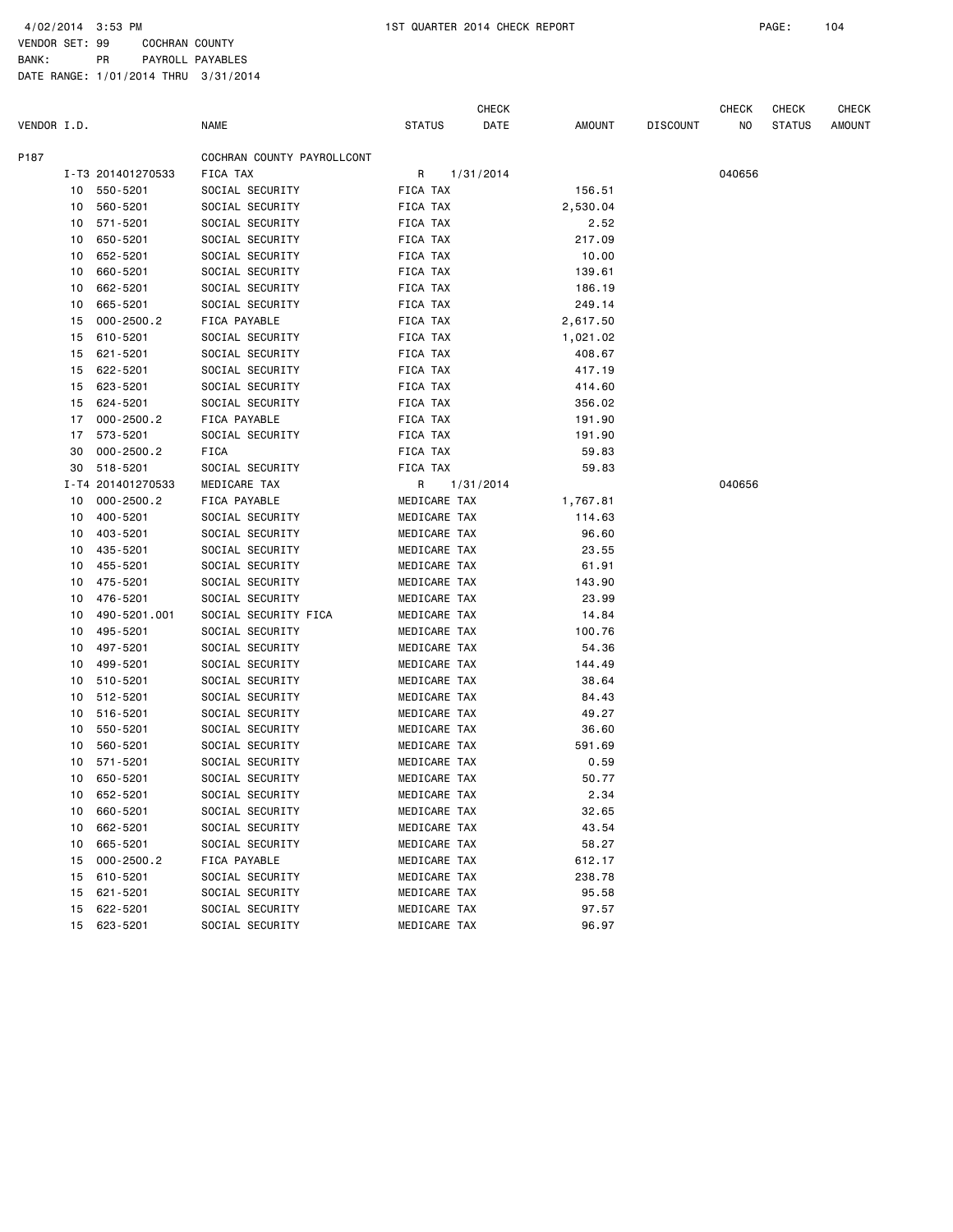|             |    |                   |                            |                          | <b>CHECK</b>         |          |                 | CHECK  | <b>CHECK</b>  | <b>CHECK</b> |
|-------------|----|-------------------|----------------------------|--------------------------|----------------------|----------|-----------------|--------|---------------|--------------|
| VENDOR I.D. |    |                   | <b>NAME</b>                | <b>STATUS</b>            | DATE                 | AMOUNT   | <b>DISCOUNT</b> | NO     | <b>STATUS</b> | AMOUNT       |
| P187        |    |                   | COCHRAN COUNTY PAYROLLCONT |                          |                      |          |                 |        |               |              |
|             |    | I-T4 201401270533 | MEDICARE TAX               | R                        | 1/31/2014            |          |                 | 040656 |               |              |
|             |    | 15 624-5201       | SOCIAL SECURITY            | MEDICARE TAX             |                      | 83.26    |                 |        |               |              |
|             | 17 | $000 - 2500.2$    | FICA PAYABLE               | MEDICARE TAX             |                      | 44.88    |                 |        |               |              |
|             | 17 | 573-5201          | SOCIAL SECURITY            | MEDICARE TAX             |                      | 44.88    |                 |        |               |              |
|             | 30 | $000 - 2500.2$    | <b>FICA</b>                | MEDICARE TAX             |                      | 14.00    |                 |        |               |              |
|             | 30 | 518-5201          | SOCIAL SECURITY            | MEDICARE TAX             |                      | 14.00    |                 |        |               | 42,286.00    |
| T218        |    |                   | TEXAS ASS'N OF COUNTIES    |                          |                      |          |                 |        |               |              |
|             |    | I-11 201401270533 | EMPLOYEE PREMIUMS          | R                        | 1/31/2014            |          |                 | 040657 |               |              |
|             | 10 | 400-5202          | GROUP INSURANCE            | EMPLOYEE PREMIUMS        |                      | 1,488.99 |                 |        |               |              |
|             | 10 | 403-5202          | GROUP INSURANCE            | EMPLOYEE PREMIUMS        |                      | 1,601.76 |                 |        |               |              |
|             | 10 | 455-5202          | GROUP INSURANCE            | EMPLOYEE PREMIUMS        |                      | 800.88   |                 |        |               |              |
|             | 10 | 475-5202          | GROUP INSURANCE            | EMPLOYEE PREMIUMS        |                      | 1,601.76 |                 |        |               |              |
|             | 10 | 495-5202          | GROUP INSURANCE            | EMPLOYEE PREMIUMS        |                      | 1,601.76 |                 |        |               |              |
|             | 10 | 497-5202          | GROUP INSURANCE            | EMPLOYEE PREMIUMS        |                      | 800.88   |                 |        |               |              |
|             | 10 | 499-5202          | GROUP INSURANCE            | EMPLOYEE PREMIUMS        |                      | 2,402.64 |                 |        |               |              |
|             | 10 | 510-5202          | GROUP INSURANCE            | <b>EMPLOYEE PREMIUMS</b> |                      | 800.88   |                 |        |               |              |
|             | 10 | 512-5202          | GROUP INSURANCE            | EMPLOYEE PREMIUMS        |                      | 1,601.76 |                 |        |               |              |
|             | 10 | 516-5202          | GROUP INSURANCE [50%]      | EMPLOYEE PREMIUMS        |                      | 822.46   |                 |        |               |              |
|             | 10 | 550-5202          | GROUP INSURANCE            | EMPLOYEE PREMIUMS        |                      | 800.88   |                 |        |               |              |
|             | 10 | 560-5202          | GROUP INSURANCE            | EMPLOYEE PREMIUMS        |                      | 8,809.68 |                 |        |               |              |
|             | 10 | 571-5202          | GROUP INSURANCE            | EMPLOYEE PREMIUMS        |                      | 10.39    |                 |        |               |              |
|             | 10 | 650-5202          | GROUP INSURANCE            | <b>EMPLOYEE PREMIUMS</b> |                      | 839.72   |                 |        |               |              |
|             | 10 | 652-5202          | GROUP INSURANCE            | EMPLOYEE PREMIUMS        |                      | 38.84    |                 |        |               |              |
|             | 10 | 660-5202          | GROUP INSURANCE [35%]      | EMPLOYEE PREMIUMS        |                      | 545.49   |                 |        |               |              |
|             | 10 | 662-5202          | GROUP INSURANCE            | EMPLOYEE PREMIUMS        |                      | 723.20   |                 |        |               |              |
|             | 10 | 665-5202          | GROUP INSURANCE            | EMPLOYEE PREMIUMS        |                      | 800.88   |                 |        |               |              |
|             | 15 | 610-5202          | GROUP INSURANCE            | EMPLOYEE PREMIUMS        |                      | 3,306.04 |                 |        |               |              |
|             | 15 | 621-5202          | GROUP INSURANCE            | EMPLOYEE PREMIUMS        |                      | 1,612.01 |                 |        |               |              |
|             | 15 | 622-5202          | GROUP INSURANCE            | EMPLOYEE PREMIUMS        |                      | 1,601.76 |                 |        |               |              |
|             | 15 | 623-5202          | GROUP INSURANCE            | EMPLOYEE PREMIUMS        |                      | 1,601.76 |                 |        |               |              |
|             | 15 | 624-5202          | GROUP INSURANCE            | EMPLOYEE PREMIUMS        |                      | 1,601.76 |                 |        |               |              |
|             | 17 | 573-5202          | GROUP HEALTH INSURANCE     | EMPLOYEE PREMIUMS        |                      | 790.49   |                 |        |               |              |
|             | 30 | 518-5202          | GROUP INSURANCE [15%]      | <b>EMPLOYEE PREMIUMS</b> |                      | 233.81   |                 |        |               |              |
|             |    | I-12 201401270533 | GROUP LIFE INSURANCE       | R                        | 1/31/2014            |          |                 | 040657 |               |              |
|             |    | 10 400-5202       | GROUP INSURANCE            | GROUP LIFE INSURANCE     |                      | 5.30     |                 |        |               |              |
|             | 10 | 403-5202          | GROUP INSURANCE            | GROUP LIFE INSURANCE     |                      | 7.90     |                 |        |               |              |
|             | 10 | 455-5202          | GROUP INSURANCE            | GROUP LIFE INSURANCE     |                      | 3.95     |                 |        |               |              |
|             |    | 10 475-5202       | GROUP INSURANCE            | GROUP LIFE INSURANCE     |                      | 7.90     |                 |        |               |              |
|             | 10 | 495-5202          | GROUP INSURANCE            | GROUP LIFE INSURANCE     |                      | 7.90     |                 |        |               |              |
|             | 10 | 497-5202          | GROUP INSURANCE            | GROUP LIFE INSURANCE     |                      | 3.95     |                 |        |               |              |
|             | 10 | 499-5202          | GROUP INSURANCE            | GROUP LIFE INSURANCE     |                      | 11.85    |                 |        |               |              |
|             | 10 | 510-5202          | GROUP INSURANCE            | GROUP LIFE INSURANCE     |                      | 3.95     |                 |        |               |              |
|             | 10 | 512-5202          | GROUP INSURANCE            | GROUP LIFE INSURANCE     |                      | 7.90     |                 |        |               |              |
|             | 10 | 516-5202          | GROUP INSURANCE [50%]      | GROUP LIFE INSURANCE     |                      | 4.06     |                 |        |               |              |
|             | 10 | 550-5202          | GROUP INSURANCE            |                          | GROUP LIFE INSURANCE | 3.95     |                 |        |               |              |
|             | 10 | 560-5202          | GROUP INSURANCE            |                          | GROUP LIFE INSURANCE | 43.45    |                 |        |               |              |
|             |    |                   |                            |                          |                      |          |                 |        |               |              |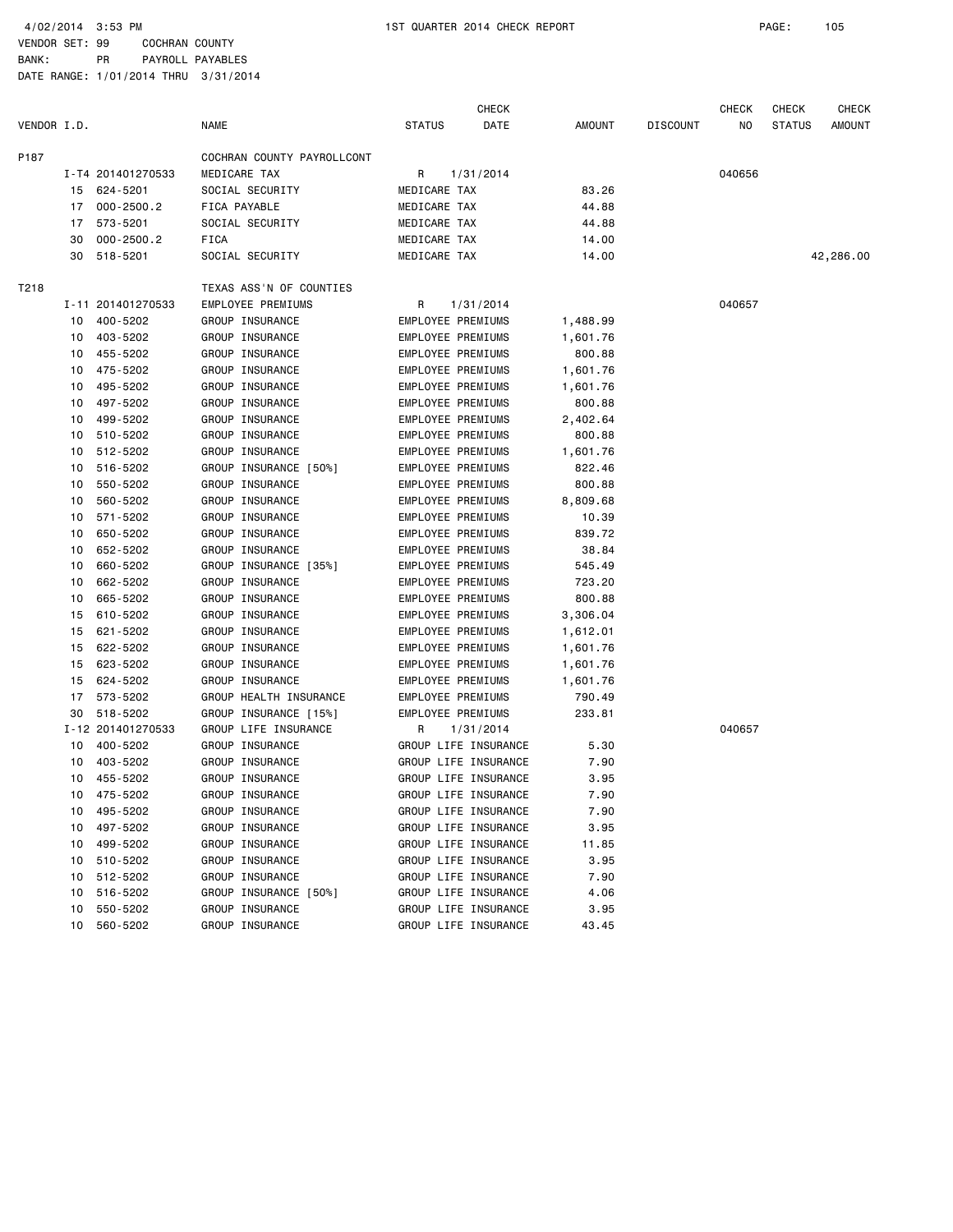|                  |                   |                                |                       | <b>CHECK</b> |               |                 | <b>CHECK</b> | <b>CHECK</b>  | <b>CHECK</b>  |
|------------------|-------------------|--------------------------------|-----------------------|--------------|---------------|-----------------|--------------|---------------|---------------|
| VENDOR I.D.      |                   | <b>NAME</b>                    | <b>STATUS</b>         | DATE         | <b>AMOUNT</b> | <b>DISCOUNT</b> | NO.          | <b>STATUS</b> | <b>AMOUNT</b> |
| T218             |                   | TEXAS ASS'N OF COUNTIECONT     |                       |              |               |                 |              |               |               |
|                  | I-12 201401270533 | GROUP LIFE INSURANCE           | 1/31/2014<br>R        |              |               |                 | 040657       |               |               |
|                  | 10 571-5202       | <b>GROUP INSURANCE</b>         | GROUP LIFE INSURANCE  |              | 0.05          |                 |              |               |               |
|                  | 650-5202<br>10    | GROUP INSURANCE                | GROUP LIFE INSURANCE  |              | 4.14          |                 |              |               |               |
|                  | 652-5202<br>10    | GROUP INSURANCE                | GROUP LIFE INSURANCE  |              | 0.19          |                 |              |               |               |
|                  | 660-5202<br>10    | GROUP INSURANCE [35%]          | GROUP LIFE INSURANCE  |              | 2.69          |                 |              |               |               |
|                  | 662-5202<br>10    | GROUP INSURANCE                | GROUP LIFE INSURANCE  |              | 3.57          |                 |              |               |               |
|                  | 665-5202<br>10    | GROUP INSURANCE                | GROUP LIFE INSURANCE  |              | 3.95          |                 |              |               |               |
|                  | 610-5202<br>15    | GROUP INSURANCE                | GROUP LIFE INSURANCE  |              | 12.26         |                 |              |               |               |
|                  | 621-5202<br>15    | GROUP INSURANCE                | GROUP LIFE INSURANCE  |              | 7.92          |                 |              |               |               |
|                  | 622-5202<br>15    | GROUP INSURANCE                | GROUP LIFE INSURANCE  |              | 7.90          |                 |              |               |               |
|                  | 623-5202<br>15    | GROUP INSURANCE                | GROUP LIFE INSURANCE  |              | 7.90          |                 |              |               |               |
|                  | 15 624-5202       | GROUP INSURANCE                | GROUP LIFE INSURANCE  |              | 7.90          |                 |              |               |               |
|                  | 17 573-5202       | GROUP HEALTH INSURANCE         | GROUP LIFE INSURANCE  |              | 3.90          |                 |              |               |               |
|                  | 518-5202<br>30    | GROUP INSURANCE [15%]          | GROUP LIFE INSURANCE  |              | 1.15          |                 |              |               |               |
|                  | I-15 201401270533 | DEPENDENT HEALTH PREM WITHHELD | <b>R</b><br>1/31/2014 |              |               |                 | 040657       |               |               |
|                  | 10 000-2500.4     | INSURANCE PAYABLE              | DEPENDENT HEALTH PRE  |              | 880.96        |                 |              |               |               |
|                  | 15 000-2500.4     | INSURANCE PAYABLE              | DEPENDENT HEALTH PRE  |              | 880.96        |                 |              |               | 38,777.98     |
| T266             |                   | TREASURER OF VIRGINIA          |                       |              |               |                 |              |               |               |
|                  | I-CJS201401270533 | CASE ID#0003452040             | 1/31/2014<br>R        |              |               |                 | 040658       |               |               |
|                  | 10 000-2500.8     | CHILD SUPPORT PAYABLE          | CASE ID#0003452040    |              | 453.10        |                 |              |               | 453.10        |
| C <sub>253</sub> |                   | COCHRAN COUNTY MONEY MKT       |                       |              |               |                 |              |               |               |
|                  | I-201401270534    | NON-DEPT SUPP DEATH            | 1/31/2014<br>R        |              |               |                 | 040659       |               |               |
|                  | 10 409-5207       | SUPPLEMENTAL DEATH BENEFITS    | NON-DEPT SUPP DEATH   |              | 1,472.06      |                 |              |               | 1,472.06      |
| A067             |                   | AMERICAN FAMILY LIFE ASSURANCE |                       |              |               |                 |              |               |               |
|                  | I-08 201402210535 | MONTHLY PREMIUM                | R<br>2/28/2014        |              |               |                 | 040807       |               |               |
|                  | 10 000-2500.4     | INSURANCE PAYABLE              | MONTHLY PREMIUM       |              | 606.91        |                 |              |               |               |
|                  | 15 000-2500.4     | INSURANCE PAYABLE              | MONTHLY PREMIUM       |              | 158.95        |                 |              |               |               |
|                  | 000-2500.4<br>30  | AFLAC                          | MONTHLY PREMIUM       |              | 5.03          |                 |              |               |               |
|                  | I-08A201402210535 | MONTHLY PREMIUM                | 2/28/2014<br>R.       |              |               |                 | 040807       |               |               |
|                  | 10 000-2500.4     | INSURANCE PAYABLE              | MONTHLY PREMIUM       |              | 200.46        |                 |              |               | 971.35        |
| C091             |                   | COMPBENEFITS                   |                       |              |               |                 |              |               |               |
|                  | I-17A201402210535 | VISION MONTHLY PREMIUM         | 2/28/2014<br>R        |              |               |                 | 040808       |               |               |
|                  | 10 000-2500.4     | INSURANCE PAYABLE              | VISION MONTHLY PREMI  |              | 49.52         |                 |              |               | 49.52         |
| C <sub>253</sub> |                   | COCHRAN COUNTY MONEY MKT       |                       |              |               |                 |              |               |               |
|                  | I-01 201402210535 | RETIREMENT CONTRIBUTIONS       | 2/28/2014<br>R        |              |               |                 | 040809       |               |               |
|                  | 000-2500.3<br>10  | TCDRS PAYABLE                  | RETIREMENT CONTRIBUT  |              | 8,172.38      |                 |              |               |               |
|                  | 400-5203<br>10    | RETIREMENT                     | RETIREMENT CONTRIBUT  |              | 1,027.69      |                 |              |               |               |
|                  | 10 403-5203       | RETIREMENT                     | RETIREMENT CONTRIBUT  |              | 890.22        |                 |              |               |               |
|                  | 10 435-5203       | RETIREMENT                     | RETIREMENT CONTRIBUT  |              | 211.15        |                 |              |               |               |
|                  | 10 455-5203       | RETIREMENT                     | RETIREMENT CONTRIBUT  |              | 529.27        |                 |              |               |               |
|                  | 10 475-5203       | RETIREMENT                     | RETIREMENT CONTRIBUT  |              | 1,277.89      |                 |              |               |               |
|                  | 476-5203<br>10    | RETIREMENT                     | RETIREMENT CONTRIBUT  |              | 215.16        |                 |              |               |               |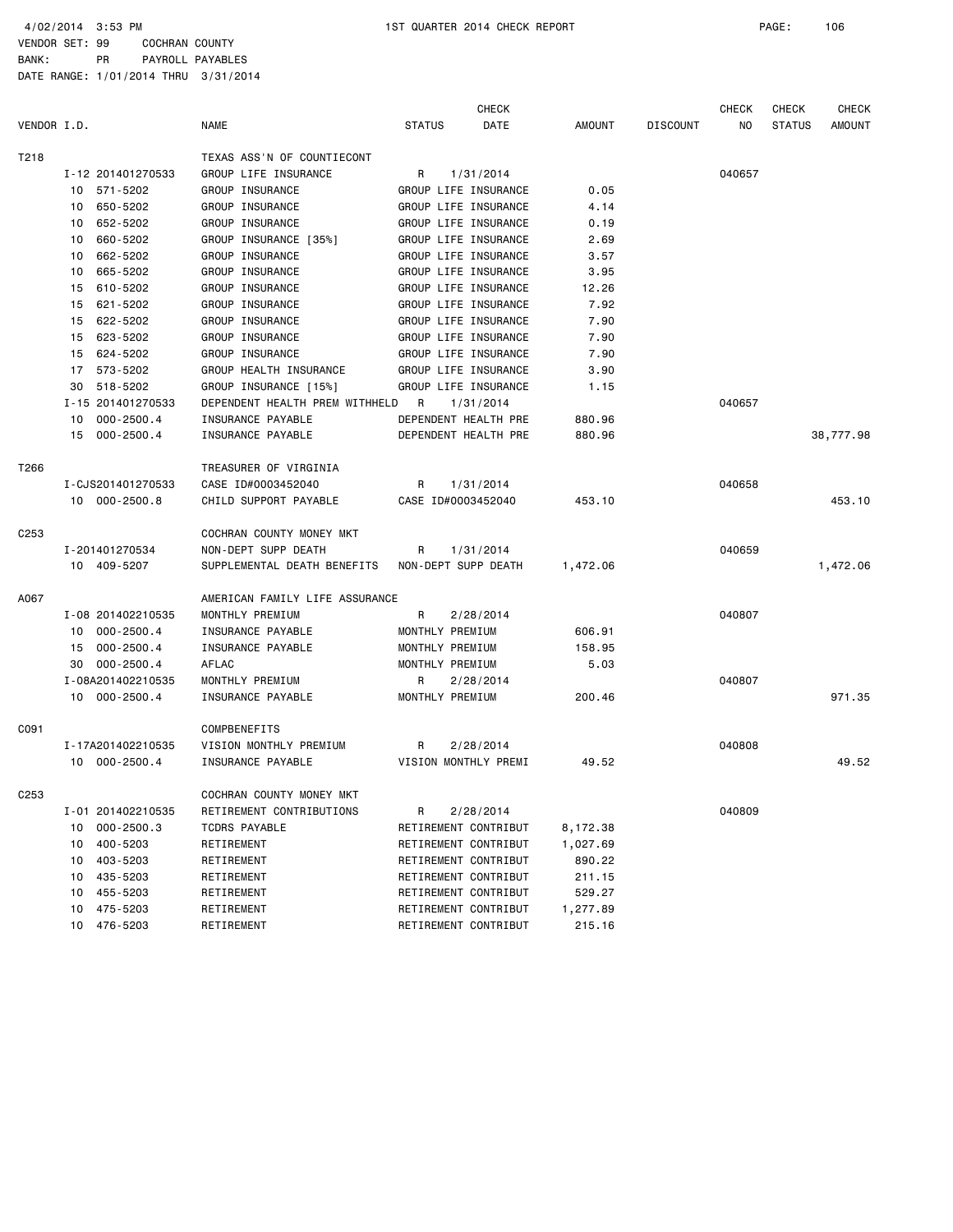|             |    |                   |                                |                      | <b>CHECK</b>         |               |                 | CHECK  | CHECK         | <b>CHECK</b>  |
|-------------|----|-------------------|--------------------------------|----------------------|----------------------|---------------|-----------------|--------|---------------|---------------|
| VENDOR I.D. |    |                   | <b>NAME</b>                    | <b>STATUS</b>        | DATE                 | <b>AMOUNT</b> | <b>DISCOUNT</b> | NO     | <b>STATUS</b> | <b>AMOUNT</b> |
| C253        |    |                   | COCHRAN COUNTY MONEY MCONT     |                      |                      |               |                 |        |               |               |
|             |    | I-01 201402210535 | RETIREMENT CONTRIBUTIONS       | R                    | 2/28/2014            |               |                 | 040809 |               |               |
|             | 10 | 490-5203.001      | <b>RETIREMENT</b>              | RETIREMENT CONTRIBUT |                      | 152.59        |                 |        |               |               |
|             | 10 | 495-5203          | RETIREMENT                     | RETIREMENT CONTRIBUT |                      | 903.37        |                 |        |               |               |
|             | 10 | 497-5203          | RETIREMENT                     | RETIREMENT CONTRIBUT |                      | 521.17        |                 |        |               |               |
|             | 10 | 499-5203          | RETIREMENT                     | RETIREMENT CONTRIBUT |                      | 1,310.83      |                 |        |               |               |
|             | 10 | 510-5203          | RETIREMENT                     | RETIREMENT CONTRIBUT |                      | 351.00        |                 |        |               |               |
|             | 10 | 512-5203          | RETIREMENT                     | RETIREMENT CONTRIBUT |                      | 804.94        |                 |        |               |               |
|             | 10 | 516-5203          | RETIREMENT                     | RETIREMENT CONTRIBUT |                      | 435.65        |                 |        |               |               |
|             | 10 | 550-5203          | RETIREMENT                     | RETIREMENT CONTRIBUT |                      | 328.17        |                 |        |               |               |
|             | 10 | 560-5203          | RETIREMENT                     | RETIREMENT CONTRIBUT |                      | 4,671.37      |                 |        |               |               |
|             | 10 | 571-5203          | RETIREMENT                     | RETIREMENT CONTRIBUT |                      | 5.20          |                 |        |               |               |
|             | 10 | 650-5203          | RETIREMENT                     | RETIREMENT CONTRIBUT |                      | 445.06        |                 |        |               |               |
|             | 10 | 652-5203          | RETIREMENT                     | RETIREMENT CONTRIBUT |                      | 20.97         |                 |        |               |               |
|             | 10 | 660-5203          | RETIREMENT                     | RETIREMENT CONTRIBUT |                      | 288.58        |                 |        |               |               |
|             | 10 | 662-5203          | RETIREMENT                     | RETIREMENT CONTRIBUT |                      | 390.40        |                 |        |               |               |
|             | 10 | 665-5203          | RETIREMENT                     | RETIREMENT CONTRIBUT |                      | 396.60        |                 |        |               |               |
|             | 15 | $000 - 2500.3$    | <b>TCDRS PAYABLE</b>           |                      | RETIREMENT CONTRIBUT | 3,030.98      |                 |        |               |               |
|             | 15 | 610-5203          | RETIREMENT                     | RETIREMENT CONTRIBUT |                      | 2,149.52      |                 |        |               |               |
|             | 15 | 621-5203          | RETIREMENT                     | RETIREMENT CONTRIBUT |                      | 856.90        |                 |        |               |               |
|             | 15 | 622-5203          | RETIREMENT                     | RETIREMENT CONTRIBUT |                      | 876.02        |                 |        |               |               |
|             | 15 | 623-5203          | RETIREMENT                     | RETIREMENT CONTRIBUT |                      | 881.61        |                 |        |               |               |
|             | 15 | 624-5203          | RETIREMENT                     | RETIREMENT CONTRIBUT |                      | 864.86        |                 |        |               |               |
|             | 17 | $000 - 2500.3$    | <b>TCDRS PAYABLE</b>           | RETIREMENT CONTRIBUT |                      | 213.14        |                 |        |               |               |
|             | 17 | 573-5203          | RETIREMENT                     | RETIREMENT CONTRIBUT |                      | 395.82        |                 |        |               |               |
|             | 30 | $000 - 2500.3$    | <b>TCDRS</b>                   | RETIREMENT CONTRIBUT |                      | 66.60         |                 |        |               |               |
|             | 30 | 518-5203          | RETIREMENT                     | RETIREMENT CONTRIBUT |                      | 123.68        |                 |        |               | 32,808.79     |
| C300        |    |                   | COCHRAN COUNTY SCHOOLS FEDERAL |                      |                      |               |                 |        |               |               |
|             |    | I-18A201402210535 | MONTHLY PREMUIM                | R                    | 2/28/2014            |               |                 | 040810 |               |               |
|             | 10 | $000 - 2500.4$    | INSURANCE PAYABLE              | MONTHLY PREMUIM      |                      | 8,671.02      |                 |        |               |               |
|             | 15 | $000 - 2500.4$    | INSURANCE PAYABLE              | MONTHLY PREMUIM      |                      | 2,015.33      |                 |        |               |               |
|             | 30 | $000 - 2500.4$    | AFLAC                          | MONTHLY PREMUIM      |                      | 185.32        |                 |        |               | 10,871.67     |
| NO 17       |    |                   | NATIONAL FARM LIFE             |                      |                      |               |                 |        |               |               |
|             |    | I-05 201402210535 | NFL PREMIUM                    | R                    | 2/28/2014            |               |                 | 040811 |               |               |
|             | 10 | 000-2500.4        | INSURANCE PAYABLE              | NFL PREMIUM          |                      | 243.13        |                 |        |               |               |
|             | 15 | 000-2500.4        | INSURANCE PAYABLE              | NFL PREMIUM          |                      | 34.33         |                 |        |               |               |
|             |    | I-05A201402210535 | AFTER TAX PREM                 | R                    | 2/28/2014            |               |                 | 040811 |               |               |
|             | 10 | $000 - 2500.4$    | INSURANCE PAYABLE              | AFTER TAX PREM       |                      | 114.21        |                 |        |               |               |
|             | 15 | $000 - 2500.4$    | INSURANCE PAYABLE              | AFTER TAX PREM       |                      | 40.94         |                 |        |               | 432.61        |
| N060        |    |                   | NATIONWIDE RETIREMENT SOL      |                      |                      |               |                 |        |               |               |
|             |    | I-04 201402210535 | DEFERRED COMP WITHHELD         | R                    | 2/28/2014            |               |                 | 040812 |               |               |
|             | 10 | $000 - 2500.7$    | PEBSCO DEF COMP PAYABLE        | DEFERRED COMP WITHHE |                      | 2,226.00      |                 |        |               |               |
|             | 15 | $000 - 2500.7$    | PEBSCO DEF COMP PAYABLE        | DEFERRED COMP WITHHE |                      | 1,325.00      |                 |        |               | 3,551.00      |
|             |    |                   |                                |                      |                      |               |                 |        |               |               |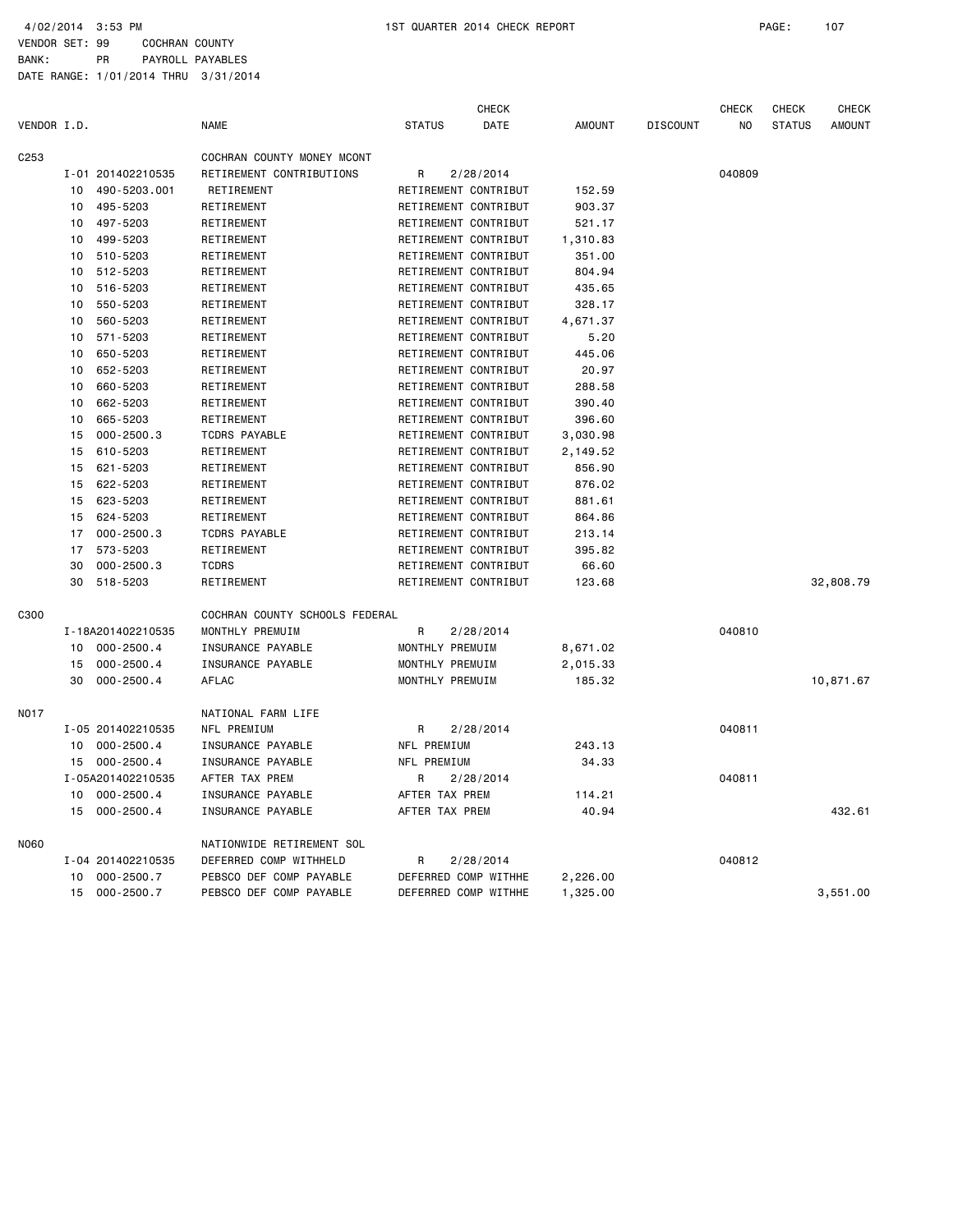4/02/2014 3:53 PM 1ST QUARTER 2014 CHECK REPORT PAGE: 108

VENDOR SET: 99 COCHRAN COUNTY BANK: PR PAYROLL PAYABLES

|             |    |                   |                                |               | <b>CHECK</b>         |           |                 | <b>CHECK</b> | CHECK         | <b>CHECK</b> |
|-------------|----|-------------------|--------------------------------|---------------|----------------------|-----------|-----------------|--------------|---------------|--------------|
| VENDOR I.D. |    |                   | <b>NAME</b>                    | <b>STATUS</b> | DATE                 | AMOUNT    | <b>DISCOUNT</b> | ΝO           | <b>STATUS</b> | AMOUNT       |
| NO81        |    |                   | NATIONAL FAMILY CARE LIFE INSU |               |                      |           |                 |              |               |              |
|             |    | I-21 201402210535 | NATIONAL FAMILY CARE           | R             | 2/28/2014            |           |                 | 040813       |               |              |
|             |    | 10 000-2500.4     | INSURANCE PAYABLE              |               | NATIONAL FAMILY CARE | 139.10    |                 |              |               | 139.10       |
| 0029        |    |                   | OFFICE OF THE ATTORNEY GE      |               |                      |           |                 |              |               |              |
|             |    | I-CLL201402210535 | CAUSE#13-05-23497              | R             | 2/28/2014            |           |                 | 040814       |               |              |
|             |    | 10 000-2500.8     | CHILD SUPPORT PAYABLE          |               | CAUSE#13-05-23497    | 570.14    |                 |              |               | 570.14       |
| 0029        |    |                   | OFFICE OF THE ATTORNEY GE      |               |                      |           |                 |              |               |              |
|             |    | I-CVS201402210535 | CAUSE#13-10-4340               | R             | 2/28/2014            |           |                 | 040815       |               |              |
|             |    | 10 000-2500.8     | CHILD SUPPORT PAYABLE          |               | CAUSE#13-10-4340     | 900.00    |                 |              |               | 900.00       |
| P187        |    |                   | COCHRAN COUNTY PAYROLL TA      |               |                      |           |                 |              |               |              |
|             |    | I-T1 201402210535 | FEDERAL INCOME TAX W/H         | R             | 2/28/2014            |           |                 | 040816       |               |              |
|             |    | 10 000-2500.1     | WITHHOLDING TAX PAYABLE        |               | FEDERAL INCOME TAX W | 11,744.02 |                 |              |               |              |
|             |    | 15 000-2500.1     | WITHHOLDING TAX PAYABLE        |               | FEDERAL INCOME TAX W | 3,818.40  |                 |              |               |              |
|             | 17 | $000 - 2500.1$    | WITHHOLDING TAX PAYABLE        |               | FEDERAL INCOME TAX W | 254.04    |                 |              |               |              |
|             | 30 | $000 - 2500.1$    | FEDERAL WITHOLDING             |               | FEDERAL INCOME TAX W | 115.60    |                 |              |               |              |
|             |    | I-T3 201402210535 | FICA TAX                       | R             | 2/28/2014            |           |                 | 040816       |               |              |
|             | 10 | $000 - 2500.2$    | FICA PAYABLE                   | FICA TAX      |                      | 7,242.63  |                 |              |               |              |
|             |    | 10 400-5201       | SOCIAL SECURITY                | FICA TAX      |                      | 490.13    |                 |              |               |              |
|             | 10 | 403-5201          | SOCIAL SECURITY                | FICA TAX      |                      | 400.08    |                 |              |               |              |
|             | 10 | 435-5201          | SOCIAL SECURITY                | FICA TAX      |                      | 100.71    |                 |              |               |              |
|             | 10 | 455-5201          | SOCIAL SECURITY                | FICA TAX      |                      | 252.42    |                 |              |               |              |
|             |    | 10 475-5201       | SOCIAL SECURITY                | FICA TAX      |                      | 609.45    |                 |              |               |              |
|             | 10 | 476-5201          | SOCIAL SECURITY                | FICA TAX      |                      | 102.61    |                 |              |               |              |
|             | 10 | 490-5201.001      | SOCIAL SECURITY FICA           | FICA TAX      |                      | 72.77     |                 |              |               |              |
|             | 10 | 495-5201          | SOCIAL SECURITY                | FICA TAX      |                      | 430.84    |                 |              |               |              |
|             |    | 10 497-5201       | SOCIAL SECURITY                | FICA TAX      |                      | 248.56    |                 |              |               |              |
|             | 10 | 499-5201          | SOCIAL SECURITY                | FICA TAX      |                      | 618.40    |                 |              |               |              |
|             | 10 | 510-5201          | SOCIAL SECURITY                | FICA TAX      |                      | 165.23    |                 |              |               |              |
|             | 10 | 512-5201          | SOCIAL SECURITY                | FICA TAX      |                      | 368.58    |                 |              |               |              |
|             |    | 10 516-5201       | SOCIAL SECURITY                | FICA TAX      |                      | 210.84    |                 |              |               |              |
|             | 10 | 550-5201          | SOCIAL SECURITY                | FICA TAX      |                      | 156.51    |                 |              |               |              |
|             | 10 | 560-5201          | SOCIAL SECURITY                | FICA TAX      |                      | 2,210.37  |                 |              |               |              |
|             | 10 | 571-5201          | SOCIAL SECURITY                | FICA TAX      |                      | 2.51      |                 |              |               |              |
|             |    | 10 650-5201       | SOCIAL SECURITY                | FICA TAX      |                      | 212.26    |                 |              |               |              |
|             | 10 | 652-5201          | SOCIAL SECURITY                | FICA TAX      |                      | 10.00     |                 |              |               |              |
|             | 10 | 660-5201          | SOCIAL SECURITY                | FICA TAX      |                      | 139.69    |                 |              |               |              |
|             | 10 | 662-5201          | SOCIAL SECURITY                | FICA TAX      |                      | 186.19    |                 |              |               |              |
|             | 10 | 665-5201          | SOCIAL SECURITY                | FICA TAX      |                      | 254.48    |                 |              |               |              |
|             | 15 | 000-2500.2        | FICA PAYABLE                   | FICA TAX      |                      | 2,617.95  |                 |              |               |              |
|             | 15 | 610-5201          | SOCIAL SECURITY                | FICA TAX      |                      | 1,023.50  |                 |              |               |              |
|             | 15 | 621-5201          | SOCIAL SECURITY                | FICA TAX      |                      | 408.67    |                 |              |               |              |
|             | 15 | 622-5201          | SOCIAL SECURITY                | FICA TAX      |                      | 412.68    |                 |              |               |              |
|             | 15 | 623-5201          | SOCIAL SECURITY                | FICA TAX      |                      | 417.08    |                 |              |               |              |
|             | 15 | 624-5201          | SOCIAL SECURITY                | FICA TAX      |                      | 356.02    |                 |              |               |              |
|             | 17 | 000-2500.2        | FICA PAYABLE                   | FICA TAX      |                      | 191.35    |                 |              |               |              |
|             |    |                   |                                |               |                      |           |                 |              |               |              |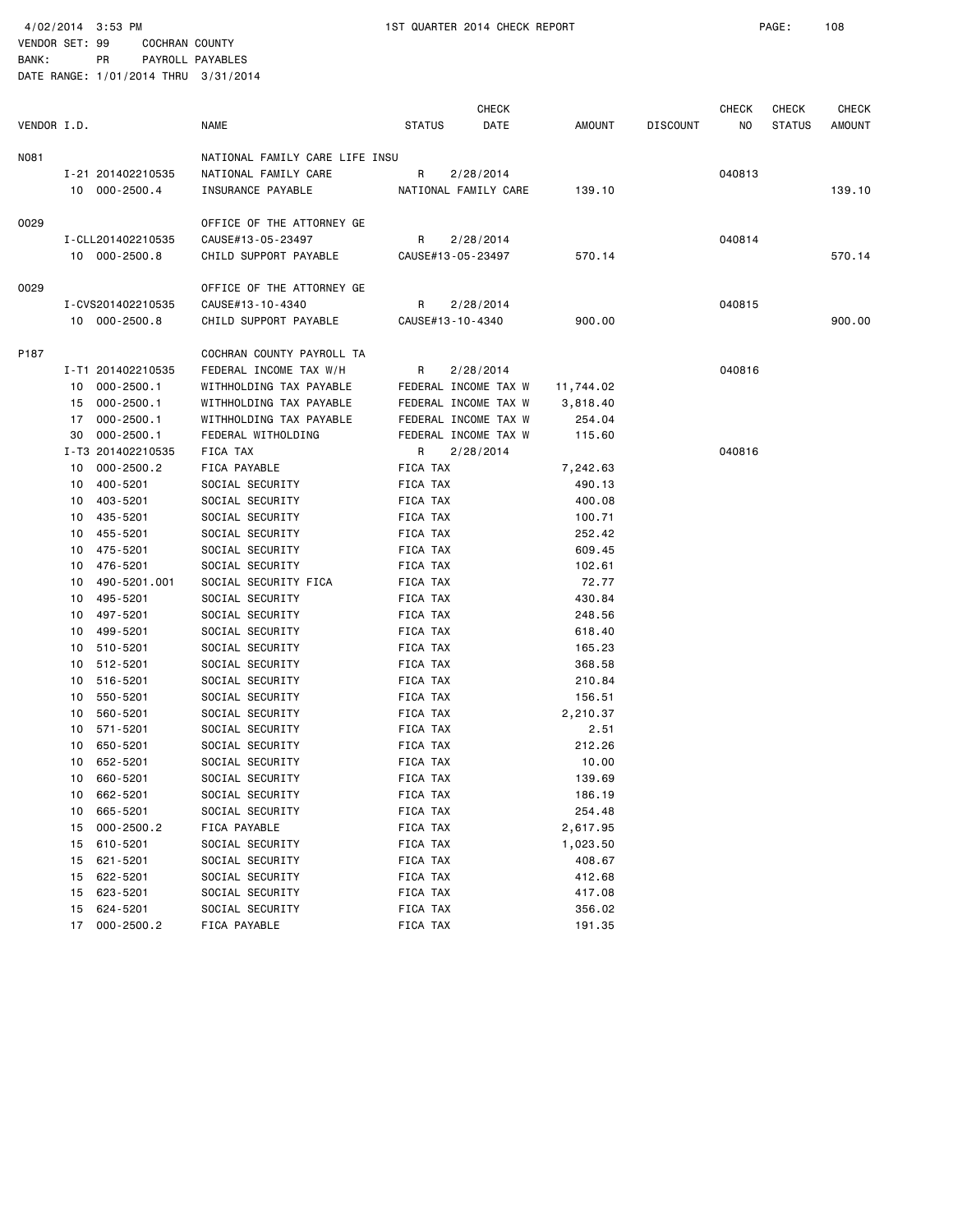VENDOR SET: 99 COCHRAN COUNTY BANK: PR PAYROLL PAYABLES

|             |    |                      |                                             |                                        | CHECK     |                    |                 | CHECK  | CHECK         | <b>CHECK</b> |
|-------------|----|----------------------|---------------------------------------------|----------------------------------------|-----------|--------------------|-----------------|--------|---------------|--------------|
| VENDOR I.D. |    |                      | <b>NAME</b>                                 | <b>STATUS</b>                          | DATE      | AMOUNT             | <b>DISCOUNT</b> | ΝO     | <b>STATUS</b> | AMOUNT       |
| P187        |    |                      | COCHRAN COUNTY PAYROLLCONT                  |                                        |           |                    |                 |        |               |              |
|             |    | I-T3 201402210535    | FICA TAX                                    | R                                      | 2/28/2014 |                    |                 | 040816 |               |              |
|             |    | 17 573-5201          | SOCIAL SECURITY                             | FICA TAX                               |           | 191.35             |                 |        |               |              |
|             | 30 | $000 - 2500.2$       | FICA                                        | FICA TAX                               |           | 59.87              |                 |        |               |              |
|             | 30 | 518-5201             | SOCIAL SECURITY                             | FICA TAX                               |           | 59.87              |                 |        |               |              |
|             |    | I-T4 201402210535    | MEDICARE TAX                                | R                                      | 2/28/2014 |                    |                 | 040816 |               |              |
|             | 10 | $000 - 2500.2$       | FICA PAYABLE                                | MEDICARE TAX                           |           | 1,693.82           |                 |        |               |              |
|             | 10 | 400-5201             | SOCIAL SECURITY                             | MEDICARE TAX                           |           | 114.63             |                 |        |               |              |
|             | 10 | 403-5201             | SOCIAL SECURITY                             | MEDICARE TAX                           |           | 93.56              |                 |        |               |              |
|             | 10 | 435-5201             | SOCIAL SECURITY                             | MEDICARE TAX                           |           | 23.55              |                 |        |               |              |
|             | 10 | 455-5201             | SOCIAL SECURITY                             | MEDICARE TAX                           |           | 59.04              |                 |        |               |              |
|             | 10 | 475-5201             | SOCIAL SECURITY                             | MEDICARE TAX                           |           | 142.53             |                 |        |               |              |
|             | 10 | 476-5201             | SOCIAL SECURITY                             | MEDICARE TAX                           |           | 23.99              |                 |        |               |              |
|             |    |                      | SOCIAL SECURITY FICA                        |                                        |           |                    |                 |        |               |              |
|             | 10 | 490-5201.001         |                                             | MEDICARE TAX                           |           | 17.02              |                 |        |               |              |
|             | 10 | 495-5201             | SOCIAL SECURITY                             | MEDICARE TAX                           |           | 100.76             |                 |        |               |              |
|             | 10 | 497-5201             | SOCIAL SECURITY                             | MEDICARE TAX                           |           | 58.13              |                 |        |               |              |
|             | 10 | 499-5201             | SOCIAL SECURITY                             | MEDICARE TAX                           |           | 144.63             |                 |        |               |              |
|             | 10 | 510-5201             | SOCIAL SECURITY                             | MEDICARE TAX                           |           | 38.64              |                 |        |               |              |
|             | 10 | 512-5201             | SOCIAL SECURITY                             | MEDICARE TAX                           |           | 86.20              |                 |        |               |              |
|             | 10 | 516-5201             | SOCIAL SECURITY                             | MEDICARE TAX                           |           | 49.30              |                 |        |               |              |
|             | 10 | 550-5201             | SOCIAL SECURITY                             | MEDICARE TAX                           |           | 36.60              |                 |        |               |              |
|             | 10 | 560-5201             | SOCIAL SECURITY                             | MEDICARE TAX                           |           | 516.94             |                 |        |               |              |
|             | 10 | 571-5201             | SOCIAL SECURITY                             | MEDICARE TAX                           |           | 0.59               |                 |        |               |              |
|             | 10 | 650-5201             | SOCIAL SECURITY                             | MEDICARE TAX                           |           | 49.65              |                 |        |               |              |
|             | 10 | 652-5201             | SOCIAL SECURITY                             | MEDICARE TAX                           |           | 2.34               |                 |        |               |              |
|             | 10 | 660-5201             | SOCIAL SECURITY                             | MEDICARE TAX                           |           | 32.67              |                 |        |               |              |
|             | 10 | 662-5201             | SOCIAL SECURITY                             | MEDICARE TAX                           |           | 43.54              |                 |        |               |              |
|             | 10 | 665-5201             | SOCIAL SECURITY                             | MEDICARE TAX                           |           | 59.51              |                 |        |               |              |
|             | 15 | $000 - 2500.2$       | FICA PAYABLE                                | MEDICARE TAX                           |           | 612.27             |                 |        |               |              |
|             | 15 | 610-5201             | SOCIAL SECURITY                             | MEDICARE TAX                           |           | 239.36             |                 |        |               |              |
|             | 15 | 621-5201             | SOCIAL SECURITY                             | MEDICARE TAX                           |           | 95.58              |                 |        |               |              |
|             | 15 | 622-5201             | SOCIAL SECURITY                             | MEDICARE TAX                           |           | 96.51              |                 |        |               |              |
|             | 15 | 623-5201             | SOCIAL SECURITY                             | MEDICARE TAX                           |           | 97.55              |                 |        |               |              |
|             | 15 | 624-5201             | SOCIAL SECURITY                             | MEDICARE TAX                           |           | 83.26              |                 |        |               |              |
|             | 17 | $000 - 2500.2$       | FICA PAYABLE                                | MEDICARE TAX                           |           | 44.75              |                 |        |               |              |
|             | 17 | 573-5201             | SOCIAL SECURITY                             | MEDICARE TAX                           |           | 44.75              |                 |        |               |              |
|             | 30 | $000 - 2500.2$       | FICA                                        | MEDICARE TAX                           |           | 14.00              |                 |        |               |              |
|             | 30 | 518-5201             | SOCIAL SECURITY                             | MEDICARE TAX                           |           | 14.01              |                 |        |               | 40,885.34    |
| T218        |    |                      | TEXAS ASS'N OF COUNTIES                     |                                        |           |                    |                 |        |               |              |
|             |    | I-11 201402210535    |                                             |                                        |           |                    |                 |        |               |              |
|             | 10 | 400-5202             | EMPLOYEE PREMIUMS<br><b>GROUP INSURANCE</b> | R                                      | 2/28/2014 |                    |                 | 040817 |               |              |
|             |    | 403-5202             | <b>GROUP INSURANCE</b>                      | EMPLOYEE PREMIUMS<br>EMPLOYEE PREMIUMS |           | 1,488.99           |                 |        |               |              |
|             | 10 |                      | GROUP INSURANCE                             |                                        |           | 1,601.76           |                 |        |               |              |
|             | 10 | 455-5202<br>475-5202 | GROUP INSURANCE                             | EMPLOYEE PREMIUMS                      |           | 800.88<br>1,601.76 |                 |        |               |              |
|             | 10 |                      | GROUP INSURANCE                             | EMPLOYEE PREMIUMS                      |           |                    |                 |        |               |              |
|             | 10 | 495-5202             |                                             | EMPLOYEE PREMIUMS                      |           | 1,601.76           |                 |        |               |              |
|             | 10 | 497-5202             | GROUP INSURANCE                             | EMPLOYEE PREMIUMS                      |           | 800.88             |                 |        |               |              |
|             | 10 | 499-5202             | GROUP INSURANCE                             | EMPLOYEE PREMIUMS                      |           | 2,402.64           |                 |        |               |              |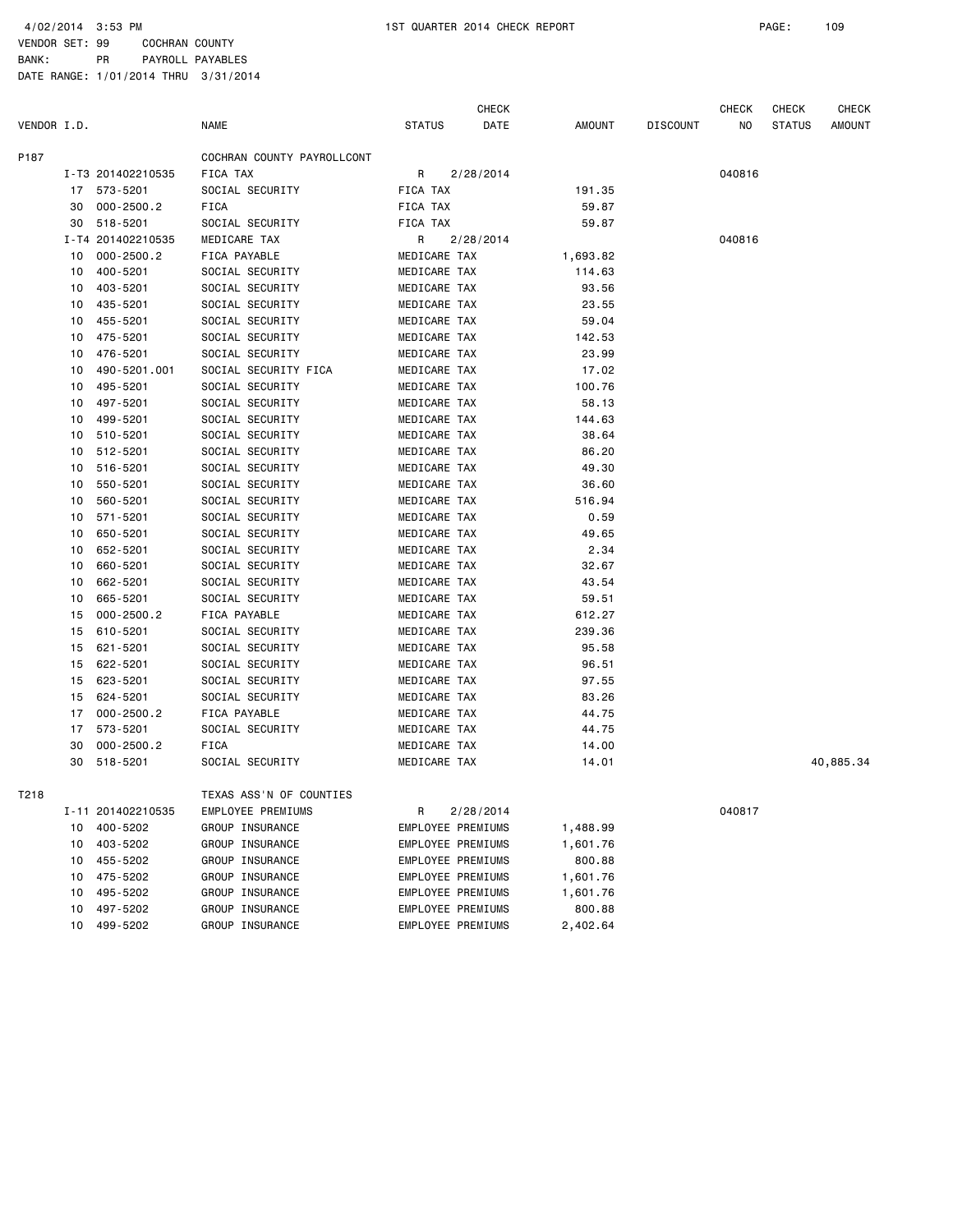VENDOR SET: 99 COCHRAN COUNTY BANK: PR PAYROLL PAYABLES

|             |    |                   |                                  |               | <b>CHECK</b>             |               |                 | CHECK  | <b>CHECK</b>  | CHECK         |
|-------------|----|-------------------|----------------------------------|---------------|--------------------------|---------------|-----------------|--------|---------------|---------------|
| VENDOR I.D. |    |                   | <b>NAME</b>                      | <b>STATUS</b> | DATE                     | <b>AMOUNT</b> | <b>DISCOUNT</b> | NO.    | <b>STATUS</b> | <b>AMOUNT</b> |
| T218        |    |                   | TEXAS ASS'N OF COUNTIECONT       |               |                          |               |                 |        |               |               |
|             |    | I-11 201402210535 | EMPLOYEE PREMIUMS                | R             | 2/28/2014                |               |                 | 040817 |               |               |
|             |    | 10 510-5202       | GROUP INSURANCE                  |               | EMPLOYEE PREMIUMS        | 800.88        |                 |        |               |               |
|             | 10 | 512-5202          | GROUP INSURANCE                  |               | EMPLOYEE PREMIUMS        | 1,601.76      |                 |        |               |               |
|             | 10 | 516-5202          | GROUP INSURANCE [50%]            |               | EMPLOYEE PREMIUMS        | 822.59        |                 |        |               |               |
|             | 10 | 550-5202          | GROUP INSURANCE                  |               | EMPLOYEE PREMIUMS        | 800.88        |                 |        |               |               |
|             | 10 | 560-5202          | GROUP INSURANCE                  |               | EMPLOYEE PREMIUMS        | 8,809.68      |                 |        |               |               |
|             | 10 | 571-5202          | GROUP INSURANCE                  |               | EMPLOYEE PREMIUMS        | 10.39         |                 |        |               |               |
|             | 10 | 650-5202          | GROUP INSURANCE                  |               | EMPLOYEE PREMIUMS        | 839.72        |                 |        |               |               |
|             | 10 | 652-5202          | GROUP INSURANCE                  |               | EMPLOYEE PREMIUMS        | 38.84         |                 |        |               |               |
|             | 10 | 660-5202          | GROUP INSURANCE [35%]            |               | <b>EMPLOYEE PREMIUMS</b> | 545.40        |                 |        |               |               |
|             | 10 | 662-5202          | GROUP INSURANCE                  |               | EMPLOYEE PREMIUMS        | 723.20        |                 |        |               |               |
|             | 10 | 665-5202          | GROUP INSURANCE                  |               | EMPLOYEE PREMIUMS        | 800.88        |                 |        |               |               |
|             | 15 | 610-5202          | GROUP INSURANCE                  |               | EMPLOYEE PREMIUMS        | 3,306.15      |                 |        |               |               |
|             | 15 | 621-5202          | GROUP INSURANCE                  |               | EMPLOYEE PREMIUMS        | 1,611.90      |                 |        |               |               |
|             | 15 | 622-5202          | GROUP INSURANCE                  |               | EMPLOYEE PREMIUMS        | 1,601.76      |                 |        |               |               |
|             | 15 | 623-5202          | GROUP INSURANCE                  |               | EMPLOYEE PREMIUMS        | 1,601.76      |                 |        |               |               |
|             | 15 | 624-5202          | GROUP INSURANCE                  |               | EMPLOYEE PREMIUMS        | 1,601.76      |                 |        |               |               |
|             | 17 | 573-5202          | GROUP HEALTH INSURANCE           |               | <b>EMPLOYEE PREMIUMS</b> | 790.49        |                 |        |               |               |
|             | 30 | 518-5202          | GROUP INSURANCE [15%]            |               | EMPLOYEE PREMIUMS        | 233.77        |                 |        |               |               |
|             |    | I-12 201402210535 | GROUP LIFE INSURANCE             | R             | 2/28/2014                |               |                 | 040817 |               |               |
|             | 10 | 400-5202          | GROUP INSURANCE                  |               | GROUP LIFE INSURANCE     | 5.30          |                 |        |               |               |
|             |    | 10 403-5202       | GROUP INSURANCE                  |               | GROUP LIFE INSURANCE     | 7.90          |                 |        |               |               |
|             | 10 | 455-5202          | GROUP INSURANCE                  |               | GROUP LIFE INSURANCE     | 3.95          |                 |        |               |               |
|             | 10 | 475-5202          | GROUP INSURANCE                  |               | GROUP LIFE INSURANCE     | 7.90          |                 |        |               |               |
|             | 10 | 495-5202          | GROUP INSURANCE                  |               | GROUP LIFE INSURANCE     | 7.90          |                 |        |               |               |
|             | 10 | 497-5202          | GROUP INSURANCE                  |               | GROUP LIFE INSURANCE     | 3.95          |                 |        |               |               |
|             | 10 | 499-5202          | GROUP INSURANCE                  |               | GROUP LIFE INSURANCE     | 11.85         |                 |        |               |               |
|             | 10 | 510-5202          | GROUP INSURANCE                  |               | GROUP LIFE INSURANCE     | 3.95          |                 |        |               |               |
|             | 10 | 512-5202          | GROUP INSURANCE                  |               | GROUP LIFE INSURANCE     | 7.90          |                 |        |               |               |
|             | 10 | 516-5202          | GROUP INSURANCE [50%]            |               | GROUP LIFE INSURANCE     | 4.06          |                 |        |               |               |
|             | 10 | 550-5202          | GROUP INSURANCE                  |               | GROUP LIFE INSURANCE     | 3.95          |                 |        |               |               |
|             | 10 | 560-5202          | GROUP INSURANCE                  |               | GROUP LIFE INSURANCE     | 43.45         |                 |        |               |               |
|             | 10 | 571-5202          | GROUP INSURANCE                  |               | GROUP LIFE INSURANCE     | 0.05          |                 |        |               |               |
|             | 10 | 650-5202          | GROUP INSURANCE                  |               | GROUP LIFE INSURANCE     | 4.14          |                 |        |               |               |
|             | 10 | 652-5202          | GROUP INSURANCE                  |               | GROUP LIFE INSURANCE     | 0.19          |                 |        |               |               |
|             | 10 | 660-5202          | GROUP INSURANCE [35%]            |               | GROUP LIFE INSURANCE     | 2.68          |                 |        |               |               |
|             | 10 | 662-5202          | GROUP INSURANCE                  |               | GROUP LIFE INSURANCE     | 3.57          |                 |        |               |               |
|             | 10 | 665-5202          | GROUP INSURANCE                  |               | GROUP LIFE INSURANCE     | 3.95          |                 |        |               |               |
|             |    | 15 610-5202       | GROUP INSURANCE                  |               | GROUP LIFE INSURANCE     | 12.26         |                 |        |               |               |
|             |    | 15 621-5202       | GROUP INSURANCE                  |               | GROUP LIFE INSURANCE     | 7.92          |                 |        |               |               |
|             |    | 15 622-5202       | GROUP INSURANCE                  |               | GROUP LIFE INSURANCE     | 7.90          |                 |        |               |               |
|             |    | 15 623-5202       | GROUP INSURANCE                  |               | GROUP LIFE INSURANCE     | 7.90          |                 |        |               |               |
|             |    | 15 624-5202       | GROUP INSURANCE                  |               | GROUP LIFE INSURANCE     | 7.90          |                 |        |               |               |
|             |    | 17 573-5202       | GROUP HEALTH INSURANCE           |               | GROUP LIFE INSURANCE     | 3.90          |                 |        |               |               |
|             |    | 30 518-5202       | GROUP INSURANCE [15%]            |               | GROUP LIFE INSURANCE     | 1.16          |                 |        |               |               |
|             |    | I-15 201402210535 | DEPENDENT HEALTH PREM WITHHELD R |               | 2/28/2014                |               |                 | 040817 |               |               |
|             | 10 | $000 - 2500.4$    | INSURANCE PAYABLE                |               | DEPENDENT HEALTH PRE     | 880.96        |                 |        |               |               |
|             |    |                   |                                  |               |                          |               |                 |        |               |               |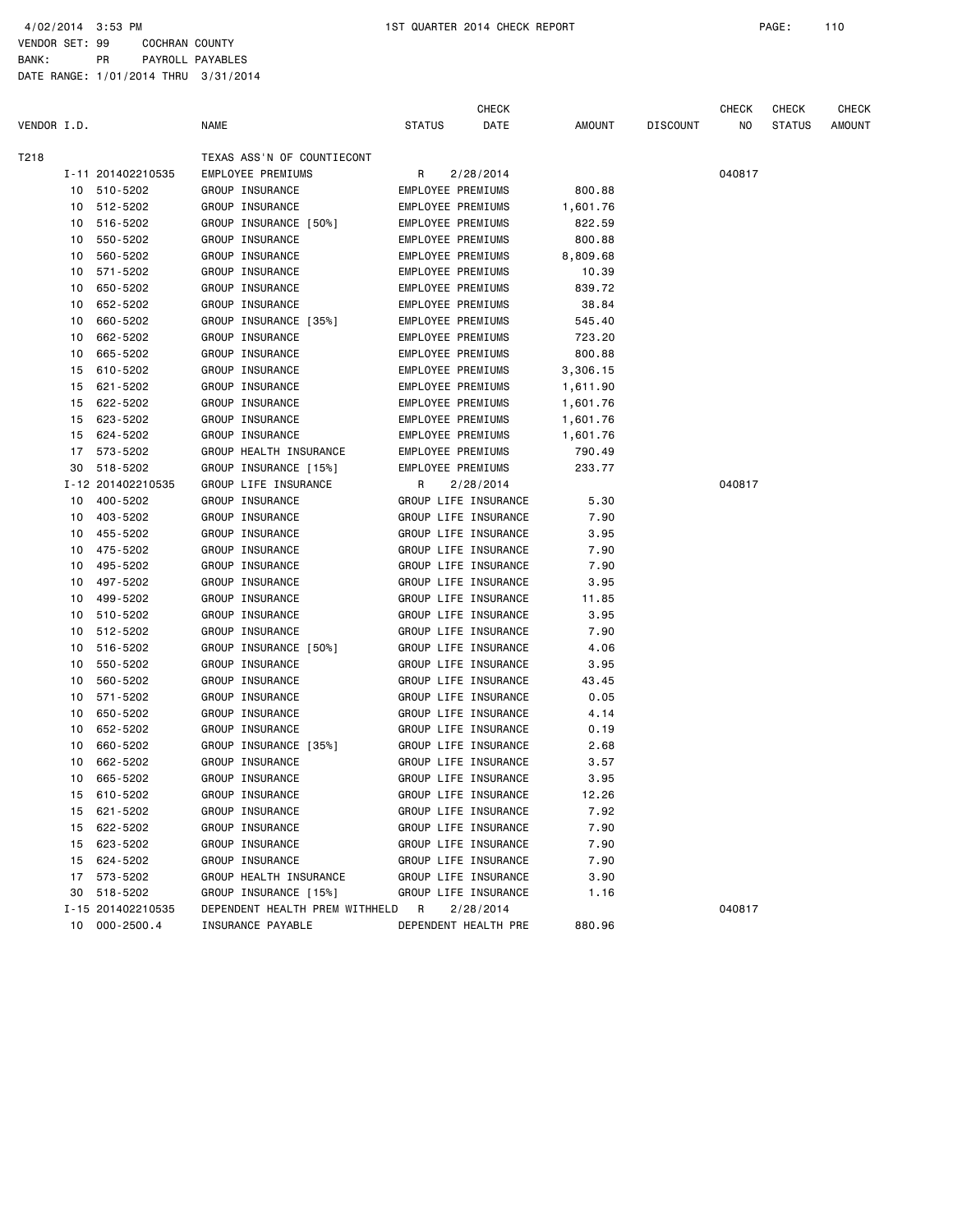VENDOR SET: 99 COCHRAN COUNTY

4/02/2014 3:53 PM 1ST QUARTER 2014 CHECK REPORT PAGE: 111

| .            |    | - - - - - - - - - - |                  |
|--------------|----|---------------------|------------------|
| <b>RANK:</b> | PR |                     | PAYROLL PAYABLES |

|                  |                      |                                |                      | <b>CHECK</b> |               |                 | <b>CHECK</b> | <b>CHECK</b>  | <b>CHECK</b>  |
|------------------|----------------------|--------------------------------|----------------------|--------------|---------------|-----------------|--------------|---------------|---------------|
| VENDOR I.D.      |                      | <b>NAME</b>                    | <b>STATUS</b>        | DATE         | <b>AMOUNT</b> | <b>DISCOUNT</b> | NO.          | <b>STATUS</b> | <b>AMOUNT</b> |
| T218             |                      | TEXAS ASS'N OF COUNTIECONT     |                      |              |               |                 |              |               |               |
|                  | I-15 201402210535    | DEPENDENT HEALTH PREM WITHHELD | R                    | 2/28/2014    |               |                 | 040817       |               |               |
|                  | 15 000-2500.4        | INSURANCE PAYABLE              | DEPENDENT HEALTH PRE |              | 880.96        |                 |              |               | 38,777.98     |
| T266             |                      | TREASURER OF VIRGINIA          |                      |              |               |                 |              |               |               |
|                  | I-CJS201402210535    | CASE ID#0003452040             | R                    | 2/28/2014    |               |                 | 040818       |               |               |
|                  | 10 000-2500.8        | CHILD SUPPORT PAYABLE          | CASE ID#0003452040   |              | 453.10        |                 |              |               | 453.10        |
|                  |                      |                                |                      |              |               |                 |              |               |               |
| C <sub>253</sub> |                      | COCHRAN COUNTY MONEY MKT       |                      |              |               |                 |              |               |               |
|                  | I-201402210536       | NON-DEPT SUPP DEATH            | R                    | 2/28/2014    |               |                 | 040819       |               |               |
|                  | 10 409-5207          | SUPPLEMENTAL DEATH BENEFITS    | NON-DEPT SUPP DEATH  |              | 1,427.19      |                 |              |               | 1,427.19      |
| A067             |                      | AMERICAN FAMILY LIFE ASSURANCE |                      |              |               |                 |              |               |               |
|                  | I-08 201403190537    | MONTHLY PREMIUM                | R                    | 3/31/2014    |               |                 | 040977       |               |               |
|                  | 10 000-2500.4        | INSURANCE PAYABLE              | MONTHLY PREMIUM      |              | 606.91        |                 |              |               |               |
|                  | 15 000-2500.4        | INSURANCE PAYABLE              | MONTHLY PREMIUM      |              | 158.95        |                 |              |               |               |
|                  | 30 000-2500.4        | AFLAC                          | MONTHLY PREMIUM      |              | 5.03          |                 |              |               |               |
|                  | I-08A201403190537    | MONTHLY PREMIUM                | R                    | 3/31/2014    |               |                 | 040977       |               |               |
|                  | 10 000-2500.4        | INSURANCE PAYABLE              | MONTHLY PREMIUM      |              | 200.46        |                 |              |               | 971.35        |
| C091             |                      | COMPBENEFITS                   |                      |              |               |                 |              |               |               |
|                  | I-17A201403190537    | VISION MONTHLY PREMIUM         | R                    | 3/31/2014    |               |                 | 040978       |               |               |
|                  | 10 000-2500.4        | INSURANCE PAYABLE              | VISION MONTHLY PREMI |              | 49.52         |                 |              |               | 49.52         |
| C <sub>253</sub> |                      | COCHRAN COUNTY MONEY MKT       |                      |              |               |                 |              |               |               |
|                  | I-01 201403190537    | RETIREMENT CONTRIBUTIONS       | R                    | 3/31/2014    |               |                 | 040979       |               |               |
|                  | $000 - 2500.3$<br>10 | <b>TCDRS PAYABLE</b>           | RETIREMENT CONTRIBUT |              | 8,187.26      |                 |              |               |               |
|                  | 400-5203<br>10       | RETIREMENT                     | RETIREMENT CONTRIBUT |              | 1,027.69      |                 |              |               |               |
|                  | 403-5203<br>10       | RETIREMENT                     | RETIREMENT CONTRIBUT |              | 897.65        |                 |              |               |               |
|                  | 435-5203<br>10       | RETIREMENT                     | RETIREMENT CONTRIBUT |              | 211.15        |                 |              |               |               |
|                  | 455-5203<br>10       | RETIREMENT                     | RETIREMENT CONTRIBUT |              | 498.53        |                 |              |               |               |
|                  | 475-5203<br>10       | RETIREMENT                     | RETIREMENT CONTRIBUT |              | 1,266.18      |                 |              |               |               |
|                  | 476-5203<br>10       | RETIREMENT                     | RETIREMENT CONTRIBUT |              | 215.16        |                 |              |               |               |
|                  | 490-5203.001<br>10   | RETIREMENT                     | RETIREMENT CONTRIBUT |              | 275.44        |                 |              |               |               |
|                  | 495-5203<br>10       | RETIREMENT                     | RETIREMENT CONTRIBUT |              | 903.37        |                 |              |               |               |
|                  | 497-5203<br>10       | RETIREMENT                     | RETIREMENT CONTRIBUT |              | 487.39        |                 |              |               |               |
|                  | 499-5203<br>10       | RETIREMENT                     | RETIREMENT CONTRIBUT |              | 1,293.41      |                 |              |               |               |
|                  | 510-5203<br>10       | RETIREMENT                     | RETIREMENT CONTRIBUT |              | 351.00        |                 |              |               |               |
|                  | 512-5203<br>10       | RETIREMENT                     | RETIREMENT CONTRIBUT |              | 751.64        |                 |              |               |               |
|                  | 10<br>516-5203       | RETIREMENT                     | RETIREMENT CONTRIBUT |              | 435.65        |                 |              |               |               |
|                  | 550-5203<br>10       | RETIREMENT                     | RETIREMENT CONTRIBUT |              | 328.17        |                 |              |               |               |
|                  | 560-5203<br>10       | RETIREMENT                     | RETIREMENT CONTRIBUT |              | 4,736.05      |                 |              |               |               |
|                  | 571-5203<br>10       | RETIREMENT                     | RETIREMENT CONTRIBUT |              | 5.20          |                 |              |               |               |
|                  | 650-5203<br>10       | RETIREMENT                     | RETIREMENT CONTRIBUT |              | 424.70        |                 |              |               |               |
|                  | 652-5203<br>10       | RETIREMENT                     | RETIREMENT CONTRIBUT |              | 20.97         |                 |              |               |               |
|                  | 660-5203<br>10       | RETIREMENT                     | RETIREMENT CONTRIBUT |              | 288.58        |                 |              |               |               |
|                  | 662-5203<br>10       | RETIREMENT                     | RETIREMENT CONTRIBUT |              | 390.40        |                 |              |               |               |
|                  | 665-5203<br>10       | RETIREMENT                     | RETIREMENT CONTRIBUT |              | 396.60        |                 |              |               |               |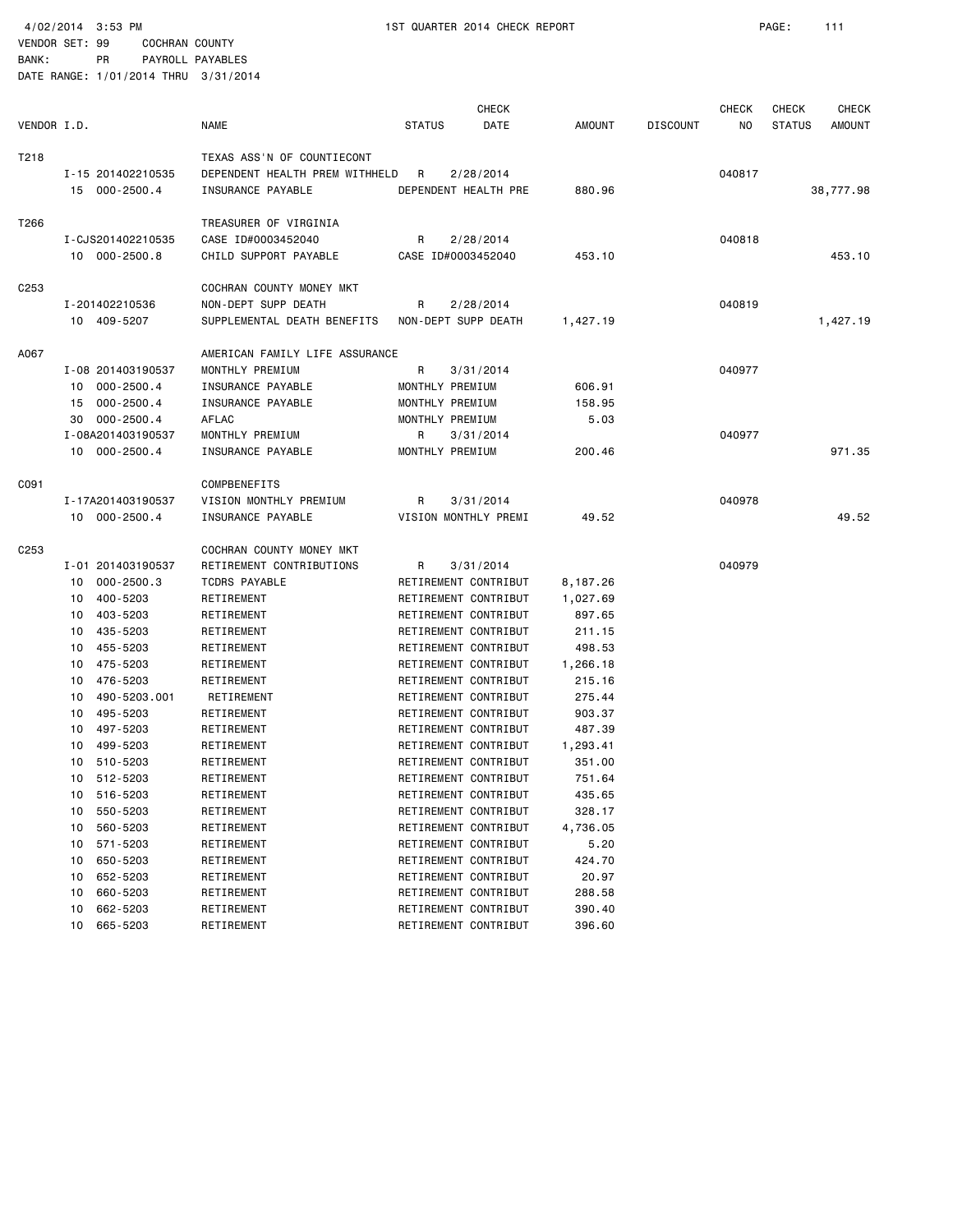VENDOR SET: 99 COCHRAN COUNTY BANK: PR PAYROLL PAYABLES

|             |    |                   |                                |                      | <b>CHECK</b> |               |                 | <b>CHECK</b> | <b>CHECK</b>  | <b>CHECK</b>  |
|-------------|----|-------------------|--------------------------------|----------------------|--------------|---------------|-----------------|--------------|---------------|---------------|
| VENDOR I.D. |    |                   | <b>NAME</b>                    | <b>STATUS</b>        | DATE         | <b>AMOUNT</b> | <b>DISCOUNT</b> | NO           | <b>STATUS</b> | <b>AMOUNT</b> |
| C253        |    |                   | COCHRAN COUNTY MONEY MCONT     |                      |              |               |                 |              |               |               |
|             |    | I-01 201403190537 | RETIREMENT CONTRIBUTIONS       | R                    | 3/31/2014    |               |                 | 040979       |               |               |
|             | 15 | $000 - 2500.3$    | <b>TCDRS PAYABLE</b>           | RETIREMENT CONTRIBUT |              | 3,032.22      |                 |              |               |               |
|             | 15 | 610-5203          | RETIREMENT                     | RETIREMENT CONTRIBUT |              | 2,149.52      |                 |              |               |               |
|             | 15 | 621-5203          | RETIREMENT                     | RETIREMENT CONTRIBUT |              | 856.90        |                 |              |               |               |
|             | 15 | 622-5203          | RETIREMENT                     | RETIREMENT CONTRIBUT |              | 883.54        |                 |              |               |               |
|             | 15 | 623-5203          | RETIREMENT                     | RETIREMENT CONTRIBUT |              | 876.41        |                 |              |               |               |
|             |    | 15 624-5203       | RETIREMENT                     | RETIREMENT CONTRIBUT |              | 864.86        |                 |              |               |               |
|             | 17 | $000 - 2500.3$    | <b>TCDRS PAYABLE</b>           | RETIREMENT CONTRIBUT |              | 213.14        |                 |              |               |               |
|             | 17 | 573-5203          | RETIREMENT                     | RETIREMENT CONTRIBUT |              | 395.82        |                 |              |               |               |
|             | 30 | $000 - 2500.3$    | <b>TCDRS</b>                   | RETIREMENT CONTRIBUT |              | 66.60         |                 |              |               |               |
|             |    | 30 518-5203       | RETIREMENT                     | RETIREMENT CONTRIBUT |              | 123.68        |                 |              |               | 32,854.88     |
| C300        |    |                   | COCHRAN COUNTY SCHOOLS FEDERAL |                      |              |               |                 |              |               |               |
|             |    | I-18A201403190537 | MONTHLY PREMUIM                | R                    | 3/31/2014    |               |                 | 040980       |               |               |
|             | 10 | $000 - 2500.4$    | INSURANCE PAYABLE              | MONTHLY PREMUIM      |              | 8,676.30      |                 |              |               |               |
|             | 15 | $000 - 2500.4$    | INSURANCE PAYABLE              | MONTHLY PREMUIM      |              | 2,015.33      |                 |              |               |               |
|             | 30 | $000 - 2500.4$    | <b>AFLAC</b>                   | MONTHLY PREMUIM      |              | 185.32        |                 |              |               | 10,876.95     |
| N017        |    |                   | NATIONAL FARM LIFE             |                      |              |               |                 |              |               |               |
|             |    | I-05 201403190537 | NFL PREMIUM                    | R                    | 3/31/2014    |               |                 | 040981       |               |               |
|             |    | 10 000-2500.4     | INSURANCE PAYABLE              | NFL PREMIUM          |              | 243.13        |                 |              |               |               |
|             |    | 15 000-2500.4     | INSURANCE PAYABLE              | NFL PREMIUM          |              | 34.33         |                 |              |               |               |
|             |    | I-05A201403190537 | AFTER TAX PREM                 | R                    | 3/31/2014    |               |                 | 040981       |               |               |
|             |    | 10 000-2500.4     | INSURANCE PAYABLE              | AFTER TAX PREM       |              | 114.21        |                 |              |               |               |
|             | 15 | 000-2500.4        | INSURANCE PAYABLE              | AFTER TAX PREM       |              | 40.94         |                 |              |               | 432.61        |
| N060        |    |                   | NATIONWIDE RETIREMENT SOL      |                      |              |               |                 |              |               |               |
|             |    | I-04 201403190537 | DEFERRED COMP WITHHELD         | R                    | 3/31/2014    |               |                 | 040982       |               |               |
|             | 10 | $000 - 2500.7$    | PEBSCO DEF COMP PAYABLE        | DEFERRED COMP WITHHE |              | 2,226.00      |                 |              |               |               |
|             |    | 15 000-2500.7     | PEBSCO DEF COMP PAYABLE        | DEFERRED COMP WITHHE |              | 1,325.00      |                 |              |               | 3,551.00      |
| N081        |    |                   | NATIONAL FAMILY CARE LIFE INSU |                      |              |               |                 |              |               |               |
|             |    | I-21 201403190537 | NATIONAL FAMILY CARE           | R                    | 3/31/2014    |               |                 | 040983       |               |               |
|             |    | 10 000-2500.4     | INSURANCE PAYABLE              | NATIONAL FAMILY CARE |              | 139.10        |                 |              |               | 139.10        |
| 0029        |    |                   | OFFICE OF THE ATTORNEY GE      |                      |              |               |                 |              |               |               |
|             |    | I-CLL201403190537 | CAUSE#13-05-23497              | R                    | 3/31/2014    |               |                 | 040984       |               |               |
|             |    | 10 000-2500.8     | CHILD SUPPORT PAYABLE          | CAUSE#13-05-23497    |              | 570.14        |                 |              |               | 570.14        |
| 0029        |    |                   | OFFICE OF THE ATTORNEY GE      |                      |              |               |                 |              |               |               |
|             |    | I-CVS201403190537 | CAUSE#13-10-4340               | R                    | 3/31/2014    |               |                 | 040985       |               |               |
|             |    | 10 000-2500.8     | CHILD SUPPORT PAYABLE          | CAUSE#13-10-4340     |              | 900.00        |                 |              |               | 900.00        |
|             |    |                   |                                |                      |              |               |                 |              |               |               |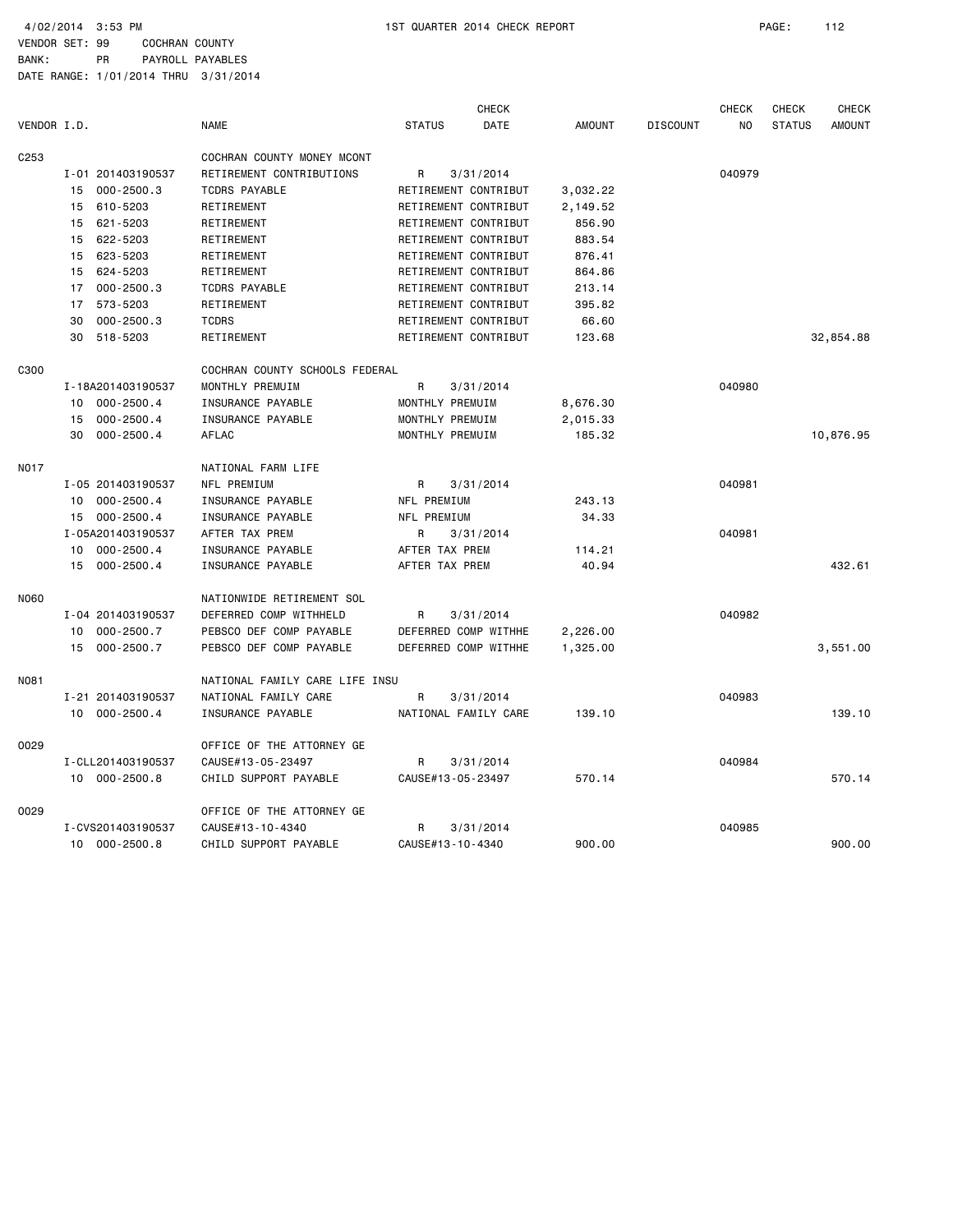VENDOR SET: 99 COCHRAN COUNTY

BANK: PR PAYROLL PAYABLES

|             |    |                   |                           |               | <b>CHECK</b>         |           |                 | CHECK  | <b>CHECK</b>  | CHECK         |
|-------------|----|-------------------|---------------------------|---------------|----------------------|-----------|-----------------|--------|---------------|---------------|
| VENDOR I.D. |    |                   | <b>NAME</b>               | <b>STATUS</b> | DATE                 | AMOUNT    | <b>DISCOUNT</b> | ΝO     | <b>STATUS</b> | <b>AMOUNT</b> |
| P187        |    |                   | COCHRAN COUNTY PAYROLL TA |               |                      |           |                 |        |               |               |
|             |    | I-T1 201403190537 | FEDERAL INCOME TAX W/H    | R             | 3/31/2014            |           |                 | 040986 |               |               |
|             | 10 | 000-2500.1        | WITHHOLDING TAX PAYABLE   |               | FEDERAL INCOME TAX W | 12,024.83 |                 |        |               |               |
|             |    | 15 000-2500.1     | WITHHOLDING TAX PAYABLE   |               | FEDERAL INCOME TAX W | 3,771.52  |                 |        |               |               |
|             | 17 | $000 - 2500.1$    | WITHHOLDING TAX PAYABLE   |               | FEDERAL INCOME TAX W | 254.29    |                 |        |               |               |
|             | 30 | $000 - 2500.1$    | FEDERAL WITHOLDING        |               | FEDERAL INCOME TAX W | 115.15    |                 |        |               |               |
|             |    | I-T3 201403190537 | FICA TAX                  | R             | 3/31/2014            |           |                 | 040986 |               |               |
|             | 10 | $000 - 2500.2$    | FICA PAYABLE              | FICA TAX      |                      | 7,265.11  |                 |        |               |               |
|             | 10 | 400-5201          | SOCIAL SECURITY           | FICA TAX      |                      | 490.13    |                 |        |               |               |
|             | 10 | 403-5201          | SOCIAL SECURITY           | FICA TAX      |                      | 404.55    |                 |        |               |               |
|             | 10 | 435-5201          | SOCIAL SECURITY           | FICA TAX      |                      | 100.71    |                 |        |               |               |
|             | 10 | 455-5201          | SOCIAL SECURITY           | FICA TAX      |                      | 242.88    |                 |        |               |               |
|             | 10 | 475-5201          | SOCIAL SECURITY           | FICA TAX      |                      | 613.68    |                 |        |               |               |
|             | 10 | 476-5201          | SOCIAL SECURITY           | FICA TAX      |                      | 102.61    |                 |        |               |               |
|             | 10 | 490-5201.001      | SOCIAL SECURITY FICA      | FICA TAX      |                      | 131.36    |                 |        |               |               |
|             | 10 | 495-5201          | SOCIAL SECURITY           | FICA TAX      |                      | 430.84    |                 |        |               |               |
|             | 10 | 497-5201          | SOCIAL SECURITY           | FICA TAX      |                      | 232.45    |                 |        |               |               |
|             | 10 | 499-5201          | SOCIAL SECURITY           | FICA TAX      |                      | 610.09    |                 |        |               |               |
|             | 10 | 510-5201          | SOCIAL SECURITY           | FICA TAX      |                      | 165.23    |                 |        |               |               |
|             | 10 | 512-5201          | SOCIAL SECURITY           | FICA TAX      |                      | 343.17    |                 |        |               |               |
|             | 10 | 516-5201          | SOCIAL SECURITY           | FICA TAX      |                      | 210.16    |                 |        |               |               |
|             | 10 | 550-5201          | SOCIAL SECURITY           | FICA TAX      |                      | 156.51    |                 |        |               |               |
|             | 10 | 560-5201          | SOCIAL SECURITY           | FICA TAX      |                      | 2,241.24  |                 |        |               |               |
|             | 10 | 571-5201          | SOCIAL SECURITY           | FICA TAX      |                      | 2.53      |                 |        |               |               |
|             | 10 | 650-5201          | SOCIAL SECURITY           | FICA TAX      |                      | 202.55    |                 |        |               |               |
|             | 10 | 652-5201          | SOCIAL SECURITY           | FICA TAX      |                      | 10.00     |                 |        |               |               |
|             | 10 | 660-5201          | SOCIAL SECURITY           | FICA TAX      |                      | 139.25    |                 |        |               |               |
|             | 10 | 662-5201          | SOCIAL SECURITY           | FICA TAX      |                      | 186.19    |                 |        |               |               |
|             | 10 | 665-5201          | SOCIAL SECURITY           | FICA TAX      |                      | 248.96    |                 |        |               |               |
|             | 15 | $000 - 2500.2$    | FICA PAYABLE              | FICA TAX      |                      | 2,619.05  |                 |        |               |               |
|             | 15 | 610-5201          | SOCIAL SECURITY           | FICA TAX      |                      | 1,023.50  |                 |        |               |               |
|             | 15 | 621-5201          | SOCIAL SECURITY           | FICA TAX      |                      | 408.67    |                 |        |               |               |
|             | 15 | 622-5201          | SOCIAL SECURITY           | FICA TAX      |                      | 416.26    |                 |        |               |               |
|             | 15 | 623-5201          | SOCIAL SECURITY           | FICA TAX      |                      | 414.60    |                 |        |               |               |
|             | 15 | 624-5201          | SOCIAL SECURITY           | FICA TAX      |                      | 356.02    |                 |        |               |               |
|             | 17 | $000 - 2500.2$    | FICA PAYABLE              | FICA TAX      |                      | 192.26    |                 |        |               |               |
|             | 17 | 573-5201          | SOCIAL SECURITY           | FICA TAX      |                      | 192.26    |                 |        |               |               |
|             | 30 | $000 - 2500.2$    | <b>FICA</b>               | FICA TAX      |                      | 59.67     |                 |        |               |               |
|             |    | 30 518-5201       | SOCIAL SECURITY           | FICA TAX      |                      | 59.69     |                 |        |               |               |
|             |    | I-T4 201403190537 | MEDICARE TAX              | R 3/31/2014   |                      |           |                 | 040986 |               |               |
|             | 10 | $000 - 2500.2$    | FICA PAYABLE              | MEDICARE TAX  |                      | 1,699.07  |                 |        |               |               |
|             | 10 | 400-5201          | SOCIAL SECURITY           | MEDICARE TAX  |                      | 114.63    |                 |        |               |               |
|             | 10 | 403-5201          | SOCIAL SECURITY           | MEDICARE TAX  |                      | 94.61     |                 |        |               |               |
|             |    | 10 435-5201       | SOCIAL SECURITY           | MEDICARE TAX  |                      | 23.55     |                 |        |               |               |
|             | 10 | 455-5201          | SOCIAL SECURITY           | MEDICARE TAX  |                      | 56.81     |                 |        |               |               |
|             | 10 | 475-5201          | SOCIAL SECURITY           | MEDICARE TAX  |                      | 143.51    |                 |        |               |               |
|             | 10 | 476-5201          | SOCIAL SECURITY           | MEDICARE TAX  |                      | 23.99     |                 |        |               |               |
|             | 10 | 490-5201.001      | SOCIAL SECURITY FICA      | MEDICARE TAX  |                      | 30.72     |                 |        |               |               |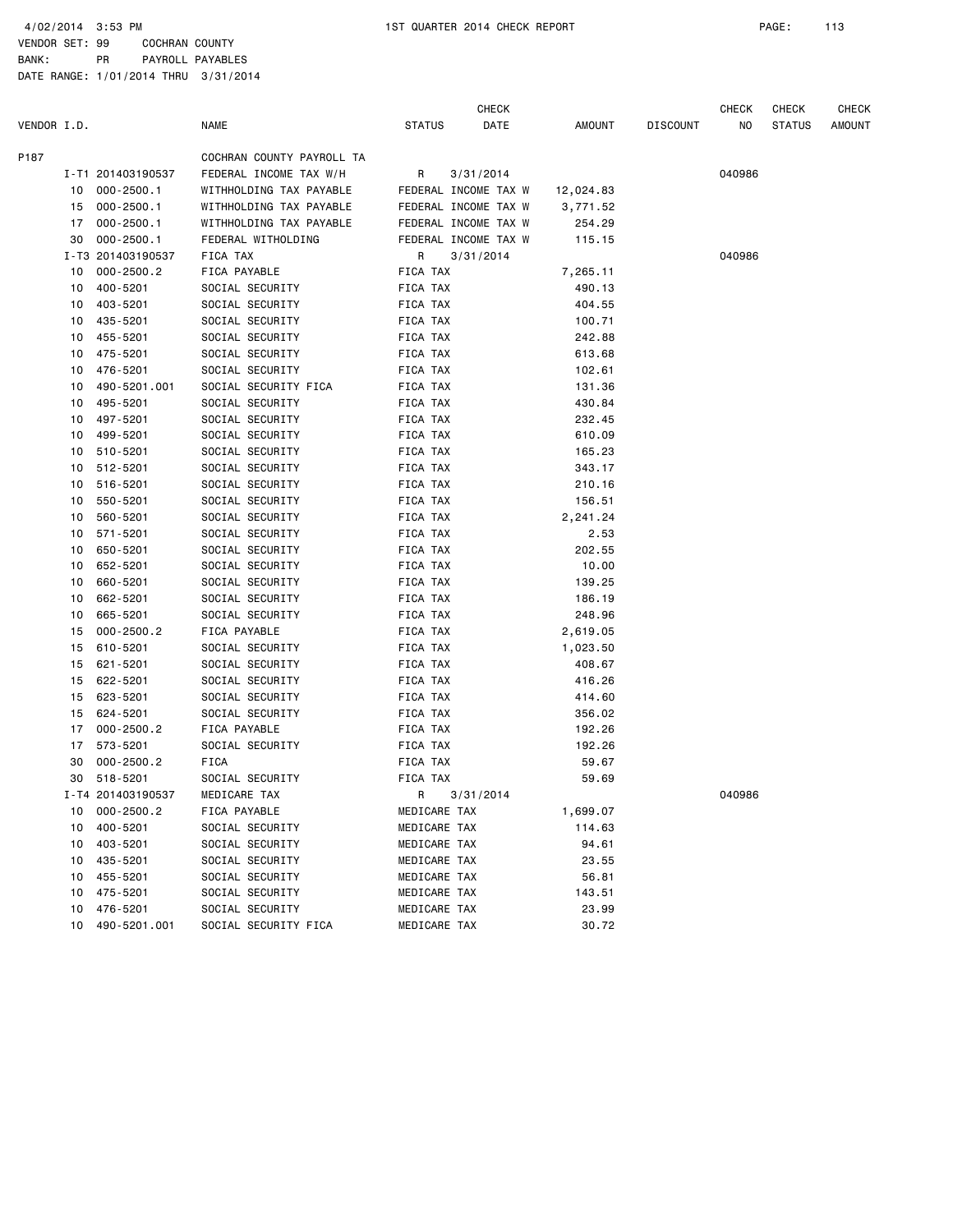VENDOR SET: 99 COCHRAN COUNTY BANK: PR PAYROLL PAYABLES

| VENDOR I.D. |          |                      | <b>NAME</b>                                | <b>STATUS</b>            | <b>CHECK</b><br>DATE | <b>AMOUNT</b>   | <b>DISCOUNT</b> | <b>CHECK</b><br>NO | <b>CHECK</b><br><b>STATUS</b> | CHECK<br><b>AMOUNT</b> |
|-------------|----------|----------------------|--------------------------------------------|--------------------------|----------------------|-----------------|-----------------|--------------------|-------------------------------|------------------------|
|             |          |                      |                                            |                          |                      |                 |                 |                    |                               |                        |
| P187        |          | I-T4 201403190537    | COCHRAN COUNTY PAYROLLCONT<br>MEDICARE TAX | R                        | 3/31/2014            |                 |                 | 040986             |                               |                        |
|             |          | 10 495-5201          | SOCIAL SECURITY                            | MEDICARE TAX             |                      | 100.76          |                 |                    |                               |                        |
|             | 10       | 497-5201             | SOCIAL SECURITY                            | MEDICARE TAX             |                      | 54.36           |                 |                    |                               |                        |
|             | 10       | 499-5201             | SOCIAL SECURITY                            | MEDICARE TAX             |                      | 142.68          |                 |                    |                               |                        |
|             |          | 510-5201             | SOCIAL SECURITY                            | MEDICARE TAX             |                      | 38.64           |                 |                    |                               |                        |
|             | 10       |                      | SOCIAL SECURITY                            | MEDICARE TAX             |                      |                 |                 |                    |                               |                        |
|             | 10       | 512-5201<br>516-5201 | SOCIAL SECURITY                            | MEDICARE TAX             |                      | 80.25<br>49.16  |                 |                    |                               |                        |
|             | 10       | 550-5201             | SOCIAL SECURITY                            | MEDICARE TAX             |                      |                 |                 |                    |                               |                        |
|             | 10<br>10 | 560-5201             | SOCIAL SECURITY                            | MEDICARE TAX             |                      | 36.60<br>524.18 |                 |                    |                               |                        |
|             |          | 571-5201             |                                            | MEDICARE TAX             |                      | 0.59            |                 |                    |                               |                        |
|             | 10       |                      | SOCIAL SECURITY                            | MEDICARE TAX             |                      |                 |                 |                    |                               |                        |
|             | 10       | 650-5201             | SOCIAL SECURITY                            |                          |                      | 47.37           |                 |                    |                               |                        |
|             | 10       | 652-5201             | SOCIAL SECURITY                            | MEDICARE TAX             |                      | 2.34            |                 |                    |                               |                        |
|             | 10       | 660-5201             | SOCIAL SECURITY                            | MEDICARE TAX             |                      | 32.56           |                 |                    |                               |                        |
|             | 10       | 662-5201             | SOCIAL SECURITY                            | MEDICARE TAX             |                      | 43.54           |                 |                    |                               |                        |
|             | 10       | 665-5201             | SOCIAL SECURITY                            | MEDICARE TAX             |                      | 58.22           |                 |                    |                               |                        |
|             | 15       | $000 - 2500.2$       | FICA PAYABLE                               | MEDICARE TAX             |                      | 612.53          |                 |                    |                               |                        |
|             | 15       | 610-5201             | SOCIAL SECURITY                            | MEDICARE TAX             |                      | 239.36          |                 |                    |                               |                        |
|             | 15       | 621-5201             | SOCIAL SECURITY                            | MEDICARE TAX             |                      | 95.58           |                 |                    |                               |                        |
|             | 15       | 622-5201             | SOCIAL SECURITY                            | MEDICARE TAX             |                      | 97.35           |                 |                    |                               |                        |
|             | 15       | 623-5201             | SOCIAL SECURITY                            | MEDICARE TAX             |                      | 96.97           |                 |                    |                               |                        |
|             | 15       | 624-5201             | SOCIAL SECURITY                            | MEDICARE TAX             |                      | 83.26           |                 |                    |                               |                        |
|             | 17       | $000 - 2500.2$       | FICA PAYABLE                               | MEDICARE TAX             |                      | 44.97           |                 |                    |                               |                        |
|             | 17       | 573-5201             | SOCIAL SECURITY                            | MEDICARE TAX             |                      | 44.97           |                 |                    |                               |                        |
|             | 30       | $000 - 2500.2$       | FICA                                       | MEDICARE TAX             |                      | 13.95           |                 |                    |                               |                        |
|             | 30       | 518-5201             | SOCIAL SECURITY                            | MEDICARE TAX             |                      | 13.96           |                 |                    |                               | 41,179.01              |
| T218        |          |                      | TEXAS ASS'N OF COUNTIES                    |                          |                      |                 |                 |                    |                               |                        |
|             |          | I-11 201403190537    | EMPLOYEE PREMIUMS                          | R                        | 3/31/2014            |                 |                 | 040987             |                               |                        |
|             | 10       | 400-5202             | GROUP INSURANCE                            | EMPLOYEE PREMIUMS        |                      | 1,488.99        |                 |                    |                               |                        |
|             | 10       | 403-5202             | GROUP INSURANCE                            | EMPLOYEE PREMIUMS        |                      | 1,601.76        |                 |                    |                               |                        |
|             | 10       | 455-5202             | GROUP INSURANCE                            | EMPLOYEE PREMIUMS        |                      | 800.88          |                 |                    |                               |                        |
|             | 10       | 475-5202             | GROUP INSURANCE                            | EMPLOYEE PREMIUMS        |                      | 1,601.76        |                 |                    |                               |                        |
|             | 10       | 495-5202             | GROUP INSURANCE                            | EMPLOYEE PREMIUMS        |                      | 1,601.76        |                 |                    |                               |                        |
|             | 10       | 497-5202             | GROUP INSURANCE                            | EMPLOYEE PREMIUMS        |                      | 800.88          |                 |                    |                               |                        |
|             | 10       | 499-5202             | GROUP INSURANCE                            | EMPLOYEE PREMIUMS        |                      | 2,402.64        |                 |                    |                               |                        |
|             | 10       | 510-5202             | GROUP INSURANCE                            | EMPLOYEE PREMIUMS        |                      | 800.88          |                 |                    |                               |                        |
|             | 10       | 512-5202             | GROUP INSURANCE                            | EMPLOYEE PREMIUMS        |                      | 1,601.76        |                 |                    |                               |                        |
|             |          | 10 516-5202          | GROUP INSURANCE [50%]                      | <b>EMPLOYEE PREMIUMS</b> |                      | 822.59          |                 |                    |                               |                        |
|             | 10       | 550-5202             | GROUP INSURANCE                            | EMPLOYEE PREMIUMS        |                      | 800.88          |                 |                    |                               |                        |
|             | 10       | 560-5202             | GROUP INSURANCE                            | EMPLOYEE PREMIUMS        |                      | 8,809.68        |                 |                    |                               |                        |
|             | 10       | 571-5202             | GROUP INSURANCE                            | EMPLOYEE PREMIUMS        |                      | 10.39           |                 |                    |                               |                        |
|             | 10       | 650-5202             | GROUP INSURANCE                            | EMPLOYEE PREMIUMS        |                      | 839.72          |                 |                    |                               |                        |
|             | 10       | 652-5202             | GROUP INSURANCE                            | EMPLOYEE PREMIUMS        |                      | 38.84           |                 |                    |                               |                        |
|             | 10       | 660-5202             | GROUP INSURANCE [35%]                      | EMPLOYEE PREMIUMS        |                      | 545.40          |                 |                    |                               |                        |
|             | 10       | 662-5202             | GROUP INSURANCE                            | EMPLOYEE PREMIUMS        |                      | 723.20          |                 |                    |                               |                        |
|             | 10       | 665-5202             | GROUP INSURANCE                            | EMPLOYEE PREMIUMS        |                      | 800.88          |                 |                    |                               |                        |
|             | 15       | 610-5202             | GROUP INSURANCE                            | EMPLOYEE PREMIUMS        |                      | 3,306.15        |                 |                    |                               |                        |
|             |          |                      |                                            |                          |                      |                 |                 |                    |                               |                        |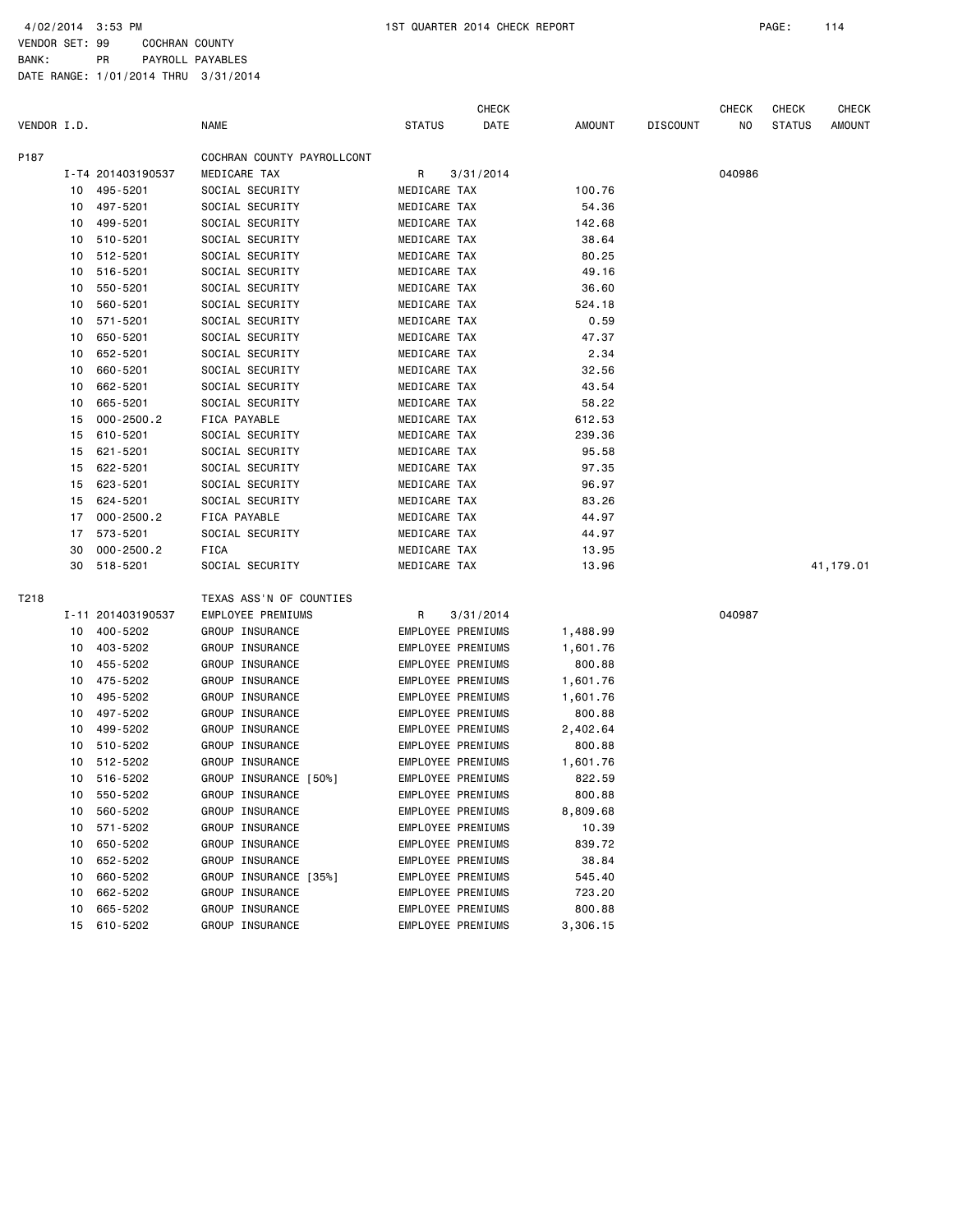VENDOR SET: 99 COCHRAN COUNTY BANK: PR PAYROLL PAYABLES

|             |    |                   |                                |                      | CHECK     |          |                 | CHECK          | <b>CHECK</b>  | <b>CHECK</b>  |
|-------------|----|-------------------|--------------------------------|----------------------|-----------|----------|-----------------|----------------|---------------|---------------|
| VENDOR I.D. |    |                   | <b>NAME</b>                    | <b>STATUS</b>        | DATE      | AMOUNT   | <b>DISCOUNT</b> | N <sub>O</sub> | <b>STATUS</b> | <b>AMOUNT</b> |
| T218        |    |                   | TEXAS ASS'N OF COUNTIECONT     |                      |           |          |                 |                |               |               |
|             |    | I-11 201403190537 | EMPLOYEE PREMIUMS              | R                    | 3/31/2014 |          |                 | 040987         |               |               |
|             | 15 | 621-5202          | GROUP INSURANCE                | EMPLOYEE PREMIUMS    |           | 1,611.90 |                 |                |               |               |
|             | 15 | 622-5202          | GROUP INSURANCE                | EMPLOYEE PREMIUMS    |           | 1,601.76 |                 |                |               |               |
|             | 15 | 623-5202          | GROUP INSURANCE                | EMPLOYEE PREMIUMS    |           | 1,601.76 |                 |                |               |               |
|             | 15 | 624-5202          | GROUP INSURANCE                | EMPLOYEE PREMIUMS    |           | 1,601.76 |                 |                |               |               |
|             | 17 | 573-5202          | GROUP HEALTH INSURANCE         | EMPLOYEE PREMIUMS    |           | 790.49   |                 |                |               |               |
|             | 30 | 518-5202          | GROUP INSURANCE [15%]          | EMPLOYEE PREMIUMS    |           | 233.77   |                 |                |               |               |
|             |    | I-12 201403190537 | GROUP LIFE INSURANCE           | R                    | 3/31/2014 |          |                 | 040987         |               |               |
|             | 10 | 400-5202          | GROUP INSURANCE                | GROUP LIFE INSURANCE |           | 5.30     |                 |                |               |               |
|             | 10 | 403-5202          | GROUP INSURANCE                | GROUP LIFE INSURANCE |           | 7.90     |                 |                |               |               |
|             | 10 | 455-5202          | GROUP INSURANCE                | GROUP LIFE INSURANCE |           | 3.95     |                 |                |               |               |
|             | 10 | 475-5202          | GROUP INSURANCE                | GROUP LIFE INSURANCE |           | 7.90     |                 |                |               |               |
|             | 10 | 495-5202          | GROUP INSURANCE                | GROUP LIFE INSURANCE |           | 7.90     |                 |                |               |               |
|             | 10 | 497-5202          | GROUP INSURANCE                | GROUP LIFE INSURANCE |           | 3.95     |                 |                |               |               |
|             | 10 | 499-5202          | GROUP INSURANCE                | GROUP LIFE INSURANCE |           | 11.85    |                 |                |               |               |
|             | 10 | 510-5202          | GROUP INSURANCE                | GROUP LIFE INSURANCE |           | 3.95     |                 |                |               |               |
|             | 10 | 512-5202          | GROUP INSURANCE                | GROUP LIFE INSURANCE |           | 7.90     |                 |                |               |               |
|             | 10 | 516-5202          | GROUP INSURANCE [50%]          | GROUP LIFE INSURANCE |           | 4.06     |                 |                |               |               |
|             | 10 | 550-5202          | GROUP INSURANCE                | GROUP LIFE INSURANCE |           | 3.95     |                 |                |               |               |
|             | 10 | 560-5202          | GROUP INSURANCE                | GROUP LIFE INSURANCE |           | 43.45    |                 |                |               |               |
|             | 10 | 571-5202          | GROUP INSURANCE                | GROUP LIFE INSURANCE |           | 0.05     |                 |                |               |               |
|             | 10 | 650-5202          | GROUP INSURANCE                | GROUP LIFE INSURANCE |           | 4.14     |                 |                |               |               |
|             | 10 | 652-5202          | GROUP INSURANCE                | GROUP LIFE INSURANCE |           | 0.19     |                 |                |               |               |
|             | 10 | 660-5202          | GROUP INSURANCE [35%]          | GROUP LIFE INSURANCE |           | 2.68     |                 |                |               |               |
|             | 10 | 662-5202          | GROUP INSURANCE                | GROUP LIFE INSURANCE |           | 3.57     |                 |                |               |               |
|             | 10 | 665-5202          | GROUP INSURANCE                | GROUP LIFE INSURANCE |           | 3.95     |                 |                |               |               |
|             | 15 | 610-5202          | GROUP INSURANCE                | GROUP LIFE INSURANCE |           | 11.67    |                 |                |               |               |
|             | 15 | 621-5202          | GROUP INSURANCE                | GROUP LIFE INSURANCE |           | 7.92     |                 |                |               |               |
|             | 15 | 622-5202          | GROUP INSURANCE                | GROUP LIFE INSURANCE |           | 7.90     |                 |                |               |               |
|             | 15 | 623-5202          | GROUP INSURANCE                | GROUP LIFE INSURANCE |           | 7.90     |                 |                |               |               |
|             | 15 | 624-5202          | GROUP INSURANCE                | GROUP LIFE INSURANCE |           | 7.90     |                 |                |               |               |
|             | 17 | 573-5202          | GROUP HEALTH INSURANCE         | GROUP LIFE INSURANCE |           | 3.90     |                 |                |               |               |
|             | 30 | 518-5202          | GROUP INSURANCE [15%]          | GROUP LIFE INSURANCE |           | 1.16     |                 |                |               |               |
|             |    | I-15 201403190537 | DEPENDENT HEALTH PREM WITHHELD | <b>R</b>             | 3/31/2014 |          |                 | 040987         |               |               |
|             | 10 | $000 - 2500.4$    | INSURANCE PAYABLE              | DEPENDENT HEALTH PRE |           | 880.96   |                 |                |               |               |
|             | 15 | $000 - 2500.4$    | INSURANCE PAYABLE              | DEPENDENT HEALTH PRE |           | 880.96   |                 |                |               | 38,777.39     |
| T266        |    |                   | TREASURER OF VIRGINIA          |                      |           |          |                 |                |               |               |
|             |    | I-CJS201403190537 | CASE ID#0003452040             | R                    | 3/31/2014 |          |                 | 040988         |               |               |
|             |    | 10 000-2500.8     | CHILD SUPPORT PAYABLE          | CASE ID#0003452040   |           | 453.10   |                 |                |               | 453.10        |
| C253        |    |                   | COCHRAN COUNTY MONEY MKT       |                      |           |          |                 |                |               |               |
|             |    | I-201403190538    | NON-DEPT SUPP DEATH            | R                    | 3/31/2014 |          |                 | 040989         |               |               |
|             |    | 10 409-5207       | SUPPLEMENTAL DEATH BENEFITS    | MARCH 2014 SUPP DEAT |           | 1,429.19 |                 |                |               | 1,429.19      |
|             |    |                   |                                |                      |           |          |                 |                |               |               |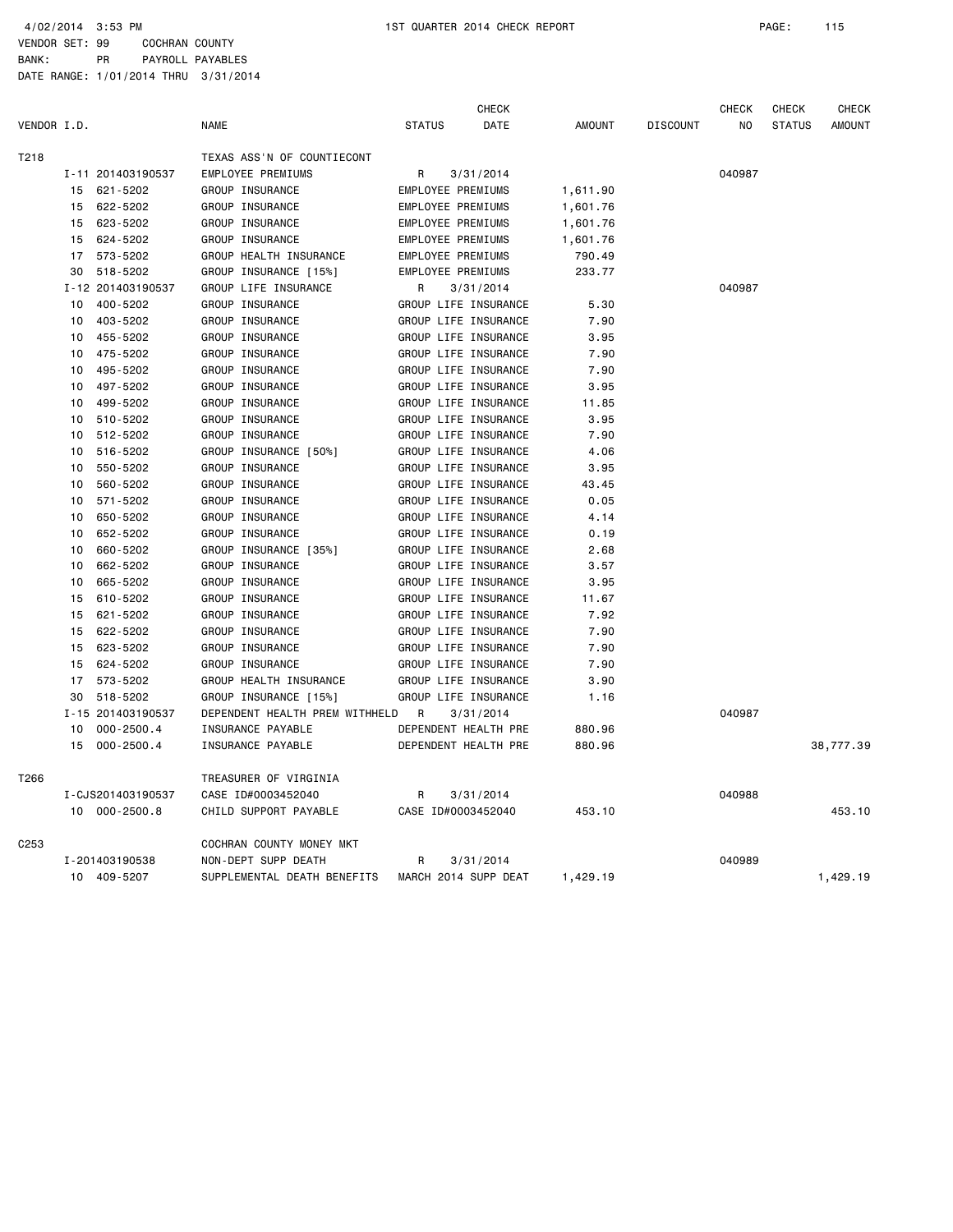VENDOR SET: 99 COCHRAN COUNTY

BANK: PR PAYROLL PAYABLES

DATE RANGE: 1/01/2014 THRU 3/31/2014

| VENDOR I.D.     | <b>NAME</b> | <b>STATUS</b>       | <b>CHECK</b><br>DATE | <b>AMOUNT</b>  | CHECK<br><b>DISCOUNT</b><br>NO. | <b>CHECK</b><br>CHECK<br>STATUS<br><b>AMOUNT</b> |
|-----------------|-------------|---------------------|----------------------|----------------|---------------------------------|--------------------------------------------------|
| ** TOTALS **    |             | NO.                 |                      | INVOICE AMOUNT | <b>DISCOUNTS</b>                | CHECK AMOUNT                                     |
| REGULAR CHECKS: |             | 38                  |                      | 397,766.87     | 0.00                            | 397,766.87                                       |
| HAND CHECKS:    |             | 0                   |                      | 0.00           | 0.00                            | 0.00                                             |
| DRAFTS:         |             | $\mathbf 0$         |                      | 0.00           | 0.00                            | 0.00                                             |
| EFT:            |             | 0                   |                      | 0.00           | 0.00                            | 0.00                                             |
| NON CHECKS:     |             | 0                   |                      | 0.00           | 0.00                            | 0.00                                             |
| VOID CHECKS:    |             | O VOID DEBITS       | 0.00                 |                |                                 |                                                  |
|                 |             | <b>VOID CREDITS</b> | 0.00                 | 0.00           | 0.00                            |                                                  |

TOTAL ERRORS: 0

#### \*\* G/L ACCOUNT TOTALS \*\*

| ۰. | NAML | m |
|----|------|---|
|    |      |   |

| 10              | $000 - 2500.1$ | WITHHOLDING TAX PAYABLE     | 36, 132.22 |
|-----------------|----------------|-----------------------------|------------|
| 10 <sup>1</sup> | 000-2500.2     | FICA PAYABLE                | 27,227.54  |
| 10              | $000 - 2500.3$ | <b>TCDRS PAYABLE</b>        | 24,893.29  |
| 10              | 000-2500.4     | INSURANCE PAYABLE           | 32,721.18  |
| 10 <sup>1</sup> | 000-2500.7     | PEBSCO DEF COMP PAYABLE     | 6,678.00   |
| 10              | $000 - 2500.8$ | CHILD SUPPORT PAYABLE       | 5,199.58   |
| 10              | 400-5201       | SOCIAL SECURITY             | 1,814.28   |
| 10 <sup>1</sup> | 400-5202       | GROUP INSURANCE             | 4,482.87   |
| 10 <sup>1</sup> | 400-5203       | RETIREMENT                  | 3,083.07   |
| 10 <sup>1</sup> | 403-5201       | SOCIAL SECURITY             | 1,502.44   |
| 10 <sup>1</sup> | 403-5202       | GROUP INSURANCE             | 4,828.98   |
| 10 <sup>1</sup> | 403-5203       | RETIREMENT                  | 2,708.21   |
| 10              | 409-5207       | SUPPLEMENTAL DEATH BENEFITS | 4,328.44   |
| 10              | 435-5201       | SOCIAL SECURITY             | 372.78     |
| 10 <sup>1</sup> | 435-5203       | RETIREMENT                  | 633.45     |
| 10 <sup>1</sup> | 455-5201       | SOCIAL SECURITY             | 937.77     |
| 10              | 455-5202       | GROUP INSURANCE             | 2,414.49   |
| 10 <sup>1</sup> | 455-5203       | RETIREMENT                  | 1,572.45   |
| 10              | 475-5201       | SOCIAL SECURITY             | 2,268.38   |
| 10 <sup>1</sup> | 475-5202       | GROUP INSURANCE             | 4,828.98   |
| 10 <sup>1</sup> | 475-5203       | RETIREMENT                  | 3,834.25   |
| 10 <sup>1</sup> | 476-5201       | SOCIAL SECURITY             | 379.80     |
| 10              | 476-5203       | RETIREMENT                  | 645.48     |
| 10 <sup>1</sup> | 490-5201.001   | SOCIAL SECURITY FICA        | 330.18     |
| 10              | 490-5203.001   | RETIREMENT                  | 561.12     |
| 10 <sup>1</sup> | 495-5201       | SOCIAL SECURITY             | 1,594.80   |
| 10              | 495-5202       | GROUP INSURANCE             | 4,828.98   |
| 10 <sup>1</sup> | 495-5203       | RETIREMENT                  | 2,710.11   |
| 10              | 497-5201       | SOCIAL SECURITY             | 880.31     |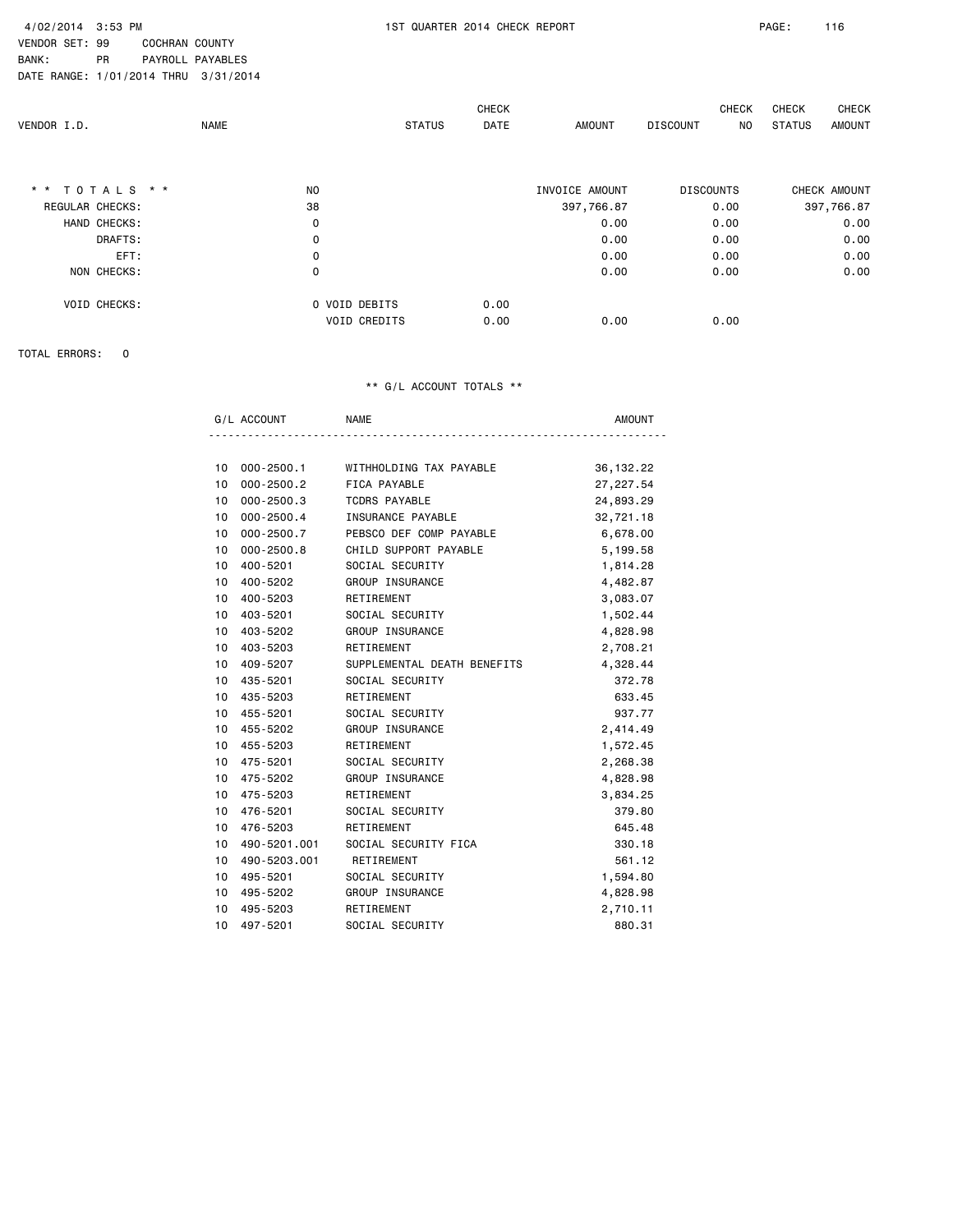## \*\* G/L ACCOUNT TOTALS \*\*

|    | G/L ACCOUNT    | <b>NAME</b>             | <b>AMOUNT</b> |
|----|----------------|-------------------------|---------------|
|    |                |                         |               |
| 10 | 497-5202       | GROUP INSURANCE         | 2,414.49      |
| 10 | 497-5203       | RETIREMENT              | 1,495.95      |
| 10 | 499-5201       | SOCIAL SECURITY         | 2,278.07      |
| 10 | 499-5202       | GROUP INSURANCE         | 7,243.47      |
| 10 | 499-5203       | RETIREMENT              | 3,913.77      |
| 10 | 510-5201       | SOCIAL SECURITY         | 611.61        |
| 10 | 510-5202       | GROUP INSURANCE         | 2,414.49      |
| 10 | 510-5203       | RETIREMENT              | 1,053.00      |
| 10 | 512-5201       | SOCIAL SECURITY         | 1,323.65      |
| 10 | 512-5202       | GROUP INSURANCE         | 4,828.98      |
| 10 | 512-5203       | RETIREMENT              | 2,345.66      |
| 10 | 516-5201       | SOCIAL SECURITY         | 779.43        |
| 10 | 516-5202       | GROUP INSURANCE [50%]   | 2,479.82      |
| 10 | 516-5203       | RETIREMENT              | 1,308.82      |
| 10 | 550-5201       | SOCIAL SECURITY         | 579.33        |
| 10 | 550-5202       | GROUP INSURANCE         | 2,414.49      |
| 10 | 550-5203       | RETIREMENT              | 984.51        |
| 10 | 560-5201       | SOCIAL SECURITY         | 8,614.46      |
| 10 | 560-5202       | GROUP INSURANCE         | 26,559.39     |
| 10 | 560-5203       | RETIREMENT              | 14,749.09     |
| 10 | 571-5201       | SOCIAL SECURITY         | 9.33          |
| 10 | 571-5202       | GROUP INSURANCE         | 31.32         |
| 10 | 571-5203       | RETIREMENT              | 15.60         |
| 10 | 650-5201       | SOCIAL SECURITY         | 779.69        |
| 10 | 650-5202       | GROUP INSURANCE         | 2,531.58      |
| 10 | 650-5203       | RETIREMENT              | 1,324.96      |
| 10 | 652-5201       | SOCIAL SECURITY         | 37.02         |
| 10 | 652-5202       | GROUP INSURANCE         | 117.09        |
| 10 | 652-5203       | RETIREMENT              | 62.91         |
| 10 | 660-5201       | SOCIAL SECURITY         | 516.43        |
| 10 | 660-5202       | GROUP INSURANCE [35%]   | 1,644.34      |
| 10 | 660-5203       | RETIREMENT              | 867.05        |
| 10 | 662-5201       | SOCIAL SECURITY         | 689.19        |
| 10 | 662-5202       | GROUP INSURANCE         | 2,180.31      |
| 10 | 662-5203       | RETIREMENT              | 1,171.20      |
| 10 | 665-5201       | SOCIAL SECURITY         | 928.58        |
| 10 | 665-5202       | GROUP INSURANCE         | 2,414.49      |
| 10 | 665-5203       | RETIREMENT              | 1,189.80      |
|    |                | *** FUND TOTAL ***      | 289,296.80    |
| 15 | $000 - 2500.1$ | WITHHOLDING TAX PAYABLE | 11,407.32     |
| 15 | $000 - 2500.2$ | FICA PAYABLE            | 9,691.47      |
| 15 | $000 - 2500.3$ | <b>TCDRS PAYABLE</b>    | 9,093.67      |
| 15 | $000 - 2500.4$ | INSURANCE PAYABLE       | 9,391.53      |
| 15 | $000 - 2500.7$ | PEBSCO DEF COMP PAYABLE | 3,975.00      |
| 15 | 610-5201       | SOCIAL SECURITY         | 3,785.52      |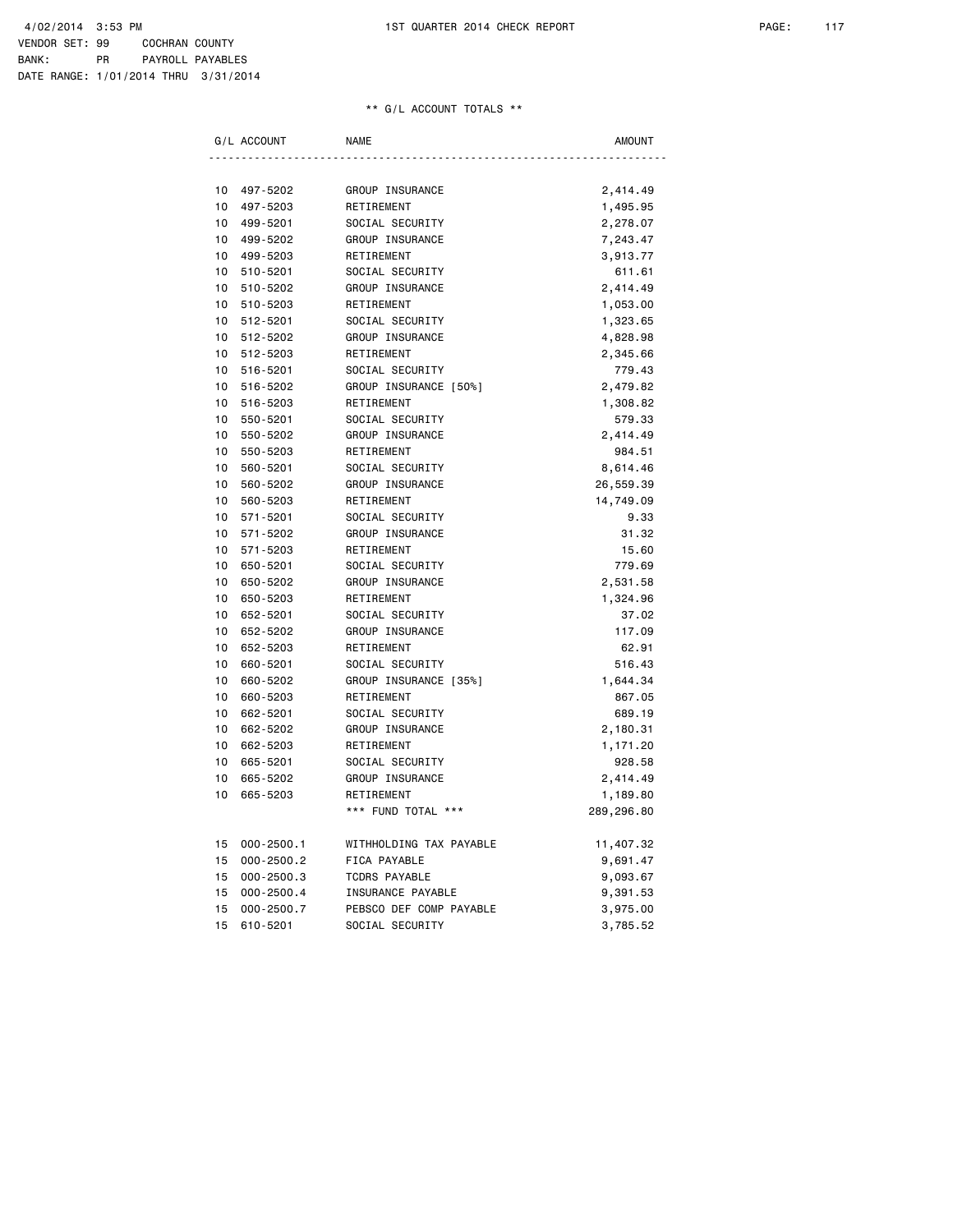## \*\* G/L ACCOUNT TOTALS \*\*

|                |          |    | G/L ACCOUNT    | <b>NAME</b>             | <b>AMOUNT</b>  |                  |              |
|----------------|----------|----|----------------|-------------------------|----------------|------------------|--------------|
|                |          |    |                |                         |                |                  |              |
|                |          |    | 15 610-5202    | GROUP INSURANCE         | 9,954.53       |                  |              |
|                |          |    | 15 610-5203    | RETIREMENT              | 6,443.35       |                  |              |
|                |          |    | 15 621-5201    | SOCIAL SECURITY         | 1,512.75       |                  |              |
|                |          |    | 15 621-5202    | GROUP INSURANCE         | 4,859.57       |                  |              |
|                |          |    | 15 621-5203    | RETIREMENT              | 2,570.71       |                  |              |
|                |          |    | 15 622-5201    | SOCIAL SECURITY         | 1,537.56       |                  |              |
|                |          | 15 | 622-5202       | GROUP INSURANCE         | 4,828.98       |                  |              |
|                |          | 15 | 622-5203       | RETIREMENT              | 2,645.05       |                  |              |
|                |          | 15 | 623-5201       | SOCIAL SECURITY         | 1,537.77       |                  |              |
|                |          | 15 | 623-5202       | GROUP INSURANCE         | 4,828.98       |                  |              |
|                |          | 15 | 623-5203       | RETIREMENT              | 2,634.43       |                  |              |
|                |          |    | 15 624-5201    | SOCIAL SECURITY         | 1,317.84       |                  |              |
|                |          |    | 15 624-5202    | GROUP INSURANCE         | 4,828.98       |                  |              |
|                |          |    | 15 624-5203    | RETIREMENT              | 2,594.58       |                  |              |
|                |          |    |                | *** FUND TOTAL ***      | 99,439.59      |                  |              |
|                |          |    | 17 000-2500.1  | WITHHOLDING TAX PAYABLE | 763.70         |                  |              |
|                |          | 17 | 000-2500.2     | FICA PAYABLE            | 710.11         |                  |              |
|                |          | 17 | 000-2500.3     | <b>TCDRS PAYABLE</b>    | 639.42         |                  |              |
|                |          |    | 17 573-5201    | SOCIAL SECURITY         | 710.11         |                  |              |
|                |          |    | 17 573-5202    | GROUP HEALTH INSURANCE  | 2,383.17       |                  |              |
|                |          |    | 17 573-5203    | RETIREMENT              | 1,187.46       |                  |              |
|                |          |    |                | *** FUND TOTAL ***      | 6,393.97       |                  |              |
|                |          | 30 | 000-2500.1     | FEDERAL WITHOLDING      | 346.23         |                  |              |
|                |          | 30 | 000-2500.2     | <b>FICA</b>             | 221.32         |                  |              |
|                |          | 30 | 000-2500.3     | <b>TCDRS</b>            | 200.10         |                  |              |
|                |          | 30 | $000 - 2500.4$ | AFLAC                   | 571.08         |                  |              |
|                |          | 30 | 518-5201       | SOCIAL SECURITY         | 221.36         |                  |              |
|                |          | 30 | 518-5202       | GROUP INSURANCE [15%]   | 704.82         |                  |              |
|                |          | 30 | 518-5203       | RETIREMENT              | 371.60         |                  |              |
|                |          |    |                | *** FUND TOTAL ***      | 2,636.51       |                  |              |
|                |          |    | N <sub>O</sub> |                         | INVOICE AMOUNT | <b>DISCOUNTS</b> | CHECK AMOUNT |
| VENDOR SET: 99 | BANK: PR |    | TOTALS:<br>38  |                         | 397,766.87     | 0.00             | 397,766.87   |
|                |          |    |                |                         |                |                  |              |

BANK: PR TOTALS: 38 397,766.87 0.00 397,766.87

REPORT TOTALS: 498 1,259,531.03 0.00 1,259,531.03